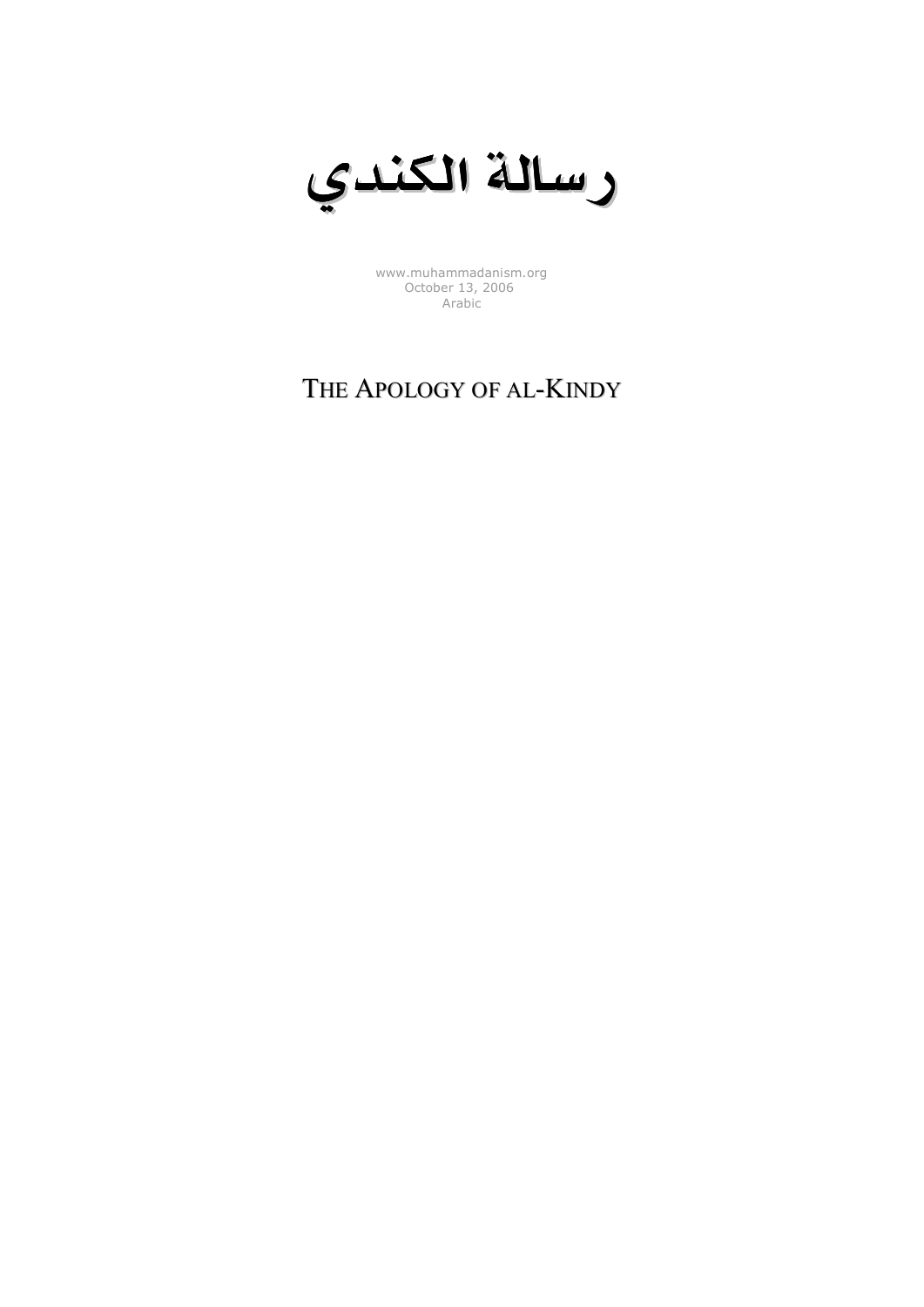

في أيّام أمير المؤمنين الخليفة العبّاسي المأمون سنة ٢٤٧ هجريّة و٨٦١ مسيحيّة

التكوين للنشر والتوزيع

دمشق ۰،۰۰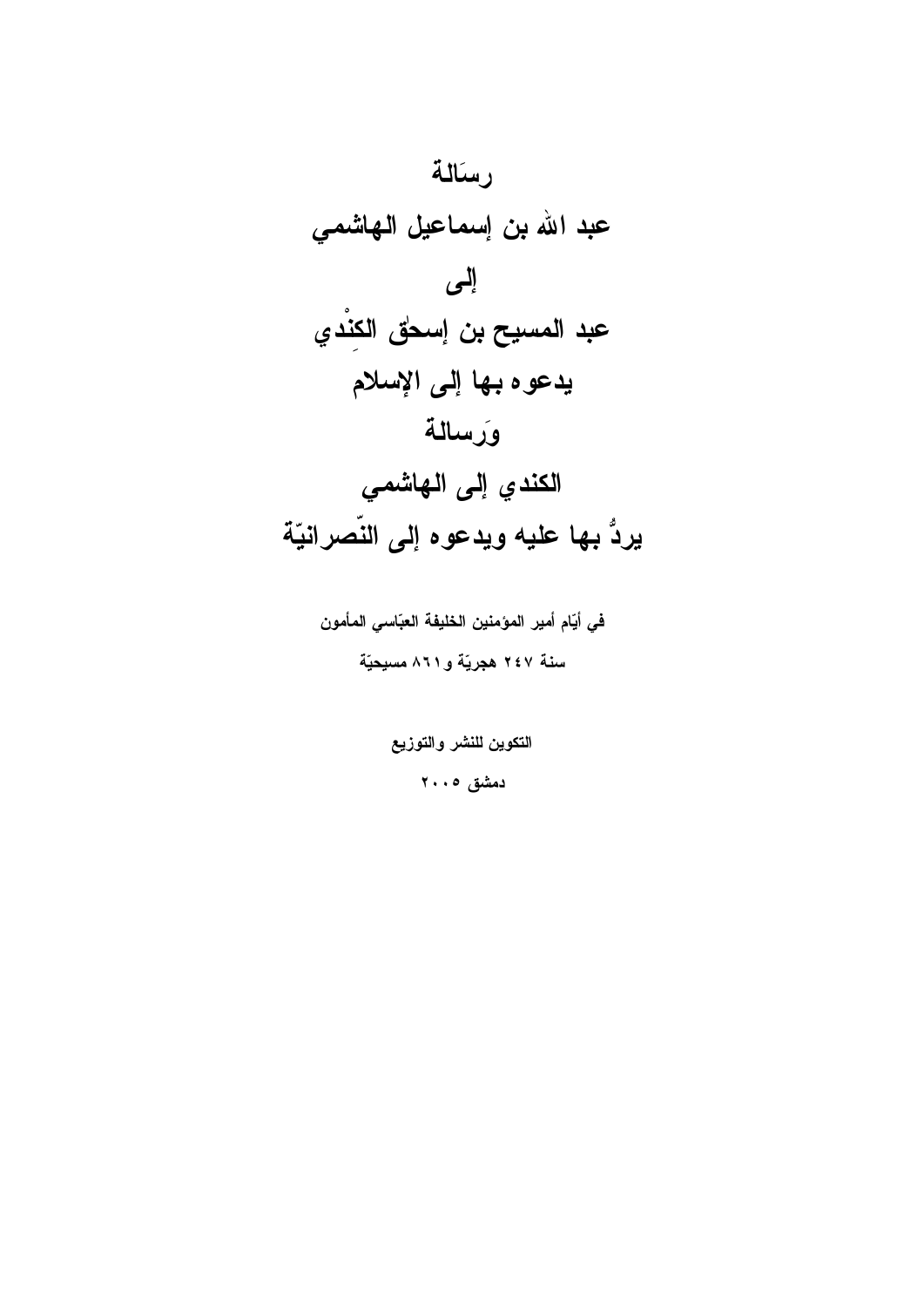رسالة الهاشمي إلى الكندي ورسالة الكندي إلى الهاشمي يرد بها عليه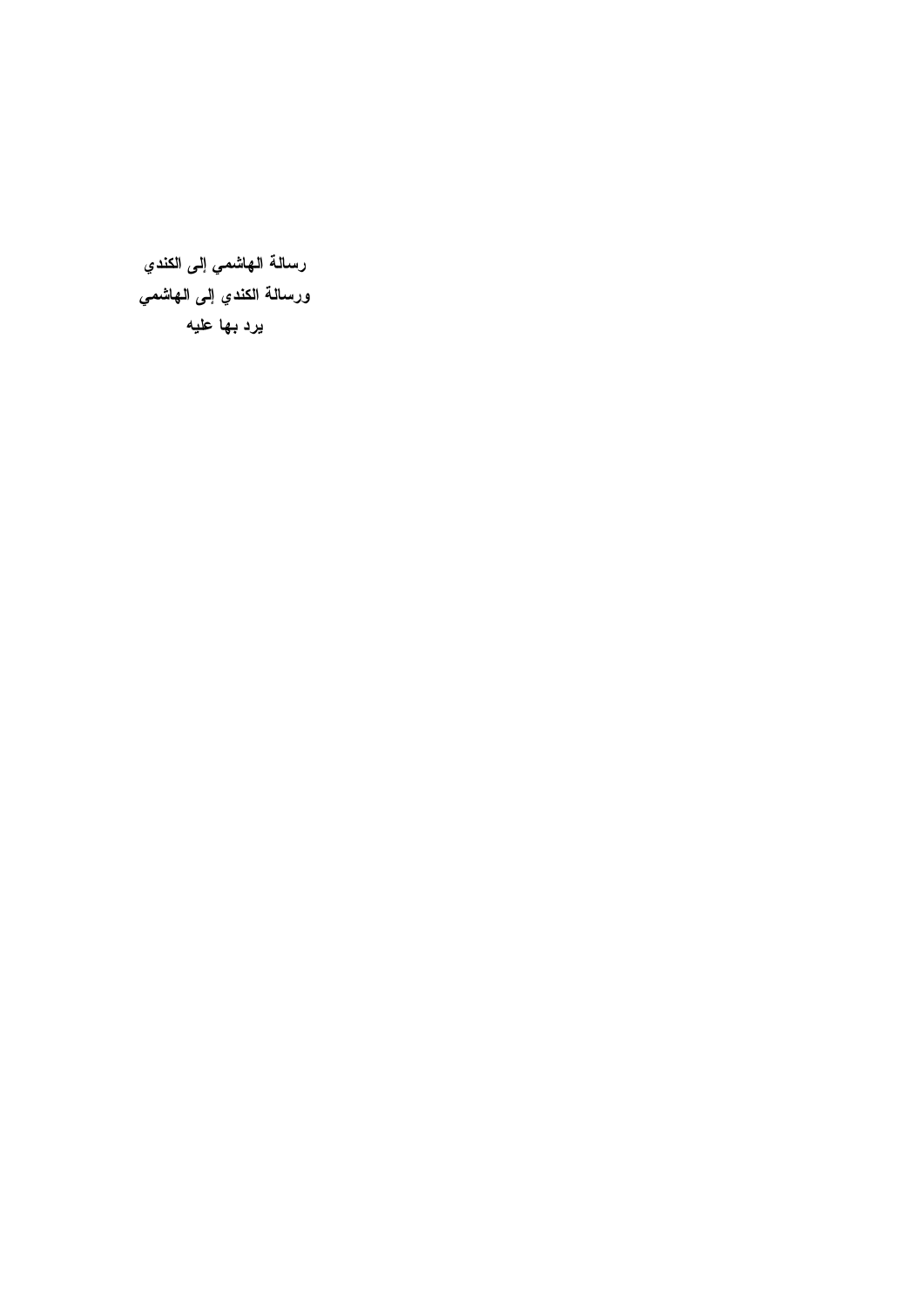

في أيّام أمير المؤمنين الخليفة العبّاسي المأمون سنة ٢٤٧ هجريّة و ٨٦١ مسيحيّة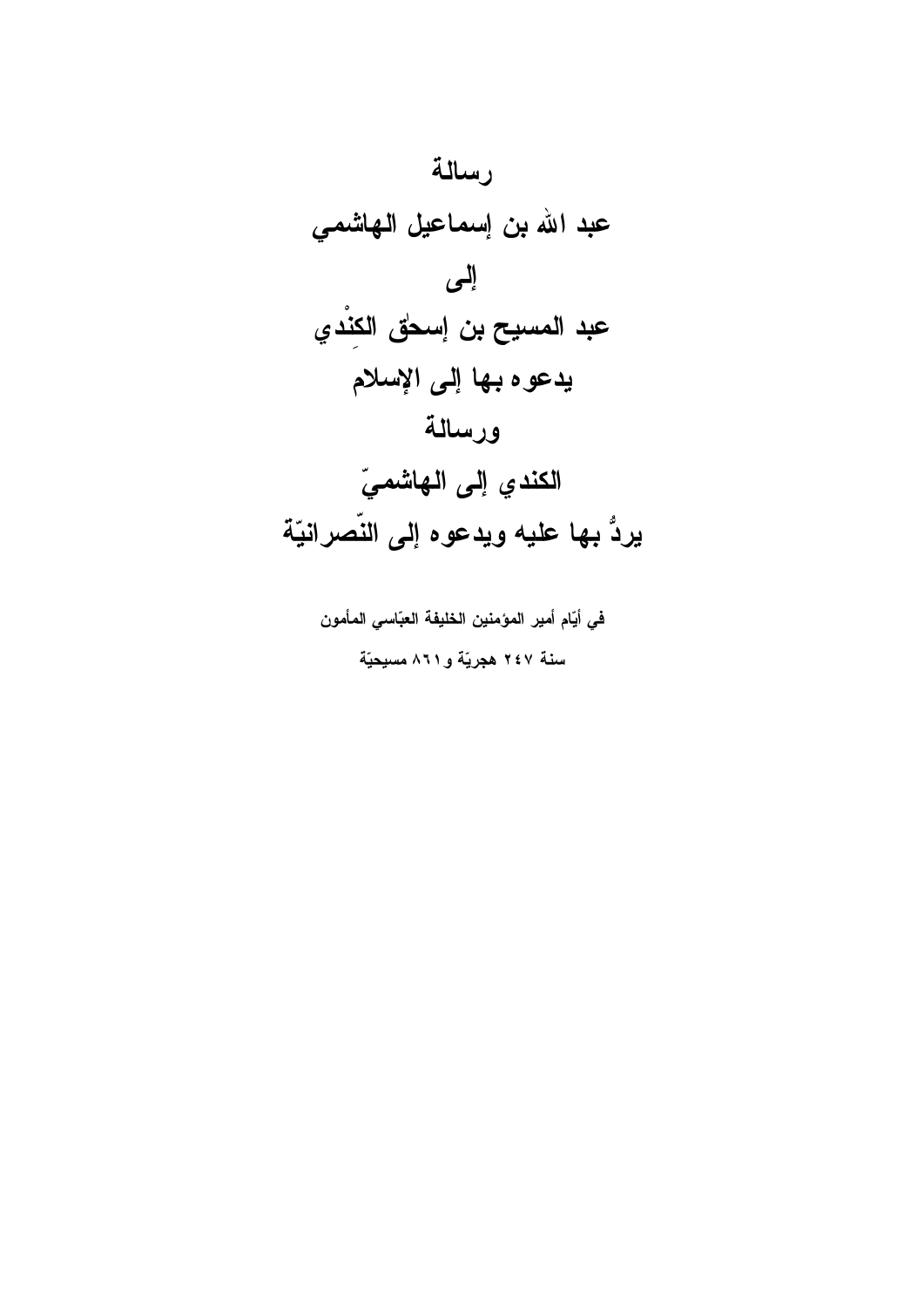تقديم

إنَّنا قد بذلنا الجهد في تصحيح هذه النسخة بمقابلتها مع نسخ خطية ومطبوعة. ولم نردْ فيها إلاَّ بعض إيضاحات سطر ناها بالمهامش.

وأيضاً، إنَّ ما بين قوسيْن ( ) من أسماء السّور ليس هو من الأصل المخطوط بل مـــن النسخ المطبوعة. كما أننا تسهيلاً لمراجعة القارئ قد حررنا الاقتباسات الإنجيلية من ترجمـــة سنة ١٨٨١ المطبوعة في بيروت.

يقول المتولى: إنَّه ما حصل بيدي لهذا العلم إلاَّ نسختان إحداهما منقولة على مـــا قيـــل من نسخة من بعض مكانب القسطنطينية والثانية عن نسخة من إحدى مكانب مصر بـــلا اســـم الناسخ ولا المستتسخ، لا تاريخ النسخ، والاثنتان في غاية التصريف مع الاختلاف العظيم فــي عدة مو اضمع اجتهدت في التأليف بينهما على قدر الإمكان ومنْ بذل وسعه فلا لوم عليـــه وإنْ قصرّ .

هذا ووجدت في أخر النسخ المصرية الزيادة الأتي نصّها بحروفها « بلغنـــا أنــــه قـــد انتهى الأمر إلى المأمون في خبر الرسالنتيْن فأمر بإحضارهما وقُرأتا عليه فلم يـــزل صـــــامتاً حتى جاء إلى أخرهما فقال: ما كان دعاه إلى أنْ يتعرَّض لما ليس من عملـــه وحتـــى أجـــاد (ولعلِّ الصواب أجاز ) كتاف نفسه: فإما النَّصر انيّ فلا حجة لنا عليه لأن الأمر لو لم

ە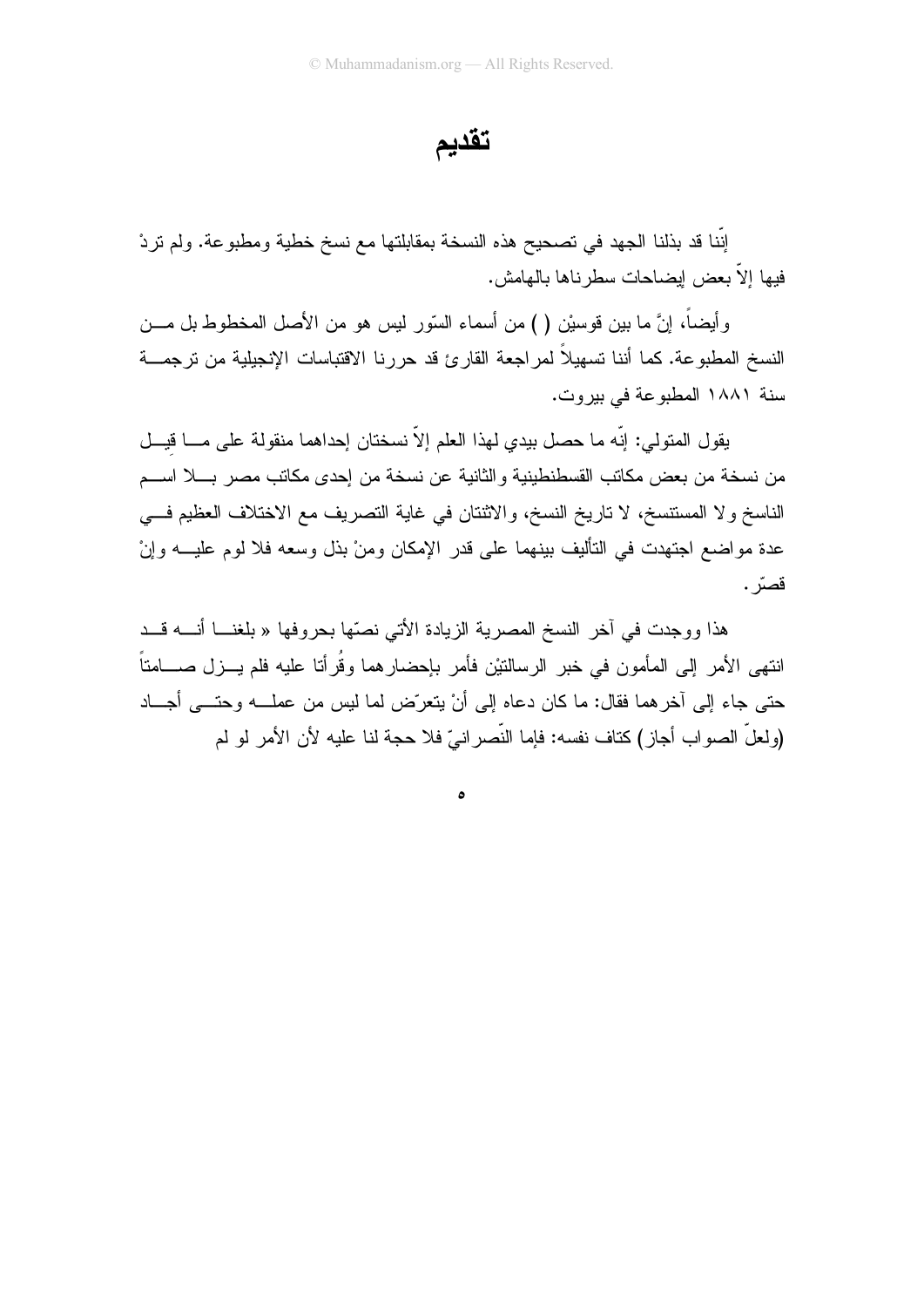يكن عنده هكذا لما أقام عليه دينه والدين دينان أحدهما دين الدنيا والآخر دين الآخرة، أما دين الدنيا فالدين المجوسى وما جاء به من دراسته (كذا ولعلَّ الصواب ما جاء به زردشت) وأمَّـــا دين الآخرة فهو دين النَّصـار ى وما جاء به المسيح وأما الدين الصـحيح فهو النوحيد الذي هـــو دين صـاحبنا فإنّه الدين الجامع الدنيا والآخرة ».

أما الرسالتان فقد ذكر هما العالم الشهير أبو ريحان محمد بن أحمد البيروني في كتابــــه المُسمَّى « الآثار الباقية عن القرون الخالية » إذ استشهد بكلام عبد المسيح على ذبح الصــــابئة الآدميين قرباناً للقمر فقال: « وكذلك حكى عبد المسيح بن إسحاق الكندي النصر اني عنهم (أيْ الصابئة) في جوابه عن كتاب عبد الله بن إسماعيل الهاشمي أنهم يُعرفون بذبح النــــاس ولكـــن ذلك لا يمكنهم اليوم ».

 $\mathbf{r}$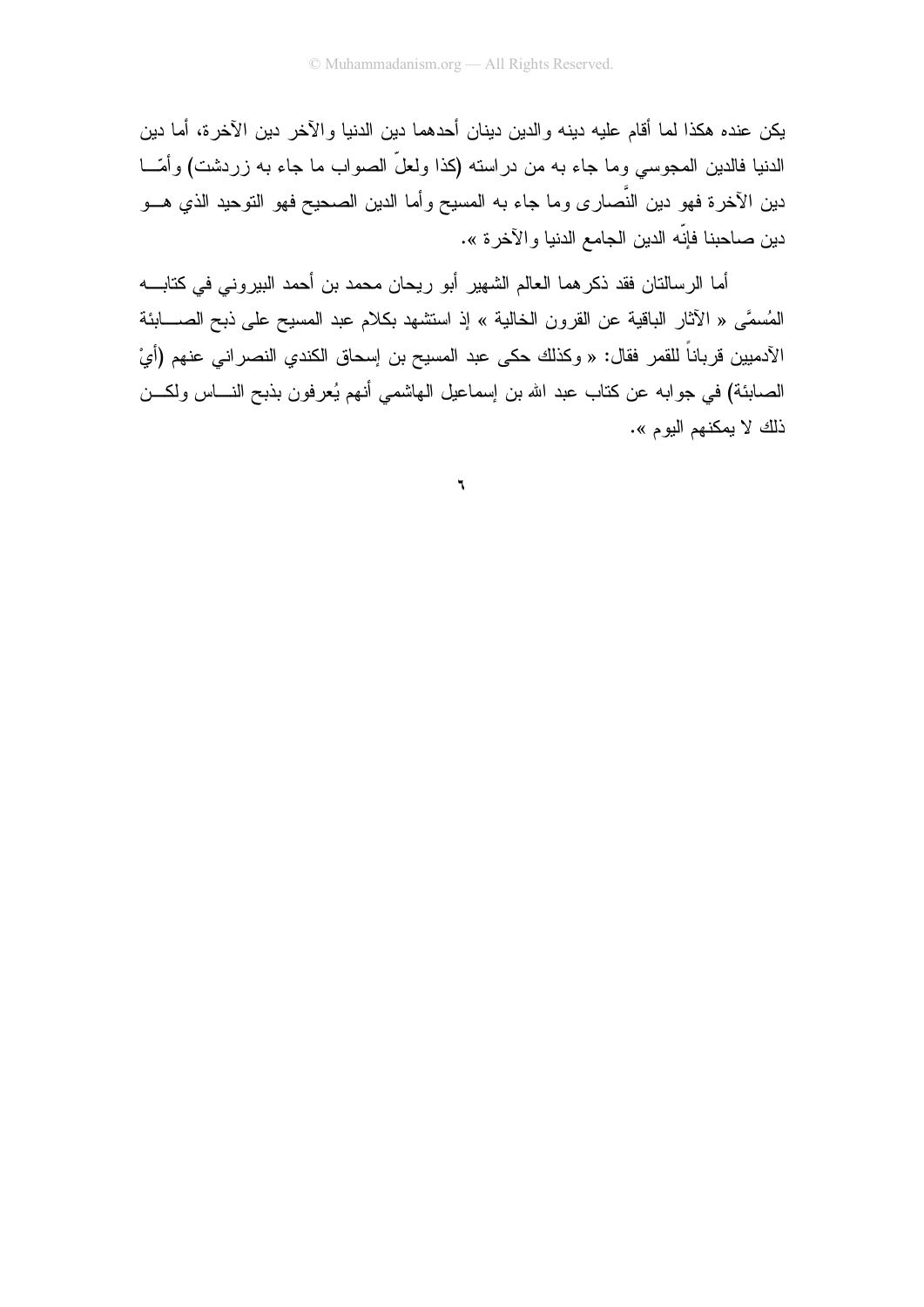## بسم الله الواحد الصّمد

ذُكر أنّه كان في زمن عبد الله المأمون رجلٌ من نبلاء الهاشميين وأظنــــه مــــن ولــــد العباس، قريب القرابة من الخليفة، معروفٌ بالنسك والورع والتمسك بـــدين الإســــلام وشــــدة الإغراق فيه والقيام بفرائضه وسننه، مشهور بذلك عند الخاصة والعامة. وكان له صديق مـــن الفضلاء ذو أدب و علم كنْدي الأصل مشهور بالتمسك بدبن النصر انبة و كان في خدمة الخليفــة و قر بباً منه مكاناً. فكانا بنو ادّان وبتحابان وبثق كل منهما بصاحبه وبالإخلاص له. وكان أمبــر المؤمنين المأمون وجماعة أصحابه والمتصلون به قد عرفوهمـــا بـــذلك. وكرهنـــا أنْ نـــذكر اسميهما لعلة من العلل<sup>(١)</sup>.

بسم الله الرَّحمٰن الرحيم

أمَّا بعد فقد افتتحت كتابي إليك بالسَّلام عليك والرحمة، نشبُّهاً بسيدي وســـيد الأنبيـــاء محمّد رسول الله، صلى الله عليه وسلم، فإنّ نقاتنا ذوى العدالة عندنا الصّادقين الناطقين بالحقّ الناقلين إلينا أخبار نبينا عليه السّلام قد رووا لنا عنه أن هذه كانت عادنه وأنه كان صــــلـى الله عليه وسلَّم إذا فتح كلامه مع الناس ببادئهم بالسَّلام والرحمة في مخاطبته إياهم ولا يفرِّق بــــين الذمّي والأمي ولا بين المؤمن والمشرك. وكان يقول إني بُعثت بحُسن الخلق إلى الناس كافتّ ولم أبعث بالغلظة

 $\vee$ 

<sup>(</sup>١) هما عبد الله بن إسماعيل الهاشمي وعبد المسيح بن إسحٰق الكندي.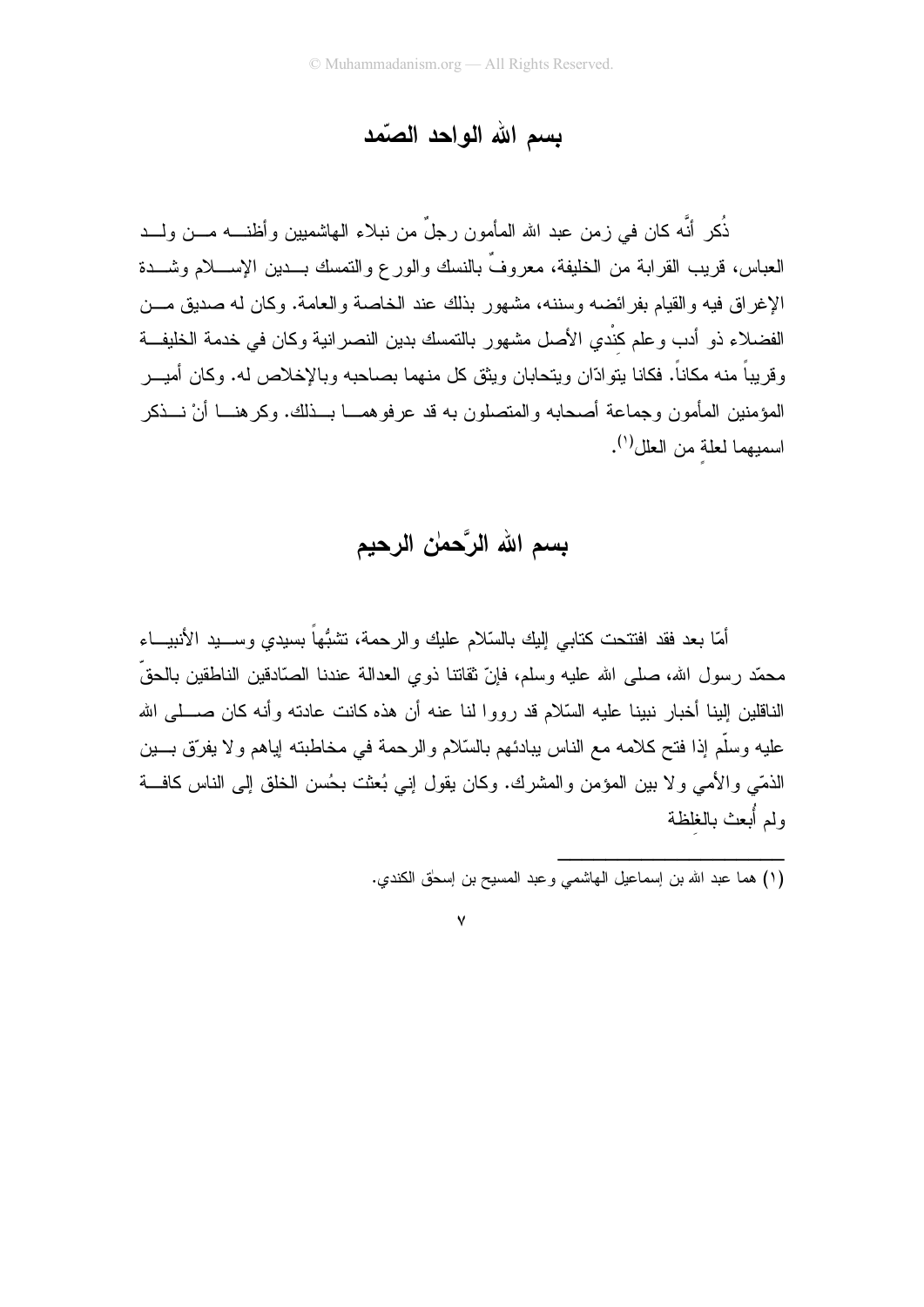والفظاظة. ويستشهد الله على ذلك إذ يقول ﴿ بِالْمُؤْمِنينَ رَؤُوفٌ رَحيمٌ ﴾ (') وكذلك رأيتُ مـــن حضَرَتُه من أئمتنا الخلفاء المهتدين المهديين الراشدين رضىي الله عنهم أجمعـــين أنهـــم كــــانو ا لفضل أدبهم، وشرف حسبهم، ونبل همتهم، وكرم أخلاقهم يتتبعون أثر نبيِّهم صــــلـي الله عليــــه وسلَّم ولا يفرِّقون في ذلك ولا يفضِّلون فيه أحداً فسلكتُ ذلك المنهج واحتـــذيت نلـــك الســـبل وأخذت ذلك الأدب المحمود فابتدأتك في كتابي هذا بالسلام والرحمة لئلا ينكرُ عليَّ منكرٌ يقـــع إليه كتابـي هذا والذي حملنـي الِيك وحثَّنـي علـي ذلك محبتـي لك إذ كان سيدي ونبيبي محمد صلـي الله و عليه وسلَّم يقول محبة القريب ديانة وإيمان. علمي أنَّبي كتبتُ طاعةً لرسول الله صـــــلـي الله عليه وسلم ولما أوجبه لك عندنا حق خدمتك لنا ونُصحك ليانا وما أنـــت عليـــه مـــن محبتنــــا ونظهر ِه من مودنتا والميل الينا وما أرى من اكر ام سيدى وابن عمى أمير المسؤمنين أيـــده الله لك و تقر بيه إياك و ثقته بك و حسن قوله فيك فر أيت أن أر ضيّ لك ما قد ر ضيته لنفسى و أهلـــى ووالديَّ مخلصاً لك النصيحة ومبذلها<sup>(٢)</sup> كاشفاً عما نحن عليه من ديانتنا هذه التي ارتضاها الله لنا ولجميع خلقه ووعدنا عليها حسن الثواب في المعاد والأمن من العقاب في الأيات إذ يقــول تبارك وتعالى ﴿ ملَّةَ إِبْرَاهِيمَ حَنيفاً ﴾ (بقرة) ويقول عزّ وجلّ وقوله الحق ﴿ الَّذينَ آمَنُوا بآيَاتنَا وَكَانُوا مُسْلمينَ ﴾ (الزخرف) ويقول أيضاً مؤكداً ﴿ ومَا كَانَ إِبْرَاهِيمُ يَهُوديّاً وَلاَ نَصْرَانيّاً وَلَكنْ ڬۘڶۘ

 $\lambda$ 

- (۱) أي محمّد.
- (٢) صو ابها وبادلها.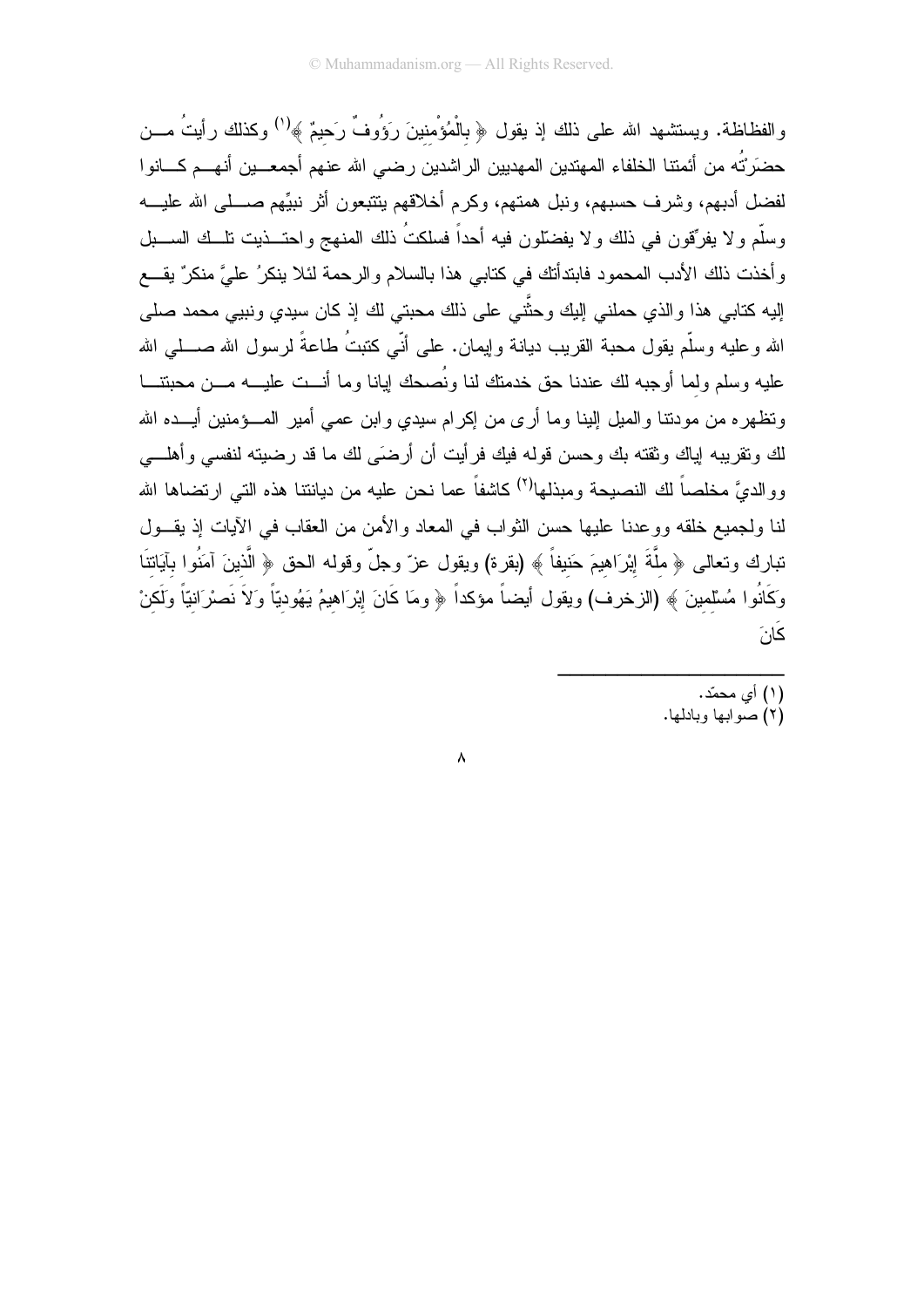حَنيفاً مُسْلماً وَمَا كَانَ منَ الْمُشْرِكينَ ﴾ (آل عمران). فرغبت لك ما رغبت فيه لنفسى وأشـــفقت عليك لما ظهر لمي من كثرة أدبك وبارع علمك، وحسن نهذيبك، وجميـــل مـــذهبك، وشــــرف حسبك، ونقدَّمك على الكثير من أهل ملَّتك أنْ نكون مقيماً على ما أنت عليه من ديانتــك هـــذه فقلت اكشف له عمّا مَنَّ الله به علينا وأعرّفه ما نحن عليه بلين القول وأحسنه متّبعاً في ذلك ما أدبني الله به إذ يأمرني، ويقول جلَّ ثناؤه: ﴿ وَلاَ تَجَادْلُوا أَهْلَ الْكَتَابِ إلاَّ بالَّتي هــيَ أَحْسَــنُ ﴾ (عنكبوت). فلست أجادلك إلاَّ بالجميل من الكلام والحسن من القول واللَّيْن من اللفظ لعلك نتنبه وترجع إلى الحق وترغب فيما أتلوه عليك من كلام الله عزّ وجلّ الذي أنزله على خاتم الأنبياء وسيد ولد أدم نبينا محمد عليه الصلاة والسَّلام ولم أيئس من ذلك بل رجونه لك من الله الـــذي يهدي من يشاء وسألته أن يجعلني سبباً في ذلك ووجدت الله نبارك ونعالى يقول فـــي محكـــم كتابه ﴿ إِنَّ الدِّينَ عِنْدَ الله الإِسْلامُ ﴾ (آل عمران) ويقول الله أيضاً مؤكداً لقوله الأولَّ ﴿ وَمَـــنْ يَبْتَغِ غَيْرَ الإِسْلامِ ديناً فَلَنْ يُقْبَلَ منْهُ، وَهُوَ في الآخرَة منَ الْخَاسِرِينَ ﴾ (آل عمر ان). ثــمَّ أكّــد ذلك نبارك ونعالى أمراً قاطعاً إذْ يقول ﴿ يَا أَيُّهَا الَّذينَ آمَنُوا اتَّقُوا اللهَ حَقَّ نُقَاته وَلا نَعُــوتُنَّ إلا وَأَنْتُمْ مُسْلَمُونَ ﴾ (أل عمران). وأنت الرجل عافاك الله من جهل الكفر وفتح قلبك لنور الإيمان تعلم أنَّى رجل أنت عليَّ سنون كثيرة وقد تبحَّرْتُ في عامة الأديان وامتحنتها وقرأت كثيراً من كتب أهلها وخاصة كتبكم معشر النصارى فإنى عُنيت بقراءة الكتب العتيقــة والحديثــة التـــى أنز لمها الله

 $\mathbf 3$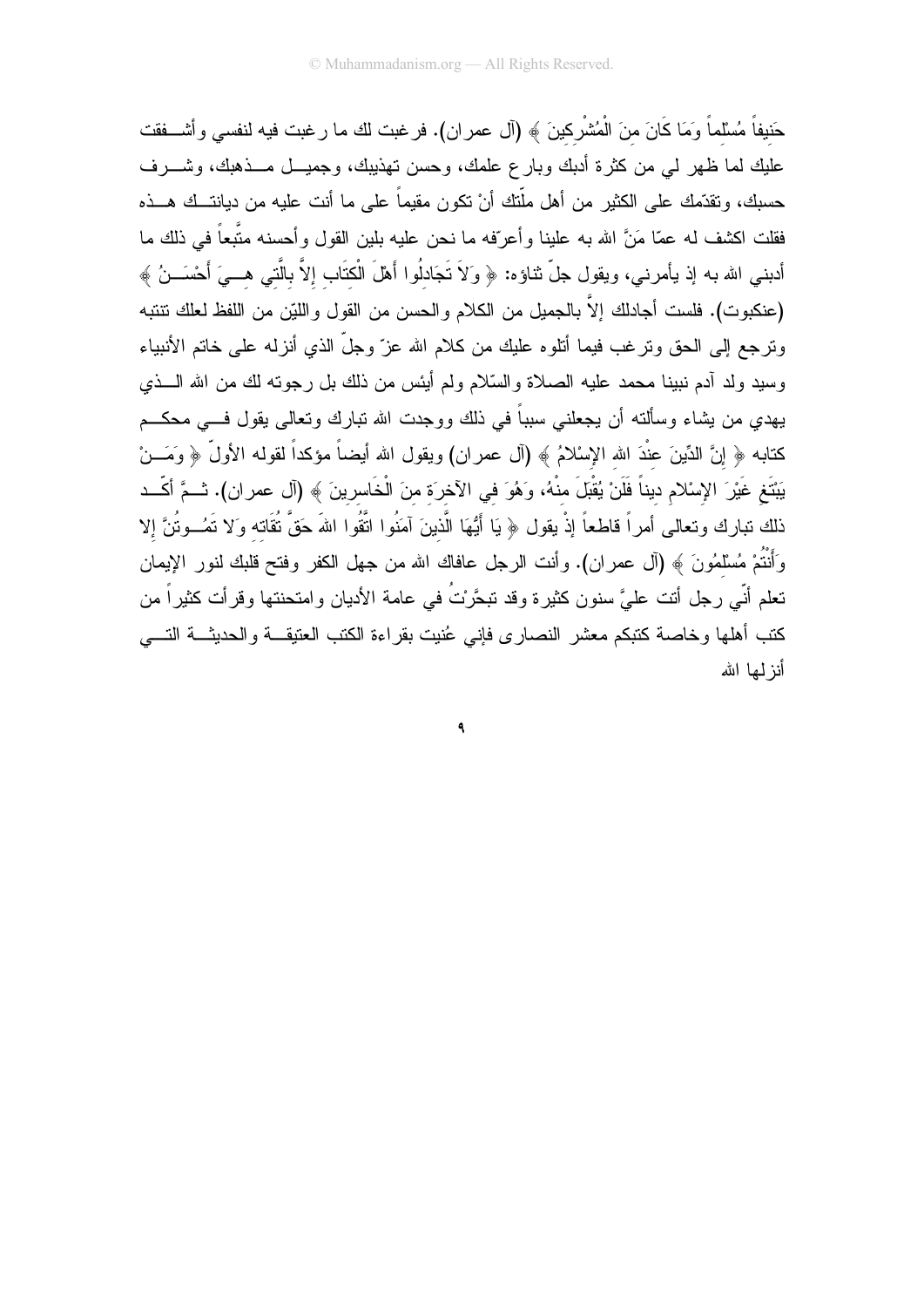على موسى وعيسى وغيرهما من الأنبياء عليهم السلام فأما الكتب العتيقة التي هـــي التـــوراة وكتاب يشوع بن نون وسفر القضاة وسفر صموئيل النبي وسفر الملوك وزبسور داود النبسي وحكمة سليمان بن داود وكتاب أبوب الصدّيق وكتاب إشعياء النبى وكتاب الاثنـى عشــــر نبيــــاً وكتاب إرميا النبي وكتاب حزقيال النبي وكتاب دانيال النبي فهذه هي الكتــب العتيقـــة. فأمّـــا الكتب الحديثة فأولمها الإنجيل وهو أربعة أجزاء الأول منها بشارة متى العشَّار والثانبي بشـــارة مر قس ابن أخت سمعان المعروف بالصفا والثالث بشارة لوقا المنطبّب والرابع بشـــارة يوحنـــا بن زبدي فهذه أربعة أجزاء منها بشارة رجليْن من الحواريين الاثنــــى عشـــر الــــذين كـــانوا ملازمين للمسيح صلوات الله عليه وهما متى ويوحنا وبشارة رجليْن من الحـــواريين الســـبعين الذين كانو! للمسيح صلوات الله عليه بعثهم إلى الأمم دُعاةً له وهما مرفص ولوفا. تــم كتـــاب قصص الحواريين وأحاديثهم وأخبارهم من بعد ارتفاع المسيح إلى السماء الــذي كتبـــه لوقـــا ورسائل بولص الأربع عشرة. فهذه كلها قد قرأتها ودرستها وناظرت فيها نيموثاوس الجثليـــق وقد علمت كيف نقدمه فيكم بفضل الرئاسة والعلم والعقل وناظرت فيها من أهل فسرقكم هسذه الثلاث التي هي ظاهرة أعني الملكية القابلين مركيانوس الملك على عهد الشقاق الواقــــع بــــين نسطوريوس وكيرللس وهم من الروم. واليعقوبية وهم أكفر القوم وأخبثهم قولاً وشرّهم اعتقاداً وأبعدهم من الحقِّ القائلين بمقالة كبرللس الإسكندري ويعقوب البردعاني وساويرس صــــاحب كر سي إنطاكية. والنسطور بة أصبحابك و هم

 $\mathbf{A}$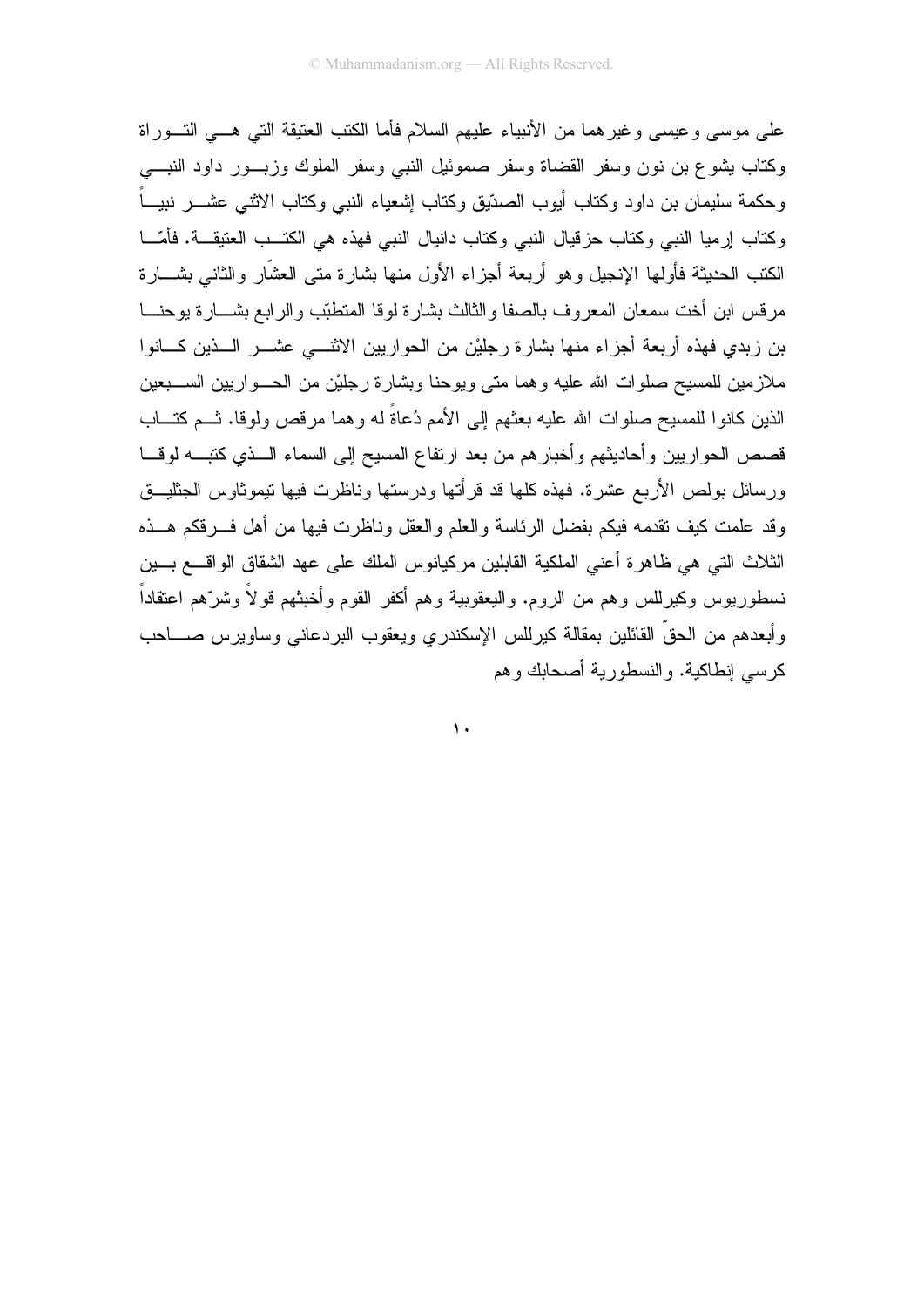لعمر ي أقر ب بأقاويل المنصفين من أهل الكلام والنظر وأكثـــر هم مـــيلاً إلــــى قولنــــا معشـــر المسلمين، وهم الذين حمد نبينا صلبي الله عليه وسلم أمرهم ومدحهم وأعطاهم العهود والمواثيق وجعل لهم من الذمة في عنقه وأعناق أصحابه ما جعل وكتب لهم في ذلك الكتب وسجل لهــم السجلات وأكد أمرهم عندما صاروا إليه حين أفضي الأمر إليه واستوثق له، فأتوه وتحرمــوا بحرمته وذكروه بمعونتهم إياه على إعلان أمره وإظهار دعونه وما مكن الله صلعم. وذلـــك أن الرِّهبان كانوا بيشرونه ويخبرونه قبل نزول الوحي عليه بما مكن الله له وصار إليـــه. فلـــذلك كان صلَّى الله عليه وسلَّم يُكثِّر نوادَّه لمهم وإطالة محادثتهم، ويُرَى كثيراً عندهم مخاطباً لمهم في تر دّده إلى الشام و غير ها. وكان الر هبان و أصبحاب الأدير ة يكرّمونـه ويحبّونـه طو عاً ويخبـــر ون أصحابهم بما يريد الله أن يرفع من أمره ويعلن من ذكره وكانت النصارى تميل إليه وتخبـــره بمكيدة اليهود ومشركي قريش وما ببنغونه له من الشرّ ويريدونه من الغوائل مع مـــودتهم لــــه وإجلالهم إياه وأصحابه. فعند ذلك نزل الوحي على نبينا محمد عليه السلام وشهد الله لهم فسي القرآن قائلاً: ﴿ لَتَجِدَنَّ أَشَدَّ النَّاسِ عَدَاوَةً للَّذينَ آمَنُوا الْبَهُودَ والَّذينَ أَشْــرَكُوا (يعنـــي مشـــركي قريش) وَلَتَجدَنَّ أَقْرَبَهُمْ مَوَدَّةً للَّذينَ آمَنُوا الَّذينَ قَالُوا إنَّا نَصَارَى ذَلكَ بأَنَّ منْهُمْ قسِّيسينَ وَرُهْبَاناً وَأَنَّهُمْ لا يَسْتَكْبِرُونَ ﴾ (مائدة). وعرف النبي عليه السلام بما أُنزل عليه مـــن الـــوحي صــــحة ضمائرهم ونياتهم، وأنهم أصحاب المسيح حقاً السائرون بسيرته الآخذون بســـننه إذْ كـــانوا لا يرون القتال ولا يستحلّون المال

 $\mathbf{A}$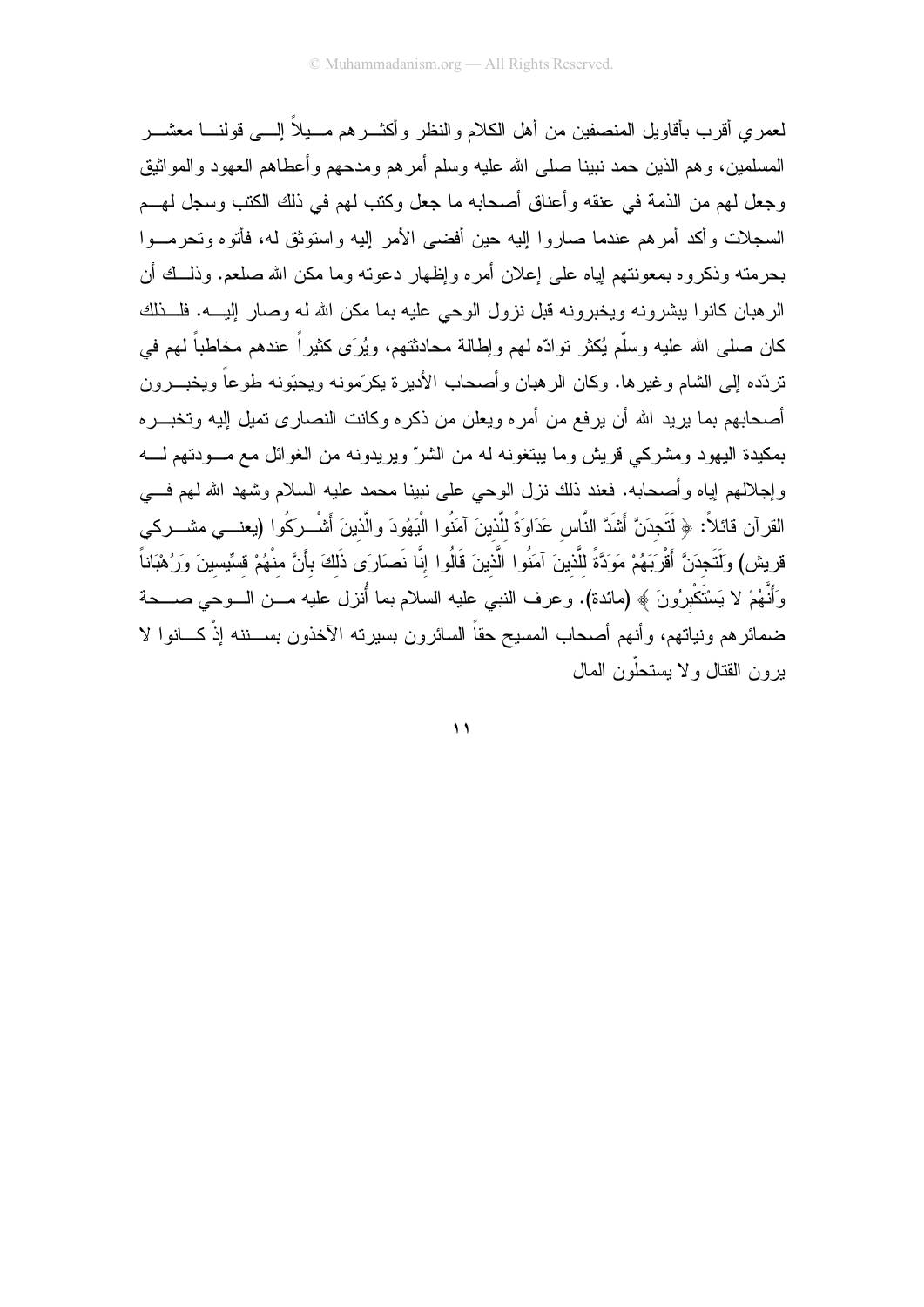ولا يغشُّون أحداً ولا يريدون بالناس سوءاً ولا مكروهاً، وأنهم طالبو السَّـــلامة ولا يضـــــرون على حقد و لا عداوة بل يعتقدون الفضل على الناس أجمعين. فأعطاهم نبينا عليه السّلام لـــذلك ما أعطاهم من العهود والمواثيق وجعل لمهم من الذمة في رقبته ورقاب أصحابه ووصَّى بهــم تلك الوصبة عندما أطلعه الله على ما أطلعه عليه من أمرهم وبراءة ساحتهم. فـــنحن مقـــروُن بذلك غير جاحدين ولا منكرين وناظرون لهذا الفعل وأخذون بهذه السُنَّة وقابلون لهذه الوصية وموجبون هذا الحق على أنفسنا. ولقيتُ جماعةً من الرهبان المعروفين بشدة الزهد وكثرة العلم ودخلتُ عمارٍ أ<sup>(١)</sup> وديارٍ ات<sup>(٢)</sup> وبيعاً كثيرة وحضرت صلواتهم تلك الطوال السبع التي يســـمّونها صلوات الأوقات و هي صلاة الليل وصلاة الغداة وصلاة الثالثة التي هي صلاة السَحَر وصـــلاة نصف النهار أعني صلاة الظهر وصلاة التاسعة التي هي قريبة من وقست العصسر وصلاة الغروب التبي هي صلاة بين العصر والعشاء وصلاة الشفع وهي صـــلاة العشـــاء المفروضــــة وصلاة النوم التي يصلُّونها قبل أخذهم مضاجعهم ورأيت ذلك الاجتهــاد العجيــب والركـــوع والسجود بإلصاق الخدود بالأرض وضرب الجبهة والتكتُّف إلى انقضاء صلواتهم خاصّة فــي ليالي الأحاد وليالي الجُمَع وليالي الأعياد الني يسهرون فيهـــا منتصــــبي الأرجـــل بالتســـبيح والنقديس والنهليل الليل كله ويصلُّون ذلك بالقيام نهار هم

- (١) العُمْر بضم فسكون البيعة والكنيسة.
- (۲) الدیر ً مقام الرّ هبان و جمعه اَدیار ً و اَدیر ة و دیار ات.

 $\gamma$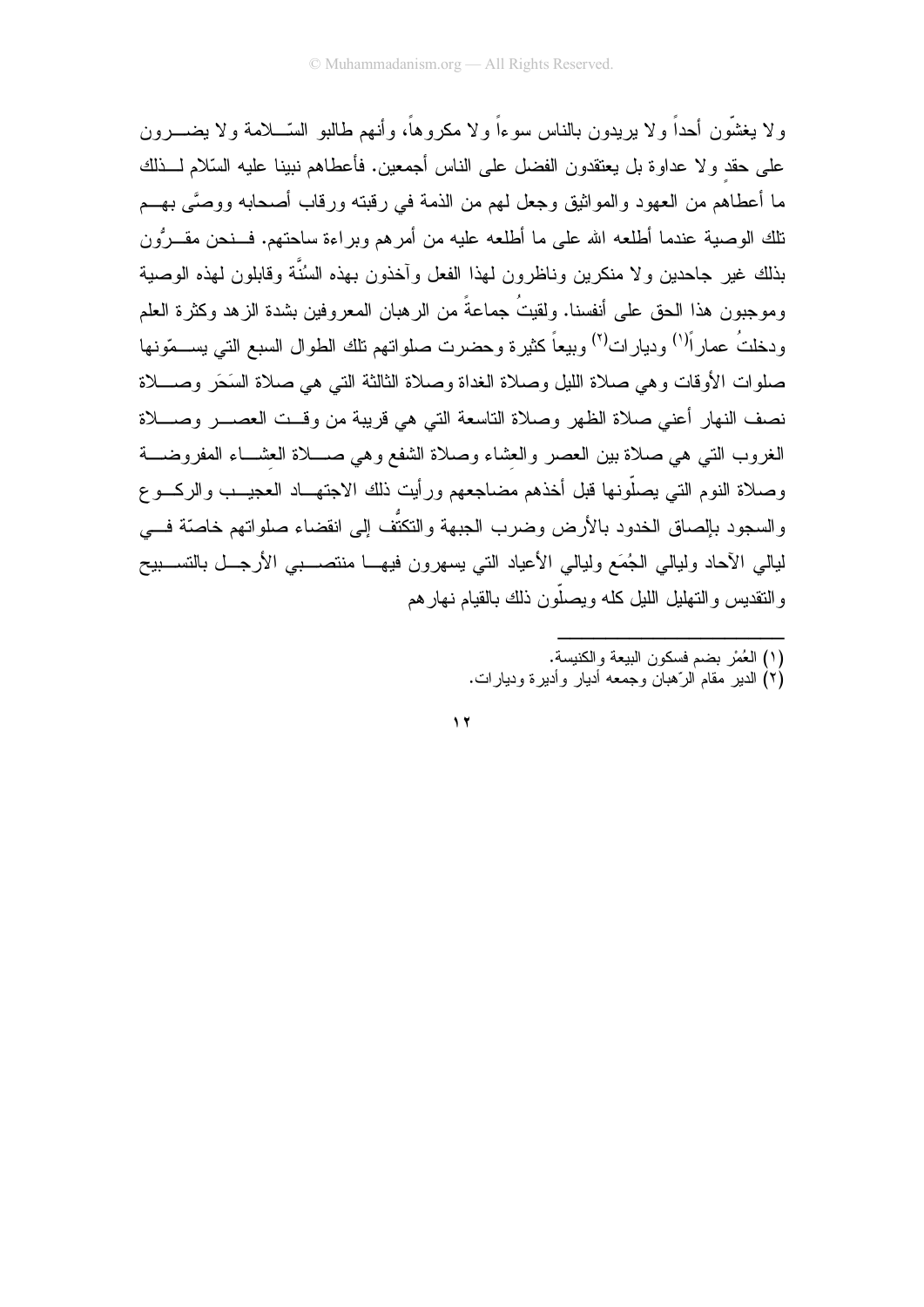أجمع ويكثرون في صلواتهم ذكر الأب والابن والروح القدس وأيام الاعتكاف التسي يســـمونها أيام البو اعيث<sup>(١)</sup> وقيامهم فيها حفاة على المسو ح و الر ماد باكين بكاءً كثيـــر أ متـــو اتر أ بانـهمــــال دموع من الأعين والجفون منتحبين بسحق عجيب ورأيت عملهم القربان كيف يحفظونــــه فــــى خُبْز هم إياه ودعائهم عند عمله الدعاء الطويل مع النضر ع الشديد عند إصعاده على المذبح في البيت المعروف ببيت المقدس مع نلك الكؤوس المملوءة خمراً. ورأيت أيضاً ما بندبره الرهبان في قلاليهم<sup>(٢)</sup> أيام صيامهم الستة، أعني الأربعة الكبار والاثنين الصغيرين وغير ذلك. فهذا كله كنت له حاضر اً و لأهله مشاهداً وبه عارفاً عالماً. ورأيت أيضاً مطارنــــة وأســـاقفة مـــذكورين بِحُسنِ المعرِ فة وكثر ة العلمِ مشهورٍ بن بِشدةِ الإغرِ اقٍ في الديانةِ النصرِ انيةِ مظهرٍ بن غايةِ الز هد في الدنيا فناظرتُهم مناظرةً نصفة طالباً للحق مسقطاً بيني وببنهم اللجاج والمراءاة والمكـــابرة بالسلطة والصلف والبذخ بالحسب وأوسعتُهم أمناً أنْ يقوموا بحجّ تهم ويتكلمــوا بجميـــع مـــا يريدونه غير مؤاخذ لهم بذلك ولا متعنَّت عليهم في شيء كمناظرة الرعاع والجهال والسَّقاط<sup>(٣)</sup> والعوام والسفهاء من أهل ديانتنا الذين لا أصل لهم بنتهون إليه ولا عقل فيهم يعولون عليه ولا دين و لا أخلاق تحجبهم عن سو ء الأدب و إنما كلامهم العنِّت و المكابر ة و المغالبة بسلطان الدولة بغير

> (١) جمع باعوث سرياني وهو الاستمطار . (۲) أي معابدهم. (٣) بضم السَّينُ ونَشديد القاف جمع ساقط لئيم الحسب والنفس.

 $\gamma$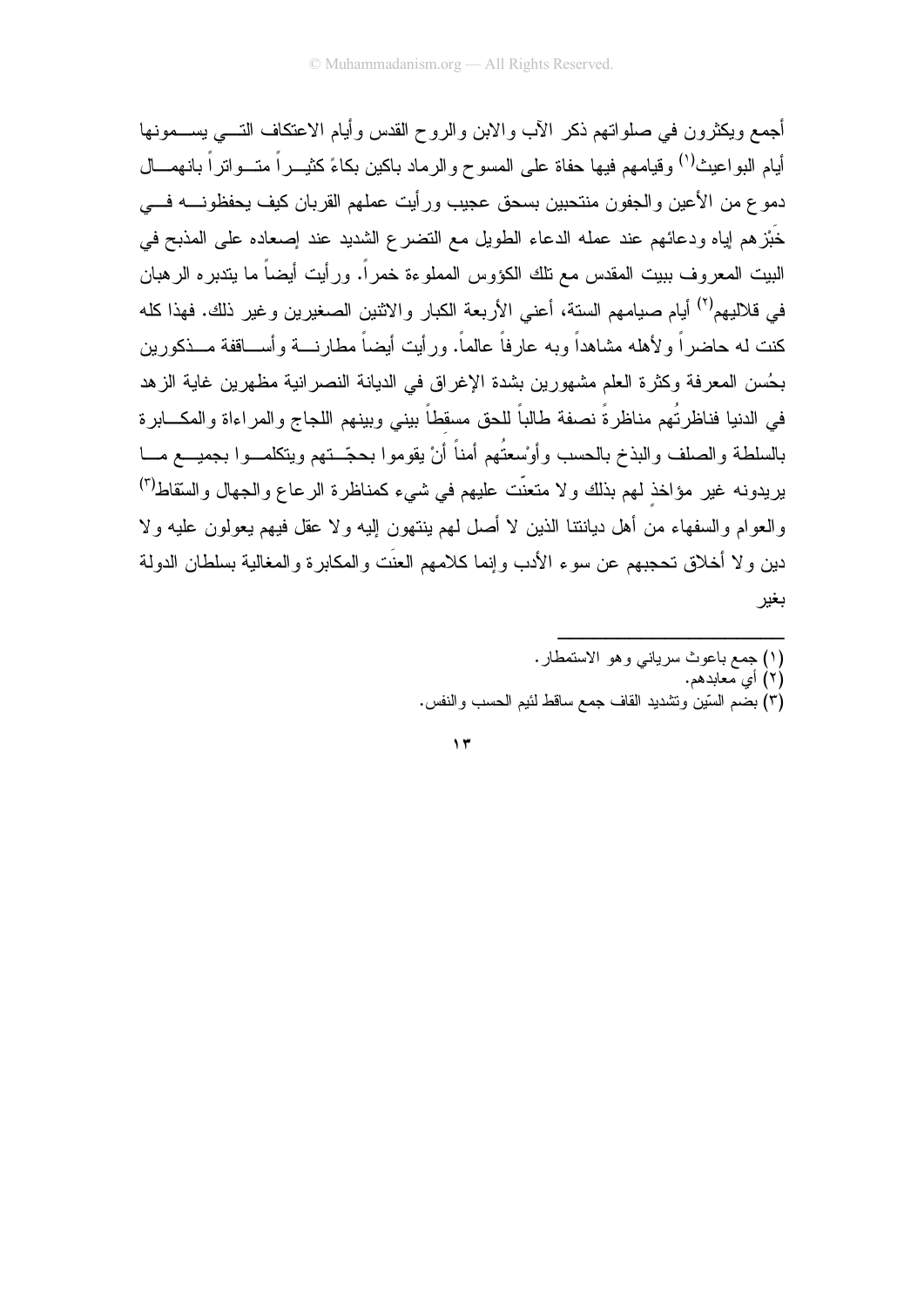علم ولا حجة. وكانوا إذا أنا ناظرتُهم وسألتُهم مسألةَ بحث فاحصاً عن قـــولهم وكـــانوا لشـــدة ورعهم ودعتهم واعتقادهم وتحرّجهم يصدقونني عن أمرهم ولا يكذبونني في شيء مما كنــت أسائلهم عنه وأجادلهم فيه وكنت قد عرفت من بواطنهم مثل الذي قد عرفتـــه مــــن ظــــاهر هم فكتبت إليك أصلحك الله بهذا الشرح وعددت ما عددته واقتصصــت ممــا اقتصصــته بعــد الاستقصاء والبحث الشديد والامتحان له على طول الأيام لئلا يظن بي أنبي عميّ بــالأمر بـــل ليعلم من وقع في يده كتابـي هذا أنـي عالم بالقضية فيهم علماً بجميـــع أمــــر النصـــــار ى حـــقٌ معرفته. فأنا الآن متع الله بك، أدعوك بهذه المعرفة كلها منَّى بدينك الذي أنت عليه وما منحته إلى هذا الدين الذي ارتضاه الله لمي وارتضيته لنفسى ضامناً لك به الجنــــة ضــــماناً صــــحيحاً و الأمن من النار وهو أن تعبد الله الواحد الأحد الفرد الصمد الذي لم يلد ولم يولد ولسم يتخــذ صاحبةً ولا ولداً ولم يكن له كفؤاً أحد وهي الصفة التي وصف نفسه جلَّ وعزَّ بها إذْ ليس أحدٌ من خَلْقه أعلم به من نفسه فدعونك إلى عبادة هذا الإله الواحد الذي هذه صفته ولـــم أزد فـــي كتابي هذا على ما وصف به نفسه جلِّ اسمه وتعالى علواً كبير اً عمَّا بشر كون. فهذه ملَّة أبيــك وأبينا إبراهيم صلوات الله عليه فإنه كان حنيفاً مسلماً. ثم أدعـــوك حفظـــك الله إلــــى الشـــــهادة والإقرار بنبوة سيدى وسيد ولد آدم وصفىً ربّ العالمين وخاتم الأنبياء محمــد بـــن عبـــد الله الهاشمي القريشي العربي الأبطحي النهامي صاحب القضيب والناقة والحوض والشفاعة حبيب ر بِّ العز ۃ و مكلَّم جبر ائبل الر ّو ح الأمين

 $\lambda$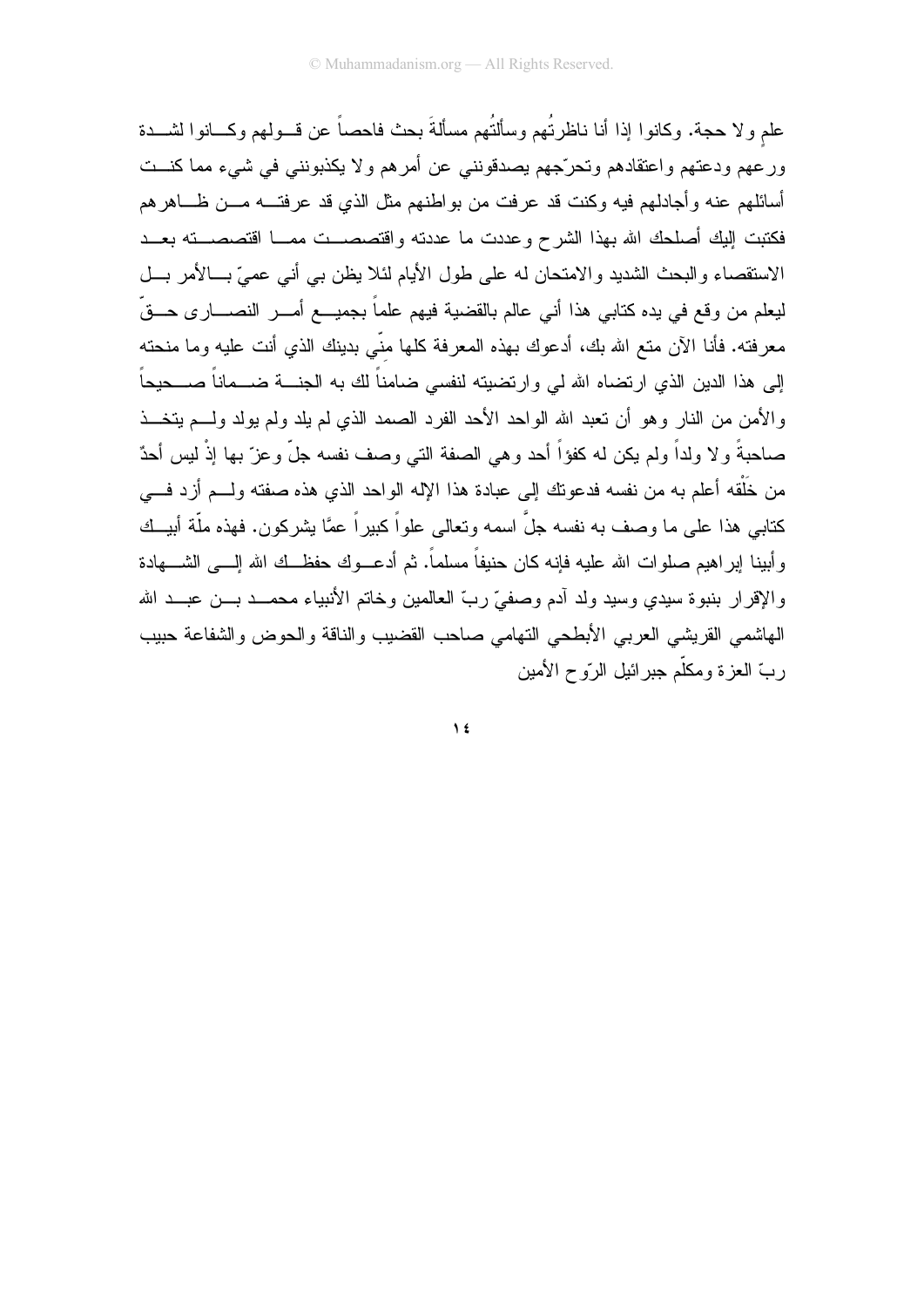الذي أرسله الله بشيراً ونذيراً إلى النّاس كافة ﴿ بِالْهُدَى وَدِينِ الْحَقِّ لَيُظْهِرَهُ عَلَى الدِّينِ كُلِّه ولَوْ كَرِهَ الْمُشْرِكُونَ ﴾ (نوبة) فدعا الناس كلهم أجمعين أهل الشرق والغرب وأهل البــــر والبحــــر والجبل والسهل بالرحمة والرأفة وطيب القول وحسن الخلق واللين فاستجاب هذا الخلق كلهــم إلى طاعة دعونه والشهادة له أنه رسول الله رب العالمين إلى من بريد انتصاحاً وأقـــرَّ الأنــــام كلهم طائعين مذعنين لما عرفوا من الحق والصدق من قوله وصحة أمره وما جـــاء بــــه مـــن البر هان الصريح والدليل الواضح وهو هذا الكتاب المنزل عليه من عند الله الذي لا يقدر أحــد من الإنس والجن أن يأتي بمثله، وكفي به دليلاً على دعوته وأنه دعا إلى عبادة إله واحد فـــرد صمد فدخلوا في دينه وصار وا تحت يده غير ۖ مُكرَ هين و لا مُجبَر بن، بل خاضــــعين معتـــر فين مستنيرين بنور ٍ هدايته متطاولين باسمه على غير هم ممن جحد نبوته وأنكر رسالته وردّ أمـــره مقاوماً ومتعالياً فمكن الله لهم البلاد وأذلَّ لهم رقاب الأمم من العباد إلاَّ من قـــال بقـــولـهم ودان بدينهم وشهد بشهادتهم فحقن بذلك دمه وماله وحرمته أن يؤدي الجزية<sup>(١)</sup> عن يد وهو صاغر . وهذه الشهادة امتع الله بك، هي الشهادة التي شهد الله بها قبل أن يخلق الخلائق إذْ كـــان علــــي العرش مكتوباً لا إله إلا الله محمد رسول الله. وأدعوك إلى الصلوات الخمس التي مَنْ صلاَّها لم يخبْ ولم يخسرْ بل يربح ويكون في الدنيا والآخرة من الفائزين وهي الفرض فيها فرضــــان فرضٌ من الله وفرضٌ من رسوله مثل الويتر

(١) و هكذا بالأصل.

 $\theta$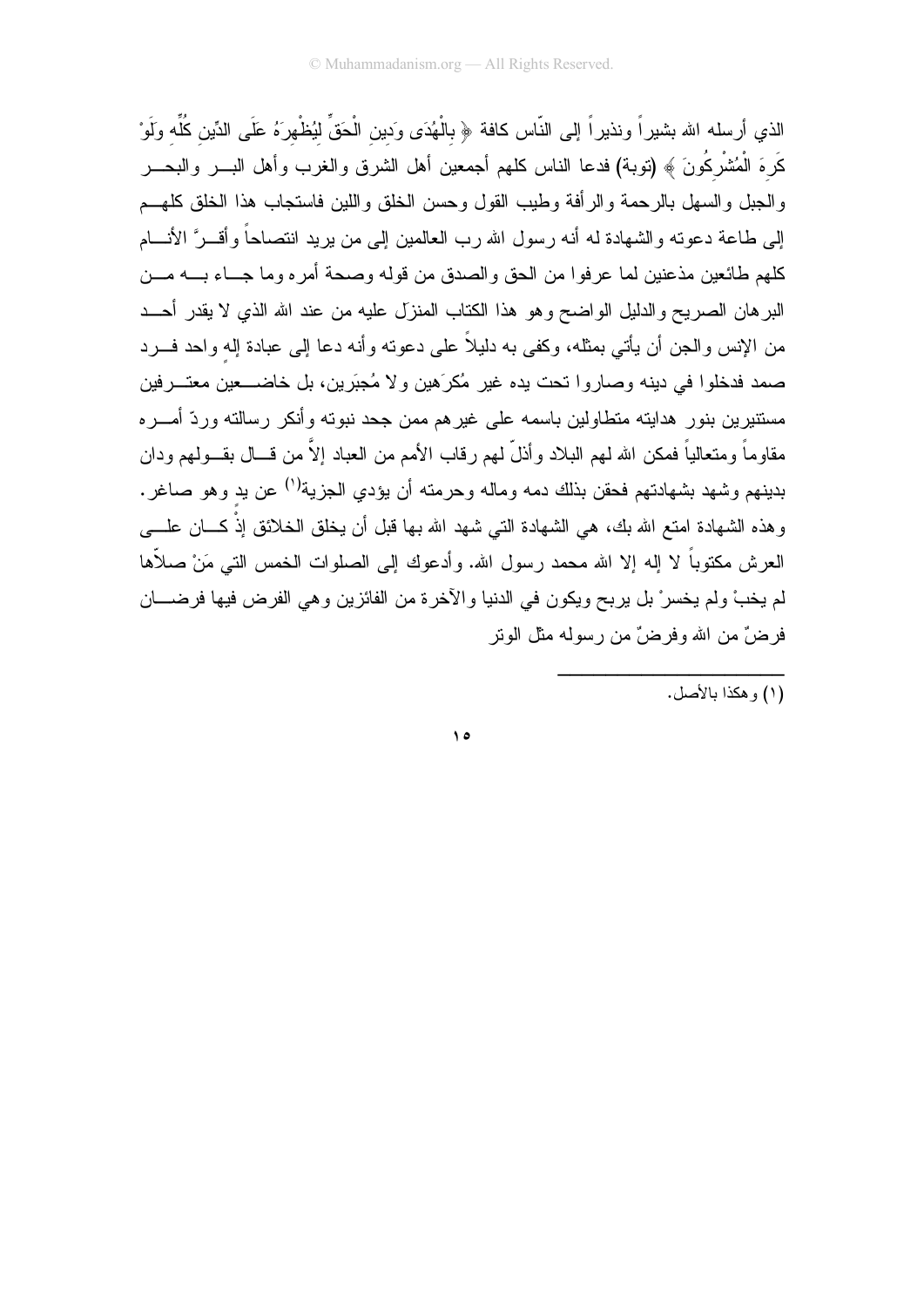وهي ثلاث ركعات بعد العشاء الأخيرة، وركعتان في الفجر وركعتان بعد الظهر وركعتان بعد المغرب فمن نرك شيئاً من هذه فليس بجائز له ويجب على من نركها أيامـــاً الأدب ويُســـنتاب منه. فأمَّا الفرض فهو سبع عشرة ركعة في اليوم والليل ركعتا الفجر وأربع ركعـــات الظهـــر وأربع ركعات العصر وثلاث ركعات المغرب وهي العشاء الأولى وأربسع ركعسات العشساء الأخرة وهي العتمة وقد نهي رسول الله أن يُقال العتمة وقال هي عتمة الليل وإنما سُميت عتمةً لنتأخَّرها في العشاء وإبطائها. وأدعوك إلى صوم شهر رمضان الذي فرضه الدّيان ونزل فيـــه الفرقان شهر يشهد فيه الله أنَّ فيه ليلة القدر التي هي خير من ألف شهر تصوم فيه نهارك كله عن جميع المطاعم والمشارب والمناكح إلى أنْ يسقط قرص الشمس ويدخل حدّ الليل ثم نأكـــل ونشرب ونتكح في ليلك كله حتى يتبيّن لك الخيط الأسود من الخيط الأبيض حلالاً مطلقاً هنيئاً طيباً من الله فإنْ أنت لحقت ليلة القدر بإخلاص نيَّتك كنت قد فُزيْت في دنياك و آخرينك قـــال الله تعالى ﴿ يَا أَيُّهَا الَّذِينَ آمَنُوا كُتبَ عَلَيْكُمُ الصِّيَامُ كَمَا كُتبَ عَلَى الَّذِينَ منْ قَبْلكُمْ لَعَلَّكُمْ تَتَّقُونَ أَيَّاماً مَعْدُودَات فَمَنْ كَانَ منْكُمْ مَريضاً أَوْ عَلَى سَفَرٍ فَعدَّةٌ منْ أَيَّام أُخَرَ وَعَلَى الَّذينَ يُطيقُونَــهُ فدْيَــةٌ طَعَامُ مسْكين فَمَنْ تَطْوَعَ خَيْرٍ أَ فَهُوَ خَيْرٌ لَهُ وَأَنْ تَصلُومُوا خَيْرٌ لَكُـمْ إِنْ كُنْــتُمْ تَعْلَمُــونَ شَـــهْرُ رَمَضَانَ الَّذي أُنْزِلَ فيه الْقُرْآنُ هُدىً للنَّاس وَبَيِّنَات منَ الْهُدَى والْفُرْقَانِ فَمَنْ شَهدَ منْكُمُ الشَّـــهْرَ فَلْيَصِمُهُ وَمَنْ كَانَ مَرِيضاً أَوْ عَلَى سَفَرٍ فَعدَّةٌ منْ أَيَّامٍ أُخَرَ يُرِيدُ اللهُ بِكُمُ الْيُسْرَ وَلا يُرِيــدُ بِكُــمُ الْعُسْرَ ۚ وَلَتُكْمِلُوا الْعِدَّةَ

 $\mathbf{1}$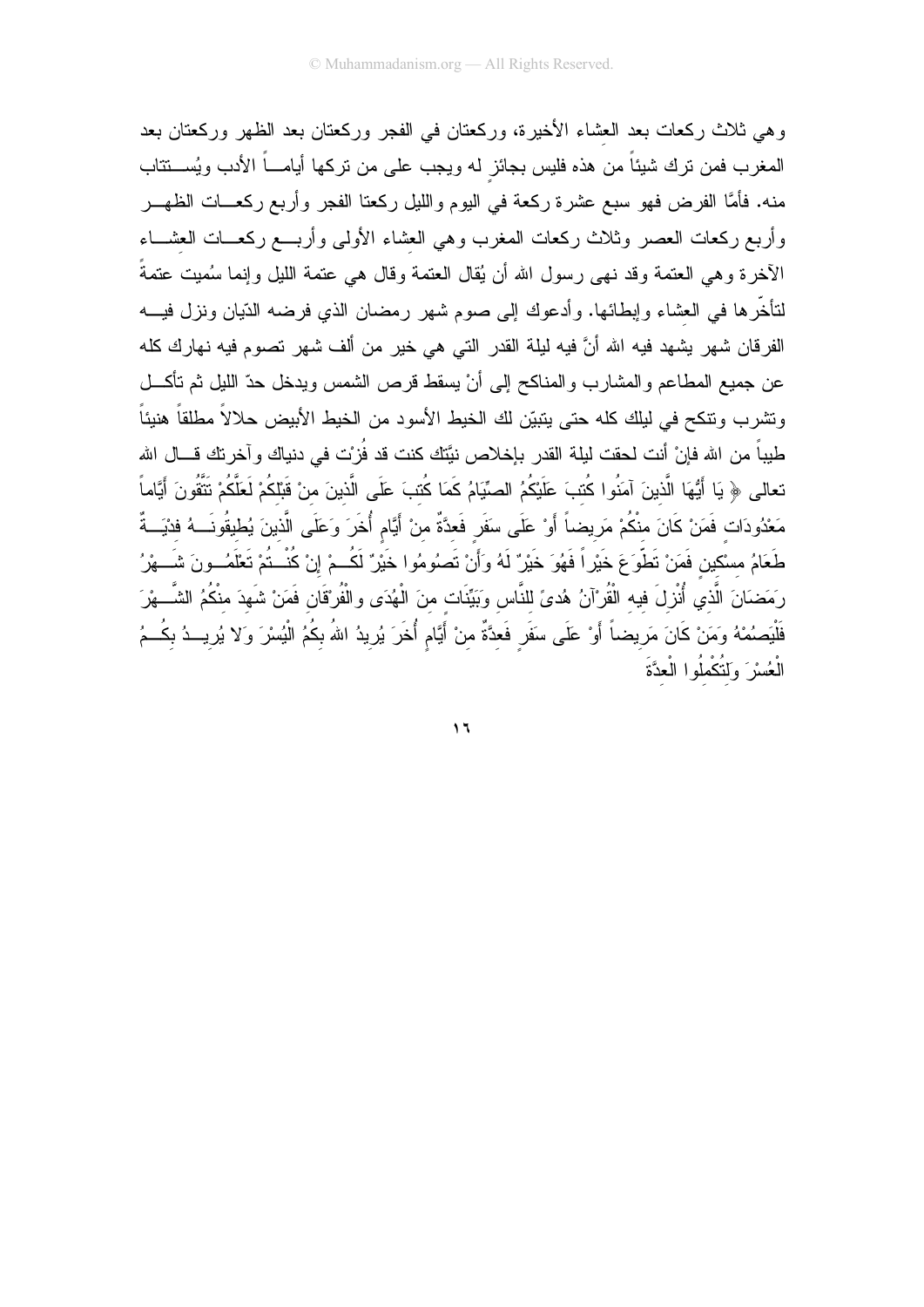وَلتُكَبِّرُوا اللهَ عَلَى مَا هَدَاكُمْ وَلَعَلَّكُمْ نَتْمْكُرُونَ وَإِذَا سَأَلَكَ عبَادي عَنِّي فَإِنِّي قَريبٌ أُجيسِبُ دَعْسوَةَ الدَّاعِ إِذَا دَعَانِ فَلْيَسْتَجِيبُوا لي وَلْيُؤْمِنُوا بي لَعَلَّهُمْ يَرِسْْدُونَ أُحلَّ لَكُمْ لَيْلَةَ الصِّـبَام الرَّفَــثُ إلَــي نسَائكُمْ هُنَّ لبَاسٌ لَكُمْ وَأَنْتُمْ لبَاسٌ لَهُنَّ عَلَمَ اللهُ أَنَّكُمْ كُنْتُمْ تَخْتَانُونَ أَنْفُسَكُمْ فَتَابَ عَلَيْكُمْ وَعَفَا عَنْكُمْ فَالآنَ بَاشرُوهُنَّ وابْتَغُوا مَا كَتَبَ اللهُ لَكُمْ وَكُلُوا واشْرِبُوا حَتَّى بَتَبَيَّنَ لَكُمُ الْخَــبْطُ الأَبْــبَضُ مـــنَ الْخَيْطِ الأَسْوَد منَ الْفَجْرِ ثُمَّ أَتمُوا الصِّيَّامَ إِلَى اللَّيْلِ وَلا تُبَاشِرُوهُنَّ وَأنْتُمْ عَاكفُونَ في الْمَسَــاجِد نلْكَ حُدُودُ الله فَلا نَقْرَبُوهَا ﴾ (بقرة). وكان النبي صلى الله عليه وسلم يقدم الفطـــور ويــــؤخر السحور . ثم أدعوك إلى الحج إلى بيت الله الحرام الذي بمكة والنظر إلى حرم رسول الله وإلى أثاره ومواضعه ورمى الجمار والنلبية والإحرام ونقبيل الركن والمقام ومشاهدة نلك المواضـــع المباركة وتلك المشاعر العجيبة. ثم أدعوك إلى الجهاد في سبيل الله بغــزو المنــافقين وقتــال الكفر ۃ و المشر كين ضر باً بالسبف وسبباً و سلباً حتى بدخلو ا فى دبن الله وبشهدو ا أنْ الله لا الــــه إلاَّ هو وأن محمداً عبده ورسوله أو يؤدوا الجزية عن يد وهم صاغرون. وأدعوك إلى الإقرار بأن الله يبعث مَنْ في القبور وأنَّه ديَّانهم بالعدل فيكافي الحسني بالحســـني ويجـــزي المســــيء بإساءته وأنه يُدخل أولياءه وأهل طاعته الذين أقرّوا بوحدانيته وشهدوا أن محمداً عبده ورسوله وآمنوا بما نزل عليه من القرآن الجنة التي أعدَّ لهم فيها الطيبات ﴿ يُحَلَّوْنَ فيهَا منْ أَسَاوِرَ منْ ذَهَب وَلُوَلُواً ولَبَاسُهُمْ فيهَا حَرِيرٌ ﴾ (الحج). ﴿ وَقَالُوا الْحَمْدُ للَّه الَّذي أَذْهَبَ عَنَّا الْحَزَنَ إنَّ رَبَّنَا لْغَفُور ٌ شَكُور ٌ الَّذِي أَحَلَّنَا دَار َ الْمُقَامَةِ

 $\sqrt{2}$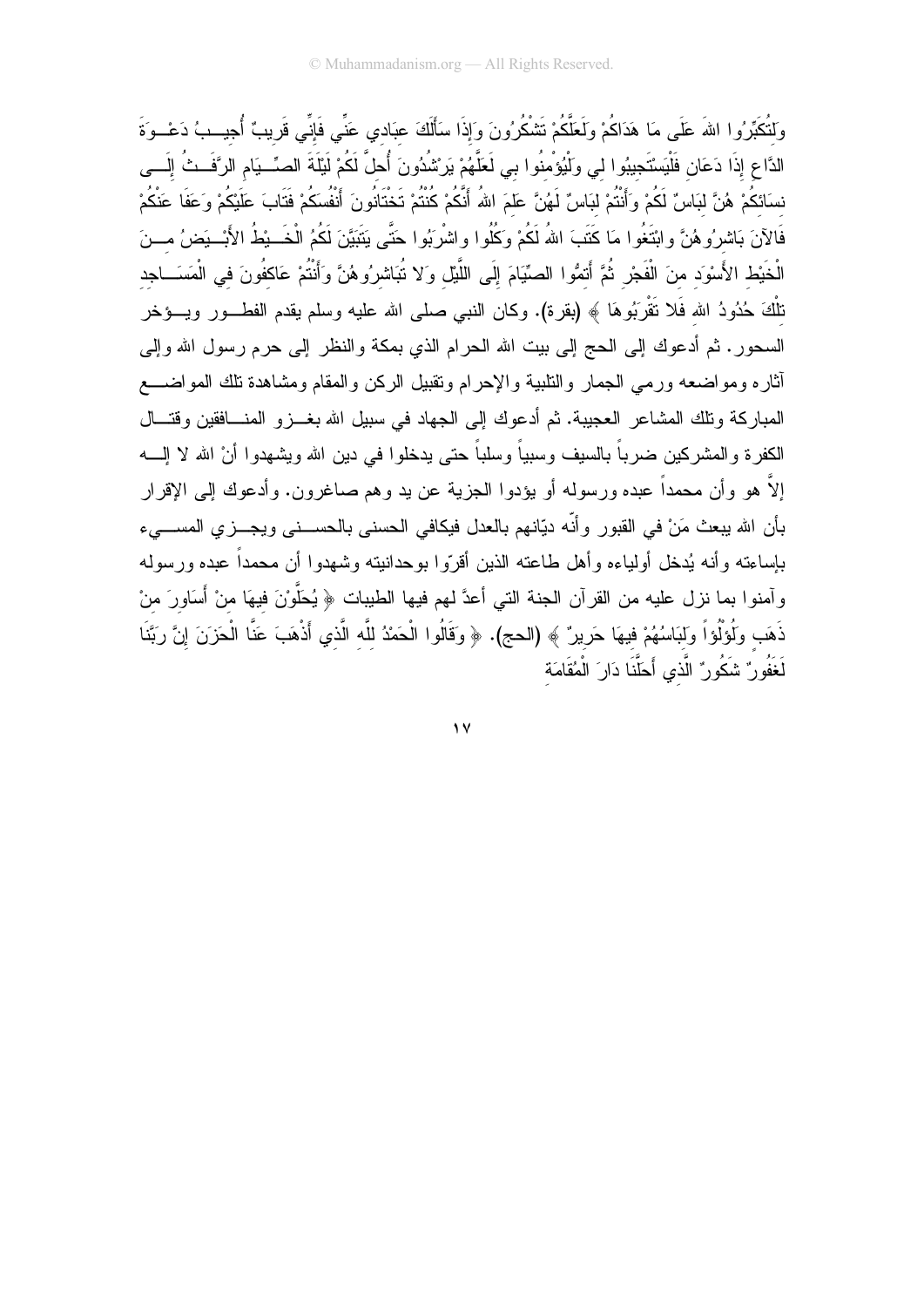منْ فَضلْه لاَ يَمَسُّنَا فيهَا نَصبَ ۗ وَلاَ يَمَسُّنَا فيهَا لُغُوبٌ ﴾ (ملائكة). ﴿ أُولَئكَ لَهُــمْ رزقٌ مَعْلُــومٌ فَوَاكهُ وَهُمْ مُكْرِمُونَ في جَنَّات النَّعيم عَلَى سُرُرٍ مُتَقَابِلينَ يُطَافُ عَلَيْهِمْ بِكَأْس منْ مَعين بَيْضَــاءَ لَذَّة للشَّارِبينَ لاَ فيهَا غَوْلٌ وَلاَ هُمْ عَنْهَا يُنْزَفُونَ وَعِنْدَهُمْ قَاصِرَاتُ الطَّرْف عينٌ كَــأَنَّهُنَّ بَــئِضٌ مَكْنُونٌ ﴾ (صافات). ﴿ لَكن الَّذينَ اتَّقَوْا رِبَهَّمُ لَهُمْ غُرِفٌ منْ فَوْقهَا غُرِفٌ مَبْنيَّــةٌ تَجْــري مـــنْ تَحْتهَا الأَنْهَارُ وَعْدَ الله لاَ يُخْلفُ اللهُ الْميعَادَ ﴾ (زمر). ﴿ يَا عبَاد لاَ خَوْفٌ عَلَيْكُمُ الْيَوْمَ وَلاَ أَنْتُمْ تَحْزَنُونَ الَّذينَ آمَنُوا بآيَاتنَا وكَانُوا مُسْلمينَ ادْخُلُوا الْجَنَّةَ أَنْتُمْ وَأَزِوَاجُكُمْ تُحْبَرُونَ يُطَافُ عَلَــبِيهمْ بصحَاف منْ ذَهَب وَأَكُولب وَفيهَا مَا تَشْتَهِيه الأَنْفُسُ وَتَلَــذُّ الأَعْــيُنُ وَأَنْــتُمْ فيهَــا خَالــدُونَ ﴾ (زخرف). ﴿ إِنَّ الْمُتَّقِينَ في مَقَامٍ أَمينٍ في جَنَّاتٍ وَعُيُونٍ يَلْبَسُونَ منْ سُنْدُسٍ وَإِسْتَبْرِقٍ مُتَقَابِلِينَ كَذَلكَ وَزَوِّجْنَاهُمْ بِحُورٍ عينٍ يَدْعُونَ فيهَا بِكُلِّ فَاكهَة آمنينَ لاَ يَذُوقُونَ فيهَا الْمَــوْتَ إلاّ الْمَوْتَــةَ الأُولَى وَوَقَاهُمْ عَذَابَ الْجَحيم فَضْلاً منْ رَبِّكَ ذَلكَ هُوَ الْفَوْزِ ُ الْعَظيمُ ﴾ (دخان). وقال عزّ وجل ﴿ مَثِّلُ الْجَنَّة الَّتِي وُعدَ الْمُتَّقُونَ فيهَا أَنْهَارٌ مِّن مَّاء غَيْرِ آسن وَأَنْهَارٌ من لَّبَن لَّمْ يَتَغَيَّــرْ طَعْمُــهُ وَأَنْهَارٌ مِّنْ خَمْرٍ لَّذَّة لِّلْشَّارِبِينَ وَأَنْهَــارٌ مِّنْ عَسَل مُصَغًّى ولَهُمْ فيهَا من كُلِّ الثَّمَــرَات وَمَغْفــرَةٌ مِّن ربَّهُمْ كَمَنْ هُوَ خَالدٌ في النَّارِ وَسُقُوا مَاء حَميماً فَقَطَّعَ أَمْعَاءهُمْ ﴾ (محمد). وقال عز ّ وجــلّ ﴿ وَإِنَّ للْمُتَّقِينَ لَحُسْنَ مَآبٍ جَنَّاتٍ عَدْنٍ مُفَتَّحَةً لَهُمُ الأَبْوِابُ مُتَّكَئِينَ فيهَا يَــدْعُونَ فيَهــا بفَاكهَــة كَثيرَة وَشَراب وَعنْدَهُمْ قَاصرَاتُ الطَّرْف أَتْرَابٌ هَذَا مَا تُوعَدُونَ ليَوْم الْحسَاب إنَّ هَذَا لَرزْقُنَـــا مَا لَهُ منْ نَفَاد ﴾ (ص) وقال عزَّ وجلَّ في وصف الجنة: ﴿ وَلَمَنْ خَافَ

 $\Lambda$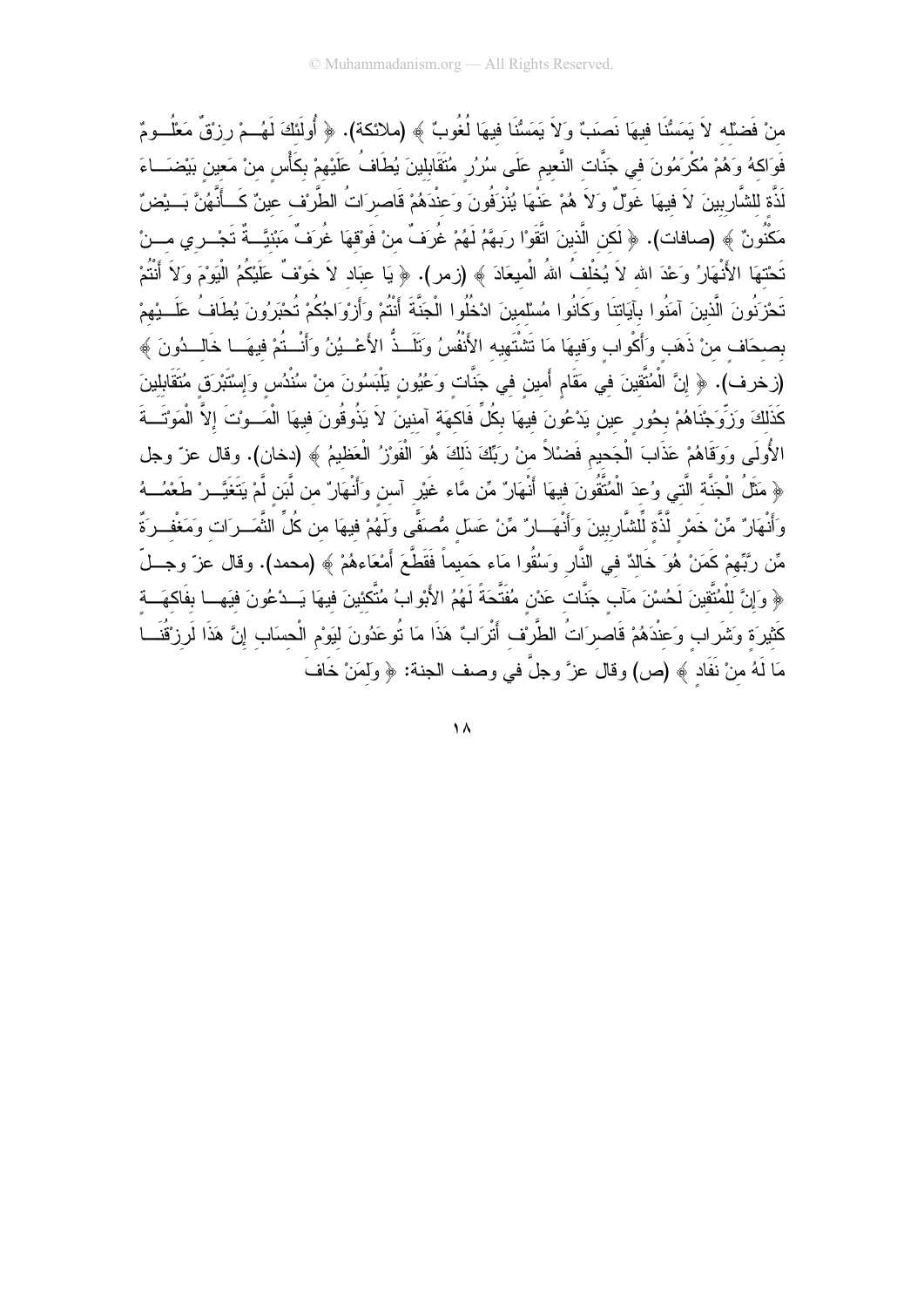مَقَامَ رَبِّه جَنَّتَان فَبأَيٍّ آلاَء ربِّكُمَا تُكَذِّبَان ذَوَاتَا أَفْنَان فَبأَيٍّ آلاَء ربِّكُمَا تُكَــذِّبَان فيهمَــا عَيْنَـــان تَجْرِيَان فَبِأَيٍّ آلاَء ربِّكُمَا تُكَذِّبَان فيهمَا منْ كُلٍّ فَاكهَة زِوَجَان فَبأَيٍّ آلاَء ربِّكُمَا تُكَــذِّبَان مُتَّكَئـــينَ عَلَى فُرُسْ بَطَائنُهَا منْ إِسْتَبْرِقٍ وَجَنَى الْجَنَّتَيْنِ دَانِ فَبِأَيٍّ آلاَء رِبِّكُمَا تُكَــذِّبَان فــبهنَّ قَاصـــرَاتُ الطَّرنف لَمْ يَطْمثْهُنَّ إِنْسٌ قَبْلَهُمْ وَلاَ جَانٌ فَبِأَيٍّ آلاَء ربِّكُمَا تُكَذِّبَانِ كَأَنَّهُنَّ الْيَاقُوتُ والْمَرْجَانُ فَبِأَيِّ آلاَء ربِّكُمَا تُكَذِّبَان هلْ جَزَاءُ الإحْسَان إلاَّ الإحْسَانُ فَبأَيٍّ آلاَء ربِّكُمَا تُكَذِّبَان وَمنْ دُونهمَا جَنَّتَان فَبِأَيٍّ آلاَء رِبِّكُمَا تُكَذِّبَان مُدْهَامَّتَان فَبِأَيٍّ آلاَء رِبِّكُمَا تُكَذِّبَان فِيهمَا عَيْنَان نَضَّـاخَتَان فَبِـأَيِّ آلاَء ربِّكُمَا تُكَذِّبَانِ فيهمَا فَاكهَةٌ ونَخْلٌ ورَمُّانٌ فَبِأَيٍّ آلاَء ربِّكُمَا تُكَذِّبَانِ فيهنَّ خَيْرَاتٌ حسَانٌ فَبأَيٍّ آلاَء ربَّكُمَا تُكَذِّبَانِ حُونٌ مَقْصُورَاتٌ في الْخيَامِ فَبِأَيٍّ آلاَء ربِّكُمَا تُكَذِّبَانِ لَمْ يَطْمثْهُنَّ إنْــسٌ قَــبِلَهُمْ وَلاَ جَانٌ فَبِأَيٍّ آلاَء ربَّكُمَا تُكَذِّبَان مُتَّكئينَ عَلَى رَفْرَف خُضرْ وَعَبْقَرِيٍّ حسَــانِ فَبــأَيٍّ آلاَء ربِّكُمَــا تُكَذِّبَان تَبَارَكَ اسْمُ رَبِّكَ ذي الْجَلاَل والإكْرَام ﴾ (الرَّحمٰن) وقال عزَّ وجلَّ ﴿ وَسيقَ الَّذينَ اتَّقَــوْا رِبَّهُمْ إِلَى الْجَنَّة زِبُمَراً حَتَّى إِذَا جَاءُوهَا وَفُتحَتْ أَبْوَابُهَا وَقَالَ لَهُمْ خَزَنَتُهَا سَــلاَمٌ عَلَــبْكُمْ طبْــتُمْ فَادْخُلُوهَا خَالدينَ ﴾ (الزمر) وقال عزّ وجلّ ﴿ ولَقَّاهُمْ نَضرْةً وَسُرُوراً وَجَزَاهُمْ بِمَــا صَـــبَرُوا جَنَّةً وَحَرِيراً مُتَّكنينَ فيهَا عَلَى الأَرَانَك لاَ يَرَوْنَ فيهَا شَمْساً وَلاَ زَمْهَرِيراً وَدَانيَةً عَلَيْهمْ ظلألُهَـــا وَذُلِّلَتْ قُطُوفُهَا تَذْليلاً وَيُطَافُ عَلَيْهمْ بِأنيَة منْ فضَّة وَأَكْوَاب كَانَتْ قَوَارِيرَا قَوَارِيرَا مـــنْ فضَّـــة قَدّرُوهَا تَقْديراً وَيُسْقَوْنَ فيهَا كَأْساً كَانَ مزَاجُهَا زَنْجَبِيلاً عَيْناً فيهَا تُسَمَّى سَلْسَبِيلاً ﴾ (الإنســـان) وقال عز وجل ﴿ إِنَّ لِلْمُنَّقِينَ مَفَازٍ أَ حَدَائِقَ وَأَعْنَاباً وَكَو اعبَ

 $19$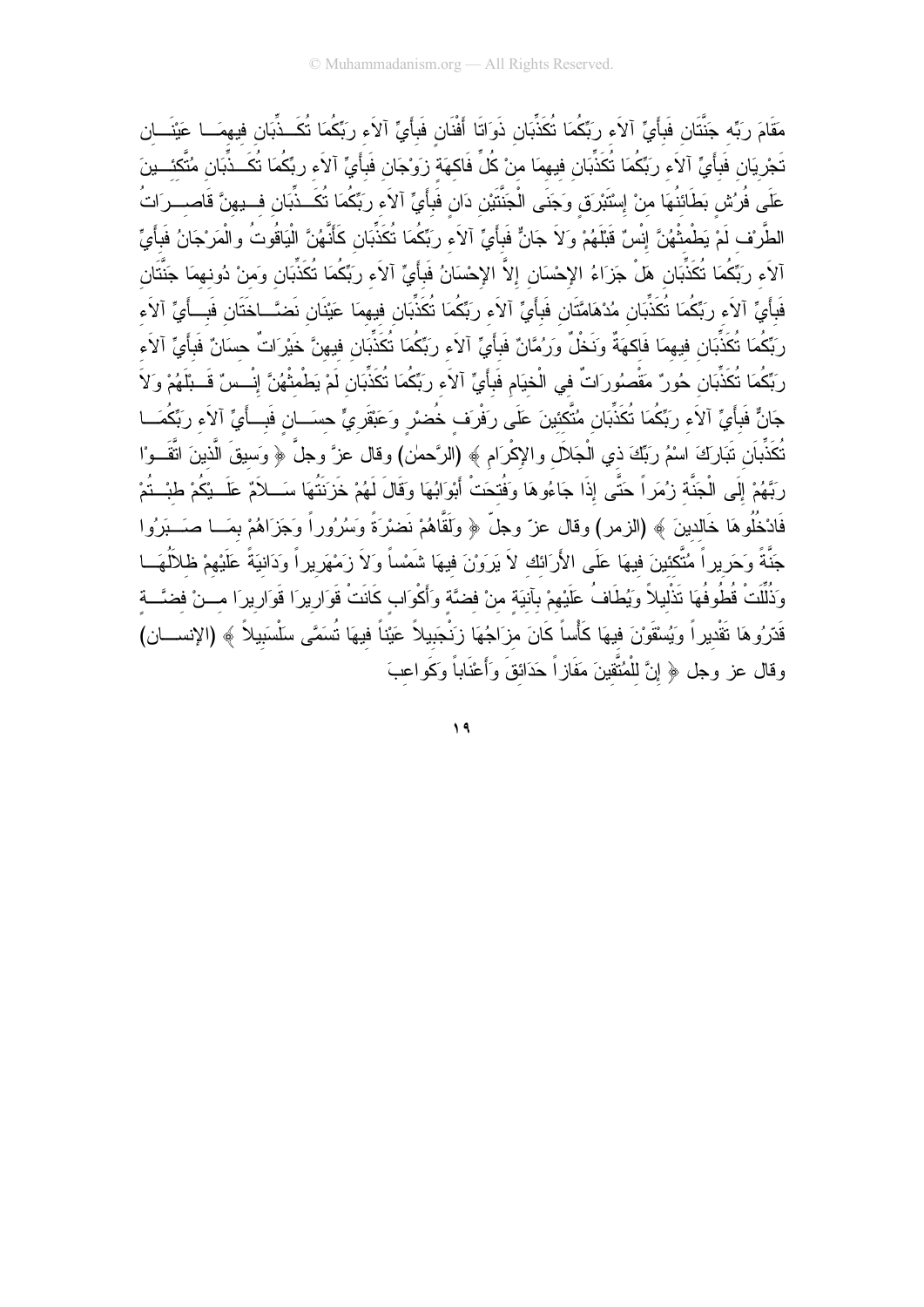أَتْرَاباً وَكَأْساً دهَاقاً لاَ يَسْمَعُونَ فيهَا لَغْواً وَلاَ كذَّاباً جَزَاءً منْ رَبِّكَ عَطَاءً حسَاباً ﴾ (النبأ) وقسال تبارك وتعالى ﴿ إِنَّ الْمُتَّقِينَ في جَنَّات وَنَعيم فَاكهينَ بمَا آتَاهُمْ رَبُّهُمْ وَوَقَاهُمْ رَبُّهُمْ عَذَابَ الْجَحيم كُلُوا واشْرَبُوا هَنيئاً بمَا كُنْتُمْ تَعْمَلُونَ مُتَّكَئينَ عَلَى سُرُرٍ مَصْفُوفَة وَزِّوَجْنَاهُمْ بحُور عين والَّــذينَ آمَنُوا واتَّبَعَتْهُمْ ذُرِّيَّتُهُمْ بِإِيمَانِ أَلْحَقْنَا بِهِمْ ذُرِّيَّتَهُمْ وَمَا أَلْتْتَاهُمْ منْ عَمَلهمْ من شَيْء كُلُّ امْرِئ بِمَــا كَسَبَ رَهينٌ وَأَمْدَدْنَاهُمْ بِفَاكِهَة ولَحْم ممَّا يَشْتَهُونَ يَتَنَازَعُونَ فيهَا كَأْساً لاَ لَغْــوٌ فيهَــا ولاَ تَــأْثيمٌ وَيَطُوفُ عَلَيْهِمْ غِلْمَانٌ لَهُمْ كَأَنَّهُمْ لَوَلُوٌ مَكْنُونٌ وَأَقْبَلَ بَعْضُهُمْ عَلَى بَعْض يَتَسَاءَلُونَ قَالُوا إِنَّا كُنَّــا قَبْلُ في أَهْلنَا مُشْفقينَ فَمَنَّ اللهُ عَلَيْنَا ووَقَانَا عَذَابَ السَّمُومِ إِنَا كُنَّا منْ قَبْلُ نَدْعُوهُ إنَّه هُــوَ الْبَــرُّ الرَّحيمُ ﴾ (الطور) وقال نبارك ونعالى ﴿ والسَّابِقُونَ السَّابِقُونَ أُولَئَكَ الْمُقَرَّبُونَ في جَنَّات النَّعيم ثَلَّةٌ منَ الأَولَينَ وَقَليلٌ منَ الآخرينَ عَلَى سُرُرٍ مَوْضُونَة مُتَّكئينَ عَلَيْهَا مُتَقَابِلينَ يَطُــوفُ عَلَـــنِهمَ ولْدَانٌ مُخَلَّدُونَ بِأَكْوَابٍ وَأَبَارِيقَ وَكَأْسٍ منْ مَعينٍ لاَ يُصدَّعُونَ عَنْهَا وَلاَ يُنْزِفُونَ وَفَاكهَـــة ممَّـــا يَتَخَيَّرُونَ وَلَحْم طَيْرٍ مَمَّا يَشْتَهُونَ وَحُورٌ عينٌ كَأَمْثَالِ اللُّوْلُو الْمَكْنُونِ جَزَاءً بمَا كَانُوا يَعْمَلُونَ لاَ يَسْمَعُونَ فيهَا لَغْواً وَلاَ تَأْثِيماً إلاَّ قيلاً سَلاَماً سَلاَماً وَأَصْحَابُ الْيَمين مَا أَصْحَابُ الْيَمين في سدْر مَخْضُود وَطَلْحٍ مَنْضُود وَظلٍّ مَمْدُود وَمَاء مَسْكُوب وَفَاكهَة كَثيــرَة لاَ مَقْطُوعَـــة وَلاَ مَمْنُوعَــة وَفُرُسْ مَرْفُوعَة إِنَّا أَنْشَأْنَاهُنَّ إِنْشَاءً فَجَعَلْنَاهُنَّ أَبْكَارٍ اً عُرُباً أَتْرَاباً لأَصْحَاب الْيَمــين ثُلَّــةٌ مـــنَ الأَوَلَيْنَ وَثَلَّةٌ منَ الآخرينَ ﴾ (الواقعة). فهذه صفة الجنة التي أعدها الله للمؤمنين به وبرســـوله ه أعد

 $\mathbf{y}$ .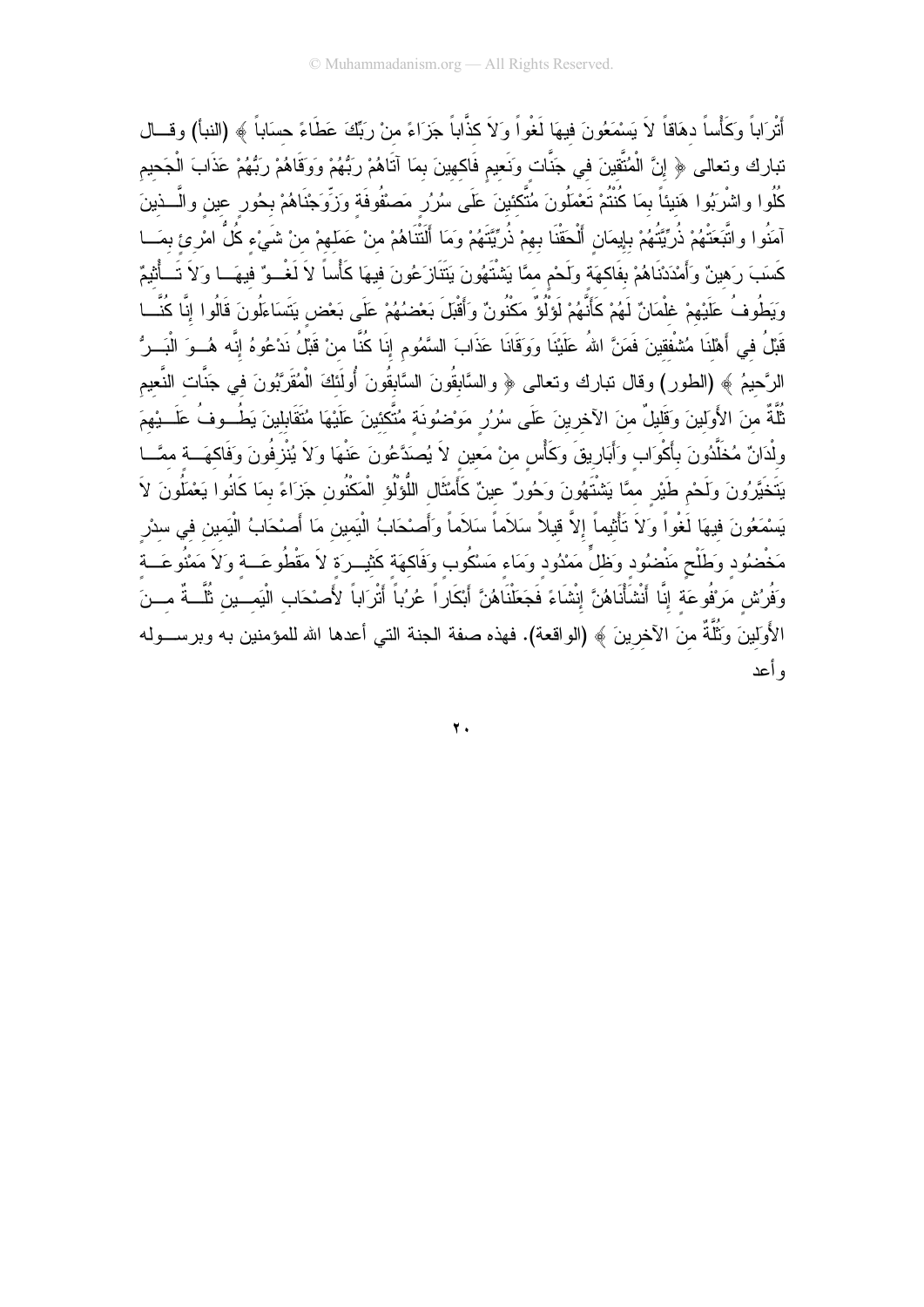لمهم فيها الطَّيِّبات من الطَّعام والشَّراب وأنواع الفواكه والرياحين ونكاح الحور العين اللاتمي هن كأمثال اللؤلؤ المكنون بلا نهاية ولا انقطاع يأخذون كل ما نشتهي الأنفس ونلذ الأعـــين ولـهـــم فيها الكرامة والحياة والجلوس على الأسرَّة متكئين على الأرائك عليهم ثيـــاب الحريــــر اللــــيِّن مسورين بالأسرة المكللة باللؤلؤ تُعرف في وجوههم نضـــرة النعـــيم يـــدور علـــيهم الولـــدان والوصائف والوصفاء الذين هم في جنسهم كاللؤلؤ المكنون يسقون من كأسات فيهـــا الرحيـــق المختوم الذي ختامه مسك ومزاجه من تسنيم عيناً يشرب منها المقرَّبون يُحبَّون بهـــا بأحســـن النحية وأطيبها ويقولون لمهم كلوا واشربوا ونتعَّموا هنيئاً لكم بما كنتم تعملون لا يسمعون فيهـــا لغواً و لا يمسهم جو عٌ و لا لغوب فهم في هذا النعيم آمنون واثقون خالدون أبداً. و أمّـــا الكفـــار الذين أشركوا بالله وانخذوا معه الأنداد ولم يؤمنوا برسله وكسذبوا بآياتـــه وحرمــوا حـــدوده وحاربوه فهم أهل الكفر يلقونها كفاحاً في جهنم لابثين في نار لا تتطفئ وزمهرير لا يُوصــف .<br>وهم فيها خالدون كلما احترقت جلودهم جُددت لهم جلود أخرى مقامهم في الجحـــيم وشــــرابهم المهل وطعامهم من شجرة الزقوم رفقاء لإبليس وجنود له وبئس المصير .

وقال عزّ وجل ﴿ الَّذينَ يَكْفُرُونَ بِآيَاتِ الله وَيَقْتُلُونَ النَّبِيِّينَ بِغَيْرِ حَقٍّ وَيَقْتُلُــونَ الَّــذينَ يَأْمُرُونَ بِالْقِسْطِ منَ النَّاسِ فَبَشِّرْهُم بِعَذَابٍ أَليمٍ أُولَئَكَ الَّذينَ حَبطَتْ أَعْمَالُهُمْ في الدُّنْيَا والآخـــرَة وَمَا لَهُم منْ نَاصرينَ ﴾ (آل عمران) وقال نبارك وتعالى ﴿ الَّـــذينَ يَكْفُـــرُونَ بـــالله وَرُسُـــله وَيُرِيدُونَ أَن يُفَرِّقُواْ بَيْنَ الله وَرَسُلُه وَيَقُولُونَ نُؤْمنُ ببَعْض وَنَكْفُرُ ببَعْض وَيُرِيدُونَ أَن يَتَّخــذُواْ بَيْنَ ذَلَكَ سَبِيلاً أُوْلَٰئَكَ

 $\overline{Y}$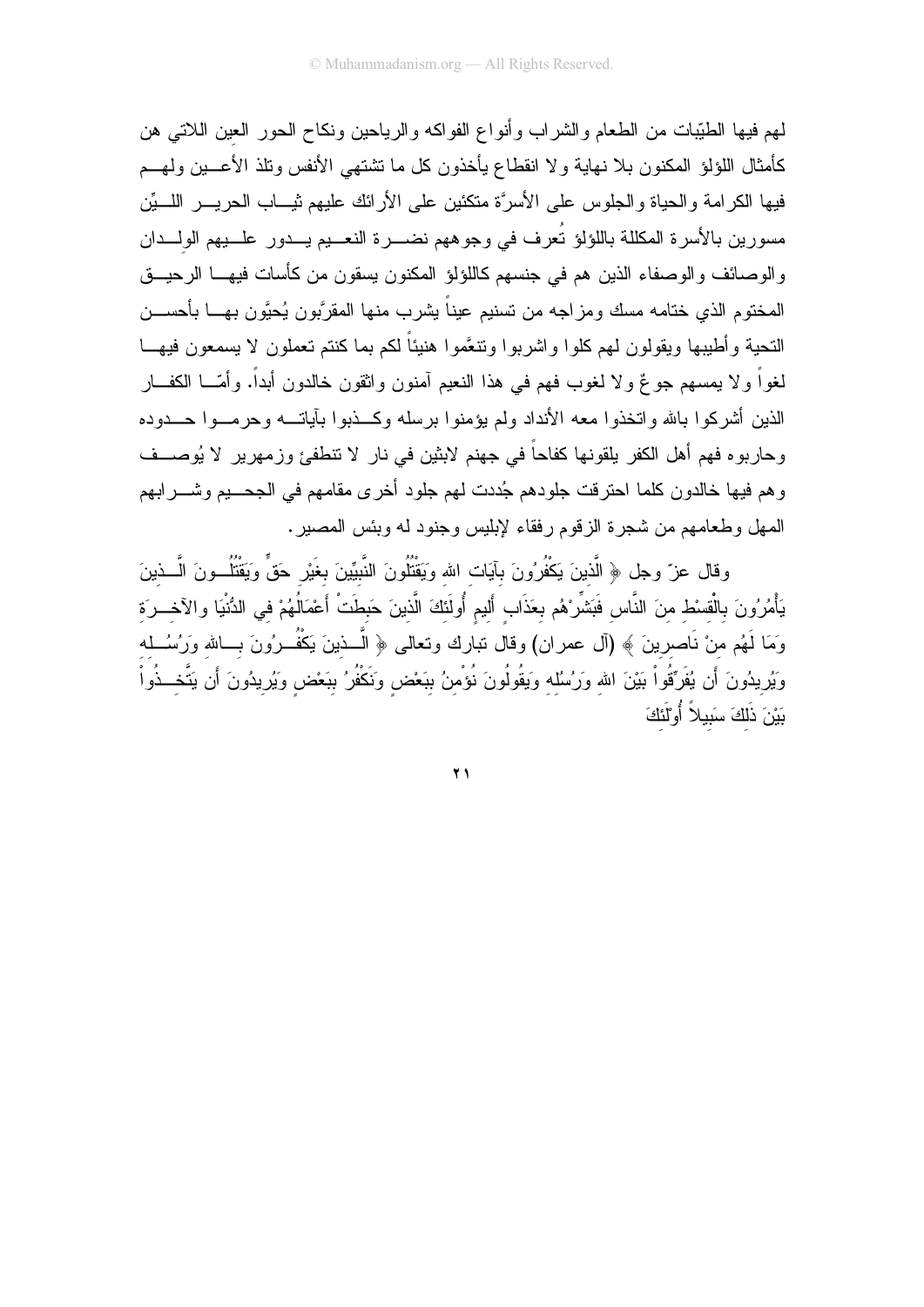هُمُ الْكَافِرُونَ حَقًّا وأَعْتَدْنَا للْكَافِرِينَ عَذَاباً مُّهيناً ﴾ (النساء). وقال نبـــارك ونعـــالى ﴿ والَّــذينَ كَفَرُوا لَهُمْ نَارُ جَهَنَّمَ لاَ يُقْضَى عَلَيْهِمْ فَيَمُوتُوا وَلاَ يُخَفَّفُ عَنْهُمْ منْ عَذَابِهَا كَــذَلكَ نَجْــزي كُــلَّ كَفُور ﴾ (الملائكة) وقال أيضاً.. ﴿ شَجَرَةُ الَّزِقُومِ إِنَّا جَعَلْنَاهَا فتْنَةً للظَّالمينَ إِنَّهَا شَجَرَةً تَخْــرُجُ فى أَصلْ الْجَحيم طَلْعُهَا كَأَنَّهُ رُؤُوسُ الشَّيَاطين فَإِنَّهُمْ لآكلُونَ منْهَا فَمَالئُونَ مِنْهَا الْبُطُونَ ثُـمَّ إِنَّ لَهُمْ عَلَيْهَا لَشَوْباً منْ حَميم ثُمَّ إنَّ مَرْجعَهُمْ لالَى الْجَحيمِ ﴾ (صافات) ثم ﴿ فويل للذين كفروا من النار .. وَإِنَّ للطَّاغينَ لَشَرَّ مَآبٍ جَهَنَّمَ يَصلُّونَهَا فَبِئْسَ الْمهَادُ هَذَا فَلْيَــذُوقُوهُ حَمــيمٌ وَغَسَّــاقٌ ﴾ (ص) وقال: ﴿ لَهُمْ منْ فَوْقهمْ ظُلَلٌ منَ النَّارِ ﴾ (الزمر) وقال: ﴿ وَيَوْمَ الْقِيَامَـــة تَــرَى الَّــذينَ كَذَبُوا عَلَى الله وُجُوهُهُمْ مُسْوَدَّةً أَلَيْسَ في جَهَنَّمَ مَثْو ىً للْمُتَكَبِّرِينَ والَّذينَ كَفَرُوا بآيَات الله أُولَئــكَ هُمُ الْخَاسِرُونَ ﴾ (الزمر) وقال ﴿ وَسيقَ الَّذينَ كَفَرُوا إِلَى جَهَنَّمَ زِبُمَرٍاً حَتَّى إِذَا جَاءُوهَا فُتحَــتْ أَبْوَابُهَا وَقَالَ لَهُمْ خَزَنَتُهَا أَلَمْ يَأْتكُمْ رُسُلٌ منْكُمْ يَتْلُونَ عَلَيْكُمْ آيَات رَبِّكُمْ وَيُنْذرُونكُمْ لقَاءَ يَومْكُمْ هَذَا قَالُوا بَلَى وَلَكنْ حَقَّتْ كَلَمَةُ الْعَذَابِ عَلَى الْكَافرينَ قيلَ ادْخُلُوا أَبْوَابَ جَهَنَّمَ خَالدينَ فيهَــا فَبِــئْسَ مَثْوَى الْمُتَكَبِّرِينَ ﴾ (الزمر) ﴿ وَقَالَ الَّذينَ في النَّارِ لخَزَنَة جَهَنَّمَ ادْعُوا رِبَّكُمْ يُخَفِّفْ عَنَّا يَورْمـــــاً منَ الْعَذَابِ قَالُوا أَولَمْ تَكُ تَأْتيكُمْ رُسُلُكُمْ بِالْبَيِّنَات قَالُوا بَلَى قَالُوا فَادْعُوا وَمَا دُعَاءُ الْكَــافرينَ إلاَّ فِي ضَلاَل ﴾ (المؤمن) وقال ﴿ أَلَمْ تَرَ إِلَى الَّذينَ يُجَادِلُورُن فِي آيَاتِ اللهِ أَنَّى يُصنْــرَفُونَ الَّــذينَ كَذَّبُوا بِالْكتَابِ وَبِمَا أَرْسَلْنَا بِه رُسُلَنَا فَسَوْفَ يَعْلَمُونَ إِذْ الأَغْلاَلُ في أَعْنَاقهمْ والسَّلاَسلُ يُسْــحَبُونَ في الْحَميم ثُمَّ في النَّارِ يُسْجَرُونَ ﴾

 $\overline{Y}$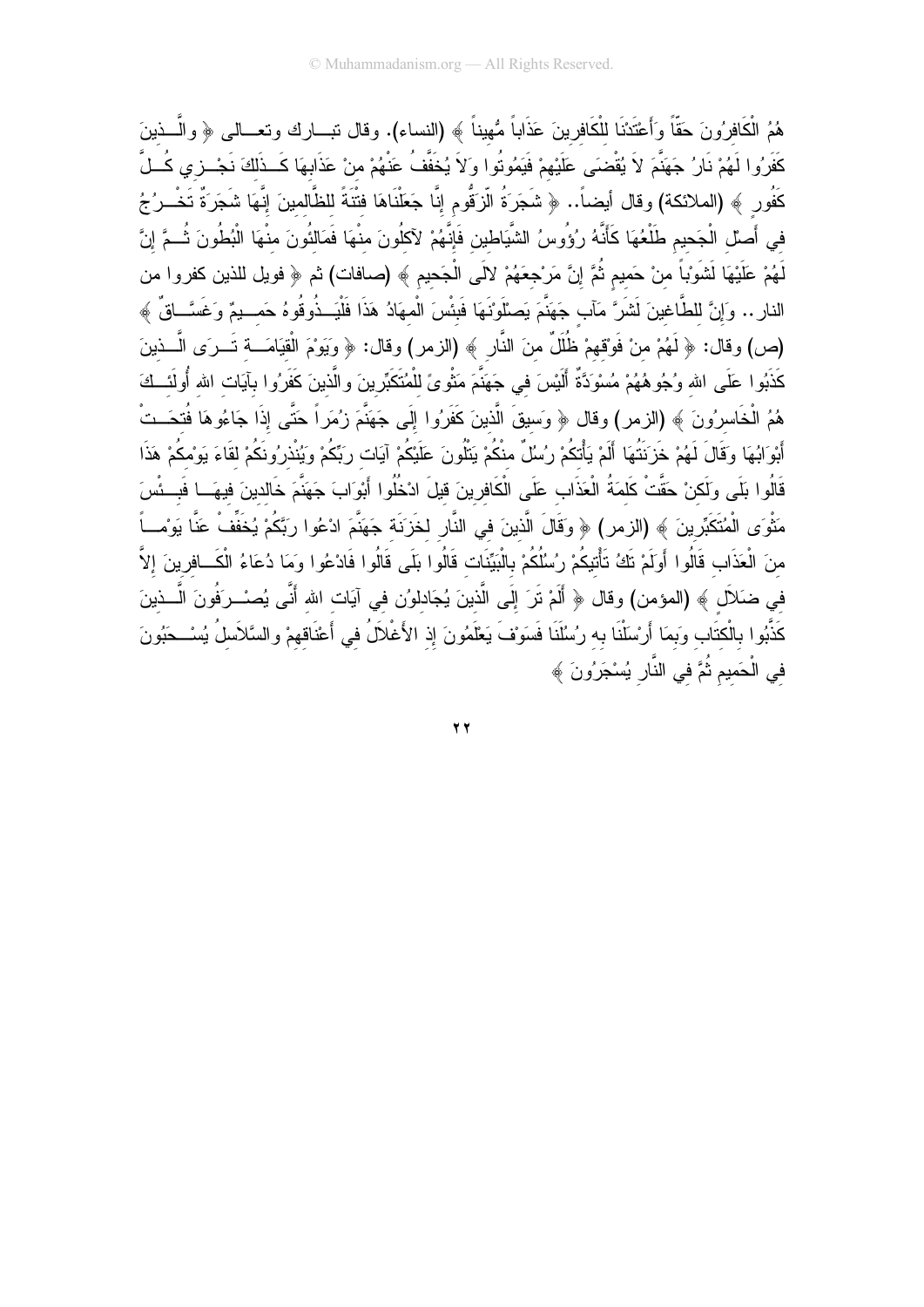(المؤمن) وقال ﴿ الكافرون لمهم عذاب شديد.. وَتَرَى الظَّالمينَ لَمَّا رَأَوُا الْعَذَابَ يَقُولُونَ هَلْ إِلَى مَرَدٍّ من سَبيل وتَرَاهُمْ يُعْرَضُونَ عَلَيْهَا خَاشعينَ منَ الذُّلِّ يَنْظُرُونَ منْ طَرِنف خَفيٍّ ﴾ (شورى) وقال نبارك وتعالى ﴿ إِنَّ الْمُجْرِمينَ في عَذاب جَهَنَّمَ خَالدُونَ لاَ يُفَثَّرُ عَنْهُمْ وَهُمْ فيــــه مُبْلسُـــونَ وَمَا ظَلَمْنَاهُمْ وَلَكنْ كَانُوا هُمُ الظَّالمينَ وَنَادَوْا يَا مَالكُ ليَقْض عَلَيْنَا رَبُّكَ قَالَ إنَّكُـمْ مَــاكثُونَ ﴾ (زخرف) وقال ﴿ إِنَّ شَجَرَةَ الَّزَقُومِ طَعَامُ الأَثيمِ كَالْمُهْل يَغْلي في الْبُطُونِ كَغَلْيِ الْحَميم خُــذُوهُ فَاعْتَلُوهُ إِلَى سَوَاء الْجَحيم ثُمَّ صُبُوا فَوْقَ رَأْسه منْ عَذَاب الْحَميم ذُقْ إِنَّكَ أَنْتَ الْعَزيزُ الْكَريمُ إِنَّ هَذَا مَا كُنْتُمْ بِهِ تَمْتَرُونَ ﴾ (دخان) وقال عز وجل ﴿ كَمَنْ هُوَ خَالدٌ في النَّارِ وَسُقُوا مَاءً حَميمــأ فَقَطَّعَ أَمْعَاءَهُمْ... ذَلكَ بأَنَّهُمْ قَالــُوا للَّذينَ كَرِهُوا مَا نّزلَ اللهُ سَنُطيعُكُمْ في بَعْــض الأَمْــر واللهُ يَعْلَمُ إِسْرَارَهُمْ فَكَيْفَ إِذَا تَوَفَّتْهُمُ الْمَلاَئِكَةُ يَضْرِبُونَ وُجُوهَهُمْ وَأَدْبَارَهُمْ ذَلكَ بِسأَنَّهُمُ انَّبَعُــوا مَــا أَسْخَطَ اللهَ وَكَرِ هُوا رضوْاَنَهُ فَأَحْبَطَ أَعْمَالَهُمْ أَمْ حَسبَ الَّذينَ في قُلُوبهمْ مَرَضٌ أَنْ لَنْ يُخْرِجَ اللهُ أَضنْغَانَهُمْ ﴾ (محمد) وقال ﴿ وَيْلٌ يَوْمَئذ للْمُكَذِّبينَ أَلَمْ نَجْعَل الأَرْضَ كفَاتاً أَحْيَاءً وَأَمْوَاتاً وَجَعَلْنَـــا فِيهَا رِوَاسِيَ شَامِخَات وَأَسْقَيْنَاكُمْ مَاءً فُرَاتاً وَيْلٌ يَوْمَئذ للْمُكَذِّبينَ انْطَلَقُوا إِلَى مَا كُنْتُمْ به تُكَــذِّبُونَ انْطْلَقُوا إِلَى ظلٍّ ذي ثَلاث شُعَب لاَ ظَليل ولاَ يُغْنى منَ اللَّهَب إِنَّهَا تَرِمْى بشَرَر كَالْقَصْر كَأَنَّــهُ جمَالَتٌ صُفْرٌ وَيْلٌ يَوْمَئذ للْمُكَذِّبِينَ هَذَا يَوْمُ لاَ يَنْطقُونَ وَلاَ يُؤْذَنُ لَهُمْ فَيَعْتَــذِرُونَ وَيْــلٌ يَوْمَئِــذِ للْمُكَذِّبِينَ هَذَا يَوْمُ الْفَصلْ جَمَعْنَاكُمْ والأَوَلِينَ ﴾ (مرسلات).

 $\mathbf{y}$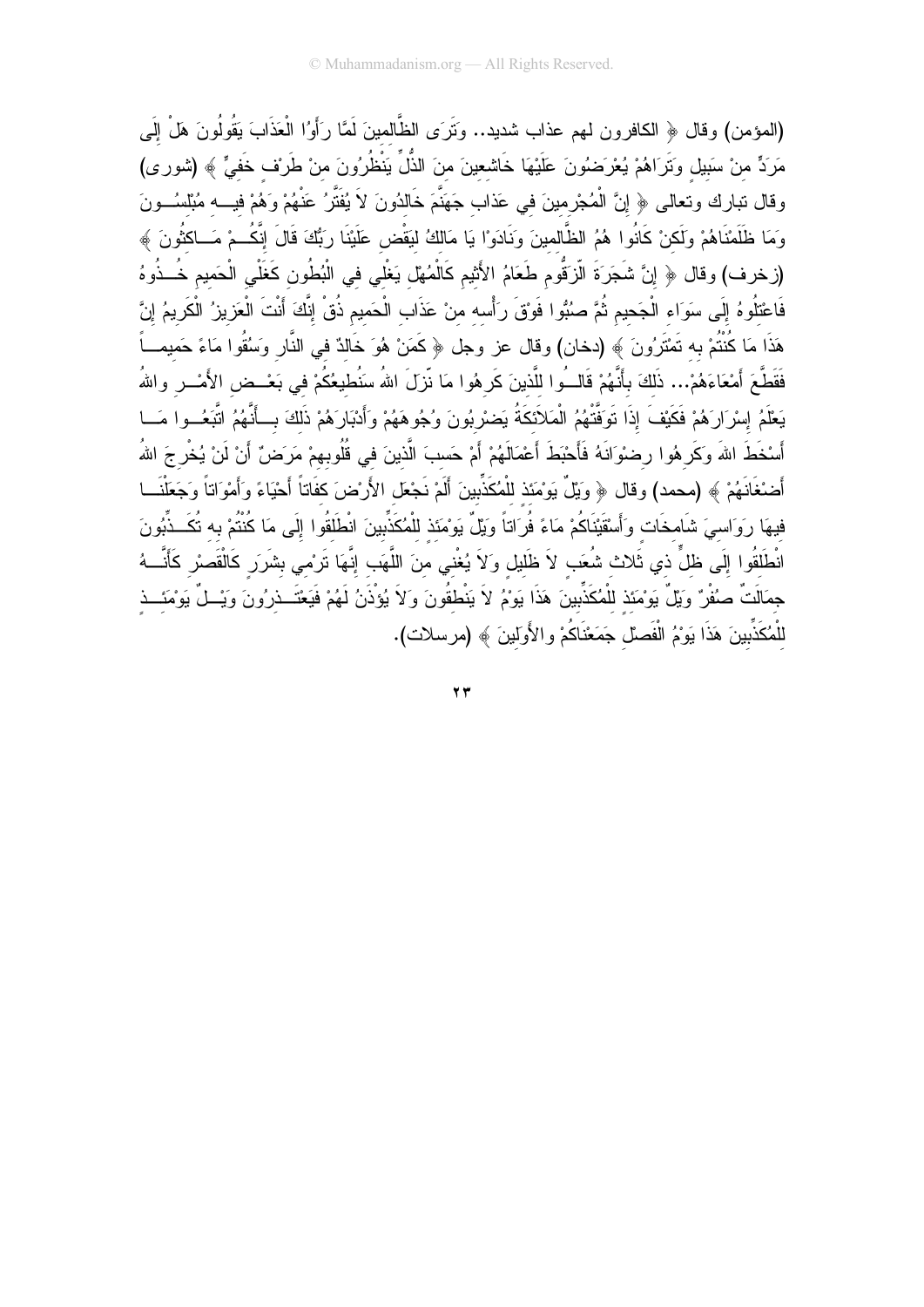فهل سمعت عافاك الله يا هذا بوصف أحسن وأعجب من هذا من تر غيـــب وتر هيـــب ونرشيف ونهويل ونحريض ووعد ووعيد لكل جبار عنيد ولكل مصدق ومكذب ولكل مسؤمن وكافر ولكل مقر وجاحد فلو لم نرغب إلاَّ في ذلك الوصف لكان ذلك فيه الغنم والفوز العظـــيم ولو لم نرهب إلاَّ من ذكر النار وأهوال جهنم لكان في نركك ذلك الخطب الجليل وعليك فيــــه الخسران المبين. قال الله نبارك ونعالى ﴿ وذَكِّرْ فإن الذكرى نتفع المؤمنين ﴾. فأما نحن فقــد ذكَّرناك فإنْ أنت آمنت وقبلت ما يُتلى عليك من كتاب الله المنزل انتفعت بما ذكَّرناك وكتبنا به إليك وإنْ أبيت إلاَّ المقام على كفرك وضلالك وعنادك للحق كنا نحن قد أُجرنا إذ عملنــــا بمــــا أُمرنا به وكان الحق هو المنتصف منك إن شاء الله. فهذه أنار الله قلبك هيئة ديننا القيّم وهـــذه شر ائعه و أعلامه وسننه فإذا أنت دخلت فيه و أقررت به وشهدت على شهادته و أحببت الـــدخول في ما دعوناك إليه من شرائعنا النيِّرة وأعلامنا الواضحة وسُنننا الحسنة كنت مثلنا وكنا مثلَّــك فحسْبِك بنا شرفاً في الدنيا والآخرة وإن نبينا عليه السلام يقول بوم القيامة كل أحــد مشـــغول بنفسه من مَلَك مقرب ونبي مرسل سواه وهو يقول أهل بيتي أمتى أمتى فيُجاب أولاً في أهـــل بينه ثم في أمته ويقول الرَّحمٰن للملائكة إني أستحيي أن أردّ شفاعة صفيي وحبيبي محمد ثــم نكون ممن يجب لك ما يجب وتصلي إلى قبلنتا التي ارتضاها الله لنا ونقيم الصلوات الخمـــس بعد إسباغ الوضوء إذا كنت صحيحاً وقائماً على رجليك وإذا كنت مريضاً أو ضعيفاً فجـــالس فإنْ كنت على سفر فنصف ما تصليه وأنت بالحضر . قال الله عز ّ وجلّ

 $Y f$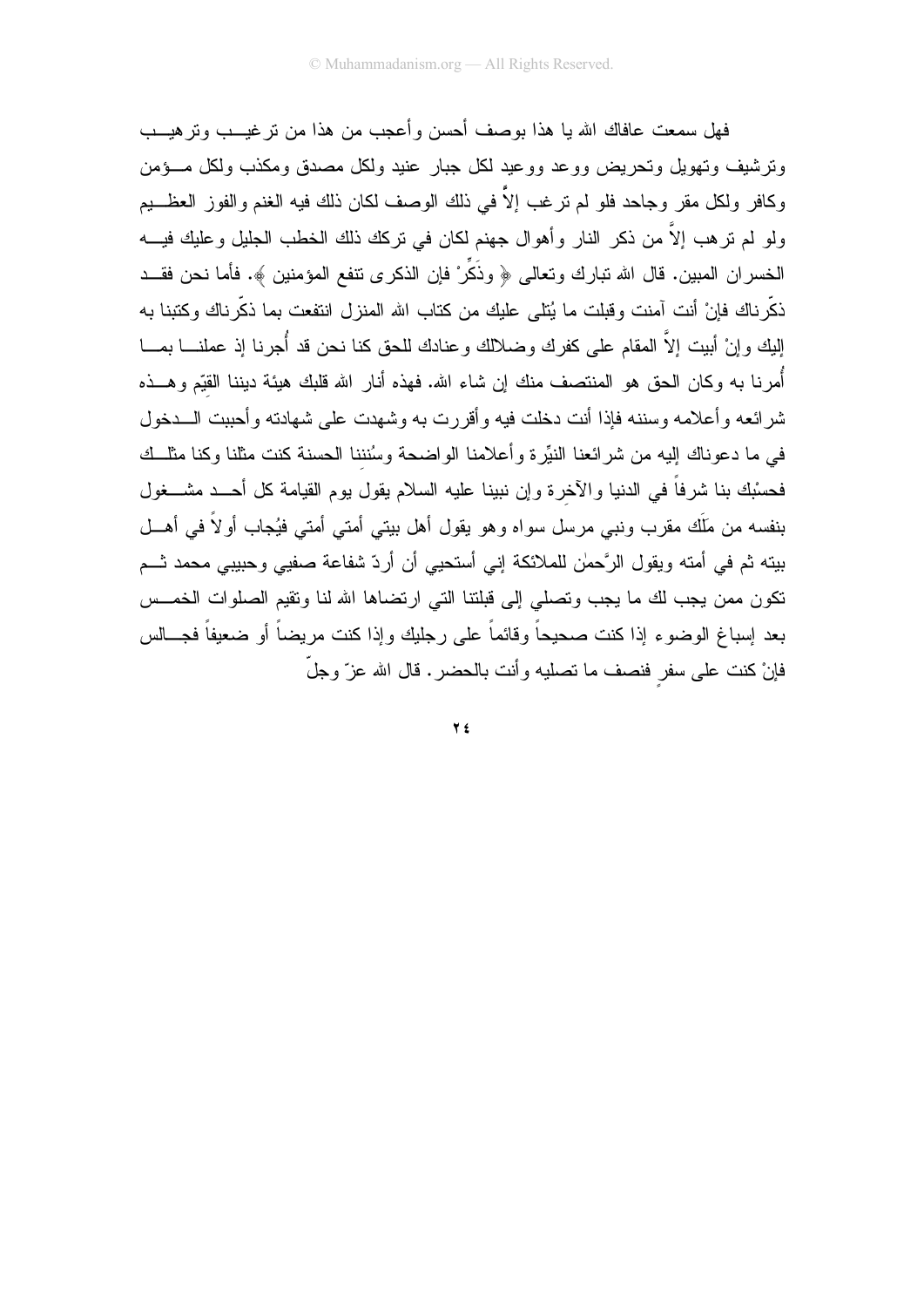﴿ وَأَقِيمُواْ الصَّلاَةَ وَآتُواْ الزَّكَاةَ ﴾ وأما الزكاة فهي رُبع العُشر إذا أتـى علـى المال وهو فـي ملك صاحبه حولٌ كامل فتصرف ذلك على المساكين من ملّتك والفقراء من أهلك، ونتكح من النساء ما أحببت لا جُناح عليك في ذلك ولا لوم ولا إثم ولا عيب إذا أنت نزوَّجتها بـــولى وشــــاهديْن وأنتيتها من الممهر ما طابت به نفسك ونفسها مما نتيسَّر ولك أن نجمع بين أربع نســـاء ونطلَّـــق مَنْ شئت إذا كرهتها أو مللتها أو شبعت منها ولك أنْ نراجع بعد الاستحلال من أحببت مـــنهن أيتهن تبعتها نفسك. قال الله عز وجل ﴿ فَإِنْ طَلَّقَهَا فَلا تَحلُّ لَهُ منْ بَعْدُ حَتَّى تَتْكحَ زَوْجاً غَيْــرَهُ فَإِنْ طَلَّقَهَا فَلا جُنَاحَ عَلَيْهِمَا أَنْ يَتَرَاجَعَا ﴾، ونتمتع من الإماء بما ملكت يداك وتختتن لتقيم سُنّة لِبراهيم أبينا خليل الرَّحمٰن وسُنَّة اسماعيل أبينا وأبيك صلوات الله عليهما ونغتسل من الـجنابــــة. ثم إنْ قدرت تصوم شهر رمضان وإلاّ إنْ فطرت من علة أو مرض أو سفر بعــد أن نتـــوي قضاء ذلك ﴿ فإن الله يريد لعباده النِّسْر ولا يريد لهم العسر ﴾. وإنْ حنثْتَ في قسمك عملــت بما أمر الله به في ذلك، إذ يقول تبارك وتعالى ﴿ لا يُوَاخذُكُمُ اللهُ باللَّغْو فـــي أَيْمَـــانكُمْ وَلَكـــنْ يُوَاخذُكُمْ بِمَا كَسَبَتْ قُلُوبُكُمْ واللهُ عَفُورٌ حَليمٌ ﴾ (بقرة) وكفارة الحنَث عندنا معاشـــــر المســـلمين قوله تعالى ﴿ إِطْعَامُ عَشَرَة مَسَاكِينَ منْ أَوْسَط مَا تُطْعِمُونَ أَهْلِيكُمْ أَوْ كِسْوَتُهُمْ أَوْ تَحْرِيرُ رَقَبَــة فَمَنْ لَمْ يَجِدْ فَصبيَامُ ثَلاثَةِ أَيَّام ذَلِكَ كَفَّارَةُ أَيْمَانِكُمْ إِذَا حَلَفْتُمْ واحْفَظُوا أَيْمَانَكُمْ كَذَلِكَ يُبَيِّنُ اللهُ لَكُــمْ آيَاته لَعَلَّكُمْ نَتْنْكُرُونَ ﴾ (مائدة). والحج واجب عليك لأنه جل جلاله يقول ﴿ وَللَّه عَلَى النَّـــاس حجُّ الْبَيْت مَن اسْتَطَاعَ إِلَيْه سَبِيلاً ﴾ (آل عمر ان) وذلك إذا

 $70$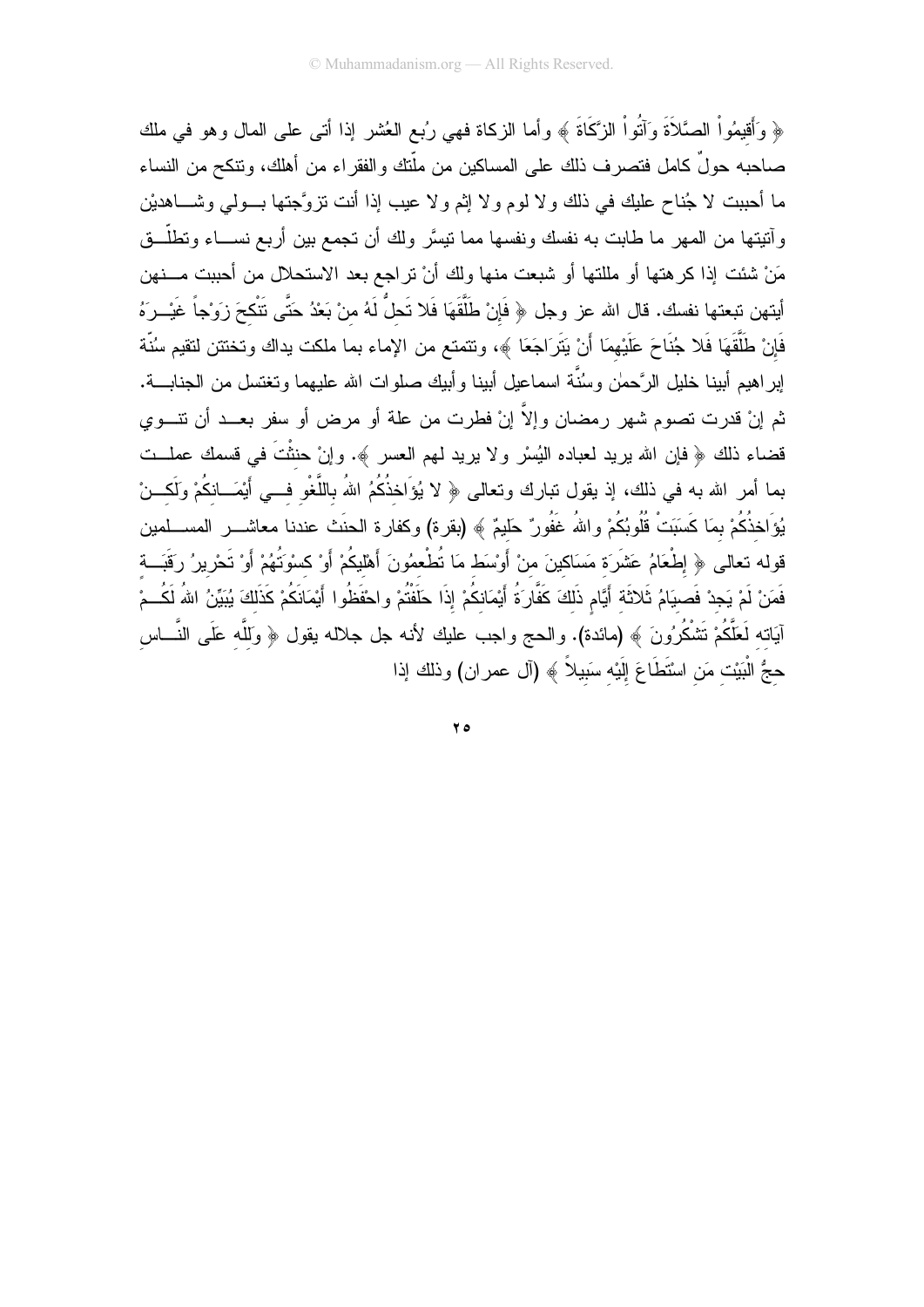لم يكن عليك دَيْنٍ وكانت لك راحلة وكان عندك ثمن الزاد والغزو في سبيل الله فمعه الغنيمـــة في الدنيا عاجلاً والأجر العظيم في الآخرة آجلاً فقد سهل الله وله الحمد، على المـــؤمنين وإن الله نبارك وتعالى ليحب أن يؤخذ بعزائمه وتشديداته. ولو لم يكن في دين الإســــلام شــــيء إلاَّ الطمأنينة والأمن وتسليم القلب لله والراحة والثقة بما ضمن الله لنا عن نفسه أنه هو بثيبنا على ذلك في الآخرة الأجر العظيم ويدخلنا جنات النعيم فنكون فيها خالدين وينصرنا فيها على القوم الظالمين لكان في دون هذا لنا الفوز العظيم. فقد نلوتُ عليك من قول الله نبارك ونعالى وهـــو قول الحق لا خلف لوعده ولا تكذيب لقوله فيما سلف من كتابي هذا ما في أقله كفاية فدعٌ مـــا أنت عليه من الكفر والضلال والشقاوة والبلاء وقولك بذلك التخليط الذي تعرفــه ولا نتكـــره، وهو قولكم بالأب والابن والروح القدس وعبادة الصليب التبي نضر ولا نتفع فإنبي أرنابك عنسه وأجلَّ فيه علمك وشرف حسبك عن خساسته، فإنـى وجدت الله نبارك ونعالـى يقول ﴿ إِنَّ اللهَ لا يَغْفِرُ أَن يُشْرِكَ به وَيَغْفرُ مَا دُونَ ذَلكَ لمَنْ يَشَاءُ ﴾ (نساء). وقال ﴿ لَقَدْ كَفَرَ الَّذينَ قَالُوا إنَّ اللهَ هُوَ الْمَسيحُ ابْنُ مَرْيَمَ وَقَالَ الْمَسيحُ يَا بَني إِسْرَائيلَ اعْبُدُوا اللهَ رَبِّي وَرَبَّكُمْ إنَّهُ مَنْ يُشْرِكْ بِسالله فَقَدْ حَرَّمَ اللهُ عَلَيْه الْجَنَّةَ وَمَأْوَاهُ النَّارُ وَمَا للظَّالمينَ منْ أَنْصنَارٍ لَقَدْ كَفَرَ الَّذينَ قَالُوا إنَّ اللهَ ثَالــثُ ثَلاثَة وَمَا منْ إِلَه إلا إِلَهٌ وَاحدٌ وَإِنْ لَمْ يَنْتَهُوا عَمَّا يَقُولُونَ لَيَمَسَّنَّ الَّذينَ كَفَرُوا منْهُمْ عَذَابٌ أَلـــبمٌ أَفَلا يَتُوبُونَ إِلَى الله وَيَسْتَغْفرُونَهُ واللهُ غَفُورٌ رَحيمٌ مَا الْمَسيحُ ابْنُ مَرْيَمَ إِلاّ رَسُولٌ قَدْ خَلَتْ مِـــنْ قَبْلُه

 $\mathbf{y}$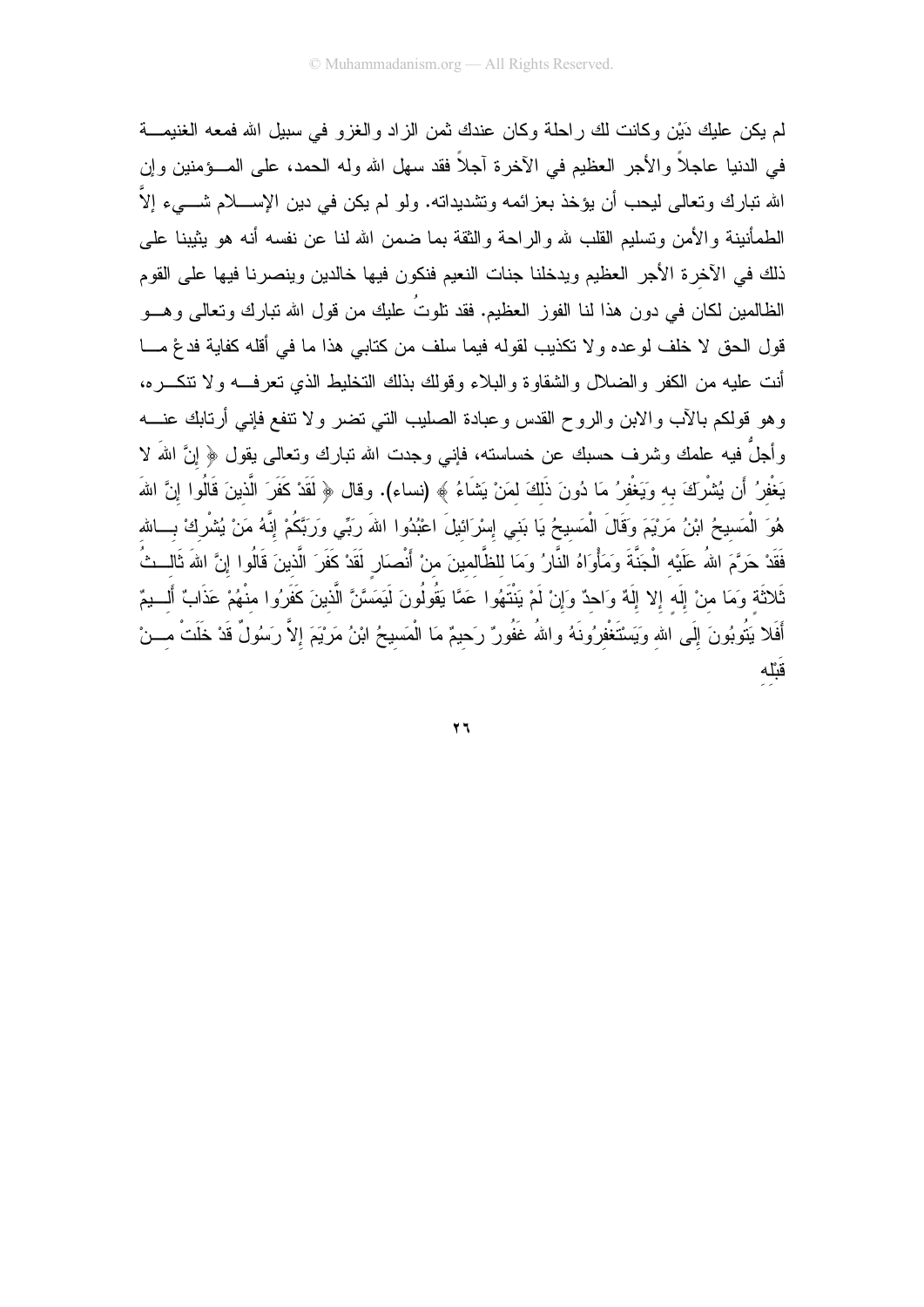الرُّسُلُ وَأُمُّهُ صدِّيقَةٌ كَانَا يَأْكُلان الطَّعَامَ انْظُرْ كَيْفَ نُبَيِّنُ لَهُمُ الآيَات ثُمَّ انْظُرْ أَنَّــى يُؤفَكُــونَ ﴾ (مائدة).

فدغ ما أنت منه من نلك الضلالة ونلك الحمية الشديدة الطويلة المتعبسة وجهسد ذلسك الصوم الأرم الصعب والشقاء الدائم والبلاء الطويل الذي أنت منغمس فيه الـــذي لا ينفـــع ولا يجدي عليك نفعاً إلاّ إتعابك بدنك وتعذيبك نفسك وأقْبلْ داخلاً في هذا الدين القيّم السّهل المنهج، الصحيح الاعتقاد، الحسن الشرائع، الواسع السبيل الذي ارتضاه الله لأوليائه من عبـــاده ودعـــا جميع خلقه إليه من بين الأديان كلها تفضّلاً منه عليهم به وإحساناً إليهم بهدايته إياهم ليُتمّ بذلك نعماه عندهم. فقد نصحت لك يا هذا وأدَّيت إليك حق المودّة وخـــالص المحبـــة إذْ أحببــتُ أن أخلطك بنفسي وأنْ أكون أنا وأنت على رأي واحد وديانة واحدة. فإنّي وجدت ربّي يقول فسي محكم كتابه ﴿ إِنَّ الَّذِينَ كَفَرُوا منْ أَهْلِ الْكتَابِ والْمُشْرِكِينَ في نَارِ جَهَنَّمَ خَالدينَ فيهَا أُولَئكَ هُمْ شَرُّ الْبَرِيَّة إِنَّ الَّذينَ آمَنُوا وَعَملُوا الصَّالحَات أُولَئكَ هُمْ خَيْرُ الْبَرِيَّة جَزَاؤُهُمْ عندَ ربِّهِــمْ جَنَّـــاتُ عَدْنِ تَجْرِي منْ تَحْتهَا الأَنْهَارُ خَالدينَ فيهَا أَبَداً رَضـىَ اللهُ عَنْهُمْ ورَضِوُا عَنْهُ ذَلكَ لمَنْ خَشـــىَ ربَّهُ ﴾ (بيّنة) وقالَ الله في محكم كتابه في موضـع آخر ﴿ كُنْتُمْ خَيْــرَ أُمَّـــة أُخْرِجَــتْ للنَّـــاس تَأْمُرُونَ بِالْمَعْرُوف ﴾ (آل عمران). وأشفقت عليك أبقاك الله أنْ نكون من أهل النار الذين هـــم شر البرية ورجوت أن نكون بتوفيق الله إياك من المؤمنين الذين رضي الله عنهم ورضوا عنه وهم خير البرية ورجوت أنْ نكون من هذه الأمة التي هي خير أمة أُخرجت للناس

 $\mathbf{y}$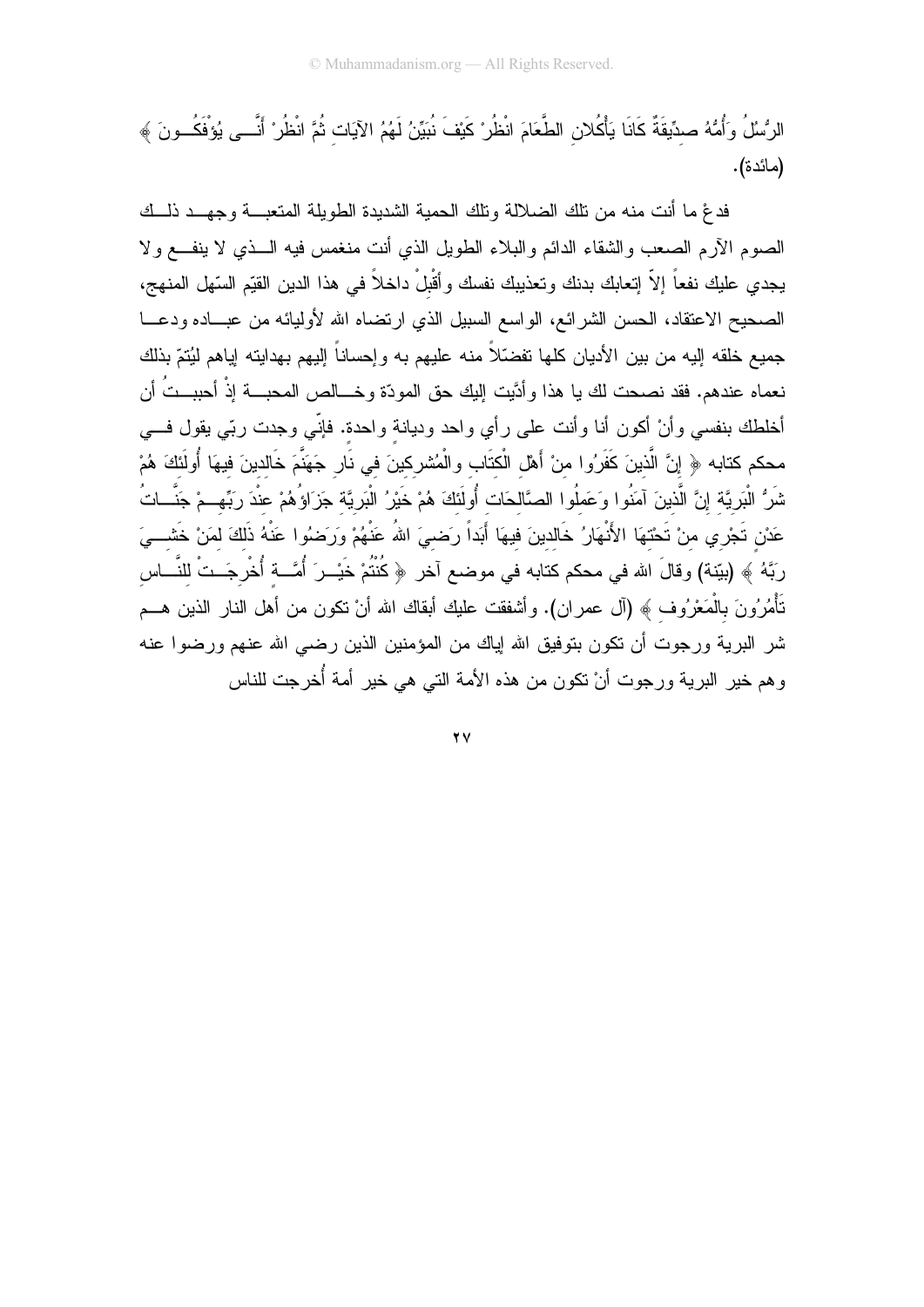فإنْ أبيت إلاَّ الظاظاً ولجاجاً جهلاً وتمادياً في كفرك وطغيانك الذي أنت فيه وردَنت علينا قولنا ولم نقبلٌ ما بذلناه لك من نصبحتنا حيث لم نُرِدْ منك على ذلك جزاءً ولا شـــكراً فاكتـــبْ بمـــا عندك من أمر دينك والذي صحَّ في يدك منه وما قامت به الحجة عندك آمنــــاً مطمئنـــاً غيــــر مقصِّر في حجتك ولا مُكاتم لما أنت معتقده ولا فَرَق ولا وجل فليس عندي إلاّ الاستماع للحُجّة منك والصبر والإذعان والإقرار بما بلزمنى منه طائعاً غير منكر ولا جاحد ولا هائـــب حتــــى نقيس ما تأتينا به ونتلوه علينا ونجمعه إلى ما في أيدينا ثم نخبرك بعد ذلك على أن تشرح لنـــا عليه وندع الاعتلال علينا بقولك إن الفزع حجبك وقطعك عن بلوغ الحجَّة واحتجت أن نقبض لسانك و لا نبسطه لنا ببيان الحجة فقد أطلقناك وحجنك لئلا نتسبنا إلى الكبر ياء وتسدَّعي علينـــا الجور والحيف فإنَّ ذلك غير شبيه بنا. فاحتجَّ عافاك الله بما شئت وقل كيف شئت ونكلــم بمـــا أحببت وانبسط في كل ما تظن أنه بؤديك إلى وثيق حجتك فإنك في أوسع الأمان ولنسا عليــك أصلحك الله إذْ قد أطلقناك هذا الإطلاق وبسطنا لسانك هذا البَسْط أنْ تجعل بيننا وبينك حكمـــاً عادلاً لا يجور ولا يحيف في حكمه وقضائه ولا يميل إلى غير الحق إذا ما تجنَّب دولة الهواء وهو العقل الذي يأخذ به الله عزّ وجل ويعطيّ فإننا قد أنصفناك في القول وأوسعناك في الأمان ونحن راضون بما حكم به العقل لنا وعلينا. إذْ كان لا إكراه في الدين وما دعوناك إلاَّ طوعــاً ونرغيباً في ما عندنا وعرَّفناك شناعة ما أنت عليه. والسَّلام عليك ورحمة الله وبركاته.

 $\mathbf{Y}$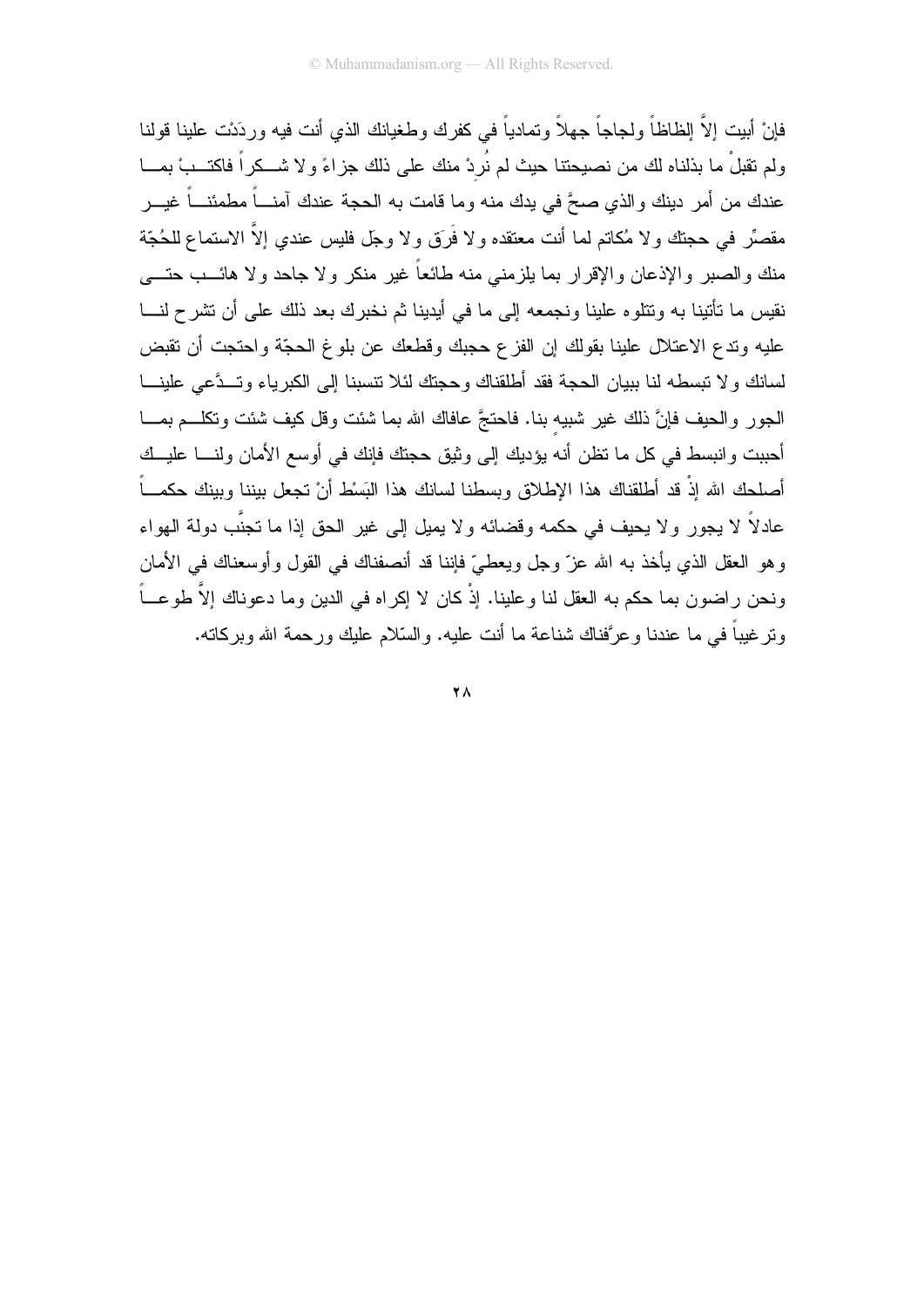فأحابه النّصر اني

## بِسم الله الرَّحمٰن الرحيم

ربَّ يسَّر ولا تعسَّر ربٍّ تمم بالخير.

إلى فلان بن فلان من فلان بن فلان أصغر عبيد المســـيح ســــلامة ورحمــــة ورأفـــة وتحيات تحلَّ عليك خاصةً وعلى جميع أهل العالم عامةً بجوده وكرمه آمين.

أما بعد قد قر أت ر سالتك و حمدت الله على ما و هب لي من ر أي سبدي أمير المــــؤمنين ودعوت الله الذي لا يخيب داعيه إذا دعاه بنيَّة صادقة أنْ يطيل بقاء سيدنا أمير المؤمنين فسي أسبغ النعم وأدوم الكرامة وأشمل العافية بمنه ورحمته وشكرتُ أكرمك الله ما ظهر لــــى مــــن فضلك بالعناية وما كشفتَه من لطيف محبتك وخصصنتـى به من المودة فقد كـــان العهـــد قـــبلاً عندي على هذا قديماً وقد زاده تأكيداً ما نبيَّن لمي من شفقتك مستأنفاً وشكري يقصر عمّا فعلتـــه ولم نتعدَّ ما بشبه كرم طباعك وشرف سلفك وأنا أرغب إلى الله جلَّ اسمه الذي بيده الخير كله أنْ بِتولِّي مكافأتك عني بما هو واسع له فإنه لا بعجز عن شيء وبحسن جز اوَك عن نبتك فقــد لعمر ي أفر غت مجهودك و النصبحة عند نفسك ولم نبق غايةً ووجب شكرك عليّ إذْ لم تأت بما أتبت به إلاَّ علي الإخلاص من المودّة وكان الذي حملك علي ذلك فرط المحبة والألفة وفهمتُ .<br>أفهمك الله كل خير وهداك إلى سبيل الرّشاد ما اقتصَصَتَه في كتابك وتعمَّقت فيه مـــن الـــدعوة وشرحتَه من أمر ديانتك هذه التي أنت عليها وما دعوتني إلى الدخول إليه

29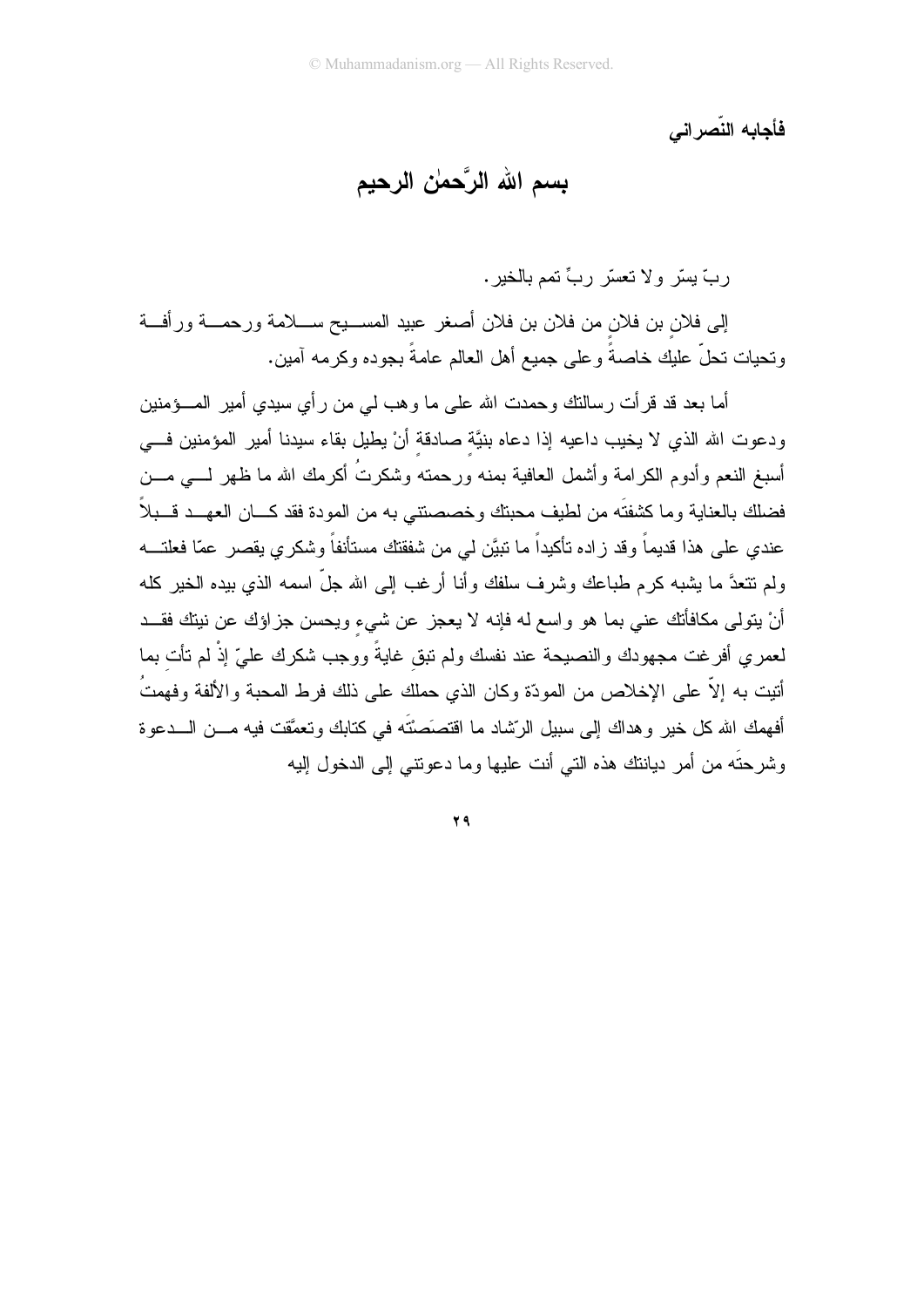ورغْبِتتي فيه منها وقد علمتُ أصلحك الله علماً حقيقياً أنّ الذي دعاك إلى ذلك ما يوجبــــه لنــــا نفضلك من حق حرمتنا بك لما يظهر من رأي سيدنا وسيدك ولبن عمك أمير المـــؤمنين فينــــا فهذا ما لا قوة لنا على شكرك عليه ولا عون لنا على ذلك إلاّ الله تبارك وتعالى فإننا نســـنعينه ونسأله مبتهلين طالبين إليه أن يشكرك عنّا فإنه أهلٌ لذلك والقادر عليه فأمّا ما دعونتبي إليه من أمر دينك الذي نتنحله ومقالتك التي تعتقدها وهي الحنيفية وأنك على ملة أبينا إبراهيم وما قلت فيه إنه كان حنيفاً مسلماً فنحن نسأل المسيح سيدنا مخلِّص العالمين الذي وعدنا الوعد الصادق وضمن لنا الضمان الصحيح في إنجيله المقدس حيث يقول: « وَمَتَى قَــدَّمُوكُمْ إِلَــي الْمَجَـــامع والرُّؤَسَاء والسَّلاطين فَلا تَهْتَمُّوا كَيْفَ أَوْ بِمَا تَحْتَجُّونَ أَوْ بِمَا تَقُولُونَ، لأَنَّ الرُّوحَ الْقُدُسَ يُعَلِّمُكُمْ في تلْكَ السَّاعَة مَا يَجبُ أَنْ تَقُولُوهُ » (لوقا١١: ١٢ و ١٢) أنا واثق بما وعــدنى بـــه ســـيدي المسيح في إنجيله المقدس من إنجازه وعده لمي وأدخل معك إلى المعركة مستعيناً بـــالله مـــنكلاً عليه إذْ كنت أنا العاجز عن كل شيء لا أتأخر عن دعوته المنيرة وعن دينه الأفضل وافتــتح كلامي بما يلقنني به من صلاح القول ويعلمني من وثيق الحجة كعادنه عند أوليائه وأرجو منه الظفر . وأقول مجيباً لك قد علمتُ أبقاك الله إذاْ زعمت أنك قرأتَ كتب الله المنزلة ونظرت في ديوان أسراره المقدسة النبي هي الكتب العتيقة والحديثة أن النوراة النبي أنزلها الله تعالى علسى موسى النبي وناجاه بجميع ما فيها وخبَّره أسراره مكتوب في السفر الأول من أسفارها الخمسة وهو المعروف

 $\overline{r}$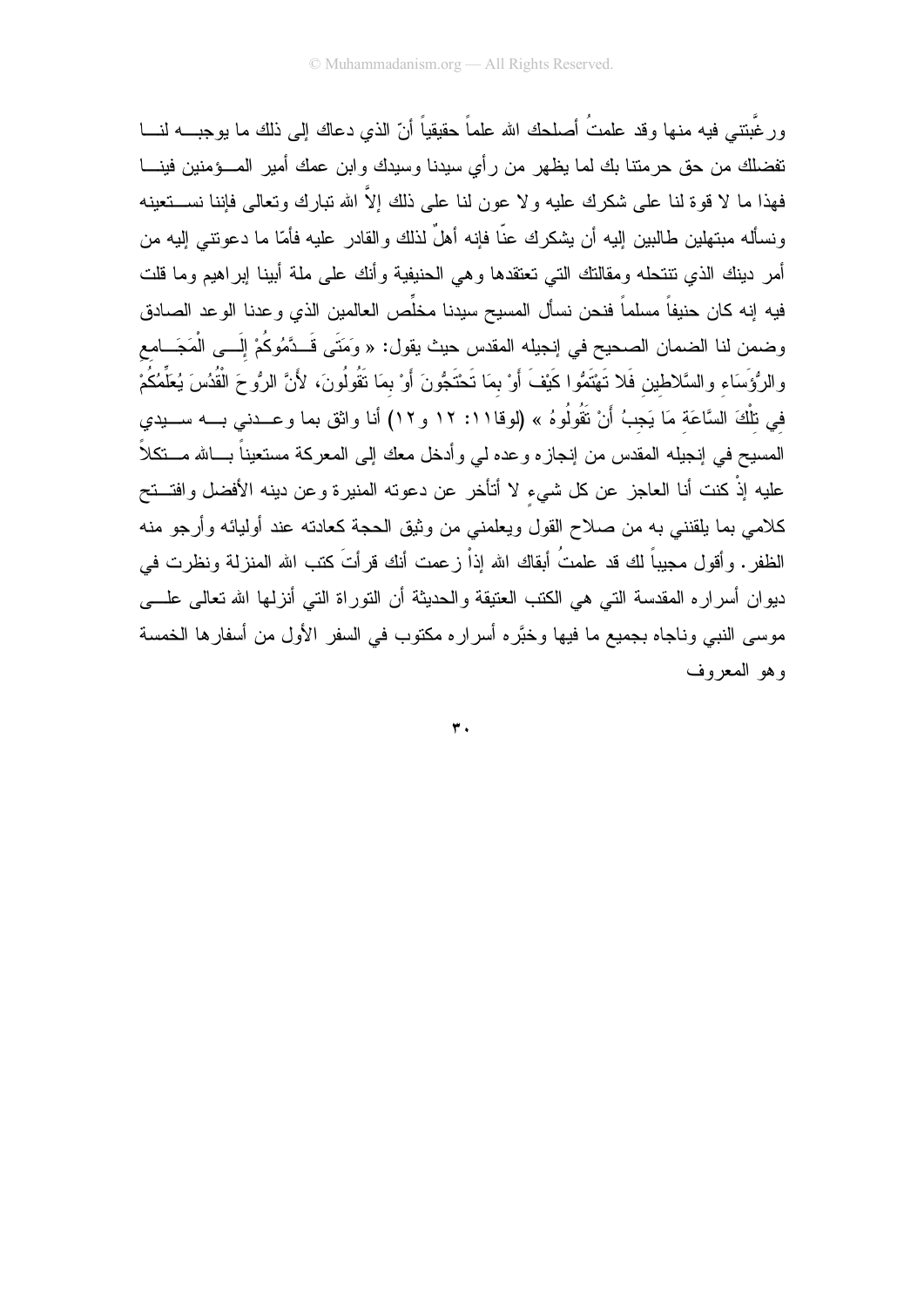بسفر الخليقة أنَّ ايراهيم كان ناز لاً مع آبائه بحران وأنَّها كانت مســكناً لمهــم وأن الله تبـــارك ونعالى تجلَّى عليه بعد تسعين سنة وآمن به وحُسب له ذلك براً فقـــد علمنــــا برحمـــك الله أنَّ إبراهيم إنَّما كان ناز لاً بحران مع آبائه تسعين سنةً لم يعبد إلاَّ الصنم المســـمَّى العـــزَّى وهـــو المعروف بحران المتَّخذ على اسم القمر لأن أهل حران إنما كانوا يعبدون هذا الصــــنم ونلـــك البقية قائمة فيهم إلى هذه الغاية لا يكاتمون بها ولا يسترون منها شيئاً غيـــر القــــرابين التــــي يتخذونها من الناس فإن ذبح الناس لا يتهيأ لهم اليوم جهراً بل يحتالون فيه فيفعلونه سراً فكـــان إبراهيم يعبد الصنم حنيفاً مع آبائه وأجداده وأهل بلده كما أقررت أنت أيها الحنيــف وشــــهدت بذلك عليه إلى أن تجلَّى الله عليه « فَآمَنَ بالرَّبِّ فَحَسبَهُ لَهُ برّاً » (تكــوين ١٥: ٦). زال عــن الحنيفية التي هي عبادة الأصنام وصار موحداً مؤمناً لأننا نجد الحنيفية في كتــب الله المنزلـــة اسماً لعبادة الأصنام فورث ذلك النوحيد إسحق الذي هو ابن الموعد وهو الذي قربَّبه لله ففــداه الله بالكبش من الفدية لأنه هكذا أمره الله وقال « خُذ ابْنَكَ وَحيدَكَ الَّذي تُحبُّهُ إسْحَقَ واذْهَبْ إلَى أَرْض الْمُرِيَّا، وَأَصنعدْهُ هُنَاكَ مُحْرَقَةً عَلَى أَحَد الْجِبَال الَّذي أَقُولُ لَكَ » (تك ٢٢: ٢) ومن نسل إسحٰق من سارة الحرة خرج المسيح مخلِّص العالم. فلهذه الأسباب وغيرها ورَّثه إبراهيم أبـــوه النوحيد ثم ورَّثه إسحٰق يعقوب ابنه الذي سماه الله إسرائيل ثم ورَّثه يعقوب الاثنـي عشر ســـبطاً فلم يزل ذلك التراث في بني إسرائيل حتى دخلوا أرض مصرَ أيام الفراعنة بسبب يوسف ثــم لم يزل ذلك التر اث ينقص ويضعف قر ناً

 $\overline{r}$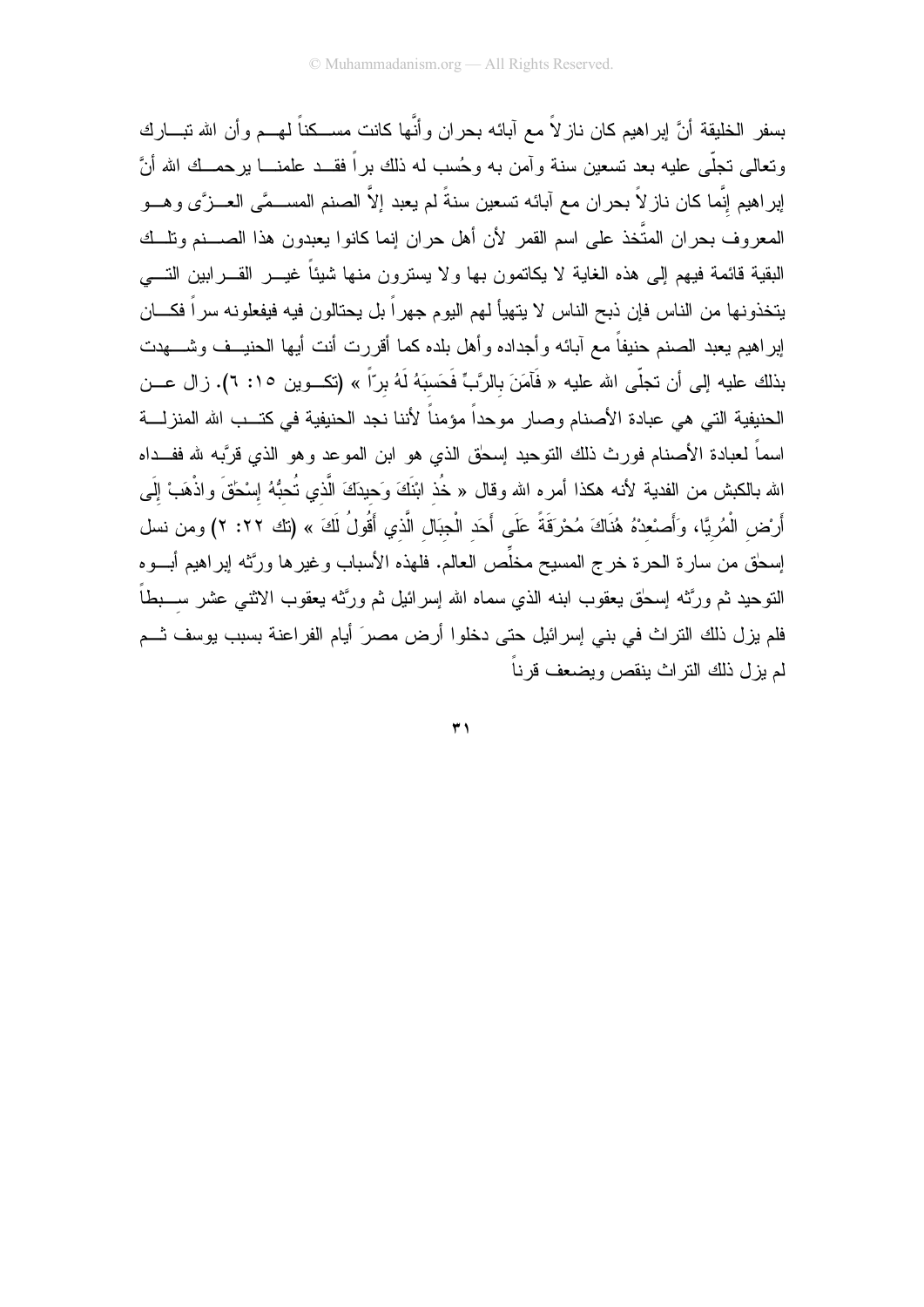بعد قر ن حتى اضمحل كاضمحلاله الذي كان في عصر نو ح إذْ كان التوحيد أول مـــن عر فـــه أبونـا آدم ثم ورثـه شيث ثم وربّثه أنوشَ ابنـه فكان أنوش أول من أعلن ذكر التوحيد ودعا إليـــه ثم ورثه ولده وولد ولده ثم اضمحلَّ إلى زمن إبراهيم فتجدد ذلك النراث لإبراهيم ولـــم يـــزل يتجدد إلى أنْ وُلد يعقوب الذي هو إسر ائيل ثم اضمحل حتى تجدد عندما بعث الله موسى فسان الله تجلَّى عليه بالنار في العوسجة وقال في مناجاته اياه ومخاطبته له ما معناه « إنك نرســلنبي إلى قوم غُلْف القلوب إنْ هم سألوني وقالوا ما اسم الذي وجَّهك علينا، وبمـــاذا وجَّهــك حتــــي نصدقك فماذا أقول لهم فقال الله: هكذا نقول لبني إسرائيل الذين أنا مُرسلك إليهم وبهذا القـــول تخاطب فر عون إذا دخلت إليه أهيه أشر اهيه أر سلني إليكم. وتفسير ه ذلك الأزلمي الذي لم يـــزل إله أبائكم إله إبراهيم وإله إسحٰق وإله يعقوب أرسلنبي إليكم »<sup>(י)</sup> فجدَّد في هذا الموضـــــع فــــي الظاهر ذكر التوحيد و اللغز عن سرِّ الثالوث حيث قال إله إبر اهيم وإله إسحٰق وإلـــه بعقـــوب فيكون بذلك القول ذكر الثلاثة الأقانيم بعد ذكر التوحيد كما كان قديماً فهو واحد ذو ثلاثة أقانيم لا محالة لأنه أجمل في قوله إله آبائكم ثم قال مكرراً اسم الجلالة ثلاث مرات فتقول إنها ثلاثة ألهة أم إله واحد مكرراً ثلاث مرات فإنْ قلنا إنها ثلاثة ألهة أشركنا وجئنا بأشنع القول وأمحله وإنْ قلنا إله واحد مكرراً ثلاث مرات فنكون قد نخعنا الكتاب حقه لأنه قد يمكنه أنْ يقول إلــــه أبائكم اير اهيم وإسحق ويعقوب وإنما كرر ذلك

 $\tau$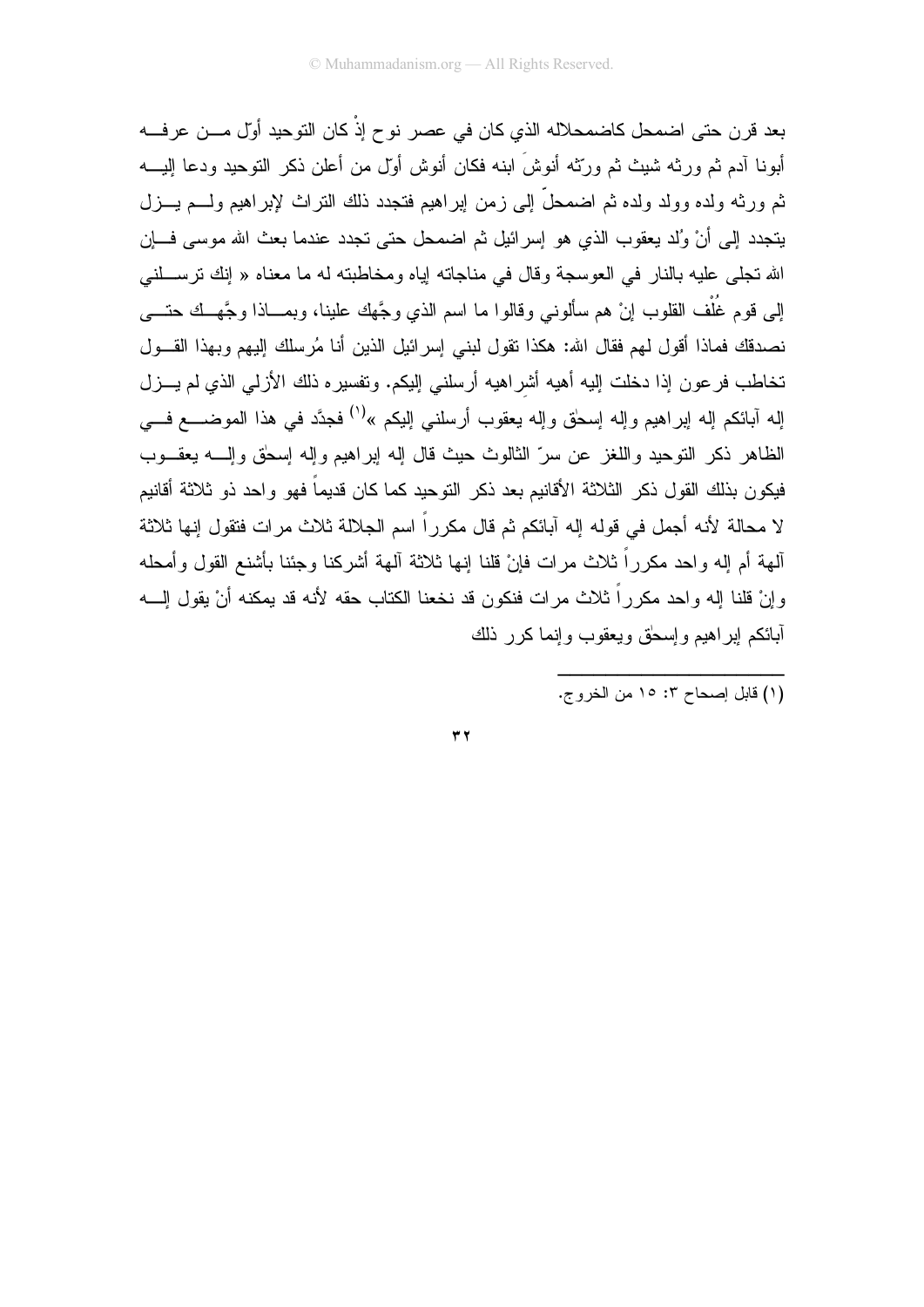للإشار ة بأن في هذا الموضع سر اً و هو أن الله و احد ذو ثلاثة أقانيم فثلاثة أقانيم إله و احد و إلــــه واحد ثلاثة أقانيم فأى دليل أوضح وأى نور أضوى من هذا إلاّ لمن عاند الحق وأرد أنْ يغــشّ نفسه ويعمى عين نمييزه ويصمّ سمع عقله عن استماع سرَّ الله الذي أودعه فـــي كتبـــه التــــي أنزلها على أنبيائه وهي أكرمك الله في أيدي أصحاب النوراة إلى هذه الغاية لم يكونوا يفهمونه حتى جاء صاحب السرِّ الذي هو المسيح سيدنا وكشفه لنا وأفهمناه فقد علمنا الآن أن إبــــراهيم كان منذ وُلد إلى أن أنت عليه تسعون سنة حنيفاً عابد صنم ثم آمن بالله إلى أنْ قُــبضَ فأنــت أصلحك الله ندعوني إلى دين إبراهيم وملَّته فليت شعري إلى أي مذهبيْه ودبنيْه ندعوني وفـــي أيّ حالتيْه نُرغّبني أَحَيث كان حنيفاً يعبد الصنم المعروف بالعُزَّى مع أبائه وأهل بيتـــه وهـــو بحران أم حيث خرج عن الحنيفية ووحَّد الله وعبده وأمن به وانتهى إلىي أمره عندما أمــــره أن بنتقل عن بلده فانتقل طائعاً عن حر ان دار الكفر ومدبنة الضلالة فلا أظنك تستجبز في عقلــك، وحسن نمييزك، وجودة معرفتك التي زعمت بالكتب المنزلة ودراستك إياها أنْ تــدعوني إلـــي مثل حال ابر اهيم في كفره وضلاله من عبادة الأصنام التي هي الحنيفية وإنْ كنت تدعوني إلى حاله وقت إيمانه وما حُسب له من البرّ وقت توحيده فاليهودي ابن إبراهيم أَوْلَى بهذه الـــدعوة منك لأنه صاحب نراث إسحٰق الذي ورث هذا النوحيد عن إبراهيم أبيه وهو أولى منك وأحـــقّ بهذا الأمر فما لك والظلم والحيف والجنف وطلب ما لم يجعله الله لك حقاً فأنت دائماً نتسب

 $\mathbf{r}$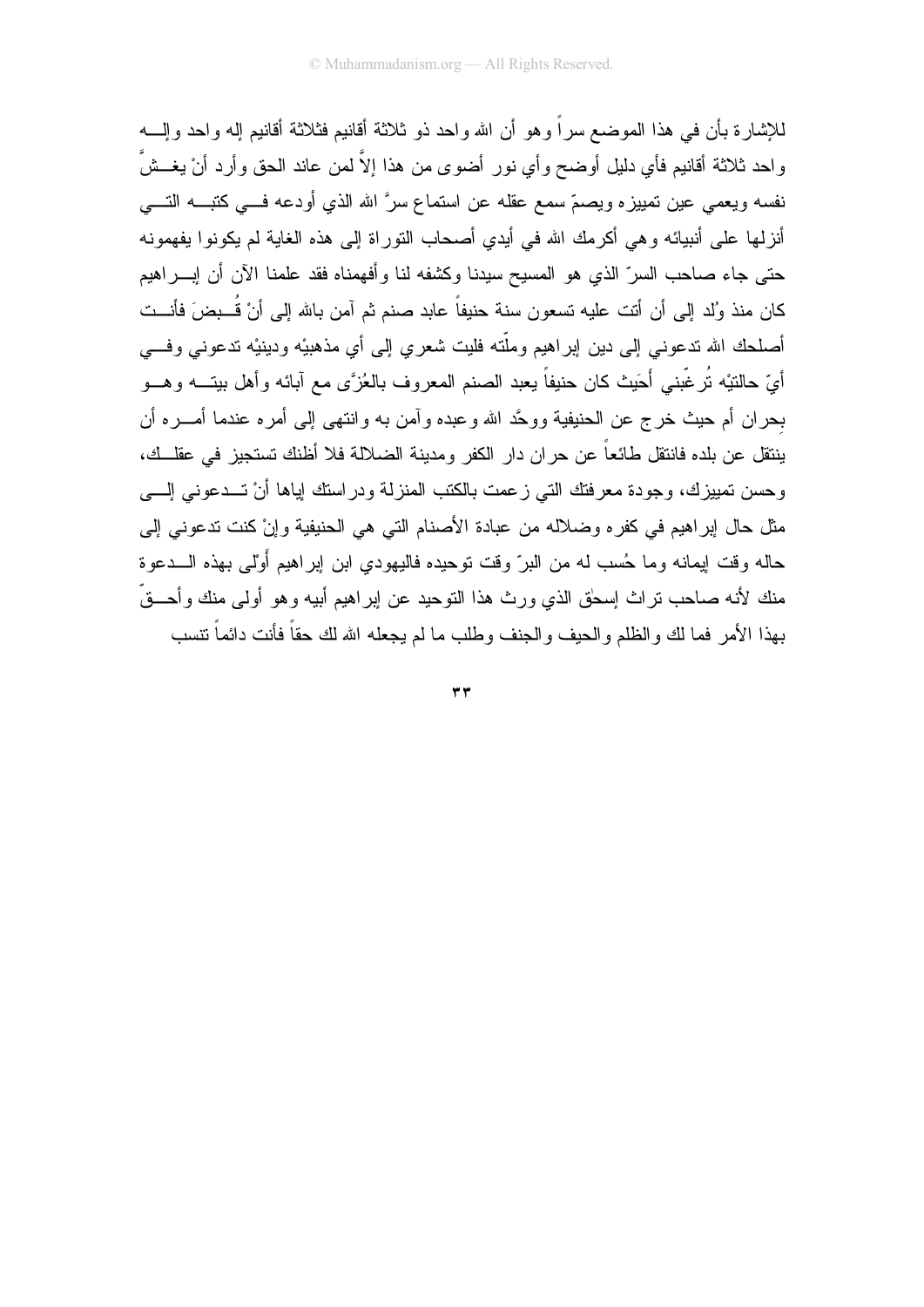ذاتك إلى العدل وتصفها بهذه الصفة وصاحبك يقرّ في كتابه ويقول طائعاً أنه قيل له ﴿ قُلْ إِنِّي أُمرِيتُ أَنْ أَكُونَ أَولَ مَنْ أَسْلَمَ وَلا تَكُونَنَّ منَ الْمُتْسْرِكينَ ﴾ (الأنعام) أفلا تـــرى أنــــه أول مـــن أظهر الإسلام وأن قبله إبراهيم وغيره لم يكونوا مسلمين لأن صاحبك قد أقرَّ بأنه هو أولَّ من أسلم وفي هذا الجواب لهذا الباب كفاية وأمر مقنعٌ لذوي الألباب. فإن أبيْــت أصــــلحك الله إلاَّ الوكالة بالخصومة والاحتجاج عن اليهود فأنت تعلم ما يجب لنا عليك فسي الحكــم إذا نحـــن طالبناك بإقرار اليهودي بتوكيله إياك فإنْ ثبتت وكالنك له فبتملهنا عليك ومسامحتنا لكَ في هذا الموضع أنْ نأخذ منك إقرارك أنك أقمت نفسك ونصَّبتها منصب الخصم عن اليهـــود وأنــــا لا أرى لشرفك وحسَبك أن أحلَّك هذا المحل وأقيمك هذا المقام وإنْ كنت أنت أحللته نفسك وإنَّـــي أسألك عن هذا الواحد الذي دعوننا إلى الإقرار بوحدانيته كيف نفهمنا أنه واحد وعلى كم نحـــو يُقال للو احد و احداً فإذا أنبأتنا بذلك علمنا أنك صادق فيما ادَّعيت من عبادة هــذا الواحـــد وإنْ ألفيت غير عالم به فأين نبصرك ألا نعلم أنّ الواحد لا يُقال له واحداً إلا على ثلاثة أوجه إمّـــا في الجنس وإمّا في النوع وإمّا في العدد ولستُ أرى أحداً بدَّعي غير هذا أو بقدر أنْ يجد غير هذه الأوجه الثلاثة إنْ كان ذا لبٍّ وإدراك لما يقول وإنِّما أناجيك بهذه المناجاة وأخاطبــك بمـــا يخُاطب به ذو العقل والرأي الرّاسخ في العالم الداخل في الأمور بدارية فهم لأنــك أيـــدك الله لست عندي من الجّهال الذين إذا أوردت عليهم مسألةً غامضة نلطف عن غلظ طباعهم وجفاء أذهانهم عجزوا عن فهمها وإنقطعوا عن

 $\tau$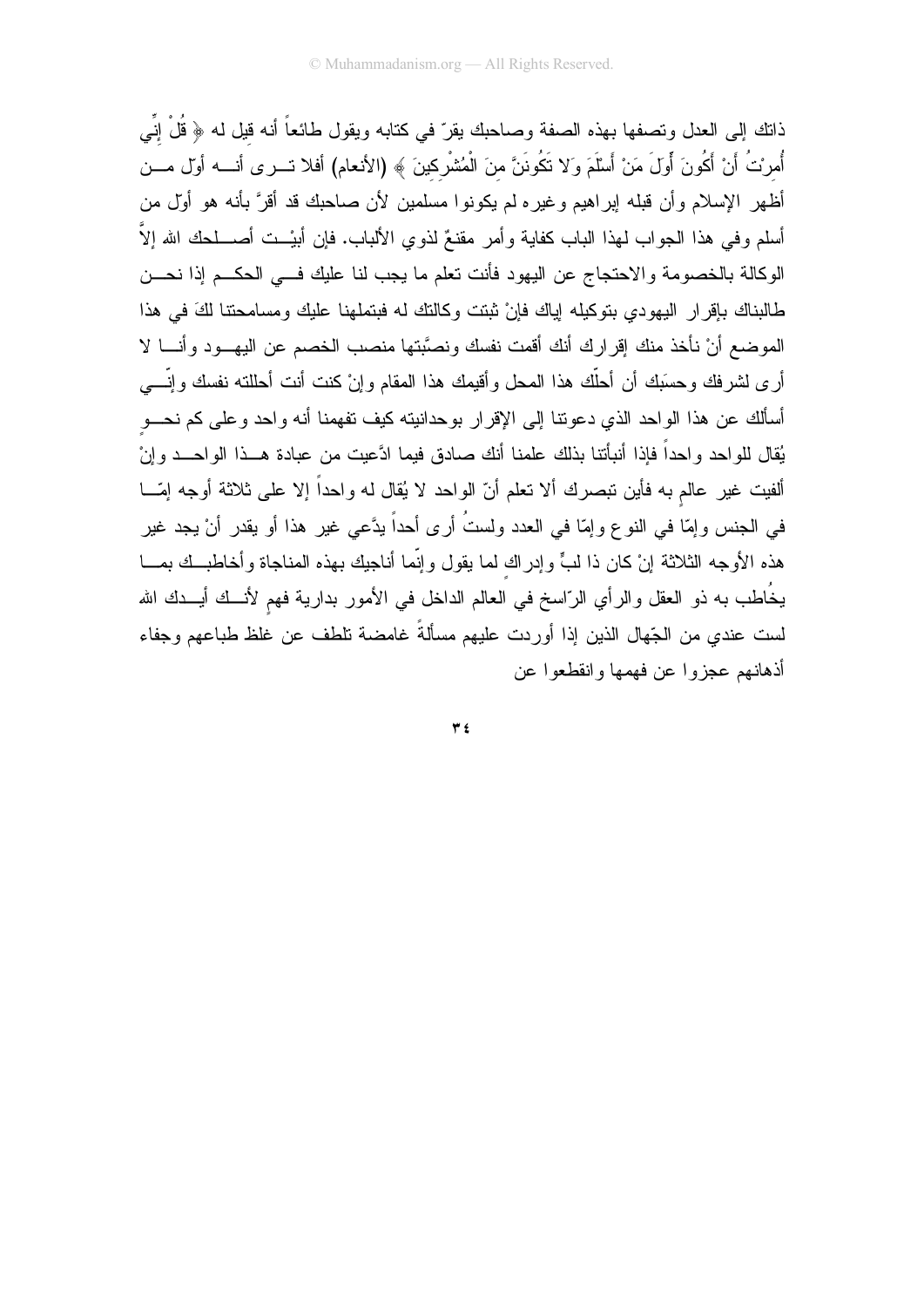الإجابة عنها لقلة علمهم فلم يكن لهم ولا عندهم من الجواب فيها غير سبحان الله. نعم ســـبحان الله أبداً حتى نتصرم الدنيا ما دامت الآخرة من كلِّ لسان ناطق وشفة متحركة فعلى أي وجـــه تصف الله عزَّ وجلَّ واحداً من هذه الوجوه التي ذكرتها لكَّ أفي الجنس أم في النــــوع أم فــــي العدد فإن قلت إنه واحد في الجنس صار واحداً عاماً لأنواع شتى لأن حكم الواحد في الجـــنس هو الذي يضمّ أنواعاً كثيرة مختلفة وذلك مما لا يجوز في الله تعالى وإنْ قلت إنه واحـــد فـــي النوع صـار ذلك نوعاً عاماً لأقانيم شتـي لأن حكم النوع بضم أقانيم كثيرة فـي الـعدد وإنْ قلــت اِنه واحد في العدد كان ذلك نقضاً لكلامك أنه واحد فرد صمد لأنبي لا أشكّ في أنّه لو ســألك سائل عن نفسك كم أنت لا نقدر أن تجيبه بأنك واحد فرد فكيف يقبل عقلك هذه الصفة التـــي لا تُفضِّل الهك عن سائرٍ خلقه ولينك مع وصفك اياه بالعـــدد كنـــت وصــــفته أيضــــاً بـــالتبعيض و النقصان أنّز اك لا تعلَّم أنت الرَّجل الذي فتشت الكتبَ و قر أتها و ناظر ت أهل الملَّـــل المختلفــة وفهمت اعتقاداتهم أنّ الواحد الفرد بعض العدد لأن كمال العدد ما عمَّ جميـــع أنـــواع العـــدد فالواحد بعض العدد وهذا نقضٌ لكلامك فإنْ أنتَ قلت إنه واحد في النوع فالنوع ذوات شتي لا واحد فرد وإنْ قلت واحد في الجوهر وجب أنْ نسألك هل نخالف صفة الواحد في النوع عندك صفة الواحد في العدد أو إنَّما تعني واحداً في النوع واحداً في العدد لأنه عام فــإنْ قلــت قــد تخالف هذه تلك قلنا لك حدّ الواحد في النوع عند أهل الحكمة العارفين بحدود الكلام والعالمين بقو انين المنطق اسمٌ يعمّ أفراداً شتى

 $r \circ$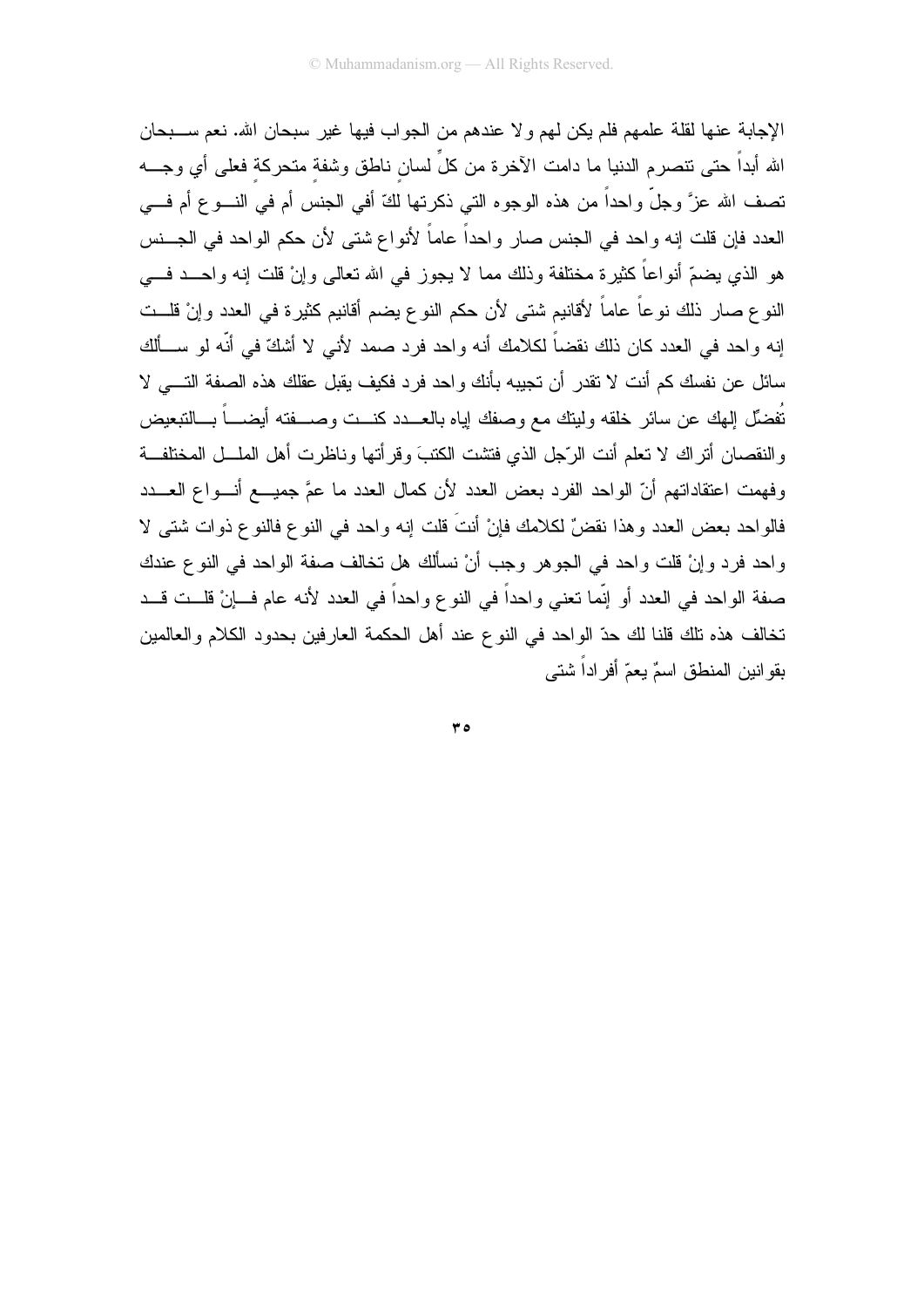وواحد الواحد ما لا يعمّ غير نفسه المقرّ أنت أنّ الله واحد في الجوهر يعمّ أشخاصاً شتني إنَّمـــا تصفه شخصاً واحداً وإنْ كان معنى قولك إنّه واحد في النوع واحد في العدد فإنّك لـــم تعـــرّف الواحد في النوع ما هو وكيف هو ورجعت إلى كلامك الأول أنه واحد في العدد وهــذه صـــفة المخلوقين كما قدمنا أنفاً وإنْ قلتَ هل نقدر أنت أن تصف الله واحداً في العدد إذا كان كز عمك الواحد في العدد بعضاً وليس بكامل قلنا لك إننا نصفه واحداً كاملاً في الجوهر مثلَّثاً في العـــدد أي في الأقانيم الثلاثة، فقد كملت صفته من الوجهيْن جميعاً أمّا وصفنا إياه واحداً في الجـــوهر فلاعتلائه جلٌّ وعزٌّ عن جميع خَلْقه وبريته محسوسةً كانت أو غير محسوسة لا يشبهه شــــىء منها و لا يختلط في غير ه بسيط غير كثيف، وروحاني غير جسماني، أب علي كل شيىء بقــوة جوهره من غير امتزاج ولا اختلاط ولا تركيب وأمّا في العدد فلأنه عام لجميع أنـــواع العـــدد لأن العدد لا بُعد و إنْ تكن أنو اعه نو عبْن ز و جاً و فر داً فقد دخل هذان النو عان في هذه الثلاثـــة فبأى الأنحاء وصفناه لم نعدل عن صفة الكمال شيئاً كما بليق به ذلــك لـــتعلم أنّ وَصـْــفنا الله واحداً ليس على ما وصفته أنت أكرمك الله وأرجو أن يكون هذا الجواب مقنعاً لك وللناظر في كتابنا هذا إذا نظر بعين الإنصاف إنْ شاء الله. واعلمْ أصلحك الله أنَّه بمكننا أن نعقَّد الكلام في هذا الفصل من كتابنا وكان ذلك مما يحتمله الموضوع لكننا أحببنا أنْ يكون كلامنا سهلاً يفهمه كلَّ مَنْ قرأه واستملـى منه وكـى لا تستثقله الأسماع وينفر منه الذهن وينبغـى لكَ أصلحك الله أنْ نعلم أنّ

 $\tau$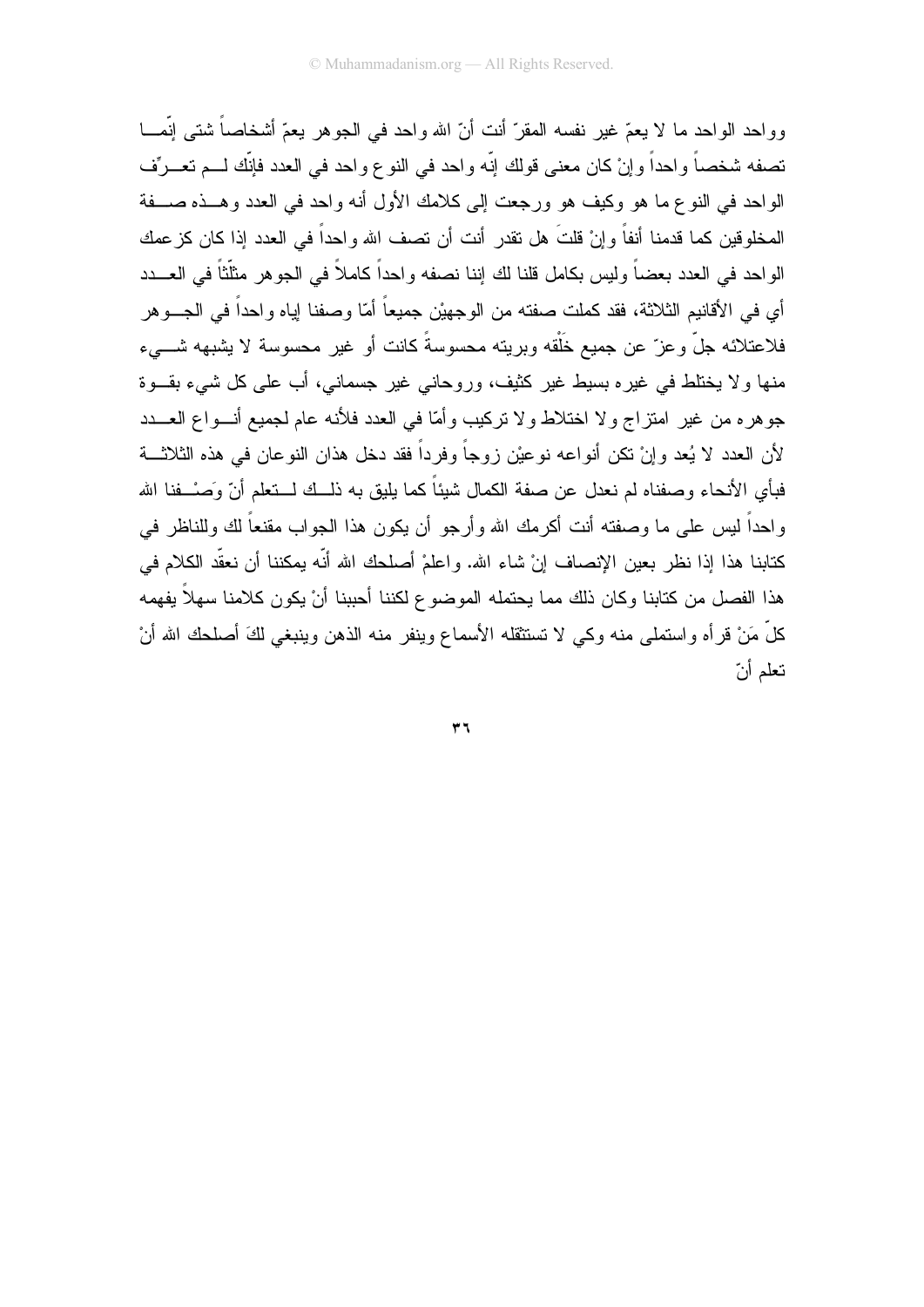مناضلتنا في هذا الأمر كمناضلة الأخوة المشتركين في بضاعة واحدة ور ثوها عن أبيهم فكـــلّ فيها مشترك ليس بعض فيها دون بعض فأنت ونحن في الكلام سواء فما جاء مـــن الجـــواب وكان فيه بعض مرارة توجب الحقِّ فينبغي لكَ أنْ تعترفَ به ولا تتكره فإنَّا لا ندعْ الاستقصاء وبلوغ الغاية القصوى في اللبس عن حقنا ودحض حجة من أراد إبطال حجنتا وأمرنا وحساول ظلمنا. وأما قولك إنه لم يتخذ صاحبةً ولا ولداً ولم يكن له كفؤاً أحــد فـــانْ أنــت أبقـــاك الله أنصفتنا، والإنصاف أشبه بك وأولى كما ضمنت عن نفسك وعدلت في القول وألزمتنا فسانون الحق أقررتَ لي بهذا أنَّ الذي ألزمه أن له خليلاً وله حبيباً وله صفياً هو الـــذي شـــنـع عليـــه و ألز مه أن له صاحبةً و أنَّه اتَّخذ ولداً وكان له أكفاء و أما نحن أصلحك الله فـــلا نقــول انَّ الله تبارك وتعالى كانت له صاحبة ولا إنه اتخذ ولداً ولا إنه كان له كفؤاً أحد ولا نصف الله عـــزّ وجلَّ بمثل هذه الرذائل والخسائس من صفات النشبيه وإنما هذه الشُبهات لكم من قبـــل اليهـــود حيث أرادوا كيدكم بذلك فلفَّقوا هذه القصص التي يقصّونها على ظهر الطريق وفي الشـــوّار ع فيتكلمون بالعظائم وبكلّ شنيع من الكلام وإلاّ فأنت تعلم إذْ كنتَ ذا علم بالكتب أنْ لــــيس فــــي كتبنا المنزلة لهذا ذكرٌ فتقبله عقولنا أو نتكلم به وإنما هو كتابك الذي أكثر التشنيع علينا وادَّعى على المسيح سيدنا ومحيى البشر الدعاوي التي لم يقلها قطَّ مما أكره نطويل كتابي به ونعريف القصـة فـى نتـاقضـه والإخبار بأسبابه وكيف كان ذلك من حيلة وهَب بن منبه وعبد الله بن سلاَّم وكعب المعروف

 $\mathbf{r} \mathbf{v}$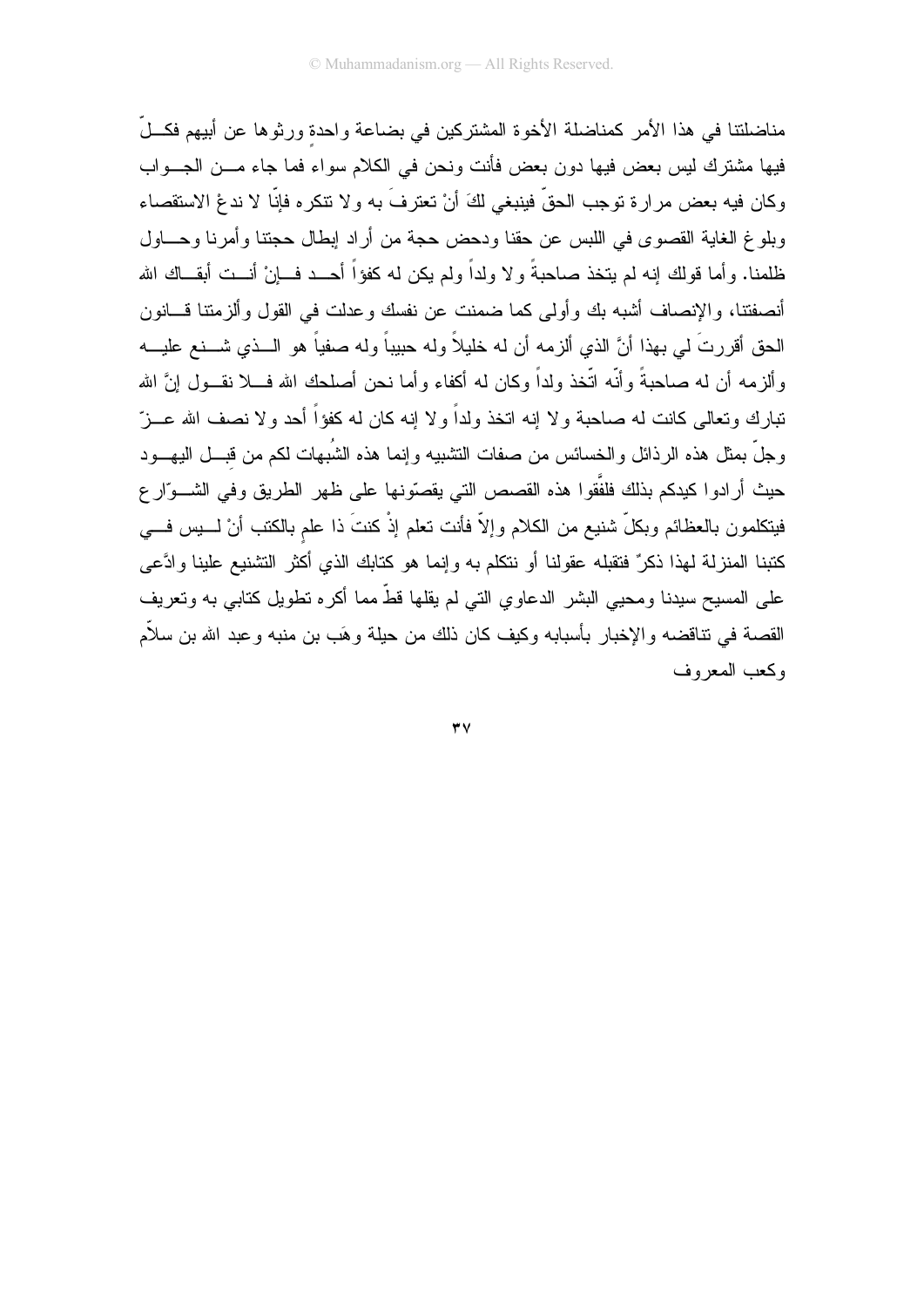بالأحبار أولاد اليهود وكبدهم ونعتهم وكيف احتالوا في إدخال ذلك وغيره من التشنيعات علينا بل و عليكم و إنْ فحصت عن ذلك في كتابك عر فت حقيقته. فأمّا نحن فلم نقلْ قطّْ و لا نقول أبداً إنَّ الله نبارك ونعالى اتَّخذ صاحبةً وولد ولداً وليس قولنا إنَّ لله ابناً وهو الكلمة الخالقة قول من قال إنه اتَّخذ ولداً وأنت حرسك الله تعلَّم ما في هذا الكلام من الشَّناعة والتناقض والفرية علـــي الله وعلمي كلمته وعلمي روحه ونحن نقول إن الله الأزلمي بكلمته لم بزل حليمـــاً رؤوفـــاً وإنمــــا وصفناه نبارك وتعالى بالرحمة والرأفة والملك والعز والسلطان والجبروت والتدبير وما أشــبه هذه الصفات لما يظهر لنا من أفعاله وقد أخبَرتْ عنها عقول الناس واشتقُّوها له اشتقاقاً لأجـــل فعله إياها فاستو جبها عز ّ و جلّ بالكمال و الحقيقة كما استو جب جميع ما سُمّى به من أجل فعلـــه له. فأمَّا صفات ذاته تبارك وتعالمي فجوهر ذو كلمة وروح أزلمي لم يزل متعالياً مرتفعـــاً عـــن جميع النعوت والأوصاف. ولننظر ْ الآن في هذه الصفات من حيٍّ وعالم أهي أســماءٌ مفـــردة مرسلة أم أسماء مضافةً ندلٍّ على إضافة شيء إلى شيء ويجب علينا أنْ نعلــم مـــا الأســـماء المضافة وما الأسماء المفرِّدة المرسلة فأمَّا الأسماء المرسلة فهي كقول القائل أرض أو ســماء أو نارٍ أو ماء أو كل ما كان قيل شبيهاً مما لا يُضاف إلى غيرِها وأما الأسماء المضـــافة إلــــى غيرها كالعالم والعلم والحكمة والحكيم وما أشبه ذلك فالعالم عالمٌ بعلمه والعلـــم علـــمُ عَـــالم. والحكمة حكمة حكيم. وهذا القول نظير لما وصفنا ونقتصر عليه لئلا يخرج بنا اتِّساع الكــــلام الے الكثر ة. فاذا قد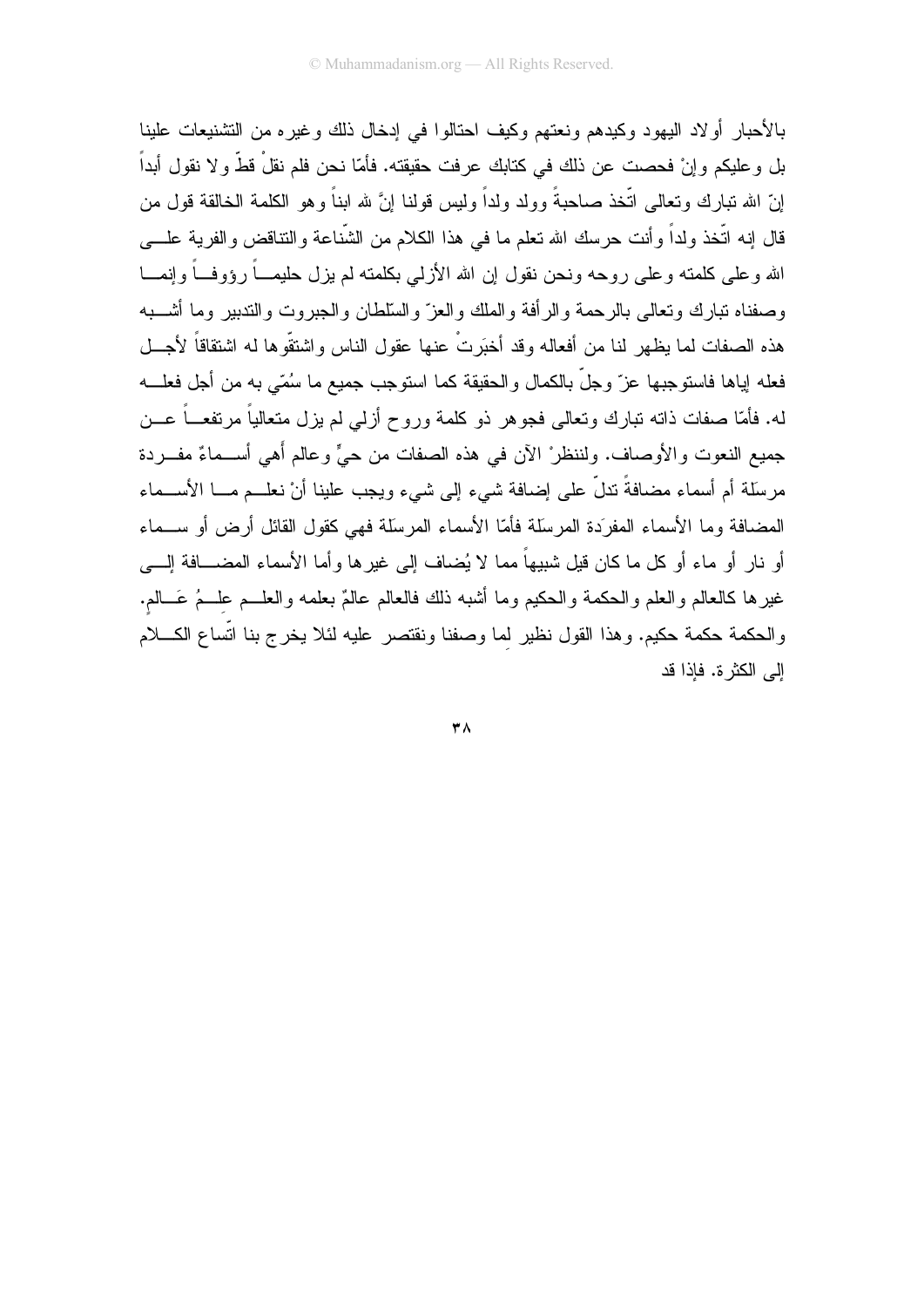بيِّنا ما الأسماء المفردة وما الأسماء المضافة المنسوبة إلى غير هـــا وجـــب أنْ نســـألك عـــن الموصوف بهذه الصفة ألازمَةٌ هي لجوهره في أزليته أم اكتسبها له اكتساباً واستوجب الوصف بـها من بَعْدُ كما استوجب أنْ يوصف أنَّ له خليقةً حيث خُلق وسائر ذلك مـع ما لم أذكـــر مـــن أسماء يُسمَّى بها وصفات تجلَّى بها لفعْله لِياها. فإذا قيل كما يُوصف نعالى إنَّه كان ولا خَلْـــق حتَّى أتـى علـى ذلك بالفعل كذلك يجوز أنْ يُقال إنه كان ولا حياة له ولا علم ولا حكمـــة حتــــى صارت الحياة والعلم والحكمة لديه موجودة وهذا محال من الكلام أنْ يكــون الله عـــزٌ وجـــل طرفة عين خلواً من حياة وعلم وإنْ قلتَ إنَّ الأمرَ غير ما ظننت ووصفت لمســا يلزمـــك مـــن الشنعة لأنه قد يُوصف أنّ لله خليقة قبل أنْ يقارن شيئاً منها بالفعل قلنا إنّما هما وجهان إمّا أنْ يكون الله وحده أزلياً وما سواه محدَثاً أو أنْ نزعم أنَّ البرية والخلائق أزلية أيضاً غير محدَثـــة فلا أحسبك إلاّ ناقضاً على مَنْ يصف الخلق بشيء من ذلك فإذَنْ لا محالة يُقــال إنَّ الله ولــــه الحمد قد كان من غير ٍ أن يكون شيء من الخلائق موجوداً فكيف جاز ٍ أنْ يوصف بأن له خليقةً ۖ إِذْ لم يخلق بعد حتّى أتى الوقت الذي فيه شاء أنْ يخلق ما خلق فخلق فإنْ قلتَ من أجــل أنــــه قادرٌ على أنْ يخلق إذا أراد وجب أن يُوصف بأن له خلقاً منذ الأزل قلنا يلزم على هذا أنه قــد أقام القيامة وأحيى الموتى وبعث مَنْ في القبور وقد أدخل الجنة جميع الأبرار وملأ جهنَّم بمَـــن كان مستوجباً لذلك منذ الأزل لأنه قادر على ذلك مع أنّي لا أظنّ أنَّ أحداً من العقـــلاء يقـــول بهذه الصّقة فبنبغي أنْ نر جعَ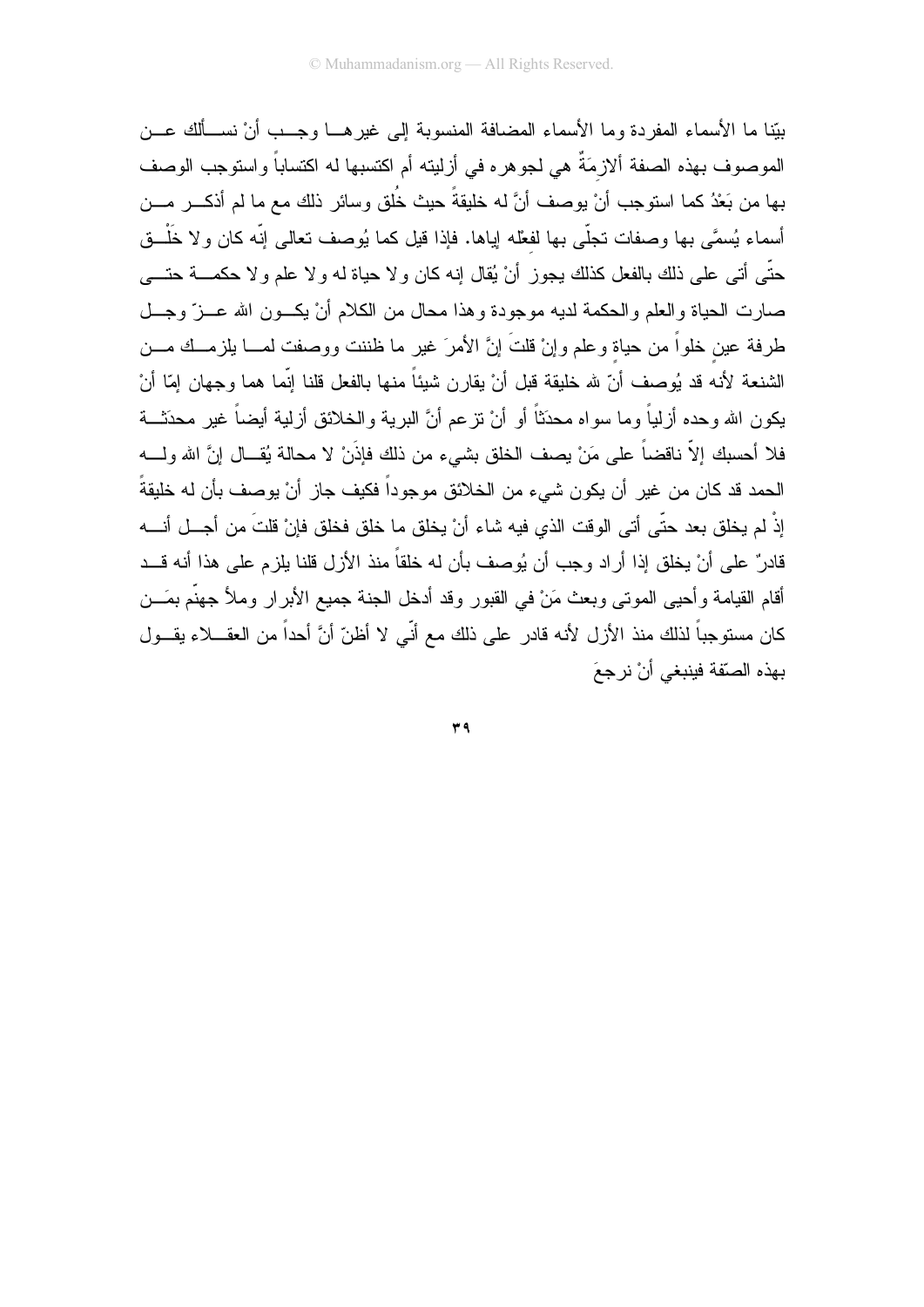أصلحك الله إلى ما يوجبه العقل في المناظرة ونعلم أن الصَّفات في الله تبارك اســـمه وتعـــالي صفتان مختلفتان صفة طبيعية ذاتية لم يزل متّصفاً بها وصفة اكتسبها له اكتساباً وهـــى صـــفة فعله فأمّا الصّقات التي اكتسبها اكتساباً من أجل فعله فمثـــل رحــــيم وغفـــور ورؤوف وأمّـــا الصفات المنزلة التي هي الصَّفات الطبيعية الذاتيّة التي لم يزل جلّ وعزّ متَّصـــفاً بهــــا فهــــي الحياة والعلم فإن الله لم يزل حيًّا عالماً فالحياة والعلم إذن أزليان لا محالة. فقد صحَّت نتيجـــة هذه المقدمات أنّ الله واحد ذو حكمة وروح في ثلاثة أقانيم قائمة بذاتها يعمّها جوهر اللأهـــوت الواحد فهذه هي صفة الواحد المثلث الأقانيم الذي نعبده وهذه الصَّفة التي ارتضاها لنفسه ودلَّنا علمي سر ًها في كتب ديو انه المنز لة علمي ألسن أنبيائه ور سله فأوَّل ذلك ما نــــاجي بــــه موســــي كليمه حيث أعلَّمه كيف خلق آدم فقال في السفر الأول من كتاب التوراة « في البدء الآلهـــة<sup>(י)</sup> بَرَ اَ السَّموات والأرض » فيهذا بشير الكتاب المقدس إلى نتلبث الأقانيم ووحدة الطبيعـــة لأنـــه بقوله الآلهة بصيغة الجمع يشير إلى الأقانيم الثلاثة وبقوله بَرَاً بضمير المفرد يشير إلى وحسدة الطبيعة والجوهر الذي هو الأقانيم الإلهية الثلاثة وقال أيضاً في هذا السفر إن الله قـــال عنـــد خلقه آدم « نَعْمَلُ الإِنْسَانَ عَلَى صُورَتنَا كَشَبَهنَا » ولم يقل عزَّ وجلَّ أعمـــل علـــى صــــورتـي وشبهي. وقال تبارك

 $\epsilon$ .

<sup>(</sup>١) لأنَّ الأصل العبراني (ألوهيم) وهي نفيد الجمع وحيث أنَّ الجمع العبراني لا ينطبق على الجمع العربي قد .<br>تُرجْم في ترجمة سنة ١٩٨٦ بصيغة المفرد هكذا « في البدء خلق الله السَّموات والأرض ».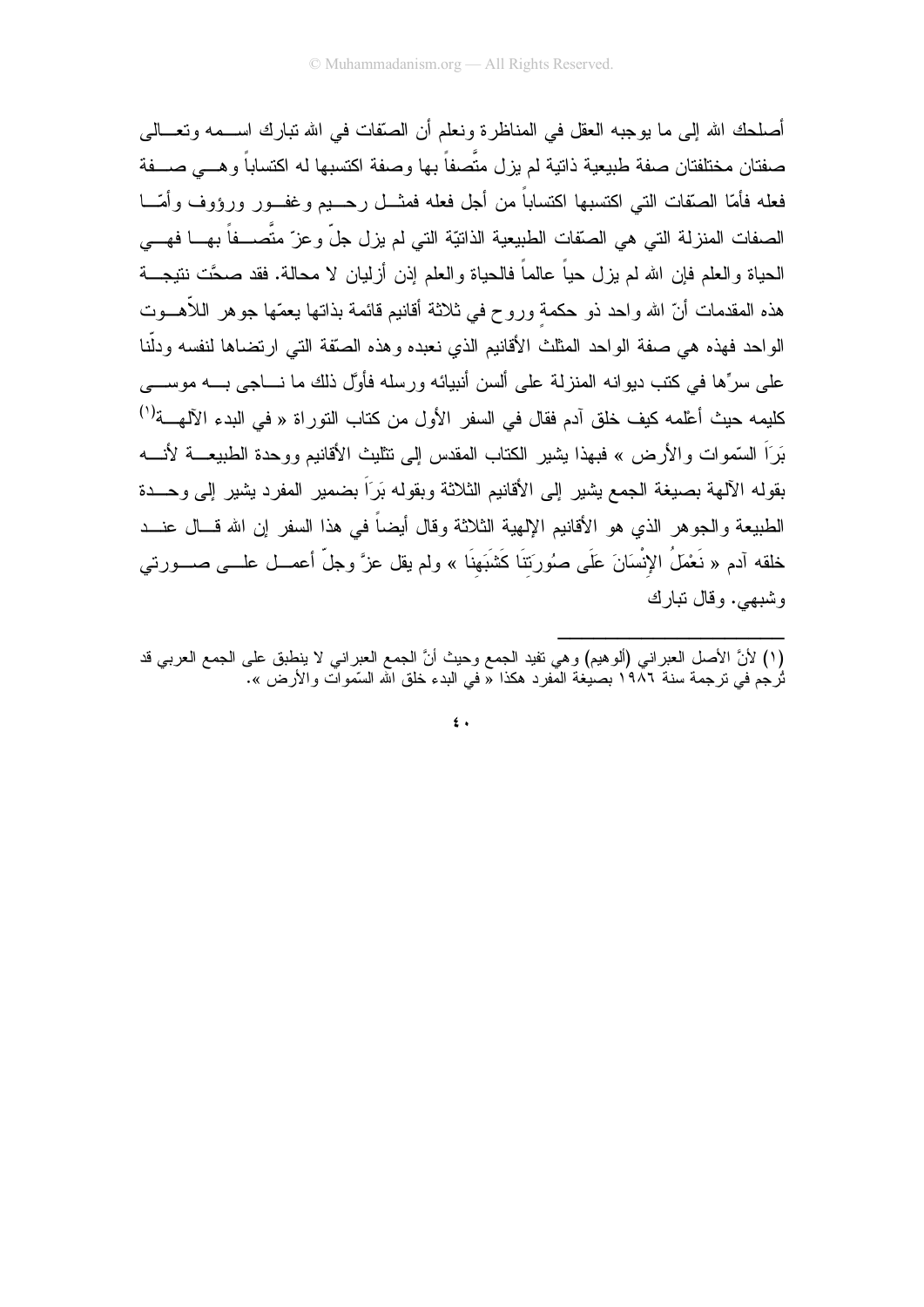وتعالى في الإصحاح الثاني من هذا السفر عندما أر اد أنْ يخلق حواء « لا يحب أن يكــون آدم وحده فلنجعل<sup>(١)</sup> له معيناً مثله » ولم يقلْ اجعل وقال جلّ وعزّ أن آدم « قَدْ صَارَ كَوَاحد منّا » نوبيخاً له من أجل خطيته ومعصيته الوصية في أكله من ثمر الشجرة التي أمره الله ألاّ يأكـــل منها فعصاه وأكل فورث بذلك موت الخطية ولم يقلْ نبارك ونعالى مثلي. وقال عزَّ وجلَّ فـــي موضع آخر أيضاً من هذه السّقر « هَلُمَّ نَنْزِلْ وَنُبَلْبِلْ هُنَاكَ لسَانَهُمْ » وذلك أنّهم اجتمعوا ليَبْنـــوا صرحاً يكون رأسه في السماء ففرَّق الله ضعف رأيهم وقلة عقولهم في ما فكروا فيه من بنـــاء صرح شامخ بصبر لهم ملجأً ومهرباً من الطوفان إذا جاءهم مرّة أخرى والله نبـــارك ونعـــالى عالمٌ أنَّه قد كان عاهد نوحاً أنَّه لا يأتـى الطوفان مرةً أخرى علـى وجـــه الأرض وكـــان بنـــاء هؤ لاء والفكر فيه سخفاً وسفهاً فغير ألسنتهم ليتعطلوا عن إنفاذ فكرهم الذي لا معنى له ولم يقلْ أنز ل فأبليل. فهذا ما ناجي الله به موسى فخيَّر نا بهذا السر ّ في الأقانيم الثلاثة عـــن الله تبـــار ك ونعالى أفترى لنا أصلحك الله أنْ ندع كلام الله عزّ وجلّ والسرَّ الذي أودعــــه موســــى نجيّــــه وتصحيح موسى ذلك بالعلامات العجيبة والأيات الباهرة التي لا يمكّن أحداً مـــن الأدميـــين أنْ يأتي بمثلها وتصريحه لنا هذا التصريح عن تعليم الله له ونقبل قول صاحبك بلا حجة ولا آيـــة ولا أعجوبة ولا دليل واضح ولا برهان ساطع حيث يقول إن الله فردٌ صمد ثم يرجع فينـــاقض قوله ويقول إن له روحاً وكلمة فهو قد وحَّد وثلَّث من حيث

(١) هكذا بالعبر اني معناه وفي الترجمة الحالبة فاصنع بصبغة المفر د على ما علمت.

 $\epsilon$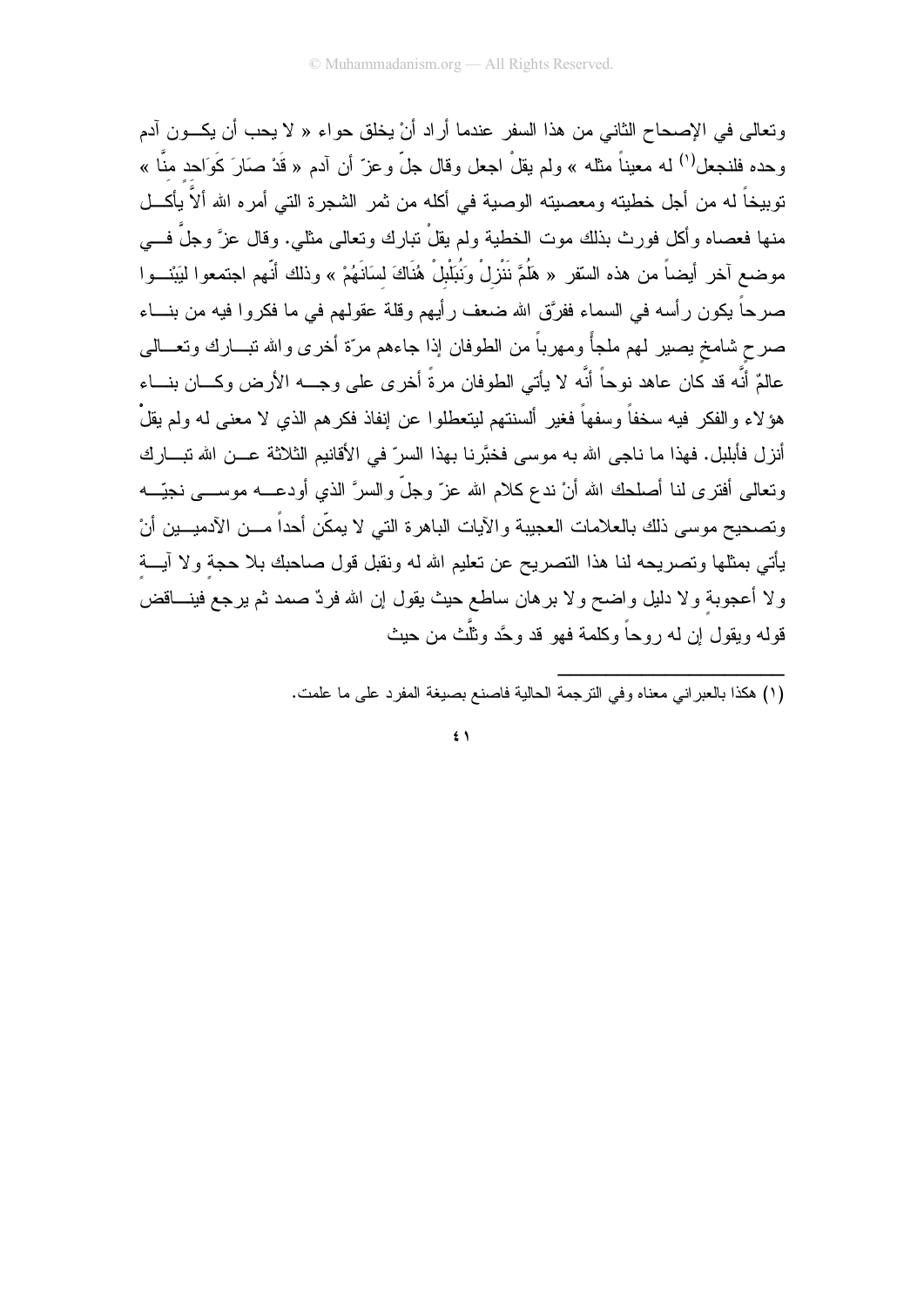لم يعلم و ما أظنك نر ي ذلك صو اباً إذا أنت أنصفتنا. و دانيال النبي يخبر نا في كتابه أنّ الله قـــال لبختنصر لك بقولون يا لوخذ نصر ولم بقل لكَ أقول. وفي كتابك أيضاً شبيه بما ذكرنــــا مـــن قول موسى ودانيال عن الله تعالى فعلنا وخلقنا وأمرنا وأوحينا وأهلكنا ودمرنا مع نظائر لمهــذه كثيرة أَفيشكّ أحدٌ في أن هذا القول قول شتى لا قول فرد فإنْ ادَّعيت أن العرب قد أجازت هذا القول واستعملته في كلامها ومخاطبتها نريد به التفخُّم قلنا لك أيها الملفق للكلام أنه لو كانـــت العرب وحدها هي التي ابتدعته كان لك في كلامك تعلَّق فأما إذْ قد سبق العـــرب العبرانيـــون والسريانيون واليونانيون وغيرهم من ذوي الألسنة المختلفة على غير تواطؤ فليس ما وصـــفت من إجاز ة العرب ذلك حجَّة مع أنه من أين أجاز ت العرب هذا فإن قلتَ بلي قد أجاز ته حيـــث يقول الرجل الواحد منهم أمرنا وأرسلنا وقلنا ولقينا وما أشبه ذلك نقول لك إن ذلــك صـــحيح جائز في المؤلَّف من أشياء مختلفة والمركَّب من أعضاء غير متشـــابـهة لأن الإنســـان واحـــد كثيرة أجزاؤه فأول أجزاء من الإنسان النفس والجسد والجسد مبنى من أجزاء كثيرة وأعضـــاء شتي، فلذلك جاز له أنْ ينطق بما وصفتَ من قلنا وأمرنا وأوحينا إذْ هو عدد واحد كما ذكـــرت فإن قلت إن ذلك تعظيمٌ لله جل وعزّ وإجلال له وتفخيم أنْ يقول أرسلنا وأمرنا وأوحينا قلنا لك لعمري لو لم يقلْ ذلك من ليس بمستحقٍّ للتعظيم لجاز قولك ولكن الله سبحانه وتعالى ليعلَّمنــــا أنه واحد ذو ثلاثة أقانيم قد نطق بكلتا الصيغتيْن من أمرتُ وأمرنا وخلقتُ وخلقنـــا وأوحيـــتُ و أو حينا فانَّ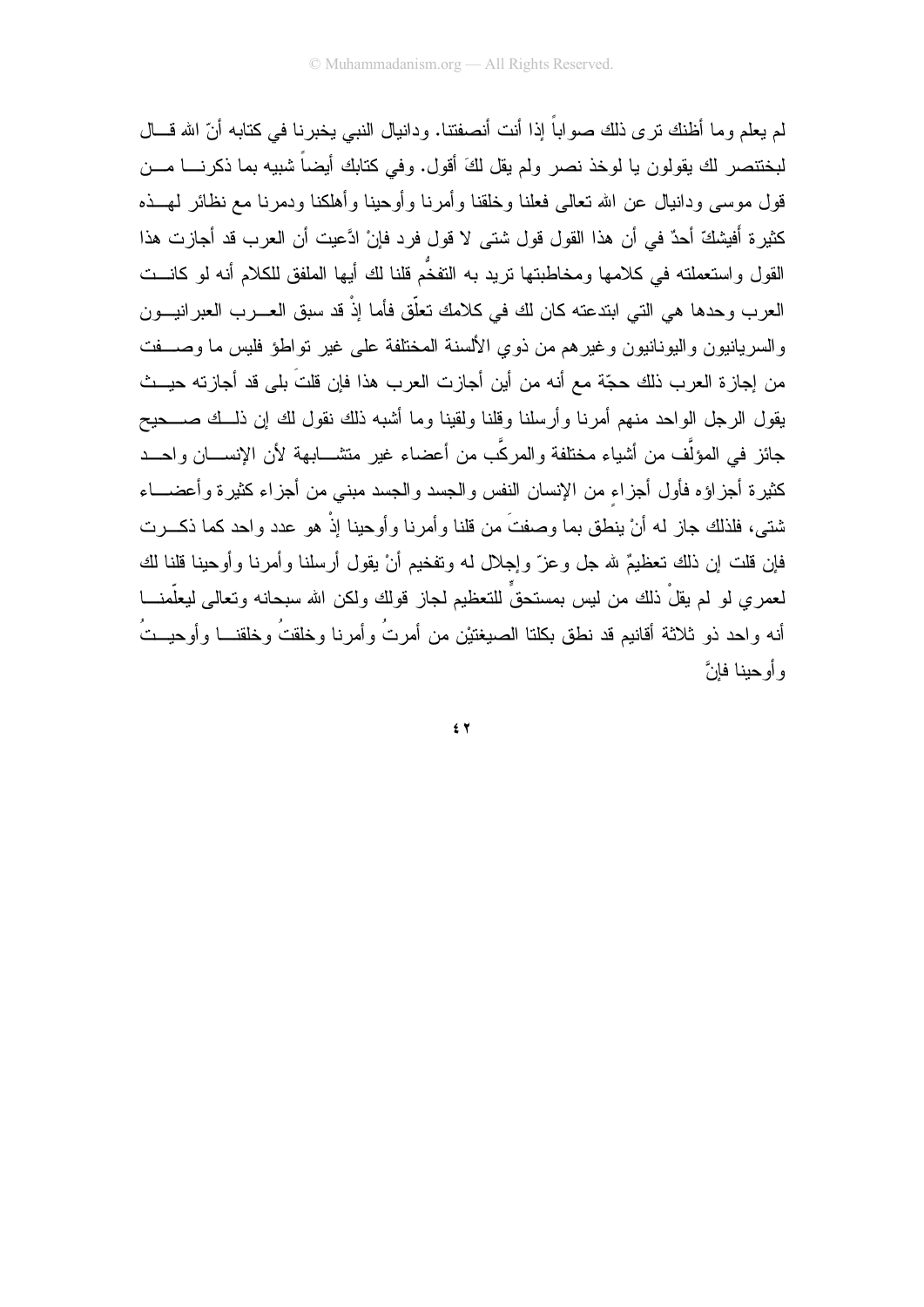الأولى دليل على الوحدانية والثانية على تعدد الأقانيم وبيان ذلك قول موسى النبسي عـــن الله تعالى في النوراة التي أنزلها ما معناه أن الله نراءى لإبراهيم وهو في موضع بلوطات ممـــراً جالساً على باب خبائه في وقت استحرار النهار فرفع إبراهيم عينيْه فرأى ثلاثة رجال وقوفـــاً بإزائه فبادر إليهم واستقبلهم قائلاً: « يَا سَيِّدُ إنْ كُنْتُ قَدْ وَجَدْتُ نعْمَةً في عَيْنيْكَ فَـــلا نَتَجَـــاوَزْ عَبْدَكَ » ألا نرى أن المنظور إليه من إبراهيم ثلاثة وأن المخاطبة مخاطبـــة شـــخص واحـــد فسمَّاهم رباً واحداً ونضرع إليه سائلاً طالباً أن ينزل عنده. فعدّه الثلاثة سرّ الأقـــانيم الثلاثـــة ونسميته إياهم ربّاً واحداً لا أرباباً سرّ لجوهر واحد فهي ثلاثة بحق وواحد بحق كما وصــــفنا. ثم إنَّ موسى أخبر أن الله قاله له « اسمع يا إسرائيل، الرب إلهنا رب واحد » معنى ذلـــك أن الله الموصوف بثلاثة أقانيم هو رب واحد. وداود النبي يقول في المزمور الثالث والثلاثين عن الله تعالى « بكَلَمَة الرَّبِّ صُنْعَت السَّمَوَاتُ وَبِنَسَمَة فَمه كُلُّ جُنُودهَا » فأفصــــح داود وصــــرح بالثلاثة الأقانيم حيث قال الله وكلمته وبنسَمة فهل زدنا في وصفنا على ما قال داود ثم إنَّه قـــال في موضع آخر في كتـــابـه تحقيقاً بأن كلمة الله إلـه حقٌّ « لكلمـة الله أسبّح » فـــاإنْ كـــان داود عندك يسبّح لغير الله ما أظنك نقول هذا. ثم إنّه يقول في موضع آخر مـــن كتابــــه « مبــــارك الربِّ يوماً فيوماً يحملنا إله خلاصنا ». أفداود كان يطلب أنْ يبارك عليه إله واحــدٌ أم آلمهــة ثلاثة ولكنه رمز في كتابه إلى ذكر الثلاثة أقانيم أنها إله واحد. وقال إشعياء النبي المحمود من الله تعالى في الإصحاح الثامن والأربعين « لَمْ أَتَكَلَّمْ منَ الْبَدْء في الْخَفَاء

 $5 +$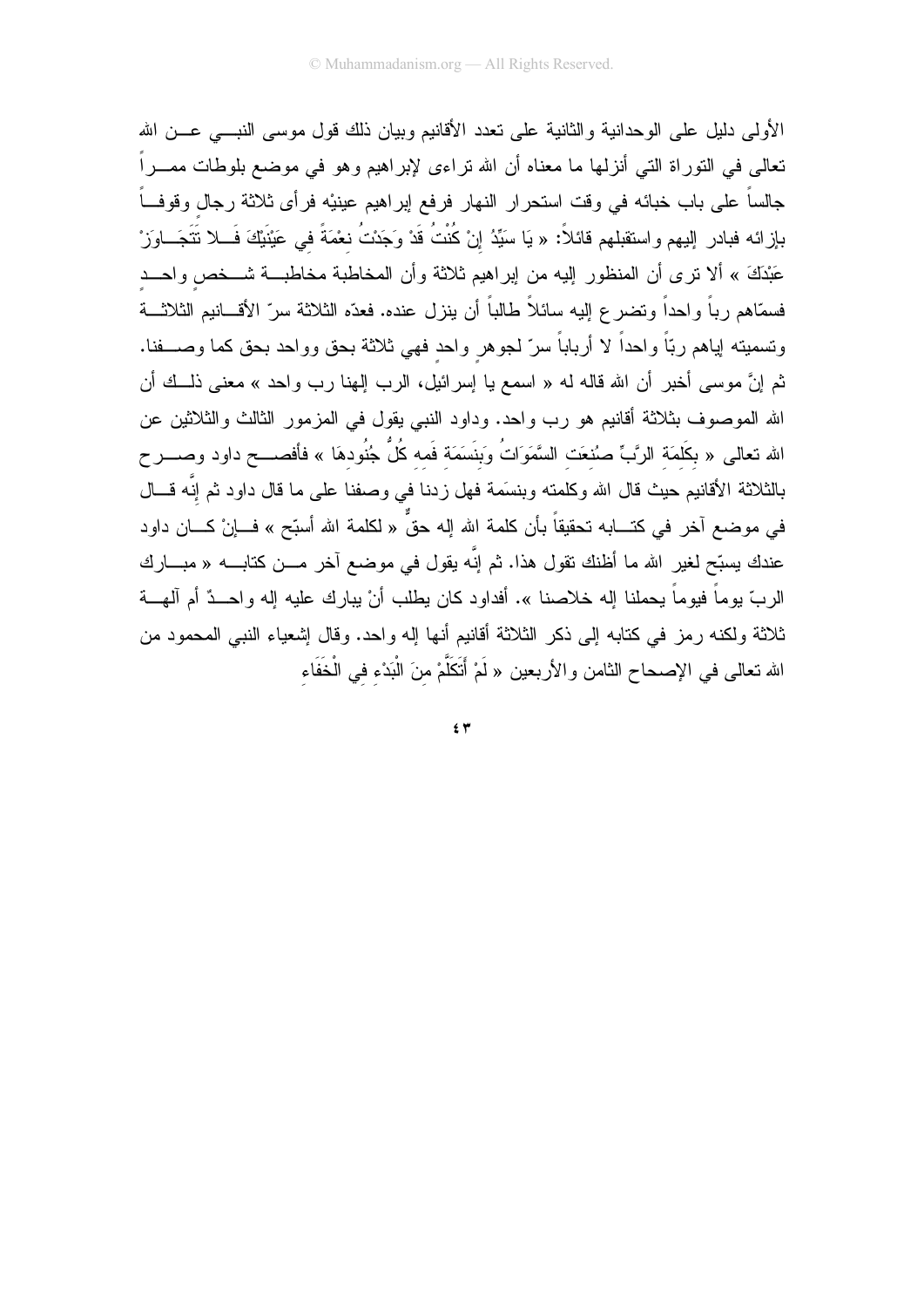مُنْذُ وُجُوده أَنَا هُنَاكَ، والآنَ السَّيِّدُ الرَّبُّ أَرْسَلَني وَرُوحُهُ » وهذا هو قولنا ثلاثة أقانيم إله واحد ورب واحد لم نخرج عن حدود كتب الله المنزلة ولم نزدْ فيها ولم نُنقص منها شيئاً ولا بدّلناها ولا حرّفناها كادعائك علينا بالتحريف والنبديل ولسنا ندغ مناظرنك في النبديل والتحريف بمـــا يعلم به العاقل إذا نظر في كتابنا هذا إنك ظلمتنا فيه بل ظلمت الحقِّ وادّعيت علينا فعلاً ولـــم نكن نفعله ولا ندع نقرير ذلك عندك فيما بعد إنْ شاء الله تعالى.

ولنرجع الأن إلى كلامنا ولا نخرج منه حتى نستوفيه ونوفيك الشَّهادات من كتـــب الله المنزلة ومن ديوان أسراره المقدّسة على صحة قولنا وحقنا السذي بأيسدينا وصسدق منهاجنسا ونستعين بالله على ذلك. ثم وصف إشعياء النبي أن الله عزّ وجلّ نراءى له والملائكة حـــافّون به مقدِّسون له قائلين « قُدُّوسٌ قُدُّوسٌ قُدُّوسٌ رَبُّ الْجُنُود. مَجْدُهُ ملْءُ كُــلِّ الأَرْض » (إشـــعياء ص ٢، ع ٣) فتقديس الملائكة ثلاث مر ات و اقتصار هم على ذلك بلا زيادة و لا نقصــــان ســــرٌّ لنقديسهم الأقانيم الثلاثة إلهاً واحداً وربّاً واحداً وهذا شأنهم منذ خُلقوا إلـــي أبـــد الآبـــدين بـــلا انقطاع لذلك و لا غابة و لا منتهى ولو شئتُ أنْ أسطَّر َ عليك الشَّهادات مـــن الكتــب المقدســـة المنزلة بالتصريح والاجتهاد في القول في أنَّ الله جلَّ وتعالى واحد ذو ثلاثة أقانيم، لفعلتُ ذلك لكنني أكره النطويل فاقتصرت على ما كتبتُ ولما ذكرتَه من أنك درستَ كتبَ الله المنزلة حقّ دراستها فإنْ كنت قد درستها كما ذكرتَ فقد استدللْتَ بيسير ما كتبتُ به إليك على كثير ما فـــي كتب الله المُنْزَلة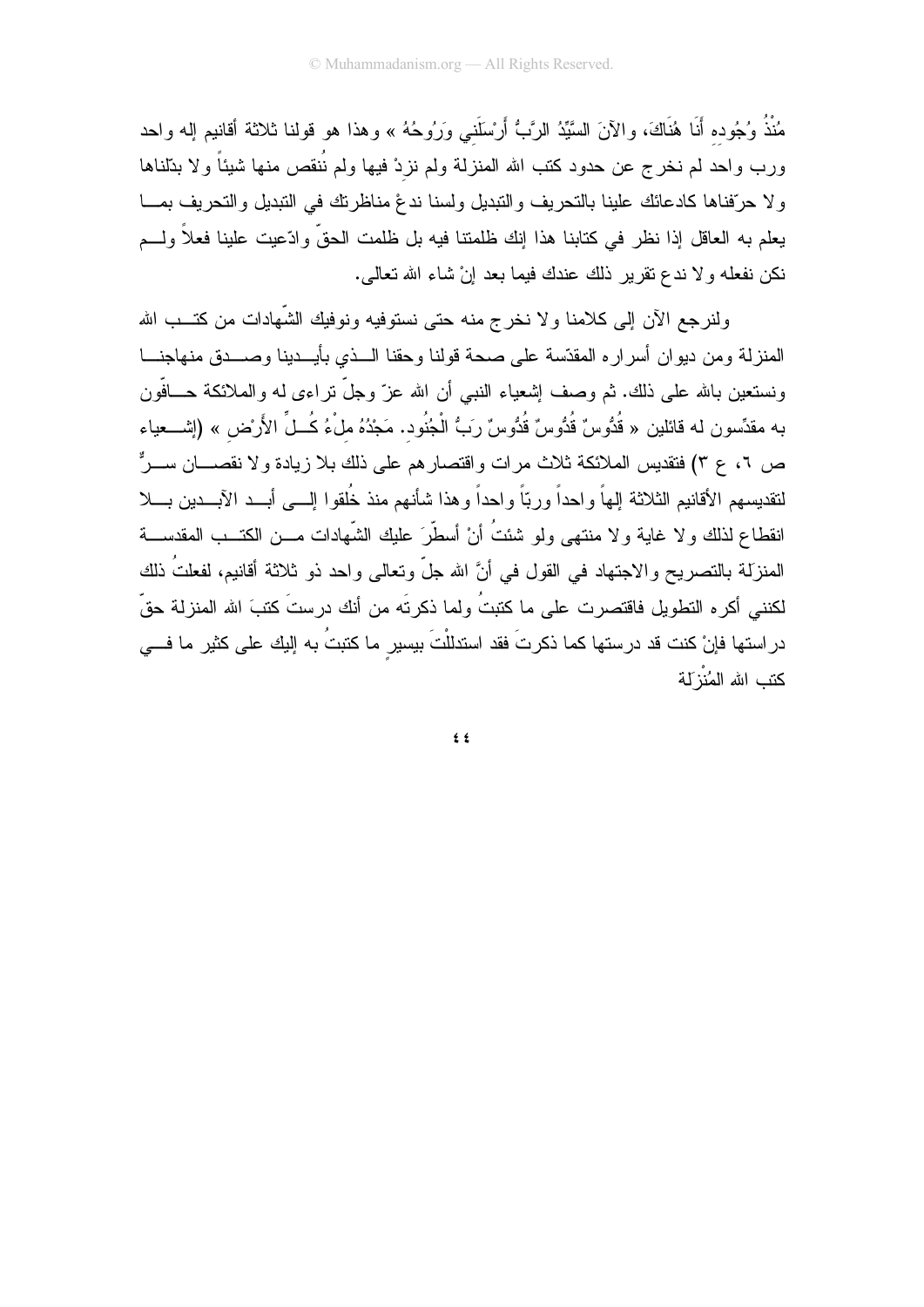من أسرار أقانيمه ونوحيده. فأنا أبقاك الله أدعوك بعد هذا الشرح والبيان الذي أوضـــحته لـــكَ وكشفته بين يديك وصح عندك وفي ذكرك ورضي به عقلك إلى عبادة هذا الواحد الـــذي قـــد شرحت لكَ كيف هو واحد ثلاثة وثلاثة واحد وليس كدعائك إياي إلىي أمر مدغم مبهم مجهــول غير معقول. فاستعمل أنار الله عقلك وقلبك ما ضمنته عن نفسك فإنَّ الوفاء من الله بمكـــان أو ينبغي لك أصلحك الله أنْ نميّز الكلام ونعالم كيف مخارجه ولا نعسف معانيه. ولــــيس دعــــائـي لِباك إلاَّ إلى الله الواحد الذي هو ثلاثة أقانيم كامل بكلمته وروحه واحد ثلاثة وثلاثــــة واحــــد. ومن هذه الجهة ليس هو ثالث ثلاثة كما شنَّع في القول علينا صاحبك إذْ قال ﴿ لَقَدْ كَفَرَ الَّــذينَ قَالُوا إِنَّ اللهَ ثَالثُ ثَلاثَة وَمَا منْ إِلَه إِلا إِلَهٌ وَاحدٌ وَإِنْ لَمْ يَنْتَهُوا عَمَّا يَقُولُونَ لَيَمَسَّنَّ الَّذينَ كَفَــرُوا منْهُمْ عَذَابٌ أَليمٌ أَفَلا بَنُوبُونَ إِلَى الله وَيَسْتَغْفرُونَهُ واللهُ غَفُورٌ رَحـــبمٌ ﴾ (مائـــدة) فهـــذا قــــول صاحبك. ولقد كنتُ أحب أكرمك الله أنْ أعرفَ مَنْ هؤلاء الذين يقولون إنَّ الله ثالث ثلاثة أمنْ فرق النصرانيَّة هم أم لا وأنت قد ادَّعيت معرفة الفرق الثلاث وهي لعمري الفـــرق الظــــاهرة فهل نعلم أن أحداً منهم يقول إن الله ثالث ثلاثة فما أظنك نعرفه ولا نحن نعرفه أيضاً اللَّهم إلاَّ أنْ يكون أراد صفاً يُسمَّون المركبونية فإنهم يقولون بثلاثة أكوان يسمّونها آلهة متفرقة فواحــد عادل وأخر رحيم وأخر شرير وليس أولئك نصارى ولا يُســمّون بـهــذا الاســـم فأمّـــا أهـــل النصر انية فكل منْ ينتحل هذا الاسم فهو بريء من هذه المقالة جاحد لها، كـــافر بهـــا. وإنَّمـــا قولمهم إنِّ الله واحد ذو كلَّمة وروح من غير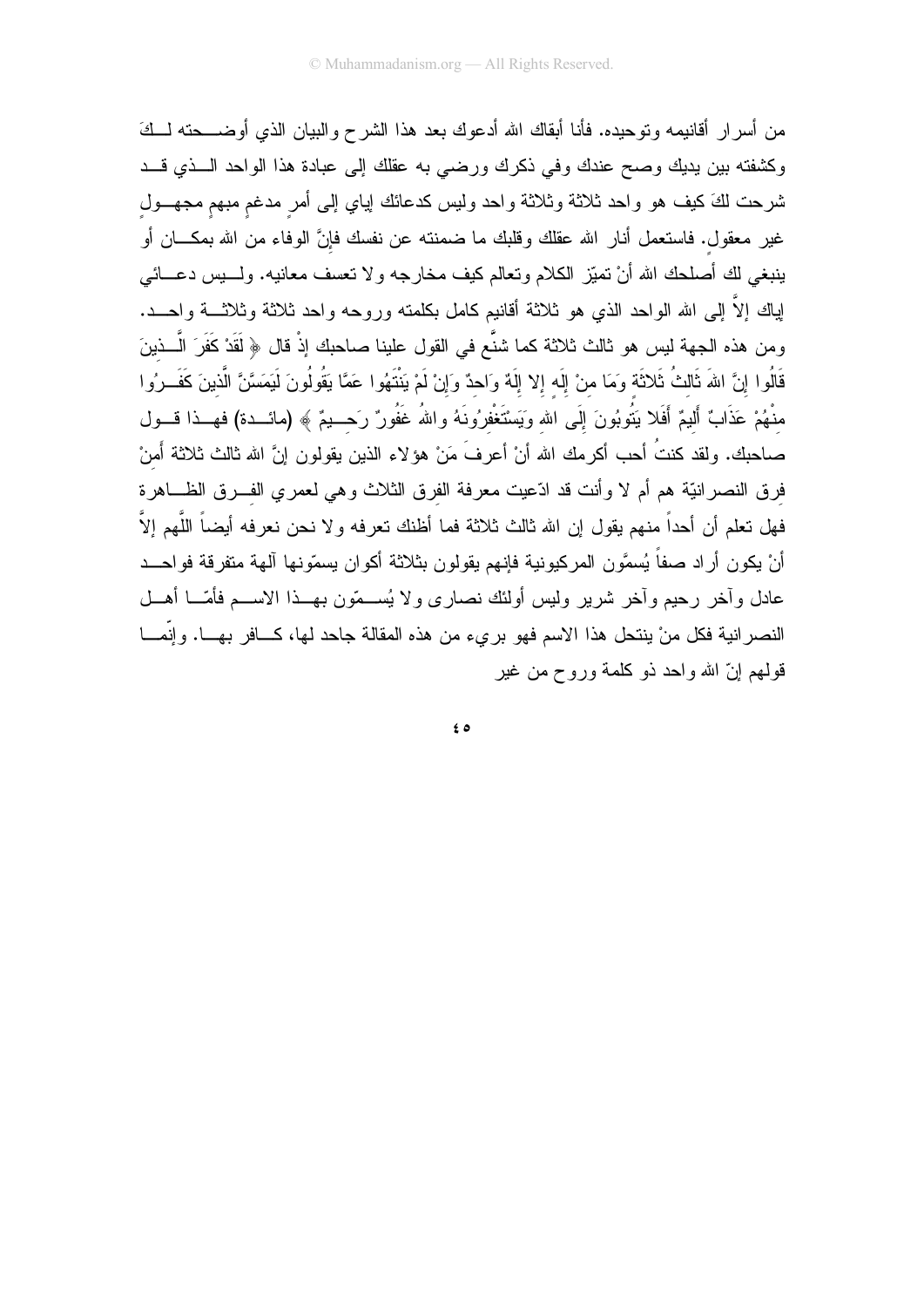افتراق وقد أقرَّ صاحبك بهذا إذ حثَّكم على الإيمان بالمسيح سيد العالم ومخلَّص البشر وأمركم بذلك ودعاكم إليه بقوله ﴿ يَا أَهْلَ الْكتَابِ لا تَغْلُوا في دينكُمْ وَلا تَقُولُوا عَلَى الله إلاَّ الْحَقَّ إنَّمَــا الْمَسبحُ عيسَى ابْنُ مَرْيَمَ رَسُولُ الله وَكَلمَتُهُ أَلْقَاهَا إِلَى مَرْيَمَ وَرُوحٌ مِنْهُ فَآمِنُوا بِاللهِ وَرُسُــلِهِ وَلا نَقُولُوا ثَلاثَةٌ انْتَهُوا خَيْرٍاً لَكُمْ إِنَّمَا اللهُ إِلَهٌ وَاحدٌ ﴾ (نساء).

فافهمْ كيف أوجب أنَّ الله ننباركَ ونعالى ذو كلمة وروحٍ وصرّح بأن المسيح كلمــــة الله تجسدت وصـارت إنساناً فهل يكون من البيان والشرح أو من الإيضـاح والنصـريح أكثــــر مــــن هذا. ثم ختم بقوله: ولا نقولوا ثلاثة ألهة أو يتوهم ذلك عن الله جلَّ وعزَّ بل انتهوا عنــــه فإنَّــــه لعمري خير لكم ألاَّ نقولوا بمقالة مركبون الكلب الجاهل إنهم ثلاثة آلهة. فقــد شـــرحتُ لـــك أكرمك الله كيف مذهبنا ومعنى قولنا إن الله واحد ذو كلمة وروح واحد ذو ثلاثة أقسانيم وقسد أوضحته إيضاحاً يكون فيه ذلك ولكل من نظر في جوابنا كفايةً ونفع إذا لطف النظـــر ودقـــق الفكر ونصبح لنفسه إنْ شاءَ الله نعالى.

فلنرجع الآن إلى الباب الآخر من كتابك ونجيبك عنه فأقول قد فهمتُ ما دعوتَني اليــــه من الشهادة لصاحبك والإقرار بنبوَّته ورسالته وما عظَّمتَ من أمره فأمّا تعظيمك إياه وتفخيمك أمره فلسنا نجادلك فيه ولا نرده عليك وليس عندنا فيه إلاّ تسليمه لك والسَّكوت عنك إذْ كنـــت أَوْلَمِي الناس بقر ابنك وقر ابنك أَوْلَمِي الناس بك وإنَّما نحن مناظر وك فيما دَعوْتنا إليه من الإقر ار بنبوَّته بأنّ ذلك حقَّ واجبٌ. فإنْ كان ذلك حقاً واجباً فليس ينبغي لنـــا ولا لأحـــد ذي عقـــل أن يمتنع

 $\epsilon$  0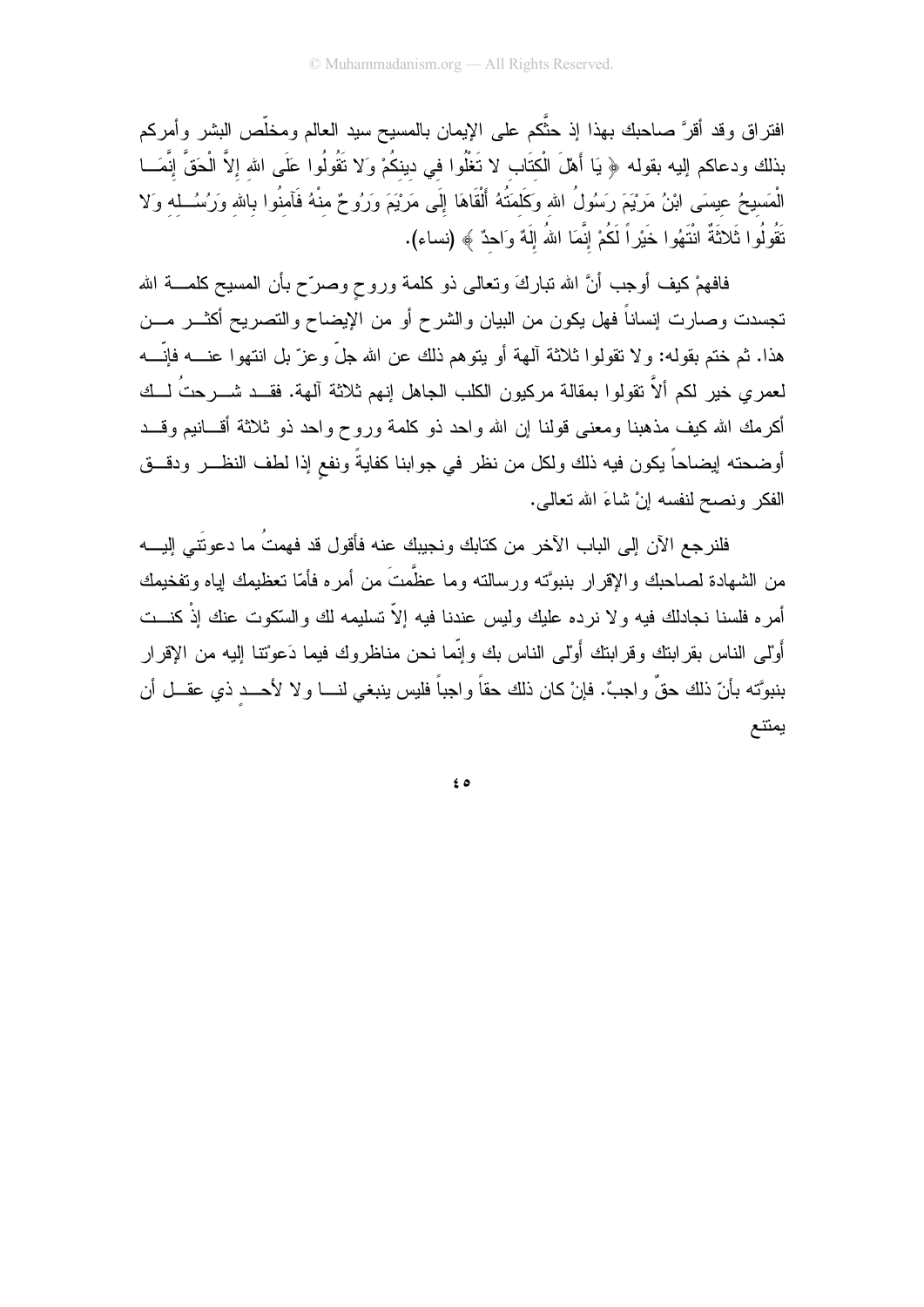أو يمتعض من قبوله فإنّه لا يمتنع من الإقرار بالحقّ إلاّ ظالم معتد أو جاهل بمعرفة قدْر الحق و إنْ كان ذلك غير الحقِّ فلا ينبغي لك أنْ تقيم على غير الحق فكيف تـــدعونا إليــــه فإنـــك إذا فعلت هذا كنت ظالماً لنفسك أولاً ثم متعدّياً على من ندعوه إلى غير الحّق فلنطـــرح الآن مـــن بيننا العصبيّة ولنفحص عن أول قصة صاحبك هذا الذي ندعونا إلـــى الإقــــرار لــــه بــــالنبوة ونشرحها من أولها إلى آخرها ونختبرها اختباراً شافياً أو نتتاظر فيها مناظرة إنصاف كـــى لا نميل إلى الهوى الذي يرى بعين الغرض والجور. فإنَّ هذا أمرٌ جليل الخطب، عظـــيم القـــدر، شريف المنزلة، و على حسب ذلك يجب أن يكون النظر فيه والبحث عنه بتَأنٍّ وَتَرَوٍّ.

ألستَ نعلم أكرمك الله ونحن معك أنَّ هذا الرجل كان ينيماً في حجْرٍ عمّه عبد منـــاف المعروف بأبي طالب الذي كفله عند موت أبيه وكان يعوله ويمنع عنه وكان يعبد أصنام اللأت والعُزِّي مع عمومته وأهل بيته بمكة على ما حكي هو في كتابه وأقرَّ به على نفسه حيث قـــال ﴿ أَلَمْ يَجِدْكَ بَنِيماً فَأَوتِي وَوَجَدَكَ ضَالاً فَهَدَى وَوَجَدَكَ عَائِلاً فَأَغْنَى ﴾ (ضحى) أفلا تسرى أنَّسه أو جب بهذا القول الإقرار بأنَّه كان بنيماً فآواه وضالاً فهداه وعائلاً فأغناه. ثم نشـــأ فـــي ذلــك الأمر حتى صار في خدمة عير لخديجة بنت خويلد يعمل فيها بأجرة ويتردّد بها الِسي الشَّــام وغيرها إلى أنْ كان ما كان من أمره وأمر خديجة وتزوُّجه إباها للسبب الذي تعرفه. فلمَّا قوَّته بمالها نازعته نفسه إلى أنْ يدَّعي المُلك والنروُّس على عشيرته وأهل بلده فرأى

٤V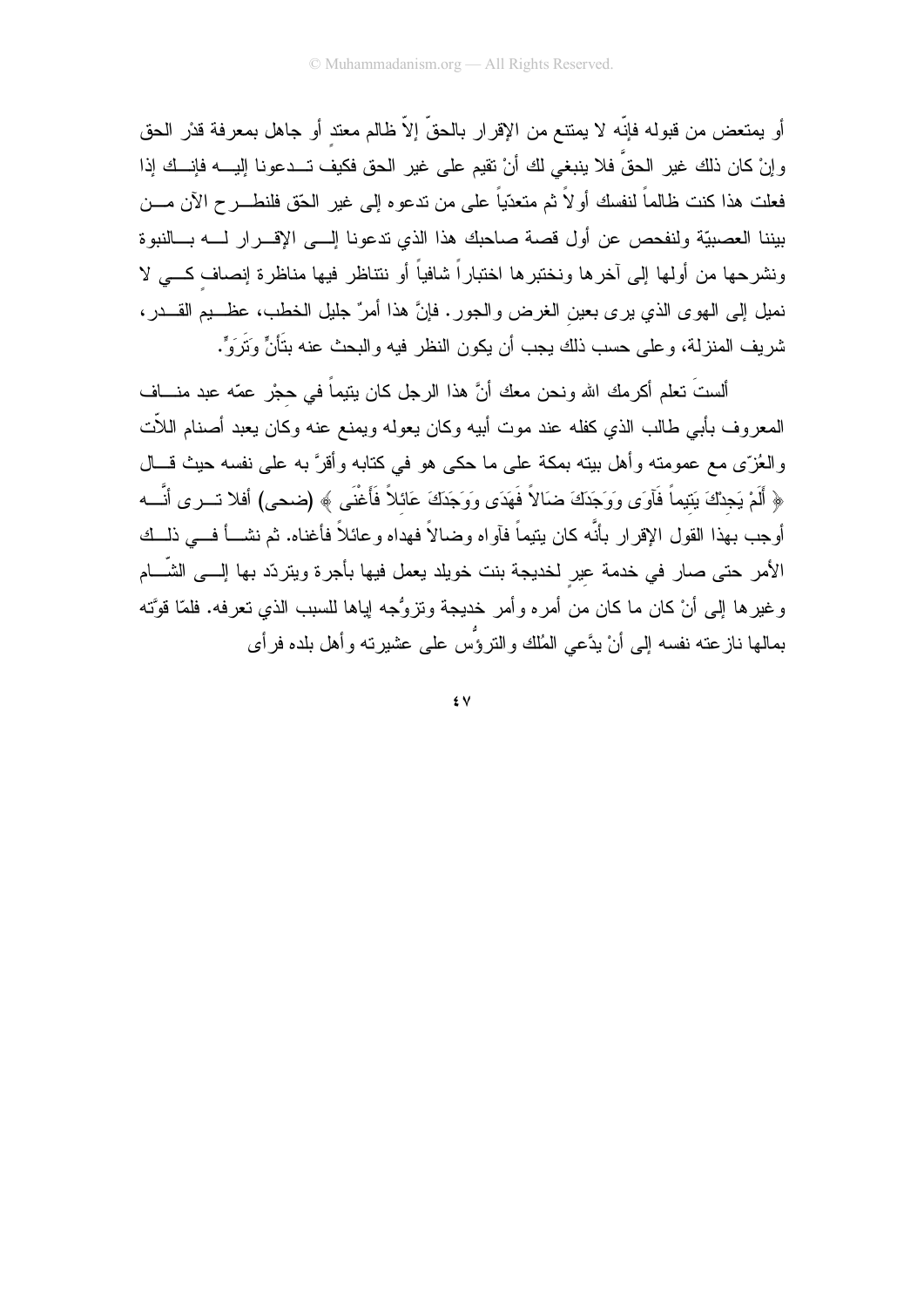ذلك غير منتظم له ولم يتبعه عليه إلاّ قليلٌ من الناس بعد المواربة المجحفة وأنت أكرمــك الله عالم بمرارة أنفس قريش وشدّة إبائها لمثل هذا وشبهه من الضبم فعندما أيس مما ســـوَّلت لــــه نفسه ادَّعى النبوَّة وأنه رسولٌ مبعوثٌ من رب العالمين فدخل عليهم من باب لطيف لا يعرفون عاقبته ولا يفهمون كيف امتحان مثله ولا ما يعود عليهم من ضرر منه وإنمًا هم قـــوم عـــرب أصحاب بدو لم يفهموا شروط الرسالة ولم يعرفوا علامات النبوة لأنه لم يُبعَث فيهم نبـــي قــطّ وكان ذلك من تعليم الرجل الملقِّن له الذي سنذكر اسمه وقصته في غير هذا الموضع من كتابنا وكيف كان سببه ثم إنّه استصحب قوماً فراغاً أصحاب غارات ممن يصبب الطريق على سُــنَّة البلد وعادة أهله الجارية عندهم إلى هذه الغاية فانضمَّ إليه هذا الضرب وأقبل يبثـــث الطلائــــع ويدسس العيون ويبعث إلىى المواضع التي نرد القوافل إليها من الشام بالنجارات فيصبيونها قبل وصولها فيُغيرون عليها ويأخذون العير والنجارات ويقتلون الرجال. والدليل علـــي ذلـــك أنّــــه خرج في بعض أيامه فرأي جمالاً مقبلةً من المدينة إلى مكة وكانت الجمال لأبسى جهسل بسن هشام ويُسمِّي ذلك غزواً على سبيل ما تُسمّيه أعراب البادية إذا أخرجت للغارة علـــي الســـابلة وإصابة الطريق وكان أول خروجه من مكة إلى المدينة بهذا السبب وهو حينئـــذ ابـــن شـــلاث وخمسين بعد أن ادّعي ما ادّعاه من النبوّة بمكة ثلاث عشرة سنة ومعه من أصحابه الذين قـــد ألفوا معه ولصقوا به أربعون رجلاً وقد لقي كل جهد كل أذى من أهل مكة لأنَّهم كـــانوا بــــه عار فين فأظهر و ا

 $\epsilon \wedge$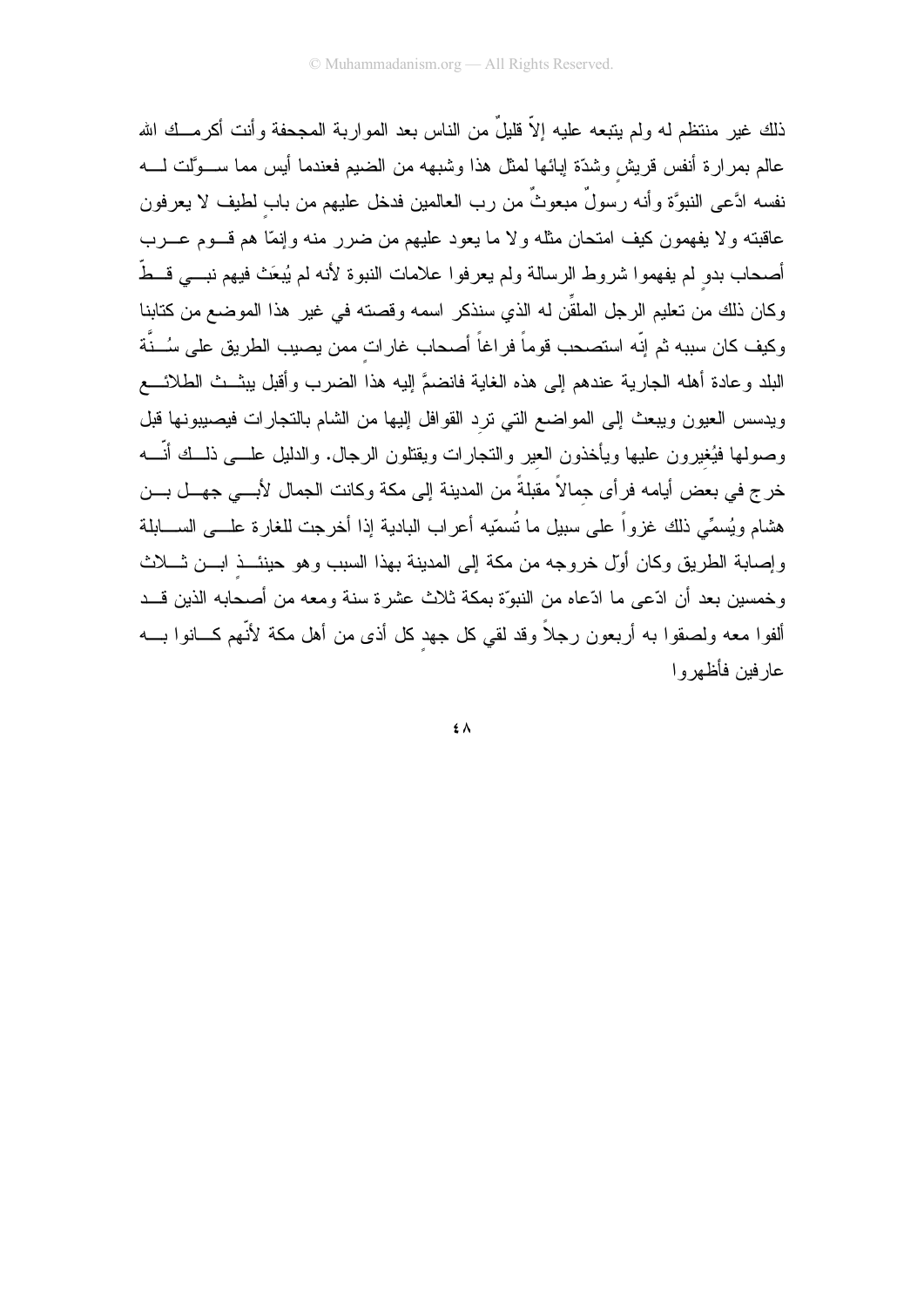له طرده لادّعائه النبوة وعقد باطنهم لما صح عندهم من إصابته الطريق. فصار مع أصـــحابه إلى المدينة وهي يومئذ خراب يباب ليس فيها إلاّ قوم ضعفاء أكثرهم يهودٌ لا حراك بهم فكـــان أول ما افتتح به أمره فيها من العدل وإظهار صفة النبوة وعلامتها أنــــه أخـــذ المربـــد الـــذي للغلاميْن اليتيميْن من بني النجار وجعله مسجداً. ثم أنه بعث أول بعثة حمزة بن عبد المطلــب في ثلاثين راكباً إلى العيص من بلد جهينة يعترض عير قريش وقد جاءت من الشام فلقي أبـــا جهل بن هشام في ثلاثمئة رجل من أهل مكة فافترقوا لأن حمزة كان في ثلاثين فخـــاف لقـــاء أبي جهل وفز ع منه، فلم يكن بينهم قتال. فأين شروط النبوّة أصلحك الله في هذا الموضع مـــن قول الله نبارك وتعالى في التوراة المنزلة من عنده لموسى حيث وعده أنْ يدخل بني إســــرائيل الذين أخرجهم من مصىر إلىي أرض الجبابرة المُسمّاة أرض الميعاد وهي أرض فلسطين والشَّام أنَّ الواحد بـهزم ألفاً والاثنين بـهزمان جيشاً لما ألقيت فـي قلوبـهم من الفز ع والرـعب وكذلك فعل جلَّ وعزَّ بهم على يدي يشوع بن نون المتولَّى إدخال بني إسرائيل أرض الميعـــاد ومحاربـــة أهل فلسطين. فهذا أكرمك الله حدُّ ما يُطالَب به في هذا الموضع من علامات النبوَّة والرســـالـة لصاحبك. فلنرجع الآن إذْ ليس عندك في هذا جواب وكنت من ذلك صفراً مفلجاً أنت وجميـــع من يعتقد مثلك مقالتك فنقول إمّا أنْ يكون حمزة هذا رسول نبي مبعوث وهو عمّه وعن أمــــره خرج ومعه ثلاثون راكباً وهو على حق عند نفسه فانحاز فرَقاً من أبي جهل وهو كافر مشرك و انما معه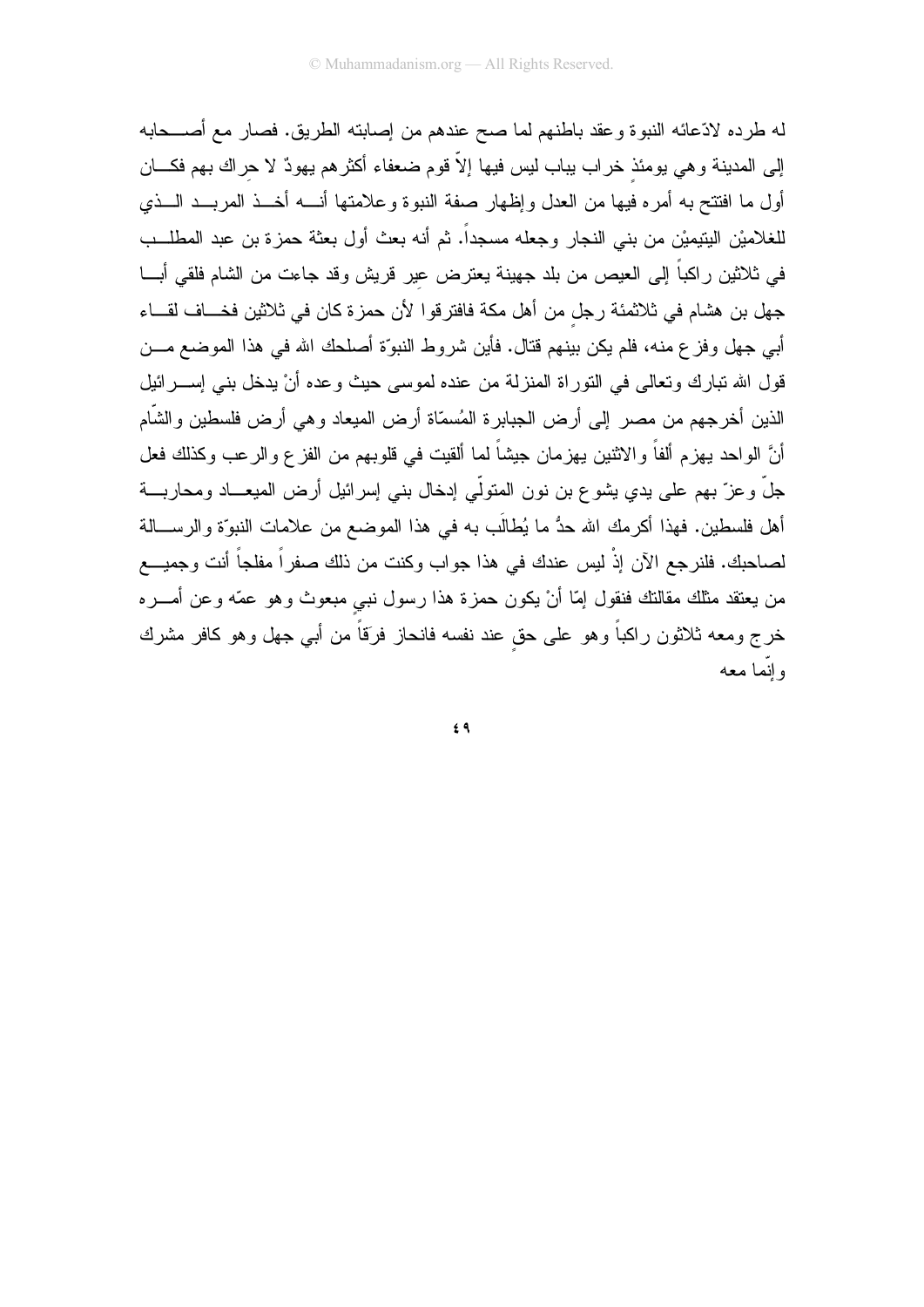ثلاثمئة ر جل كفار مشر كين عبّاد أو ثان و لم يحار به بل سالمه أو يكون هذا خلاف مــــا تدّعيــــه أنت أنه نبيٍّ مرسلٍ وأنَّ الملائكة نؤيده ونقاتل دونه كما كانت نقاتل مع يشوع بن نسون فإنسه ر أي ملكاً<sup>(١)</sup> في زيّ فارس فلم يعرفه يشو ع فقال له أَمنْ أصحابنا أنت أم من أعدائنا فقال لــــه الملك أنا عظيم جيوش الربّ والساعة أقبلت، فخرَّ يشوع بوجهه على الأرض ساجداً وقــــــال: « بماذا يأمر السيدُ عبدَه » فقال رئيس جيوش الرب « انْزعِ خفيك منْ قــدميك، لأَنَّ الْمَكَـــانَ الَّذي أَنْتَ فيه مَكانٌ مُقَدَّسٌ » فَفَعَلَ يَشُو عُ ذلكَ. وفي هذا القول من الملك ليشو ع سرٌّ ليس هـــذا موضعه وكان بشوع وقتها محاصراً أريحا فلمّا أتى على ذلك سبعة أيام فتح بشوع أريحا على غير عقد ولا عهد فقتل كل من كان فيها من ذكر وأنثى كما أمره ملك الربّ فما أظنك أيـــدك الله أنك تجد في ذلك جو اباً لأنك خلو من ذلك. ولنذكر أيضاً غز و ة صاحبك الثانية لعله يكـــون لك فيها أدنى جواب. ثم بعث في الثانية كما علمت عُبيدة بن الحارث بن المطلب فـــي ســـتين راكباً ليكون ضعف العدة الأولى فيقوِّي قلوبهم إلى بطن رابغ بين الأبواء والجحفة، فلقـــى أبـــا سفيان بن حرب، وأبو سفيان في مايتي راكب فكان بينهم من الدماء ما قد علمت ثم رجعوا فما رأيت أحداً من الملائكة أعانهم على أمرهم بشيء وقد شهدت أنت أنَّ جبرائيل كان في صورة رجل راكب رمكة شهباء عليه ثياب خضر وقد ركب فرعون بجنوده علـــي أربعمائـــة ألـــف حصان في طلب بني إسرائيل فلمّا توسط بنو إسرائيل البحر قحم

 $\circ$ .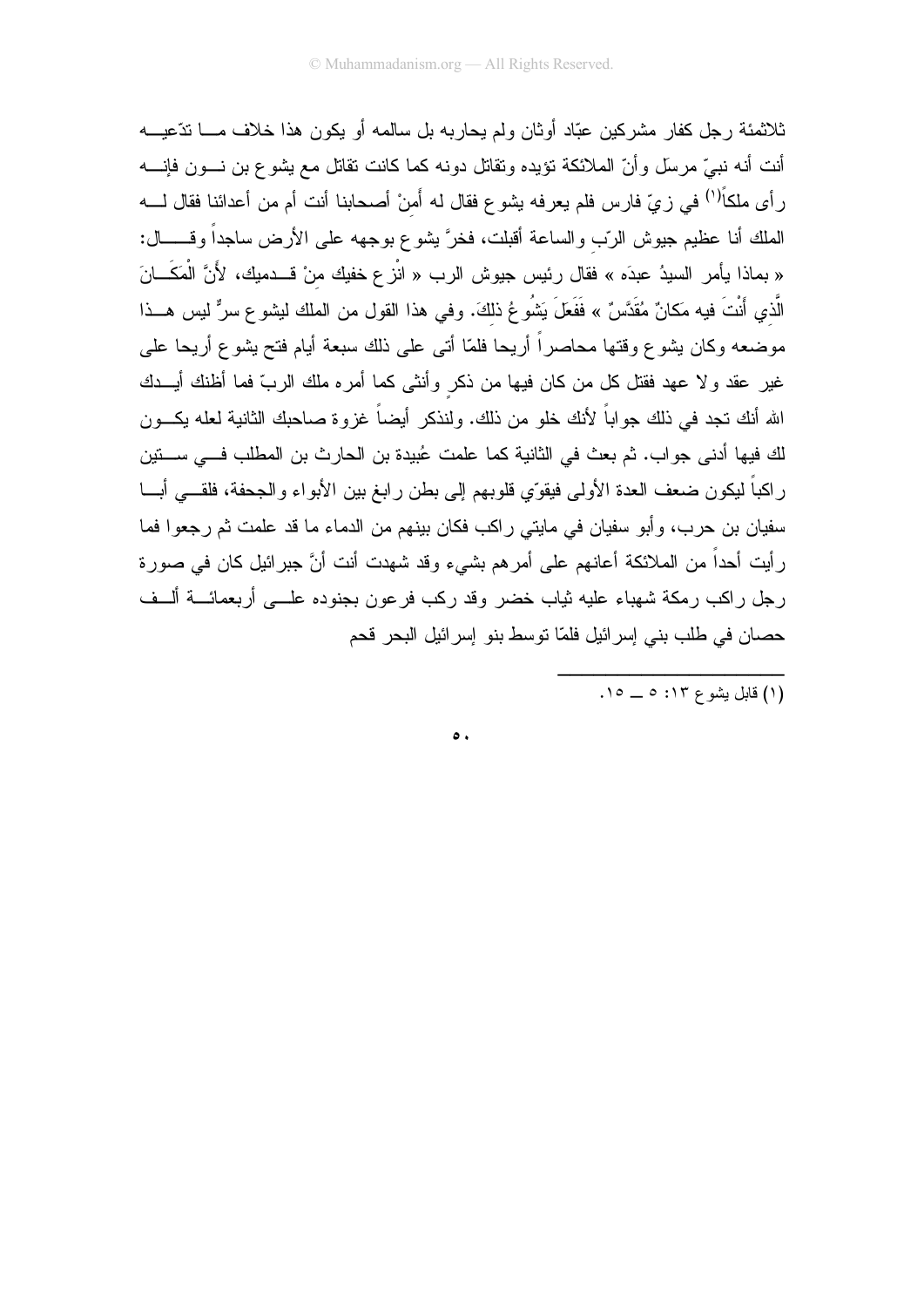جبرائيل في أثر هم قائلاً قدم خير فتبعته الخيل التي كان عليها فرعون وأصحابه، فنجــــا بنـــو إسرائيل وغرق فرعون وأصحابه. هذه شهادنك وإقرارك ببعض علامات موسى النبسي التسي أتـى بنـى إسر ائيل و أنت صـاحبك خلو من هذا كلـه. و لا بدّ لنا أنْ نأتيك بالثالثة فاصبر ٍ لها طائعاً أو مكرهاً. ثمَّ بعث سعد بن أبي وقاص إلى الخرار خارج الجحفة في عشرين رجـــلاً فـــورد الموضع وقد سبقته العير قبل ذلك بيوم ففاته أمله ورجع خائباً من رجائه. فهـــذه أكرمـــك الله خلاف أيات النبوة وعكس ما فعله نبي الله صموئيل بشاول ولست شاكاً في معرفتــك بالقصــــة على ما حكيت أنك عار فٍّ بالكتب المنزلة دارسٌ لها حقٍّ در استها وذلك أن قيســـاً أبـــا شــــاول غارت له أتن فوجَّه ابنه شاول في طلبها وصار شاول إلى صموئيل النبي فقال له في بعــض قوله ما معناه و هو يخاطبه قبل أنْ يعلمه ما جاء لأجله أمّا الأَثَنِ فرجعت إلى بيت أبيك وأمّـــا أبوك فقد شغله الاهتمام بغيبتك عن الأتن. فهكذا نكون شروط النبوة أصلحك الله التبي هي علم الغيب الماضيي وعلم الغيب المستقبل فتخبر الأنبياء عنه وتذكر كونه قبل وقوعه وتعلم حدوثـــه قبل مجيئه بما يُظهر لمهم الروح القدس معطي علم الغيب الذي هـــو نـهايــــة الـــدّلالات علــــي النبوات. وقد قال المسيح الربّ في إنجيله النّبير الطّاهر المقّدس ما معناه إنّ الشـــهادة العادلـــة الصَّادقة هي الكائنة من قُبِّل رجلَيْن عَدْلين صادقيْن أو ثلاثة عدُول فتلك واجب قبولهـــا وقـــد أنبأناك في فصل كتابنا هذا بثلاث شهادات عدل لك فيهن مُقنع. فلننظــــر الآن بعـــد الغـــزوات الثلاث التبي خرج فيها هؤلاء النفر ومن خرج

 $\circ$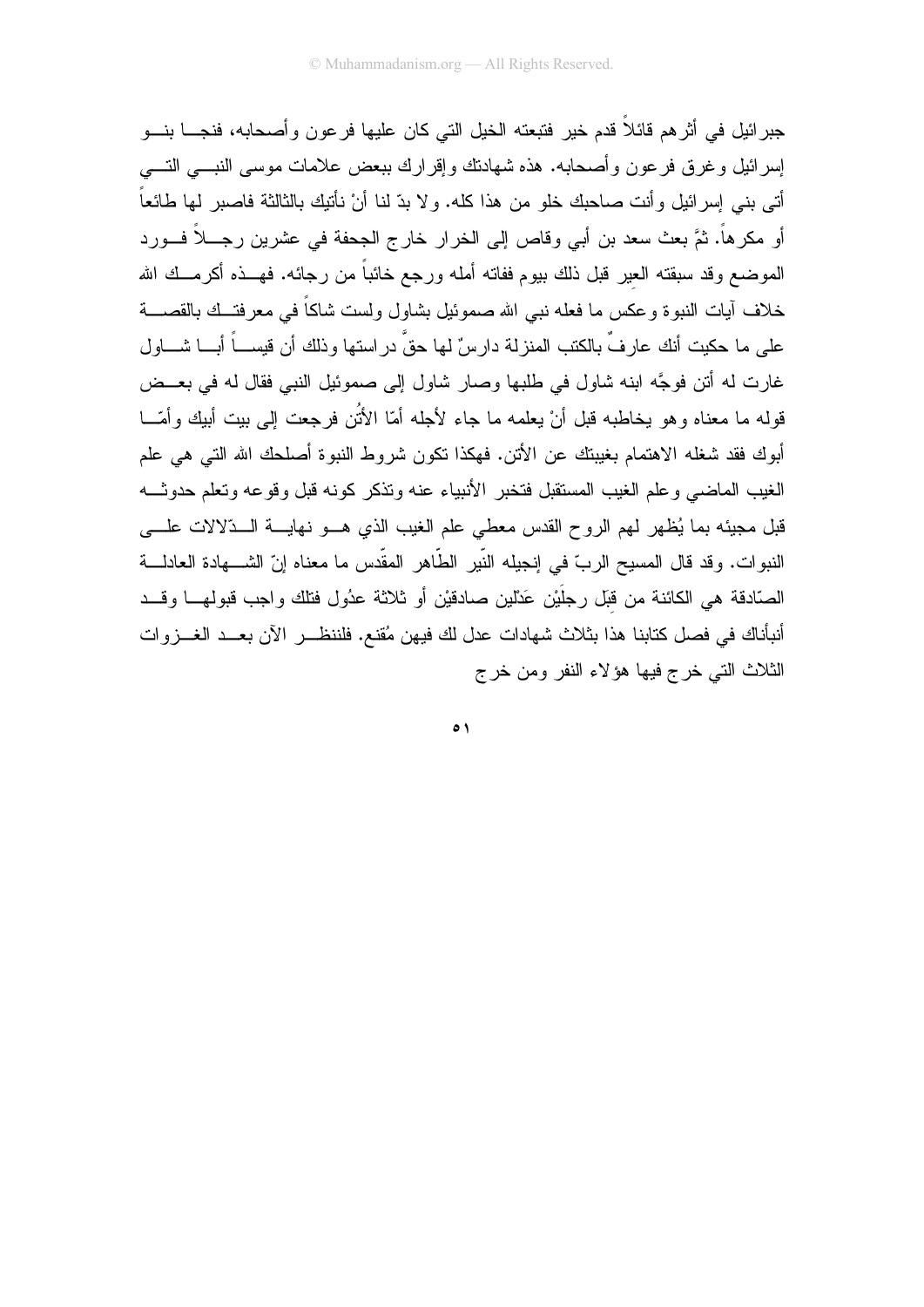معهم بأمر صاحبك فانصرفوا فزعاً. وخرج بنفسه مع أصحابه يريد عيراً لقريش فانتهى إلـــي ودان فوافاه مَجْشيٌّ بن عمرو الضمري فلم يطقه ورجع صفراً. ثم خرج ثانياً إلى بواط وهـــي طريق الشام في طلب عير لقريش فيها أمية بن خلف الجمحي ورجع ولم يصنع شيئاً. ثم خرج ثالثاً إلى أنْ وصل إلى يَنْبُع في طلب عير لقريش أيضاً يريد الشام وهي العير التي كان القتـــال ببدْر بسببها في رجعتها فرجع صفراً ولم يصنع شيئاً. فأنْصف أصلحك الله في هذه المواضــــع وأنت أهل لذلك إنْ كان صاحبك نبياً كما ندّعي، فما للأنبياء وشنّ الغارات والخروج لإصــــابة الطرق والنعرُض لأخذ أمتعة الناس. وما الذي نرك صاحبك هذا للّصوص وقطاع الطريـــق. وما الفر ق بينه وبين أتابك الحزَّمي هذا الذي نتاهي إلى سيدنا أمير المؤمنين وإلينا خير ه بمـــا عمل وارنكب من ظلم الناس. فأحببنا أنْ يكون عندك في هذا جواب واضح. وإنِّي لأعلم أنَّه لا جواب عندك ولا عند غيرك ممن اعتقد مثل اعتقادك كما لم يكن عندك في غيره مما سلف. ثم لم يزل كذلك إلى أنْ وجد القوم الذين خرج في طلبهم في ضعف فاسْتاق عيرهم وأخذ تجارتهم وقتل من أمكنه قتله من رجالهم وإنْ وافاهم وهم في منعة وقوة انحاز عنهم وولى هارباً إلــــي أن مات. فكانت مغازيه بنفسه ستاً وعشرين غزوة سوى السّرايا التي كانت تخرج فـــي الليـــل والسواري الخارجة نهاراً والبعوث قاتل منها في تسع غـــزوات والباقيـــة كـــان يبعـــث فيهـــا أصحابه. ثم أعجب من هذا في قُبْح الأحدوثة والشَّناعة في الفعل والفظاظة توجيهه إلى واحــد واحدأ يقتله بالغلة

 $\circ$   $\circ$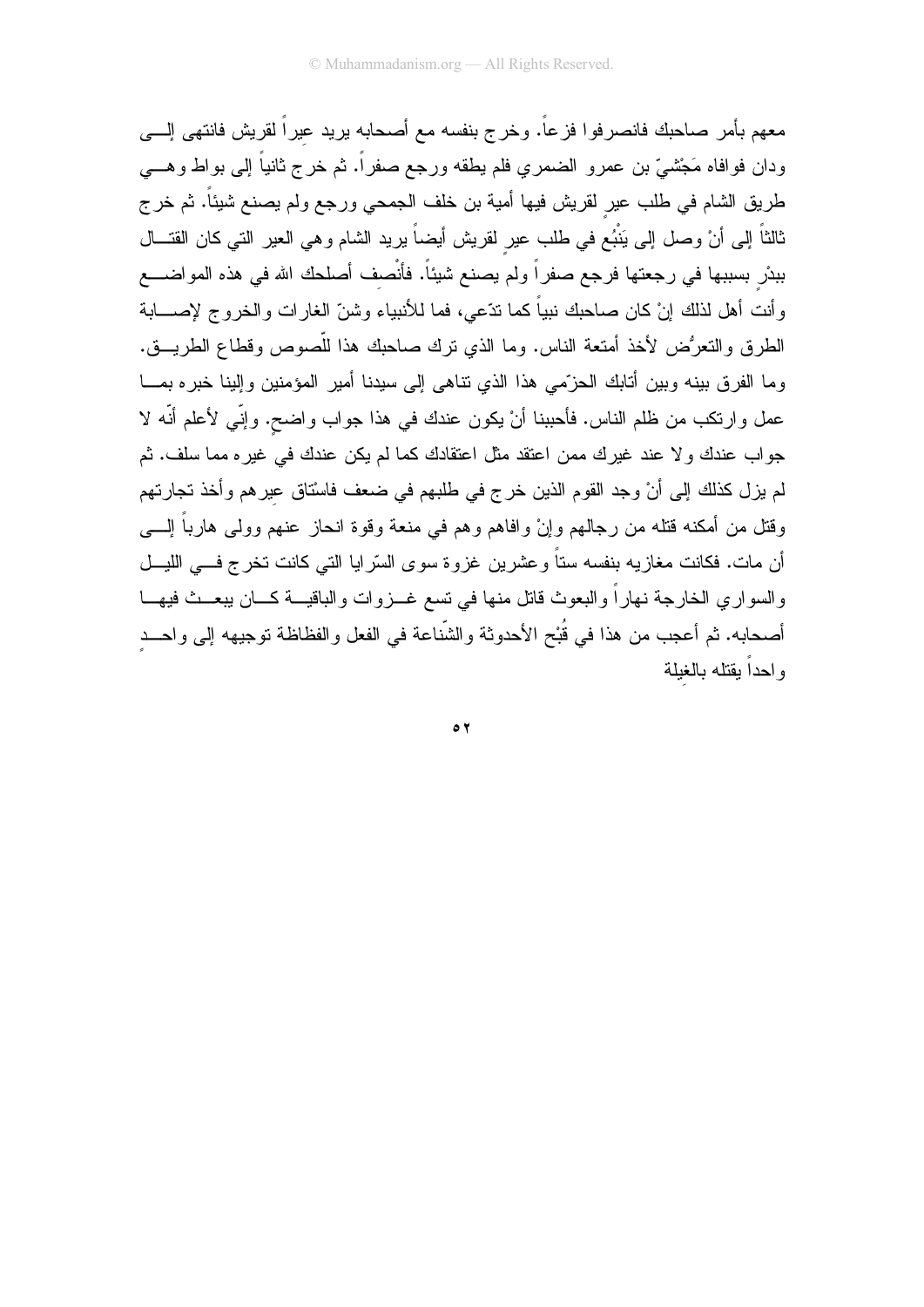كتوجيهه عبد الله بن ر ُواحة لقتل أسير بن دار م اليهو دي بخيبر فقتله غيلةً وكبعثه ســـالم بـــن عمير العمري وحده إلى أبي عفك اليهودي وهو شيخ كبير ما به حراك فقتله بالغيلة ليلأ وهـــو نائم على فراشه آمناً مطمئناً واحتجَّ بأنه كان يعيبه فأعلمنا أكرمك الله في أيِّ كتاب قرأت هذا، وأي وحي نزل عليه به ومن أي حُكم حَكم على مَن أعاب أنْ يُقتل فقد كان في تأديـــب هـــذا الشيخ على ذنبه شيء دون القتل وخاصة ليلاً وهو نائم مطمئن آمن على فراشه فإنْ كان أعابه بما كان فيه فقد صدَقٍ و لا يجب على من صدقٍ قَتْل و إنْ كان كذب عليه في قوله فليس يجـــب على من كذب القتل بل يُؤدَّب لئلا يعود. وأنت نعلم أصلحك الله أنه ما ساغ لأحـــد أنْ يـــؤذي الطير في وكر ها ليلاً و هي آمنة مطمئنة فكيف إنسان بيعث إليه مَنْ يقتله و هو على فر اشه لأنّه كان يعيبه ألم يكن دون القتل شيء آخر. أمّا في أحكام الله فلا نجد هذا مطلقاً لأحـــد ولا فـــي أحكام العقل والطبيعة بل هذا لعمر ي فعل من الشبطان قديماً بآدم وذربته منذ نزل به ما نـــزل فأين قولك أصلحك الله إنه بُعث بالرحمة والرأفة للناس كافةً. وأما بَعْثه لعبد الله بـــن جحـــش الأسدي إلى نخلة وهو بستان ابن عامر في اثنى عشر رجلاً من أصحابه ليأتيه بأخبار قريش، فلقوا بها عمرو بن الحضرمى فى عير قريش وتجارة قد أقبل بها من الـــبمن فقتلـــوا عمــــراً واستاقوا العير إلى المدينة ولما وردوا أخرج عبد الله بن جحش مما أغار عليه هو وأصـــحابه الخُمس فدفعه إليه فهذا لا أقول إنّه حلال أو حرام حتى إذا ما نظر فيه العادل يقول ما يوجبـــه العدل والانصاف وكذلك فعل

 $\circ$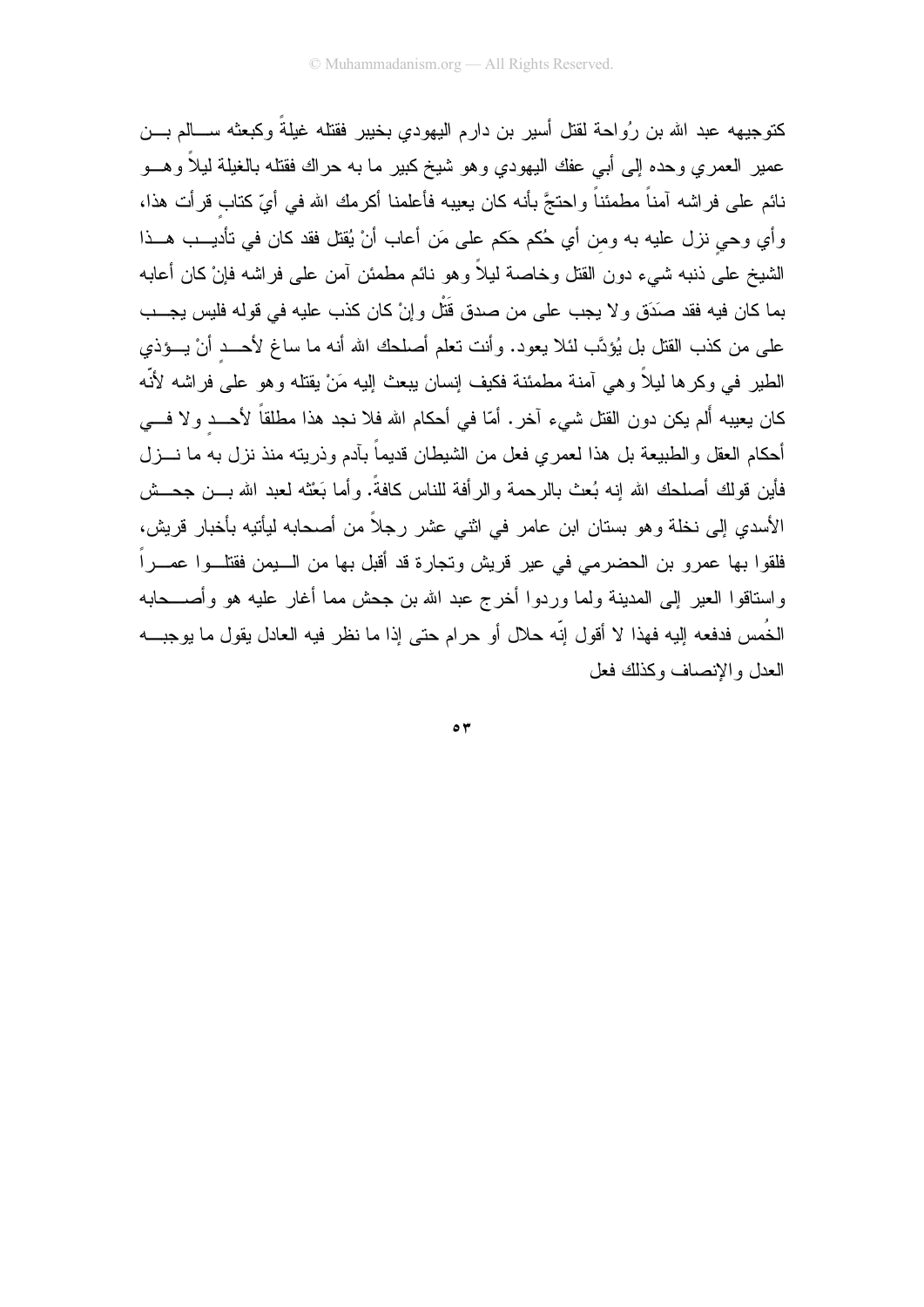في قينقاع حيث صار إليهم بغير ذنب ولا علَّة إلاّ الرغبة في أموالهم فحاصرهم حتـــي نزلـــوا على حكمه واستوهبهم منه عبد الله بن أبيّ بن سلول فوهبهم له وأخرجهم إلى أذرعات بعد أنْ أخذَ أموالهم فقسمها بين أصحابه وأخذ هو الخُمس قائلاً هذا ما أفاء الله على نبيّه فليت شـــعرى كيف طاب له هذا وبماذا استحلَّ أنْ يأخذَ أموال قوم لم يؤذوه ولم يكن بينه وبينهم غـــل وإنَّمــــا استضعفهم وكانوا كثيري الأموال فما هكذا نفعل الأنبياء ولا مَنْ يُؤمن بــالله واليـــوم الآخـــر . وغير هؤلاء مَّمن لا أحب نطويل كتابي بذكرهم فيملُّ القارئ ويسأمه وفي ما وصــــفنا كفايــــة ليستدل به على غير من مناقبه فأما غزوة أحُد وما أُصيب فيها من كســـر رباعيتـــه السّــفلي اليمني وشقَّ شفته وثلم وجنته وجبهته الذي ناله من عتبة بن أبي وقَّاص وما علاه به ابن قميئة اللَّيثيّ بالسيف على شقه الأيمن حتّى وقاه طلحة بن عبيد الله التَّيمي بيده فقطعت إصبعه فهـــذا خلاف الفعل الذي فعله الربِّ مخلِّص العالم وقد سلَّ ر جل بحضر ته على ر جل سبفاً فضـــر به على أذنه فاقتلعها فلمّا نظر المسيح مخلصنا إلى ذلك من فضله عمد إلـــي الأذن فَرَدَّهـــا إلــــي موضعها فعادت صحيحة كالأخرى وإلاَّ حيث أصاب يد طلحة ما أصابها وقد وقاه بنفسه فلـــو دعا ربّه فردّ يده على ما كانت من صحتها لكانت هذه من إحدى علامات النّبوّة. وأين كانـــت الملائكة عن معونته ووقايته من كسر ثنيته وشق شفته ودمى وجهه وهو نبسى مسن الأنبيساء وصفيٌّ من الأصفياء ورسول الله كما كانت الأنبياء تُوقى من قبله كتوقيـــة لِيليـــا النبــــى مــــن أصبحاب أخآب الملك، ودانيال من أُسد

 $\circ$  {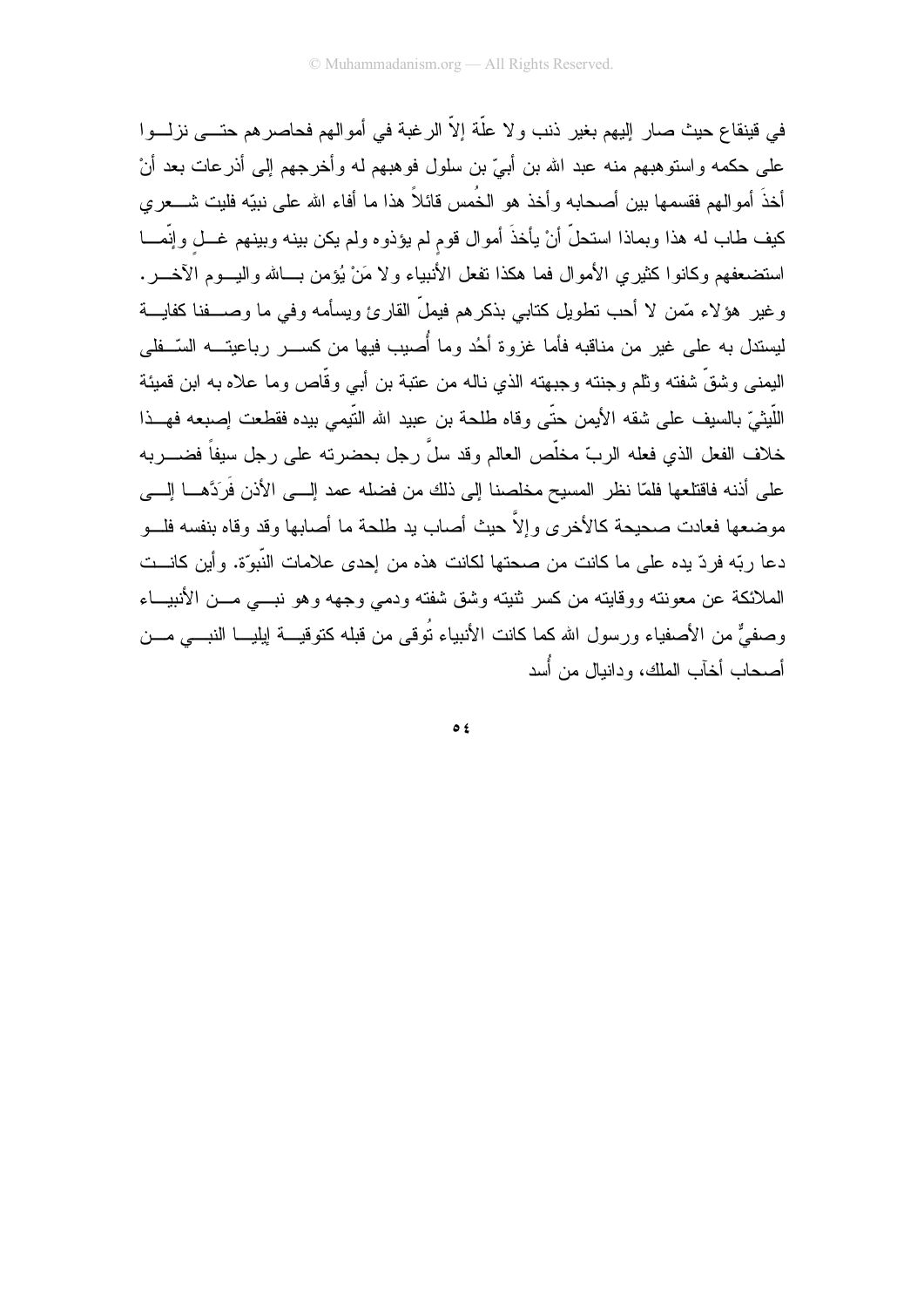داريوس وحنانيا وإخوته الفتية البررة من نار بختتصر وغير هم من الأنبياء وأولياء الله ســبِّما ولم يخلقْ اللهُ جلَّ اسمه آدم إلاَّ لأجله ومكتوب اسمه على سرادق العرش كما ندَّعون.

ولكننا ندع ذكر هذا الآن ونأخذ في قول ثان فنقول إنَّ صاحبك هذا وأفعالــــه خــــلاف قولك إنه بُعث بالرَّحمة والرأفة إلى الناس كافةً لأنه كان الرجل الذي لم يكنْ له فكر واهتمـــام إلاَّ في امرأة حسنة يتزوجها وقوم يُغير عليهم فيسفك دماءَهم ويأخذ أموالهم ويـــنكح نســــاءَهم ويشهد على نفسه أنه حُبِّب الِيه الطيب والنساء وأنَّه من علامات نبوته أنه جعل في ظهره مـــن القوة على النكاح مقدار قوة أربعين رجلاً فلعمري أنَّ هذا بعض آيات الأنبياء التي لا نكون إلاَّ في مثله فأمّا تلك الهنّات التي كانت بينه وبين زينب بنت جحش امرأة زيد فسإني أكسره ذكس شيء منها إجلالاً لقدر كتابي هذا عن ذكرها غير أني آتي بشيء مما حكاه فـــي كتابــــه الــــذي يزعم أنَّه نزل عليه من السَّماء إذ يقول: ﴿ وَإِذْ نَقُولُ للَّذي أَنْعَمَ اللهُ عَلَيْه وَأَنْعَمْتَ عَلَيْه أمْســكْ عَلَيْكَ زَوْجَكَ واتَّقِ اللهَ وَتُخْفي في نَفْسكَ مَا اللهُ مُبْديه وَتَخْشَى النَّاسَ واللهُ أَحَقُّ أَنْ تَخْشَاهُ فَلَمَّــا قَضَى زَيْدٌ منْهَا وَطَراً زَوِّجْنَاكَهَا لِكَيْ لاَ يَكُونَ عَلَى الْمُؤْمِنينَ حَرَجٌ فـــى أَرْوَاج أَدْعيَــائهمْ إذَا قَضنَوْا مِنْهُنَّ وَطَرٍاً وَكَانَ أَمْرُ اللهُ مَفْعُو لاً مَا كَانَ عَلَى النَّبِيِّ منْ حَرَج فيمَا فَرَضَ اللهُ لَـــهُ سُــنَّةَ الله في الَّذينَ خَلَوْ'ا منْ قَبْلُ وكَانَ أَمْرُ الله قَدَراً مَقْدُوراً ﴾ (أحزاب). ويكتفي كلُّ ذي عقل مـــن القصـة بنموذجها إذْ لا يخيل'') ذلك على المميزين. وكذلك هنَّاته مـع عائشة

.<br>(۱) يشتيه.

ه ه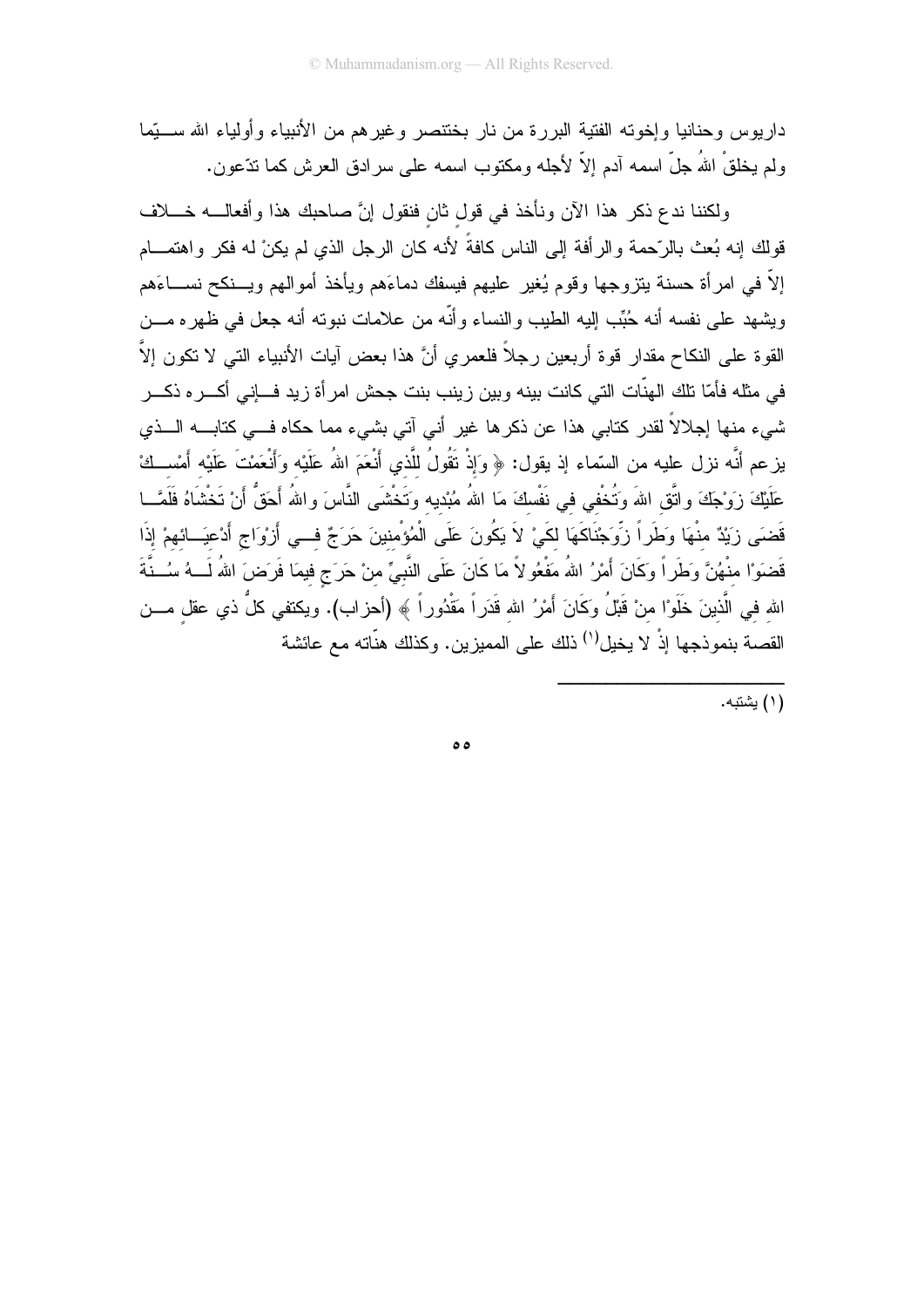وما كان من أمرها مع صفوان بن المعطل السلمي في رجوعهم من غزوة المصطلق بتخلُّفهـــا عن العسكر ً معه وقدومه بها من الغد نحو الظهير ة راكبة على راحلته بقودها وما قذفها به عبد الله بين أبيّ بن سلول وحسان بن ثابت ومسْطَح بن أثاثة ابن خالة أبي بكر وزيد بـــن رفاعــــة وحمنة بنت جحش أخت زينب ونبليغ على بن أبي طالب إليه كلام المتكلمين وعيب العـــائبين وأنَّ فيه مساغاً للقول والظنة وختم كلامه بعد النقريض والنعريض وهو كناية عن التصــــريح بالشبيء قائلاً يا رسول الله لم يضبق الله عليك والنساء سواها كثيرة فلم يلتفت إلى ذلــك كلـــه لشدة إعجابه بها لأنه لم يكن في من نكح من نسائه بكْرٌ غيرها ولا أحدث سناً منها فكان لهـــا من قلبه مكان وكانت خلابة<sup>(י)</sup> فرضيي بما كان من ذلك الأمر كله وهذا كان سبب انعقاد نلـــك العداوة بين عائشة وبين على إلى آخر حياتهما ثم ادّعى نزول بر اءتها في الســورة المعروفــة بسورة النور من قوله إن الذين جاءوا بالإفك عُصبْة منكم الخ فهذه القصة نعرفهـــا كمعرفتــك والخبر بها مستافضَ وعندنا مشروح مفسِّر لا بجب كشفه وكانت نساؤه فبما بظهر كمسا قب علمت خمس عشرة حرَّة وأَمَتيْن. أولهن خديجة بنت خويلد ثم عائشة بنت أبـي بكر وهو عبـــد الله المعروف بعنيق بن أبي قحافة. وسودة بنت زمعة، وحفصة بنت عمر وهي التي كان بينها وبين عائشة نلك الهنَّات العجيبة. وأم سلَّمة واسمها هند بنت أبـي أميــــة، وهـــي المخدوعــــة أم الأطفال التي زعم أنه يُذهب عنها الغيرة عندما امتنعت عليه واحتجَّت

\_\_<br>(۱) خداعة بلسانها.

 $\circ$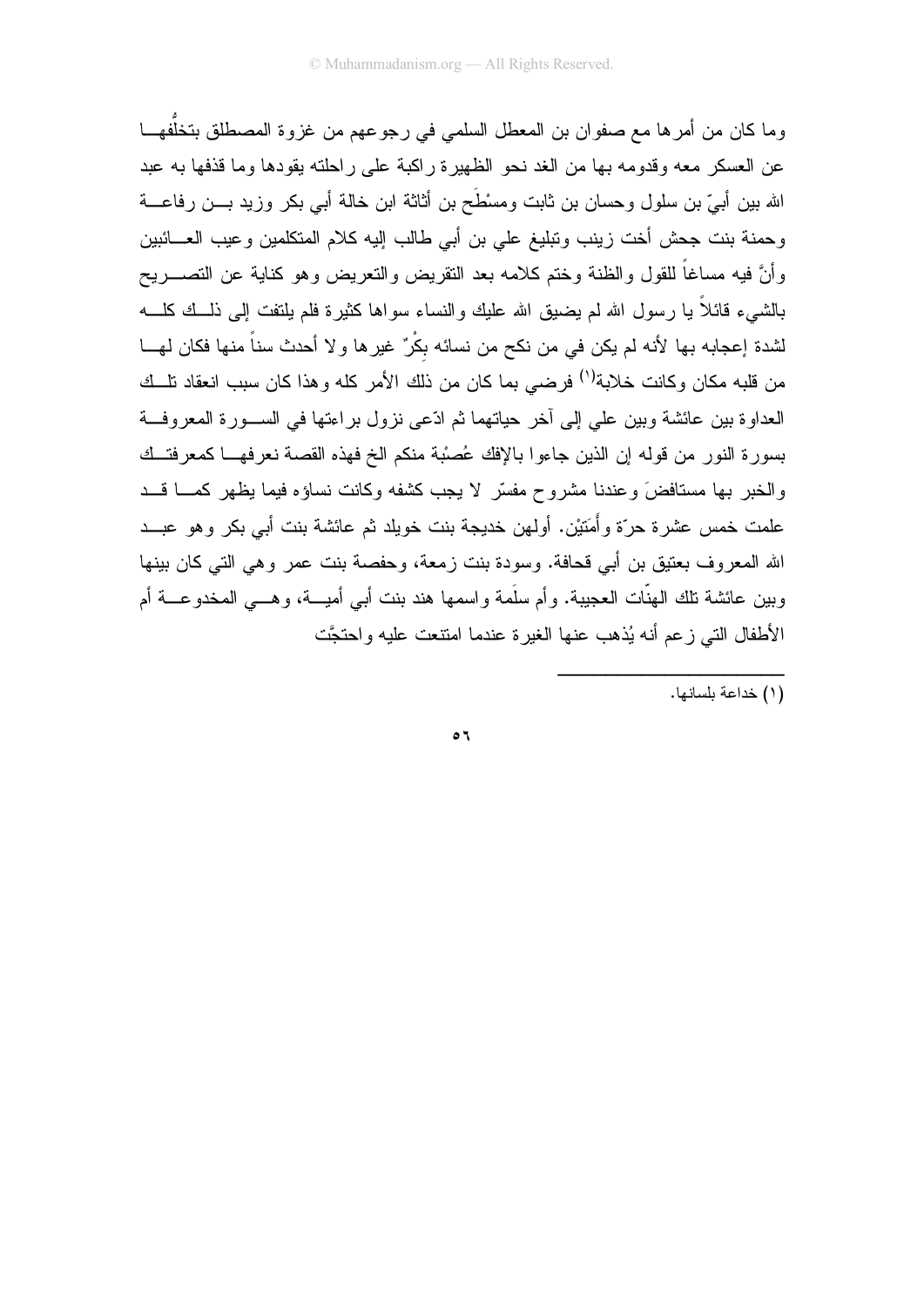بأنَّها امر أة غَيْرَى وأنه يعول صبيتها لما اعتذرت أنها ذات صبية وأنها تخاف ألا يرضاه أهلها فضمن لها أن يكفيها ذلك حتى أجابت إليه ثم لم يف لها من ذلك الضمان بحرف واحد وهـــى التي نحلها جرَّتَيْنِ ورحى ووسادة من أدم حَشْوها ليف فحصلت منه علـــي الـــدنيا والآخـــرة. وزينب بنت جحش امرأة زيد التي بعث إليها نصيبها من اللحم ثلاث مرات فردَّته في وجهـــه فهجرها وهجر نساءَه بسببها وحلف أنّه لا يدخل عليهنّ شـــهراً فلـــم يصــــبر فـــدخل لتســـعة وعشرين. وزينب بنت خُزيمة الهلالية وأم حبيبة واسمها رملة بنت أبي سفيان أخت معاويـــة. ومبمونة بنت الحارث الهلالية. وجويرية بنت الحارث المصطلقية. وصفية اليهودية بنت حيسى بن أخطب التي علَّمها أن تفخر على نسائه عند نعييرهن إياها ونقول أنا التـــي هـــارون أبـــي وموسى عصى ومحمد زوجي. والكلابيّة وهي فاطمة بنت الضحّاك وقيل إنّها بنت يزيد عمـــرة الكلابية وحنة بنت ذي اللحية. وبنت النعمان الكنْدية التي أنفت منه حين قال لها هبي لي نفسك فقالت وهل تهب المليكة نفسها للسوقة. ومليكة بنت كعب الليثية ذات الأقاصيص. وماريــــة أم إبراهيم ابنه. وريحانة بنت شمعون القريظية اليهودية. فهؤلاء نساؤه اللواتي كنَّ له، وأَمَتَــان. قال بولس رسول الحقّ رسول المسيح مخلِّص العالم ما معناه أنَّ الذي له زوجةً إنَّما غاينــــــه أنْ يصرف عنايته إلى رضي زوجته والذي لا امرأة له فعنايته مصروفة إلى رضي ربَّـــه وقـــد صدق وقوله الحق لأنه لا يحتاج أنْ يتشاغل بما يرضيي امرأته وكما قال الربّ المســـيح مـــا تر جمته لا بقدر العبد أنْ بخدم ر ببْن في وقت واحد

 $\circ \vee$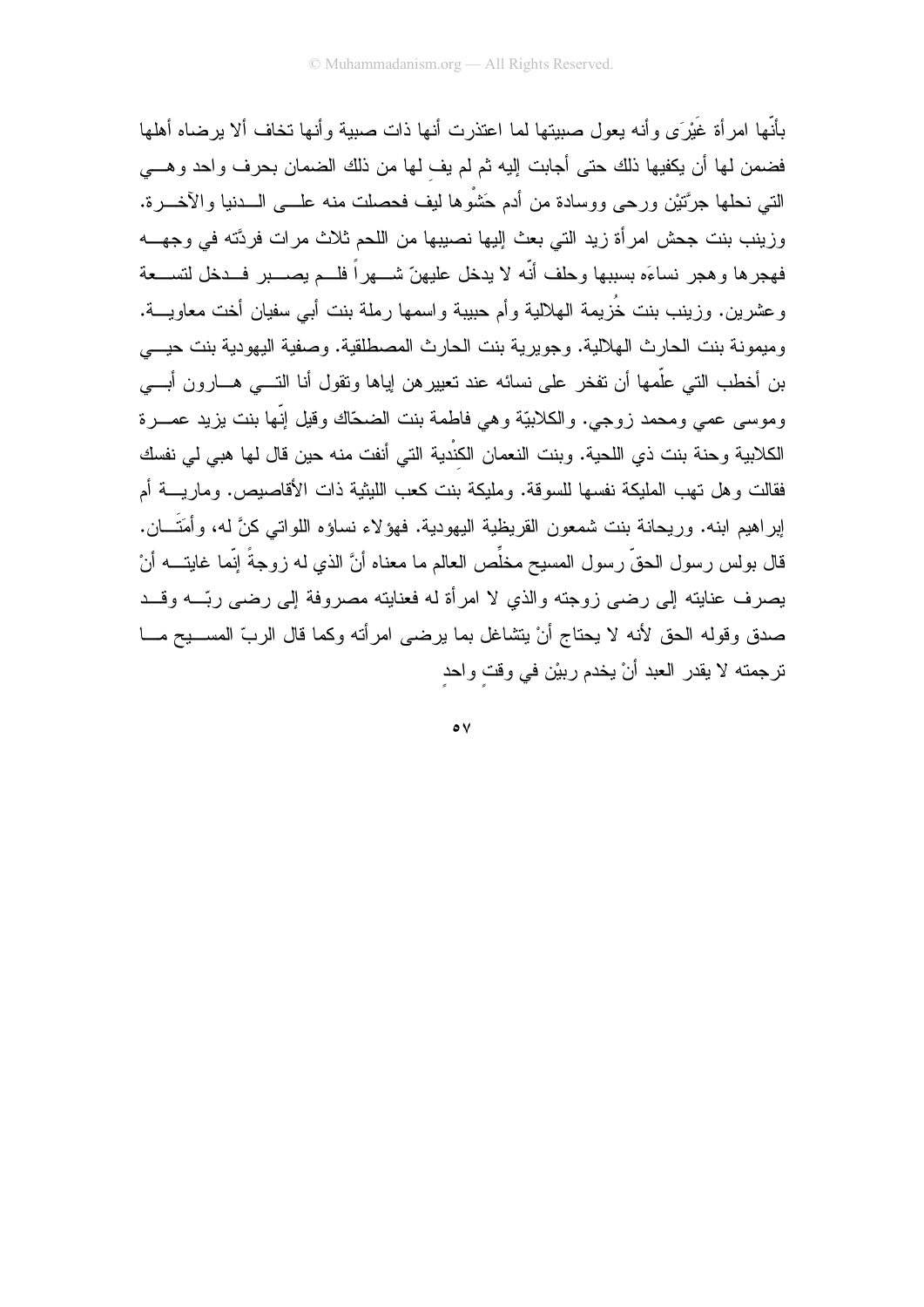ولا بدِّ له من أنْ يلازم الواحد ويحتقر الآخر فإذا كان لا يمكن للرجل أنْ يخدمَ امـــرائَةً واحـــدةً وير ضبها و لا يُسخط خالقه فكم حر يٍّ من ير يد أنْ يصر ف عنايته كلها إلى ر ضبي خمس عشر ة امر أة و أمَتين مع ما أنت عارف من شغله بغير هنّ الذي كان منغمساً فيه من تـــدبير ِ الحـــروب والنقدير على قنل الرِّجال وسبى الحريم وسلب الأموال ونوجيه الطَّلائـــع ونعبئـــة الكــــراديس لإصابة الطرقات وشنّ الغارات فمتى كان يقع له مع الشغل الدائم المتصل بهذه الأمور الفراغ للصوم والصَّلاة والعبادة وجمع الفكر وصرفه إلىي أمور الأخرة وما شاكل ذلك مـــن أعمـــال الأنبياء ولست أشك في أنه لا نبي قبله ابندع مثل هذا ولكن فلندعْ الآن ذكر هذا ونأخذ في ذكر أعلام النبو ة التي يجب معها الإقر ار لمن أتي بها بأن يُسمَّى نبياً ور سو لاً وننظر ً في ما أتي بـــه صاحبك و هل بو افق أو يشبه شيئاً مما جاءت به الأنبياء ويشاكله و هل يجب علينا قبــول ذلــك منه أو ردِّه عليه. فنقول إنّ النبي معناه المنبيُّ أي المخبر بالأمر الذي لم بكن أتي بـــه مخبـــر ٌ قبله فيخبر به قبل وقوعه أو بالأمر الذي كان ولم يُعرف كيف حدوثه وإنما بوثق بأخباره عـــن صحة ما يخبر به بالأيات التي تصدِّق حكايته وتشهد على صحة أخباره وذلك مثل موسى نبي الله الذي أخبر نا في السّقر الأول من النّور اة المدعو سفر الخليقة كيف كـــان خَلْـــق الســـموات والأرض وما فيهما وكيف كان خلق آدم وحواء وما كان من قصنهما وقصة قابيـــل وهابيـــل وقوم نوح والطَّوفان وقصة إبراهيم وولده. ولم يزل بنسق نلك الأخبار خبراً بعد خبـــر حتــــى انتهے إلى خبر ہ وكيف تجلَّى الله له في

 $\circ \wedge$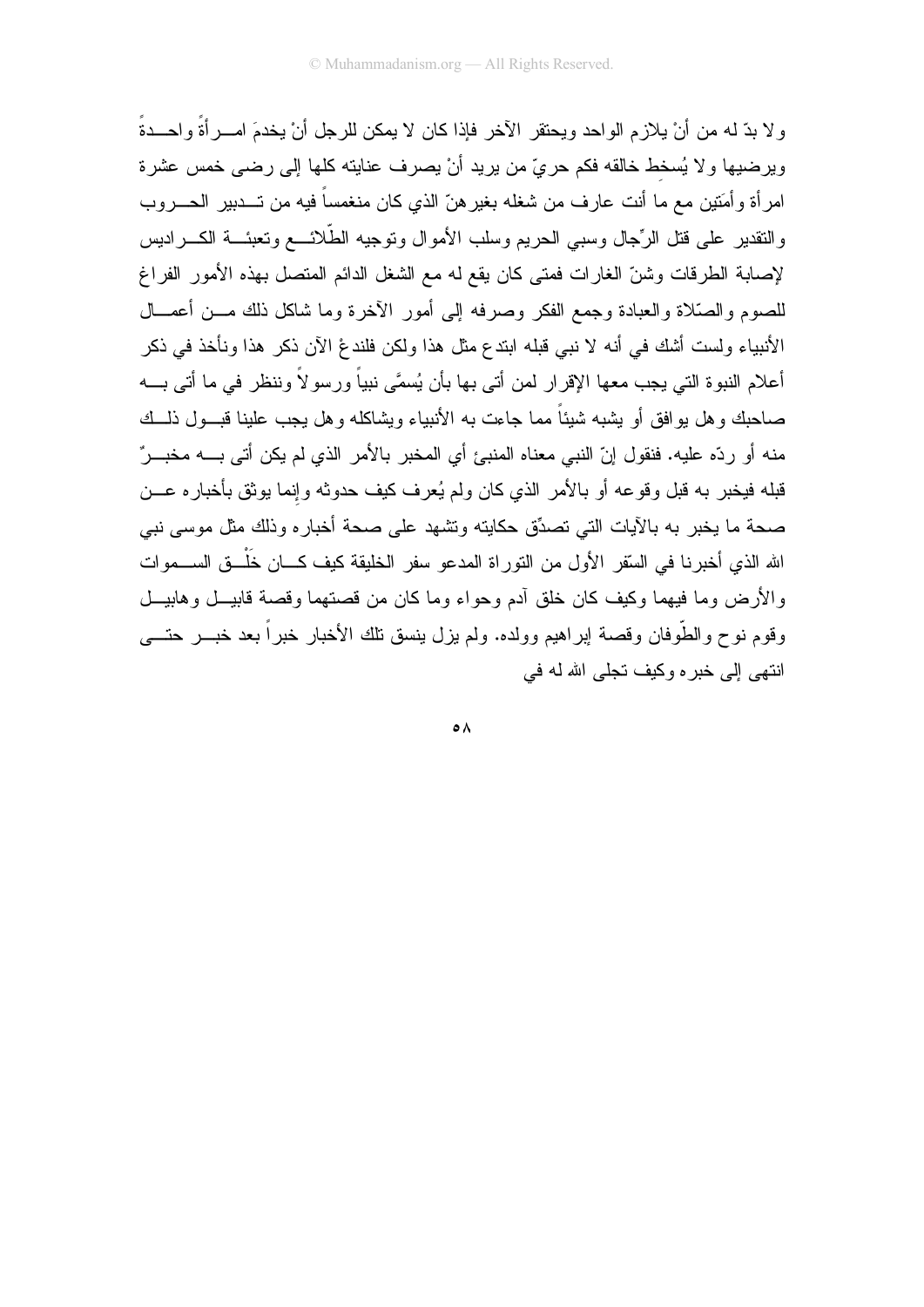العوسجة ثم خبر ہ مع بنبي اِسر ائيل وفر عون ومصر اللِّي أن نوفاہ الله ويخلط اِنبائه ما و عد الله من إدخال بني إسرائيل أرض الميعاد وأنه مزمع أن يورِّثهم أرض الجبابرة التـــي هـــي بــــلاد الشام وكان ذلك على ما ما أنبأ به وحقق ما أخبرنا به من الخبر الماضيي بالآيات والأعاجيــب النبي فعلها فعلمنا أنه كان صادقاً بكل حكاياته وما جاء به عن الله عزَّ وجـــلَّ. فهـــذه شـــــريطـة المنبئ بما كان وما يكون من الأمور وعرفنا صدق ما قاله من الخبر المستقبل بصـــحة رأينـــا من وقوع الأمر وتمامه عند دخول بني إسرائيل أرض الجبابرة بالأيدي القوية فحصـــلت لــــه بذلك شريطة المنبئ المخبر الذي لم يكن قبل حدوثه فقد وجب من هاتيْن الشريطتيْن أنَّ موسى نبي بالحقيقة. فأمّا المنبيَّ بالخبر الذي لم يكن قبل وقوعه فيكون ذلك على وجهيْن. إمَّـــا مــــع قرب الزمان وحضور الوقت وإمَّا على بعد الزمان وطول الأيام والدليل على ذلك تصــــحيحه الأيات والمعجزات والعجائب والجرائح التبي هي أعلام النبوة إلىي أنْ يصِّحَ القول والإنباء مثل الذي نتبأ به إشعياء النبي لحزقيا الملك حيث ورد عليه ســـنحاريب ملـــكُ الموصــــل بجيشــــه فحاصره وكانبه بما كانبه به من البغي عليه والوعيد والاستطالة فشكا حزقيا ما دهمه به إلــــي الرب فأوحى الله إلى إشعياء النبي أني قد سمعتُ دعاء حزقيا فامض إليه وقلْ له يقـــول لـــك الربِّ إله إسرائيل الليلة نكفى مؤونة سنحاريب فلمَّا كان نلك الليلة بعث الله ملكـــه فقتـــل مـــن عسكر سنحاريب مئة ألف وخمسة وثمانين ألف رجل مدجج. فلمّا أصبح سنحاريب ورأى مـــا نز ل بأصحابه ولَّى هار باً. ومثل قول اشعباء أيضاً لحز قيا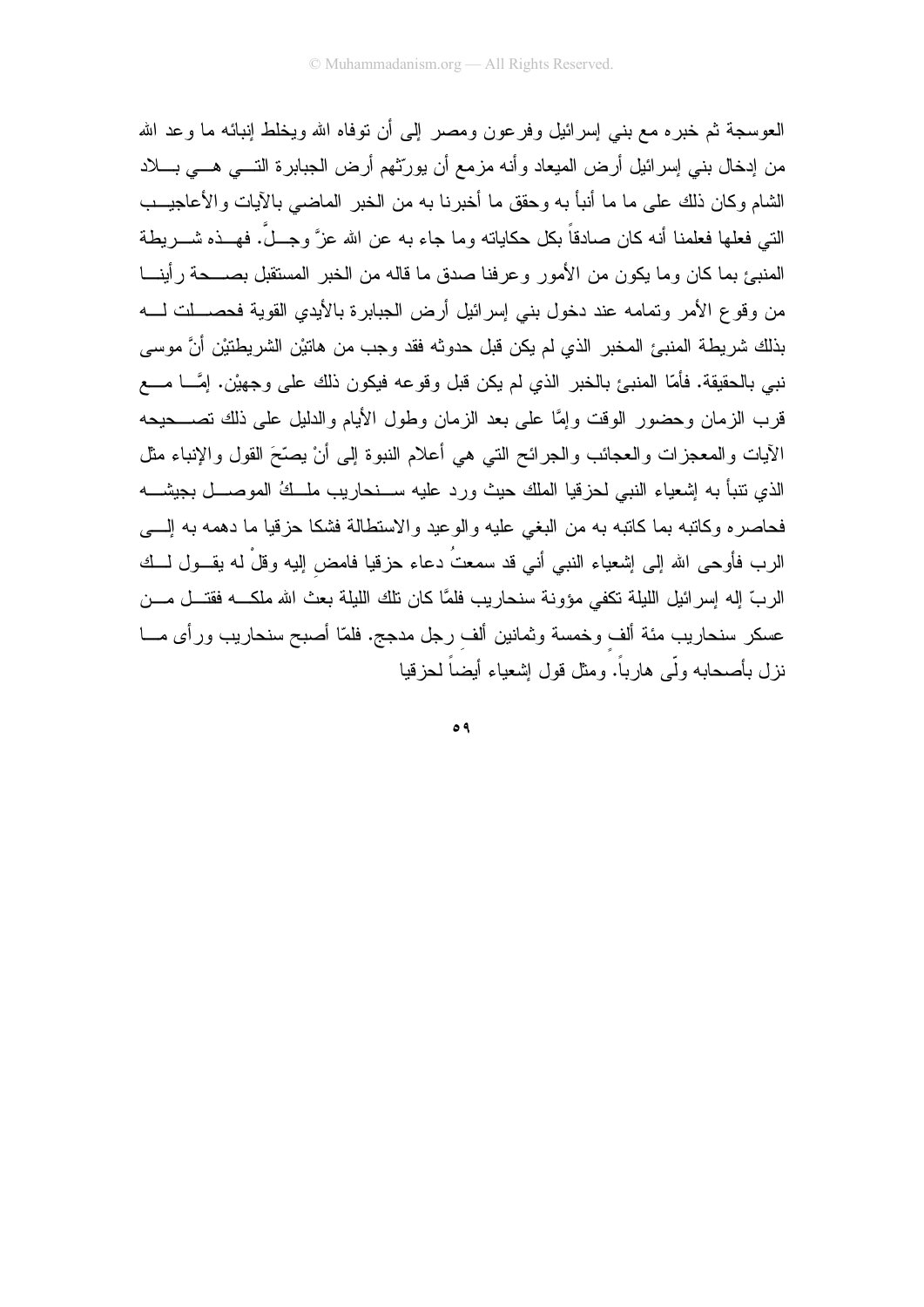حين كان مر يضـاً و قد أشفى، إنَّ الله قد أقالك من هذه المر ضـه و قد ز اد فـي أجلك خمس عشـــر ة سنةً و دليلك على ذلك أن الشمسَ ر اجعةٌ في مسير ها عشر ٍ در جاتٍ و كان ذلك كما قـــال النبــــي ورجعت الشمس وبرأ حزقيا من مرضه ذلك وما نُوفى إلاّ لنتمة خمس عشرة سنة فهذا إنبـــاء مع آية ودليل في وقت واحد<sup>(١)</sup>. ومثله ما أنبأ به عن أمر الرّب المسيح السيد جلّ وعـــز ّ أنّــــه يُولد من العذراء ويُدعى اسمه عمانوئيل نفسير ذلك إلهنا معنا<sup>(٢)</sup> وأنبأ أيضــــاً بأشــــياء كثيـــر ة وأخبر بها على بُعد العهد وطول الأيام من خراب بيت المقدس وسبى بني إسرائيل إلـــي بابـــل وكان ذلك على بُعد العهد ونأخَّره وصحَّ كله ونم كما قال. ومثل ذلك ما أخبر به إرميا النبـــي عن خر اب بيت المقدس أيضـاً و دخول بـخنتصـر الِيه و هدمـه ايـاه وسبيـه بنـى إسر ائيل و نقلـه ايـاهم إلى بابل و أنهم ماكثون ببابل في ذلك السبي سبعين سنة ثم يرجعون فيبنـــون بيـــت المقـــدس ويقيمون في مساكنهم فكان بعض ذلك وهو حاضر ثم تمت نبوته وظهر صدق قوله وصحة ما حكاه عن الله عزَّ وجلَّ في ذلك الوقت عند تمام السبعين سنة التي حـــددها لمقـــامهم ببابـــل(٢) ومثلما نتبأ دانيال النبي عن رجوع بني إسرائيل إلى بيت المقدس وكان ذلك علـــي مــــا حكــــاه ونتبأ لبيلشاصر الملك عن الرؤيا التي رآها بيلشاصر فخبَّره بالوحي عمّا كان مزمعاً أنْ يحـــل به فحل به و دانبال حاضر <sup>(٤)</sup> و مثلما

> (١) قابل إشعياء (ص ٧) وأخبار الأيام الثانبي. (٢) قابل أُشعياء (ص ٧). (۳) قابل ارميا (ص ۳۵). .<br>(٤) قابل خمسة أصحاحات من دانبال.

٦.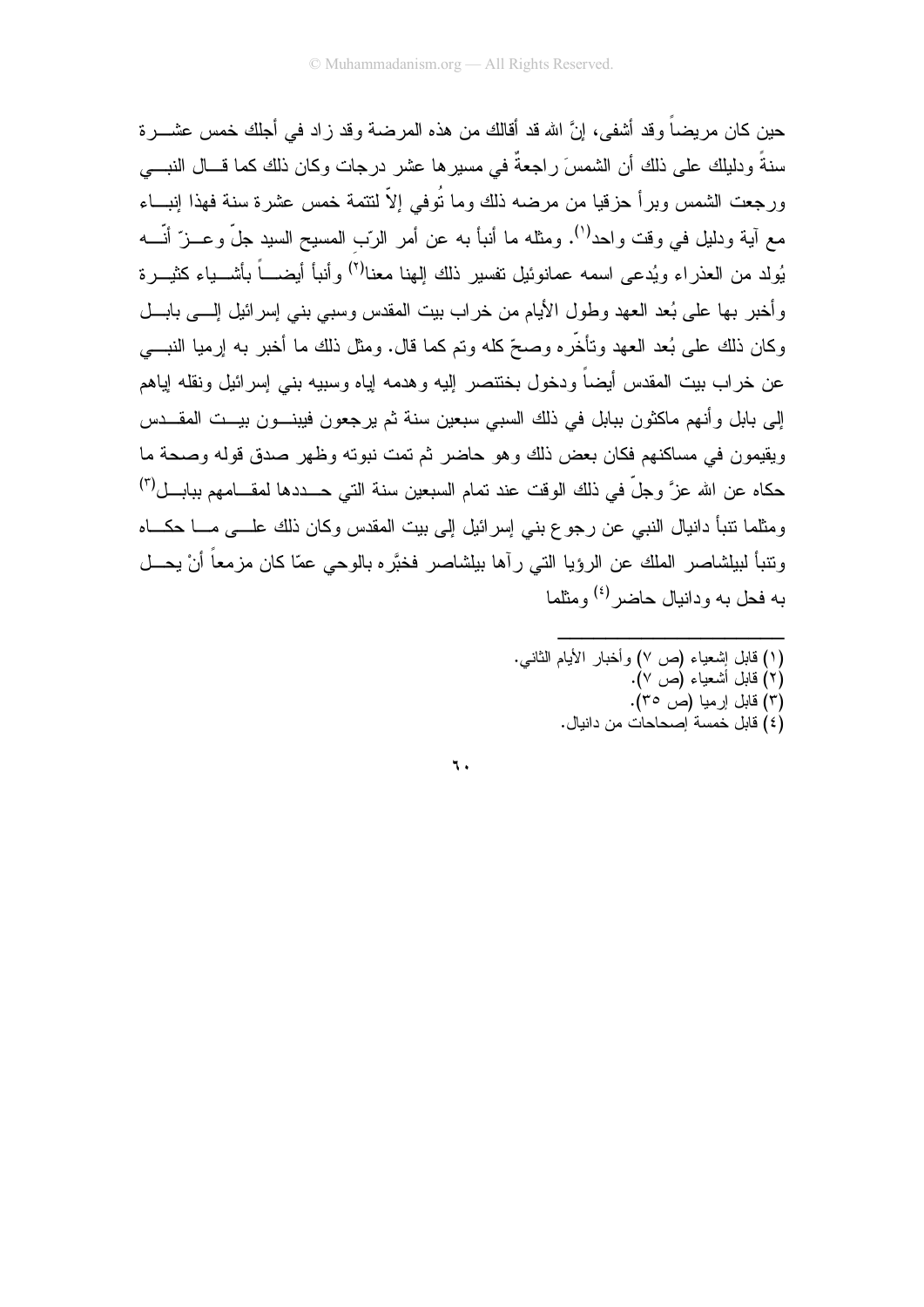نتبأ أيضاً على قتل المسيح وأنه لا نقوم لليهود بعد قتله قائمة وأنّهم يمزقون فـــى الـــبلاد كـــلَّ ممزق ويبطل ملكهم وتضمحل رئاستهم وكان ذلك كما قال<sup>(')</sup> وكذلك فعل جميع الأنبياء ومـــن استحق اسم النبوة بالحقيقة. وكذلك كانت الملوك والأمم يفعلون بمن ادّعى عندهم شـــبناً مـــن النبوَّة لا يُقبل منه ذلك إلاَّ بعد المحنة الشديدة والمناظرة الطويلة والمطالبة بالدليل والبــــراهين فمن جاء بدليل صحيح وبرهان واضح وحجة مقنعة قبلوا ذلك منه ومن لم يأت بشيء من هذا كذَّبوه ونكلوا به وإلاَّ كان كلَّ من أتـى بـهذيان أو بكلام منثور أو كـهانـة أو زـجر أو قـــال كــــان داخلاً في جملة من نتبأ. وكانت الملوك تفعل ذلك بتوفيق الله. فأمّا المسيح الرب مخلِّص العالم فإنَّ قدْرِه يجلُّ على النبوة لأن مرتبته أعلى وأشرف وأرفع من مرتبة الأنبياء فإنَّ الأنبياء عبيد الله نبارك ونعالى والمسيح هو الابن الحبيب كلمة الله الخالقة وهو الباعث الأنبيـــاء والمــــوحي البهم و المو جه الر ّسل و المؤبد لهم بالكلمة المتجسدة فبه وقد تتبأ للبهو د وللحو ار بين بما بدلّ دلاً قاطعاً على أنّه يعلم الغيب ويكتنه الضمائر وأنّه لا تخفى عليه خافيةً وأنّه خبير بالسرائر وبمـــا هو مزمع أنْ يكونَ قبل كونه في الوقت الذي كان مقيماً معهم متردداً بينهم مثل قوله لهم وقــد اجتمعوا حوله برون بناء هيكل بيت المقدس ويعجبون من جودة بنائه وصحته وحسنه وتمامه: « اَلْحَقَّ الْحَقَّ أَقُولُ لَكُمْ إِنَّهُ لا يبقى من هذا البناء حَجَرٌ عَلَــى حَجَــر إلاَّ يُــنْقَضُ<sup>(٢)</sup> » ومثــل إخبار هم بما هو

- (١) قابل دانيال (ص ٢: ٢٦ ــ ٢٧).
	- ۲) قابل متی (ص ۲۱: ۲).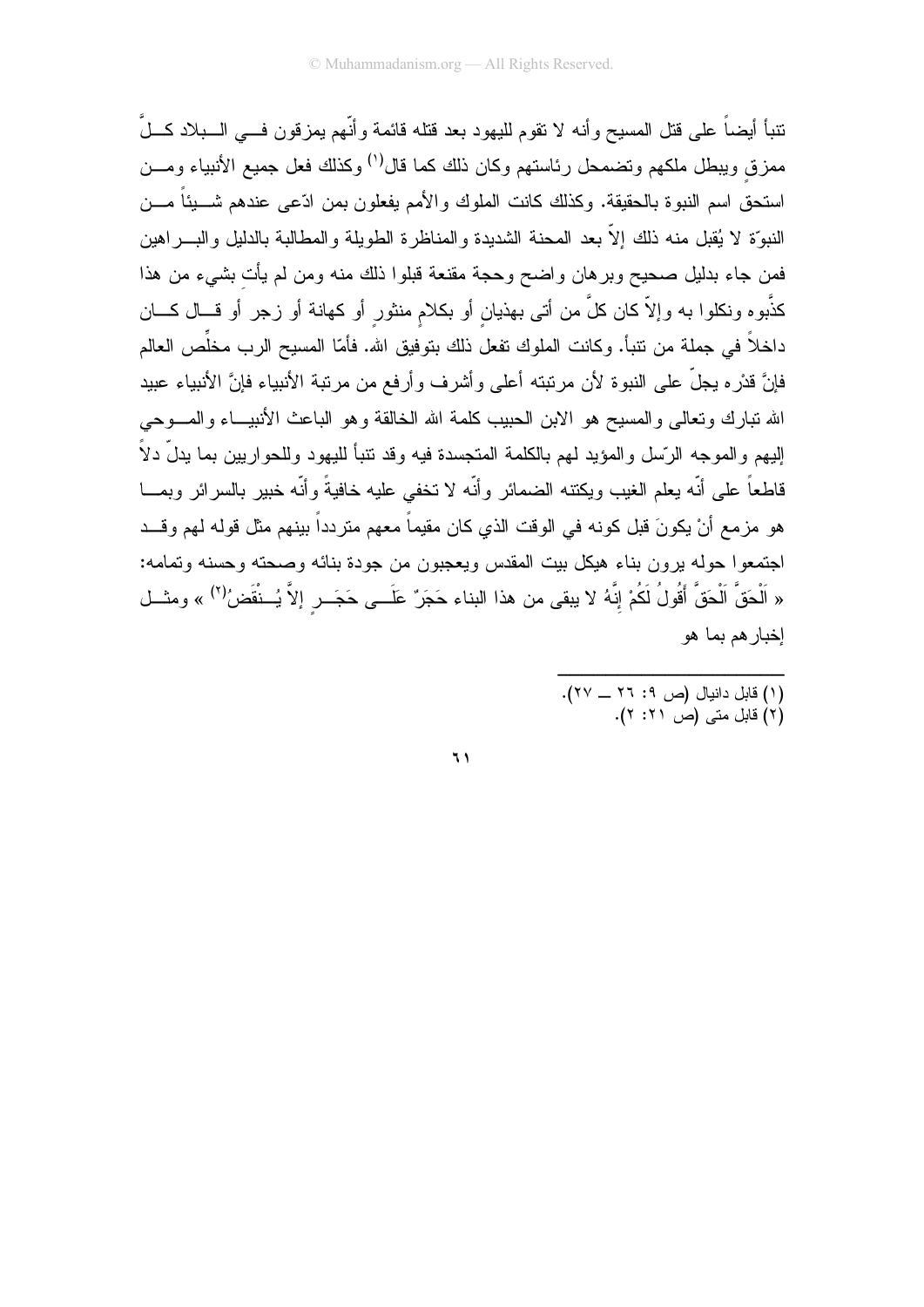مصيبهم من البوار ونازل بهم من القتل والسبي فكان ذلك كقوله بعد صــــعوده ممجـــداً الِــــي السماء بأربعين سنة. ومثلما كان يخبرهم أيضاً بما في ضمائرهم وما يكتمونه في أنفسهم مـــن تدبيرهم في قتله. ومثل قوله لتلاميذه وهم مقيمون في بيت المقدس إنَّ لعَازَر صديقنا قد رقـــد. وكان لَعازَرُ هذا ناز لاً في موضع يُعرف ببيت عنيا على فراسخ من بين المقدس فامضوا بنـــا نوفظه فقال له تلاميذه وقد كان انصل بهم عظم مرض لعَازَرٍ أَبّها السيد إنْ كان قد رقــد فقــد بَرٍاً على عادة المرضى أنهم إذا ناموا بعد السَّهر المقلق من شدة المرض فــذلك دليـــل علــــى عافيتهم فلمَّا لم يفهمو ا كلامه صرِّح لهم القول معلناً أنَّ لعَازِر صديقنا قد تـــوفي فأنــــا مــــاض لأبعثه حيّاً من بيت الأموات فمضيى وهم معه فبعثه حياً ودفعه إلى أختيْه مريع ومرثـــا وذلـــك بعد أربعة أيام من مونه<sup>(١)</sup> وكقوله لسمعان الصفا وقد قال لتلاميذه ليلة آخـــر عهـــدهم بــــه أنَّ جميعكم في هذه الليلة يخذلني فقال له سمعان سيدي إنْ خذلك النّاس كلّهم فلا أخذلك أنا أبـــداً. فقال له السّيد المسيح الحق أقول لك ستجحد معرفتي الليلة ثلاث مرات قبل أن يصــــيح ديـــك فجز ع سمعان لذلك جز عاً شديداً ونفر نفوراً عظيماً لقوله ذلك فلم يصحْ الديك في تلــك الليلـــة حتى جحد سمعان معرفته ثلاث مرات في ثلاثة مواضع مختلفة حافظ بغلــبظ الإيمـــان علـــي جحوده وإنكاره ونظر المسيح السيد إليه ففكر سمعان كلامه فبكي وندم على ما كان منه فسي جحوده وإنكاره (راجع متى ٢١).

 $\mathbf{y}$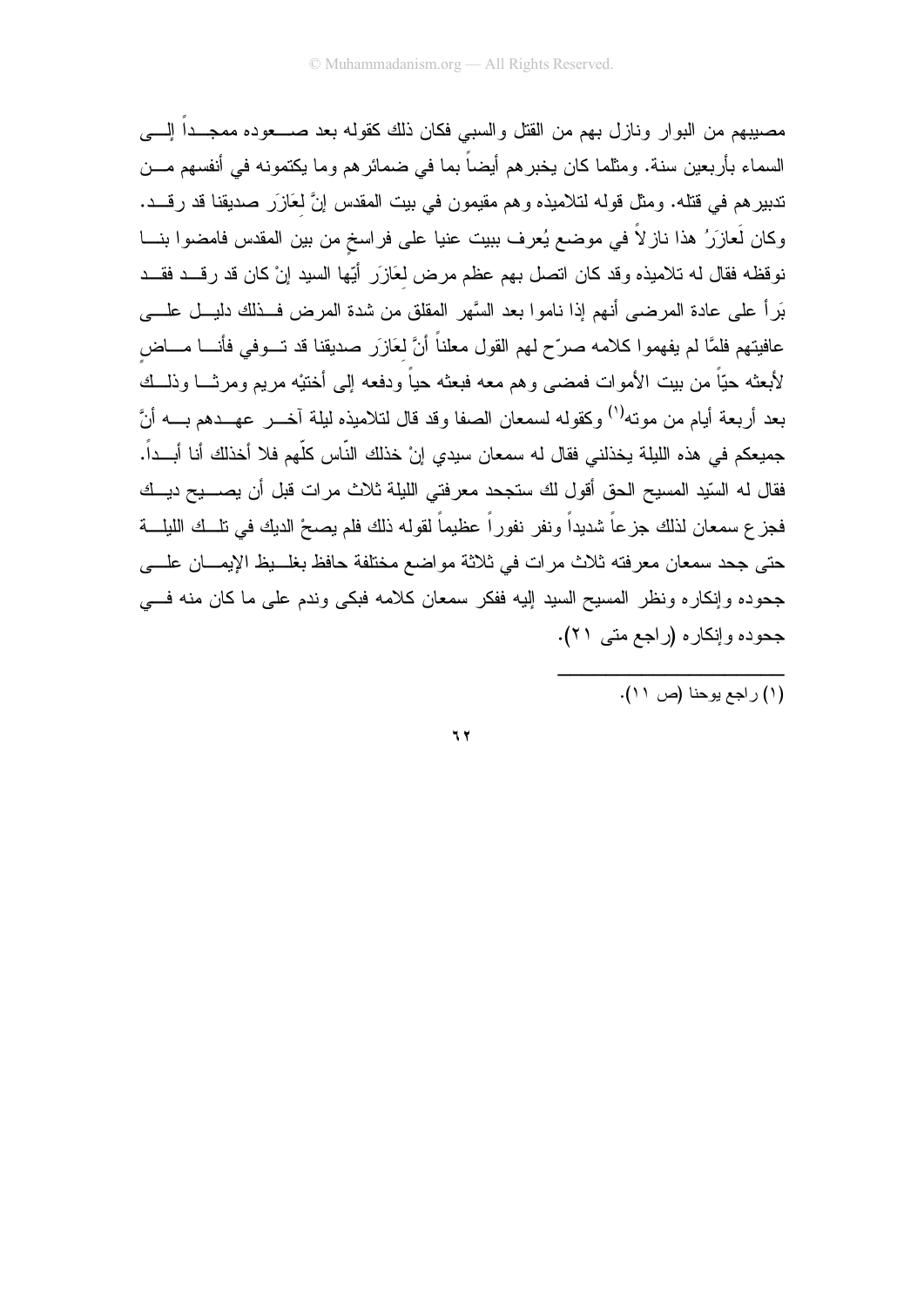فهذه أصلحك الله شروط النبوةَ ودلائلها وعلاماتها. فعرَّفنا هذا الذي أقررت لــــه بمـــا نتبأ وما نبوته التي ظهرت وبماذا استحقَّ عندك أو عند غيرك اسم النبوَّة ومـــا الـــدليل علــــي دعواه. فإنْ قلت إنّه أخبرنا بأقاصيص الأنبياء الذين كانوا قبله فـــي الزّمـــان السّــالف كنـــوح وإبراهيم وإسحلق ويعقوب وموسى والمسيح وسائر الأولين الذين ذكرهم فسي كتابسه فجوابنسا أكرمك الله الذي لا تقدر أنت ولا غيرك أنْ ينكره أو يدفعه هو أنّه إنّما أخبرنــــا بمــــا ســـبقت معرفتنا به ودرسته صبياننا وأطفالنا في المكانب فإنْ ذكرت قصة عاد وثمود والناقة وأصحاب الفيل ونظائر هذه القصص قلنا لك هذه أخبار باردة وخرافات عجـــائز الحـــي اللّـــواتـي كـــنّ يدرسنها ليلهنّ ونهارهنّ وليس ذكرها دليلاً على نبوته فقد سقطت عنه شريطة من الشريطنيْن اللتيْن توجبان النبوة. فإنْ قلت إنَّه أخبر بما يكون قبل كونه ألزمناك توضيح ذلك لأن هذه نيف و مائنا سنة قد مضت منذ ذلك الوقت وكان بجب أن بصحَّ وبتحقق عندك شيء مما أخبر ك أنه سيكون وأنت تعلَّم ونعلم بالحقيقة أنَّه لم يأت في هذا الباب بشيء ولا نطق فيه بكلمة ولا نفــوَّه بحرف واحد فسقطت عنه الشريطة الثانيّة من شريطتي النبوة وإذ قد خلا من الشريطتيْن اللتيْن توجبان اسم النّبوّة وأصفر<sup>ً(١)</sup> منهما وهما متضمنتان للأيات والعجائب الممتنعــة فلننظــر فـــي الآيات هل أتـى من ذلك بشـيء فنقول إنّه زعم في كتابه أنَّه قيل له ﴿ وَمَــا مَنَعَنَــا أَنْ نُرْســلَ بالآيَات إلاَّ أَنْ كَذَّبَ بهَا الأَولَٰونَ ﴾ (الإسراء). أيْ لو لا أنْ يكذبوا بآياتك كما كذبوا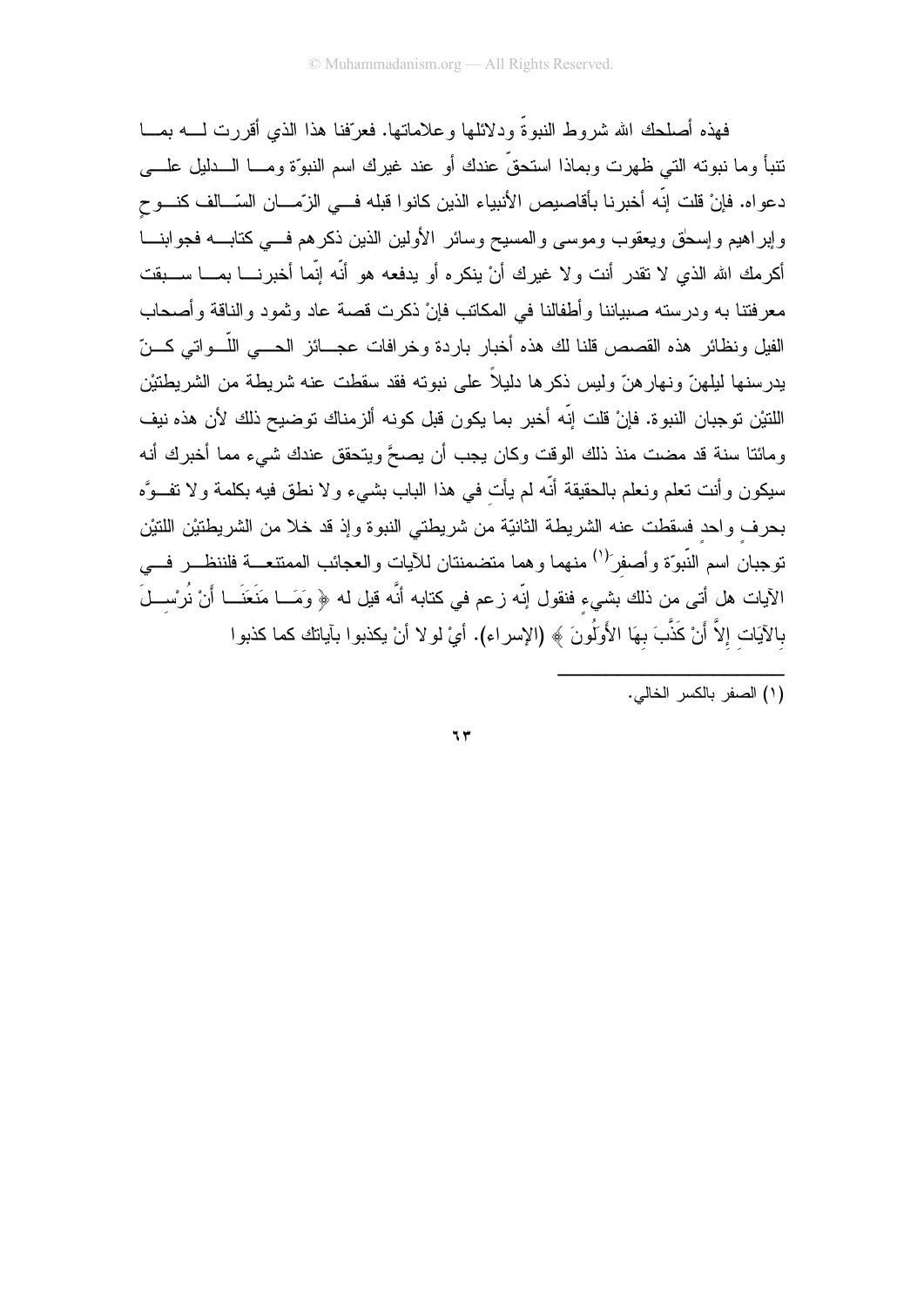بِالآيات التي جاءهم بها الأولون من قبلك لأعطيناك الآيات. فلعمر ي أنَّ هــذا مـــن الأجوبـــة الممتنعة عند منتقدى الكلام الناظرين في قوانين حدود المنطق وأنت نعلم أصلحك الله وكلٌ من يسمع هذا الجواب أنّ صاحبك أبراً نفسه به من آيات النبوة لأنّه لم يقدر عليها وليس لمن مثلك في الإنصاف أنْ يعدلَ عن الحقِّ. فإنْ ادّعيت أنَّ من الدلائل على نبوته ظفره وظفر أصـــحابه على ما كانوا عليه من القلَّة والضعف بملك فارس على عظمته وجلالة قدره وجـــودة تــــدبير أصحابه وحسن سياسة ملوكه مع كثرة العدد والسلاح والرجال أجبناك بكلام الله وقولــــه لبنــــي إسر ائيل<sup>(١)</sup> ليس لأنَّ الله أحبِّكم أكثر من محبته لســـائر الشـــعوب ســـلطكم علــــى الأمــــوريين والفرز انبين نقتلونهم وتخربون ديار هم وترثون بلادهم بل لآثام هؤلاء الشعوب وكثرة خطاياهم سلَّطكم عليهم وأظفركم بهم. وكفعله ببيت المقدس أيضاً وقد أختاره من بين سائر الأرض كلها وأحلَّ فيه اسمَّه وأيده بالآيات والعجائب والجرائح المعجزة وأسكنه أنبياءَه المصــــطفين وكــــان يرنل فيه اسمّه بالنهليل والتّسبيح ليلاً ونهاراً ونستجاب فيه الدّعوات لأنه محلّ البركات فعندما طغي أهله وجعلوا لله أنداداً وغمطوا نعمه وجحدوا آياته وظنوا عند نفوسهم أنَّ الذي عمَّ فيـــه إنَّما نالوه وصاروا إليه بأياديهم وقوتهم فقلَّ شكرهم لله جلَّ اسمَّه سلَّط عليهم شرَّ خلقه وأرذلهم بخنتصر عابد الصنم المشرك بالله عزَّ وجلَّ فقتل الرجال الذين كانوا أولاده وصفوته وخيرتــــه من خلقه المعروفين بشعبه وسببي

 $\mathcal{F}$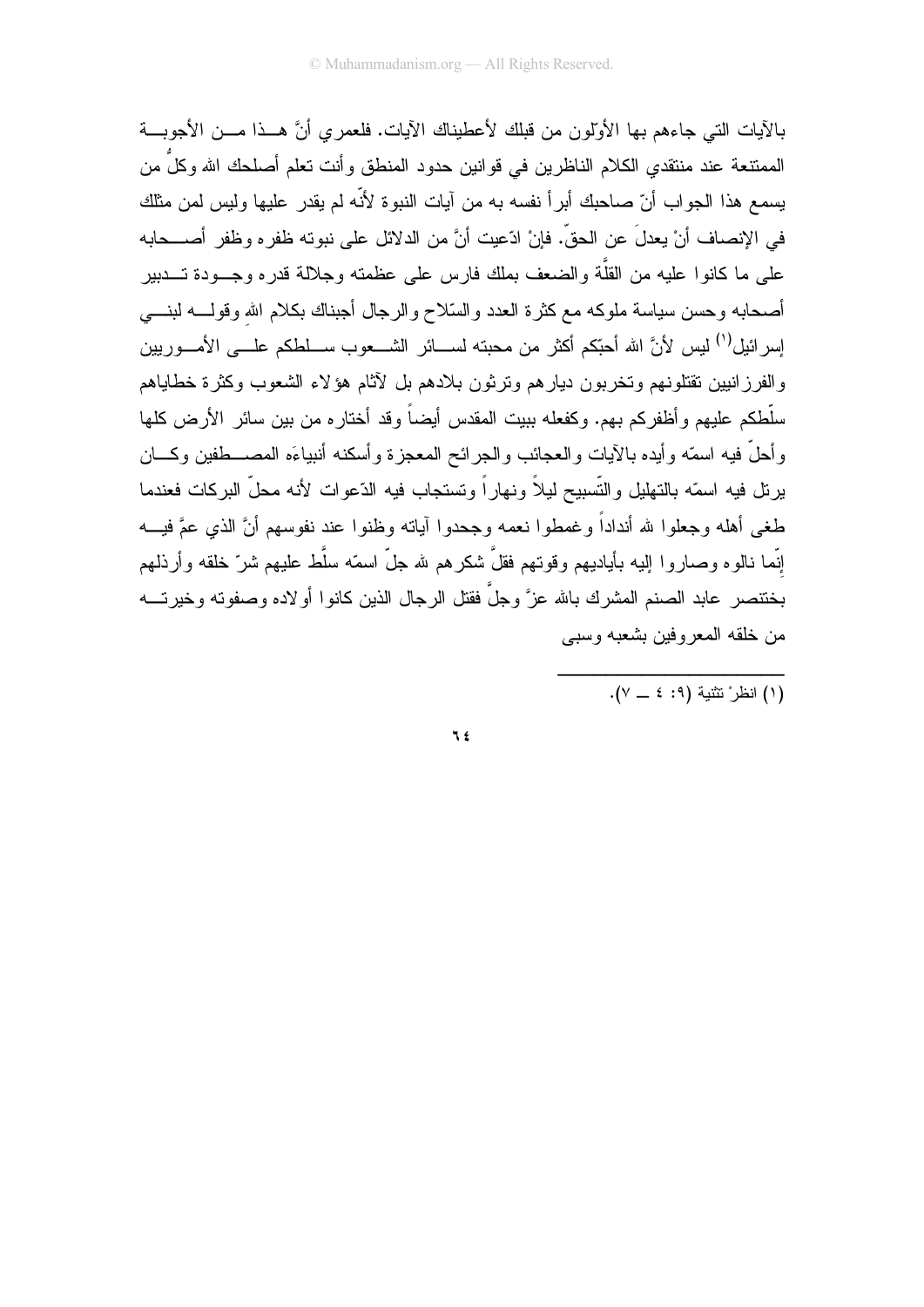ذر ار يهم و أخر ب البيت الذي كان معر و فاً باسمه ونقل الآنية التي كانت فيه إلى بابـــل النجســـة بعبادة الأصنام. فهل نقول إنَّ بختنصر إنَّما ظفر ببيت المقدس وبلغ منه ومن أهله ما بلغ لأنــــه كان نبياً أم للسبب الذي ذكرناه آنفاً. فكذلك أيضاً كانت قصة صاحبك وأصحابه مع ملك فارس لأن أهل فارس كانوا مجوساً أنجاساً أرجاساً من أساقط الأمم وجهالهم يعبدون الشمس والنسار وينكحون البنات والأخوات والأمهات وكانوا قد عتوا وعاندوا الحقّ وتكبّروا فوق القدر بجهلهم وقلَّة معرفتهم بأقدارهم وادّعوا الربوبية التي لم يجعلها الله لهم وابتذلوا نعمــــه كفـــراً وعـــدواً وسعوا في الأرض فساداً وظلماً وارتكبوا العظائم ونوهموا أنّ الذي هم فيه إنّما هو من صـــحة تدبيرهم وكثرة قوتهم وشدة نجدتهم وبطشهم فسلبهم الله نعمته وسلّط عليهم من أخرب بلادهـــم وقتل رجالهم وأخلى مساكنهم منهم وسبي ذر اريهم ونهب أموالهم فلمْ يبقَ لهم امر أة إلاَّ نُكحــت و لا ولد إلاَّ اُستعبد وبادوا بسخط الله ورجز ه كذلك بفعل الله بالقوم الظالمبن.

فلنرجع الآن إلى ذكر الآيات الموجبة لكل من أظهرها صحة ما يُدعى مـــن نبـــوّة أو ر سالة عن الله تبارك وتعالى وننظر ً في ذلك نظر اً شافياً فنقول أمّا كتاب صاحبك الذي ادّعـــي أنّه منزل عليه من عند الله فليس فيه شيء من ذكر الآيات بل كما قلنا آنفاً زعم أنّه لو لا أنّهــم كذبوا بآيات الأنبياء الأولين لأتاه الله الآيات ولكنَّه كره أنْ يؤنيه بشيىء منهـــا فيكــذّبون بــــه. ولعمري أهذه حجة مقنعة وجواب صحيح يجوز عند ذوي العقل ويرضىي به العلماء والفلاسفة و المنتقدون

ه ۲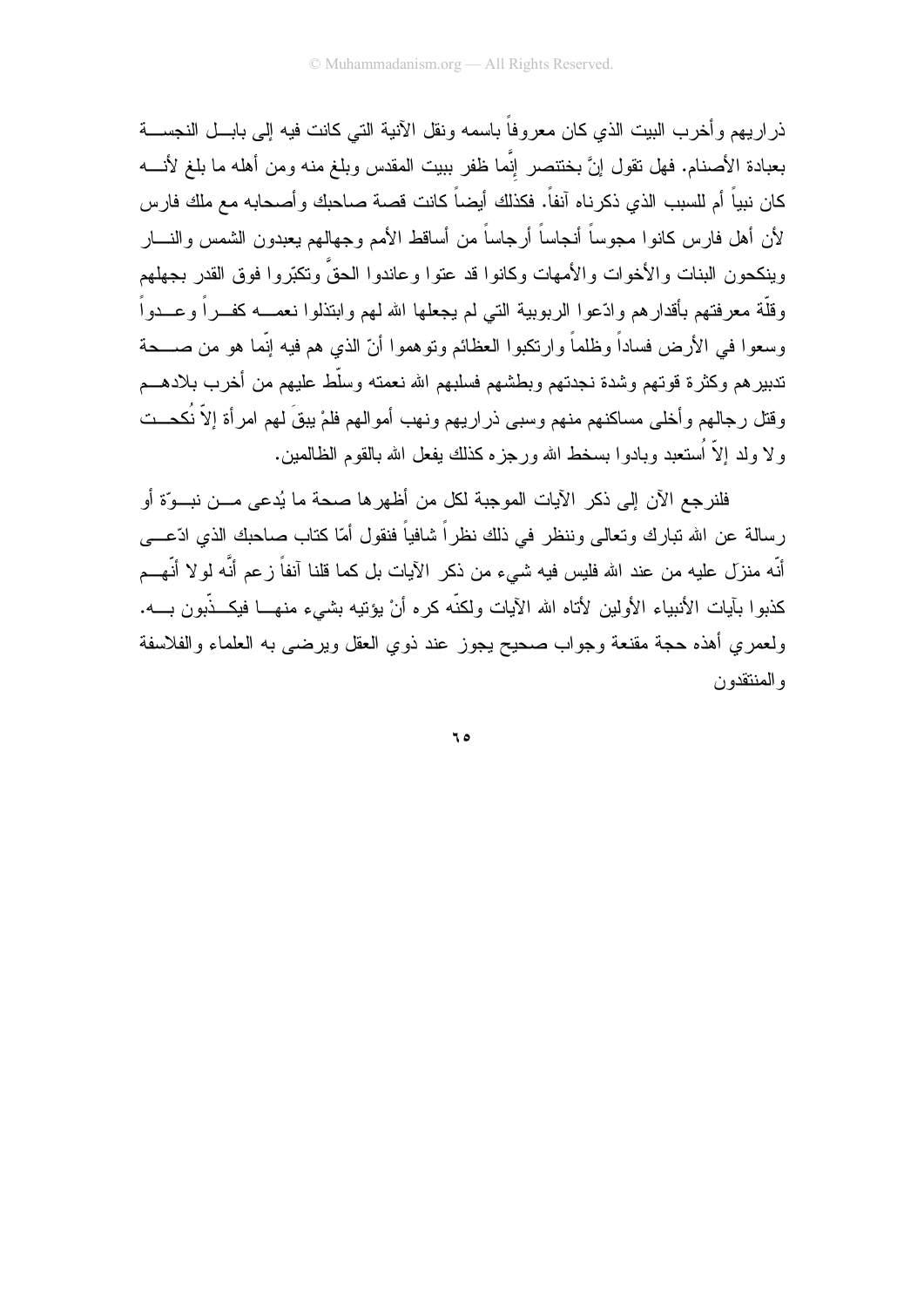للكلام والباحثون عن الأصول والأخبار فهذا ما شهد به كتابه. نعم انَّ الأولين من البهود كذبوا بآيات الأنبياء وردُّوها وأما الأعراب فبآيات من كذَّبوا ولم يُبعث فيهم نبي قطَّ ولا وُجِّه السيهم رسولٌ لا بآية ولا بغير آية. ولعلَّه لو كان جاءهم بشيء من الآيات لكانوا صدقوه ولم يكـــذبوه ألم نرَ أنَّ كثيرين منهم أجابوا دعونه ولم يروا منه آيةً ولا سمعوا عنه أعجوبةً ولكن أنت تعلم حفظك الله أنَّ هذه حجة مبهرجة نتلاشى عند المحن. فأمّا غير الكتاب فقد وجدنا لكــم أخبـــاراً وقصصاً هي كخرافات العجائز منها زعمهم أنّه كان من آياته العجيبة أنّه وقف بين يديه ذئـــب فعوى وبكي فالنفت إلى أصحابه قائلاً لهم هذا وافد السباع فإنْ أحببتم أنْ تفرضوا له شـــبئاً لا يعدو ه إلى غير ه و إنْ أُحببتم تركتمو ه وتحرَّر تم منه قالوا ما نطيب له بشيء فأومأ إليه بأصابعه الثلاث أن خالسهم فولَّى وهو غائل. فهذه لعمر ي آية عجيبة لم يسمع السّامعون بمثلها قطَّ ولـــم برَ الر اؤون أعجب منها نضلَّ عندها عقول الفلاسفة والحكماء ونتحيــــر منهــــا العلمـــاء وذوو الحيل و الفطن الدقيقة أنّه عرف عواء الذئب و أنّه و افد السباع فليت شعرى لو كان قال لهـــم اِنّ هذا الذئب رسول رب العالمين إليه مَنْ كان يردُّ عليه قوله فواضح أنَّ هذا الخبـــر يــــا أخــــى وضعه لقوم لا محنة لمهم ولا منتقد باحث فيهم. ومنها زعمهم أنَّ الذئب كلم أهبـــان بــــن أوس الأسلمي فأسلم ولو ادّعي أنَّ أهبان ذكر أنّ الأسد كلَّمه لكان عندي أعجب على أنّه ساوى بينه وبين نفسه فيهما بل فضَّله على نفسه إذْ الذئب معه عوى فادَّعى معرفة ما قال في عوائه إنَّـــه و افد السباع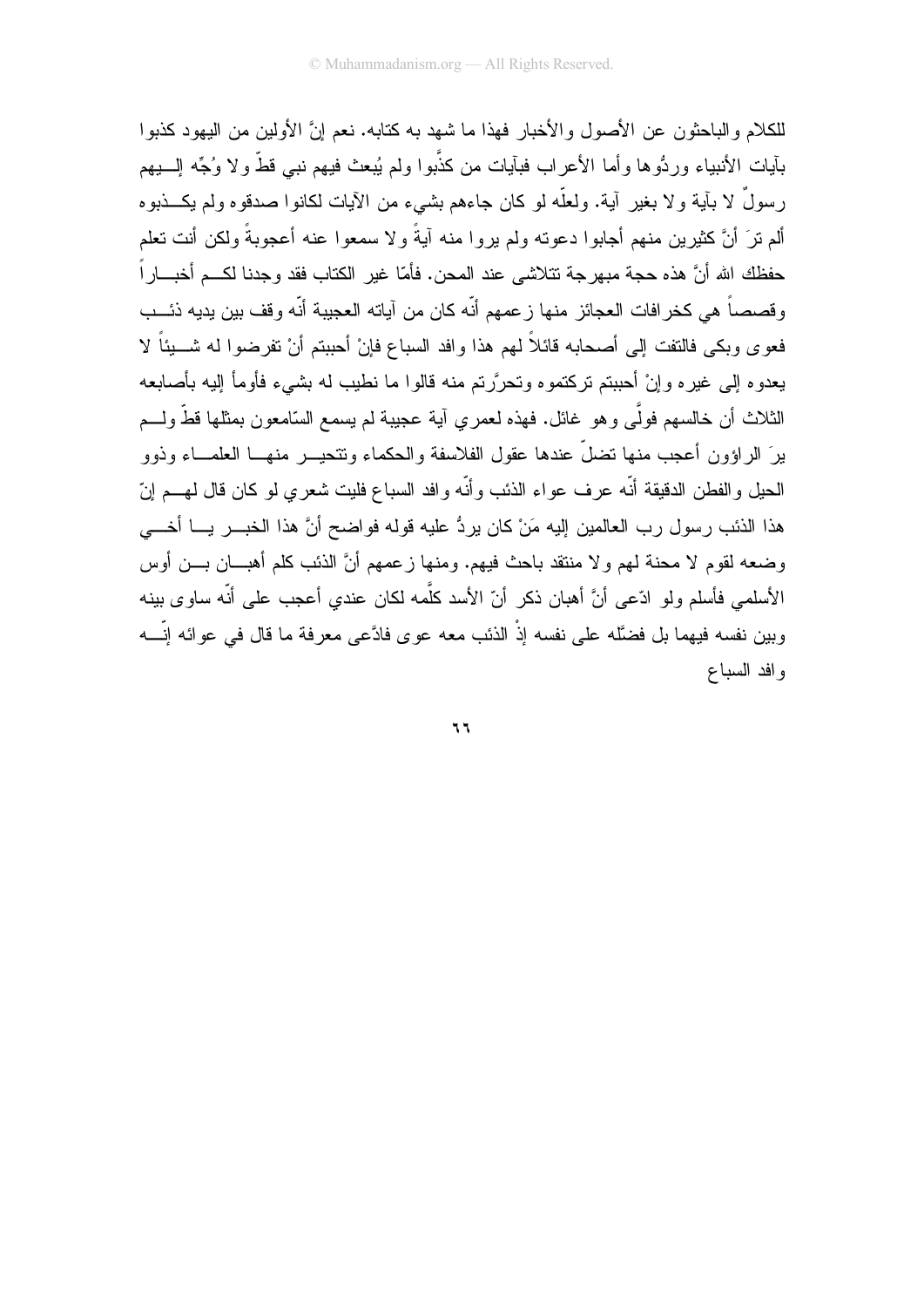فأمّا أهبان فزعم أنّ الذئب ناطقه بلسان عربي والأعجب في ذلك أنَّ هاتيْن الآيتيْن لم تجريا إلاّ بواسطة الذئب الذي يُعرف بالخاطف من السّباع وهذا لقبه في كتب الله المنزلة. فمثل ك أيــدك الله لا يحيل<sup>(١)</sup> عليه مثل هذا الكلام وليست لنا حاجة إلى الإطالة فيه وكذلك قصة ثور دريـــخ وادَّعاءهم مخاطبته دريخاً عندما ضربه لِياه. وكذابه بشهد أنّ الأعراب أشدّ كفراً ونفاقاً. وأمّـــا شاة أم معبد ومَسْحه بده على ضرعها وما يلي ذلك من الخرافات الأخرى كدعائــــه الشّـــجرة فأسر عت إليه مقبلةً مجيبةً تجهد في الأرض فهذا أمر نؤخِّره إذْ فيه نظر مع أنَّ أكثر المسلمين الراسخين في العلم لا يقبلونه بل يردّونه لا يصححونه. وكذلك السمّ الذي سمَّته به زينب بنــت الحارث اليهودية زوجة سلاّم بن مشكم اليهودي في شاة مصلية أيْ مشوية فكلَّمته الذراع وأكل معه بشرْ بن البراء بن معرور فمات وإنّ السمّ الذي لم يزل يدب في بدنه كان ســـبب موتــــه. فليت شعري هل هو سمع الكلام من الذراع وحده أم سمعته الجماعة الذين كانوا بحضرته فإنْ كان سمعه هو وحده فلمَ لم يمنع ابن البراء من أكل طعام مسموم حتى لا يموت وابن البـــراء رجل من أصحابه اختصَّه بالأكل معه وكيف استحلَّ ذلك واستجاز كتمان قول الذراع له إنَّهـــا مسمومة وإنْ كان سمع ذلك من الذراع جميع من حضر فكيف لم يمتنع ابن البراء من الأكل وهو يسمع الذراع تقول لا نأكل مني فإني مسمومة وكيف امتنع هو من الأكـــل وتــــرك ذلـــك الشقيّ يأكل من طعام مسموم فقتله.

 $7<sup>7</sup>$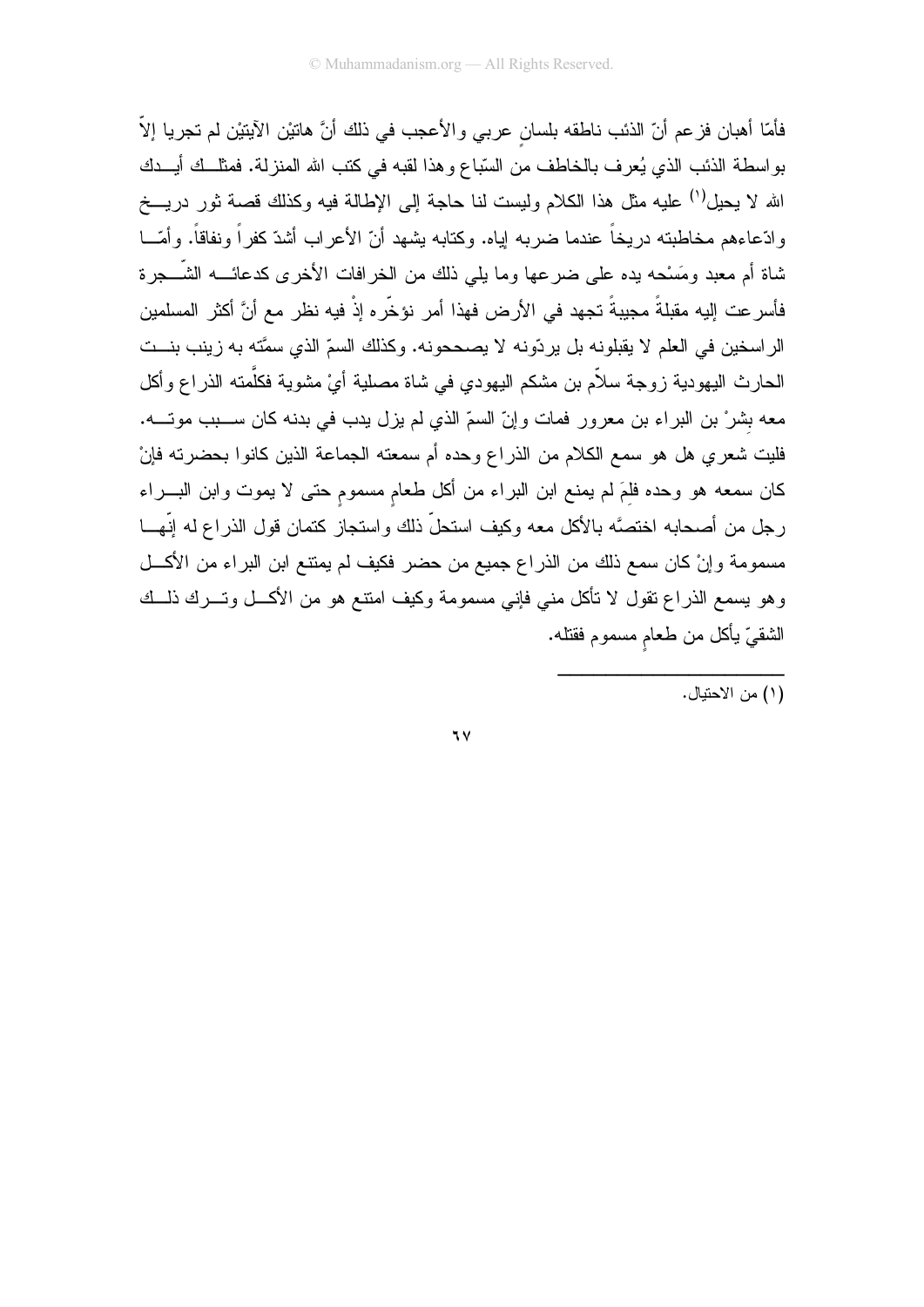فليس يخلو هذا من أحد و جهيْن إمّا أنْ يكون سمعه هو وحده وكتم ذلك غدر أ و إمّـــا أنْ نكـــون الجماعة سمعوه فلم يمتنع ابن البراء من ذلك الأكل حيث سمع ولا يموت وحيـــث مــــات ابــــن البراء من أكله السمَّ ولعلَّه إنَّما أكله ثقةً منه بأنَّه يأكل مع نبيٍّ مُستجاب الـــدعوة ورســـول رب العالمين مشفَّع عند ربه في جميع ما سأله لمَ لَمْ يَدْعُ ربِّه فيجيبه كعهدنا بالأنبياء المشفعين فـــي إحياء الموتى فإنّ إيليا النبي قد أحيا ابن الأرملة بصرفة (ملوك أول ١٧) وهكذا أليشع تلميــذ إيليا قد أقام ابن الشونمية من الموت حياً (ملوك ثان ٤). وقد فعلت الأنبياء مثل هــذا مـــراراً كثيرة وهم أحياء. وفعلت أيضاً القوة الحالَّة في عظامهم كفعل عظام أليشع النبي حيث وُضــــع الميت عليها فعاش (ملوك ثان ١٣). وأنت تعلم أنَّ هذا خبر صحيح في كتب الله المنزلة قرأته في سفر كتب الملوك مفسراً ليس فيه اختلاف بين النصـاري أصـلاً ولا بين اليهود وهما ملتـــان مختلفتان اجتمعنا نحن و هم على صحة ذلك. وكبف لم بأكل هو منها أبضاً ولم بصـــبه شــــىء فيكون ذلك آيةً له وشاهداً على صحة ما يدّعى من النبوة إنْ كان نبياً كما نقــول لأنَّ الأنبيـــاء بأسرهم موقون معصومون بالوقاية الحالَّة عليهم من الله جلِّ نثاؤه من الأفسات النسي تحتـــال الكفرة بـها عليهم وعلمي أولياء الله كقول الرَّب المسيح لتلاميذه فـي إنـجيلـه المقدَّس ووعـــده لـهـــم بما وفي لمهم به إذْ يقول ما معناه إنْ أنتم شربتم السمَّ القاتل لم يضرَّكم يعني إذا أردتم إظهـــار دعواكم وما يعرفه الناس منكم من بشارتـي كان ذلك جائزاً مطلقاً فقد كانوا يُمتحنون بمثل هـــذا وشيهه فتظهر صحّة دعواهم على المحنة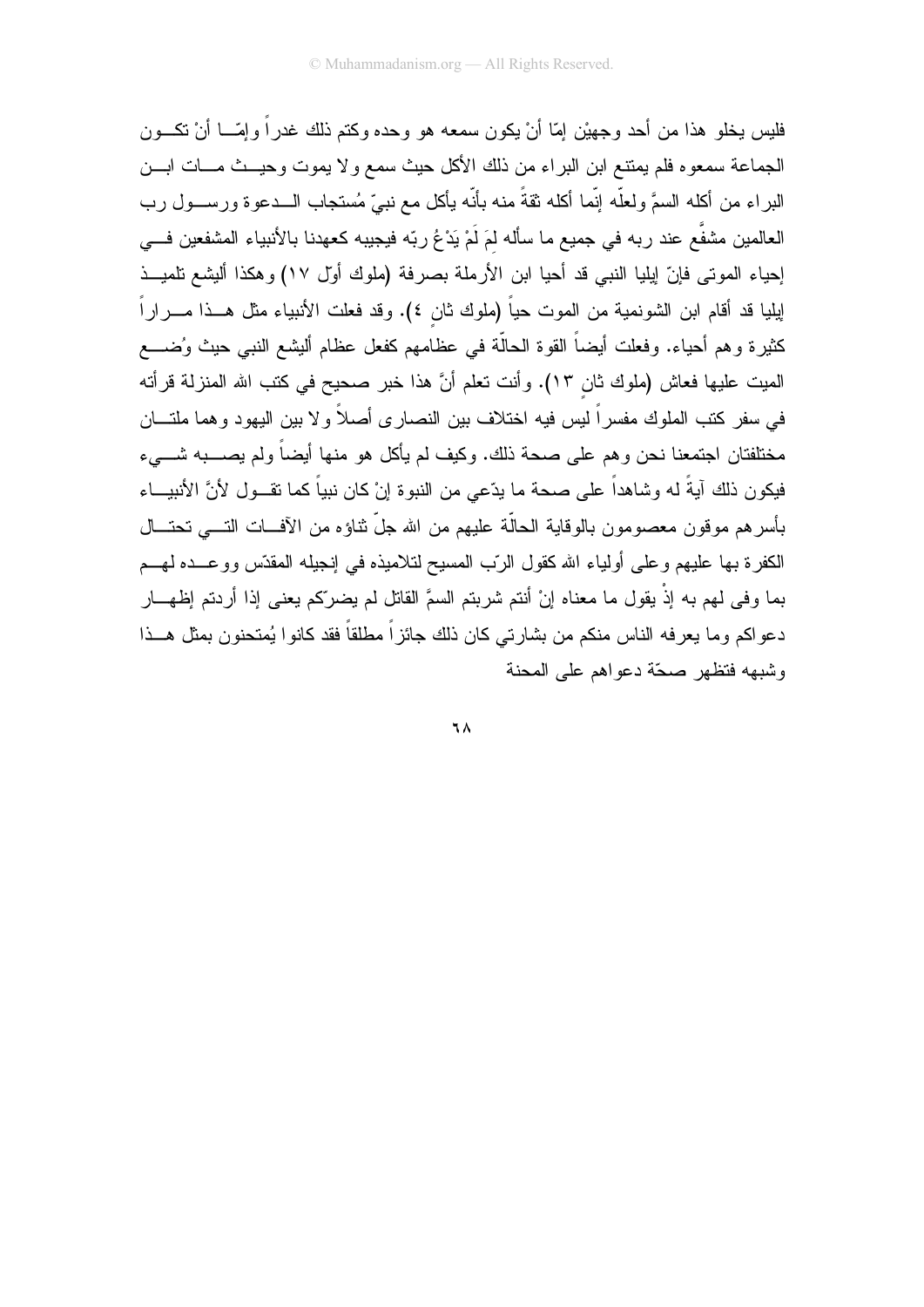والنجرية فانقادت لمهم الملوك الجبابر ة والعلماء الفلاسفة والحكماء أصبحاب الجيل والقضباة بسلا سوط ولا عصا ولا سيف ولا رمح ولا عشيرة ولا ناصرة ولا حكمة دنيوية ولا فصاحة بدعة ألفاظ ولا حذق بحجة ولا نر غيب في شيء ولا نسهيل في شريعة بل لما كـــانوا يــــرون مــــن إظهارهم الأفعال المعجبة التي يمتنع إمكانها في عقول الأدميـــين فكـــانوا يرفضـــون ملكهـــم وعتوهم ويدعون فلسفتهم ويزهدون في علمهم وحكمتهم ويخرجون عـــن نعمهـــم وليثــــارهم ويتعبون أناساً فقراء الظاهر صيادي سمك وعشَّارين لا حسب لمهم ولا نسب غير انتهائهم إلــــي طاعة المسيح الذي أعطاهم السلطان والقدرة على أفعال نلك العجائب. فهذه أصلحك الله دلائل النَّبوَّة و علامات الرِّسالة و صحة الدعوة الى الله تعالى لا ما بدعبه صاحبك مما لا حقيقـــة لـــه. و أمّا الميضـأة و خبر ها و أنّه أدخل يده فيها ففاض منـها المـاء حتـى شر بو ا و شر بت دو ابـهم فالـخبر بذلك جاء عن محمد بن اِسحٰق الزّهري وأمرها ضعيف عند أصحاب الأخبـــار ولـــم يجتمـــع أصحابك على صحته فكيفما أردت فأخبار صاحبك أصلحك الله ليس بنساغ منهـــا شــــيء ولا يستوي ولا تصحّ دعوة واحدة مما سواها على أنَّه قد سبق فقطع الدعاوي وحذف ذكر الأيـــات بتةً فسقطت دعوى من ادّعى له آية وإنما بعث بالسيف زعم<sup>(י)</sup> تصليباً وأنَّ كلّ مَنْ لم يقرّ أنَّـــه نبيٌّ مرسلٌ قتله أو يؤدي الجزية ثمناً لكفره فيدعه فهل تريد أصلحك الله دليلاً أوضح أو حجـــة أقنع أو برهاناً أصحّ على بطلان ما جاء به

(١) هكذا بالأصل.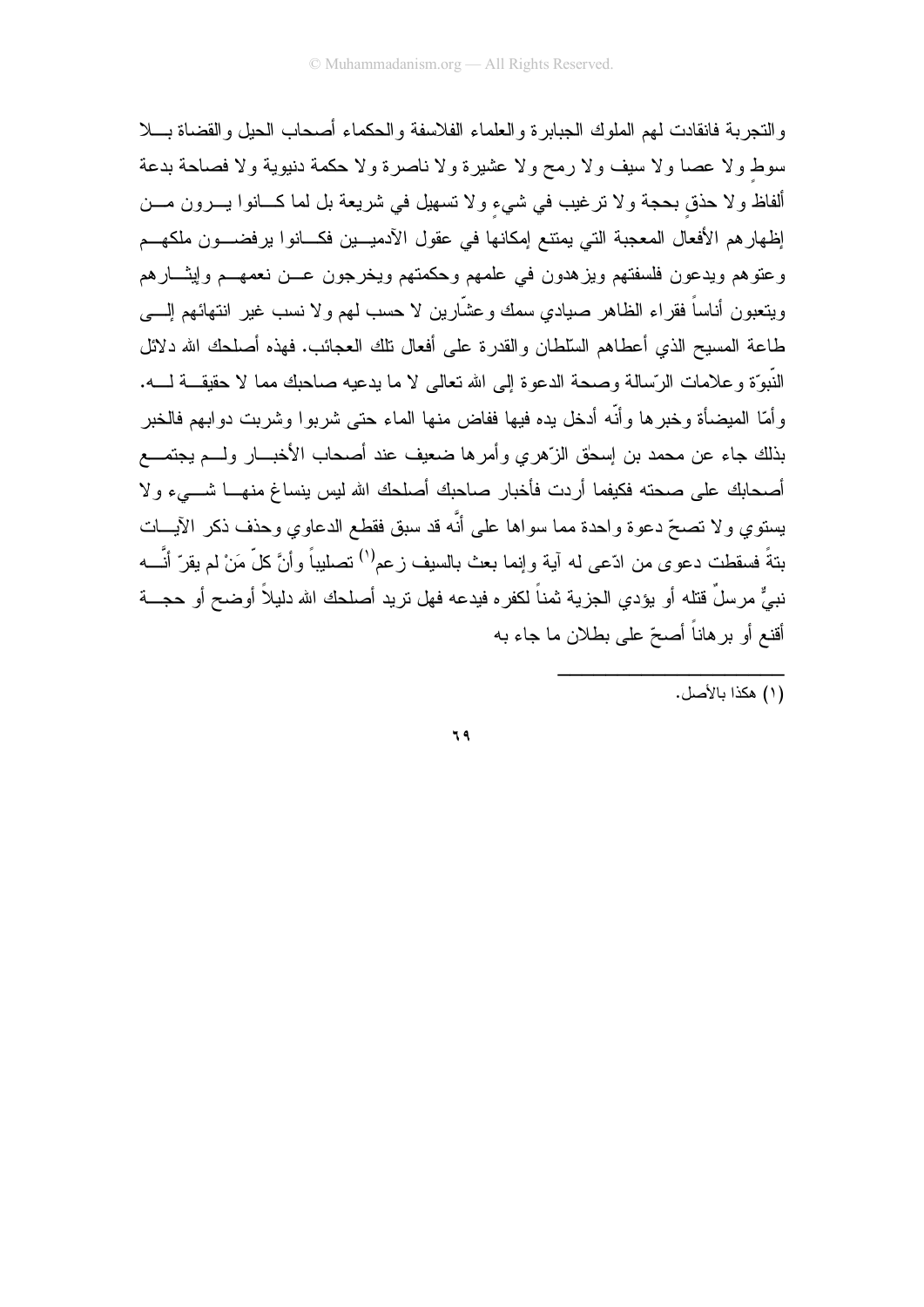صاحبك أكثر من هذا إنْ كنت أنصفت نفسك وصدقتها على أن صاحبك قد أقرَّ و قطع بـــاقر ار ه كلِّ سبب بما نقلت عنه الثقاة الحاملون أخباره فإنّه قال قو لاً مصرحاً غير مكاتم و لا مساتر أنّه « ليس من نبي إلاَّ وقد كذبت أمته عليه ولست آمَن أن نكذب عليَّ أمتـي فمــــا جــــاءكم عنــــي اعرضوه على الكتاب الذي خلفتُه بين أظهُركم فإنْ كان له مشاكلاً وكان له فيه ذكر فهو عنـــي وإني قلتُه وفعلته وإنْ لم يكن له ذكر في الكتاب فأنا بريء منه وهو كذب ممن رواه عني وما قلته ولا فعلته ». فانظرْ أصلحك الله في هذه الأخبار التي ذكرناها مما يقول أصحابك هل تجد لها أصلاً في الكتاب الذي في بدك فإنْ كان لها فيه أصل أو ذكر فهي لعمــــري صــــحيحة قـــد فعلها وأتبى بها وإلاَّ فهو برىء منها وهي أباطيل وأكاذيب نقوَّلوا بها عليه ثمّ أعظم مـــن هـــذا وأشنع أنَّه كان يقول لمهم في حياته ويوصـي إليهم إذا مات ألاَّ يدفنوه فإنه سيُرفع إلـــي الســـماء كما ارتفع المسيح سيد العالم وإنَّه أكرم على الله من أنْ يتركه على الأرض أكثر من ثلاثة أيام ولم يزل ذلك عندهم متمكناً في قلوبهم فلمَّا مات يوم الاثنين لاثنتي عشرة ليلة مضت من ربيع الأول من سنة ثلاث وستين لمولده وقد مرض أربعة عشرة بوماً نركوه ميتاً يظنون أنه سيُرفع إلى السَّماء كقوله فلمَّا أنت عليه ثلاثة أيام وانقطع رجاؤهم من ذلك وأيسوا من نلك المواعيــد الباطلة دفنوه بوم الأربعاء وحكى بعضهم أنه مرض سبعة أيام بذات الجنُب وأنَّه غرب عقلـــه وخلط في كلامه تخليطاً شنيعاً فغضب لذلك علىُّ بن أبي طالب وأنكره فلما أفاق أخبـــره بمــــا كان فقال

 $\mathsf{v}$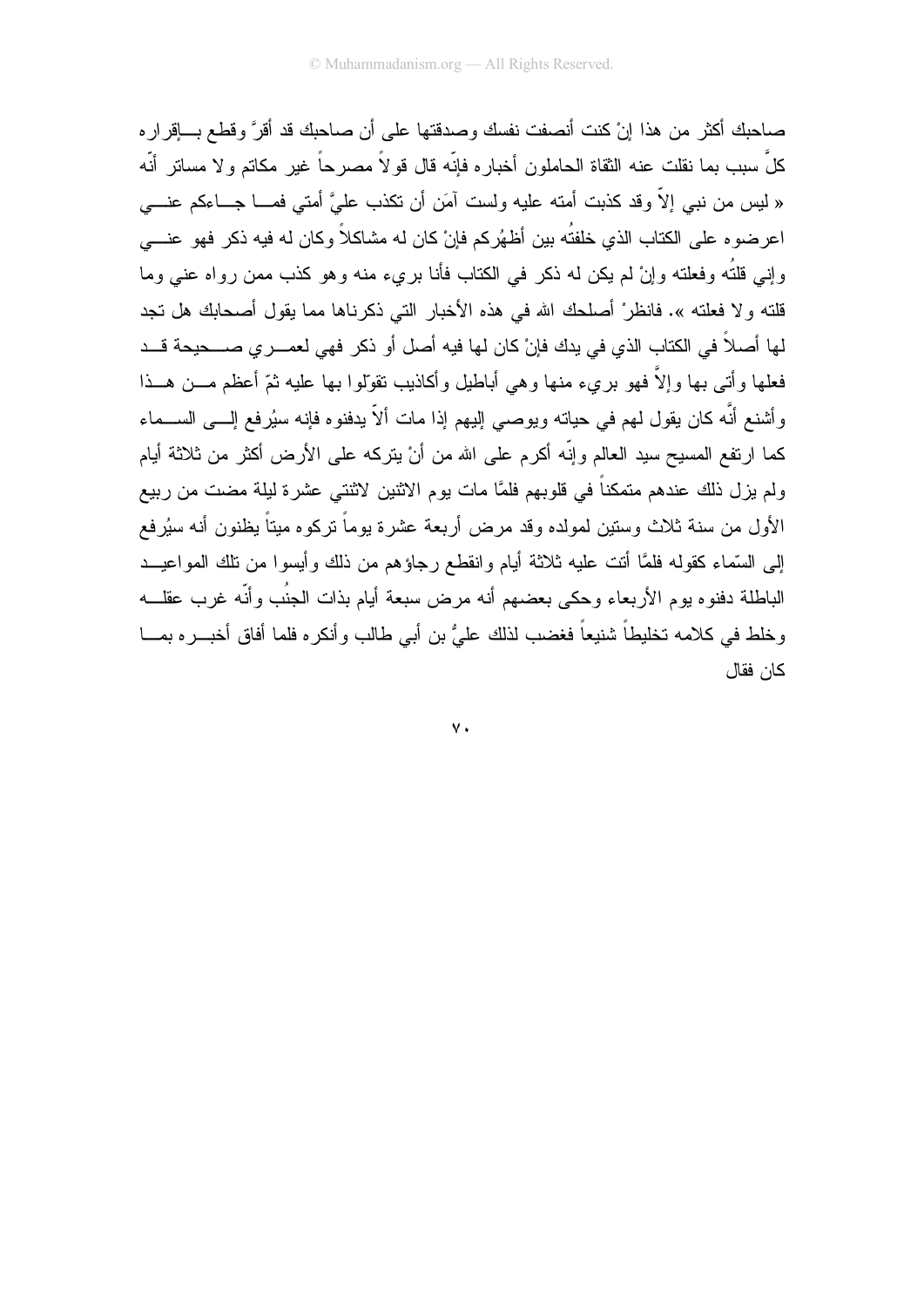لا يبقينَ في البيت أحدٌ إلاَّ العباس بن عبد المطلب فلما كان اليوم السَّابع مـــن مرضـــــه مــــات فربا<sup>(י)</sup> بطنه وانعكست إصبعه الشمال وهي الخنصر، وذكر ضمران أنه كان تحته في مرضه شملة حمراء وعليها مات وفيها أُدرج بعد مونه ووُوري في النراب بغيـــر غســـل ولا أكفـــان وروى عمران بن خضير الخزاعي أنه غُسل وأُدرج في ثلاثة أقواب سجولية أيْ أثواب بيض يمانيَّة وأنَّ الذي نولمي ذلك منه على بن أبي طالب والفضل بن العباس بن عبد المطلــب ابـــن عمّه. فلم يبقَ أحدٌ ممن كان نبعه إلاَّ ارندَّ ورجع عما كان عليه غير نفر يسير وشرذمة قليلـــة من أخصّ أهله وأقربهم نسباً إليه طمعاً بما كان فيه من تلك الرئاسة فكان لأبي بكر عتيق بـــن أبي قحافة في ذلك أعجب تدبير وألطف فعل وأكثر رفق فتولى الأمر بعده بذلك السبب فاغتاظ على بن أبي طالب غاية الغيظ ودخل عليه ما يدخل على مَنْ يشكِّك أنَّ الأمــــر صــــائر إليــــه فانتز ع من يده كلِّ ذلك حرصاً الدنيا ورغبة في الرئاسة فلم يزل أبو بكر برفقه وحسن مداراته يلطف بالمرنتتين إلىي أنْ رجعوا بضروب من الحيل والرفق والعدات والتشـــويقات والأمــــانـي والخداع وكان بعض ذلك بالخوف والفرق من السيف وبعض بالنزغيب فسي ســلطان الـــدنيا وأموالها وإباحة شهواتها ولذاتها فرجع من رجع في ظاهره لا في باطنه وما أشكَّ أكرمــك الله إلاَّ أنك ذاكر ما جرى في مجلس أمير المؤمنين وقد قيل له في رجل من أجلَّ أصحابه إنه إنما يُظهر الإسلام وباطنه المجوسية القذرة فأجاب بما

 $\vee$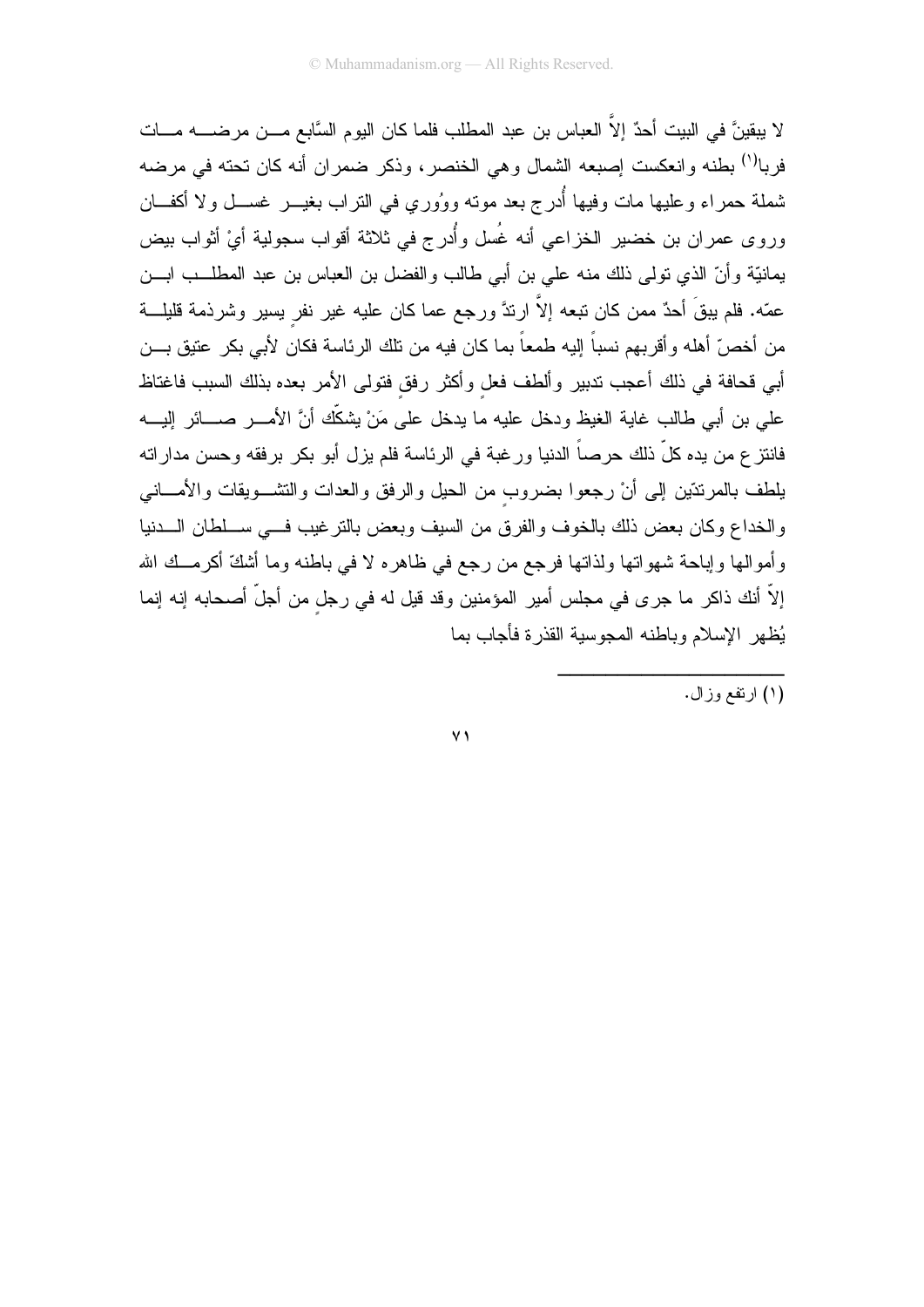علمته من الجو اب حيث قال « و الله إنّي لأعلم أنّ فلاناً و فلاناً حتى عدَّد جملة مـــن خـــو اص أصبحابه ليُظهر ون الإسلام و هم أبر ياء منه وير اءوننبي و أعلم أنّ باطنهم يخالف مـــا يظهر ونـــه وذلك أنَّهم قومٌ دخلوا في الإسلام لا رغبة في ديانتنا هذه بــل أرادوا القـــرب منـــا والتعزيـــز بسلطان دولتنا لا بصيرة لهم ولا رغبة في صحة ما دخلوا فيه وإنّي أعلم أنّ قصتهم كقصة ما يُضرب من مثل العامة أن اليهودي إنما نصحّ يهوديته ويحفظ شرائع نوراته إذا أظهر الإسلام وما قصـة هؤلاء فـي مـجوسيتهم وإسلامـهم إلاّ كقصـة اليـهودي وإنّـي لأعلم أنَّ فلانـاً وفلاناً حتـــي عدَّد جماعة من أصحابه كانوا نصاري فأسلموا كرهاً فما هم بمسلمين ولا نصــــاري ولكـــنهم مخاتلون فما حيلتي وكيف أصنع فعليهم جميعاً لعنة الله أما كان يجب عليهم إذْ خرجــوا مـــن المجوسية النجسة القذرة التي هي أشرِّ الأديان و أخبث الاعتقادات أو عن النصر انية التي هـــي أذعن الأقاوبل إلى نور الإسلام وضبائه وصحة عقده أنْ بكونوا أشد تمسّكاً بما دخلوا فبه منسه بما نركوه ظاهراً وخرجوا عنه رياءً ولكن لي قدوة برسول الله صلعم وأسوة به لقد كان أكثـــر أصحابه وأخصَّهم به وأقربهم الِيه نسباً يُظهرون أنهم أتباعه وأنصاره وكان صلعم يعلم أنَّهــم منافقون وعلى خلاف ما كانوا بظهرون له وصحّ ذلك عنده وأنَّهم لم بزالوا ببتغون له الغوائل يريدون به السوء ويتطلبون له العثرات ويعينون المشركين عليه نظر العين حتى أنَّ جماعـــة منهم كمنوا له تحت العقبة واحتالوا في نتفير بغلته لترمي به فتقتله فوقاه الله كيدهم وشرّ ما

 $\vee$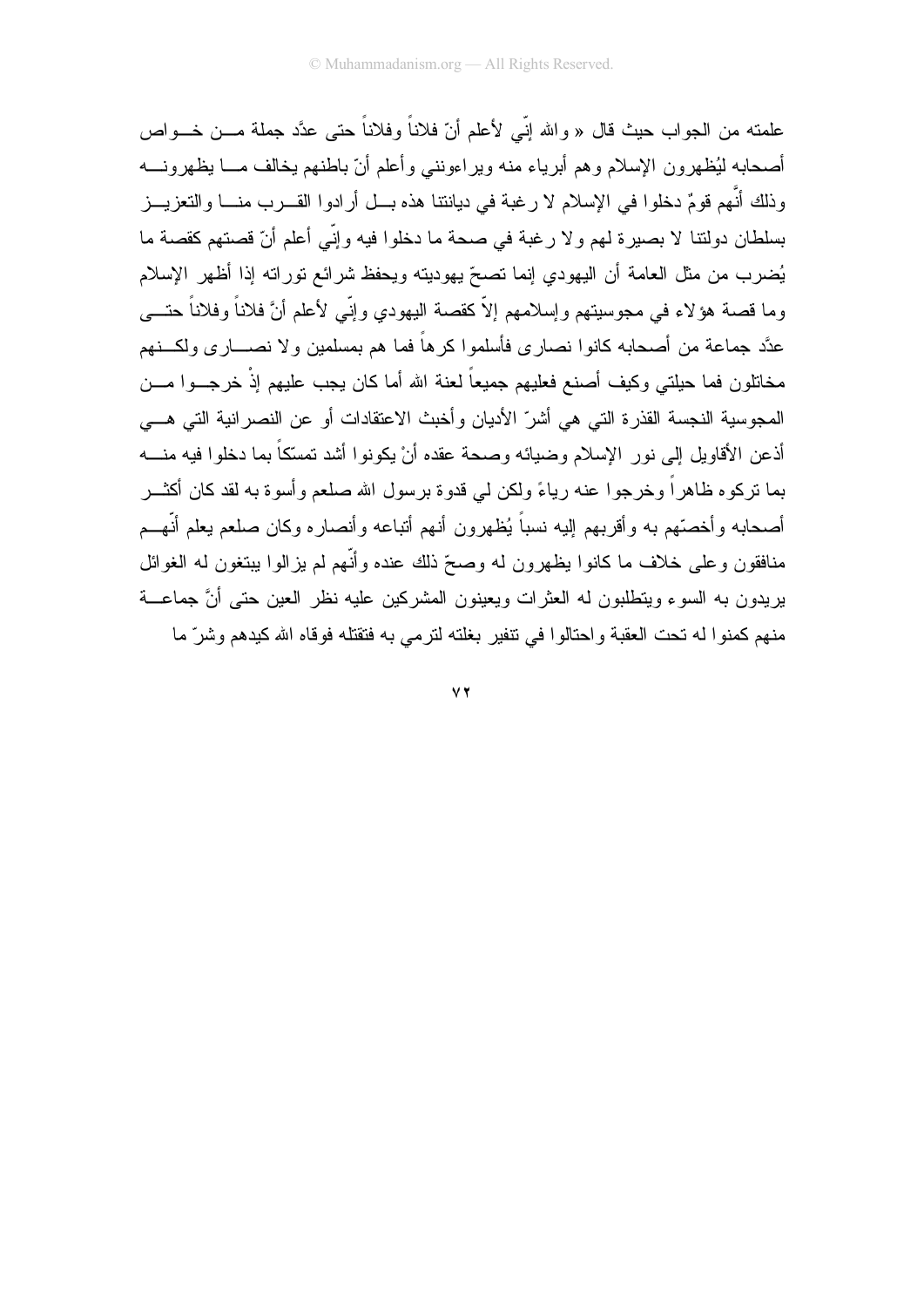كانوا بيغونه له ثمّ كان بدار بهم دائماً إلى أنْ قبضَ روحه على غاية ما يــدار ي بـــه الأعـــداء المكاشفين حذراً منهم أفما بنبغي لي أنا أن أشابهه صلعم هذا وكان حياً ملء ثيابه ثـــم ارتـــدّوا جميعاً بعد موته فلم بيقَ منهم أحدٌ كان يظن به رشداً إلاّ رجع وارندّ وحرص على تشتيت هذا الأمر وإبطاله ظاهراً وباطناً وعلانيّةً وسراً إلى أنْ أيَّده الله وجمع نفرُقهم وألقـــي فـــي فلـــوب بعضهم شهوة الخلافة ومحبة الدنيا فربط النظام وجمع الشَّمل وألَّف التشتيت بالحيلـــة ولطـــف المداراة وأنتمّ الله ما أنمّه وما المنّة في ذلك له ولا هو محمود عليه بل المنّة لله والحمد والشكر لـه علـى ذلك بأسره فلستُ أذكر ما أراه ويبلغنـى عن أصـحابـى هؤلاء لا أبـعد الله غيرهم وما لـهم عندي إلاَّ المداراة والصبر عليهم إلى أنْ يحكمَ الله بيني وبينهم وهو خير الحاكمين ». ولـــولا أنَّ سيدي أمير المؤمنين تكلَّم جهاراً على رؤوس الملأ في مجلسه أجلَّه الله فذاع الخبر بــذلك ونقله الشاهد إلى الغائب لما حكيتُه وأنت تشهد لمي أنبي لم أنزيد في شيىء من ذلك وإنَّما ذكرتك بما جرى من الكلام في ذلك المجلس وليس له مدة طويلة و أردت إعادته لأذكرك أمـــر الــــر دّ وأنَّ القوم لم يكن ردهم إلى هذا الأمر إلاَّ رغبة في الدنيا ولإتمام هذا الملك الذي هم فيه وفـــي ذلك لذوي الألباب ممن ينظر في كتابنا هذا مقنع إنْ شاء الله. فلنرجع الآن إلى كلامنـــا الأول ونقول إنه كان عمره ثلاثاً وسنين سنة، منها أربعون سنة قبل ادّعائه النّبوّة وثلاث عشرة بمكة وعشر في المدينة وهذا أصلحك الله ما لا تقدر أنتَ ولا غيرك ممن يدعى مثـــل ادّعائـــك أنْ ينكر م أو يحجده والذي نقل البك

 $\mathsf{Y}\mathsf{Y}$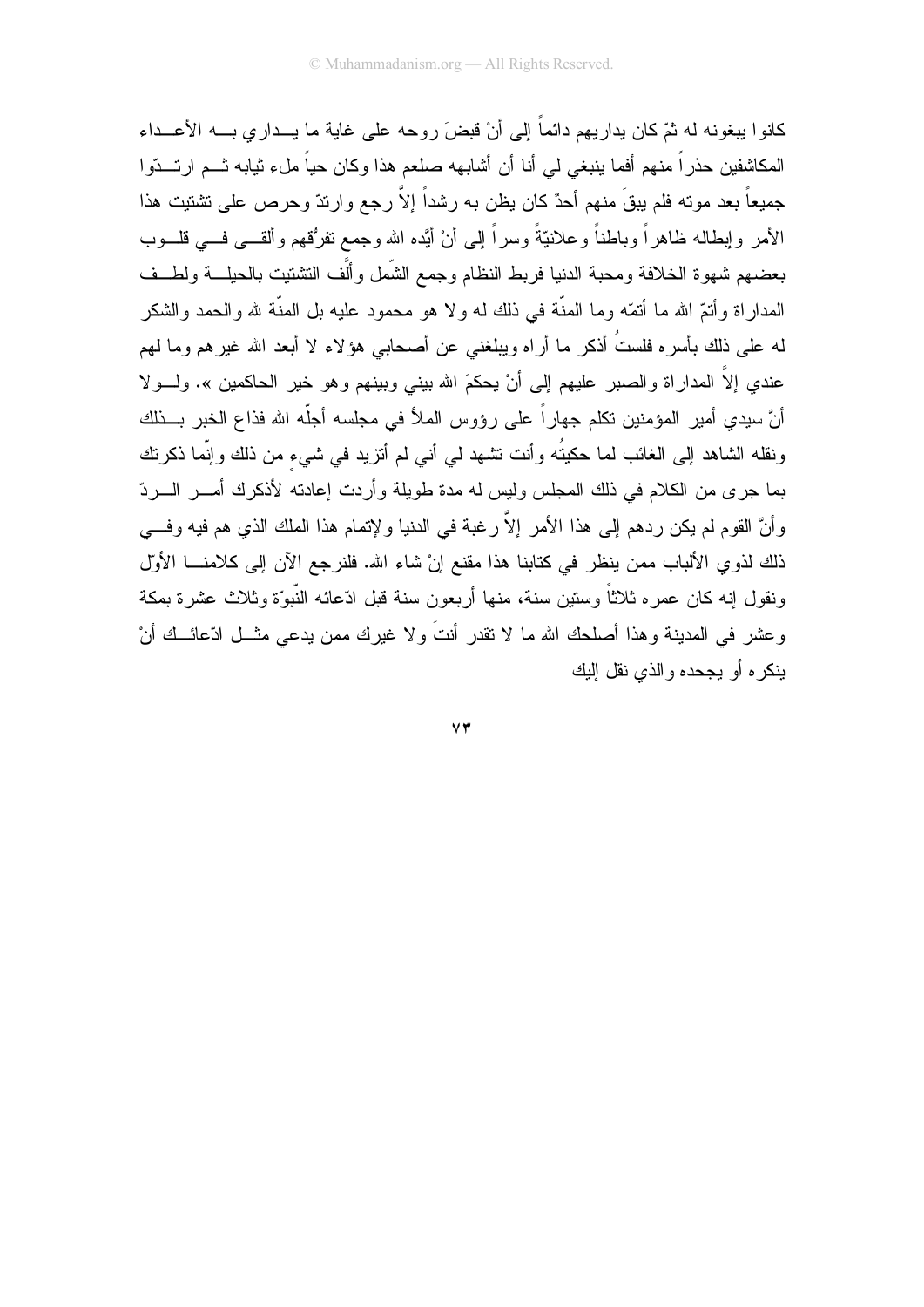دينك ووثقت به في جميع ما نقله عنه هو الذي نقل هذه الأخبار فهذه قصتته مـــن أولهــــا الِــــي آخر ها.

فإنْ ادعيت أنَّ موسى النبي ويشوع بن نون ولي الله وخليفة موسى قـــد حاربــــا أهـــل فلسطين وضربا بالسبف وقتلا الرجال وسبيا وأحرقا القرى والمساكن بالنار ونهبا الأموال مما أنكرتُ على صاحبنا أمره وفعله قلنا لكَ إنَّهما فعلا ما فعلاه عن أمر الله عزَّ وجلَّ لقـــوام مـــا أراده وقدَّره وإنجاز مواعيده وفعله فإنْ ذلك كان في قوم طغوا وبغوا وتجاوزا الحدَّ فأحب الله تبار ك و تعالى تأديبهم كتأديب الأب المشفق على ابنه. فإنْ قلت و ما الدليل على ذلك منهما كان عن أمر الله سبحانه ونعالى وأنّ الذي فعله صاحبك لم يكن عن أمر الله قلنا إنَّ نبي الله موسى حيث جاء بالأيات العجيبة المعجزة التي فعلها بمصر بحضرة فرعون وجميع أهل مصر بعــد ما فعل أهل مصر ببني إسرائيل ما فعلوه وبعد ذلك أخرج بنبي إسرائيل بنلَّــك اليـــد الرفيعــــة والقوة المنبعة وفلق لمهر البحر وأجازهم وغرق فرعون وأصحابه عندما تبعهم وضرب موسى الحجر الأصبرِّ فتفجَّر منه اثني عشر نهر أ سقاهم منها و أنزل لهم المنّ و السلوى وما أشبه ذلــك مما أتى به مما هو ممتتع في قدر ة المخلو قين لا يقدر أحد أنْ يفعل ذلك غير الخالق جلَّ و عـــز ّ ومن أعطاه الرب القدرة على فعل مثله صارت هذه دلائل واضحة وشواهد له صـــادقة بـــأنَّ جميع ما حكاه وفعله هو عن أمر الله نبارك ونعالى وصحِّ عندنا أيضاً من وجه آخر أنَّــــه لـــم يجئ من بعده نبيٌّ ولا رسولٌ من عند الله إلاّ نبتٌ له مقالته وصحح قوله وما جاء به وعلَّمنـــا أَنَّ قتالَ الكِّفار

V £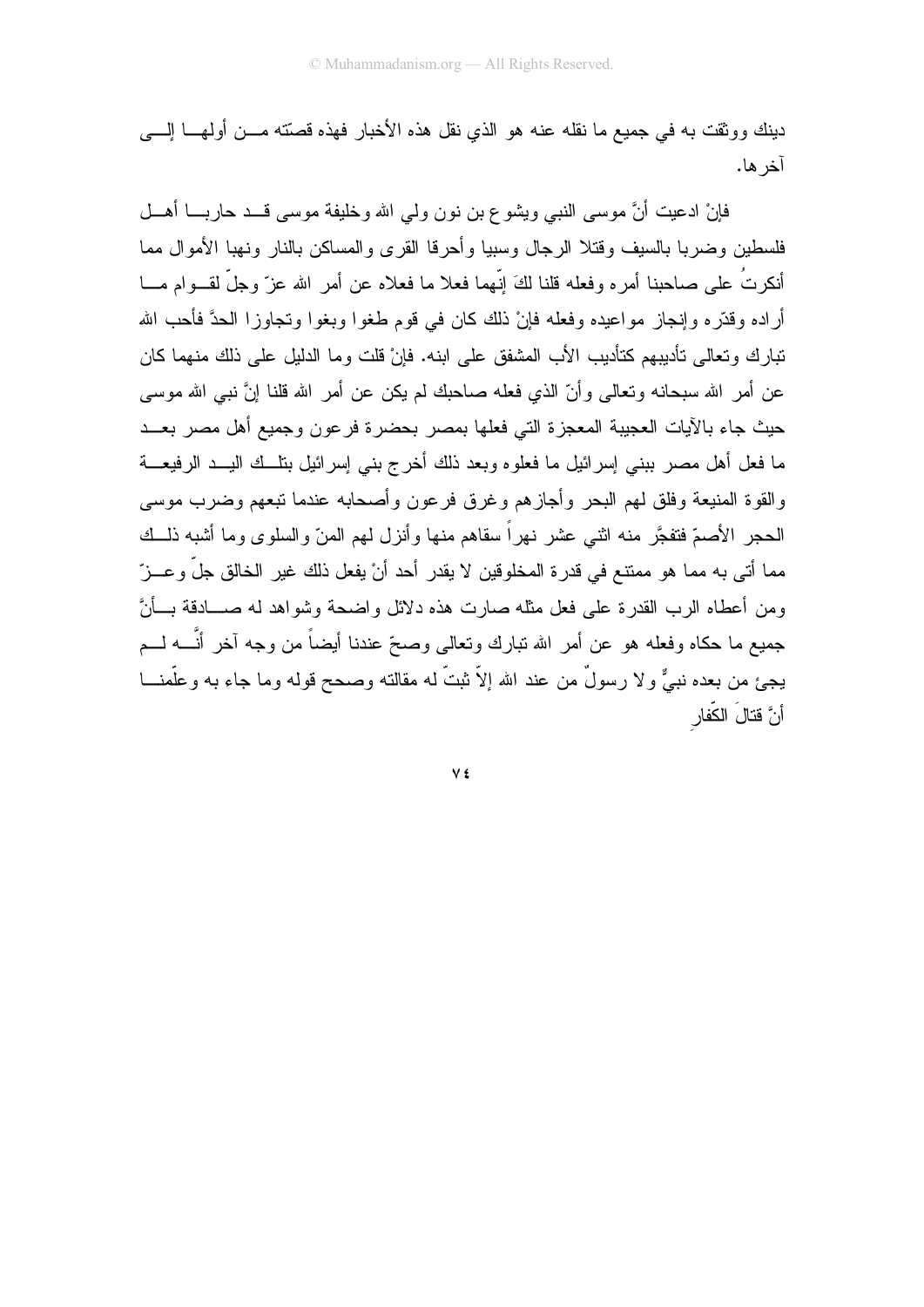الذين قاتلهم وسببي ذر اربيهم و أحر ق مساكنهم ونهب أمو الهم حقَّ من الله وكذلك ما فعل يشـــو ع بن نو ن من استيقافه الشَّمس وسط الفلك عن مسير ها إلى أنْ انتقع الشَّعب من أعدائــــه وكـــذلك توقيفه القمر بأمر الرب فوقف وشهد له الكتاب بأنّه لم يكن مثل ذلك اليوم فيما مضــــى ولـــن يكون في المستأنف لأنَّها آيةٌ خصَّ بها يشوع بن نون فتكون شهادة له وجلالاً عنده إلى آخـــر الأبد وكذلك أفاعيل عجيبة غير هذه يطول شرحها وإذْ قلت إنَّك قرأت كتاب يشـــوع ودرســـته حقَّ دراسته فلا وجه لإعادتها ونحن واليهود المخالفون لنا متفقون على تصـــديقه عـــن غيـــر نواطؤ وإنه حق في ديوان الله لا نشكّ فيه ولا نرناب فأعطنا أنتَ أصلحك الله أدنى حجـــة أو آيةً أو لمعة أعجوبةً تومئ بها إلى صاحبك أنَّه فعلها أو يقرّ له كتابه بصحّتها حتـــى نصـــدّق نبوّته ونقرّ برسالته ونقبل دعوته ونعلم أنَّ ما فعله من قتل النَّـــاس وســـبيهم وأخـــذ أمـــوالـهم و إخر اجهم من ديار هم كان عن أمر ِ الله عز ّ وجلّ كفعل أولياء الله ولكنّا نعلــم حقيقـــة أنَّـــه لا جواب عندك في هذا وأنَّك لا نقدر أنْ نأتي بشيء مما سُئلت عنه فلا ينبغي لكَ أصلحك الله أنْ تظلم وتذمم من ردّ عليك قولك وأنكر دعواك قائلاً إنَّ الله لم يبعث صاحبك رسولاً ولا نبيّاً ولا أمر ه بمحاربة أحد و لا موادعته وإنما هو رجل متغلَّب ادَّعى لنفسه ما ادّعاه فأعانه على ذلـــك قوم من عشيرته وأهل بيته وبلده فليس مَنْ جحد هذا وردّه لوم ولا عيـــب ولا ذنـــب بـــل إنْ أنصفتَ عذرته وأحمدت رأيه وارتضيت بصحة عزيمته وقلت بجودة فكره لإحادته عن القـــول المتناقض الشّاهد على نفسه ببطلانه وأنت تعلم علّمك الله كلّ

 $V \circ$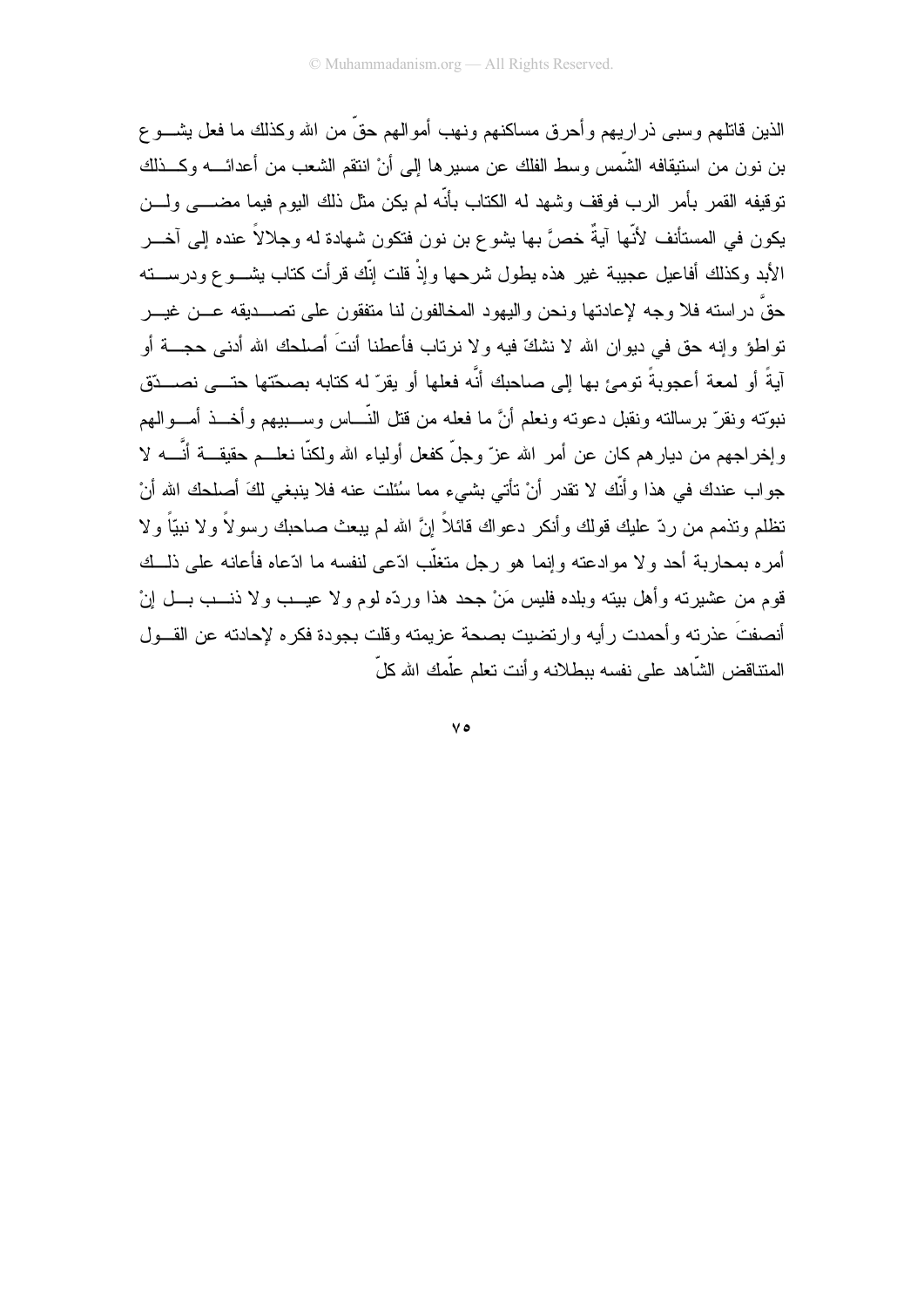خير أنَّ العقل والنُّصفة بوجبان ذلك اللَّهم إلاَّ أنْ تستعمل المباهتة التي ليست مـــن مـــذهبك ولا من أخلاقك بل هي سلاح العمه<sup>(י)</sup> اليهود والكفار والجّهال فإنَّ الكذب والبهت والمكابرة أصــــلُ قولهم ومتن كلامهم وعقد أمرهم لأنَّهم بِشبهون الشَّبِطان أباهم الكاذب المختر ع الكذب والبهتان كما شهد الرّب يسوع المسيح عليه في إنجيله المقدّس الطّاهر فإلام أرجـــع أصــــلحك الله مــــن أمرك وكيف أقول وبما أحتجّ لكَ عند عقلي وهل نرى أنْ أقبل قولكَ من غير حجة ولا برهان ولا دليل مقنع أنزى ذلك صواباً وما أظنَّك يرحمك الله نزى لي ذلك كيف وسيدي المسيح قـــد قال في محكم إنجيله المقدّس ما معناه أنّ جميع الأنبياء إنّما نتبأت إلى وقست مجيئـــى وعنـــد ظهوري زالت النبوات بأجمعها فلا نبي بعدي فمن جاء بعدي مدعيّاً نبوة فهو لصٌّ خـــاطفٌ لا نقبلوه فأشرْ عليّ يا خليل هل نرى لمي أنْ أعدلْ عن وصيّة ربـي المسيح مخلّص العالم وأقبـــل غرورك وخدعك وأمانيك ونشويقاتك بالدنبويات الزَّائلة بغير دليل ولا حجة فما أظن مثلك من أخلَّ النمييز العقل أشار بمثل هذا الخطأ العظيم ولا مثلي قبله وأصغى إليه. فارجعْ إلى عقلــك برحمك الله وأنصفه واستعمل القانون الحقّ ودغ التّحامل للقرابة والعصبية للنّسب المضـــمحل فإنِّـي لكَ ناصـعٌ وعليكِ مشفقٍ واذكرْ ما قرأته في الإنجيل الطَّاهر حيث يقول السّــيد المســـيح لحوارية « إنَّ أنبياءً كثيرين وملوكاً أرادوا أنْ ينظروا ما أنـــتم تنظـــرون ولـــم ينظـــروا وأنْ يسمعوا ما أنتم تسمعون ولم يسمعوا » (لوقا ١: ٢٤) فهل ينبغي لكَ وأنت قرأت مثل هذه

(١) المتحرين.

 $\vee$   $\vee$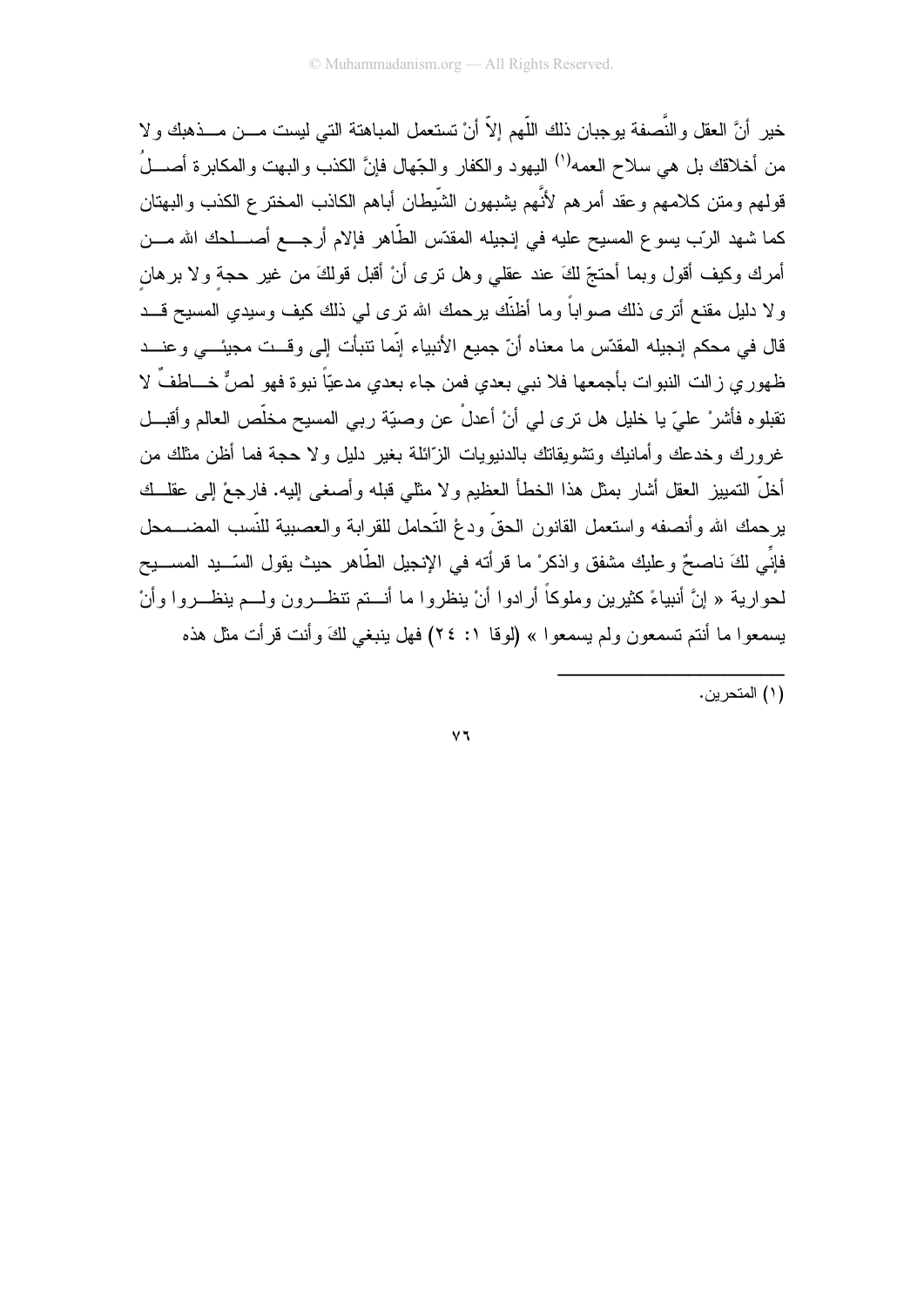أنْ نميلٍ عنه إلى غيره من أمور الدنيا مع معرفة سرعة زوالها وفنائها. وبعد هذا كلَّـــه كــــان ينبغي لكَ أنْ نعلمَ أنَّنا إنَّما صدقنا الأنبياء وقبلنا أقوالهم عندما جاءونا بشروط النَّبــوَّة ودلائـــل الرِّسالة وإعلام الوحي لا بالغلبة والقهر ولا بالحمية والعصبية ولا بالشـــرف فـــي الحســـب والنَّسب ولا بكثرة العشيرة وصولة المنعة ووفور المال لا بتسهيل السنَّن والشرائع ولا بإعطاء الجسد شهواته ولا لأجل الفرق في السلطان والخوف من السِّيف والسَّوط بل بالآيات العجيبة النبي لا يقدر الأدميون ولا ينهيأ في حيلهم أنْ يأتوا بمثلها فهي دلائل واضحة إلهية مثل أيسات الإنباء وعجائب ربنا المسيح وأفعال تلاميذه الحور ابين التي كانت تضلَّ عندها عقول الفلاســفة وحكمة الحكماء فقبلنا أقاويل هؤلاء وجميع ما جاءونا به وصدقناهم وأقررنا لهم به وأنّه حــقّ منزل من عند الله عزّ وجلّ لكون مثل هذه الشهادات الصّادقة معهم وبراءتها في أيدينا وعندنا أثارهم قائمةً وأعلامهم نيّرة لا يجحد ذلك أحدٌ ولا يمكن غيرهم أنْ يدعيه ولا ينكـــره إلاّ مــــن عاند الحقِّ واستعملَّ المباهنة وسوءِ التمييزِ. وقد اقتضانا أصلحك الله هذا الفصل من كتابنا هذا أنْ نناظرك فيه بعض المناظرة في ما أتاك به صاحبك الذي تدّعي له النّبــوّة مـــن الشـــرائع والأحكام فنقول إنَّ الشرائع والأحكام لن تخرج عن ثلاثة أوجه ولا يقدر ذو نطـــق أنْ يـــأتـي بزيادة فيها ولا نتقيص منها وذلك إمّا أنْ يكون الحكم حكماً إلهيّاً وهو حكم النفضُّل الذي هـــو فوق العقل والطبيعة ويليق بالله جلَّ اسمه لا بغيره ولا يشبهه سواه وإمَّا أن يكون حكماً طبيعيّاً ٍ قائماً في العقل مولوداً في الفكر يقبله التمييز. و لا ينكر م

٧V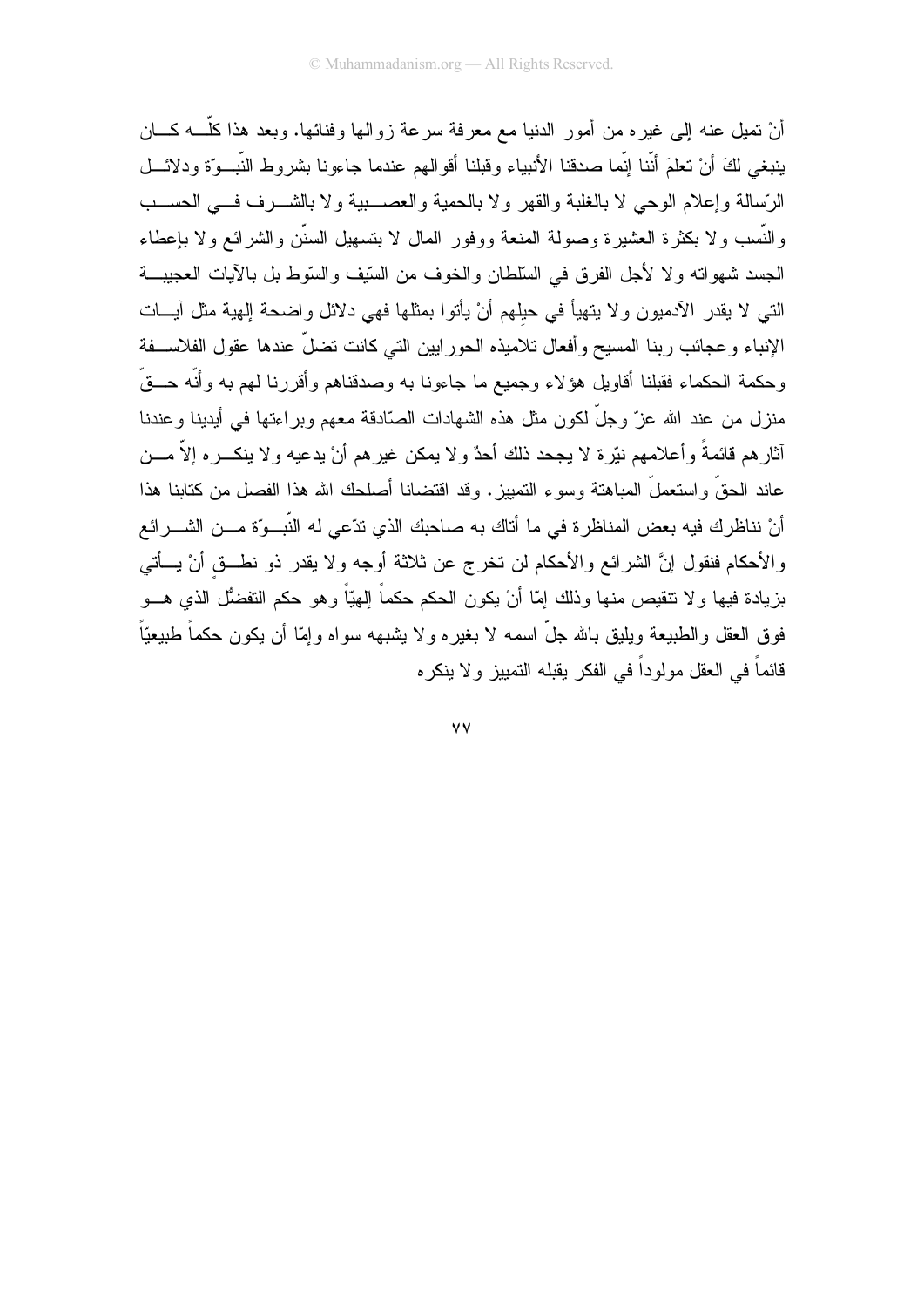وهو حكم العدل وإمَّا أنْ يكون حكماً شيطانيّاً أعنى حكم الجور وهو ضد الحكم الإلهي وخلاف الحكم الطبيعي فأمّا الحكم الإلهي الذي هو فوق الطبيعة وأشرف منها فهو التفضُّل الذي جـــاء به المسيح مخلَّص العالم سيد البشر الذي أقرَّ صاحبك وشهد له إذْ يقول: ﴿ وَقَفَّيْنَا عَلَى آثَارِهِمْ بعيسَى ابْنِ مَرْيْمَ مُصَدِّقاً لمَا بَيْنَ يَدَيْه منَ النَّوْرَاة وَآتَيْنَاهُ الإِنْجِيلَ فيه هُدًى ونُورٌ وَمُصدِّقّاً لمَسا بَيْنَ يَدَيْه منَ النُّورَاة وَهُدًى وَمَوْعظَةً للْمُتَّقِينَ ﴾ (المائدة) وذلك أنّ المسيح قـــال فـــى إنجيلـــه الطاهر « غالبوا الشرّ بالخير وأحسنوا إلى مَنْ أساء إليكم وتفضَّلوا على النَّاس جميعاً وباركوا على مَنْ لعنكم وادعوا لمن أذنب إليكم وآنوا الجميل والمعروف من شتمكم لتشبهوا فسي ذلسك فعل أبيكم الذي في السَّماء فإنَّه يجود بو ابله على الأبر ار والفجّار ويشر ق شمسه على الأخيـــار و الأشر إن »<sup>(١)</sup> فهذا هو الحكم الإلهي وشر ائعه فوق الطبيعة و أعلمي من العقل الإنســــانـي و هـــو حكم النفضلّ والرَّحمة والعفو والنُّشبُّه بفعل الله نبارك ونعالى الرؤوف الرحيم والنحـــو الشَّــانـي هو الحكم الطبيعي والشريعة القائمة في العقل الجاري مع الغريزة الملايم الإنسانية وهـــو مـــا جاء به موسى النبي بقوله في حكمه ما معناه « العين بالعين والسنّ بالســـنّ والـــنفس بـــالنفس والضربة بالضربة والجراح قصاص » فهذا حكم الطبيعة الداخل في قانون العقل وهــو حكــم العدل والنصفة أنْ تأتـى الناس بمثل ما أتوا بـه إليك وتفعل بـهم كمـا فعلوا بك إنْ خيـــراً فخيـــر وإنْ شراً فشر وليس ذلك مضاهياً للحكم الإلهي ولا مما يسّنه الرّب الرحيم المتفضل الرؤوف

**VA**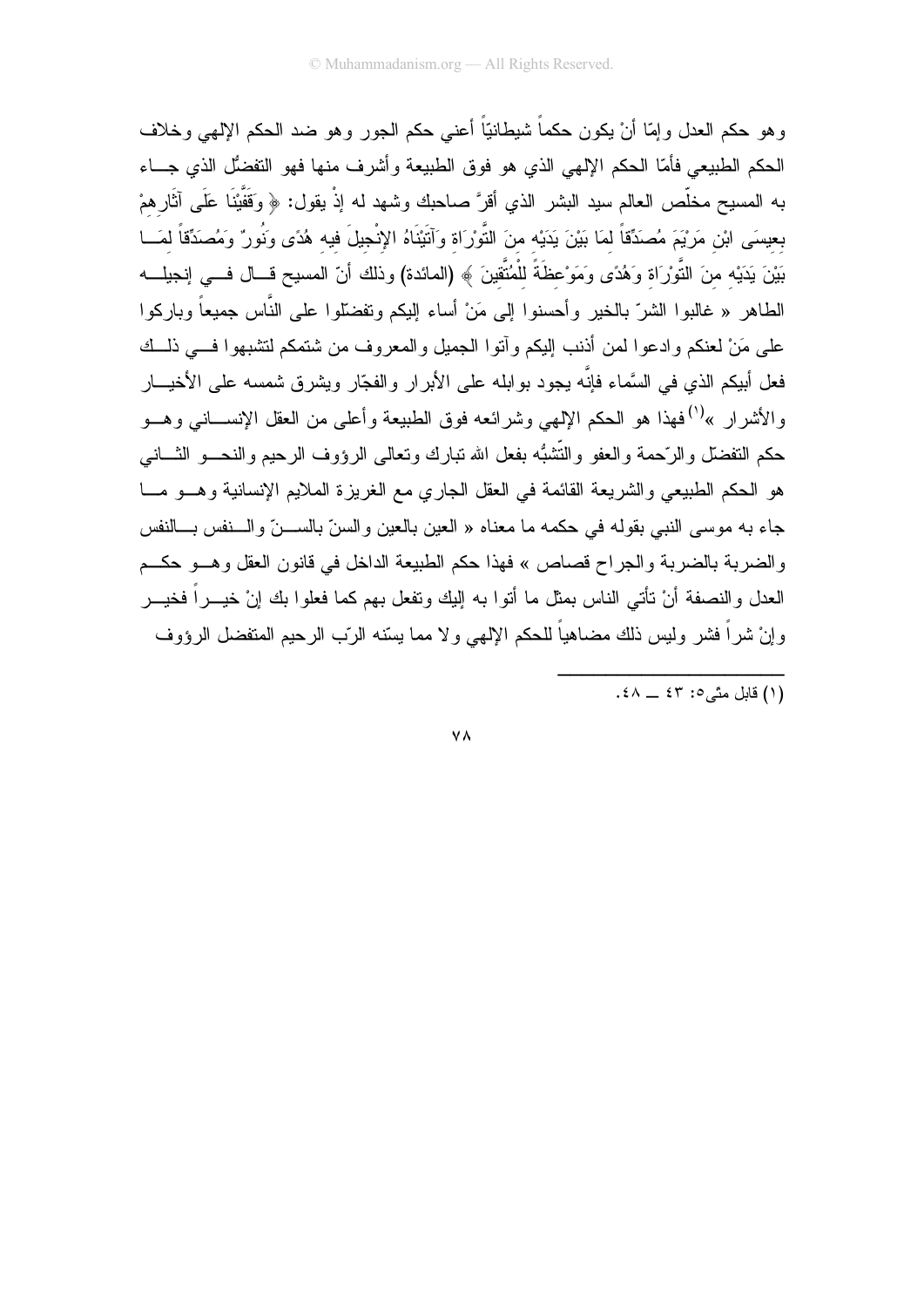بخلقه. والنحو الثالث هو الحكم الشيطاني المحال الذي هو الجور والشر بعينه. فلا نلمْ أصلحك الله على إيجابنا الحجَّة عليك في ذلك فإنَّك نعلم أننا معك في وسط المعركة لم نخرج عنها ولا ندع المجاهدة بما عندنا من السّلاح الرّوحاني ذباً عن دين الله القيم الذي نرجـــو بــــه النصـــــر والظفر على عدونا فإنَّك إنْ لمت في ذلك ظلمت على أننا لا نلتفت إلى لومك ولا لوم غيـــرك في ذلك. وأنا أرجع إليك بالمسألة سائلاً الله جلَّ وعز ّ إلـهامك الإنصـاف ونلقينك القول بالـعـــدل في إعلامي أيْ هذه الأحكام الثلاثة التي ذكرناها وأي شريعة جاء بها صاحبك فإنْ قلــت إنـــه جاء بالأحكام الإلهية قلنا لك قد سبقه المسيح سيدنا إليها بستمائة سنة وبهــا يعمــل أصـــحابه ونابعون منذ ارتفاعه ممجداً إلى السَّماء إلى هذه الغاية وإلى أنْ نتقضـى الدنيا ولم نرَ أحداً مـــن أصـحابك علم شيئاً منها ولا كانت تستعمل في عهد صـاحبك. وإنْ قلت وما أظنك قائلاً إنّه جاء بالأحكام الطبيعية وشرائع العقل وسنن العدل قلنا قد سبقه إلى ذلك موسى النبي وأوقفنا عليـــه وشرحه لنا شرحاً ببناً عن الله والنوراة وليس لأحد أنْ يدعيه لأنه ناطقٌ قائمٌ له وحده مشـــاهد في كتابه اللَّهم إلاَّ أنْ يكونَ المدّعي لذلك مكابراً للعيان ظالماً متعدياً بهاتاً يأتي إلـــي مــــا هـــو كضوء الشمس حقٌ قائمٌ في أيدي أهله وهو لمهم وعندهم وفيهم فيــــروم أنْ يطمســــه ويحـــــاول بمباهنته إدعاءَه لنفسه. فهذان حكمان قد عرفنا أصحابهما وأقررنا لهم بهما. فقد بقــي الحكــم الثالث الذي هو حكم الشيطان وشريعة الجور. فانظرْ أصلحك الله نظراً شافياً بروية صــــحيحة وفكر لا بشوبه المبل والزبغ من القائم بهذا الحكم الناصر له

V9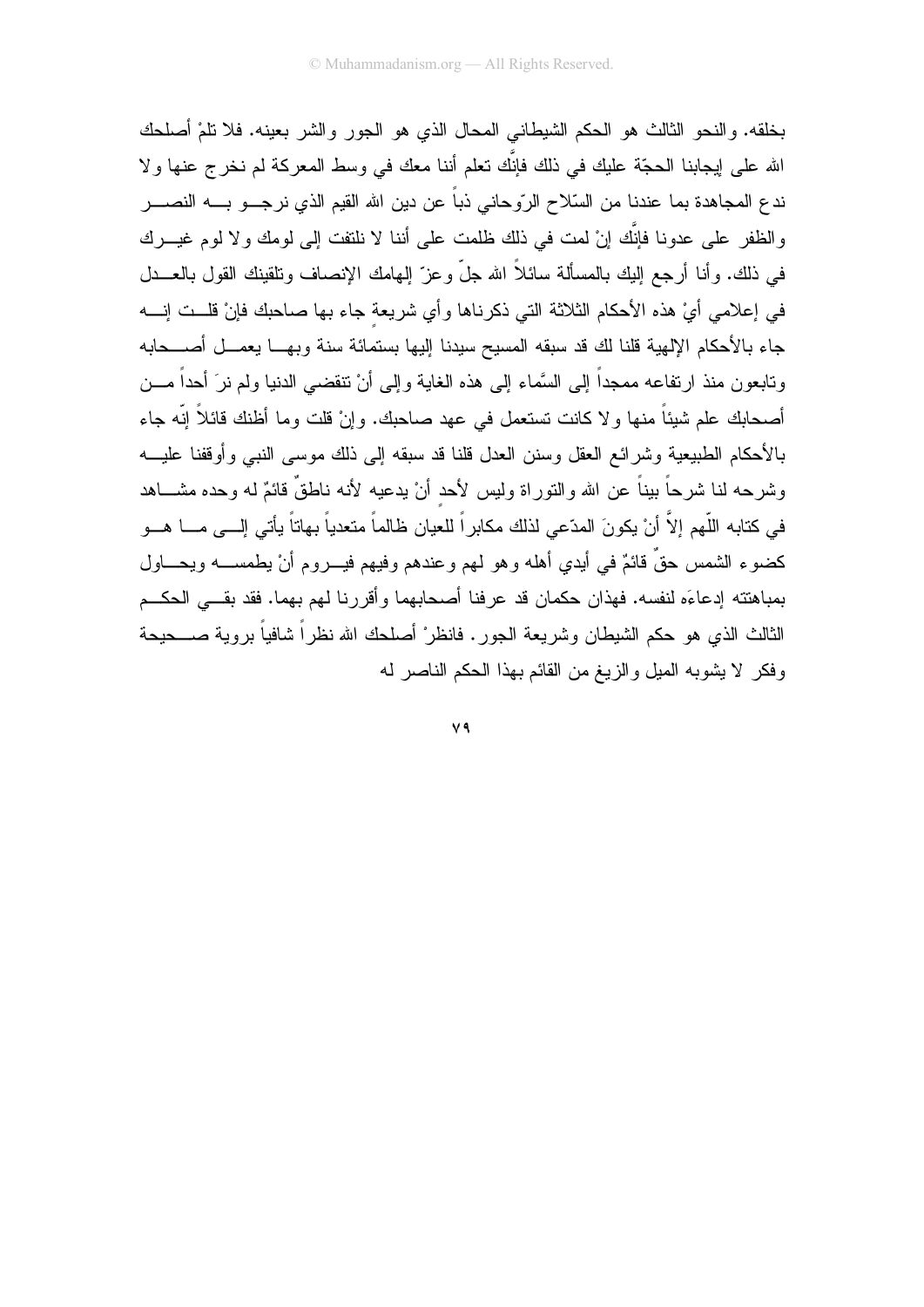المتمسك بشرائعه العامل به وإلاّ فأعلمنا أيْ حكم جاء به صاحبك وأي شريعة أتى بهـــا غيـــر الحكم الثالث الذي شرحناه لك لنقبله منك إنْ أوجب قبو لاً ونتقاد لكَ فيه فإننا لا نعاند الحقِّ و لا نرده من حيث أتـى. فـهل نقول برحمك الله إنـه جـاء بالـحكميْن مـعاً بـعنـى حكـــم المســــيح وحكـــم موسى وشرحهما في كتابه قائلاً: « النفس بالنفس والعين بالعين والسن بالسن الخ » كما قـــال موسى ثم أُتْبِعه بقول المسيح وإنْ غفرتم فإنّه ﴿ أَقْرَبُ للتَّقْوَى ﴾ (مائدة) فأنت تعلم أنَّ هذا كلام متناقض كقول القائل قائم قاعد وأعمى بصبر وصحيح سقيم في حال واحدة فما أظنك تســــنجيز اِطْلَاق هذا الكلام على هذا من الإطْلاق لأنَّه محال ثم لا ينكتم أيضاً ولا يختفي على متـــدبر ه ومتعقبه أنَّه كلام سرق من موضعيْن مختلفين أعنى النوراة والإنجيل ثم إنْ أنت أقــــررت كــــلٌ واحد من هذين الحكميْن وادَّعيته فلا يقرُّك أصحابهما ولا يدعونك وذلك لأنَّه حقٌّ لهم وهم أشدَّ تمسكاً به وصيانةً له من أنْ يسامحوك عليه لأنّهم ورثوه فصار في أيديهم إرثاً مقبوضاً وحقــاً مسلماً لهم ويقولون لك إنك متعدٍّ ظالم نروم أخذ إرثنا من أيدينا مع إقرارك أنت أنه لنــــا غيـــر جاحد له فإنْ حاولت أخْذه فأنت غاصبٌ لا حقَّ لك. بل آنتا أنت بما في بدك و عندك مما لــــبِس في أيدينا ولا عندنا لنعلم أنك صادق في ادّعائك. أليسَ إنّما نلجأ إلى القول الثاّلث الذي يقيمون عليك فيه البينة العادلة أنَّك أنت جئت به وعملت به ونصرته وكيف تقدر على جحود ما أنـــت مقيم عليه مقرَّ به وهو في يدك نتاضل عنه وتخاصم فيه وهو شريعة لك أنت مســـتعملها ثـــم تر حع فتنكر وتحجد ما أنت فيه من حكمك

 $\Lambda$ .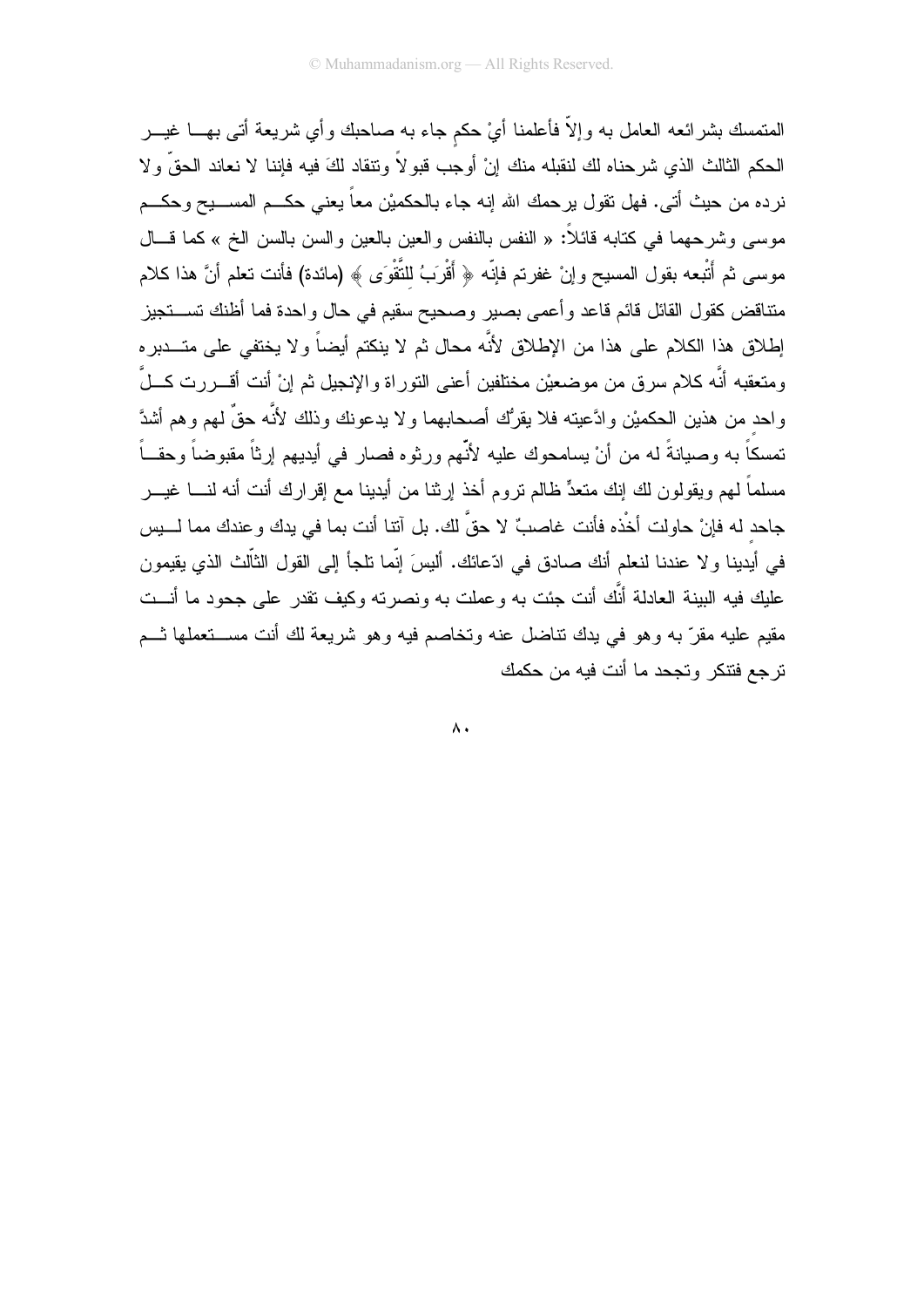ونتبرأ منه وبعد هذا وقبله فلا أظنك نرضىي لصاحبك أن يكون نابعاً للمسيح وموســـي وأنـــت نزعم فيه ما نزعم وندَّعي له ما ندعى من الحظوة والقدر والمنزلة عند رب العالمين ونجترئ على الله ونقول لولا صاحبك ما خُلق أدم ولا كانت الدنيا ولقد جئت يا هذا أصلحك الله بـــأمر ذي بهت وكذب بيّن أدّعيت له من الأيات ما أدّعيت بقولك لولا أنْ يكــذبوا بهــا كمـــا كـــذب الأولون ولم ندع له ذلك في الشَّرائع وأنه ما كان عليه أنْ يأتي بها فيبين بهـــا بعــض أمـــره أوليس لأنَّه لم نكن شريعة رابعة بقيت فلمّا لم يبقَ إلاّ الشريعة الثالثة وكان موسى والمسيح قد سبقاه إلى الشريعتيْن جاء هو بالشريعة الثالثة فلا أدري بأي قوليك آخذ ولا عن أبهمــــا أجيـــب فأصدق نفسك برحمك الله ولا نغشَّها لأن ذلك حرام عليك وليس الدين من الأمور التبي يجـــوز أنْ يتوانى ذو اللبِّ والعقل عن الفحص والبحث عنها ويتغافل عن التفتيش عنه والوقوف علــــى أصوله وأسبابه وفقك الله إلى الحقَّ وجنبك الباطل بحوله وقوته. وكأنـى بك وقد ألـجئت إلــــى أنْ تقول إنَّ الحجة البالغة عندك هذا الكتاب الذي في يدك وإنِّ الدليل على صحَّة كونه مُنز لاً مـــن عند الله ما فيه من الأخبار القديمة عن موسى والأنبياء وعن سيدنا المسيح وصــــاحبك رجـــلٌ أمّيٌّ لم يكن له معرفة و لا علم بتلك الأخبار فلو لا أنه أُوحى إليه وأُنبئ به فمن أين عرف ذلـــك حتى نسقه وجاء به. ثم نقول لا يقدر ٳنسيّ ولا جنيّ أن يأتي بمثله ثم نقول ﴿ وَإِنْ كُنْــنُمْ فـــي رَيْب ممَّا نّزلْنَـــا عَلَـى عَبْدنَا فَأْتُوا بسُورَة منْ مثْله وادْعُوا شُـــهَدَاءَكُمْ مــــنْ دُون الله إنْ كُنْـــتُمْ صَادقينَ ﴾ (بقرة) و﴿ لَوْ أَنْزِيْنَا هَذَا الْقُرْآنَ عَلَى جَبَلٍ لَرَأَيْتَهُ

 $\wedge$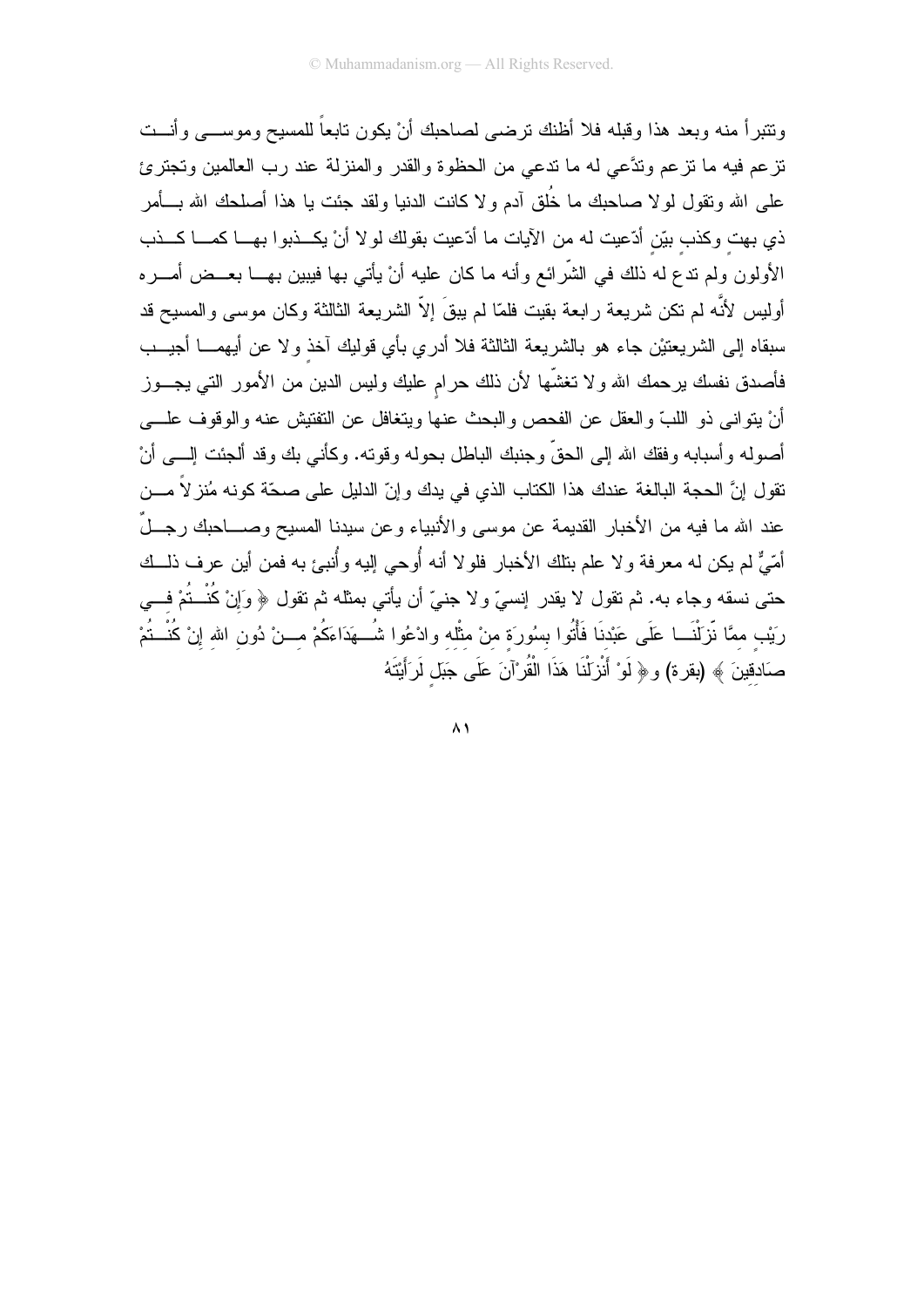خَاشعاً مُتَصَدِّعاً من خَشْيَة الله ﴾ (الحشر) ونظائر هذه الأغلوطات فهذا أعظم الـــدليل وأصــــحّ البر هان وأوضح الحجة بزعمك على نبوّته فكأنك جعلت هذا آيةً له وحجة مثـــل فلـــق البحـــر لموسى ووقوف الشمس ليشوع بن نون وإحياء المونى للمسيح وأعاجيــب الأنبيـــاء السّـــالفين ولعمري أنَّ هذا الكلام قد أضلَّ قوماً كثيرين وقد أويت من هذا الكلام إلـــي ركـــن ضــــعيف القواعد متداعي الدعائم وهي القوائم وجوابك في هذا قريب غير بعيد وحاضر غير غائب ولا متخلف ولا بديل لنا عن كشف هذه القصّة وإنْ كان في كشفها بعض المرارة عليك في بـــط<sup>(י)</sup> القروح النغلة<sup>(٢)</sup> لا بدّ أنْ بنالَ صاحبها منه أذى وألم فأصبر لألم الحديد قلــبلاً تجــد الرّاحـــة وحلاوة العافية عندما يتضح لكَ الحقَّ وتظهره لكَ فائدة هذا القول وتدليسه عليــك تقـــول إنّــــه ينبغي لكَ أنْ تعلم أو لاَ كيف كان السبب في هذا الكتاب ثمَّ تدعى حينئذ مثــل هــذه الـــدعاو ي المندلسة<sup>(٣)</sup> التبي لا بقاء لمها على المحنة و لا ثبات على الفحص وذلك أنَّه إنَّما كان رجـــل مـــن ر هبان النصار ي يُعرف بسرجيوس أحدث حَدَثاً أنكر ه عليـــه أصــــحابه فحر مـــو ه و أخر جـــو ه وقطعو ه عن الدخول إلى الكنبسة وامتنعوا من كلامه ومخاطبته على ما جرت به العادة معهــم في مثِّل هذا الضرب فندم على ما كان منه فأراد أنْ يفعلَ فعلاً يكون له به تمحيص عن ذنبـــه وحجة عند أصحابه النصارى فذهب إلى بلد تُهامة فجالها

- (۱) شق.
- (٢) الفاسدة الحلد.
- (٣) المستترة عيوبها.

 $\Lambda$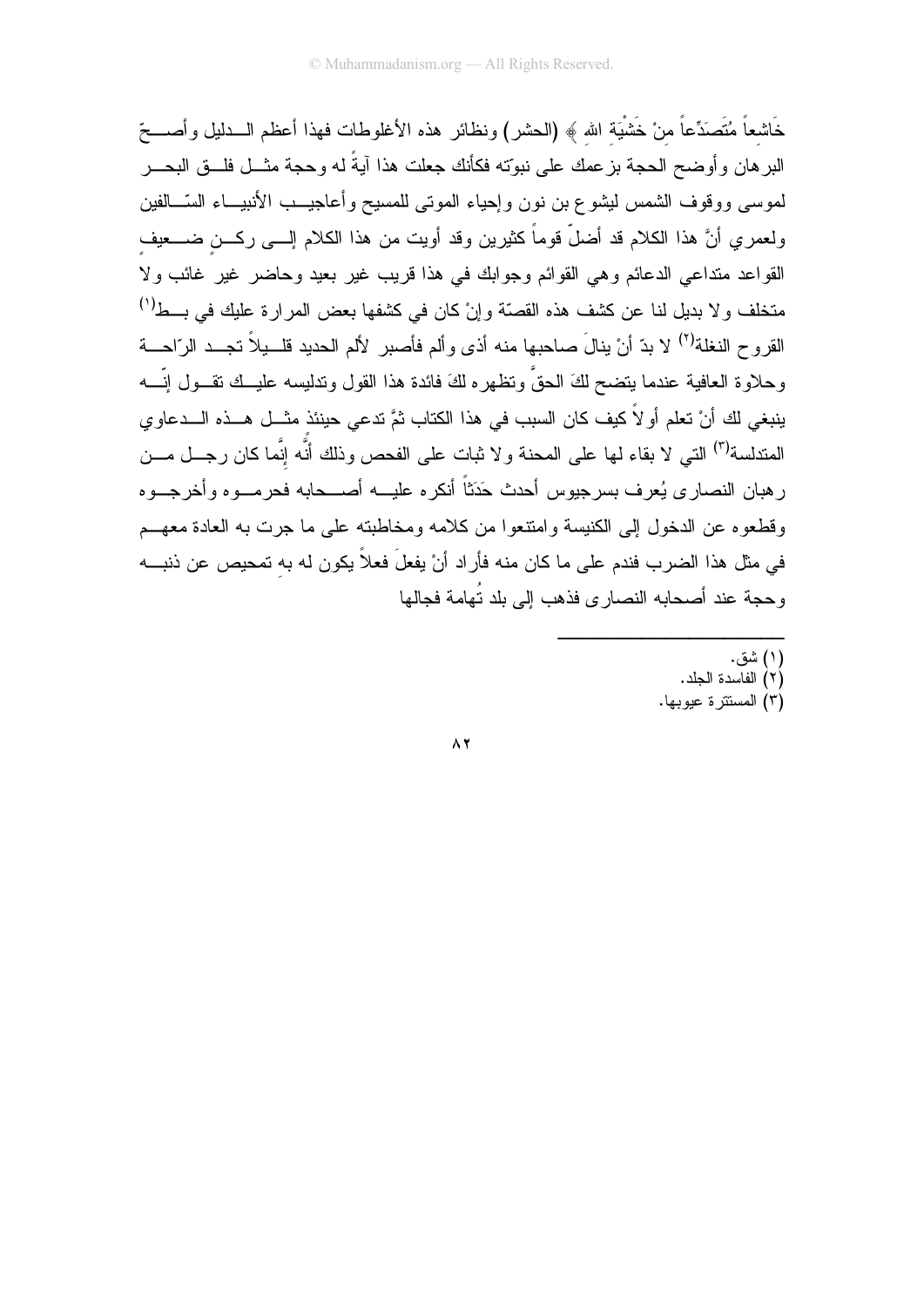حتى أفضىي إلى نربة مكة فنظر البلد غالباً فيها صنفان من الديانة فكان الأكثر دين اليهـــو د<sup>(י)</sup> والآخر عبادة الأصنام فلم يزل يتلطف ويحتسال بصساحيك حتسى استقماله وتستمي عنسده نسطور يوس وذلك أنه أراد بتغيير اسمه إثبات رأى نسطور يوس الذي كان يعتقده ويتـــديَّن بــــه فلم بزل بخلو به ويكثر مجالسته ومحادثته ويلقى إليه الشيء بعد الشيء إلـــي أن أزالــــه عـــن عبادة الأصنام ثم صبَّره داعياً ونلميذاً له يدعو إلى دين نسطوريوس. فلما أحسَّــت اليهـــود<sup>(٢)</sup> بذلك ناصبته العداوة فطالبته بالسبب القديم الذي بينهم وبين النصارى. فلم يزل يتزايد به الأمر إلى أنْ بلغَ به ما بلغ فهذا سبب ما في كتابه من ذكر المسيح والنصر انية والذبّ عنها ونزكيـــة أهلها بالشهادة لهم أنَّهم أقرب مودَّة وأنّ منهم قسبسبن ور هباناً وأنَّهم لا بستكبر ون (مائدة). فلمّا قوي الأمر في النَّصرانيّة وكاد بنمّ تُوفى نسطوريوس هذا فونْب عبد الله بن ســــلاّم وكعـــب<sup>(٣)</sup> المعروف بالأحبار البيهوديان بخبثهما ومكر هما فأظهر المه أنّهما قد نابعا علي رأيه وقالا يقولسه فلم يز الا على ذلك المكر والدِّهاء والنَّدبير عليه بكتمان ما في أنفسهما إلى أنْ وجدا الفرصــــة بعد موته. فلمَّا نُوفي وارندّ القوم وأفضىي الأمر إلى أبي بكر وجلس على بن أبي طالـــب عـــن تسليم الأمر الأبي بكر علما أنهما قد ظفرا بما كانا يطلبان ويريدان في نفسيهما فاندسًا إلى على بن أبي طالب فقالا له ألا تدَّعي أنت النبوّة

- (١) كذلك في الأصل.
- (٢) لعلّ ذلك بعد هجرته للمدينة.
- (٣) لعلّ ذكره خطأ لأنَّه من النابعين ولم يرَ محمّدًا وقد أسلم في خلافة عمر .

 $\Lambda$ ۳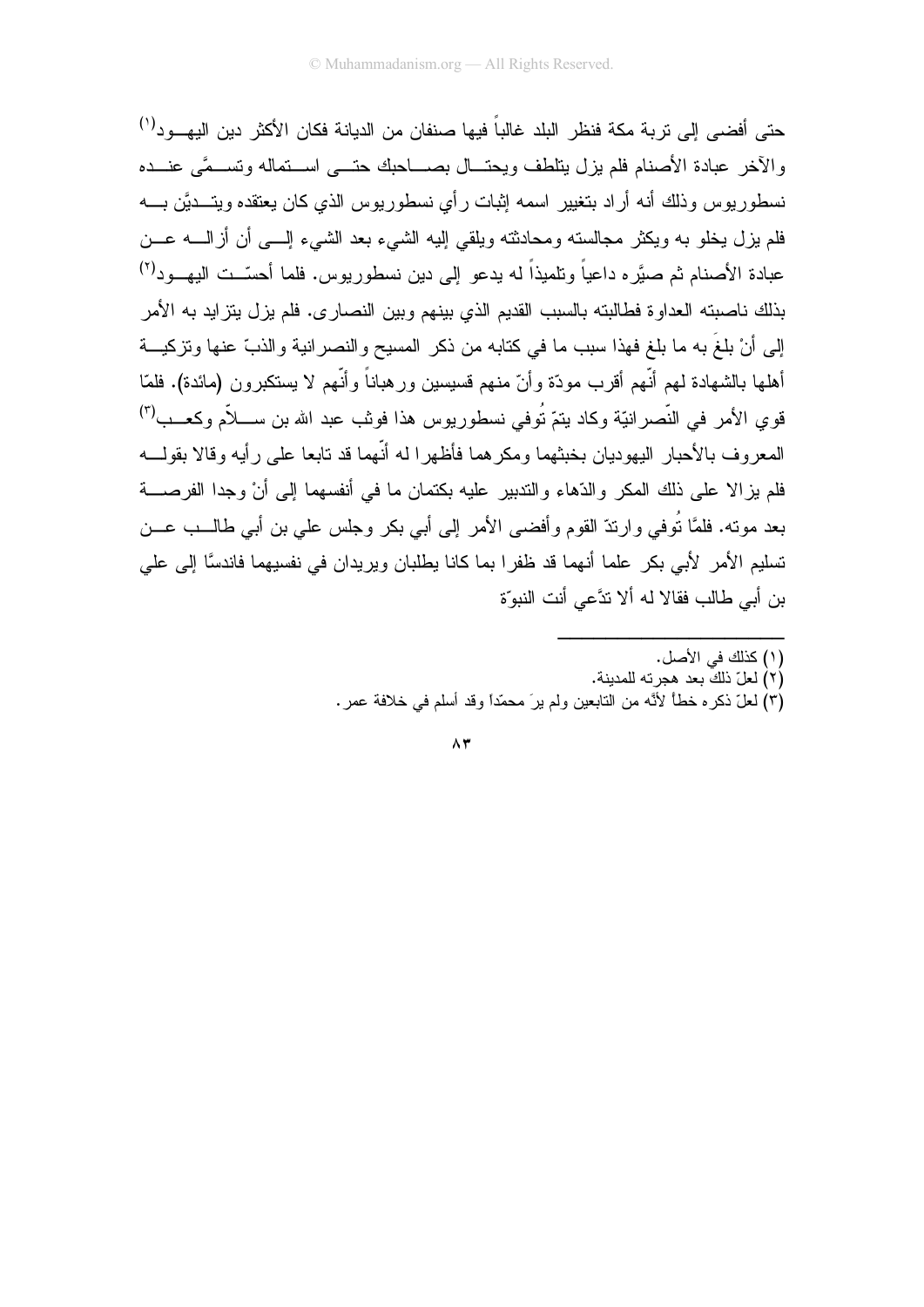ونحن نو افقك على مثل ما كان يؤدب به صاحبك نسطوريوس النصر اني فلست بـــأخسَّ منــــه وكان عليّ بن أبي طالب قد أحسّ بما كان نسطوريوس الرّاهب عليه إلاّ أنّه كان صغيراً وقتما صحبه إلاَّ أنه أوعزا إليه ألاَّ يعلم أحداً بموضعه ولا يبلغ أحداً من أهل عليه فقبل على منهمـــا ذلك لصغر سنه وقلَّة تجربته ومال إلى قولهما بسلامة قلبه وحداثة سنَّه وقلَّة تجربته فلمْ يـــتمَّم الله لهما ولم يبلغهما لِياه لأنه انصل بأبي بكر بعض خبرهما فبعث إلى علي فلما صــــار إليــــه ذكره الحرمة ونظر إلى أبي بكر وإلى قوته فرجع عما كان عليه ووقع بقلبه. وكانا قد عمــدا إلى ما في يد على بن أبي طالب من الكتاب الذي دفعه إليه صاحبه على معنى الإنجيل فأدخلا فيه أخبار النوراة وشيئاً من جلَّ أحكامها وأخبار من عندهما بدلها وشنَّعا فيــــه وزادا ونقصــــا ودسّا نلك الشناعات كقولهما ﴿ وَقَالَت الْبَهُودُ لَيْسَتِ النَّصَارَى عَلَى شَـــىْء وَقَالَــت النَّصـَـــارَى لَيْسَتِ الْيَهُودُ عَلَى شَيْءٍ وَهُمْ يَتْلُونَ الْكتَابَ كَذَلِكَ قَالَ الَّذينَ لا يَعْلَمُونَ مثْلَ قَوْلهمْ فَــاللهُ يَحْكُــمُ بَيْنَهُمْ يَوْمَ الْقِيَامَة فيمَا كَانُوا فيه يَخْتَلفوُنَ ﴾ (بقرة) ومثل الأعاجيب وذلــك التنـــاقض الـــذي لا يحيل على الناظر فيه أنَّ المتكلمين به قوماً شتى مختلفون كلٌّ منهم ينقض قوله صاحبه ومثـــل سورة النحل والنمل والعنكبوت ومثل هذا وشبهه إلاَّ أن علياً حين أيس من الأمـــــر أنْ يصـــــير إليه صار إلى أبي بكر بعد أربعين يوماً وقال قومٌ بعد ستة أشهر فبايعه ووضع يدَه فـــي يـــده وقال له ما حبسك عّنا وعن مبايعتنا يا أبا الحسن فقال كنت مشغولاً بـجمع كتاب الله لأن النبــــي كان أو صاني بذلك. فانظر ْ أبها العادل أنّ الحجاج بن

 $\Lambda$ £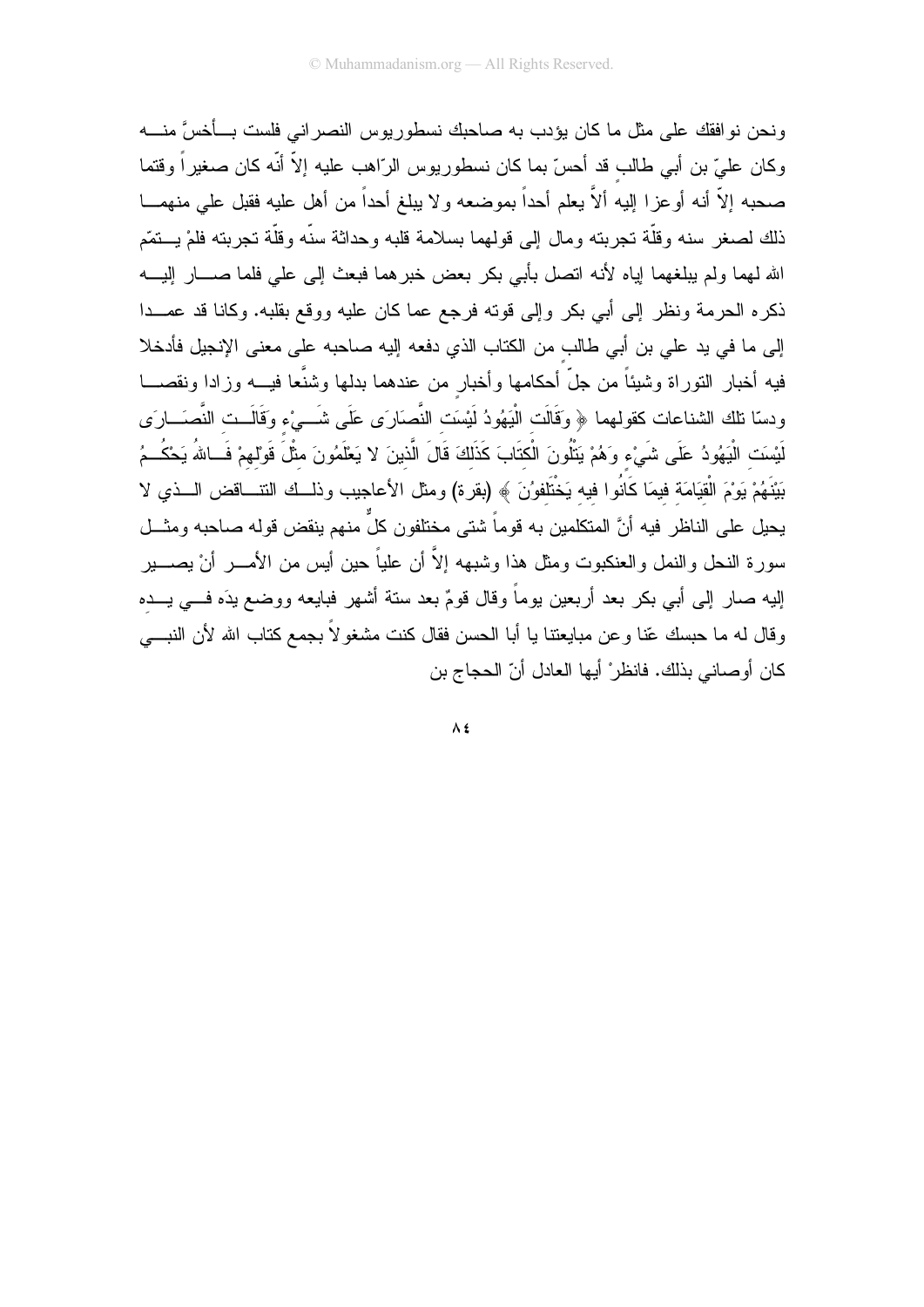بوسف أيضاً جمع المصاحف وأسقط منها أشياء كثير ة فكناب الله أيها المغـــرور لا يُجمـــع ولا يُسقط منه شيىء وأنت وأهل مقالتك عارفون بذلك غير منكرين لأنَّ الثَّقات من رواتكــم نقلـــوا هذه الأخبار وصححوها فليس بينهم فيها خلف وأنت تعلم أيضاً أنهم رووا أنّ النسخة الأولـــي هي التي كانت بين القرشيين فأمر على بن أبي طالب بأخذها لما اشتد عليه الأمر لئلا يقع فيها الزيادة والنقصان وهي النسخة التي كانت محضة على معنـــي الإنجيـــل الـــذي دفعــــه إليـــه نسطوريوس وكان بسميه عند أصحابه جبرائيل مرة والرّوح الأمين مرة فلما قال على بن أبي .<br>طالب لأبي بكر في البيعة الأولى إني شُغلت في جمع الكتاب قالوا فمعنا قول ومعك قول وهل يُجمع كتاب الله فاجتمع أمرهم وجمعوا ما كان حفظه الرجال من أجزائه كسورة بـــراءة التــــي كتبوها عن الأعرابي الذي جاءهم من البادية وغيره من الشاذ والوافد وما كان مكتوبٍّ علــــي اللُّخاف<sup>(١)</sup> والعُسُب وهو جريد النخل وعلى عظم الكتف ونحو ذلك ولم يُجمع فـــى مصــــحف وكانت لهم صحف وأدراج على منهاج أدراج اليهود وذلك من حيلة اليهودييْن وكـــان النــــاس يقرؤون مختلفين فقوم يقرؤون ما مع على بن أبي طالب وهم أتباعه إلى اليوم وقوم يقـــرؤون بهذا المجموع الذي ذكرنا أمره وقوم يقرؤون بقراءة الأعرابي الذي جاء من البرية وقـــال إن معي حرفاً وآية وأقلَّ وأكثر فكتب ولا يدري أحدٌ ما قصته ولا في ما أُنزل وطائفة نقرأ بقراءة ابن مسعود لقول صـاحبك من أراد أن يقرأ القرآن غضـاً طريباً كما أُنزل فليقرأ بقراءة

.<br>(١) بالكسر حجارة بيض رقاق واحدتها لخفة وهي في حيث زيد بن ثابت جامع القرآن.

 $\wedge$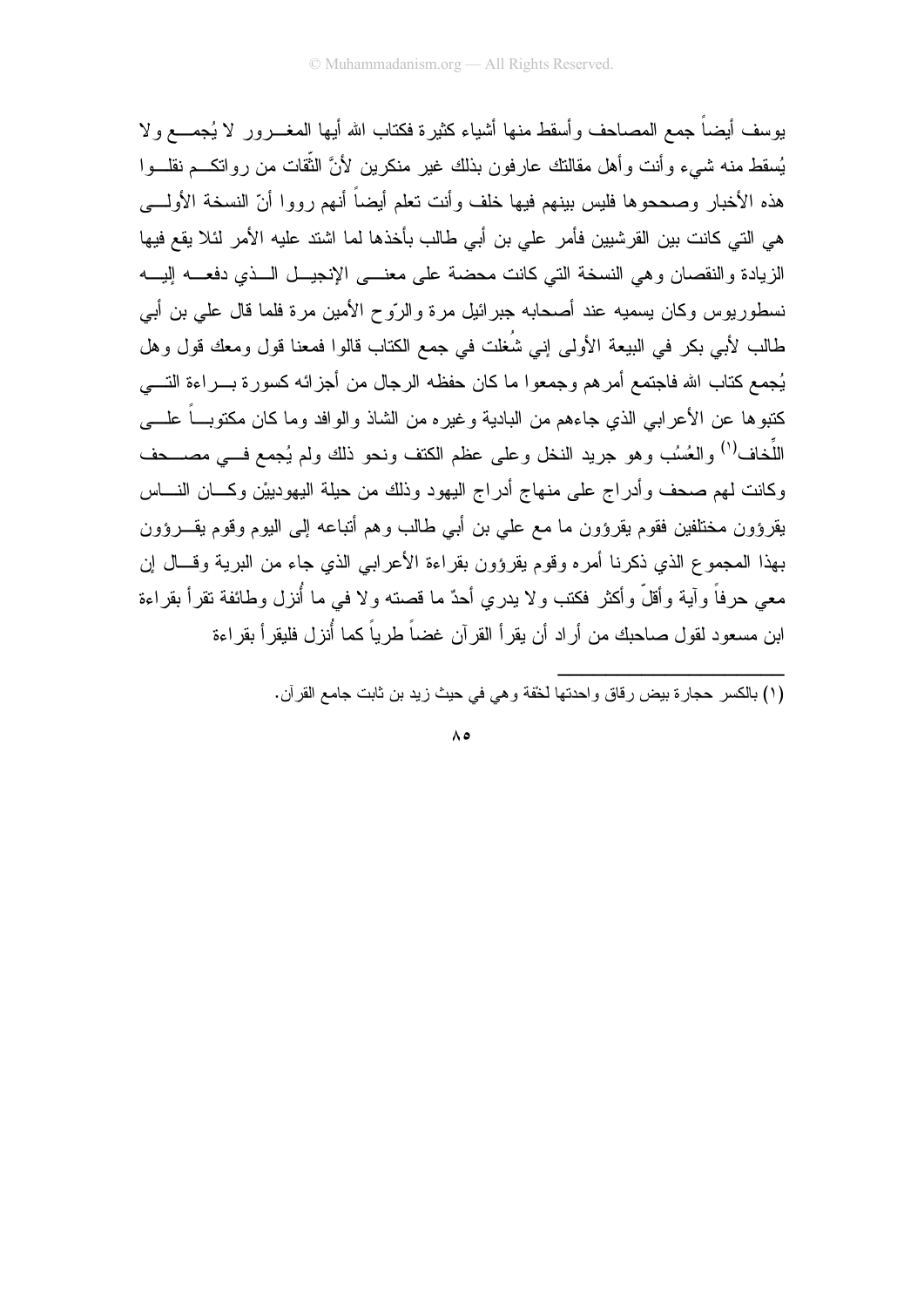ابن أم عبد وكان يُعرِض عليه في كل سنة مرة وفي السنة التي مات فيها عُرِض عليه مـــرتيْن وقوم يقرؤون قراءة أُبيّ بن كعب لقوله أقرأكم أبيّ وقراءة أُبي وقراءة ابن مسعود متقاربتـــان فلما صار الأمر إلى عثمان بن عفان واختلف الناس في القراءة أقبل على بـــن أبـــي طالـــب يتطلَّب العلل على عثمان وينتبع العثرات ويعيبه ويخالف عليه ذلك ندبراً على قتله فكان الرجل يقرأ الآية ويقرأها الآخر قراءة مختلفة ويقول الرجل منهم لصاحبه قراءتي خيرٌ من قراءتــك، ويحتجّ كلَّ منهما لصاحبه بالذي يقرأ بقراءته ويقع في ذلــك الزيـــادة والنقصــــان والتحريـــف والتبديل فقيل ذلك لعثمان إنّهم يختلفون في القراءة ويزيدون في الكتاب ويُنقصون ويتضاغنون في ذلك ويقع بينهم الشر والأخذ بالعصبية ولا نأمن أنْ يتطاول الأمر ويتفاقع فيقع بينهم القتـــل ويفسد الكتاب وترجع الرّدة فبعث عثمان فجمع كل ما أمكنه من نلك الأدراج والرِّقاع وما كتب أولاً ولم يتعرضوا لما في يد علي بن أبي طالب من مصحفه ولا لمن كان يقـــراً بقراءتـــه ولا دخل معهم في هذا التأليف. فأمّا أُبيّ بن كعب فمات قبل هذا التأليف وأما ابن مسعود فطلبــوا منه أنْ يدفع إليهم مصحفه فأبي فصرفوه عن الكوفة واستعملوا أبا موسى الأشـــعري وأمـــروا زيد بن ثابت الأنصاري وعبد الله بن عباس وقيل محمد بن أبي بكر بتأليفه وإصلاحه وحـــذف الفاسد منه كانا حديثي السّن وقالوا لهما إذا اختلفتما في شيء أو لفظة أو اسم فاكتباه بلســان قريش فاختلفا في أشياء كثيرة منها التابوت قال زيد هو التابوه وقال ابن عباس بل هو التابوت فكتباه بلسان قريش ونظائر هذه كثيرة فلما حمعوا هذا

 $\Lambda$ ٦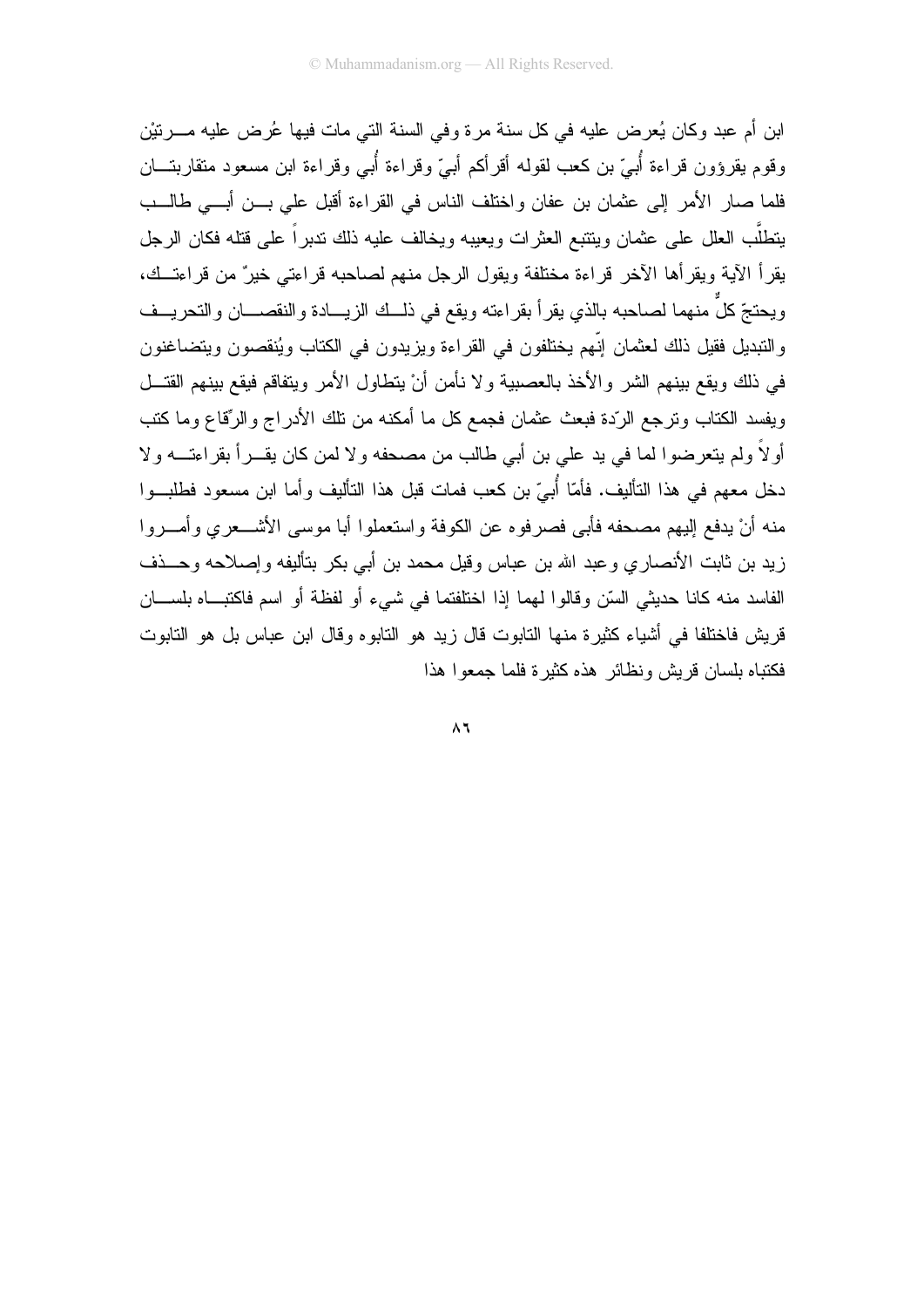التأليف على ما في هذه المصاحف كُتبت أربعة مصاحف بخط جليل ووُجِّه أحدها إلـــي مكـــة وخلف أخر في المدينة ووجّه أخر إلى الشّام وهو البوم بملطية باق ولم يزل ذلـــك المصــــحف الذي كان بمكة إلى أيام أبي السرايا فلمّا كان في تلك الأيام وهو آخر سلب سلبت الكعبة (ســـنة ٢٠٠ هجريّة) ليس أبي السرايا سلبها بل في نلك الفتنة فقد قيل احترق في مـــا احتـــرق وأمّـــا مصحف المدينة ففُقد في أيام الحيرة وهي أيام يزيد بن معاوية ووُجِّه المصحف الرّابـــع إلــــي العراق وكان بالكوفة وهي يومئذ قبة الإسلام ومجمع المهاجرين والصـــحابة ويُقــال إن ذلــك المصحف باق إلى اليوم بالكوفة وليس بصحيح بل فُقد في أيام المختار ثم أمر بجمع ما جُمـــع من تلك المصاحف و الأدر اج التي جُمعت من البلاد وكتب إلى العمال أنْ يجمعو ا مـــا أمكـــنهم منها وينقضوه حتى لا يعلم أن أحداً عنده منها شيء ونوِّعد المخالف منهم فكلِّ ما صار إلـــبهم غلوا له الخل وسرحوه فيه ونركوه حتى تقطع واهترى ولم يبقَ شيء يعلم إلاّ متفرقاً مثلما قيل عن سورة النور إنّها كانت أطول من سورة البقرة وكما قيل إنَّ سورة الأحزاب مبتورة ليســت بتمامها وكذلك قالوا في براءة إنها لم يوجد بينها وبين الأنفال فصل يُعـــرف فلـــم يفصــــلوهما بسطر بسم الله الرَّحمٰن الرحيم ومثل قول ابن مسعود في المعوَّذتيْن لما أثبتوهما في المصحف لا نزيدوا فيه ما ليس فيه ومثل قول عمر على المنبر لا يقولُنّ أحد إنَّ آية الرجم ليســت فـــي كتاب الله فإنَّا كنا نقرأ « والشيخ والشيخة إذا زنيا فارجموهما البتة » فلولا أنْ يُقال إنَّ عمرَ قد ز اد القر آن ما ليس فيه لز دتُها فيه بيدي ومثل قوله في آخر خطية

 $\wedge$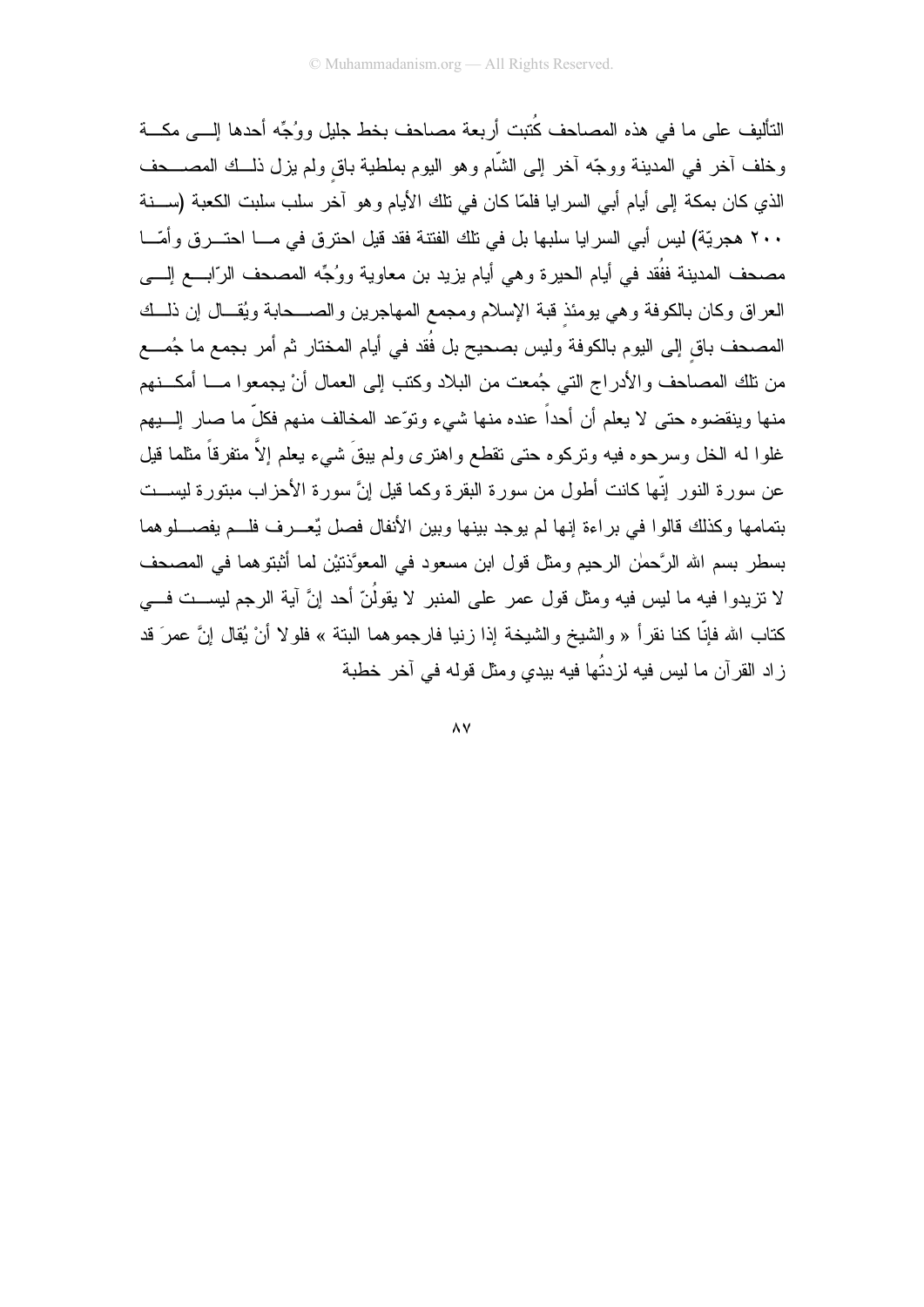خطبها إني لا أعلم أنّ أحداً قال إنَّ المتعة ليست في كتاب الله بل قد كنا نقر أ آية المتعة ولكنها سقطت فلا جزى الله من أسقطها خيراً فإنه أؤتُمن فما أدَّى الأمانة ولا نصــــح الله ولا رســـوله فقد أسقط المموَّه عليه من القرآن شيئاً كثيراً وقوله أيضاً وما كان عليه أن يرخَّص الله للنــــاس وإنما بعث محمداً بالدين الواسع وقال أبيّ بن كعب سورتان كانوا بقرؤونهما فيه وإنما قال هذا في التأليف الأول ولم يدرك هذا التأليف وهما سورتا القنوت والونز وهما اللهم إنَّـــا نســـتعينك ونستغفرك ونستهديك ونؤمن بك وننوكل عليك إلى أخر الونر . وكذلك أية المتعة فإن علياً كان أسقطها بنةً وقيلَ إنَّه سمع رجلاً بقرأها على عهده فدعاه وضربه بالســـوط وأمــــر النــــاس ألاَّ يقرأها أحد فكان هذا بعض ما شنَّعت به عليه عائشة بوم الجمل وقد دخلت منزل عبد الله بـــن خلف الخزاعي فقالت في بعض قولها إنه يجلد على القرآن ويضرب عليه وينهي عنه وقد بدَّل وحرَّف. وبقى مصحف عبد الله بن مسعود عنده فهو يُتوارث إلى الساعة وكذلك مصحف على بن أبي طالب عند أهله ثم كانَ من أمر الحجاج بن يوسف ما كان إنّه لم يدع مصحفاً إلاَّ جمعه وأسقط منه أشياء كثيرة ذكروا أنّها كانت نزلت في بني أمية بأسماء قوم وفـــي بنـــي العبـــاس بأسماء قوم وزاد أشياء وكتبت نسخ بتأليف ما أراد الحجاج في ستة مصاحف فوُجّه واحد إلــــي مصر وأخر إلى الشام وأخر إلى المدينة وأخر إلى مكة وأخر إلى الكوفة وأخر إلى البصــــرة وعمد إلى المصاحف المنقدمة فغلي لها الزيت وسرَّجها فيه فتقطعت واحتذى في ذلك بما فعله عثمان. والدليل على ما كتبنا أنك الرحل الذي قر أت

 $\Lambda\Lambda$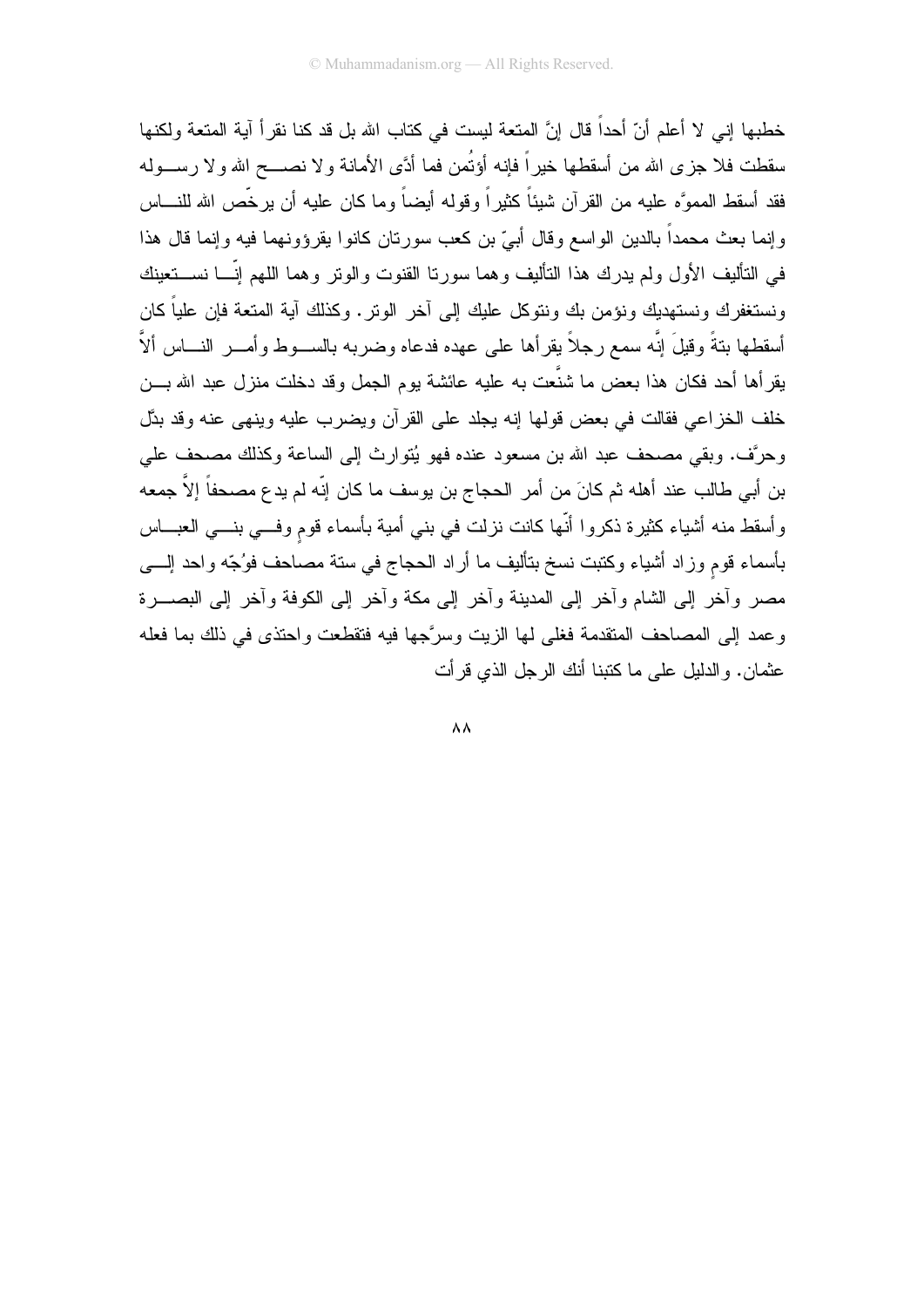كتب الله المنزلة وأنت نعلم كيف انتسقت الأخبار وكثر التخليط في كتابك الذي هو دليل علسى أنَّ الأيدي الكثيرة نداولته واختلفت فيه الأراء وزيد فيه ونقص منه وكلَّ قال ووضع مـــا أراد وهوى وأسقط ما كره وسخط أفهذه عندك أكرمك الله شروط كنب الله المنزلة سيِّما وصــــاحبك أعرابي جلف<sup>(١)</sup> يأوي البادية فخطر خاطر في قلبه فسجَعه بلسانه وصار به إلـــي قـــوم بَـــدْو فتقرَّب به إليهم وهم يشهدون في كتابهم أن الأعراب أشد كفراً ونفاقاً ومن هو أشد كفراً كيــف يُؤخذ عنه سرِّ الله ووحيه ونتزيله على نبيِّه وأنت نعلم ما كان بين على وأبـــي بكـــر وعمـــر وعثمان من الإحنة والعداوة فقد زاد هؤلاء ونقصوا وزاد هذا ونقص وإنَّما كان كل واحد منهم يريد الخلاف على صاحبه ومناقضته قوله ومباراته فمن أين نعلم أي الأقوال هــو الصـــحيح وكيف بمكن لك أنْ تميّز ه من السقيم وقد زاد فيه الحجاج ونقص منه وأنت عـــارفٌ بمـــذهب الحجاج في جميع أموره فكيف تستوثقه في كتاب الله وتعدله وتأمنه على ذلك وقد كان الرجل الذي يتقرب إلى بني أمية بكلٍّ ما يجد إليه سبيلاً. هذا وقد كان اليهود البهـــت مخــــالطين لـهـــم وكان بعضهم قد أظهر لهم الدخول معهم في المقالة وإنَّما كان ذلك مكراً منه وخديعةً وحيلـــة للفساد وندبراً منه عليهم ليبطل الأمر ويضمحل فهذا أصلحك الله أصحّ دليل وأوضح برهان لا يحيل إلاَّ علـى من قد أعمـى الـجّهل بصـره وطمس علـى قلبـه وإلاَّ فأيـة حـجـة أو أي شــــيء مــــن الشَّرح أكثر مما شرحنا، ولو لا أنَّك الرجل الذي قرأت كتب سرائر الله ودرستها

.<br>(١) في الأصلية خلق.

 $\Lambda$  ٩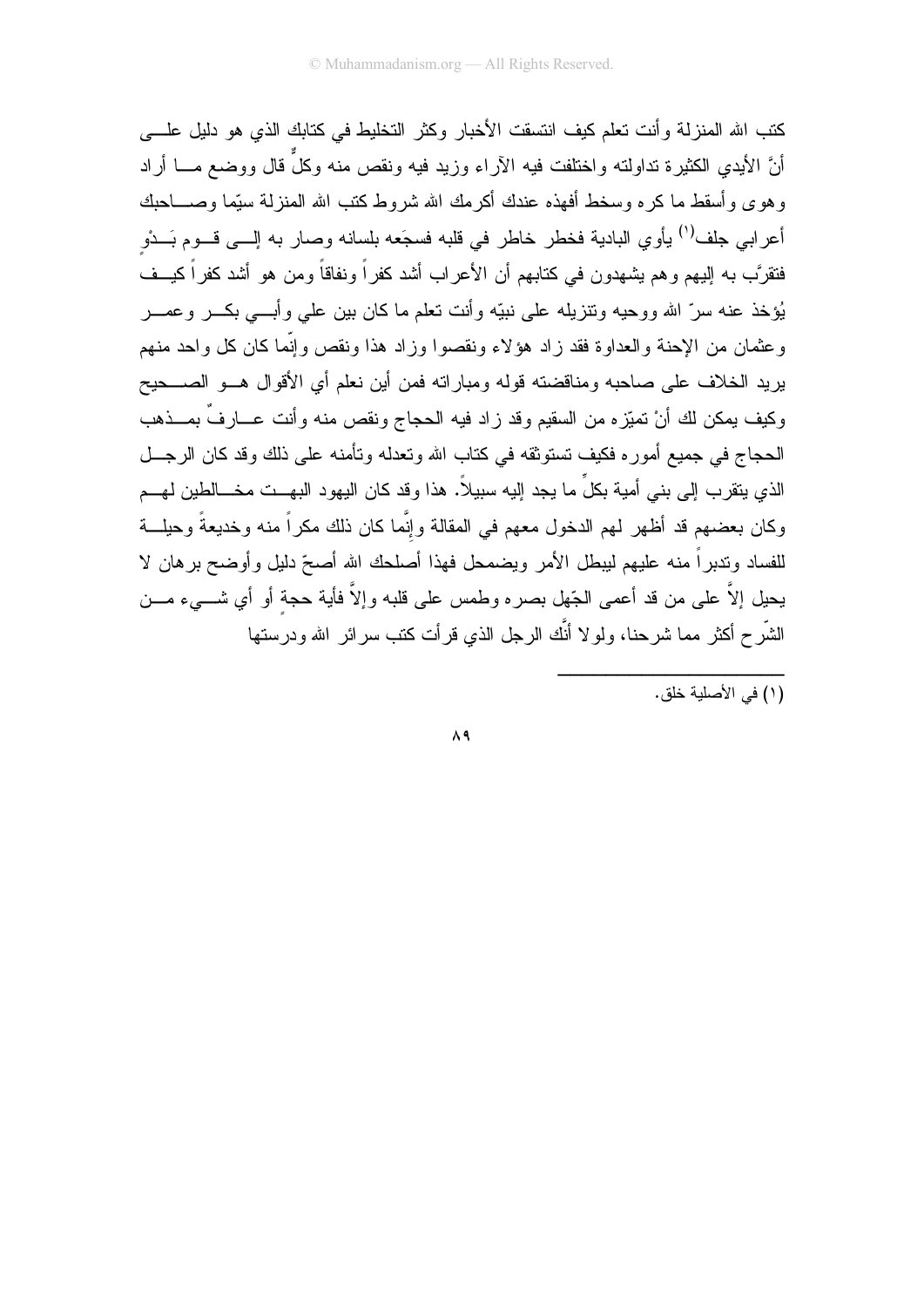حق در استها و أنّ الإنصاف أصل شيمتك لما شر حنا لكَ هذا الشر ح و الحـــقّ ر حمـــك الله فيـــه بعض المرارة عاجلةً وحلاوةً كثيرةً آجلةً فلهذا السبب قد اكتفينا بما ذكرناه فاصــــبرْ للمــــرارة اليسيرة من الدواء تعقبك حلاوةً كثيرة في العاقبة على أنَّك تعلَّم وكل من ينظر في كتابنا هـــذا إننا لم نكتب إليك بشيء زيادة على ما في كتابك من ذات أنفسنا بل ولم نثبت إلاّ الصحيح ممـــا نقلته رواتكم العدول الثقات عندكم المأخوذ بقولهم المعول في الدين على ما نقلـــوه مـــن هـــذه الأخبار وغيرها في صحتها وأنَّهم لم يتزيدوا فيها ولا مالوا إلى أحد الفريقيْن وقد ثبتنا صدقهم وعرفنا حقيقة ما نقلوه بما شاهدنا من الكتاب إنَّه إنَّما هو كلام منثور لا نظام له ولا تأليف ولا معنى بِتسق بل هو متناقض كلَّه ينقض بعضه بعضاً فقد صحِّ عندنا وعند كلِّ ذي لب أن الذي نقلوه البنا من خبره هو على ما حكوه ولولا كراهيتنا للتطويل لشرحنا من نتاقضــــه وتفـــاوت معانيه وأخبار أصل جمعه أكثر مما شرحنا ولكن في ما أثبتنا كفاية لذوي الألبساب والعقـــول ومن أراد نصح نفسه فأي جهل أعظم من جهل من أدّعى أنَّ هذا الكتاب حجةٌ ودليل لمن جاء به وشاهد لنبوة نبي مبعوث مثل فلق البحر لموسى وإحياء الموتى وإبـــراء الكمــــه وتطهيـــر البرص لسيدنا المسيح مخلَّص العالم إن هذا حقاً لجاهل مائق لأنه لم يعقل كيف يشبه ويقـــرن بين الإشكال على أني لا أظن أحداً به أدنى مسكة من عقل أو له أدنى تمييز يجترئ أنْ يفكــرَ في هذا فضلاً عن أنْ يتفوّه به ولم يخطر مثل هذا قطّ إلاّ على بال غبي غارب العقل مخــــتلس اللَّكَ ضعف القلب. أفتر اك أعزَّك الله تحمل

 $\mathbf{\mathsf{A}}$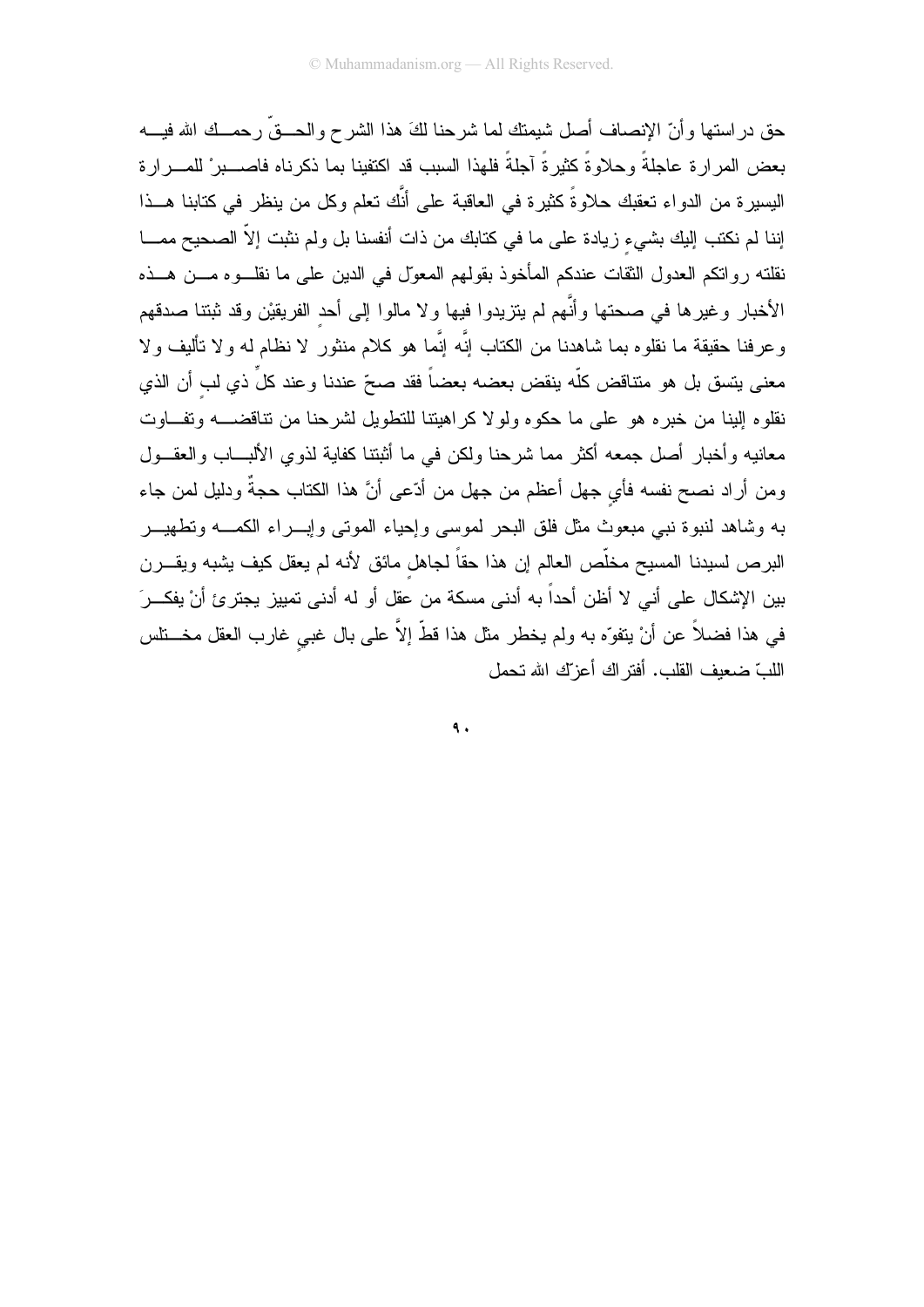نفسك في صحة عقلك ودقة نظرك وكثرة فحصك على أنْ تحتجَ بمثل هذا الكتاب مع مـــا قـــد عرفت من أخباره وأسباب أصوله فهذه حجة منكسرة عند مثلي من ذوي التفتيش وباحث على أصول الأخبار. وأنت تعلَّم أنبي الرجل الذي قرأت الكتب وعنيت بمعرفة الأصول وكيف كانت من أولمها إلى أخرها وأن المبهرج من الأخبار والمدلس من الأحاديث غير جائز علـــي مثلــــي ولا نافع عندي. فأخبرني أصلحك الله عن قول صاحبك ﴿ قُلْ لَئن اجْتَمَعَت الإِنْسُ والْجنُّ عَلَى أَنْ يَأْتُوا بمثَّل هَذَا الْقُرْآن لاَ يَأْتُونَ بمثَّله ولَوْ كَانَ بَعْضُهُمْ لبَعْض ظَهيراً ﴾ (أســـرى). أفتقـــول أفصح ألفاظاً منه فجوابنا لك في هذا نعم أفصح منه كلام اليونانية عند الروم والزوبة عند أهل فارس والسريانيَّة عند أهل الرَّها والسريانيين وعبرانيَّة بيت المقدس عند العبرانيين فـــانْ كـــل لسان له كلام فصيح عند أهله من سائر الألسن ولمهم ألفاظ فصيحة يتخاطبون بها وهي عنـــدك كلها أعجمية كما أن لسانك العربي الفصيح عندك أعجمي عندهم هذا إذا أطلقنا قولك إن كتابك أفصح ألفاظاً بالعربية وذلك أن صاحب فصاحة الألفاظ بأي لسان كان هو الذي لا يحتاج إلـــي استعارة ألفاظ غيره ولا يستعين بها في خُطبه وكلامه بل يكون مستغنياً بمعرفته وفصاحته عن لسان غيره ونحن نرى صـاحبك قد افتقر في كتابـه إلـى استعمال كلمـات غيره وهو القائل: ﴿ إِنَّا أَنزَلْنَاهُ قُرْآناً عَرَبَيّاً لَّعَلَّكُمْ تَعْقُلُونَ ﴾ وقد خاطب به أعراباً عاربة فصحاء بلغاء أصحاب خطاب كقوله الإستبرق وسندس وأباريق ونمارق وأشباه هذه التبى إنَّما هي ألفاظ فارسيَّة ومثل المشكاة فانها حشبّة و هي الكو ة

 $\lambda$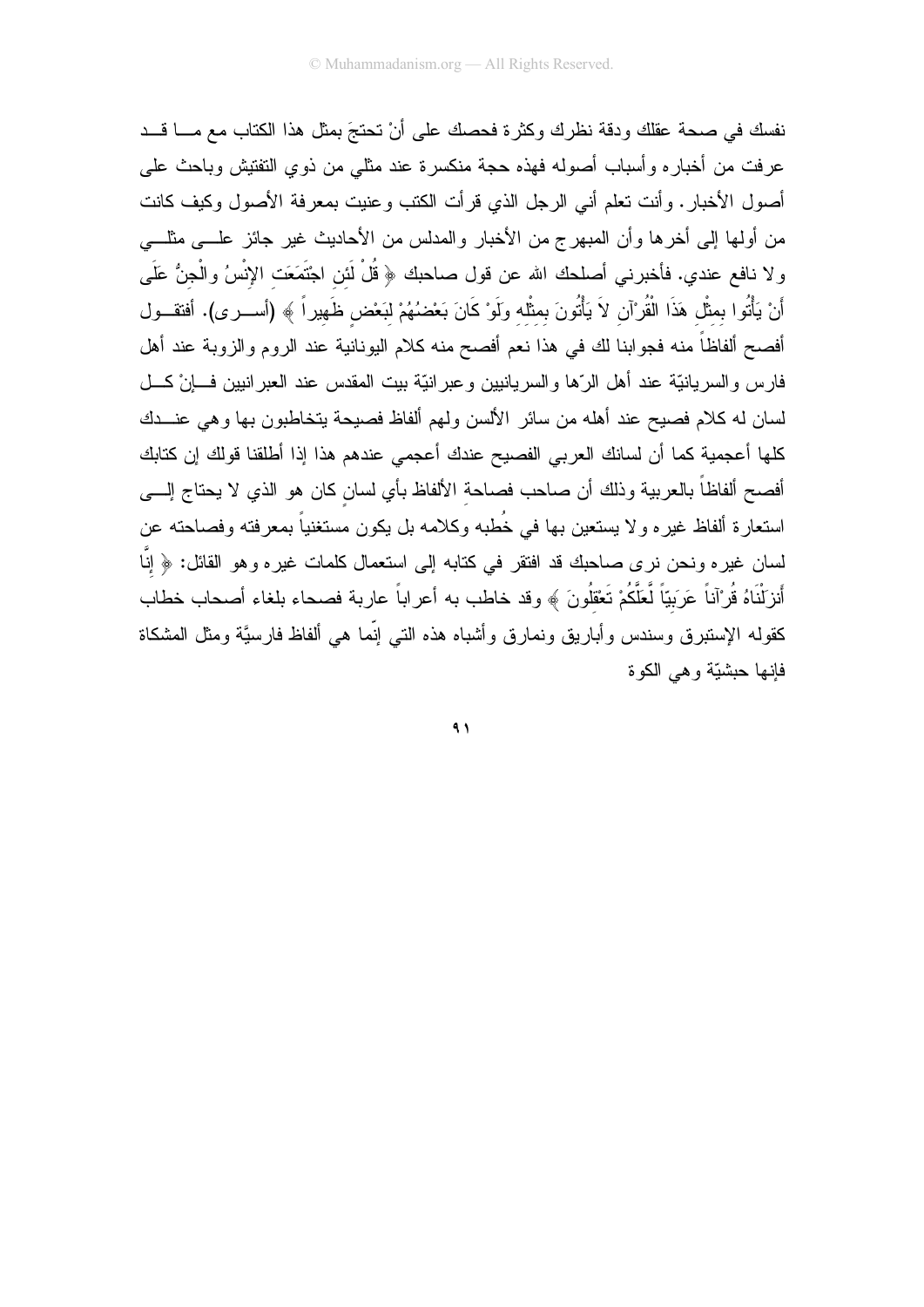ومثل هذا كثير قد استعمله في كتابه فنقول إنَّ العربية ضاقت عليه فلم يكن فيها من الاتساع ما لا يلجأ معه إلى لسان غيره في هذه الأشياء سيما وأنت نرى أنها مُنزلة من عند رب العـــالمين على يد جبر ائيل الملك الأمين. فإمّا أنك توقع النقص بالمرسل أو بالرسول فإنْ كان مـــن عنـــد صاحبك فوقع النقص به لأنه لم يكن يعرف هذه الأسماء بالعربية ولم يـــدرك علمهـــا فلـــذلك أعجزته فهذه ألفاظ امرؤ القيس وغيره من الشعراء والفصحاء والمنقدمين والمتأخرين الذين لا يُحصىي عددهم وكلام الخطباء والبلغاء الذين كانوا قبل مجيء صاحبك أفصح ألفاظاً منه وأرق وأدق معان بإقراره لأهلها حيث حاجّوه فقطعوه فقال ﴿ بَلْ هُمْ قَوْمٌ خَصِمُونَ ﴾ لأنهم خصـــموه فكانوا خصماً بأصحِّ حجة وأبلغ في الخطابة منه وهو القائل إن من البيان لسحراً فلا يخلو إذن أمر هذا الكتاب وما وُضع فيه من الألفاظ الأعجمية من أن يكون قد ضـــاق علـــي صــــاحبك اللسان العربي مع علمنا نحن وأنت أنَّ لساننا العربي أوسع الألسن كلها أو أنْ يكون قد أُدخلت فيه الزيادة من قوم آخرين كما ذكرنا لك في أصل خبره وأنَّ الأيسادي الكثيــــرة قـــد تداولتــــه فأخبرني أصلحك الله أي القوليْن أحببت فإنّه لا محيص لك من أن نقول بأحدهما وأنت عار ف بنتيجة ذلك إذا قلتَه فإنْ قلتَ إنّهم لا يقدرون أنْ يأتوا بمثل تتضيده وترصيعه قلنا لك إن تتضيد الشعراء لشعرهم ووزنهم له الوزن الصحيح الذي هو أصعب وأدق معنى لا يغادر بعضه فيـــه بعضاً واختيار الألفاظ النقية الصّافية العربيّة الخالصة مع انتساق المعنى الحســـن أكمـــل فـــي الأحكام و أصبح في الصنعة لأنّ كتابك كله إنّما هو

 $9, 7$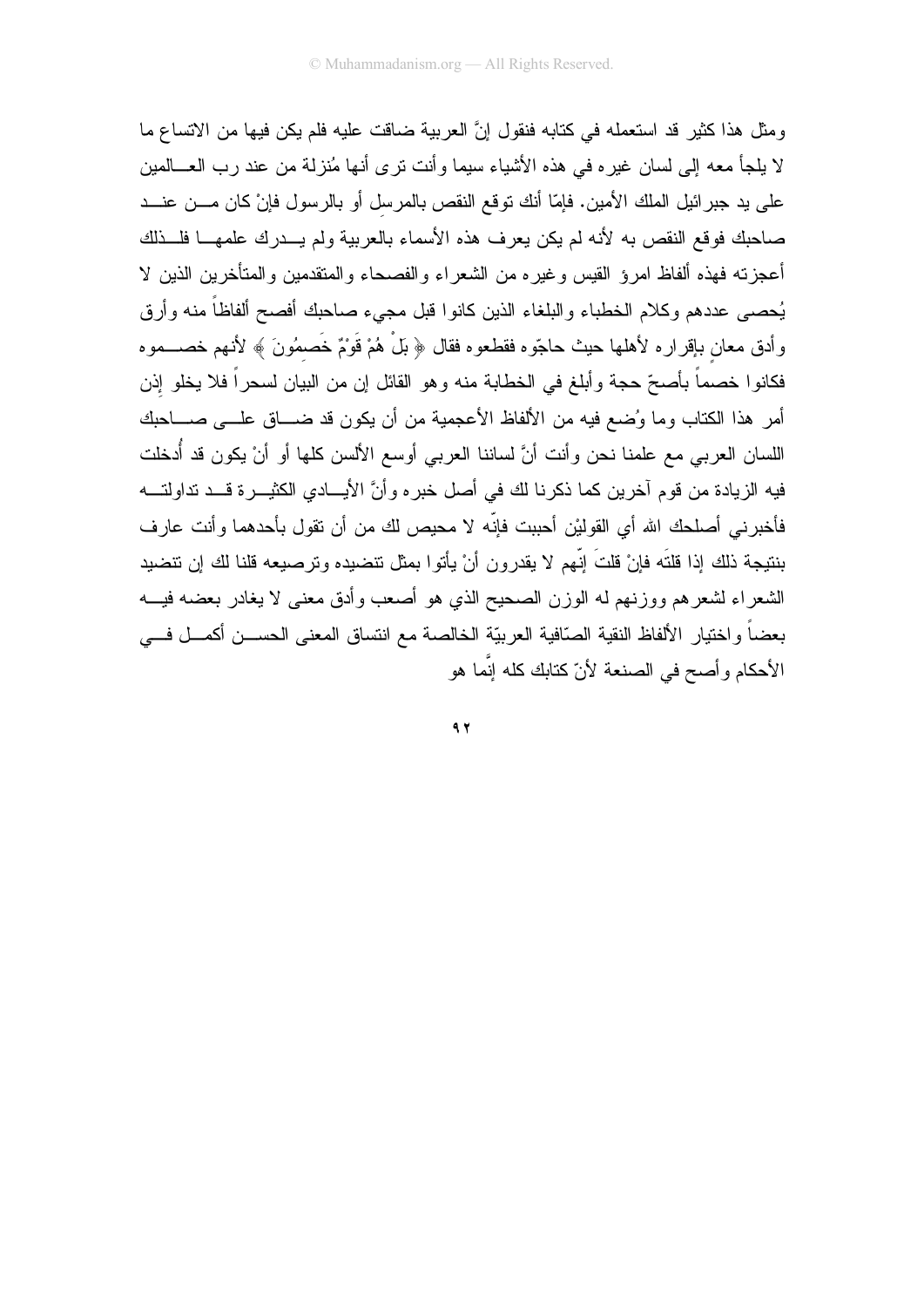سجعٌ منكسرٍ وكلامٍ مختلفٍ وتكبيرٍ معانٍ لا معنى لها. فإنْ قلتُ بل هو أصبحٍ معانيٍ سألناك أي معنى غريب ظفرت به فيه أدللنا عليه وأعلمنا به حتّى نتعلمه منك وأي معنى صحيح وجدتـــه فيه وغريت بمعرفته أخبرنا به وأوقفنا عليه وأي خبر لم نسمعه على غاية التمام والكمال مـــن الشرح والصَّحة في شيء من الكتب المتقدمة استفدته منه أليس هو الذي قرأناه درسناه وعرفنا نفسيره ووقفنا على معانيه وبحثنا عن أصوله وأسبابه وفنتنمنا عن خبره فصرنا في العلـــم بــــه أرسخ كثير من أهله وأيْ شيء هذا من الآيات العجيبة التي يعجز فعلها إمكان الآدميين حتّـــي تصير حجةً على بعثه نبياً يوجب الإقرار له بالرسالة والنبوّة والإيمان على السوحي والتبشسير من عند الله حتى يقاس به أو بر ي فيه آية مثل فلق البحر وإحياء الموتى وسائر آيات الأنبيـــاء العجيبة وإنَّما صار هذا كذلك وجاز عليك بالندليس والبهرجـــة ووصــــفه بالفصــــاحة وحســـن النتضيد وجودة الإعراب وأنَّ الإنس والجن لا يقدرون على أنْ يأتوا بمثله لأنَّه وقع فـــى قـــوم أميين أنباط سقاط عجم علوج فعظم في أعينهم وكبر في صــــدورهم وإلاَّ فأنـــت إذا أصــــدقتُ نفسك نتِقنت كيف كان أصل القصة في هذا وأنَّ مسيلمة الحنيفية والأسود العنسي وطليحة بـــن خويلد الأسدي وغيرهم قد عملوا عمل صاحبك وأشهد أنّي قرأت مصحفاً لمسيلمة لـــو ظهـــر لأصحابك لردَّ أكثرهم إلاَّ أنَّه لم يتهيأ لهؤلاء أنصارٌ مثلما تهيّاً لصاحبك وكأني بكَ قــد لجــأت فذكرت اللغة واعتددت بها وجعلتها خبئة لكَ تستتر تحت فيئها فأنت تعلم أنَّ حجتنا في اللغـــة وحجّتك واحدة والأمر يبننا فبها

 $97$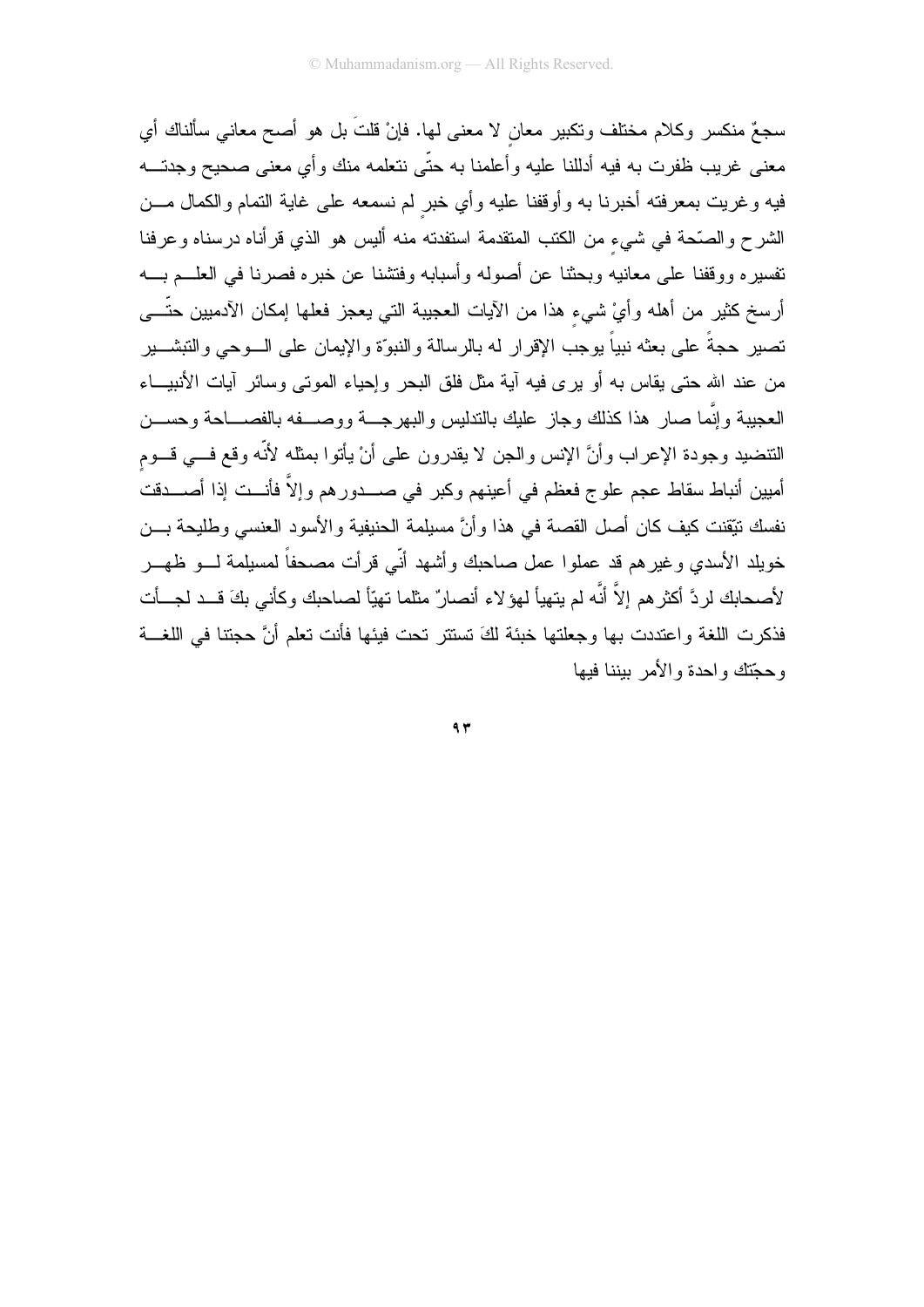مشاع غير مقسوم و أننا فيها شر كاء فليس لكَ علينا فيها فضلٌ و لا في يدك منها ما لــــيس فــــي أيدينا ولا علمك بأنفذ فيها من علمنا وأنك لنقرّ طائعاً أننا معشر العرب نرجع جميعاً في اللغـــة إلى يعرب بن يشجب بن ثابت بن إسماعيل أبينا وإنَّما هذه الحجة المبهرجة هي دعوى مدلَّســـة تجوز على الأنباط والأسقاط والعجم والمغفلين والأغبياء الذين لا معرفة لمهم باللسان العربسي وإِنَّما هم فيه دخلاء فلمَّا ورد عليهم منه ما لم يفهموه صدَّقوه وتناولوه على قدر عجمتهم فإمَّـــا العرب العاربة كلها الذين هم البدويون فلسانهم واحدٌ ولغتهم واحدة وكـــلّ مـــنهم يفهـــم كــــلام صاحبه وأمَّا أهل الحضر ومن نشأ بين الأبيات من الأسقاط والأنباط وخالط العجم والأعـــلاج فلعمر ي لقد أفسدَ بعضهم كلامه لطول المعاشر ة و غلبة العادة فليست بك حاجة إلى ذكر اللغسة ولا لكَ في ذلك بلغةً ولا ملجأ. فإنْ قلتَ إنَّ قريشاً أفصح العرب وأنَّهم قوم خصمون بالحجـــة و هم فر سان البلاغة و الخطابة عار ضناك بما لا تقدر ۖ أنْ نتكر ه و لا تجحد صدقه و هو ۖ أن ملبكة بنت النعمان الكنديّة حين اقتتصها صاحبك وصارت عنده قالت « أمليكة تحت سوقة » فأنــت ونحن لا نشكَّ أنَّ قريشاً كانت تجار العرب وسوقتها وكندة كانوا الملوك والمسلَّطين على سائر العرب ولست أقول هذا افتخاراً عليك بشرف جنسي من الكنديّة ولا لموضع نسبي في العربية بل لكن نعلم أنَّ كندة كانوا أقوياء فصحاء بلغاء خطباء شعراء رجالاً للملك وقادة للجـــيش ذوو أنعام وأفضال حتَّى لقد كانت العجم من الروم والفرس برغبون فـــي مصــــاهرتهم ويفتخـــرون يجمل بناتهم النهم هذا ما لا يدفعه الاّ جاهل

 $9.5$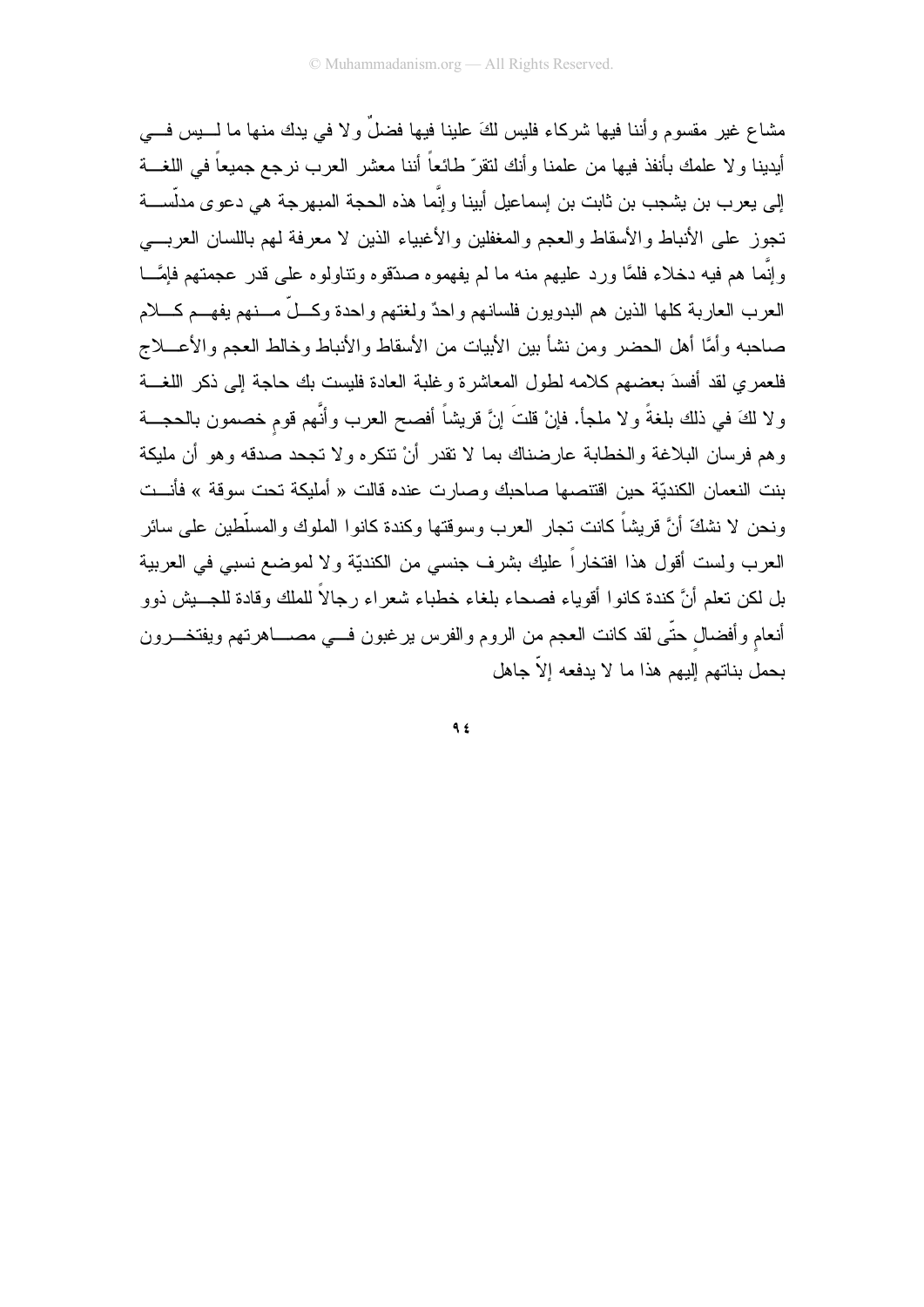ولقريش من الفضل والسؤدد والكرم وخاصّة لمهاشم ما لا ينكره إلاّ مَنْ قد أعمى الحسد بصرَه وطمس نور عقله وكذلك قولي في جميع العرب وسائر قبائلهم لأنَّ لهم الفخر والسبق بالفضـــل والكرم تخصيصاً من الله على سائر العجم. فإنْ أدّعيت أنَّ كلامَ العرب مدونٌ في الشَّـــعر وأنَّ أخبارها قد قيدت به فلا نماريك فيه ونسلّه لكَ ولا نلتفت إليه وذلك قلّة اكتراث لهذا القول وقلّة مبالاة به لأنه قولٌ لا يخفى فساده على ذوي الألباب وتدحض الحجة فيه ولا تثبت عنـــد أهـــل النظر لأننا قد نجد كلّ مشغوف مصروف ودعى أعجمي قد قال الشَّعر فإذا نحن قرأنا شـــعره بشعر غيره من العرب العاربة أهلَّ اللسان البدوي لم نجده مختلفاً عنهم ولا مجانبـــاً لهـــم بـــل وجدناه سالكاً سبلهم محتذياً منهجهم وإذا كان هذا كذلك فليس تـــدوين العــــرب إذن أخبارهــــا ونقيبدها كلامها بالشَّعر حجةً في كتب سرائر الله للقائل بها حجة ناطقة لأنَّه لا يؤمن أنْ يكون قد قيل من الشعر ما قد أشبه به شعر القدماء من العرب بما قد وقع فيه من الفســـاد والنغييــــر والزيادة والنقصان فليس إذن الشعر حجةً عند أهل الفحص والنظر ولا دعوى صحيحة بل هو عند الحكماء والفلاسفة هذيان الموسوسين غير أننا معشر العرب نقدم الشعر ونسؤثره ونقسول بمحاسنه ومفاخره ونذكر فضائله ونعلم أنّ ديوان العرب فيسه آداب كثيــــرة وعلــــوم ظريفـــة وأحاديث عجيبة ولا نشك عند تحملنا الأمور إنْ صدقنا أنفسنا أنَّه قد أفسد وأدخل فيه ما لــــبس منه بالتشبيه والمقايسة لأنَّه كلامٌ لا يخطر عليه وإنَّما هو منصور من خواطر النفوس الفارغة وشاع بين الناس جميعاً بنتاوله من أحب وبناله من طلبه تقرّباً به إلى

 $90$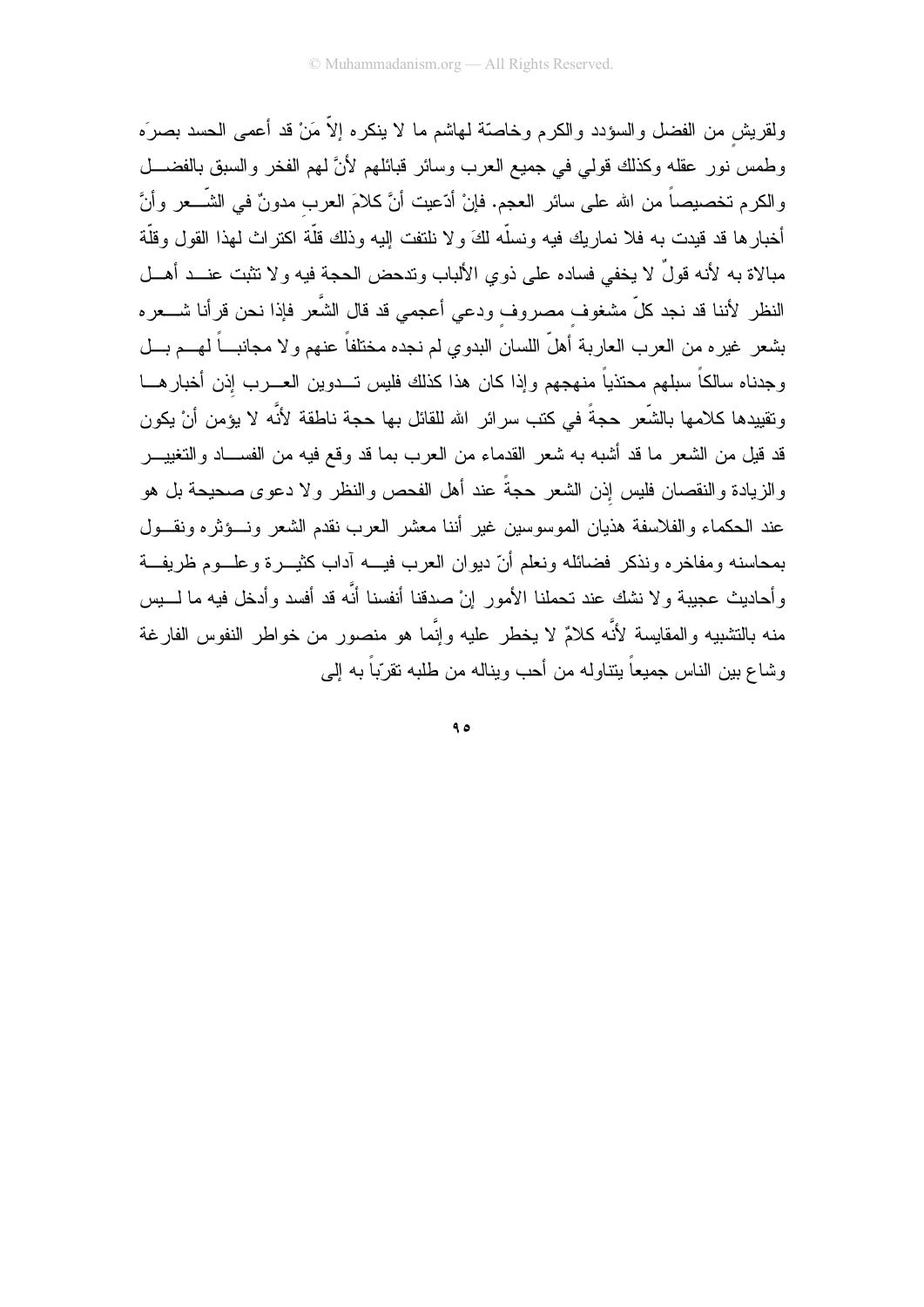الملوك للاكتساب والمواصلة إليهم بأسبابه فلهذا احتمل أنْ يدخل الفســاد والتغييـــر والزيـــادة و النقصان فليس إذن الشعر ً حجة البنة في شيء من كتب سر ائر الله إلاّ لغة فاسدة ناقصة العقل فاقدة النركيب. فلا نظلم أصلحك الله عقلك ونبخس نمييزك حقه بغلبة سلطان الهب وي الجسائر والعصبية فإنَّه إنَّما يجوز مثل هذا على الأغمار والجِّهال والأفنين وأهل السنقص فسي السرأى الذين لا عقل لهم ولا معرفة عندهم ولم يتخرجوا بمطالعة الكتب ومعرفسة أصسول الأخبسار المتقدمة فهم همجٌ كأجلاف الأعراب المعتادين لأكل الضب والحرباء قد ربِّــوا علــــى الفقـــر و المسكنة وشقاء العيش في البوادي والبر ارى تسفعهم سمائم الصَّيف وزِّمهرير الشَّتاء وهم في غاية الجوع والعطش والعرى فحيث لوح لهم بذكر أنهار خمر ولبن وأنواع الفاكهـــة واللحــم الكثير والأطعمة والجلوس على الأسرة والإتكاء على فرش الســندس والحريـــر والإســـنبرق ونكاح النَّساء اللواتي هنَّ كاللؤلؤ المكنون واستخدام الوصــــائف والوصـــفاء والمـــاء المعـــين المسكوب والظلِّ الممدود التي هي صفات منازل الأكاسرة وقع هذا في خلدهم وكان بعضــــهم فقد رأى ذلك في اجتياز هم ومسير هم إلى أرض فارس استطاروا فرحاً وظنوا أنهم قـــد نـــالوه فعلاً عند سماعهم إياه قولاً وظفرهم به فحملوا نفوسهم على محاربة أهل فارس لأخذ ذلك منهم وظفرهم به. وقد علمت أنَّ بعضهم قال لبعض في حربهم تلك وقد ظفروا بسلال فيها حلَّــوي من خزائن الفرس فلمّا أكلوا ونطعموا حلاوة ما فيها قالوا: « والله لو لم يكن لنا ديانة نحـــارب فيها لوجب أنْ نحار ب على هذا » فحاربوا أمة نجسة

 $97$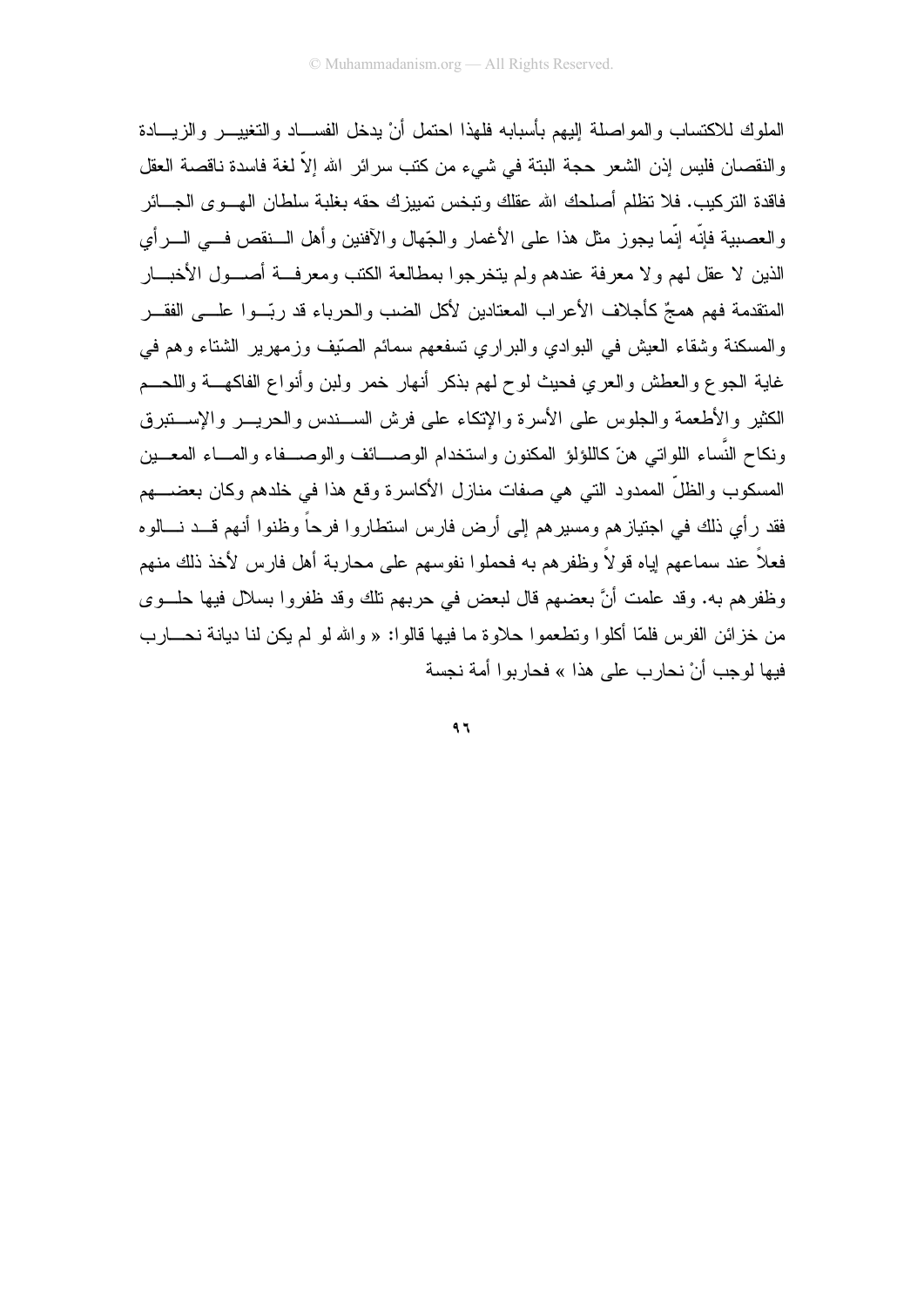قذر ة قد كانت طغت على الله وتجبّر ت فسلّط جلّ و عز ّ عليهم من لم يفكر و ا فيه قــطّ فقتلـــو هم و أخر بو ا بيو تهم بما كانو ا يظلمون ويسفكون الدماء الزكية وكـــذلك حكـــم الله وفعلـــه بـــالقوم الظالمين ينتقم ببعضهم من بعض ومثل الأنباط والأسقاط الذين لا خلاق لهم قوم إنَّمـــا غـــذوا بالشقاء وربوا مع البقر في السواد جورة<sup>(١)</sup> الحمير الذين لا أدب لمهم ولا حسني ولا علـــم ولا معرفة فحيث نكلّموا بالعربية نتطقوا ببسط ألسنتهم واستعربوا عند أنفســهم واســنطالوا علـــي الناس فأحدهم يدعى الإسلام قولاً بلسانه وفي قلبه بعض من مرض يهوديته ومجوسيته فهو لا يعرف من خلقه ولو قيل له ما الحدِّ الذي نفرق به ما بين نفسك وخالقك والبهيمة لم يدر ولـــم يحسن أنْ يميّز ولا يعلم ما هو ولا كيف هو الجواب فيه وإنَّما هم كالأنعام بل أضــــل ســــبيلاً ۖ وكالبهائم الهائمة على وجوهها بمبلون مع كلٍّ ريح ولا يعلمون حقيقة ما دخلوا فيه مما كـــانوا عليه أولاً مثل عبدة الأصنام والمجوسية وأوساخ اليهود وسفلتهم الذين إنمـــا طلبـــوا النتعـــزّز بالدولة والتطاول على الناس بالسلطان وبسط ألسنتهم على ذوى الأقدار وأولاد الأحرار وأهــل الحسنبي والمعرفة وأهل الديانة والعلم والمروءة والصيانة والشرف والنسب ومثل أهل الريب والخيانات أيضاً والجرائم الذين لم يكن يتهيأ لهم ارتكاب المحارم ونكاح الفروج التي حرمهـــا الله عليهم مع بقائهم في الديانة النصر انية إلاّ بانصباب ذلك لهم بالدخول في هذه المقالة ومثـــل من أباح لنفسه غاية الشره على الشهوات الجسدانية فمال إلى الدنيا ولذاتها

 $\gamma$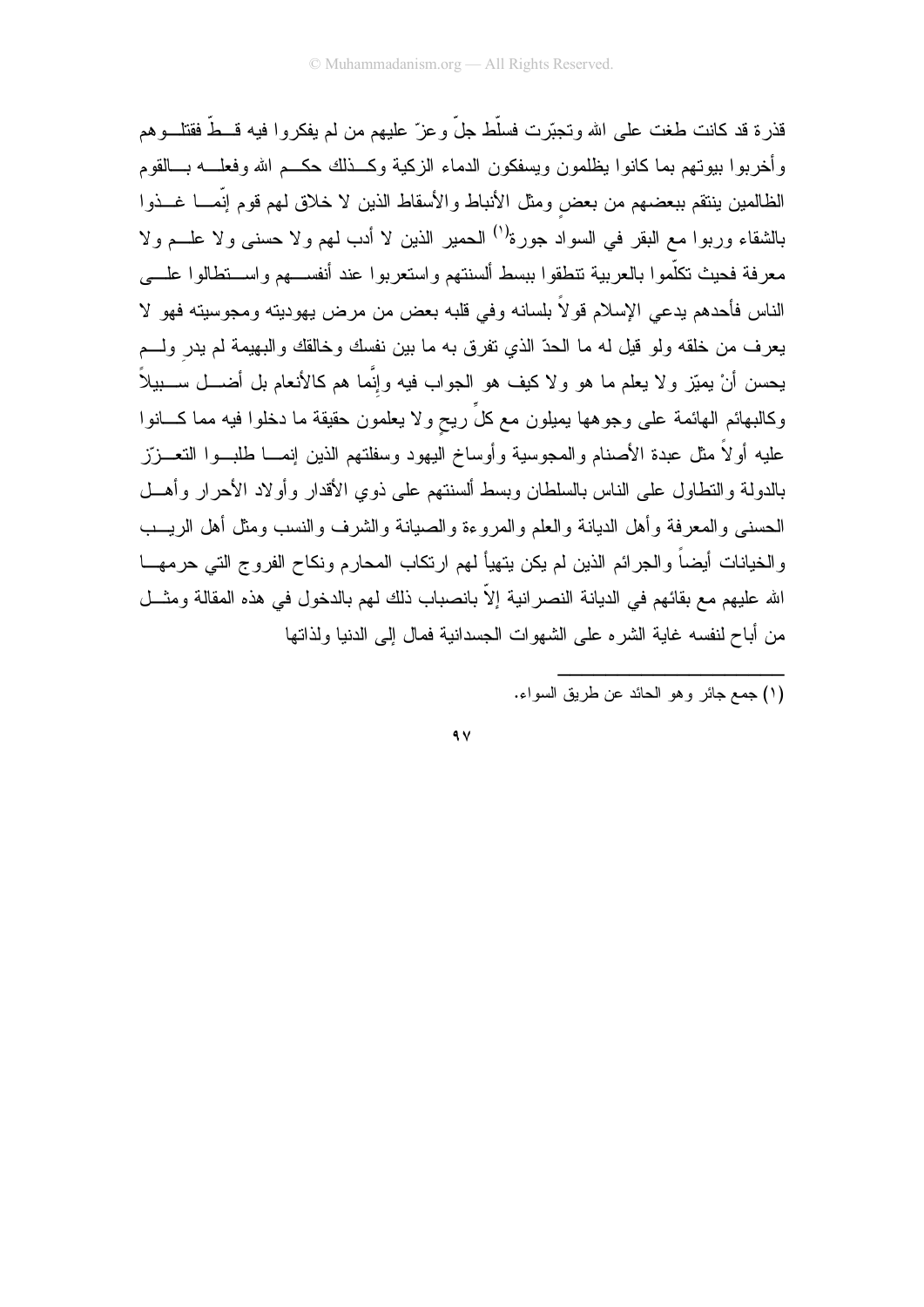وز خر فتها طلباً للعز ّ القليل الز ائل الفاني وشيكاً الذاهب سريعاً منها وطر حاً للكثير الدائم الباقي الذي لا انقطاع له ولا زوال وهو في الآخرة فانحاز إلى هذا القول وجعله ســــبباً لـــــه وســــلماً أوصله إلى ما أرد إذْ كان أقوى أسباب الدنيا يعبر منها ويعول عليها التي جعل سلطانها بـــاب المدخل إليها والسبيل إلىي ارنكاب الكبائر والمعاصبي فيها ومال أيضاً إلىي هــذه المقالـــة مـــن جعلها متجراً ومكتسباً لرزقه الذي قد كفاه ولقوته الذي قد فرغ له من الاهتمام بــــه وألاَّ فهـــل رِ أيت أكرمك الله أو بلغك أنَّ من له بصيرة في الديانة أو علم أو معرفة أو تحصيل للأمور أو قراءة الكتب وتفتيش لها واعتقاد صحيح أو نظر في حكمة أو مدعى فلســفة صـــحيح العقـــل والفكر انقاد إلى غير الديانة النصرانية وخرج منها جاحداً مقالته ناكراً معرفته من غير ســـبب دنيوي دعاه الاضطرار إليه ليجرى بدينك وسلطانك على ما يريد من ركوبه وما نتازعه إليـــه نفسه من الأمور الخسيسة التي كانت الديانة النصر انية تحظرها عليه وتمنعه من الدخول فيهـــا ونقبح له فعلها بل من لم يكن يتهيأ له ذلك و لا يمكن فعله دخل في دين هو مطمئن فيــــه لمــــا يريد من ذلك آمناً غير خائف تحت سلطان هذه الدولة مظهراً متابعة أهلها على قولهم. فهـــذه أكرمك الله أقوى أسباب هؤلاء الذين نراهم قد وافقوك على مقالتــك واجتمعـــوا معــك علــــى اعتقادك وأكثرهم يعتقدون ويضمرون ويسرون خلاف ما يظهرونه فمنهم مـــن يـــزري علــــي صاحبك في حسبه ونسبه ومنهم منْ يسبّه ويدّعي في ذلك الكذب والبهتان ومنهم من يـــز عم أنْ غير ه كان أحق بالأمر منه ولكنه وقع إليه ذلك بالغلط وبعض يقول

 $4<sub>A</sub>$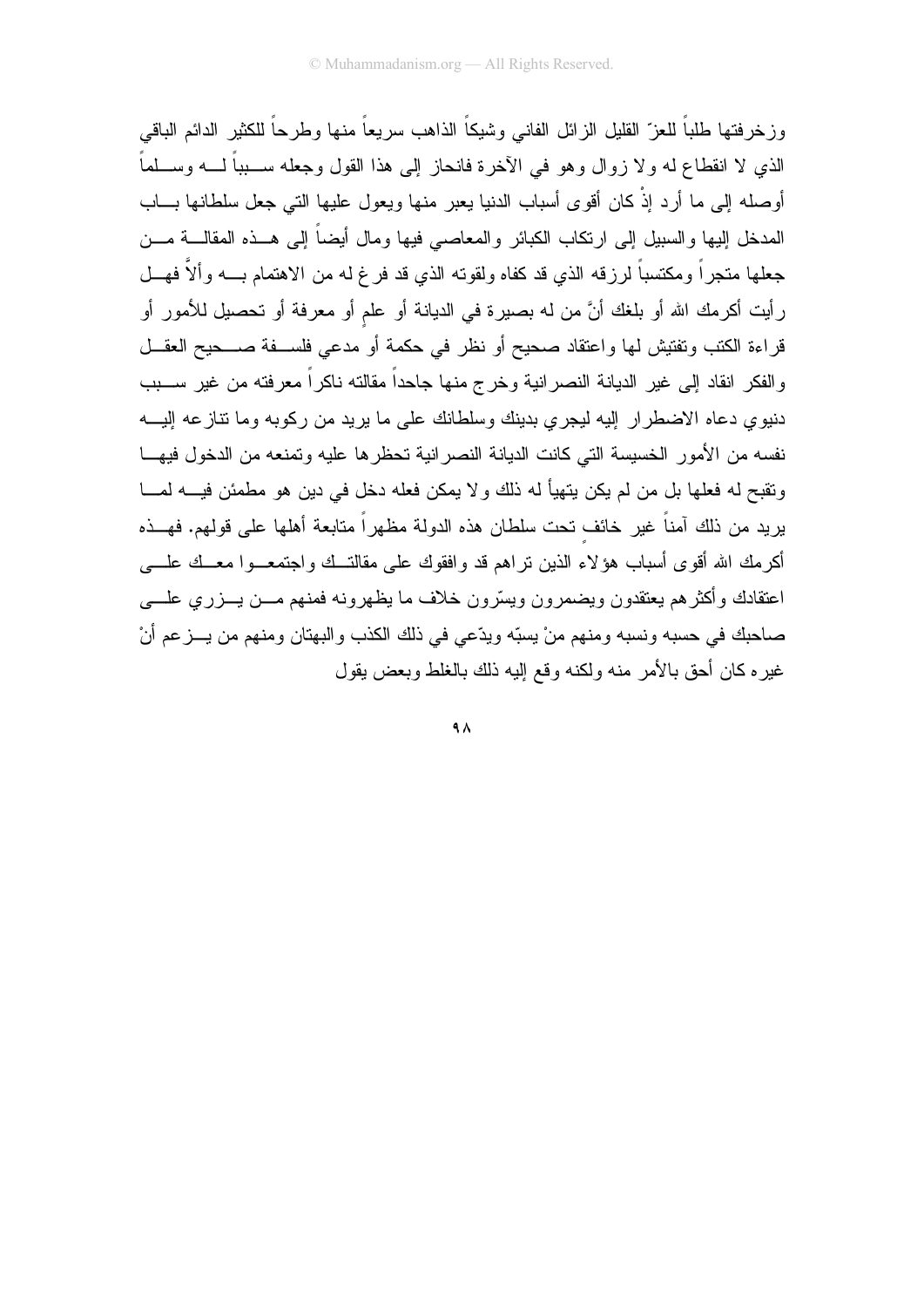إنَّ الروح القدس انقسم ثلاثة أقسام فقسم كان في عيسى وقسم في موسى وقسم في رجل آخـــر أكر ہ ذكر ہ.

و إنَّ صاحبِكِ خلو من ذلك فهوَ لاء عندي أجهل البر بـة و أشر ّ من الز نادقة و أر دأ مــــذهباً ۖ منهم وهم يظهرون الإسلام ويفتخرون به في ظاهرهم وكل ذلك ليتعززوا بسلطان الدولة على النَّصـار ى السليمـة قلوبهم المشبهين الحملان بين الذئاب الخاطفة كما سبق قول سيدهم ومسيحهم ومخلَّصهم الذي أعلمهم بما هو مزمع أنْ يكونَ من أمرهم. ولو أسهبت لأصف لــكَ مقـــالات أصحابك ومعاذ الله أنْ يكونَ لك أصحاباً بل هم أصحاب الشياطين وحزبه وشــــبعته وأوليــــاؤه وما بروونه من الأحاديث الكاذبة الشنيعة التي نكاد نخزي الجبال منها للفرية التي فيهـــا علــــي الله جلَّ ذكره أو لاً ثم على صاحبك وما يقذفونه به من الأباطيل ويشنعون عليه به من الكـــذب الذي لم يخلق الله له أصلاً وصاحبك برئ منه كلّه لطال كتابي بذكره. فما قولك في من يروي عنهم أنَّهم يقولون لربما هوينا أمراً فوضعناً فيه حديثاً وما أظنك ممن يروي أنَّ الله جلَّ وعــزَّ عمّا بفتر ون بعث إلى أبي بكر يقول: « با أبا بكر أما أنا فر اض عنكَ فهل أنت ر اض عنبي » فحسبك بهذا دليلاً على فريتهم على الله جلَّ و عز ّ وكذبهم وشنيعتهم وكم مثل هذه الأحاديث قـــد زوروها وألُّفوا عليها فلعمري لقد صدق صاحبك حيث قال إنَّه ما من نبي إلاَّ وقد كذبت عليـــه أمته وأنَّ أمتى ستكذب على أيضاً ولكني لا أعرف أمةً كذبت على نبيها كذب اليهود مـــا أدرى ما أقول في هؤ لاء و في كذبهم. و أمّا الخلاف في الأذان

 $99$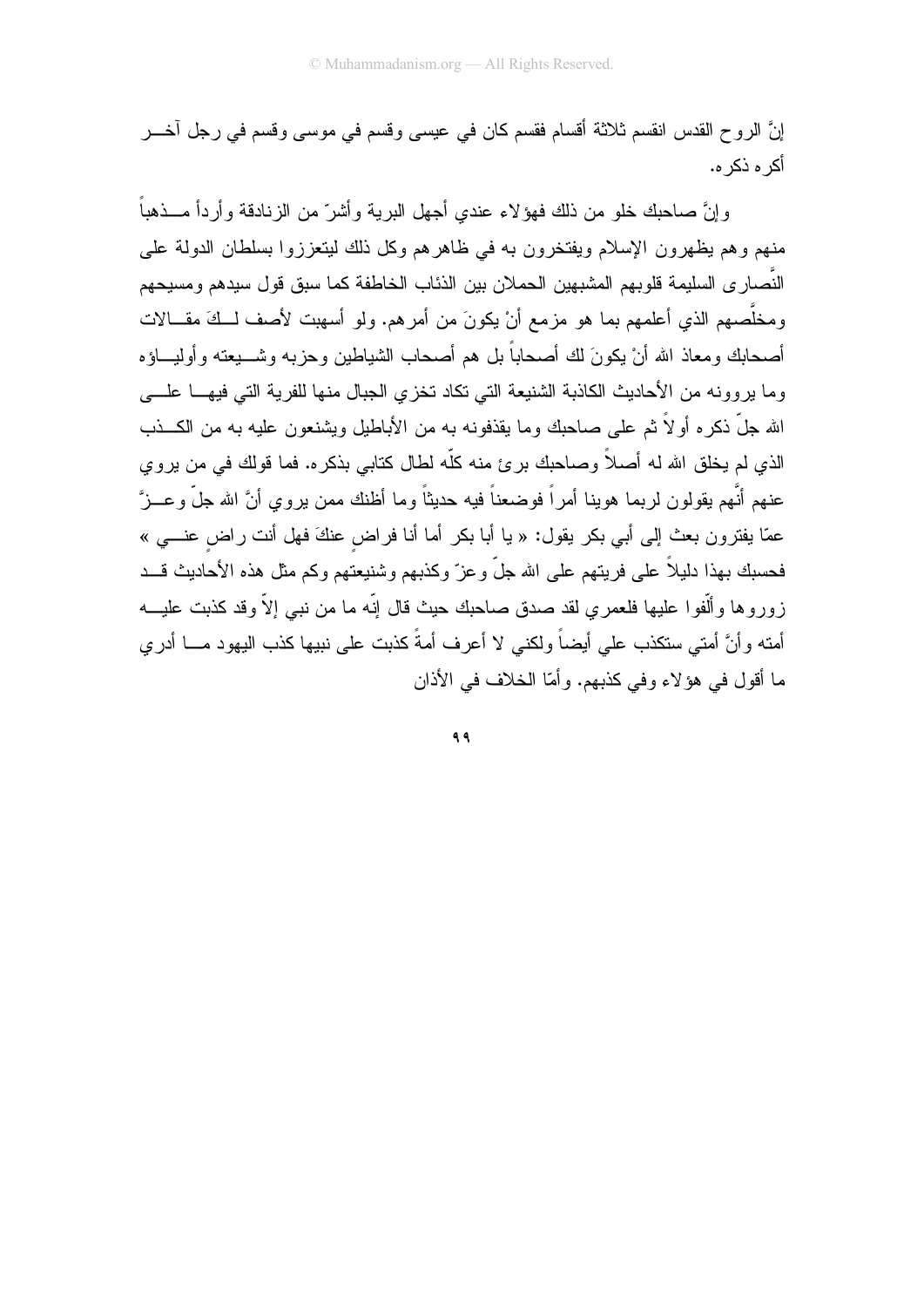والنكبير ً في الجنائز والتُّشهّد وصلاة الأعياد وتكبير النُّشريق ووجوه القراءات ووجوه النسبيء والفتيا وما أشبه ذلك فإنَّه أمرٌ يطول خبره جداً ولولا أننبي أعلم أنَّك الرجل الـــذي قـــد فتشـــت أحاديثهم وانتقدتها وعرفت جميع عوارها وانكشفت لكَ مجاريها لكتب البك في هذا الفنِّ أشــــباء يطول الخطب فيها لكنّي أعرفك عالماً بجميعها غير شاك في ذلك وقد سبرت الدولة وظـــاهر قول الديانة واسم الإسلام والتَّحلي به والأعاجيب من اعتقادهم وكذبهم على الله وأنبيائه ورسله وأوليائه وعباده الصّالحين وما يكتمون من النِّفاق ويظهرون أنَّهــم النقيـــة قلـــوبهم الســــليمة صدورهم وهم الدغلون الغاشّون لله جلّ ذكره ولأنبيائه ورسله إذْ كانوا بروون عـــن الله مثـــل هذه الأحاديث فكيف لا تأخذهم الرَّجفة وكيف لا تطبق عليهم السَّماء بالسخط والعــذاب وهــم بنطقون بمثل هذه العظائم ولكنه جلَّ وعزَّ لم يزلْ مستعملاً طول الإناءة والإمهال لأنــــه جـــلَّ اسمه لا يخاف الفوت وهم إليه برجعون فهو بمهلهم إلى بوم نتكشف فيه الستور ونعوذ بالله أنْ نكون من القوم الظالمين. وأما قولك أصلحك الله إنَّه مكتوب على العرش لا إله إلا الله محمــد ر سول الله فلقد كثُر تعجُّبي منك كيف جاز هذا عليك في فطنتك ودقة عقلــك وصــــحة فكــــرك وكيف أمكن أنْ نتصور مثل هذا في عقلك أنه صحيح حتى نرويه ونكتب به إلى مثلي من أهل اليقين ومن تعرفه بصحة الانتقاد وشدة الاعتبار وجوابك في هذا عندي مما يتمثل بـــه العامـــة أنك تخدع نفسك وتضع من عقلك وذهنك لأنَّك في حكمتك لم تترك شيئاً للمشبهة اليهود الـــذين بحدَّون الله ربَّهم أنه جالس علي

 $\mathbf{y}$ .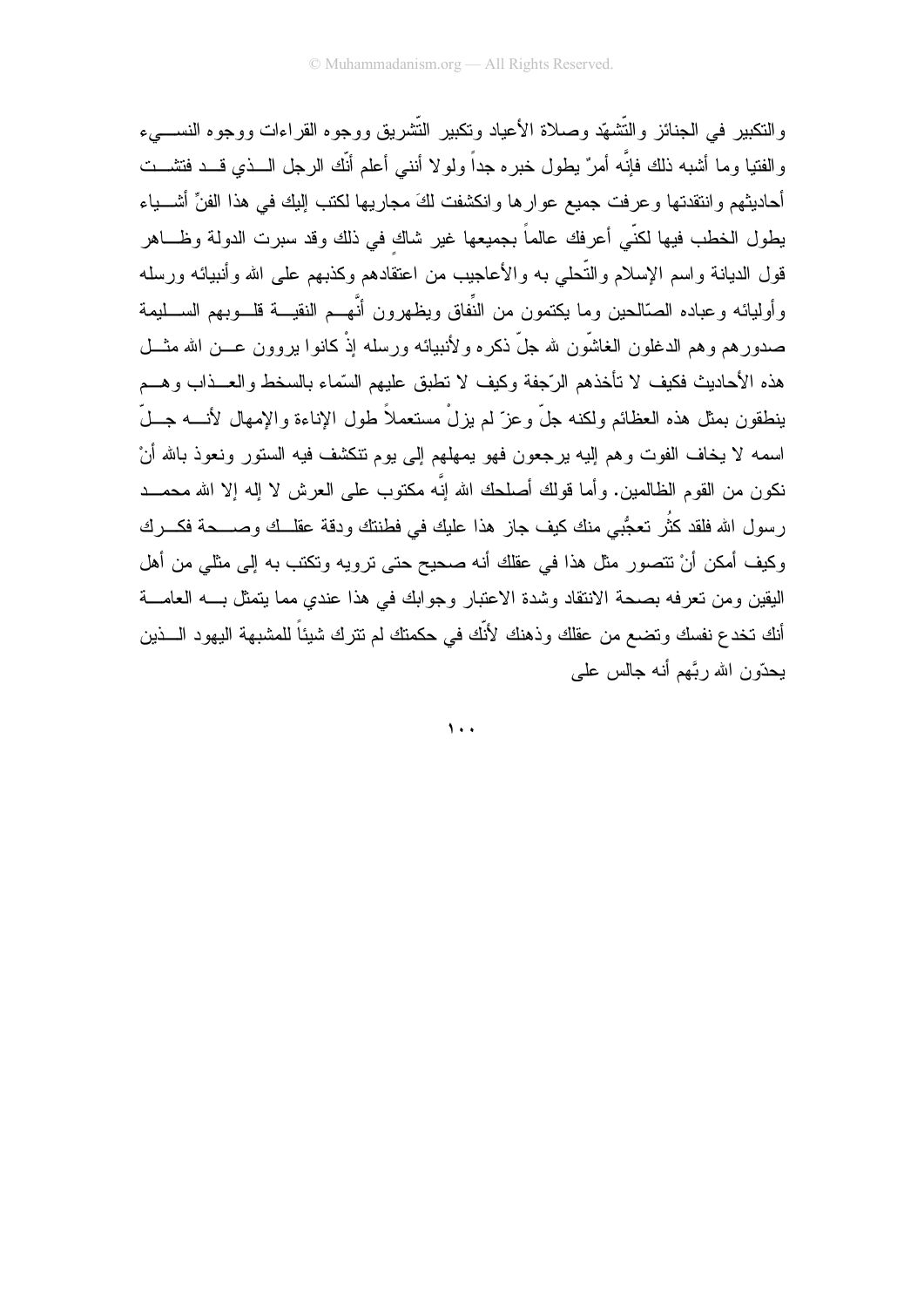عرش محدود فلم ترضَ أنْ أجلسته على عرش محدود حتى تكتب على العرش اســـمه واســـم آخر من خَلْقه ليت شعرى أهو كتب ذلك الكتاب أم كُتب له ولك كتب ذلك لنفسه لـــئلا بنســــ*ى* اسمه أم لتعرفه الملائكة فقد كانت عرفته الملائكة حين أراد خلق النور فقال ليكن النور فكـــان النور وعند ذلك مدحته وسبحته قائلةً سبحان خالق النور وعلمت أنها مخلوقة وأنّ لهـــا خالقـــاً فتلك المعرفة في الملائكة قائمة غير زائلة بأنه خالقها وليس لها حاجة إلى أنْ يكونَ لها كتـــاب نصب أعينها يذكرها لئلا نتسى اسم خالقها وهي نسبّح اسمه ونقدسه من غير فتور ولا انقطاع ونتفَّذ أمره جلَّ وعزَّ في كل لحظة وإنْ كان إنَّما كتب ذلك للناس فهم غير منتفعين به لأنهم لم يروا ذلك العرش ولا قرأوا ما عليه من الكتابة، فإنْ قلت إنَّ ذلك كُتب لَيُقرأ يوم القيامة فأقم لنا دليلاً وبرهاناً على ذلك صحيحاً مقنعاً على أنَّك نعلم أنّ الناس كلهم يوم القيامة يُعطَون المعرفة الكاملة بخالقهم ونبطل في ذلك الوقت الشكّوك ونضمحل الظنـــون ويحصــــلون علــــي اليقـــين الصحيح في يوم لا ريب فيه تُجزَى كلُّ نفس بما كسبت فلها شغل بما هي فيه فقد هدر قولــك ونـهافت دعواك أنَّ علـى الـعرش مكتوباً لا إلـه إلاَّ الله محمدٌ رسول الله بـعد فلـــم أرَ أحـــداً مـــن أصـحـابك بو افقك علـى ذلك و لا يطـابقك علـى ر أيك بل كلـهم و أكـُـــــر هم الرّاســــخون فــــى الـعلــــم يبطلونه ويردونه أشدّ ردّ ويكذبون به أعظم نكذيب وأنّه محال لم يأت ذكره في الأثر ولا لــــه في كتابك الذي زعمت أنه منزل من عند الله عزَّ وجلَّ ذكر البتةً فليت شعري من أيـــن جئتنــــا أنت به بل أخاف بر حمك

 $\lambda$ .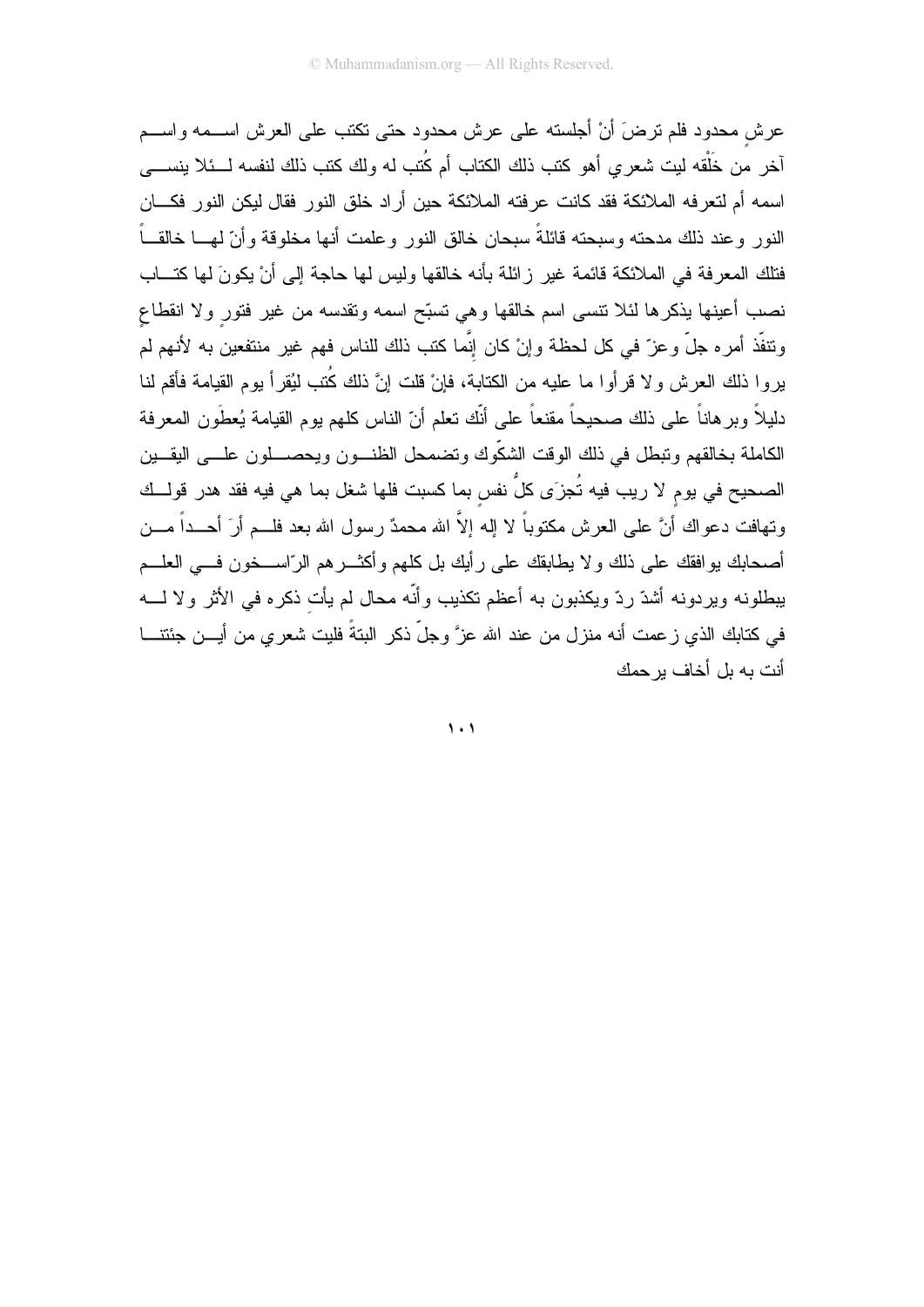الله أنْ نكون أخذته من سماجات اليهود فإنَّ لهم مثل هذا وشبهه مـــن التَّشـــنيعات النــــى قـــد وضعوها ودّسوها إليكم بلطيف حيلهم ورقة كيدهم في الإدغال طلباً للمعاتب والمكايدة وإلقـــاء الشرور بين الناس فإنْ صدَقْت نفسك أصلحك الله علمت حقاً أنَّ هذا محال لا معنـــي لــــه ولا منفعة وإنَّ الله في حكمته لا يفعل المحال وما ليس له معنى وقد وجـــدنا إجمـــاعكم علــــي أنَّ الرجل إذا قام خطيباً فيكم ببالغ في دعائه ويظن في نفسه أنه قد بلغ الغاية القصوى في خطبته فيفتتح كلامه قائلاً « اللَّهم بارك على محمد وعلى آل محمد كما باركـــت علــــى إبــــراهيم وآل ابِرِ اهيم » فأر اك أبقاك الله ظننت أنك قد بالغت له في الدعاء و الصــــلاة عليــــه إذْ تمنيَّــت لــــه وطلبتَ منشفعاً أنْ يصيرٍ مثل إبراهيم وكأحد أل إبراهيم فهذا أصلحك الله نهايــــة الشـــناعة أنَّ رجلاً اسمه مع اسم الله جلَّ ذكره ونقدَّست أسماؤه مكنوب على العرش من نـــور وإنَّ آدم بـــل الدنيا كلها إنما خُلقت بسببه كز عمكم نتمنى له اللحاق برجل من آل إبراهيم ممن قـــد علمـــت وأكره ذكر اسمه في هذا الموضع وكتابك الذي نزعم أنَّه منزل من الســـماء بشــــهد ويكــــرر الشهادة في عدة مواضع قائلاً ﴿ يَا بَنِي إِسْرَائيلَ اذْكُرُوا نعْمَتِيَ الَّتـــي أَنْعَمْــتُ عَلَـــيْكُمْ وَأَنِّـــي فَضَّلْتُكُمْ عَلَى الْعَالَمينَ ﴾ (بقرة) فقد وجب عليك في هذا القول إن بني إسرائيل أفضــــل منـــك وممن ذكرته بالفضائل وإنَّما كان عهدي بمثل هذه الشناعات من عمهة اليهود ولم أظنَّ عقــــلاء المسلمين يعتقدون بمثل هذا وشبهه وجواباً لكَ أرشدك الله في الماضـي والمستأنف مـــن كتابنــــا هذا علے قدر ما يحتمل من الكلام على

 $1.7$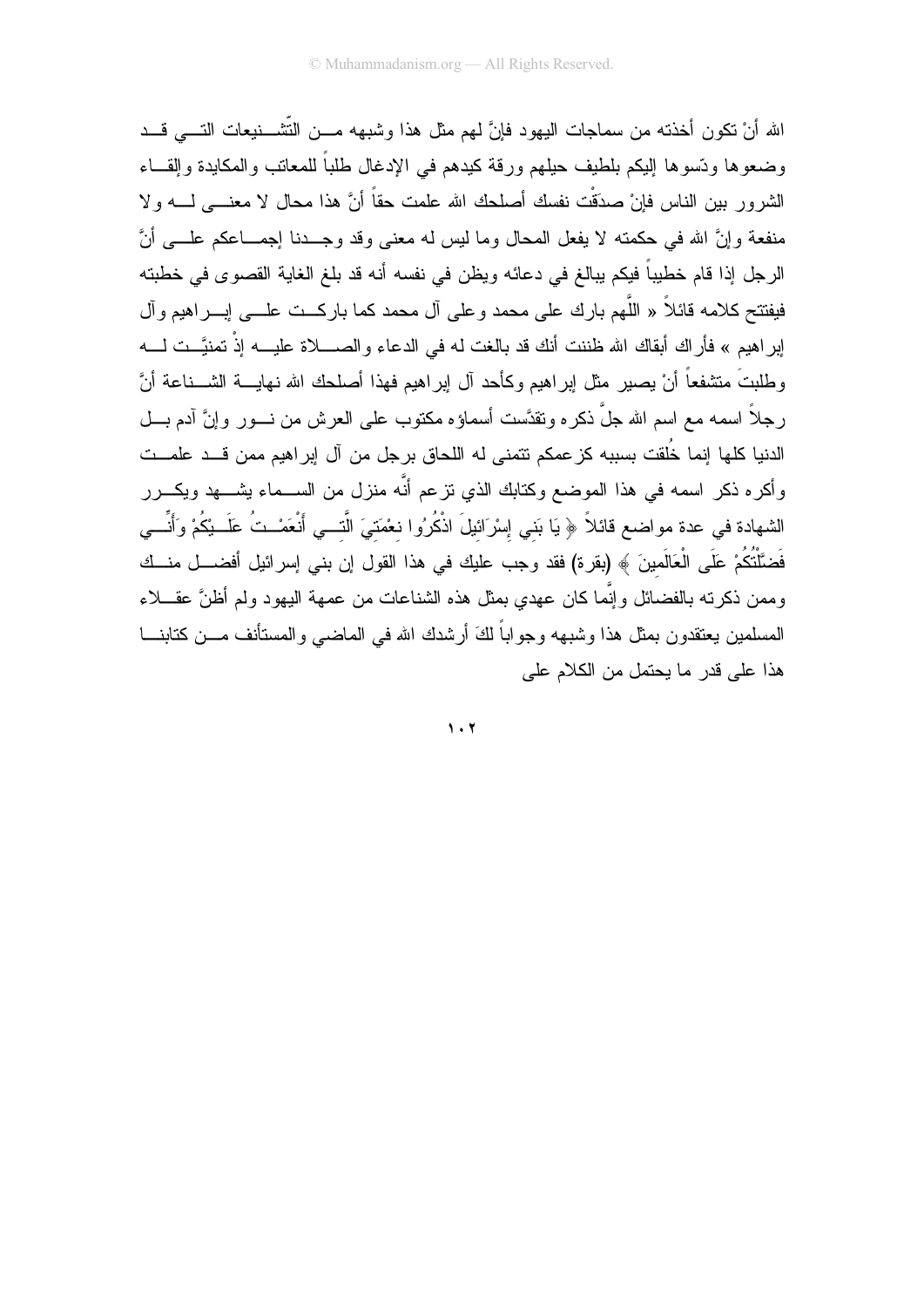إنَّا قد وضعنا النصفة بيننا وبينك أساساً لكلامنا وطرحنا النطاول بالســـلطة والبـــذخ والنُّفـــاخر والأنساب لأنّا إذا حصلنا على علم بأنفسنا وصدقناها عرفنا إنّه ليس لأحد على صاحبه فضـــلٌ في النَّسب وأنَّنا نرجع إلى أب واحد وأم واحدة وجميعنا خلقنا من طينة واحدة ليس لحم أطيـــب من لحم ولا دم أطيب من دم وإنَّما النُّفاضل والنُّقدم بالعقول والعلوم ولقد أحسن عندي القائـــل قيمة كلَّ امرئ ما يُحسن من علمه وعمله وإنِّي كثيراً ما استصوب هذا الكلام من قائله وإنَّمـــا أدخلت هذا القول في هذا الموضع وإنْ كان ليس من جنس ما نحن بصدده حتى إذا نظر فـــي كتابي ناظر متعنتٌ ينظر بعين العماهية والجهالة التي ثمرتها الحسد لا يسبق إلى قلبه لضــــعفه وركاكته أنّي لم أكن عارفاً من حقكم أهل البيت ما أعرفه وأوجب ما أوجبه فكيف وأنا معتقــد ذلك بجميع ذرية آدم ولكنَّني استعملت ما قاله بعض الحكماء إنَّ ترك الجواب في موضعه عيّ وظلم للعقل فكرهت أنْ أكونَ ظالماً لعقلبي ولم ألنفت إلى هذا الحاسد وهذيانه وجهله وطرحــت كلامه وراء ظهري بل لم أتّوهمه إلاّ عدواً فضلاً عن النفاني إليه.

وأما ما دعوتتي إليه من الصلَّوات الخمس وصبام شهر ( مضان فالجواب فسي ذليك إقر ار ك بلسانك في كتابك وما خططته بإصبعك من أمر صلواتنا وصومنا ومواظبتنا فقد رأيت ذلك معاينةً وسمعتَهُ وشاهدتَ نلك الأمور الإلهية المخالفة ما دعونتـي الِيه من الأمور المبهرجة المدلّسة فاكْتف أكرمك الله بما رأيت وليكن لك دليلاً وجواباً

 $\mathbf{1} \cdot \mathbf{r}$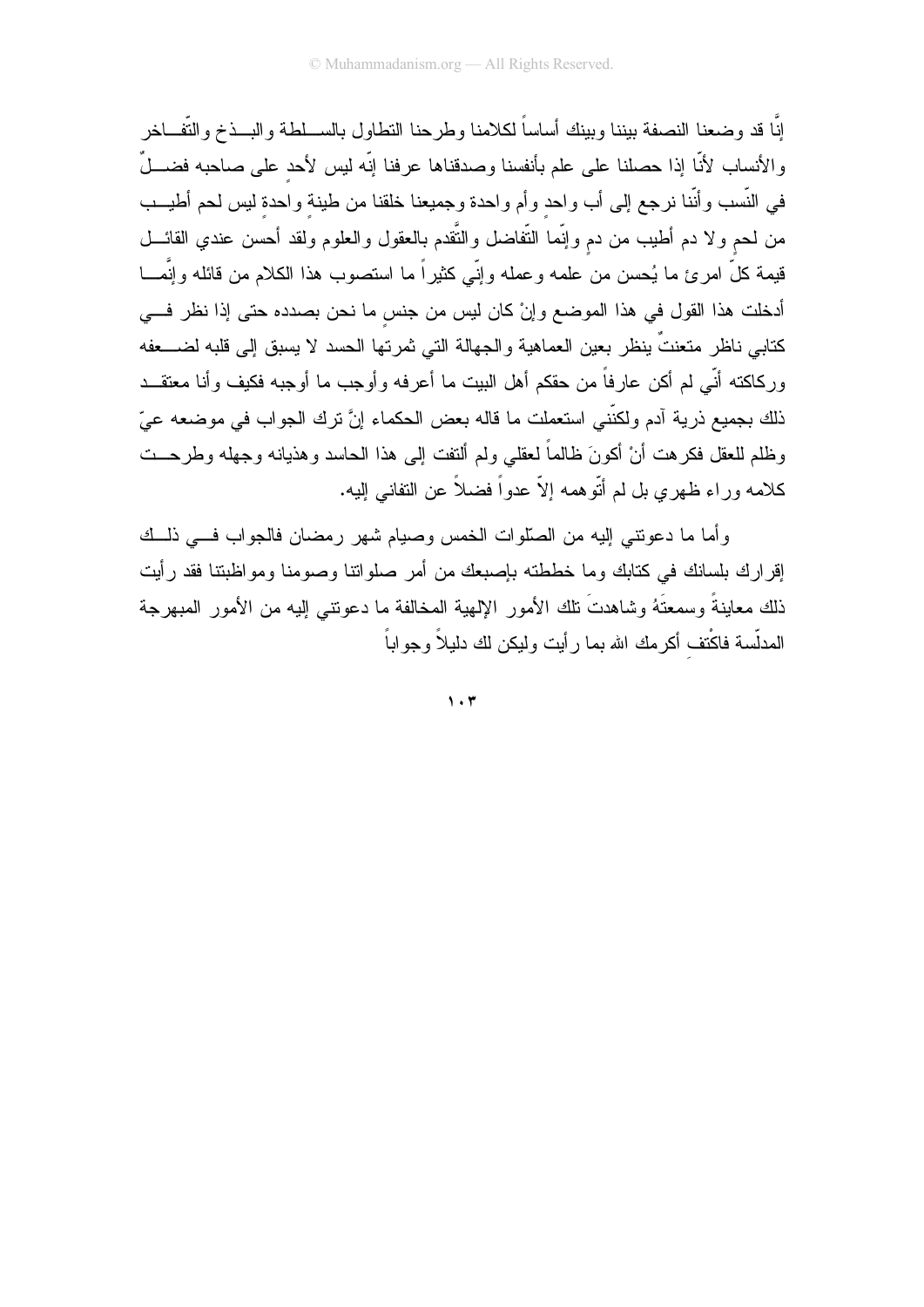فلست أجبِبك في هذا بأكثر "مما عندك من المعر فة وكفاك بذلك حجة عند نفسك.

وأمَّا قولك أنْ نستعملَ الوضوء ونغتسل من الجنابة ونختتن لنقيم سُنَّة أبينـــا إبــــراهيم فجوابك قول المسيح الرَّب لليهود وقد قالا له لمَ لا يغتسل تلاميذك فأجـــابهم الـــرَّو ح المحيــــي مخلص العالم وما<sup>(١)</sup> الذي يغني عن البيت المظلم أنْ يكون في ظاهره مصباحٌ يتَّقــد وباطنـــه مظلمٌ و إنَّما يجب أن تغسل النيّات و القلوب من دنس الفكر و غلَّ الخطايا الدنسة الرَّجســـة فأمّـــا ظاهر الأبدان فما معنى العناية في نتظيفها فيا أيها المراؤون الأخذون بالوجوه الذين بشـــبهون القبور المزخرفة من خارج وفي داخلها الجيف المنتنة كذلك أنتم تغسلون ظاهر أبدانكم وقلوبكم دنسة نجسة بالأثام. وما معنى غسل البديْن والرجليْن والقيام على الصلاة وعقد القلوب والنيّات والضمائر على قتل النَّاس وسلْب أموالهم وسبى ذراريهم. فانظر ْ أصــــلحك الله كيـــف أجــــابـهم السيد المسيح إنّما ينبغي للإنسان أو لاَّ أنْ يغسل داخل قلبه ويطهر ِه من الأفكار ِ الرِّديئة المؤديـــة إلى الشَّرُّ ور "وإلى إدخال المكرُّ وم على الناس وإذا نظفَتْ نبَّته وطهر "ضمير م من ذلك الإعتقـــاد" الرديء حينئذ يغسل ظاهر بدنه بالماء. فميِّزْ هذا القول أصلحك الله وانظر ْ فيه بعقلك أليس هو قول مقنع وجواب شاف. وأمّا الختان فينبغي لكَ أولاً أنْ تعلَّمَ قصنته ثم تحثُّ النَّاس على ذلــك وأنْ يمتثلوا سُنَّة ايراهيم أبيهم فأقول إنَّ الله جلَّ اسمه لما كان مُزمعاً أنْ يُدخل بنـــي إســــرائيل الذين هم ولد اير اهيم أرض

.<br>(١) قابل مع مرقس ص ٧.

 $\lambda$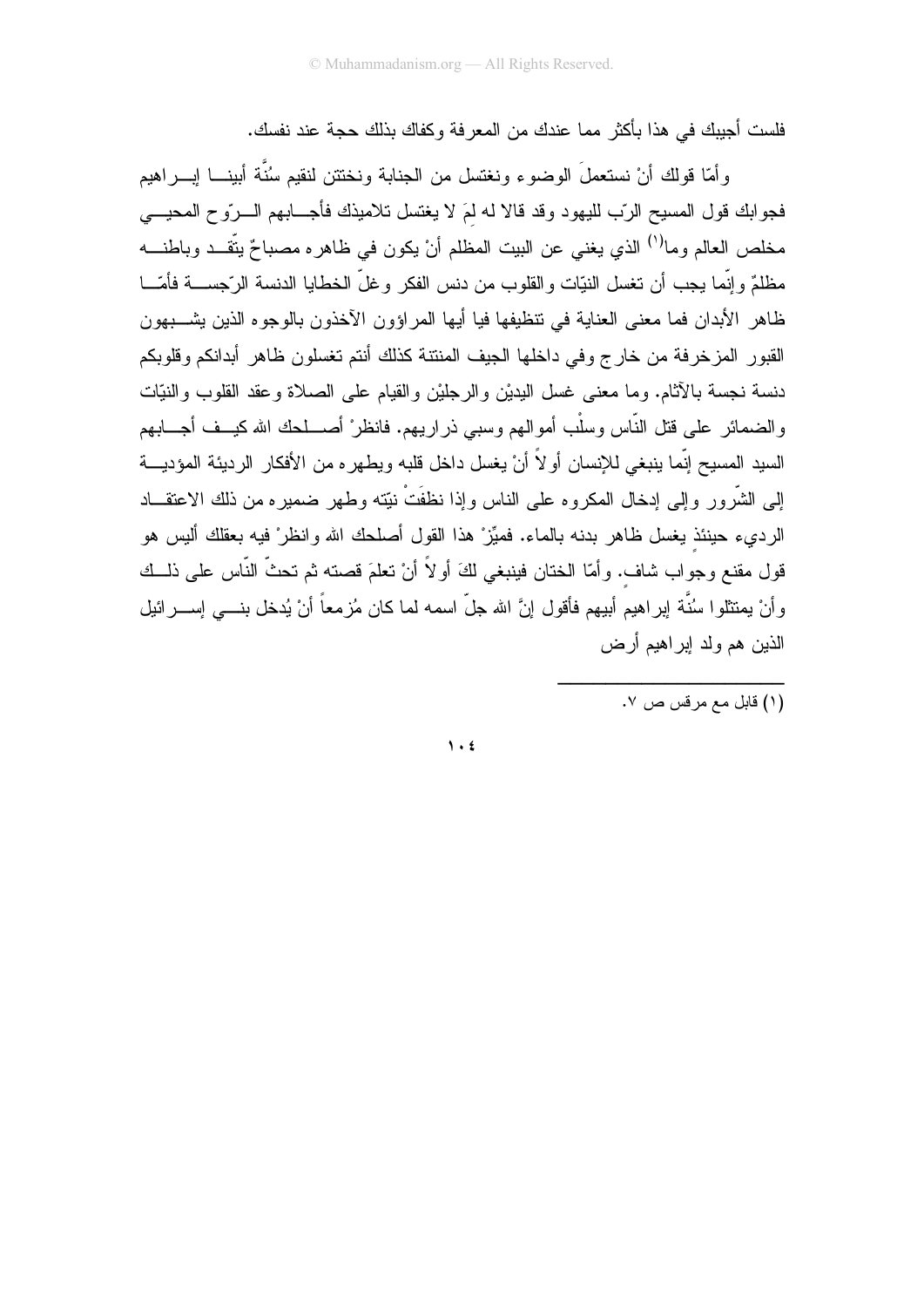مصر ولم يزل عالماً أنَّ الشرَ سوف يحملهم على ارتكاب الفواحش التي قـــد حرّمهــــا علــــبهم ونجس أهلها جعل هذا سبباً لمن أرد ارتكاب الفاحشة من امرأة مصــــرية نظـــرت إلــــي هـــذه العلامة التي في جسده وهي الختان فامتنعت ولم تواتيه فوسمهم الله بهذه السَّــمة لمهــذه العلـــة فكيف تحثَّ النَّاس على الختان وأنت تعلَّم أنَّ صاحبك لم يختتن كز عم أهل مقالتــك علـــى مـــا نقلت الرّواة عنه أنه لم يكن مختوناً بتةً لأنهم شبّهوه كما ادّعوا له ذلك أنّه كـــأدم أبــــى البشــــر وشيث ونوح وحنظلة بن أبي صفوان وهذا خبر ليس أحدٌ من أصـــحابك ممـــن يعتقـــد مثـــل اعتقادك بشكِّ في صـحته. فإنْ قلت إنَّ المسيح قد اختتن قلنا لك قد اختتن لإقامة سُــنَّة التـــوراة لئلا يُرِ ي أنَّه استخفَّ أو نقص شيئاً من سُنتها ثم أكّد ذلك بقوله « لم آت لأَنقُــضَ بَــلْ لأتمـــم وأُكَمِّلَ »<sup>(י)</sup> وكذلك قال الرسول الحقّ بولس<sup>(٢)</sup> إنْ كنتم إنّما تختتنون لأن المسيح اختـــنن فـــإنّ ذلك لا ينفعكم شيئاً ولا الغُرلة أيضاً تضرّ شيئاً مع الإيمان الصحيح والقلب السليم النقـــي وإلاّ فيجب لكَ أيضاً أنْ نقرّب القرابين ونحفظ السّبت ونعمل الفصح ونقيم شرائع التّوراة كلها كمـــا أقامها المسيح سيدنا فإنّه فعل ذلك ورفعه عنا وأكمله وأتّمه بفعله إياه وكفانـــا مؤونـــة العمـــل بشيء منه وأغنانا بسننه الحسنة الإلهية وشرائعه الرّوحانية التي دفعها إلينا عن الســـنن التــــي شهد جلَّ وعز ّ على لسان نبيه قائلاً إنِّي أعطيتكم يعني بني إسرائيل سنناً ليست بحسنة وشرائع لن نقدروا أنْ تحيوا بها. فإنْ أنصفتنا علمت أنَّ

> .<br>(١) قابل متبي (ص ٥: ١٧). (۲) قابل رومیةٌ ص ۲ و ۳.

 $\lambda \cdot \mathbf{0}$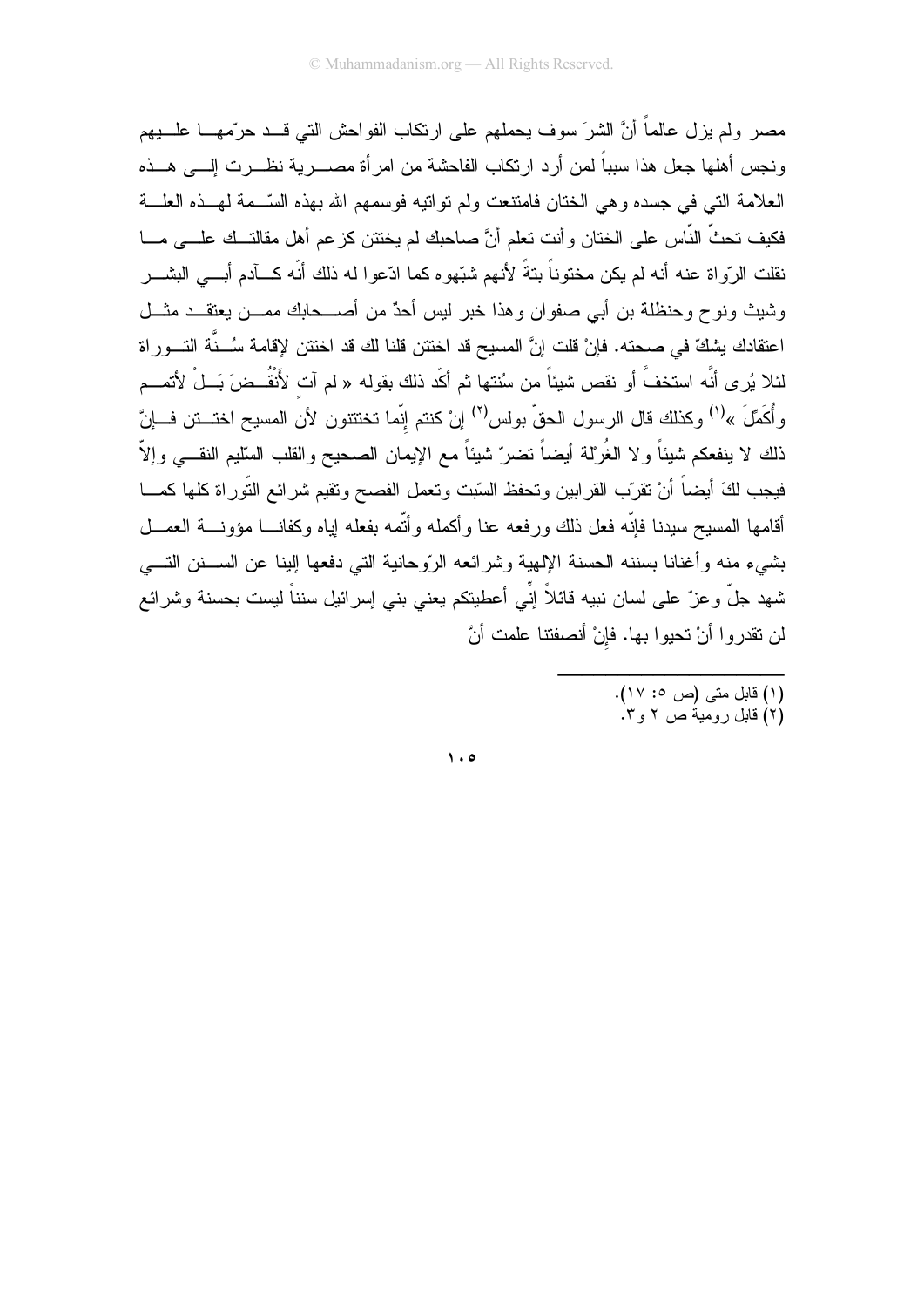الْخِتانِ لِيس هو عليكِ فريضية واجبة لأنَّ كتابِكِ الذي تدعى أنَّ فيه شر ائع ديانتكِ يذكر ۖ أنَّ ليس الختان شريعة واجبة وإنَّما هو سنَّة من شاءَ استشنعها وعمل بها ومنْ شاء استثنفها ولم يعمـــل بها. ومن اختتن من أصحابنا وأسبغ الوضوء واغتسل من الجنابة فليس بفعل ذلك لأنــــه ســـنّة واجبة وفريضة لازمة عليه لا يحلُّ له إلاَّ القيام بها بل يفعله على سبيل العادة الجاريــــة عنـــد أهل الزمان والتُّشبه بأهل دهره الذي هو مقيم بين أظهرهم للنظافة الظاهرة لا غير لعلْمنــــا أنَّ من تغوَّط كان أحق أن يُفيض عليه الماء السّابغ بقدر ما يخرج منه نتن الرائحة قبيح المنظـــر بخلاف من تصيبه الجنابة التي لا لون لها منكر ولا رائحة منتنة بل يتولَّد منها إنســـان كامـــل المعرفة بالعقل والعلم يكون منه النبي المرسل والملك المسلّط والحكيم الناقد والعبــد الصّــالح المسبِّح لله ليلاً ونهارٍ أ وكذلك يفعل من اجتنب منَّا أكل لحم الخنزير كاجتنابه أكل لحوم الحمير والجمال لأن ذلك غير محرَّم عليه لأنَّ الله لم يخلق شيئاً قبيحاً كقوله جلَّ اسمه فـــي النـــوراة على لسان موسى نبيّه في سفر الخليفة « فنظر<sup>(י)</sup> الله إلى جميع ما خلق فرآه حسناً جداً » فالله تبارك وتعالى استحسن كلِّ ما خلق أفأجترئ أنا وأقول عن شيء خلقه إنه قبيح أو حــــرام إذن أكون معانداً لله مقاوماً ما خلقه واستحسنه ومعاذ الله أن أكون لربـي معانداً بل كلِّ ما خلقـــه الله مما نقبله نفسي ويجوز لمي في طبيعتي أكله فهو مطلق لي ولجميع ولد أدم غيـــر أكـــل الــــدم والميتة وما ذُبح للأصنام فإنه نزل في تحريمه أمر من الله نصِّ والسبب في تحـــريم الخنزيـــر و الحمل

(١) قابل نك (١: ٣١).

 $\mathbf{1} \cdot \mathbf{1}$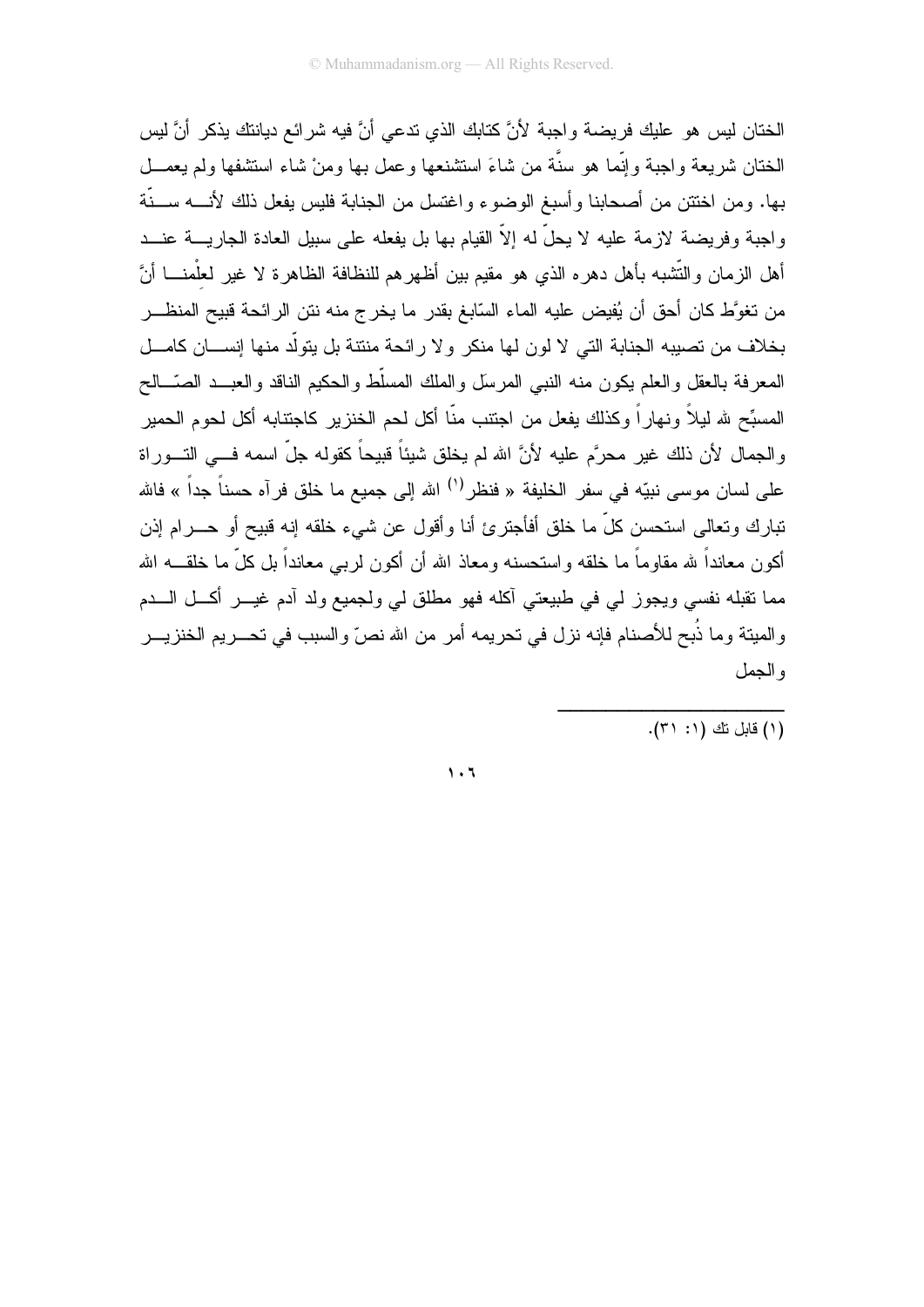و غير ها مما حرَّم علي بنبي إسر ائيل أكله فذلك إنَّما حرَّم عليهم لعلة معر وفة مشــــهور ة لأنهـــم حيث كانوا مقيمين بمصر نظروا إلى أهل مصر يعبدون الأصنام التي كانت على خلق الثير ان والبقر والكباش وسائر الغنم ألا نرى كيف أجاب موسى لفرعون قائلاً له لن يجوز أن نقـــرب لله قرابين تُجاه المصريين لأننا إنّما نريد أنْ نقرِّبَ القرابين التي يعبدونها وهـــي آلمهــتهم فـــإذا فعلنا ذلك بين أيديهم لم نؤمن أنّهم يرجموننا إذا قرّبنا آلهتهم وذبحناها فدلّ بهذا القول أنَّ أهــل مصر كانوا يعبدون الثيران والبقر الكباش وسائر الغنم ودليل أخر إنَّ موسى حيث أقسام فسى طور ِ سيناء وثب بنو اِسرائيل علمي هارون أخيه قائلين له اتَّخذ لنا الِهاً نعبده فانَّ موســــى قـــد أبطأ علينا ولا نعلم حاله وإنما اتَّخذ لمهم صنماً على صورة العجل على منهاج ما كانوا يـــرون من عبادة أهل مصر مثله فكان المصريون يعبدون هذه الخليقة مـــن البهـــائم ويقرّبـــون لهـــا القر ابين مما كان خلافها كالخنز بر و الحمار و الجمل و الفر س و ما أشبه ذلك من الأشـــباء التــــي هي عندهم أخسّ في الخلقة من خلقه آلهتهم فحيث أمرَ الله موسى بالقرابين أمره أنْ يقرّب لــــه من الثيران والبقر وسائر الغنم لا غير ذلك وأمر أنْ ينجسَ الخنزير والجمل والحمار والفـــرس ليعلموا أنّ هذه نجسة في أكلهم إياها فضلاً عن تقريبها لي إذا كان المصريون يقربونها لآلهتهم بل كل لحوم الثيران والبقر والكباش وسائر الغنم التبي كانت ألمهة عند أولئك وقرّبوا لــــيّ منهــــا وتجنَّبوا أكل الخنزير والجمل والحمار والفرس وما أشبه ذلك ولا تقرَّبوا لـى شيئاً منها أصــــلاً لأنّها نجسة غير زكية لذلك السبب فزهدهم في عبادة

 $\mathbf{y} \cdot \mathbf{y}$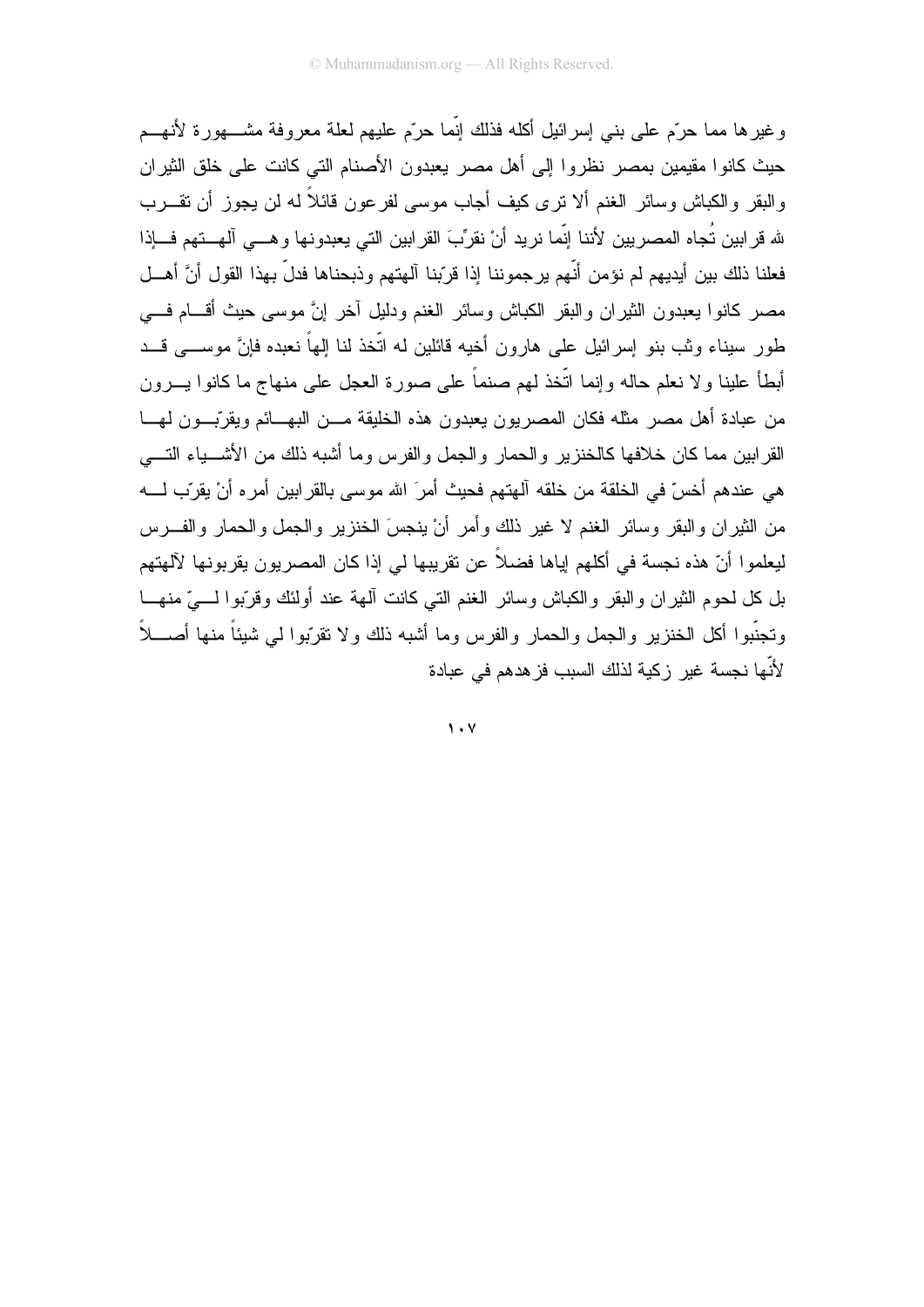الثير ان و الخنم الكباش و البقر بإطلاقه لهم أكل لحو مها و تقريب القر ابين منها و ز هدهم في عبادة الخنزير والجمل والحمار والفرس وما أشبه ذلك، ونفرهم منها بأنْ صبّرها نجسةً غير زكيـــة ولم يطلق القربان منها فحذرهم من عبادة الجميع بالقوانين جميعاً فليس الحــــرام والنَّجاســــة أنْ بُؤكلَ لحم الثيران والبقر وسائر الغنم والكباش والخنزير والجمل والحمار والفرس بل الحــــرام والنجاسة أنْ نعبدَ هذه ونتخذها آلهةً من دونه جلَّ وعزَّ فأما مَنْ لم يعبدها ولم يكن اعتقاده أنها ألهة من دونه جلَّ وعزَّ أو قرب منها شيئاً للأصنام فليس ذلك بحرام عليه ولا بالنجس عنـــده ومأكلة لحوم الثيران والبقر والكباش وسائر الغنم والخنزير والجمل والحمار والفـــرس حـــــلل ورزق من الله طيب يأكله الإنسان مطلقاً ما لم تُعفْه نفسه أو ينفر منه طبعه فـــانْ تـــرك أكـــل الجميع أو بعضه فذلك إليه لا لوم عليه فيه فأمَّا تحريم لحم الخنزير. فقط من بين البهائم كلهـــا وإطلاق أكل الجمل ونقريب القربان منه ولحم الحمار والفرس الذي أتى به صاحبك فالســـبب فيه من ذينك اليهودييْن عبد الله بن سلاَّم وو هب بن منبه اللذيْن أفســـدا الــــدنيا و أهلكـــا الأمــــة وصاحبك بريء من هذا كله.

وأماً دعونك لمي إلى حجّ ببت الله الذي بمكة ورمي الجمار والنابيـــة ونقبيـــل الــــركن والمقام فسبحان الله ما أعظم هذا الكلام لقد جئت بأمر فري كأنك نكلم صبياً أو تخاطب غبيــاً أو تجادل عيياً فليت شعري أليس هو الموضع الذي عرفناه جميعاً حقٍّ معرفته ووقفنــــا علــــي أصول أسبابه وكيف كانت القصة في ثباته وكيف جرى أمره إلى هذه

 $\lambda$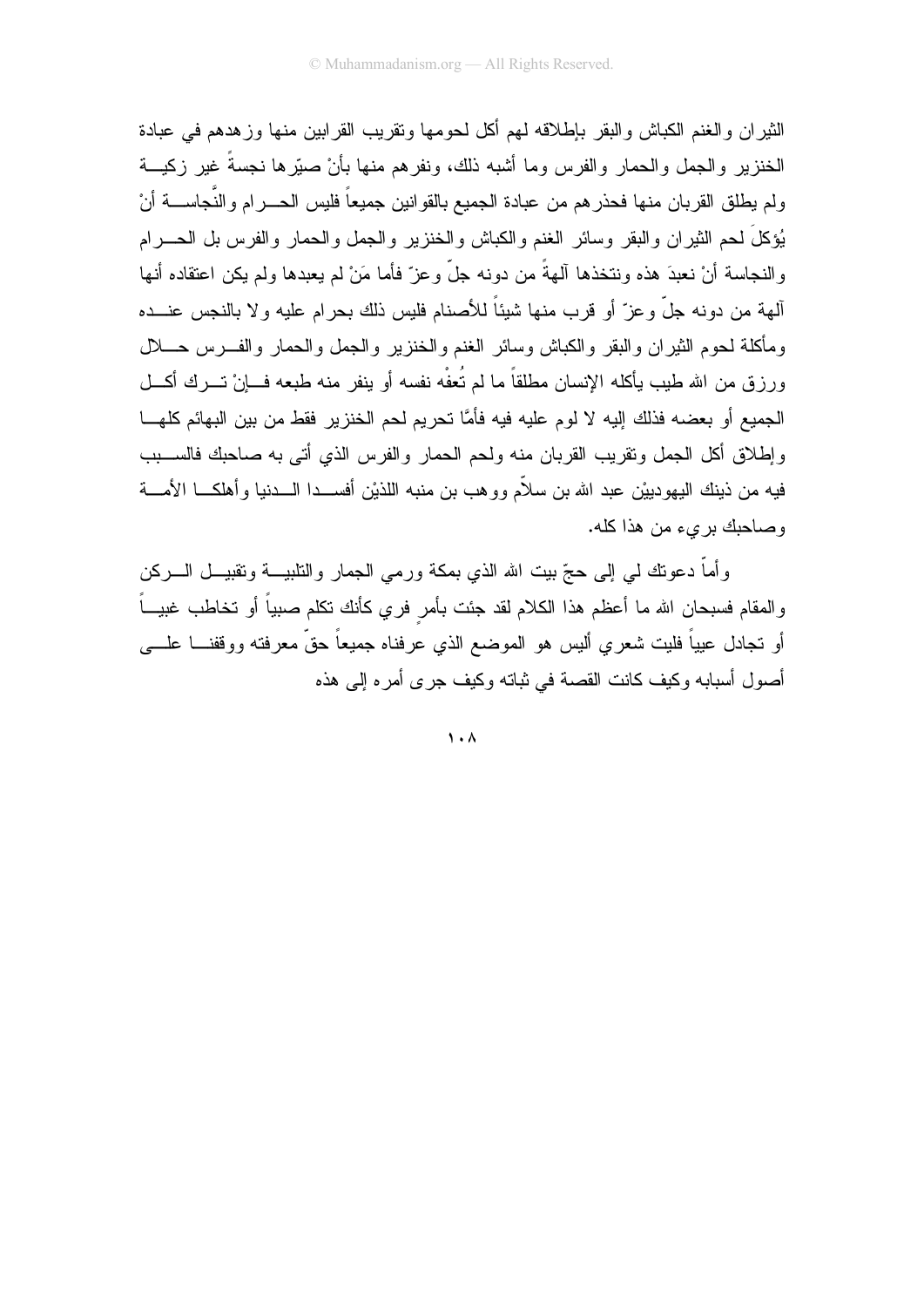الغاية أَوَلا نعلم أنَّ هذا فعل الشمسيّة والبراهمة الذي يسمّونه النَّسك لأصنامهم بالهنـــد فـــانِّهم يفعلون في بلدهم هذا الفعل بعينه الذي يفعله المسلمون اليوم من الحَلْق والنَّعرى الذي يســـمونه الإحرام والطَّواف ببيوت أصنامهم إلى هذا الوقت على هذه الحالة فلم نزدْ عليه أنت شــــيئاً ولا نقصت منه ذرءً فإنَّك أخذته بذلك الفعل الذي سمَّيته النُّسك متمسكاً بتلك العـــادة محتـــذياً تلـــك السُبْل إلاَّ أنك نفعله في السنة مرةً واحدةً في وقت مختلف وأولئك يفعلونه في السّنة مرتيْن في دفعتيْن معروفتيْن عند دخول الشمس أول دقيقة من الحمل وهو الربيع وفي دخولها أول دقيقة من الميزان وهو الخريف ففي الأول لدخول الصيف وفي الثاني لدخول الشتاء فهم يضـــحّون كما تضحّى أنت وينسكون كنسكك لأصنامهم وإنذارهم فهذا سبب حجّك ونسكك ومقامك نلسك المقامات وأفعالك نلك الأعجوبات وأنت وأصحابك عالمون أنَّ العـــرب كانـــت نتســك هـــذه المناسك وتفعل هذه الأفعال منذ قدبم الزمّن منذ بَنَتْ هذا الببت فلمّا جاء صاحبك بالإسلام لـــم نر ِه زاد في هذه الأفعال و لا نقص منها شيئاً غير أنَّه لبُعد المشقة وطــول المســافة وتخفيــف المؤونة جعله حجةً واحدةً في السنة وأسقط من التلبية ما كان فيه شناعة والقصــــة هـــي تلـــك القصـة بـعينـها النـّي نفعلـها الشَّمسيّة والبراهمـة ببـلاد الـهند إلـي هذه الـغايـة ونتسك فيـها لأصــــنامـها. وإِنِّي أستصوب قولاً لعمر بن الخطاب وقد وقف على الركن والمقام فقال والله لأعلـــم أنكمــــا حجران لا نتفعان ولا نضرّان ولكنّى رأيت رسولَ الله يقبّلكما فأنا أقبّلكما كذلك فإنْ كان الرّواة الصادقون الذبن

 $\mathcal{N} \cdot \mathcal{A}$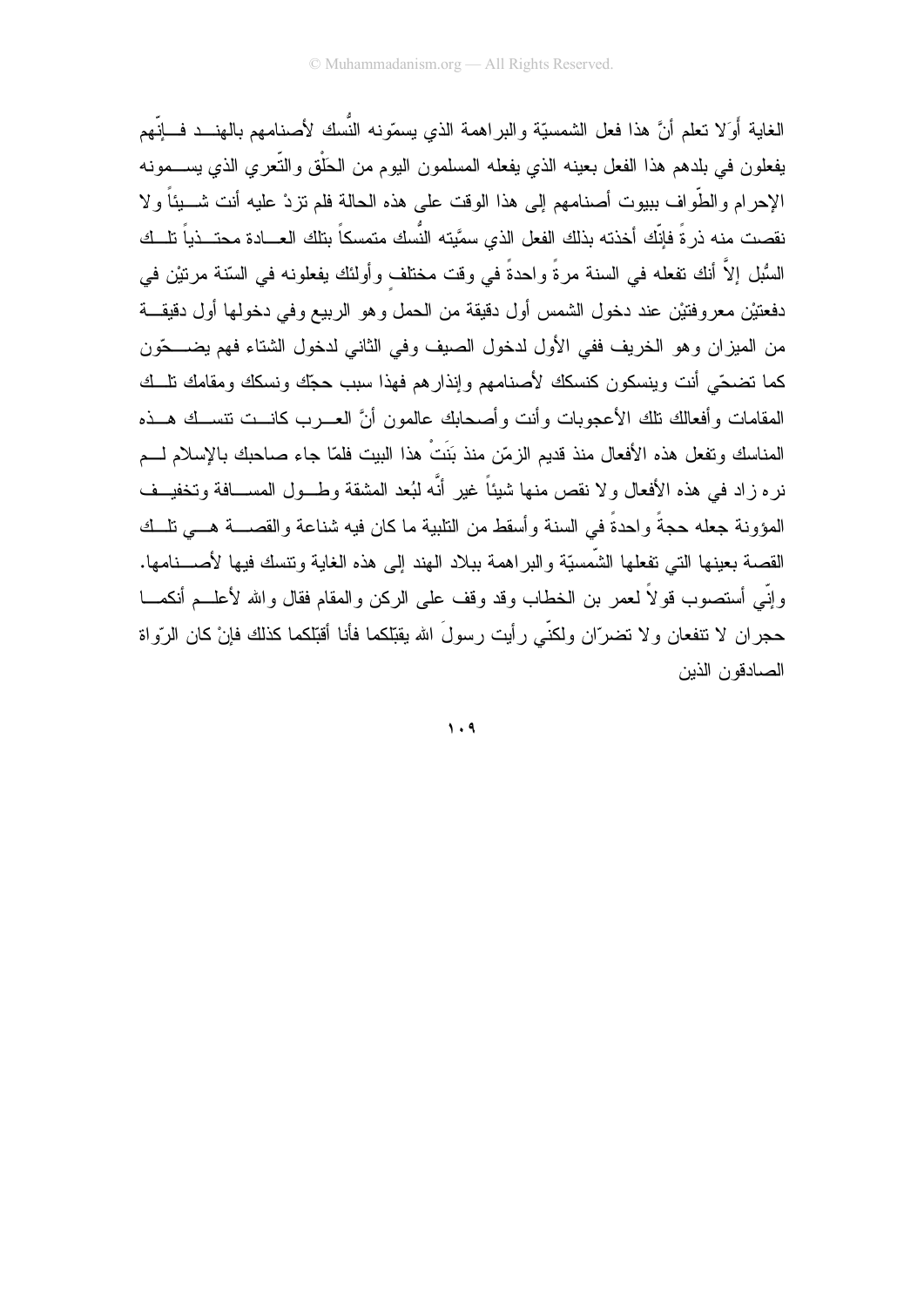رووا هذه الرّواية عنه كذبوا عليه أو لم يكذبوا فقد صدقوا في ما حكوه عن هـــذيْن الحجـــريْن و إنْ كانو ا صدقو ا عنه أنّه قال ذلك فلقد قال قو لاً حقاً فكيفما أردت القول أيها الحبيب لم يخر ج عن قانون الحق فأمّا ما بريد العانب أنْ بعيبَ به من بحلق شعر رأسه ويتعرّى ويعدو ويرمـــي بالجمرات فهذا فعل من قد غرب عقله وأنكر فهمه ومن يتّخبطه الشَّبطان فقــد نجــد مســـاغاً للعيب وموضعاً للثلب ولقد احتججنا لكم عند من ثلبكم بهذا وقلنا إنّما يفعلونه من جهـــة التّعبـــد وليس من التُّعبد عيب فأجابنا إنَّ الله عزَّ وجلَّ حكيم ولم يتعبد خلقه بالسنن الفاحشة الشُّنعة التي نتفر الطُّباع منها ويستمسجها العقل بل بالسنن التي يستحسنها العقل ويفضــــلها أعنــــي الســــنن الو اضبحة التبي ار تضباها الله و فر ضبها علي عباده أنْ يدينوا له بها ويتقرَّبوا بإقامتهــا إليـــه و إلاّ فما إنكار كم على المجوس الأنجاس حيث نكحت الأمهات والبنات والأخوات وتطهر نّ بـــالبول المعتق و أو قفت النساء أما المو ابذة حتَّى بنضحو ا البول المعتق على... بعد الو لادة فإنْ كان هذا قبيحاً في النُّعبد فما أنت فاعلوه من الحق والنُّعري والرمي بالحجاة والهرولة أقبح وأقبح مـــن هذا كلَّه ما جاء في ذكر الطلاق ونكاح المرأة رجلاً آخر يُسمَّى الاســتحلال وأنْ يـــذوقَ مـــن عسيلتها ونذوق من عسيلته ثم مراجعة الرجل الأول بعد ذلك وقد يكون لمها أولاد رجال نبسل وبنات كبار ذوات بيوت والزوج الذي له الشرّف النفيس والحسب الخطير ونكون هي المسرأة النبيلة في قومها المُشار إليها في عشيرتها البهية في أهلها ذات المجد والبيت الرّفيع فهذا أقسبح و أشنع من فعل

 $\mathbf{11}$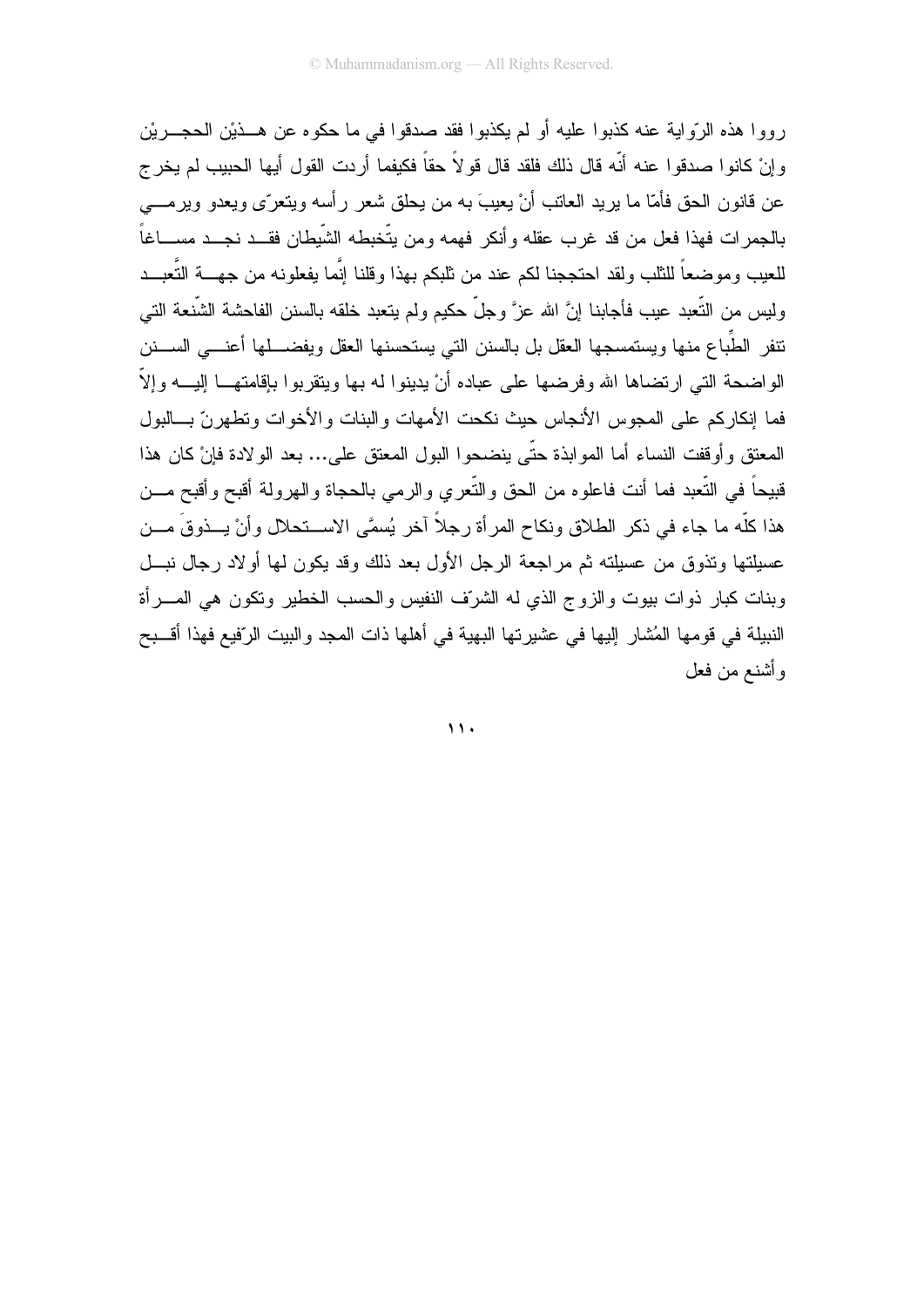المجوس الأقذار الأنجاس وإنْ كان ذلك في غاية القبح والقذارة والنجاسة. فهل نرى أصطحك الله ورضيي عنك أنْ ندعوني إلى هذا الذي نستشنعه البهائم وتستقبح فعله فأنّي أظن بغير شـــك أنَّها لو سُئلت فأُذن لمها في النطق لأخبرتنا بقبح هذه الأفعال واستشناعها إباها وأعلمتنا لو أجبنا إلى دعونك أنَّا قد ظلمنا تمييزنا وطباعنا وأعوذ أنْ أكونَ من القوم الظالمين. وأمَّا قولك إنَّـــك نتظر إلى حرم رسول الله وتشاهد نلك المواضع المباركة العجيبة فقد صدقتَ أكرمك الله فـــى قولك إنّها مواضع عجيبة وأيّ عجب أعجب من نلك المواضع عند ذوي العقول والنمبيز التـــي يرنكب فيها ما يرنكب من ظلم العقل والتمييز الذي فضلّ اللهُ به الإنسان عـــن ســــائر البهــــائم وأنعم به عليه. وأمَّا قولك إنَّها مواضع مباركة فخبِّرني ما الذي صحَّ عندك مـــن بركتهـــا أيّ مريض مضىي إليها فبرئ من مرضه أو أيِّ زَمن قصدها فنهض من زمانتـــه أو أيِّ أبـــرص زار ذلك المكان فذهب عنه برصه أو أيِّ أعمى صبّرته إلى تلك البقعة فانفتحت عينـــاه أو أيّ مخبط من الشيطان حُمل إلى ذلك البلد فرجع صحيحاً سليماً فما أظنك أبقاك الله بل كيف أظنك وحدك و لا أجد أحداً ممن يتقلَّد مقالتك أو يرى رأيك يجترئ أنْ يفكر في مثل هـــذا ويقـــول إنَّ مثل ذلك الموضع فعل مثل ذلك فضلاً عن أنْ يدلنا على أحد يومي إليــــه أنَّــــه كـــان عُـــوفي وانصرف عن مثل الحال النبي طالبناك بها. وكيف أقول وأنت وأهل ملَّتك ونبيك الـــذي تفخـــر به وبحجك إليه وليس أحد على وجه الأرض ممّن يضمه هذا الفلك المحيط يقـــدر أنْ يـــدَّعى شْبِئاً ممّا طالبناك به أو بصحّ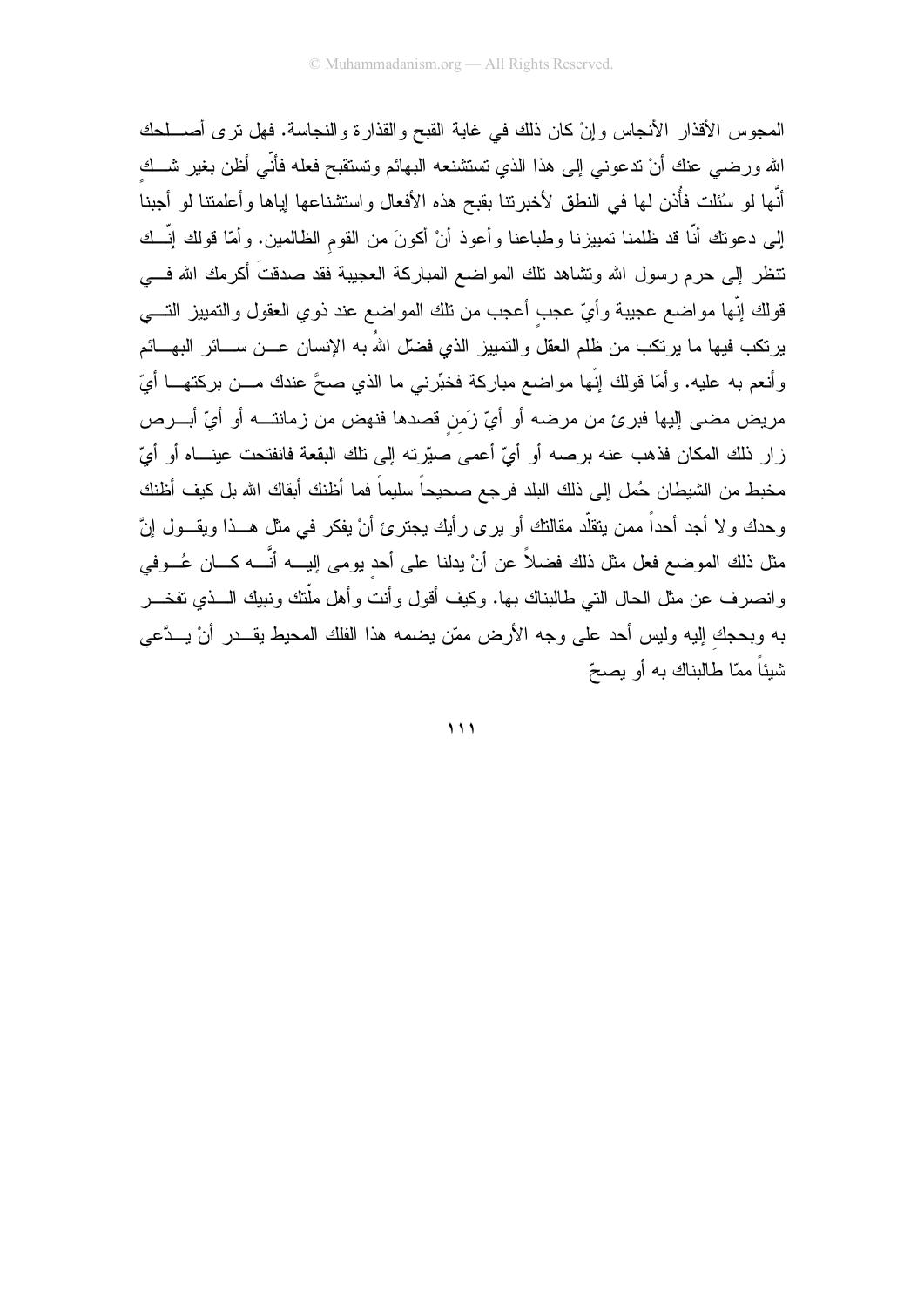في يديه إلاّ مَنْ انتحل الملّة النّصرانيّة فهذا أمر قاطع فيك وفي غيرك من جميع أهل الأديـــان والممل فما معنى إضافتك ذكر البركة والتّشريف وإلحاقك ذلك في هذه المواضع وإنّما عرفنـــا البركات نحلٌ في المواضع التي يُعبد الله فيها حقَّ عبادته، ويأويها الأبرار الصَّالحون الأتقيـــاء الذين قد وهبوا أنفسهم لله فهم في طاعته دائبون ليلهم ونهارهم لا يفترون لا يشغلهم عن ذلــك شاغل قد رفضوا الدنيا وخلوّها ونزعوا عن قلوبهم الفكر منها والاهتمام بشيء من أمرها فهــم أحقَّ بأنْ نتزل البركات من عند الله عليهم وعلى مساكنهم ونتزل الأشفيَّة والعوافـي علـي أيديهم وإذا سألوه أعطاهم وإذا طلبوا أنجح طلبتهم وإذا تشفَّعوا إليه شفعهم وإذا دعــوه أجـــابـهم لأن موعده لا يُخلِّف فيه ولا يضيع عنده أجر المحسنين وكذلك قال الله نبارك ونعالى على لســـان داود النبي « يطلب الأبرار فيجدون » وقال في موضع آخر « الرَّبُّ قَريبٌ ممن يدعوه بالْحَقِّ ويأتي مسرة أنقيائه ويسمع دعاءَهم فيخلصهم والرب يحفظ جميع من يخشـــاه » (مزاميـــر ٣٤ و ٢٥ ( ١) وأكَّد هــذا القول الرُّب المسيح في إنجيله المقدس بقوله « اسْــأَلُوا تُعْطَــوْا اُطْلُبُــوا .<br>تَجدُوا » ثم قال في موضع آخر « أيِّما رجلان منكما يتفقان على مسألة أمر ما مـــن الأمـــور باسمي فإنِّهما يعطياها من أَبي الَّذي في السَّمَوَات »<sup>(٢)</sup> فقد أنـجز موعده وحقق قولـه وصدق مــــا جاء به من النور والهدى في إنجيله فليس من مكروب ولا ملهوف

> (١) قابلهما. (٢) قابل متى (١٨: ١٩).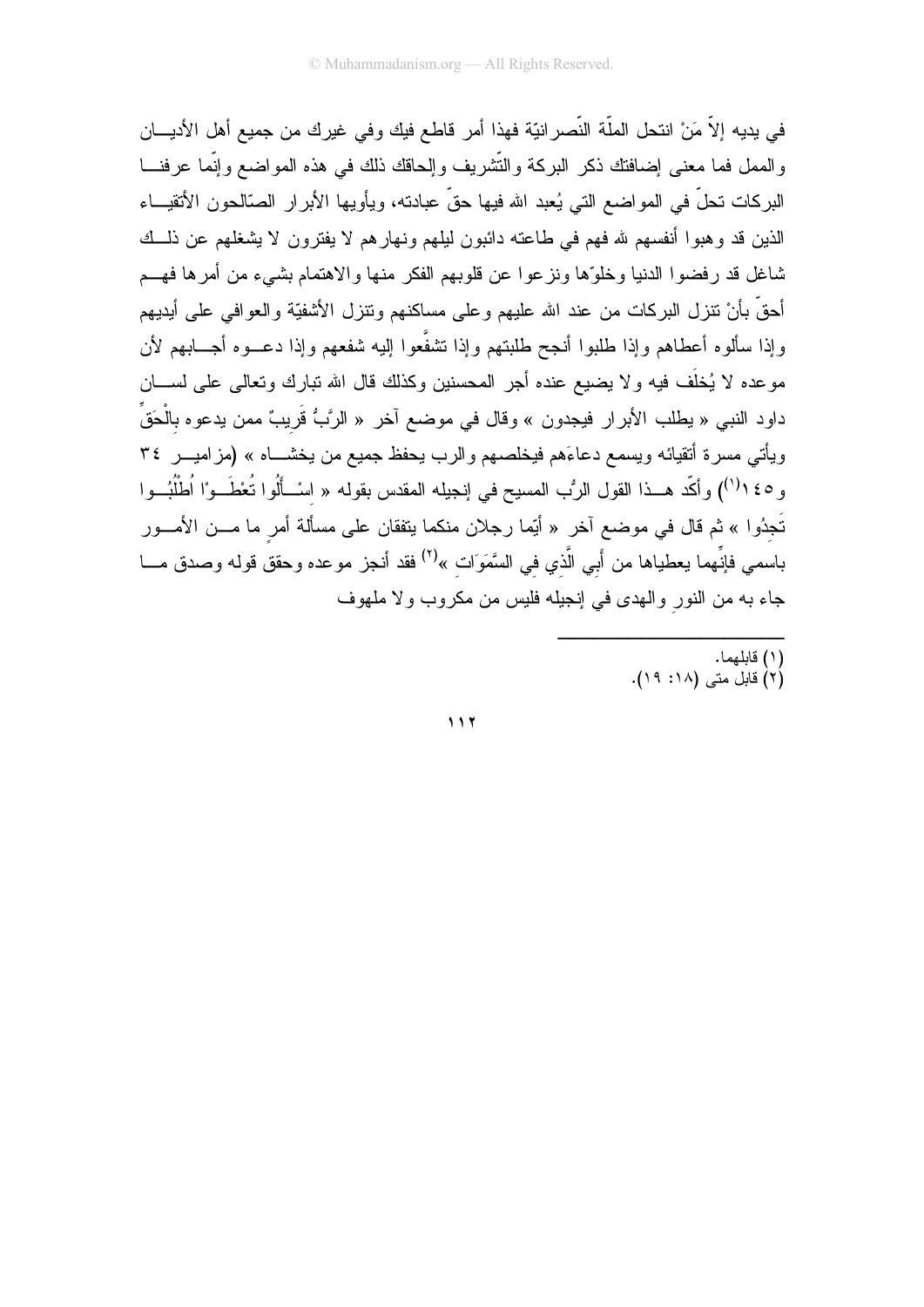ولا محزون ولا مريض ولا مستغيث يسأله بإيمان صحيح ونية صادقة وقلب سليم من أوليبء المسيح باسم المسيح المقدّس الطَّاهر إلاَّ فرج عنه همّه وغمّه وكربه وكُفـــى مؤونــــة حزنــــه ونزلت له العافية والشُّفاء من الله بوساطة أوليائه وبركة دعاء الصَّالحين من عباده لأنَّه طلَّــب الأمر من جهته وسأل حاجته من الناحية التي تُسال الحوائج منها فهذه الديارات العامرة بـــالبيَع وجميع المواضع التي يُذكر فيها اسم المسيح مخلص العالم ويأوي فيها الرهبان ممتلئة من هذه البركات نفيض إلىي جميع من صار إليها وقصدها بإخلاص نيته وسلامة قلبه واسترسال إلسي مَنْ بِسكنها وتصديق لما في أيدي مَنْ بِطلبٍ منه ذلك فيضاً لا يطلب من أحد ثمناً و لا مكافــأة و لا ينال على ذلك جزاءً و لا شكراً لأنّ المسيح مخلّص العالم قال في إنجيله الطاهر « مَجَّانـــاً أَخَذْتُمْ مَجَّاناً أَعْطُوا ولا تَقْتَلُوا ذَهَباً وَلا فضَّةً » (متى ١٠). فهم حافظون لوصبيته تابعون أمره مقتفون أثره وهو جلَّ ذكره يسمع دعاءهم ويؤتى البركات وينزل الرحمة والأشفية على أيديهم للناس كافة لا من عاند الحقِّ و ارتد خائباً وصدّ معرضاً عن النَّقوى فإنّه يخيب ويخسر ِ علــــى أنّه إنْ رجع قُبلَ كما يقبل الآب الابنَ الحبيب الذي نظير الضّالة يشرد عن بيت أبيه ثم يعاتــب نفسه فيرجع نادماً تائباً عارِفاً بما يجب عليه من الحقّ اللاّزم له مقراً بخطيئته متنصلاً من ذنبه منخذلاً ذليلاً لما جني من نكوصه وشرّه فتتلقاه رحمة أبيه فيقبله حقّ القبـــول ويســـرّ بتوبتــــه واعتذاره ويفرح بموافاته وأوبته ولا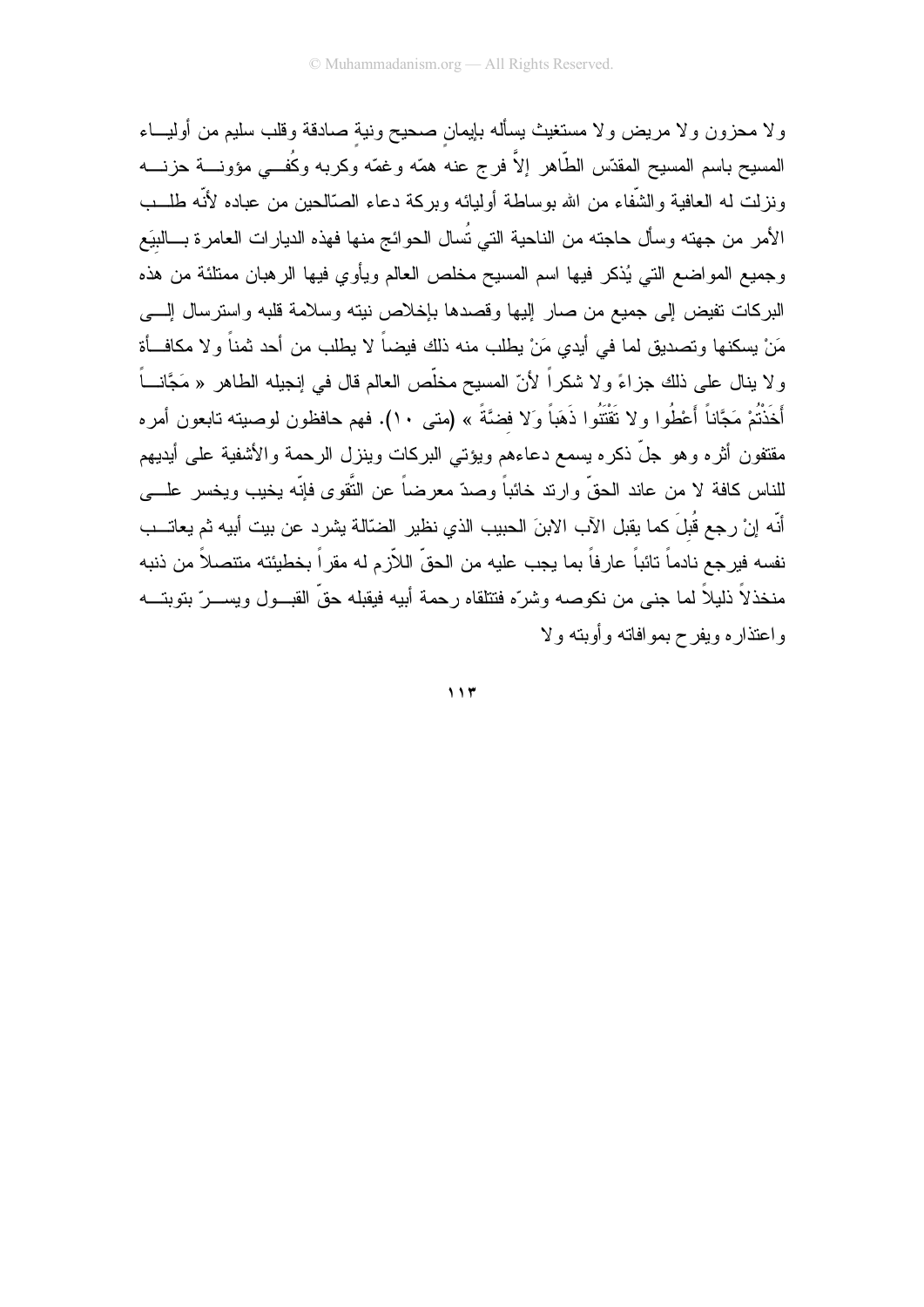يؤ اخذه بما جناه على نفسه بقلَّة معر فته وجهل صبائه ثم بقول له اتَّك أنت كنتَ مبنــــاً فعشـــت ضالاً فاهتديت ومستغوياً فرشدت.

فميّز أصلحك الله الأمريْن ولا نتداخلنك الحمية لأنّها ثمرة كيد الشـــبطان إنَّ الشـــبطان كان للإنسان عدواً فهل ترى لي يرحمك الله أنْ أدع ما في يدي من هذه النعمة العظيم قـــدرها الجليل خطرها التي تغبطني الملائكة عليها فضلاً عن بني البشر من ذريــــة آدم ومــــا كانـــت الأنبياء والملوك والأبرار نترجاه ونتوق أنفسها إليه ويأخذ بما كتبت به إلى ما يأنف منه طبعي ويأباه تمييزي ويلومني عليه عقلي وينفر منه ما أظنني أكون إذا فعلــت ذلــك لنفســـي مـــن النَّاصحين ثم قلتَ أدعوك إلى سبيل الله الذي هو غزو المخالفين والكفـــرة المنــــافقين وقتـــال المشركين ضرباً بالسيف وسلباً وسبياً حتى يدخلوا في دين الله ويشهدوا أنْ لا إلــــه إلاّ الله وأنَّ محمداً عبده ورسوله أو يؤدوا الجزية عن يد وهم صاغرون فهل أردت أبقاك الله أنْ تـــدعونـي إلى فعل الشيطان المنزوعة منه الرحمة الذي إنَّما أفرغ حسده لآدم وذريته في شـــرذمة مـــنهم استغواهم فأفرغ فيهم غيظه وملأهم حنقه وحدته وجعلهم سلاحاً له وأولياءً ينقــادون لإر ادتـــه وبيلغون مشيئته ويأتون مسرتته وينتهون إلى طاعته ومحبته في القتل والسلب والسبي فعرفنسي كيف أجمع بين قولَيْك وبين تباعدهما وأنت القائل نقضاً لهذا في كتابك الذي تدعى أنه منـــزلٌ من عند الله ﴿ وَلْتَكُنْ منْكُمْ أُمَّةٌ يَدْعُونَ إِلَى الْخَيْرِ وَيَأْمُرُونَ بِالْمَعْرُوف وَيَنْهَــوْنَ عَــن الْمُنْكَــر وَأُولَٰئَكَ هُمُ الْمُفْلَحُونَ ﴾ (آل عمران) ثم نكتب ﴿ لَيْسَ عَلَيْكَ هُدَاهُمْ وَلَكنَّ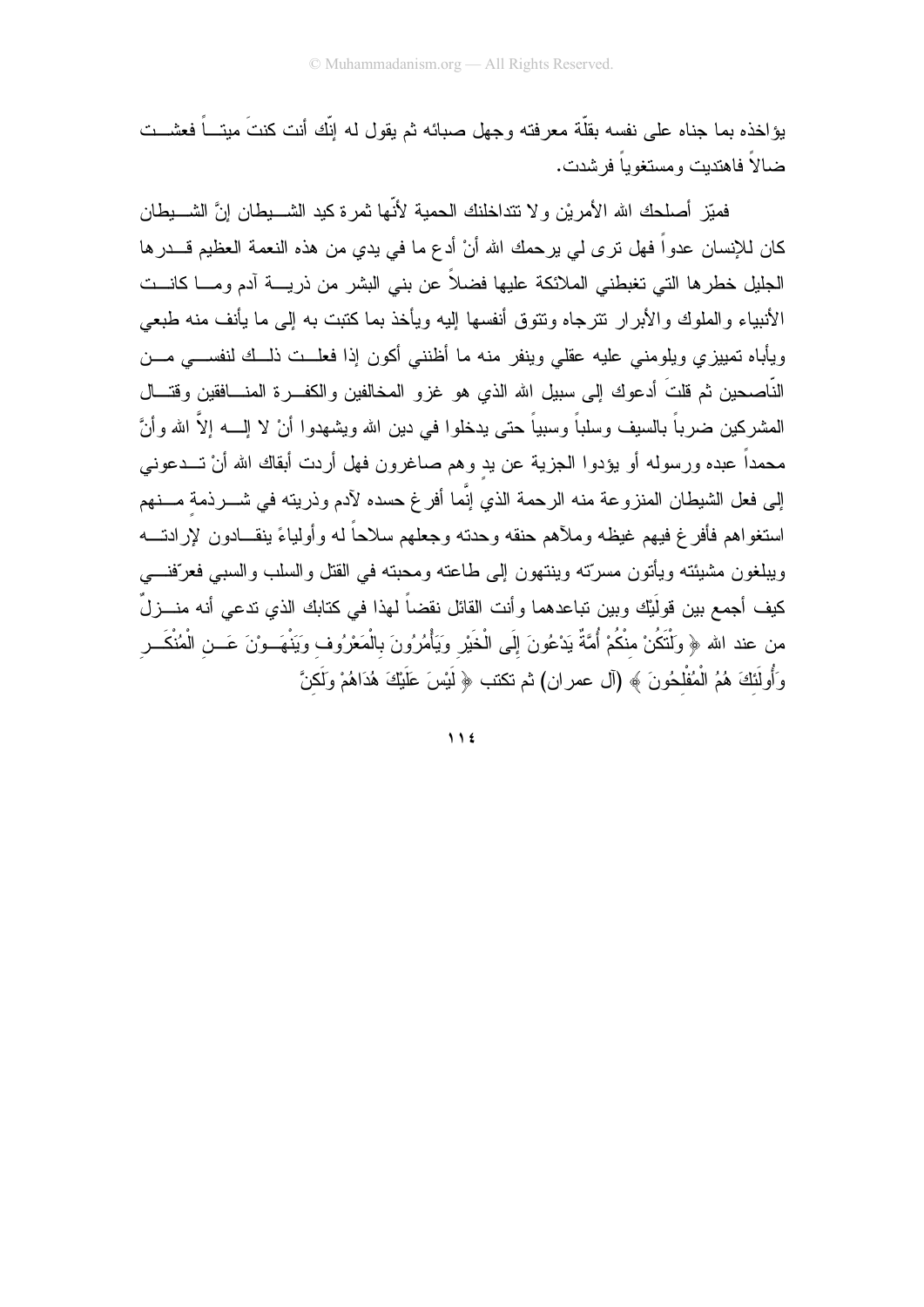اللهَ يَهْدي مَنْ يَشَاءُ ﴾ (بقرة) ثم تزيد في هذا شيئاً ﴿ وَلَوْ شَاءَ رَبُّكَ لآمَنَ مَنْ في الأَرْض كُلُّهُــمْ جَميعاً أَفَأَنْتَ نُكْرِهُ النَّاسَ حَتَّى يَكُونُوا مُؤْمنينَ وَمَا كَانَ لنَفْس أَنْ نُؤْمنَ إلاَّ بإذْن الله ﴾ (يــونس) أفلا نر ى كيف يناقضك هذا القول ثم تكتب ﴿ قُلْ يَا أَيُّهَا النَّاسُ قَدْ جَاءَكُمُ الْحَقُّ منْ رِبِّكُمْ فَمَـــن اهْتَدَى فَإِنَّمَا يَهْتَدي لنَفْسه وَمَنْ ضلَّ فَإِنَّمَا يَضلُّ عَلَيْهَا وَمَا أَنَا عَلَيْكُمْ بوكيل واتَّبعْ مَا يُوحَى إلَيْكَ واصنْبرْ حَتَّى يَحْكُمَ اللهُ وَهُوَ خَيْرُ الْحَاكمينَ ﴾ (يونس) ثم تكتب أيضاً في موضع آخر ﴿ وَلَــوْ شَاءَ رَبُّكَ لَجَعَلَ النَّاسَ أُمَّةً وَاحدَةً وَلاَ يَزَالُونَ مُخْتَلفينَ إلاَّ مَنْ رَحمَ رَبُّكَ وَلذَلكَ خَلَقَهُمْ ﴾ (هود) ثم تكتب تأكيداً لهذا القول عن صاحبك أنّه « بُعث بالرّحمة للنّاس كافة » فأيّ رحمة مع القتــل و السببي والسلب وإننـي لكثيراً ما أنذكَّر بعض اليهود إذْ يُسمى كنابك ناقض نفسه فأنا لا أســـمّي كتابك بهذا الاسم الشنيع بل أسمّي كلامك حقاً مناقض نفسه إلاّ فأنت مدع ما أنت دائب تـــدعى ثم ترجع لنفسك ونتقض كلامك لكنني أسألك أنْ تخبرني عن سبل الشيطان هل هي إلاَّ القتـــل والسفك والسلب والسَّبي والسَّرقة أتقدر أنت أو غيرك أنْ تقول في هذا إنَّه ليس كما كتبت إليك فإنْ احتججت علينا بموسى نجى الله نبارك ونعالى أنَّه قاتل الكفار وعبدة الأصنام قلنا لك أذكر أصلحك الله ما قرأته في النوراة كم من أعجوبة وكم من أية فعلها موسى حتـــى صــــدقناه وإنَّ الذي أتاه من الحرب وقتال عبدة الأصنام كان من أمر الله وكذلك يشوع بن نون حيث استوقف الشَّمس والقمر فوقفا له وكان ذلك منه آية معجزة لا يقدر على مثلها إلاَّ من كان من أولياء لله حل

 $\bigwedge$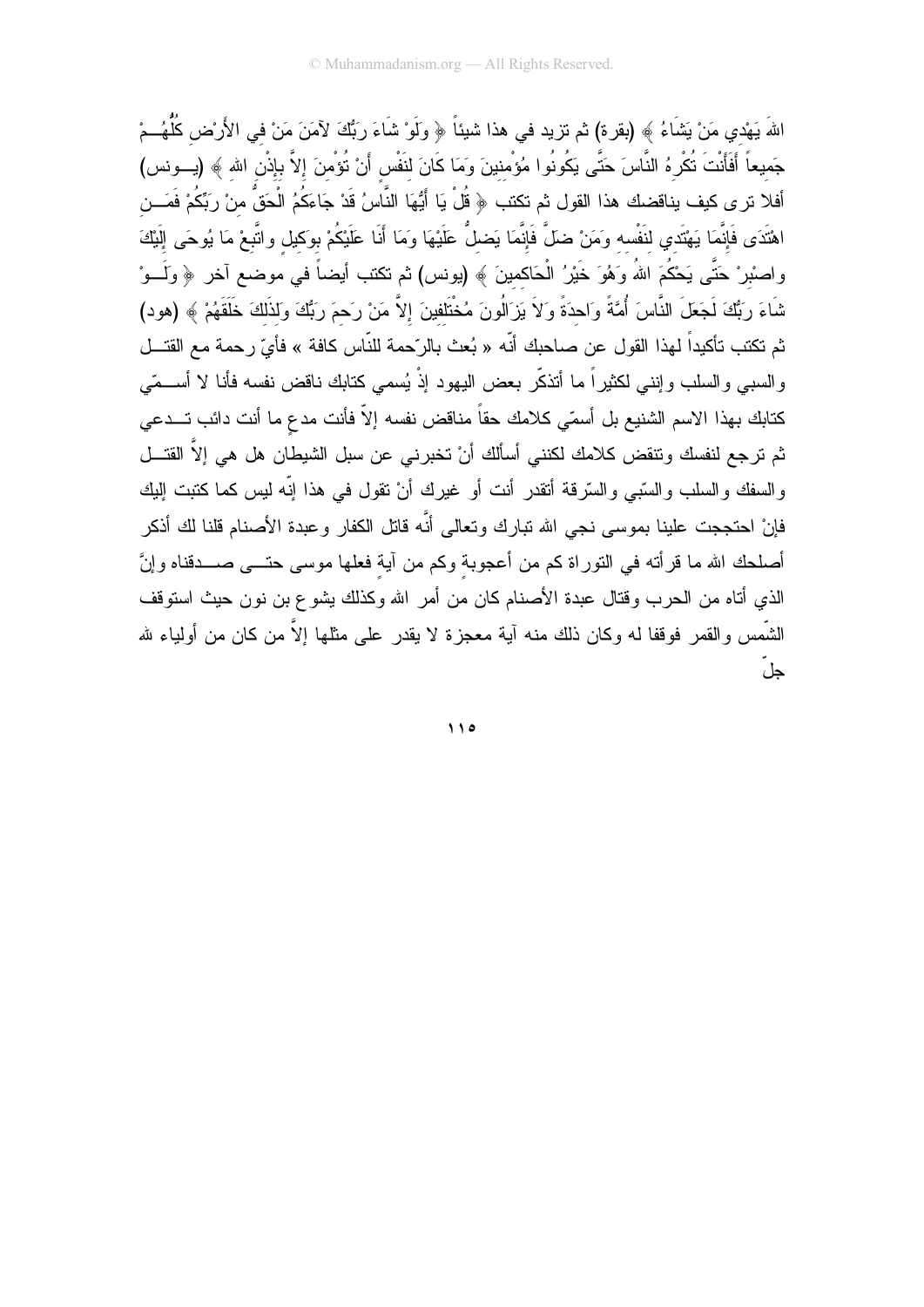و عز ّ فأية آية تقدر ۖ أنت على ذكر ها أو ۖ أية أعجوبة تخبر نا أنّ صاحبك جاء بها مقدمـــةً تكـــون شاهدةً له يجب علينا بها نحقيق قوله وتصديق ما جاءنا به وخاصة قتـــل النــــاس بــــأمر ه وأنْ يسلبهم أمو الهم ويسبى ذر اريهم ويقصد بذلك قوماً هم أولياء الله المعتصمون بعبادته القـــائمون بفرائضه وسننه وقد بذلوا مهجهم في دينه وآمنوا بمسيحه واتّقوه حقّ نقاته فهداهم إلى الحـــقّ المستقيم فوجو ههم مضيئة في الدنيا والآخرة. ثم لم يقنعك حتى سمّيته سبيل الله فحاشا لله جـــلّ وعزّ أنْ يكونَ هذا سبيله أو يكون اقترف شيئاً من هذه المآثم أحد من أوليائــــه أو مـــن أهـــل طاعته لأنَّ الله جلَّ وعزّ لا يحب عمل المفسدين وكيف أقول في تناقض هذا الأمر وتضاده إذْ نكتب ﴿ لا إِكْرَاهَ في الدِّين ﴾ (بقرة) وتزعم أنَّ الله تبارك وتعالى قــد قــال ﴿ وَقُــلْ للَّــذينَ أُوتُوا الْكتَابَ والأُمِّيينَ أَأَسْلَمْتُمْ فَإِنْ أَسْلَمُوا فَقَد اهْتَدَوْا وَإِنْ تَوَلَّوْا فَإنَّمَا عَلَيْكَ الْبَلاغُ واللهُ بَصـــيرٌ بالْعبَاد ﴾ (آل عمران) وأنت الذي نقول ﴿ وَلَوْ شَاءَ اللهُ مَا اقْتَتَلَ الَّذينَ منْ بَعْدهمْ منْ بَعْــد مَــا جَاءَتْهُمُ الْبَيِّنَاتُ وَلَكن اخْتَلَفُوا فَمنْهُمْ مَنْ آمَنَ وَمنْهُمْ مَنْ كَفَرَ وِلَوْ شَاءَ اللهُ مَا اقْتَتَلُــوا وَلَكــنَّ اللهَ يَفْعَلُ مَا يُرِيدُ ﴾ (بقرة) وأنت الذي تقول ﴿ قُلْ يَا أَيُّهَا الْكَافِرُونَ ﴾ ثم تختتم ذلك فتقول ﴿ لَكُــمْ دينُكُمْ وَلَمِيَ دين ﴾ (الكافرون) ونقول ﴿ وَلاَ تَجَادلُوا أَهْلَ الْكتَـــاب إلاَّ بـــالَّتـي هـــيَ أَحْسَـــنُ ﴾ (عنكبوت) ثمَّ أنت نحثٌ على قتل الناس ضرباً بالسيف وسلباً وسبياً حتى يدخلوا في ديـــن الله كَرْهاً وقهراً وكيف أصنع بك وبأي قوليك آخذ بالأول أم بالثاني فندخل على قولك إنّــــــــــــــــخ ومنسوخ فانَّك الذي تدعيه هذا و إنْ ادِّعيته لم تلحق معر فته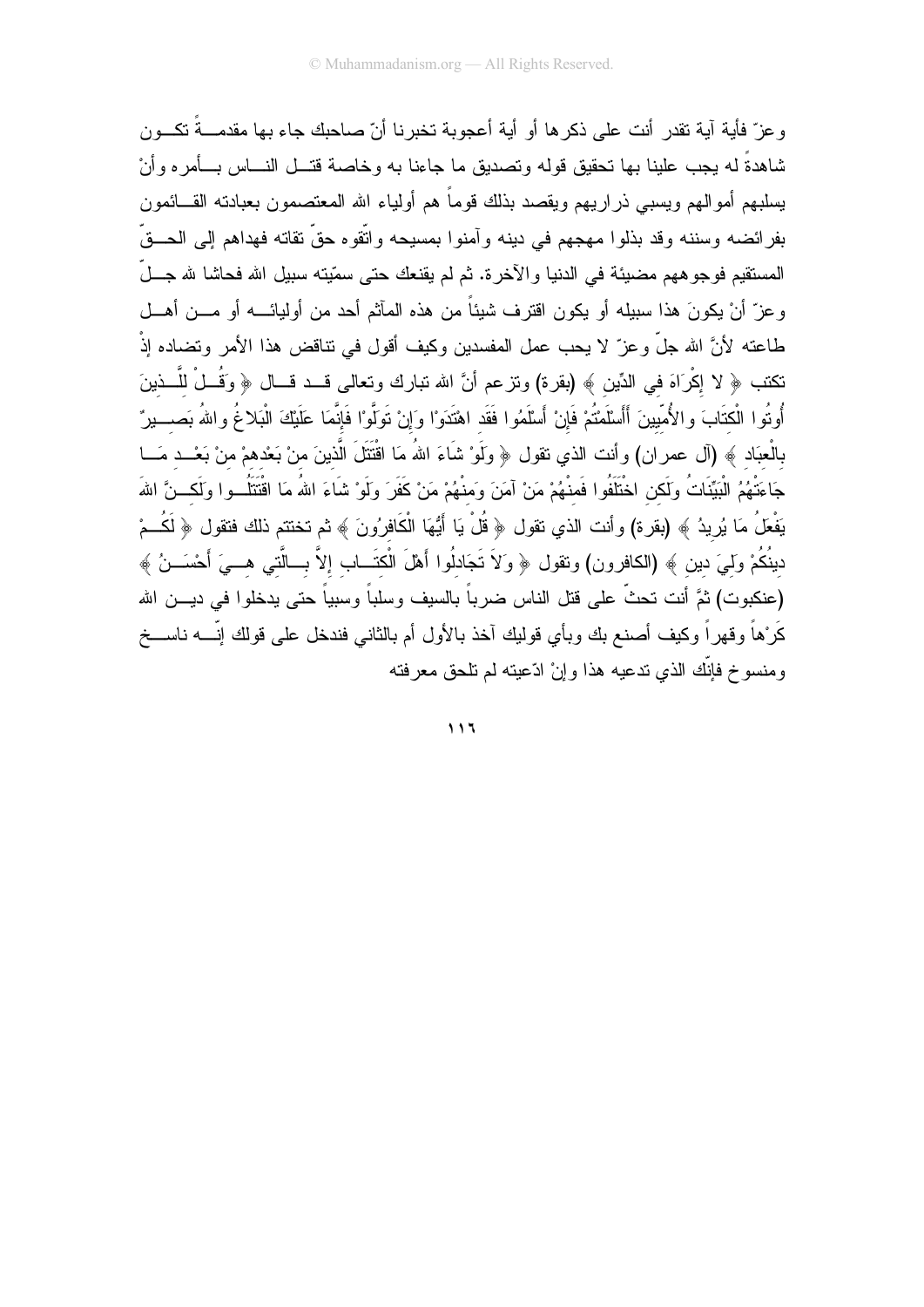لأَنَّك لا نندري أيهما الناسخ ولا أيهما المنسوخ فلعلَّ النَّاسخ هو الذي عندك المنســـوخ وكـــذلك ينعكس عليك القول فيه إنّ الذي هو عندك المنسوخ هو النّاسخ فإذا قد أقررت بالجهـــل بهـــذا وأنَّك لم تحط معرفة به ولم تثبت له عندك حجة ولا تقدر أنْ تقيم فيه برهاناً صحيحاً عند مَـــنْ يطالبك بالبر هان الصحيح فليس بك ولا بنا حاجة إلى ذكره. فقد خلصنا منك الآن علـــى أنّــك خالفت وادّعيت أنَّ صـاحبك بُعث بالرحمة والرأفة إلى الناس كافة وأنَّ لا إكراه في الدين وفـــي قولك أنْ تضرب الناس بسيفك وتسلبهم وتسبيهم حتى يدخلوا في دينك كرهاً ويقولـــوا بقولـــك قسر اً و بشهدو ا بشهادتك قهر اً.

فإذا كنَّا إلى هذه الغاية لم نقف بعد هذا كلُّه على صدق أحد قوليــك وأيهمـــا المنـــزل والمأخوذ به وجب عليك من هذه المقدمات أنْ نكونَ النتيجة في ذلك أنَّ القوليْن كليهما باطلان غير محقيْن لأنَّ الذي هو عندك حقٍّ يحب أنْ يُعمل به لعله هو الباطل المتروك الذي لا يجـــب أنْ يؤخذ به ولا يُعمل عليه وأنّ الله جلّ نثاؤه لم يأمر ولا بشيء منهما فهل بلغك يرحمــك الله أو قر أت في شيء من الكتب المنزلة أو غير ها أنَّ أحداً من الدعاة استحلب الناس الي مقالتـــه و دعاهم الى الإقرار بما جاء به قهر اً و كر هاً أو ضر باً بالسبف و تهديداً بالسلب و الســبـي غيــر صاحبك فقد عرفت قصة موسى وما أتى به من الأيات المعجبة وقرأت قصص الأنبياء بعـــده وما فعلو ا وكان ذلك محققاً وشاهداً لما جاءو ا به إنّه من عند الله. وقد هذر ت المجوس الأنجاس في ما أدّعت وزعمت عن زردشت أنَّه حيث صار إلى جبل سيلان

 $11V$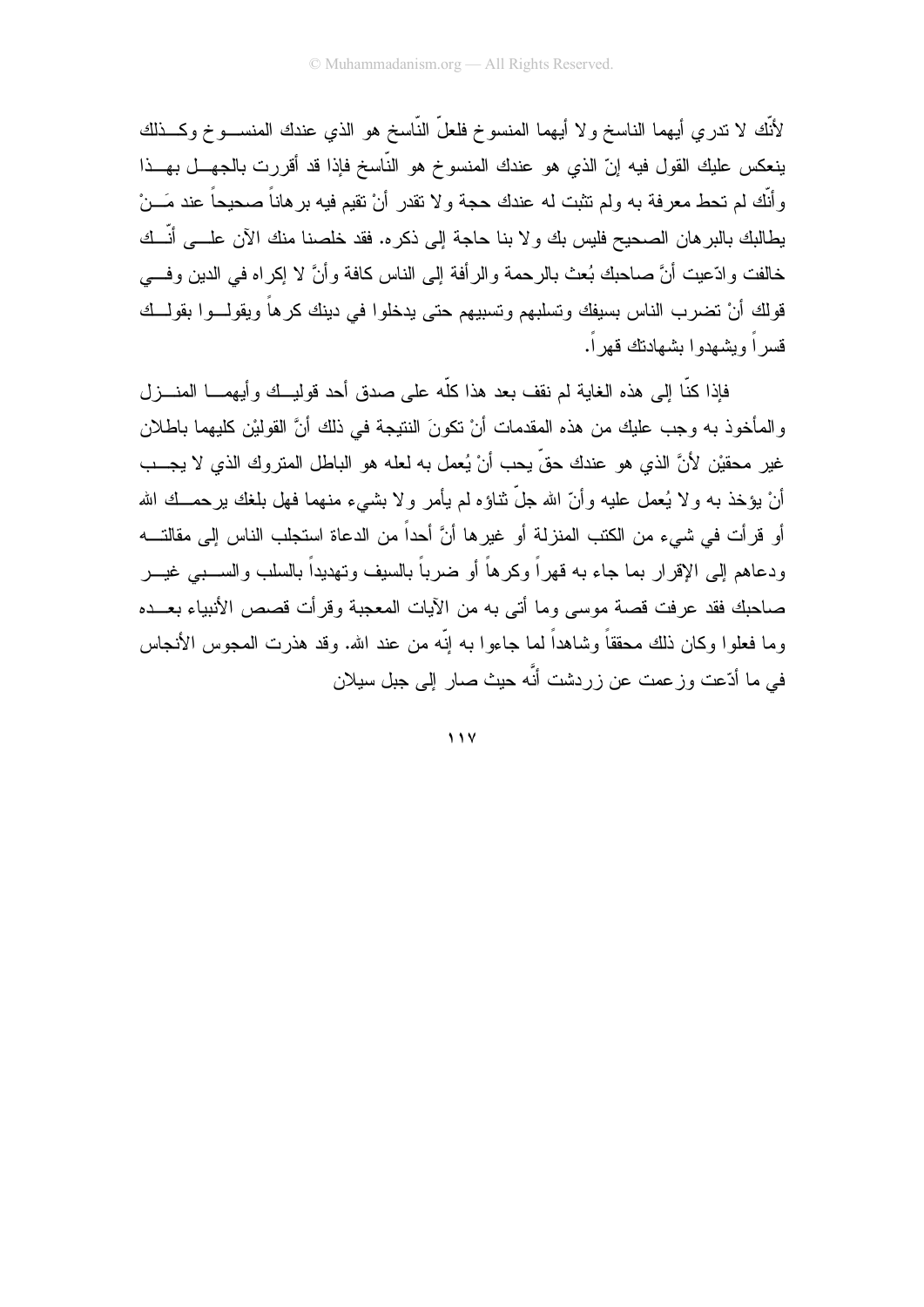نزل عليه الوحي هناك فحينئذ دعا كشتاسف الملك ودعاهم فأجابوه وأذعنوا له حيــث أر اهـــم بسحره ومخاريقه ونمويهاته ما هو عندهم أية نمتنع في الطباع مثل الفَرس الذي أحيـــاه بعـــد مونـه ومثل ذلك الكتاب أتـى بـه من الزمزمـة الذي زُعم أنَّه يشتمل علـى كل كلِّ لسان وجُمـع فيه كلام أكمل لغة نطق بها الأدميون وكتبه في اثنى عشر ألف مجلد من جلود الجواميس وســمّاه زندوستا أيْ كتاب الدين فهم إذا سئلوا عن تفسيره أنكروا معرفته وأقرّوا بجهله وكـــذلك فعـــل البد بالهند حيث أراهم على ما زعموا عنقاء مغرب وفي بطنها جاريسة وهسي تهتسف بهسم وتخبر هم إنّ البد صنمٌ محقٌ في كلّ ما دعاهم إليه وخبر هم به. فهذه بعض أخبار المستحســنين وخدعهم فهل تجد أكرمك الله أحداً من الدعاة الذين دعوا إلى حق أو باطل إلاّ وقد جاء بحجـــة أو دليل صحيح بأنَّ ذلك أمرٍ بينٍ وهو مموه في الظاهر ممتزِ ج إلى أنْ يدخل في ميزٍ إن المحنة فحينئذ يتبيّن صحَّته من خُبثه وكذلك فعل كل ذي دعوة بأهل دعوته غير صاحبك فإنّا لم نــــره دعا الناس إلاَّ بالسَّيف والسَّلب والسَّبي والإخراج من الديار ولم نسمع برجل غيره جاء فقـــال من لم يقرّ بنبوَّتي وأني رسول رب العالمين ضربته بالسيف وسلبت بيته وسبيت ذريتـــه مـــن غير حجة ولا برهان. فأمّا المسيح سيد البشر ومحيى العالم فيتعالى ذكره ويجلّ قدره أنْ تُذكر دعوته في مثل هذا الموضع وأنت عالمٌ بالقصة كيف كانت وكفي بعلمك أفرأيت أصــــلحك الله من استخار لنفسه في مثل عقلك وأدبك أنْ ندعوا مثلي مع شدة امتحاني وتحصيلي لها إلى مثل

 $\overline{11A}$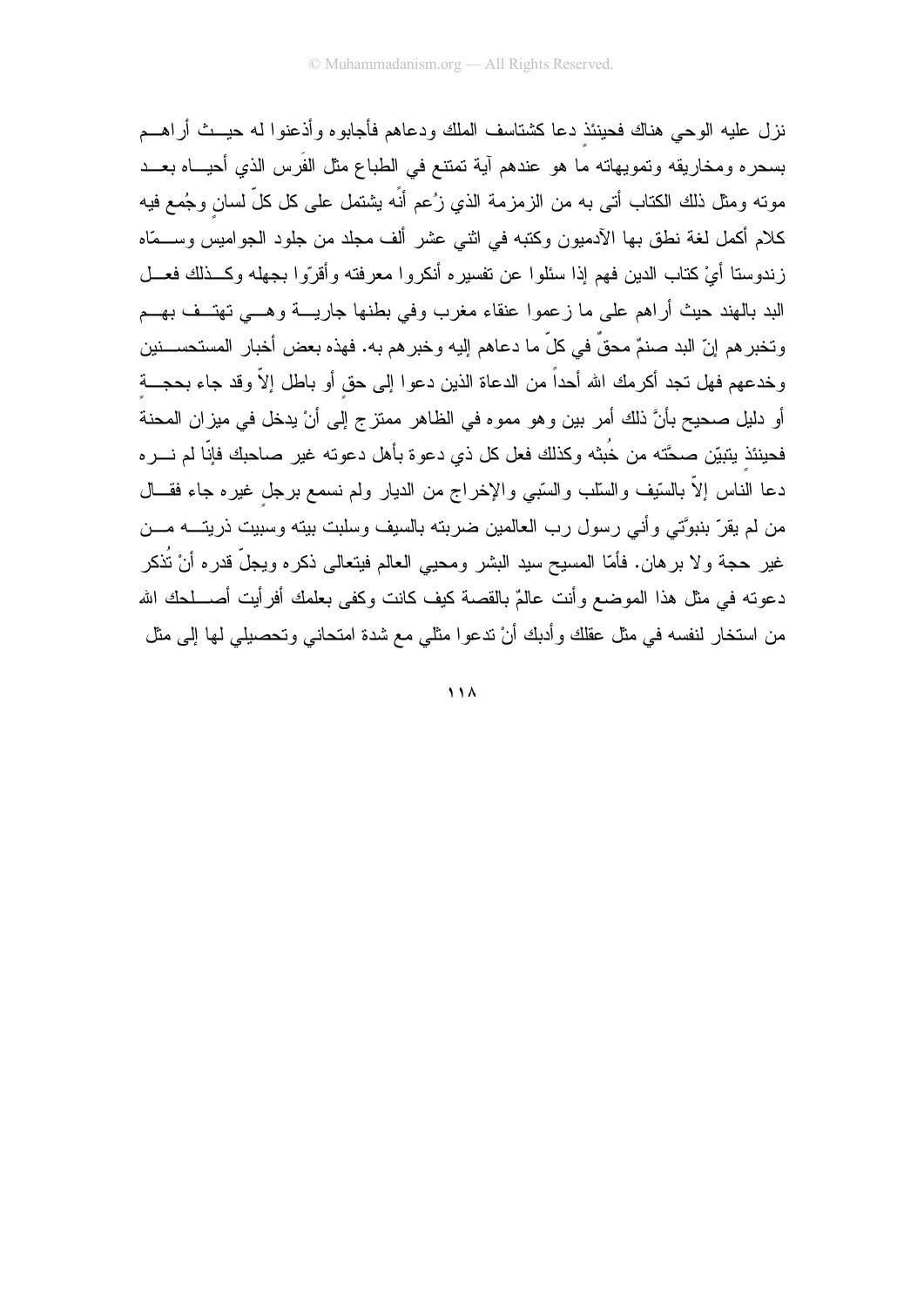ما دعونتـي إليه وخاصـة وأنـا أنلو كلام سيدي يسوع المسيح ليلي ونـهاري وهو شعاري ودثاري و أسمعه يقول « تفضلو ا على الناس جميعاً وكونو ا ر حماء كي تشبهو ا أباكم الذي فـــي الســـماء فإنَّه يشرق شمسه على الأبرار والفجّار ويحدر مطره على الأخيار والأشرار »<sup>(י)</sup> فكيف يظن بمثلى والمسيح يخاطبني بمثل هذه المخاطبة وقد ربيت في هذه النعمة ونجحت بهــذه البركـــة وجرت في أعضائي وفي جسمي مع الدم دماً وفي عظامي مع المخ مخاً ونشـــأت فـــى هـــذا النجاح والرحمة ونبت لحمى وشعري عليها فحاشا أن يقسو قلبي وأتمرد متشيطناً حتى أصــــير في صورة إبليس العدو القاتل فأضرب وأقتل أبناء جنسي وذرية أدم المجبول بيــد الله وعلـــي صورته تعالى والله جلَّت قدرته هو القائل لست أحب موت الخاطئ لأنَّه اليوم في خطاياه وغداً يتوب فأقبله كالأب الرحوم سيَّما وقد شرَّف الله سبحانه وتعالى النوع الإنســـانـي بـــأن كلمتــــه الخالقة نجسَّدت منه واتَّحدت به وأعطنه ما لمها من الربوبية والألوهبـــة والســـلطان والقـــدر ة فصارت الملائكة تسجد له وتقدّس اسمه وتسبّح ذكره كما يسبّح اسم الله وذكره ولا تفرِّق فـــي ذلك بينهما ثمَّ زيد نعمةً إلى النعمة المتقدمة بأن أُعطى الجلوس عن يمين ذي العـــزة تشـــريفاً لذلك الجسد المأخوذ منا الذي هو من ذرية أبينا آدم فهو مثلنا وأخونا في الطبيعة وخالقنا وإلهنا بانحاد الكلمة الخالقة به بالحقيقة ثم دفع إليه نفضلاً منه عليه وإكراماً له وإنعاماً جميع السلطان في السَّموات والأرض وخوَّله ندبير الخلائق وصبَّر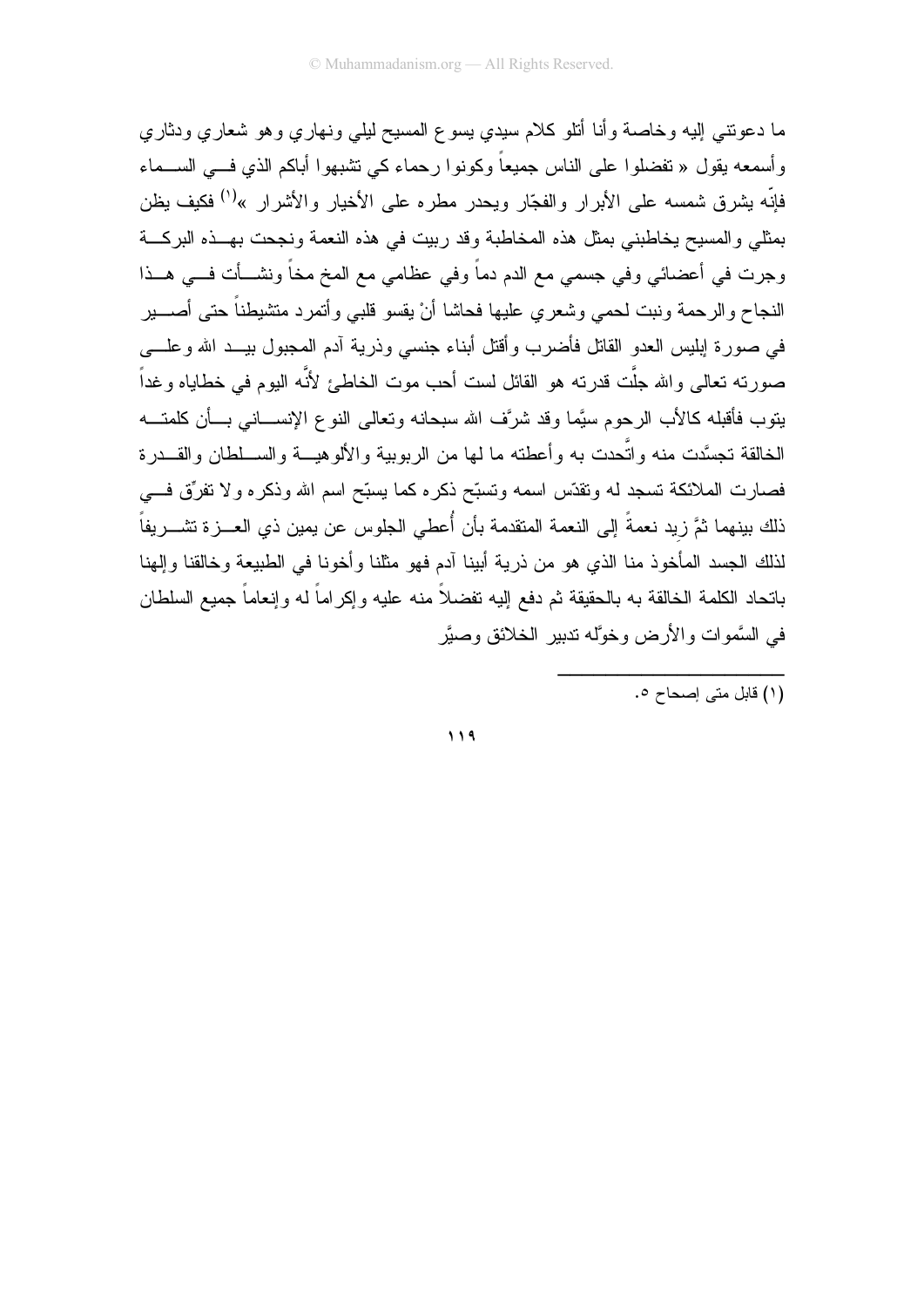البعث و النشور و الدِّين البه و أنْ بحكم حكماً نافذاً جائز اً على الملائكة و الإنس و الشباطين أفتر بد يا حبيب أنْ أضادَ أمرٍ الله نبارٍ ك اسمّه و أضر بهم بالسيف و أسلبهم و أسببهم إنّ هذا لجور ٌ علــــي الله عز وجلَّ وعناد لأمره وظلم لنعمته وجحد لمعرفته وكفران لإحسانه وقلة شــكر لتفضَّــله وأعوذ بالله من خذلان الله وغضبه. فإنْ قلت إنَّ جلَّ ذكره قد نراه يميــــتهم ويبلـــبهم بالأســــقام والأوجاع فما يمنعك من النشبُّه به فأجيبك أصلحك الله أحضر جواب وأصحَّه لــــيس كجوابـــك في الروح حيث سُئلت عن أمر الرَّوح فكان جوابك إنه من أمر الله وهو جـــواب لــــم يســــمع السَّامعون بمثله. أما نحن فنجيبك في هذا ونقول إنَّ الله نبارك ونعالمي إنَّما ببنلي ويُميت عبـــاده لا لأنَّه بريد الإضرار بهم أو عن بغض منه لهم ولو كان ذلك كذلك لما خلقهم فكيــف وإنَّمـــا خلقهم جوداً منه وتفضيلاً وإنعاماً عليهم إذْ نقلهم من العدم إلى الوجود وأصار هم من لا كـــون إلى كون لنقلهم من هذه الدنيا التبي هي زائلة غير باقية وفانية غير دائمة وناقصة غيـــر نامــــة إلى دار الخلود الباقية الدائمة الكاملة فلا يُقال لمن نقل من مدينة خسيسة إلى مدينة شــــريفة أو من مدينة وضيعة إلى مدينة رفيعة إنَّه أراد بصاحبه سوءاً وتعدى عليه ظلماً بل هــو مُحســنٌ متفضِّل أولاً وآخراً وأمَّا قولك إنَّه أبلاهم بالأسقام المؤلمة والأوجاع المؤذية فجوابنا فـــي هــذا أنه إنَّما أراد بذلك أنْ نكونَ مستحقين الأجر والثواب وأنْ يكون نبارك وتعـــالـي مــــع نفضـّـــله عليهم بنالون من حسن الثواب باستحقاق منهم فهو عز ّ وجلّ متفضّلٌ عليهم في الحالتيْن جميعاً كالطبيب الماهر المشفق الذى

 $17.$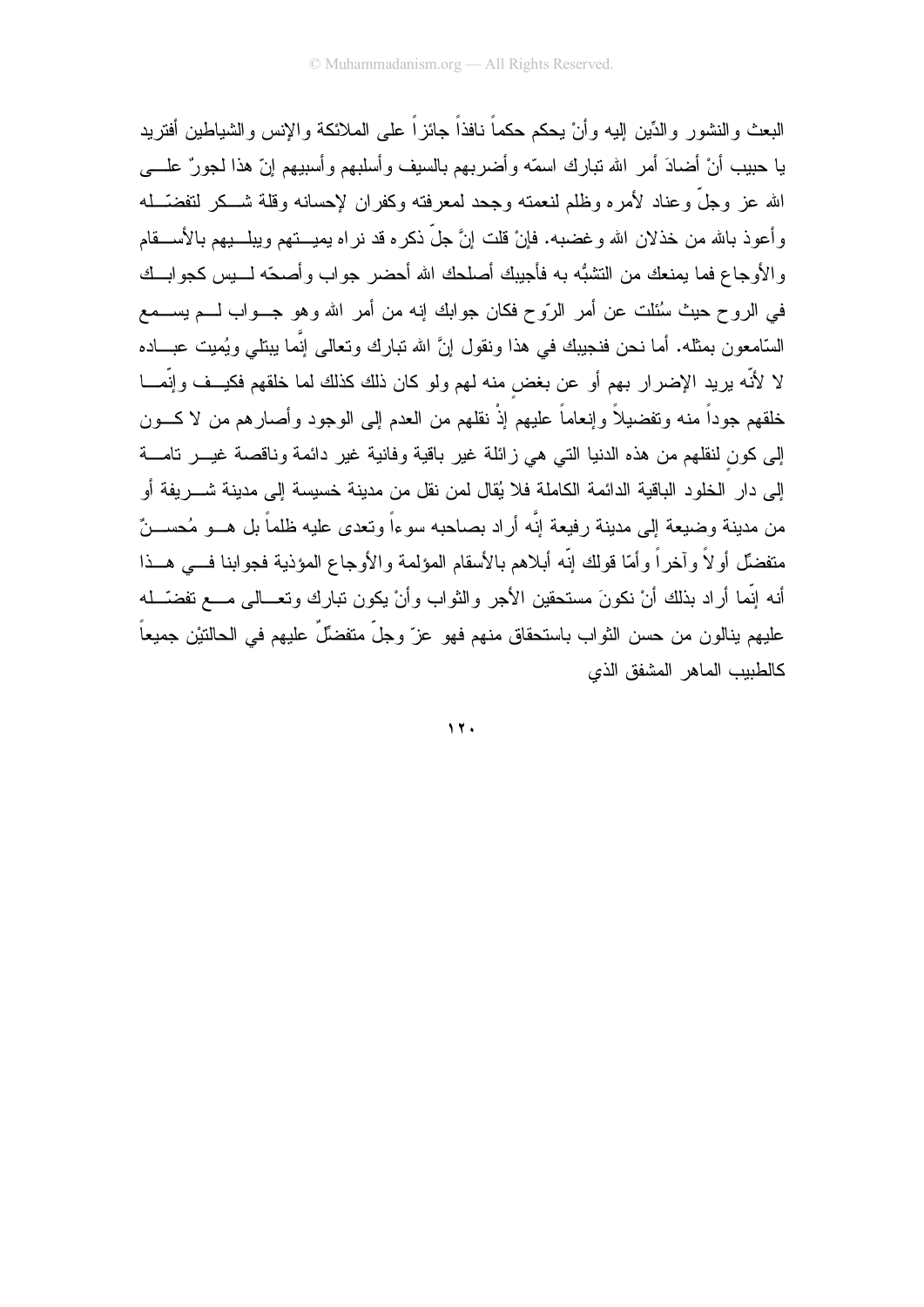يشفى المريض بالأدوية المرءة الطعم البشعة الرائحة وربما كوى بعضهم بالنار وقطــع بعــض الأعضاء من أجسادهم بالحديد ويمنعهم شهواتهم من المطاعم والمشارب نظراً منسه وإشـــفاقاً عليهم أفتقول إنَّه يفعل ذلك بهم على سبيل العداوة والبغضة بل إنَّمـــا يريـــد بـــذلك صـــــلاحهم وصحة أبدانهم وإنقاءهم من الأسقام والأدواء المؤذية لهم ونقلهم من نلك الحال الكريهة التـــى هم فيها إلى حال العافية وطيب العيش فإنْ قلت قد كان يمكنه أن يتفضَّل عليهم ويأجُرهم مـــن غير أنْ يعذَّبهم بالأسقام والأوجاع، قلنا لك وقد كان أيضاً يمكنه ألاَّ يخلق الدنيا وكـــان يخلـــق الأخرة والجنة ويُدخل الناس النعيم من غير محنة ولا بلوى ولا استحقاق فهذا كان ممكناً فـــي قدرته لكنه خطأ في التدبير. لأنَّ المتعقب كان يتعقب فيقول لم يكن يمكنه أنْ يخلـــق الاّ خلقـــاً و احداً فخلق عز ّ و جلّ هذه الدنيا و جعلها فانية دار ۖ محنة ومتجر ﴿ وَليائه و جعــل النـــاس فيهـــا مسافرين ينزلونها على ظعن كما ينزل بنو السبيل الخانات نزول ميت لا نزول إقامة فينقلــون منها إلى دار الإقامة التي هي الغاية القصوى ليكون لهم فيها تقرَّة الخلود هذا هو الصوَّاب في الندبير فخلقهم نبارك وتعالى جُوداً منه وأبلاهم بالأسقام والأوجاع خيرةً لهم في زمان متقطــع زائل وحياة مفارقة ليجزيهم ويأجرهم تفضلأ منه عليهم واستحقاقاً من ثوابهم وإتمامـــاً للنعمـــة عندهم في نلك الدار التي لا زاول فيهـــا لـحيـــاتهم ولا فنـــاء لنعـــيمهم ولا انقطـــاع لفـــرحهم وسرورهم، فإنْ كان صاحبك هذا يرحمك الله الذي ادّعيت له ما ادّعيت ودعونتا إلـــي إنباعــــه يما دعونتا اليه انّما يقتلهم يسبفه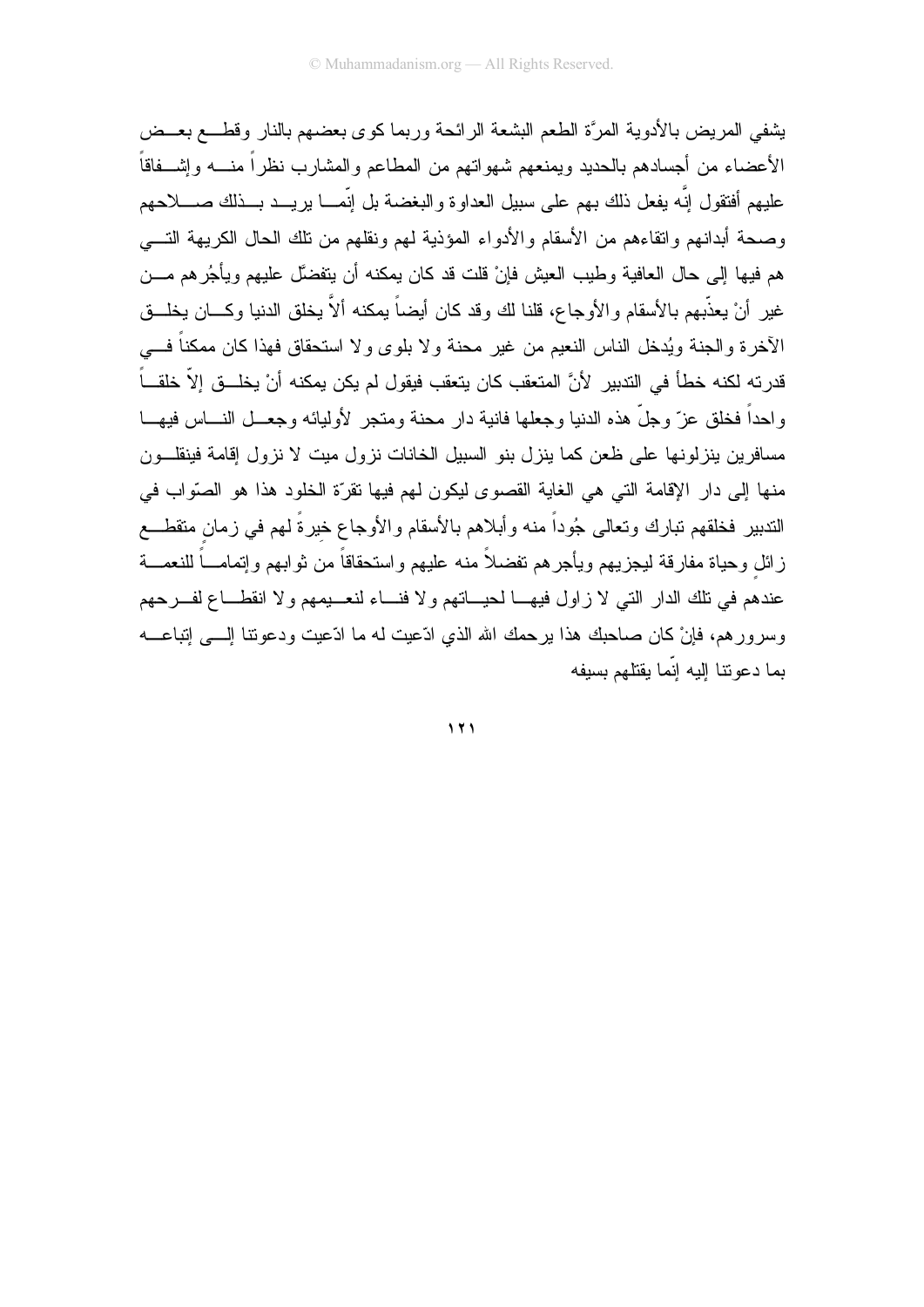ويضربهم بسوطه ويسبى ذراريهم ويجليهم عن ديارهم بريد بذلك لهم الخير لينقلهم ممسا هسم عليه إلى ما هو خير منه فقد لعمري نصح ونفضَّل وأحسن ونتنبَّه بفعـــل الله نبــــارك ونعــــالـي اسمه ولكنه ما فعل الذي فعله لهذا ولا خطر بباله ولا فكَّر فيه وما أراد إلاَّ نفع نفسه وأصحابه وإقامة دولته في العاجل والدليل على ذلك قوله ﴿ حَتَّى يُعْطُوا الْجزيَّةَ عَنْ يَد وَهُمْ صَاغِرُونَ ﴾ أفلا نزى أيها المُميز أنه لم يرد بما فعل أنْ ينقلهم مما هو عنده أنه شرك وكفر إلى مــــا زعـــم أنّه الدين القويم نظراً منه لهم ومحبة لمنفعتهم وصلاحهم ولكنه أراد بلوغ أربه وإنفاذ مرامـــه وتوطيد سلطته كما يفعل المتغلَّب هذا وهو يقول في كتابه الذي يدعى أنَّه منزل ﴿ قُــلْ للَّــذينَ أُوتُوا الْكتَابَ والأُمّيينَ أَأَسْلَمْتُمْ فَإِنْ أَسْلَمُوا فَقَد اهْتَدَوْا وَإِنْ تَوَلَّوْا فَإنّمَا عَلَيْكَ الْبَلاغُ واللهُ بَصـــيرٌ بالْعبَاد ﴾ ألا نزى أصلحك الله أنه أُمر أنْ يقول ويبلغ بلسانه ونُهي عن القتل والســـبي فـــأمعن يرحمك الله في هذا الأمر وميز هذا التناقض وافهمه ثمّ أعجب من هذا تسميتك من قُتـــل مـــن أصـحابك شـهداء فهلمّ ننظر في أخبار الذين قُتلوا من أصـحاب المسيح على عهد ملوك الفـــرس وغيرهم هل كانوا مستحقين لاسم الشهادة أم أصحابك الذين يُقتلون في طلب الدنيا والمحاربـــة على سلطانها فقد بلغنا كيف صبر أولئك وكيف كانت مسارعتهم إلى بــذل دمـــائهم ومهجهــم ودماء أولادهم والخروج عن دنياهم ونعيمهم وكيف كانت نياتهم وصــــحّة ضـــمائرهم وشـــدة يقينهم بما كانوا عليه من ديانتهم وكانوا يسارعون إلى أنْ يقرِّبوا أجسادهم إلى الـــذبح والقتـــل و أنو اع العذاب قر باناً لله و قد كان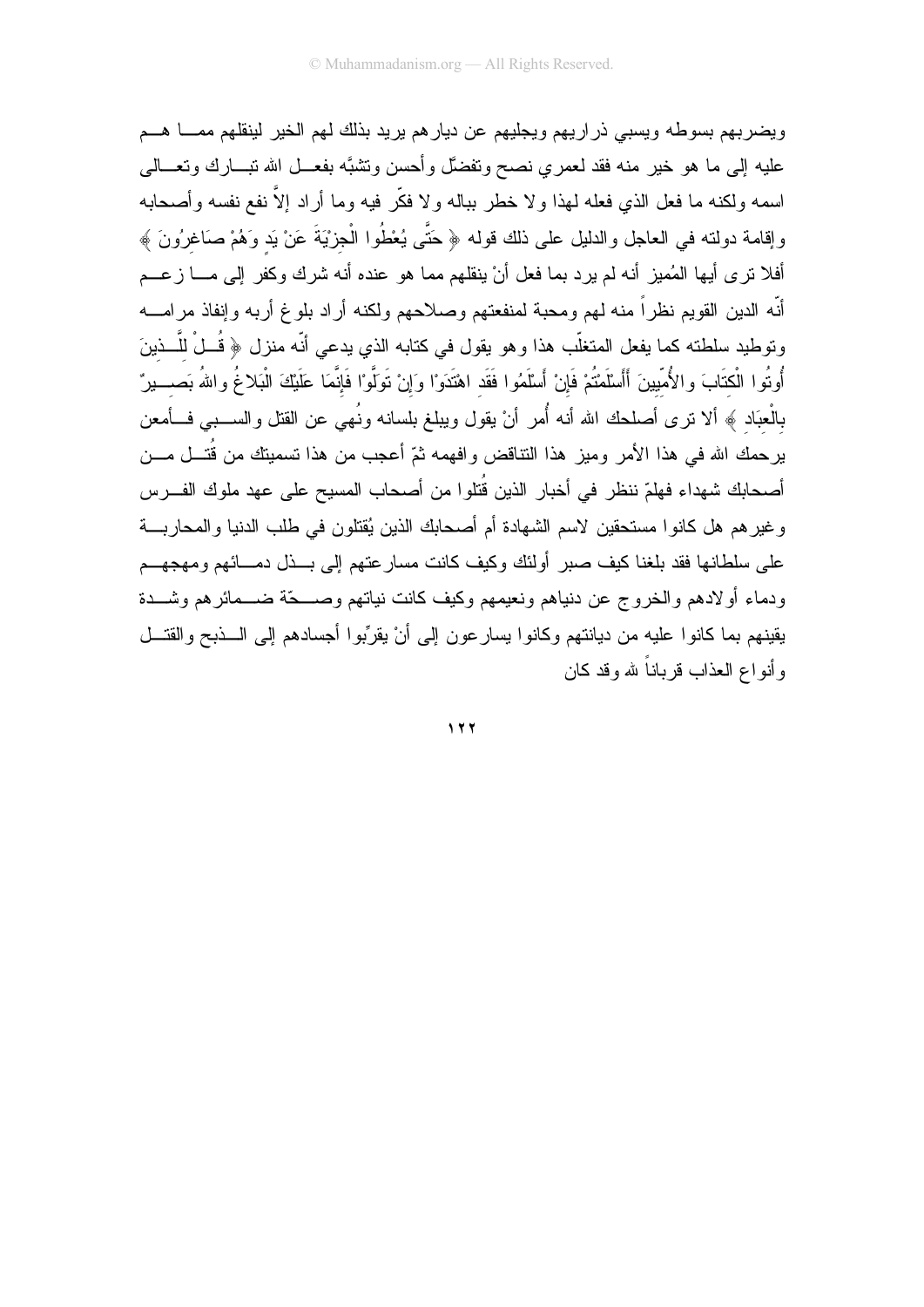يُقتل الو احد فينتصرَّ من ساعته في ذلك المكان المائة و الأكثر و الأقل فقتل في ز مان من نلَّــك الأزمنة أحد ملوك الروم المردة وقد لجّ قتلهم مقتلة عظيمة فقال له بعض أصحابه أيها الملسك إنك إنَّما تزيد فيهم من حيث تظن أنك تُنقص منهم فقال كيف ذلك فقيل له إنَّك قتلت أمس كـــذا وكذا فنتصَّر أضعاف هذا العدد فقال وما السبب في هذا فقيل له إنَّ القوم يقولـــون إنّ رجــــلاً يطلع عليهم من السماء فيشجعهم فعند ذلك أمر أن يُرفع عنهم السيف وكان هذا القـــول داعيــــاً إلى نتصُّر الملك ورجوعه عمًّا كان عليه من الكفر وقتل أولياء الله فانظر إلى هــؤلاء الـــذين كانت لمهم البصائر بالديانة وشدة اليقين والإخلاص وجودة الإيمان كيــف لـــم يفتُـــرْ ليمــــانـهم والسيوف تأخذهم وكانوا يُعذَّبون بأنواع العذاب وهم على ذلك محبُّون لما ينالهم غير ممتنعـــين فرحون مسرورون جذلون متيقِّنون أنَّهم إذا أنوا ذلك فهم مقصِّرون عمّا في أنفســـهم مــــن أداء حق النعمة التي أُوتو ها من الدخول في الديانة النصر انية فيبذلون أجسادهم اختيار اً كما بـــذلو ها .<br>فمنهم من سلخ وهو حيٍّ ومنهم من قطعت أعضاؤه وهو ينظر إلى ذلك ومـــنهم مـــن أحـــرق بالنَّار ومنهم من ألقى للسباع وبعض نشر جسده بالمنشار وهذا دائم ثابت في من ينتحـــل ديـــن النصر انية ليس يخلو في وقت من الأوقات من أنْ يبذل نفسه للموت طوعاً واختياراً ويرغــب بها عن الحياة وعن جميع ما يحويه العالم ونحن نعلم وأنت وجميع من يقول بالحقِّ أنَّـــه لـــــيس في دين من الأديان أحدٌ يأتي بمثل هذا الأمر ويحمل نفسه عليه غير أهل هذه الشريعة إذْ كـــان هؤ لاء في العذاب الذي لا توصف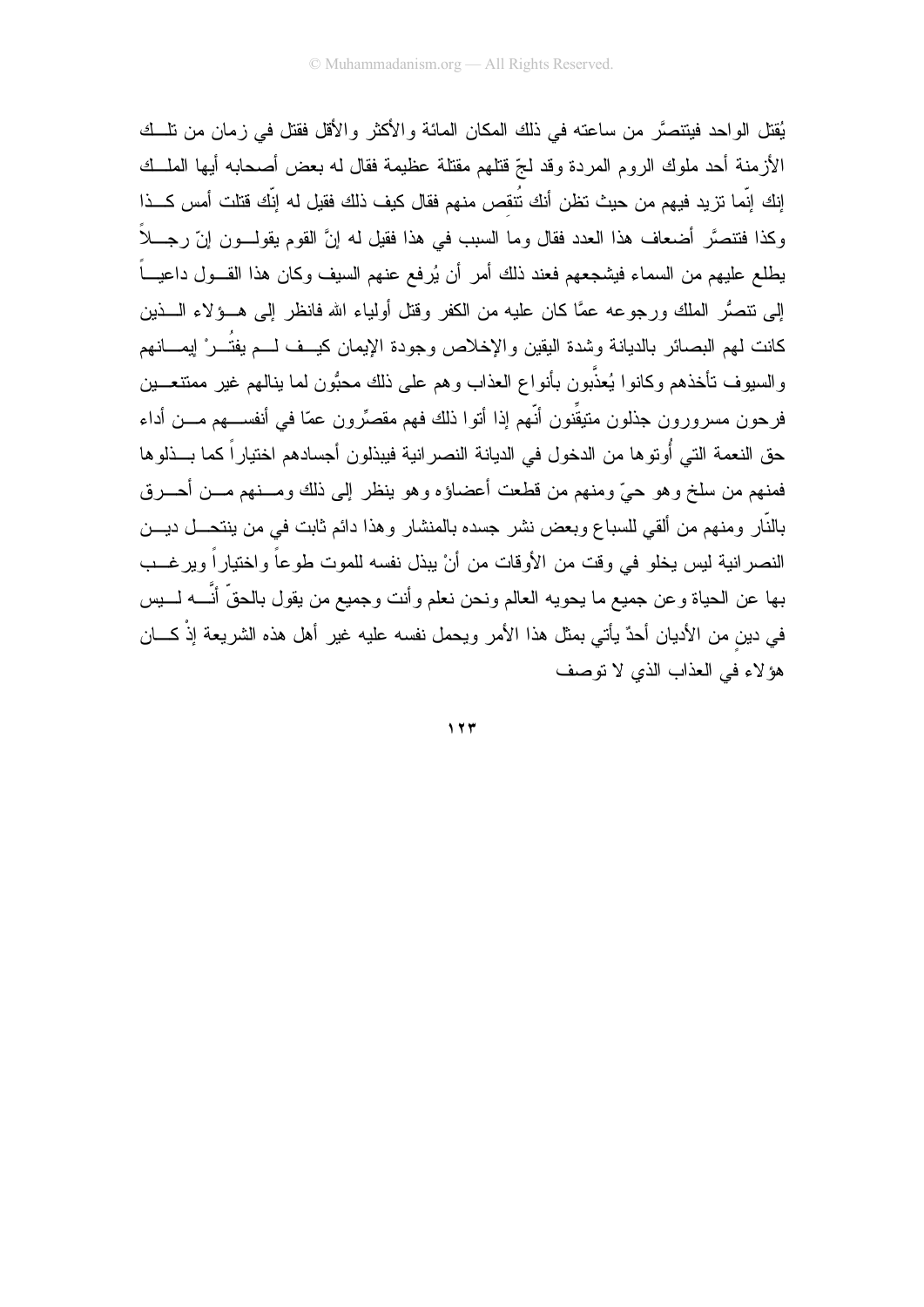شدته وهم في جميع ذلك على غاية التَّمسك بديانتهم وفي غاية الفرح بما ابتلوا حتى سُئل واحد منهم وهو يعذَّب عذاباً شديداً وهو في حاله تلك يتلفَّت يمنةً ويسرةً ويضحك فقيل له ما ســـبب ما كنا نراه من نلفتك وضحكك وأنت في ذلك العذاب أما كنت تجد ألماً فأجاب ما كنت أحــسّ فيما كنت أعذب به وقد كنت أرى رجلاً شاباً بالقرب منى وهو يضاحكني ويمسح الدماء التـــي كانت نسيل من جراحاتي بخرق بيض كانت معه وكنت أرى ذلك العذاب كأنّه إنَّما يقع بواحـــد من الذين يعذبونني فعلمنا أنّه كان صادقاً في قوله وإلاَّ فما صبره على تلك الشدة من العــذاب ونعلم إنَّ الله سبحانه ونعالمي يصرف عنايته بأهل طاعته ويصبّرهم على الشدائد فإنْ قلت لـــو أمر الله ذلك الذي وكلَّه بتشجيعه ومسح الدماء من جروحه أنْ يصدّ عنه من كان متولياً تعذيبه فيكون سبباً لنوبتهم ورجوعهم قلت أنت أصلحك الله نعلم أنَّ الله جلَّ نتاؤه ونقدَّست أسماؤه لــــو شاءَ أنْ يجمعَ الناس كلُّهم على الإيمان به ويجبر هم عليه لكان قادراً على ذلك غير أنَّــــه طبــــع سبحانه وتعالى جوهرهم بعدله على استطاعة الحرية ليثيبهم أو يعـــاقبهم علـــي مـــا اكتســـبوا لأنفسهم لا على الذي يجبرهم عليه ولولا ذلك لم توجب الحجة على الممتنع من قبوله فلــذلك أظهر على يد هؤلاء في ذلك الزمان آياته وبراهينه ليستكملوا قبول الدين وأمسك عن البـــاقين ليظهر أنّهم مستطيعون ولو نابوا بذلك السبب لم يكن لهم في ذلك أجر لأنّهم إنما تـــابوا قهـــراً وقسراً ولكنَّه نركهم حتى بلغوا إرادتهم ولم يغفل عن معونة أوليائه ليظهر اســـنطاعة الحريّـــة وثمرة العقل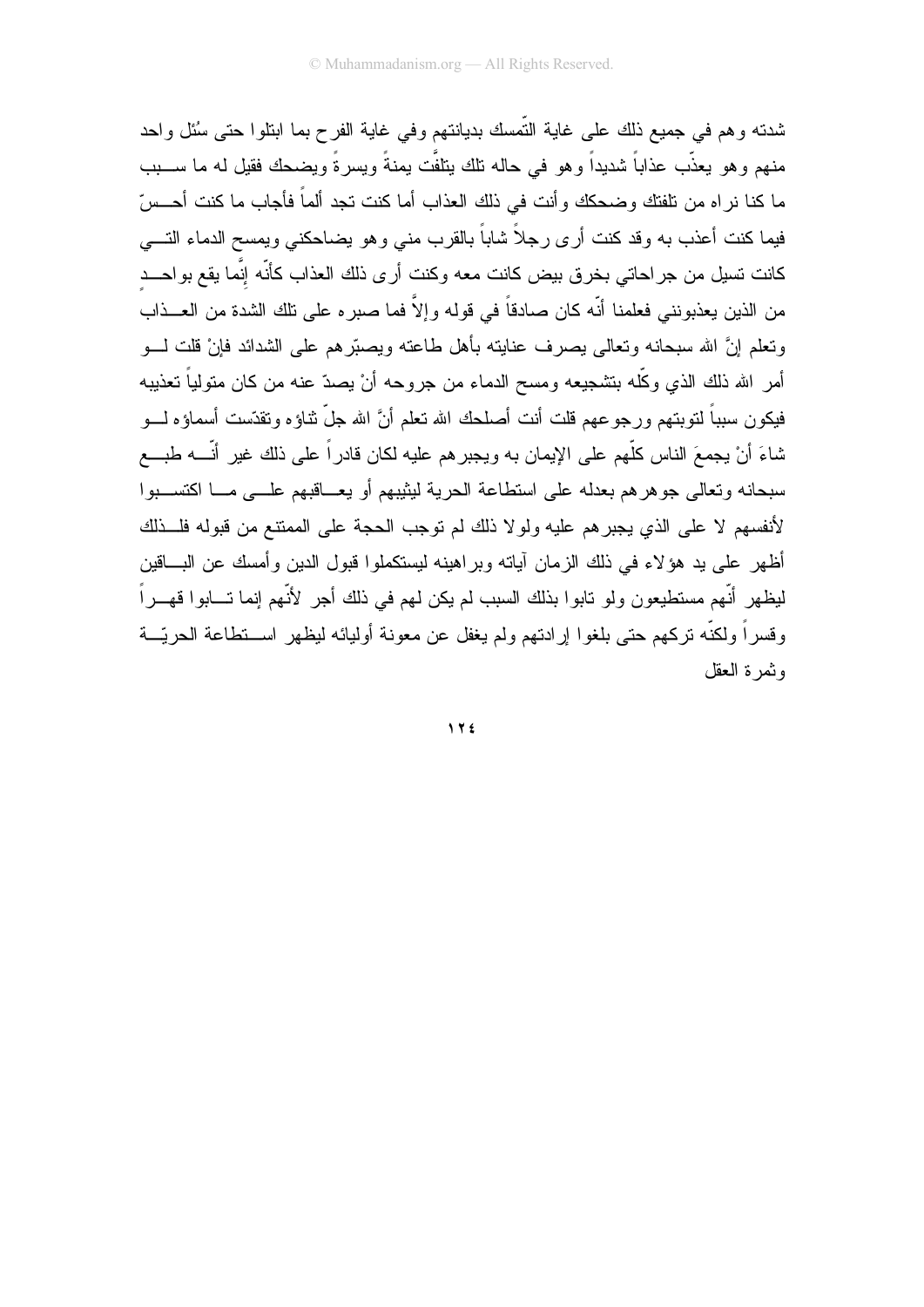وجعل فكره في كيفية قبول الأولين لأنّه برهانٌ واضح وحجةٌ لازمة ويجب على كلّ ذي لـــب البقين بأنَّه لم ينتقل هؤ لاء المختلفون في أجناسهم وأهوائهم وأديانهم إلى هذه الدين إذْ خلا مـــن الخصال كلها إلاَّ بالآيات المعجبة ومع ذلك فإنَّ قوة أصل نلك الآيات قائمة باقية في أصل هذا الدين إلى هذه الغاية نعاين أثارهم بأبصارنا ونسمعها بأذاننا ونعي منها بعقولنا مـــن الجـــرائح التي تجري على أيدي أصحابهم ورهبانهم وأحبارهم من دفع الجنون والتُّخيل وإبـــراء أنـــواع الأمر اض في الكنائس والديارات والبيع المبنية على اسم هؤلاء الشهداء الذين وصفنا أحسوال صبر هم على العذاب الذين هم بالحقيقة مستحقون لاسم الشهادة فمنها ما فيها قبور هم ومنها مسا فيها الجز ء من عظامهم فتكون منها هذه النعمة في كلِّ موضع من المشر ق و المغـــر ب وبــــلاد الروم وأرض الشَّام وبلاد فارس وأرض الحبشة وجزائر البحسر وأمصسار العسراق وبسلاد خراسان لا يخلو ذلك ممن يلوذ بهم ويلتجئ إليهم في هذا النحو وشبهه غير منكر لهـــم ذلـــك سوى بلاد صاحبك فإنها من ذلك خلو صفر لأنَّه لم يقع إليه من هؤلاء القوم ولا صــــار فــــي ناحيته أحد ممن يعبد هذا الدين غير الرجليْن اللذين نعرفهما سرجيوس المُسمّى نســـطوريوس ويوحنا المعروف ببحيرًا ثم ليست هذه الفضيلة في شيء من الأديان ولا يدعيها أحدٌ من أهــل المقالات خلا دين النصر انية فإنَّ ذلك لمهم ورثة قائمة فيهم إلى هذه الغاية وإلى انقضاء الـــدنيا فأيِّ دليلٍ أوضحٍ وأي حجة أضوا وأنورٍ وأسطعٍ من هذه لطالب الحقَّ. فهلمَّ أكرمك الله ننظـــر في هذا الأمر نظر نصفة ويقين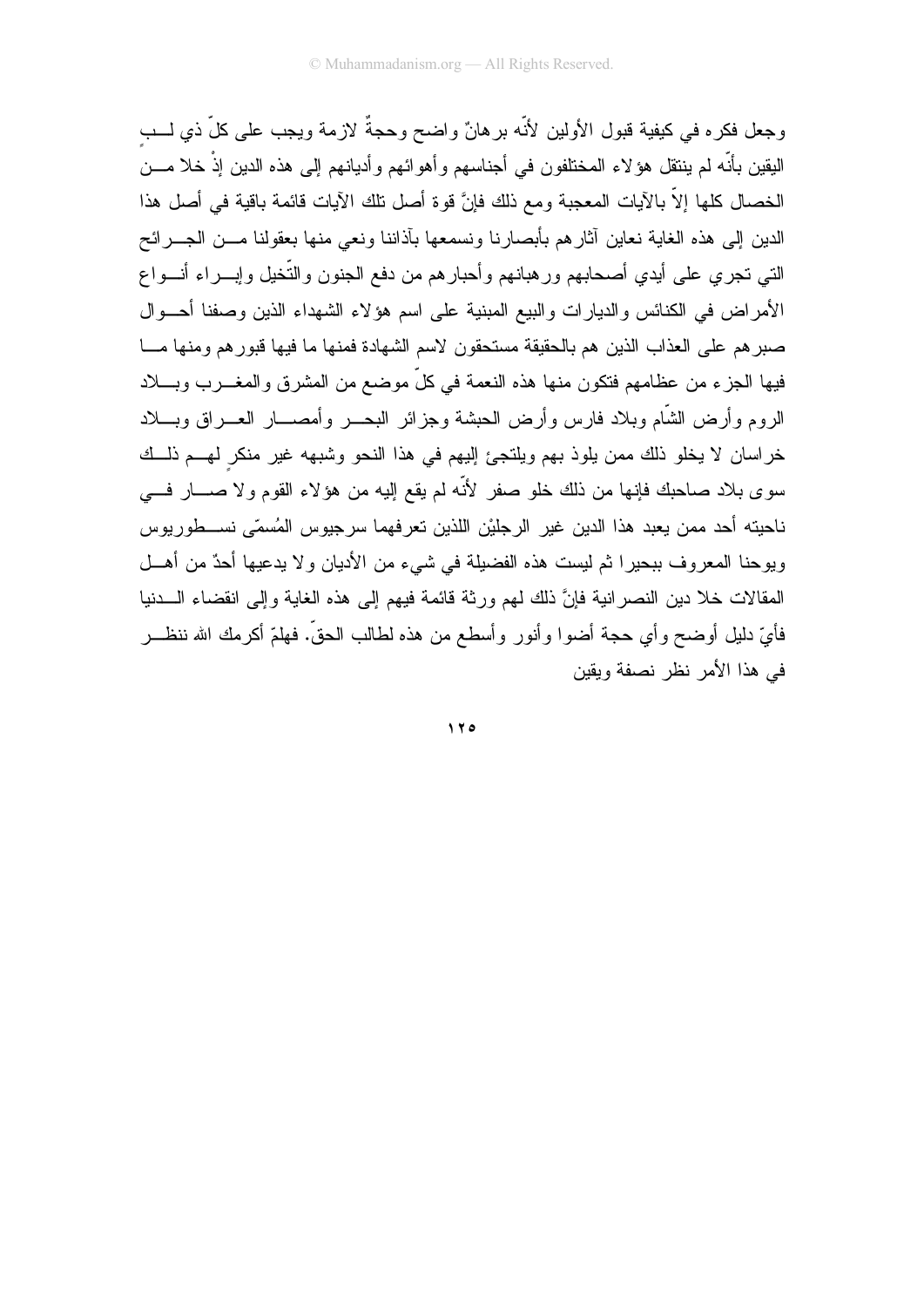واستقصاء ونجعل بيننا نظر ناظر بعين عقله ينصح لنفسه ويعدل عن الهوى فمن هو أصلحك الله أحقَّ بأن يُسمَّى شهيداً ويشهد له أنَّه قُتل في سبيل الله مَنْ قرَّب نفسه قرباناً عن ديانته وقـــد قيل له اسجدْ للقمر والشمس وغير ذلك من الذهب والفضة والخشــب ممـــا صـــنعته الأيـــدى واتخذها أرباباً لكَ من دون الله وإنزك عبادة الله وكلمته وروحه فأبوا ذلــك وبــذلوا مـهجهــم ودماءَهم وأموالهم وحياتهم وأهاليهم وأولادهم أم من خرج طالباً للســـلب والســــرقة والغنيمــــة وسببي الذراري ونكاح الفروج التبي هي محرّمة وشن الغارات ثم يسمّي ذلك جهاداً في ســـبيل الله ويقول من قُتل أم قَتل فهو في الجنة فانصف أيها الحبيب فإنّنا رجلان تقدمنا إليك فحكمناك في الأمر فأيّ حكم كنت تحكم إذا أنت آثرت الحقّ وترضيت العدل والنصفة فنقـــول إنَّ لصــــاً نقب منزل رجل ليسرقه فسقط عليه حائط أو وقع في بئر أو بادره صــــاحب البيـــت فضـــــربـه ضر بةً تلفت نفسه منها أتوجب لهذا اللص دبَّةً ما أظنك أبها القاضي تفعل ذلك فكبــف توجــب الجنة لمن مضيي إلى قوم أمنين مطمئنين في مساكنهم لا يعرفهم ولا يعرفونه فسرقهم ونهــبهم وسباهم وقتلهم وفجر فيهم ثم لا يقنعك ذلك إذْ فعلته وتعود إلى ربك نادماً على ذنبك مســـتغفراً تائباً عمّا كان منك بل تقول إنَّه إنْ قُتل أو قَتل فهو في الجنة وتسمّيه شهيداً في سبيل الله فـــإنْ أنت حكمت بهذا فما حكم الشيطان الذي هو عدو آدم وذريته قديماً إلاّ دون حكمك علــــى أنّــــي أعلم أنَّ عقلك وعدلك بمنعانك من ذلك ولا بطلقانه لكَ وقد علمنا أحاطك الله ما اشترطته لنــــا في الصّدر على الحجة اذا وردت بك اذا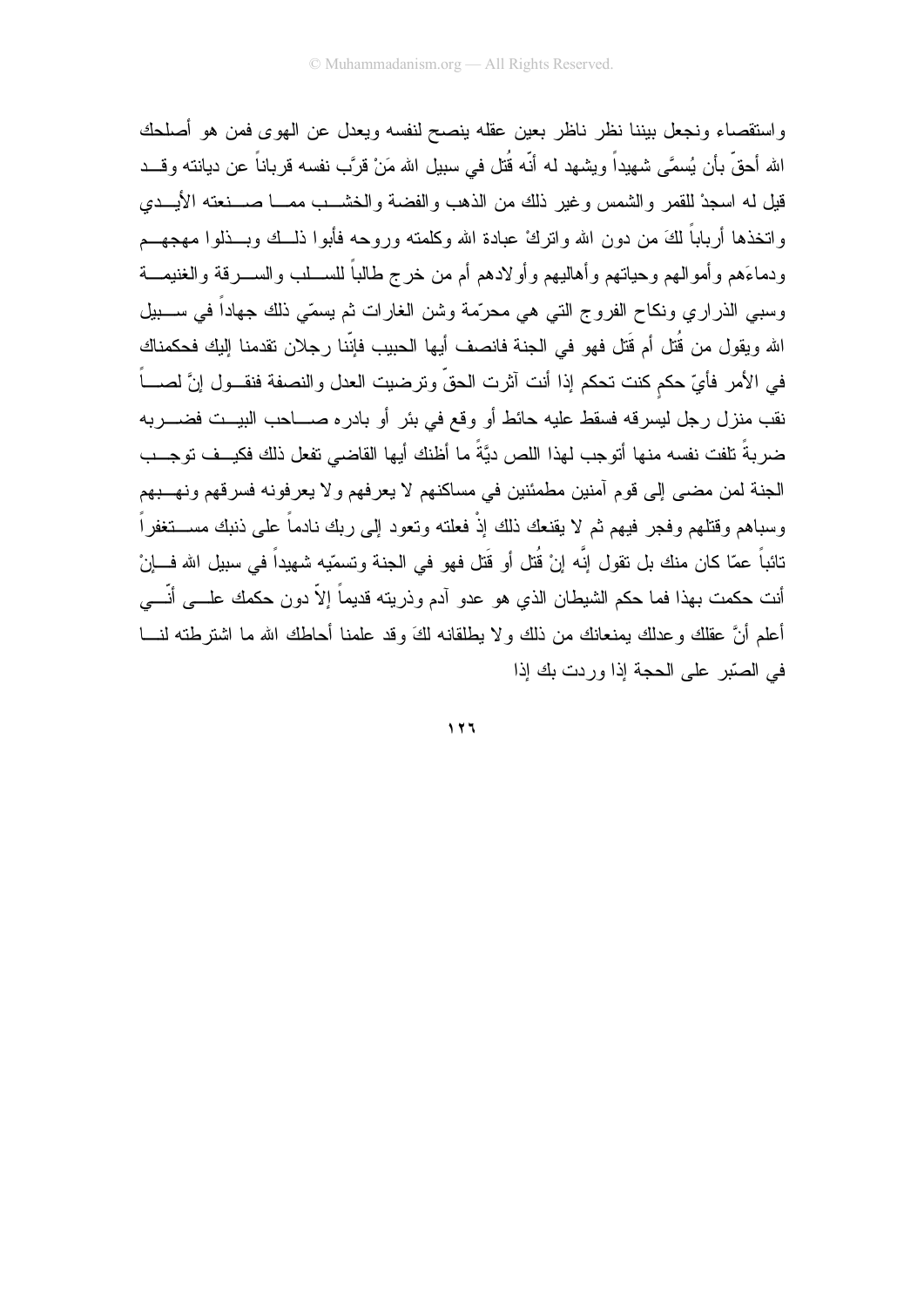لم تكنْ منا المسألة وإنَّما كان الابتداء في المبالغة في الحجة منك فقبلنا ذلك في قولك وعلى كلِّ حال فلم نكتب بما كتبنا به إلاّ وقد قصرنا لأنا لو كشفنا في هذا الفنّ من كلامنا لفعلنا كما فعـــل غيرنا وكلامنا هذا إنما هو جواب اقتضاه ابنداؤك وإذا عدلت في القول علمت أنَّ الأمر كالنار التي تسكن في الحجر والحديد فكلما استقدحتها بزنادك استعرّت اضطراماً وقولي أكرمــك الله لكَ في هذا ولغيرك ممن ينظر في كتابي هذا قول واحدٌ فأمّا ما دعونتـي إليــــه وعددتــــه مـــن الأمور الزائلة الفانية التي هي كأحلام النائم والبرق الخلب الذي يضيىء قليلاً ويـــذهب وشــــيكاً ويبقى راجيه في الظلام مقيماً ولو كانت أشياء دائمة غير زائلة ولابثة غير ذاهبة ثم باقية غير فانية ومقيمة غير منقطعة لما كان يجب على ذي رأي ولا على ذي لب أنْ يرغـــبَ فيهـــا ولا يميل إليها فكيف وهي مشاركة الخنازير والكلاب والتّشبه بالحمير وسائر البهائم التسى همّهـــا الأكل والشرب والنوم وإنَّما هذه الدنيا كلها لا قدر لمها ولا قيمة عند ذي عقل إذْ يعلم أنَّ الأمـــــر فيها أسرع وأعجل من أنْ يبقى على شيء وأوشك أنْ يفني ويضمحل في أسرع وقــت وإنَّمـــا يميل إلى مثل هذه الأوضاع من قد غلب عليه الشَّرَه في أخلاقه وطباعه ولا أظنك أكرمك الله عرفتني بالراغب في هذا وشبهه فليت شعري فكيف أردت أن تصيدني بمثـــل هـــذه المصــــائد الدنية الخسيسة التي إنّما يميل إليها ويغترّ بخدعتها من كان طبعه يشاكل طبـــع البهـــائم فأمــــا المميَّزون الذين قد نظروا في الأمور فإنَّهم أبرياء من مثل ما ذكرتَه وعدَّدْتَه بل هم مجتهـــدون غابة الاجتهاد في

 $17Y$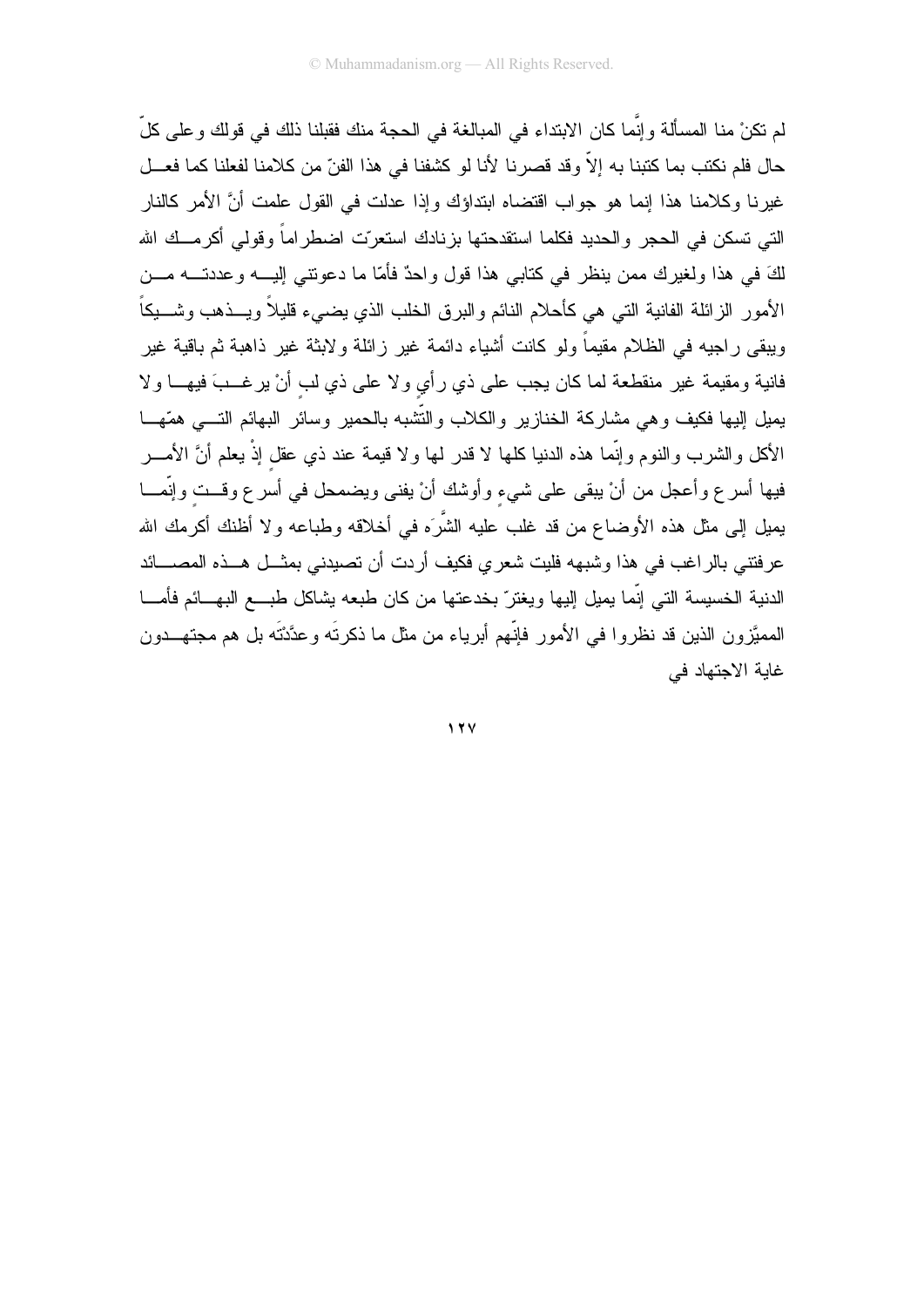أنْ يدفعوا آفات أبدانهم التي لا قوام لهم إلاّ بها ولو تهيّاً لهم دَفْعها في الطبائع أو كـــان ممكنـــاً لهم ذلك لدفعوها فكيف نزيد أنْ يطلبوا الملك ويحتالوا الحيل بخلاف ذلك وما لهــذا خلـــق الله الخَلْق و لا لمثله ببعثهم من الموت بوم القيامة وأنت نزعم في كتابك ﴿ وَمَا خَلَقْتُ الْجِنَّ والإِنْسَ إلاَّ ليَعْبُدُون ﴾ (ذاريات) فلا أراك إلاّ مناقضاً لقولك لأنَّك قلت إنَّما خُلقت للعبــادة ثـــم تقـــول فتنقض وتهدم بناءَك المنداعي ونقول ﴿ فَانْكحُوا مَا طَابَ لَكُمْ منَ النِّسَاء مَثْنَى وَثُلاثَ وَرُبَـــاعَ (ومن الإماء) مَا مَلَكَتْ أَيْمَانُكُمْ ﴾ وأنْ نأكل ونشرب مثل البهائم النــــي لا خطــــر عليهــــا مــــن ناموس عقل ولا إلزام سنة الكتاب.

فأمّا باب الطَّلاق والاستحلال والمراجعة الذي حلّه صاحبك فلولا كراهيـــة التطويـــل لنلوْتُ عليك مما قرَّع الله به أهله على لسان إرميا النبي لكنِّك تعلِّم ما في هذا الأمر من العيب والشناعة عند جميع الأمم وسائر أهل الملل وكيف استقباحهم له وإنكارهم إياه وإنسي لأنْهسي نفسي عن سُفْه المخاطبة فيه وترديد الذكر له وأرفع قدر كتابي عن إدخال شيء من ذكره أنفاً منه وتتزيهاً لكتابي فهذا الجواب فيه. وأمَّا قولك فاكتب آمناً مطمئناً لا فرق ولا خائف إنَّــك لا تظلم لا يتعدى عليك فإنْ سيدنا المسيح مخلِّص العالم بحيث شــــجَّعنى فـــى إنجيلــــه المقـــدِّس وأعلمني ما هو عتيد أنْ يكونَ قال « لا تخف ممن سلطانه على الجسد وليس له سلطانٌ علـــي النفس بل ينبغي لكَ أنَ تخافَ ممن هو قادرٌ أنْ يعذبَ الجسد والنفس معاً في جهنم<sup>(١)</sup> » فقد

(۱) قابل متبر ۲۰: ۲۸.

 $17<sub>A</sub>$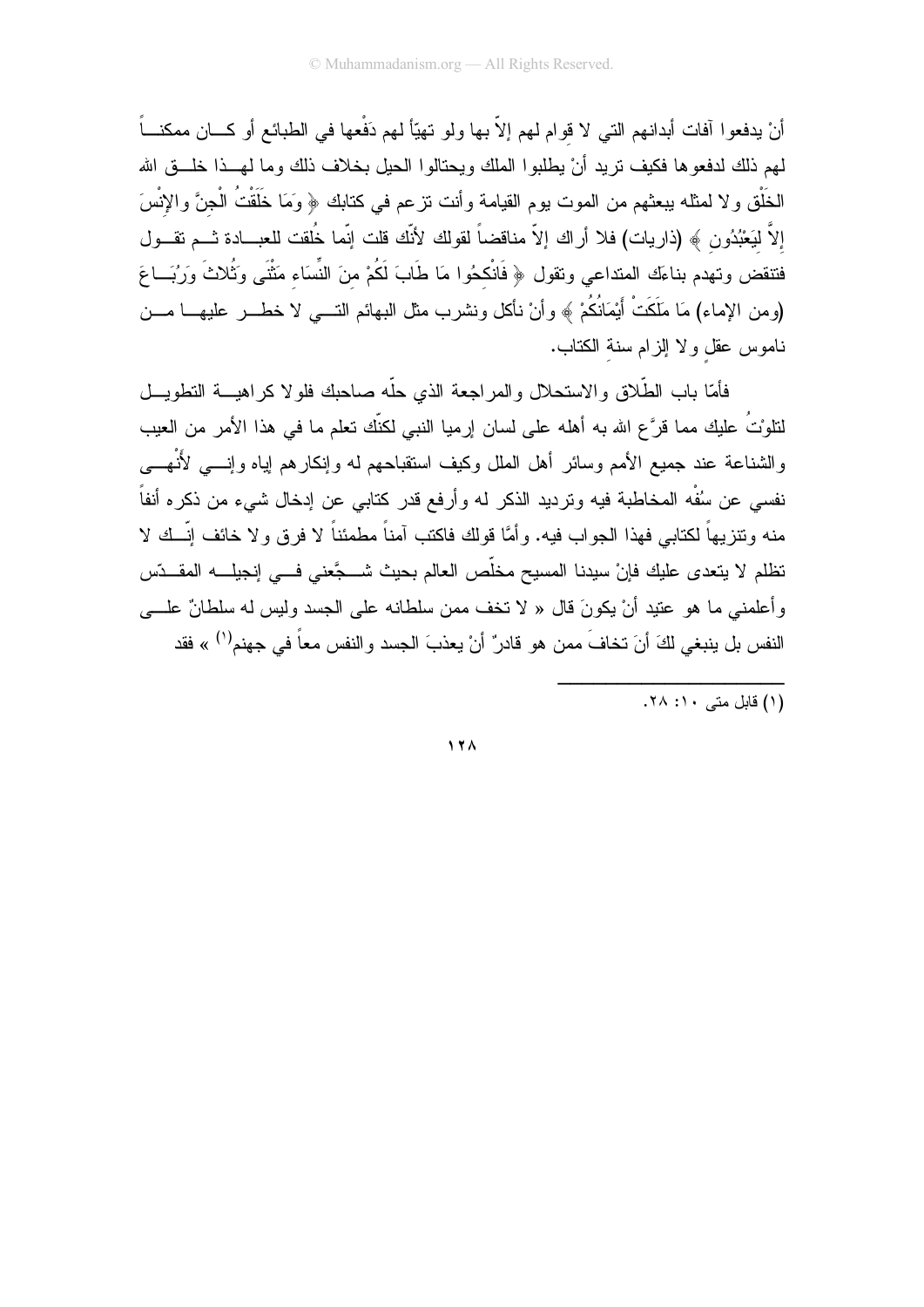آمنت بقوله أنْ ليس لأحد على نفسي سلطان إلاَّ الذي خلق نفسي وخلق جسدي وقد زادني في ذلك أماناً ما بسط الله من عَدْل سيدى أمير المؤمنين وإنصـافه ورأفته للضـعيف الذى مثلـى ممن يقرب من جوده ويعيش في ظل حمايته فإنّه قد شملنا عدله وعمَّنا إنصافه ووسعتنا رحمته أثابه الله نعالى على ذلك وأعطاه مأموله في نفسه وولده من أمر دنياه وأجاب صالح دُعاي له بمنه.

وأما قولك أصلحك الله إنّ هذا دينك القيّم وهذه شريعتك وسُنّتك ومَن ينتحــلُ نحلتــك وإِنِّي إِذَا دخلتُ فيه وشهدت مثل شهادتك كنتَ مثلي وحسبي بك شرفاً في الدنيا والآخرة فقـــد فهمتُ ذلك فأمّا دينك وشرائعه وسننه فقد سبق من قولنا ما فيه كفاية لمن أراد أنْ يمـــنحن مـــا ذكرتَه وأمَّا الشرف في الدنيا والأخرة فلعمري لقد أناك الله في هذه الدنيا الخلافة التي جعلهــا في أهل دينك فنسأله تعالى أنْ يديعَ لك النعم ويُبقى عليك ذلك ولا ينز عه عنكم يا أهـــل البيـــت وأمَّا شرف الأخرة فلا يُعرَف إلاَّ بالعمل الصالح وقد حُكي عن صاحبك أنَّه قال يا بنـــي عبـــد مناف إني لستُ أُغني عنكم شيئاً عند الله فلا تأتوني بالأنساب ويأتيني غيركم بالأعمـــال فـــانَّ خيركم عند الله أتقاكم فإنْ كان قال هذا فقد هدر شرف الآخرة إلاَّ بالعمل الصّـــالح ولــــم نجـــد أولياء الله إلاَّ القوم الذين لا حسَب لمهم ولا شرف في الدنيا وإنما شرفهم فـــي الآخـــرة العمـــل الصالح فأنت وغيرك إنْ عملتم الصَّالح كان لكم الشرف والنسب ولسنا نحب أنْ نفخرَ بما لنـــا من السبق والنسق في العربية وشرف الأباء فيها إذْ كان ذلك معروفاً لأبائنا وأجدادنا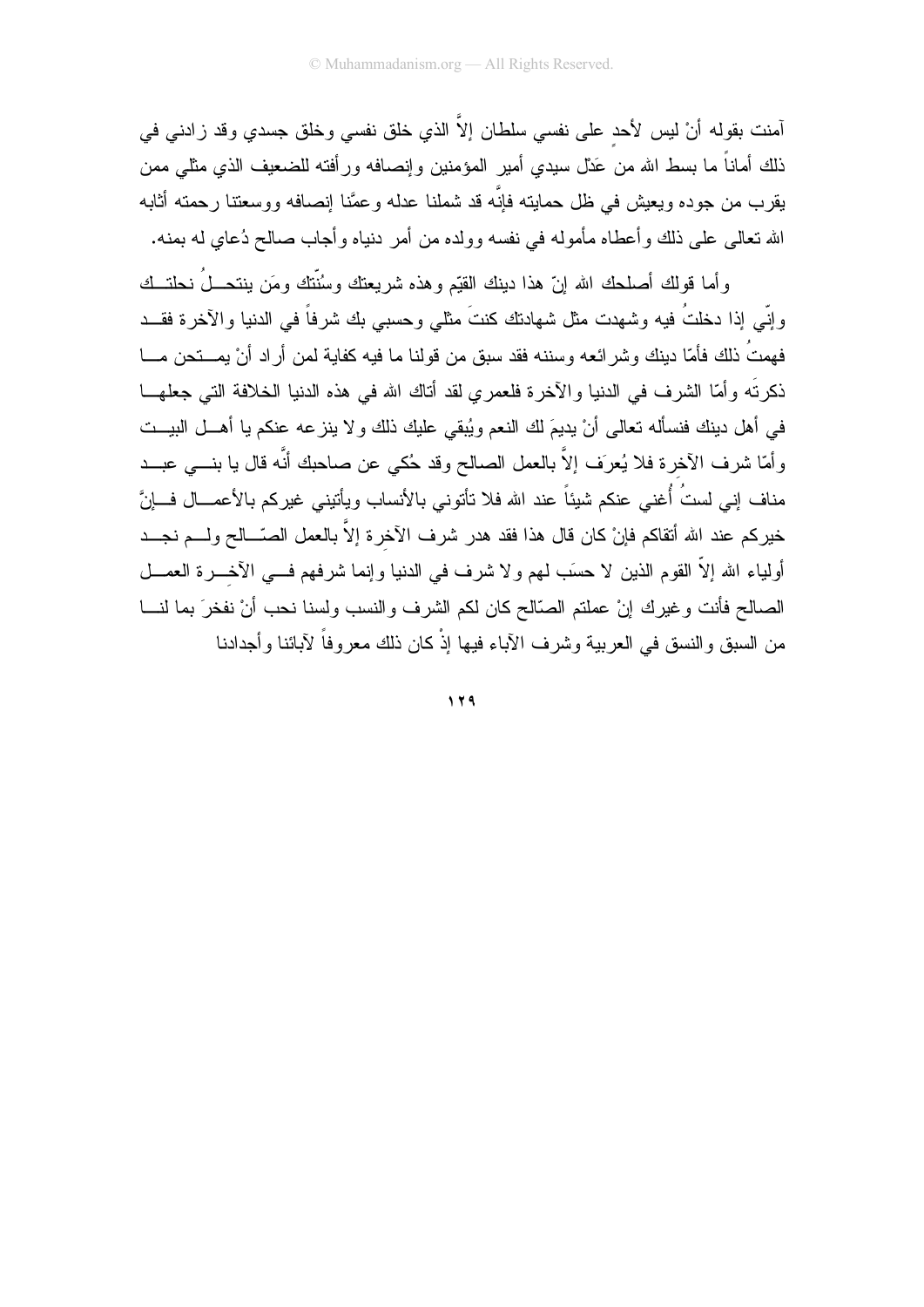فقد علم كلِّ ذي علم ولب كيف كانت ملوك كنْده الذين ولدونا وما كان لمهم من الشَّــــرف علـــــي سائر العرب لكنّنا نقول ما قاله رسول الحقّ بولس'') ألا من يفتخـــر فليفتخـــر بــــالله والعمـــل الصالح فإنّه غاية الفخر والشرف فليس لنا اليوم فخر يُفتخر به إلاّ دين النصرانية الـــذي هـــو المعرفة بالله وبه نهتدي إلى العمل الصالح ونعرف الله حق معرفته ونتقرب إليه وهـــو البــــاب المؤدِّي إلى الحياة والنجاة من نار جهنم. أما قولك بأنَّ نبيِّك يقول يوم القيامــــة إذْ يكـــون كـــلٌ مشغولٌ بنفسه أهل بيتي أهل بيتي أمتي أمتي وما يجاب إليه من الشَّفاعة فنامت عينك يا خليلي وخيراً رأيت يا حبيب ما هذه إلاَّ أضغاث أحلام وخرافات العجائز ومواعيــد النســـيئة وآمـــال الندليس لأنَّنا لا نشك أنَّ سيدنا ومخلصنا يسوع المسيح الذي شهد له كتابك أنَّه وجيه في الدنيا والآخرة ولا وجيه سواه ديَّان الخلائق بوم القيامة لا بدَّ من أنْ يكافئ كل أحد علـــي عملـــه إنْ خبر اً فخبر اً وإنْ شر اً فشر اً و لا محاباة عنده و لا هوادة لأحد بل بحكم بالقسط وبقضبي بـــالحقّ بين الخلائق في ذلك اليوم فأنا لكَ من النّاصحين فاقبلْ منّي و لا نملْ إلى هذا الطمــــع الكــــاذب الغرار المبهرج وتدع ما يجب عليك من العمل الصَّالح ما دمت في هذه الدنيا مقيمـــاً فتـــزود منها ما نتنقع به فلن ينفع في ذلك اليوم إلاّ النقوى فدعْ عنك الميل إلى أحاديث الكسالي وعليك بالجد الجد فإنّ الرحيل سريعٌ والموت قريبٌ والوقوف بين يدي المسيح الديّان صحيح ولا بــدَّ من مناقشة الحساب حيث لا عذر ولا

 $\eta$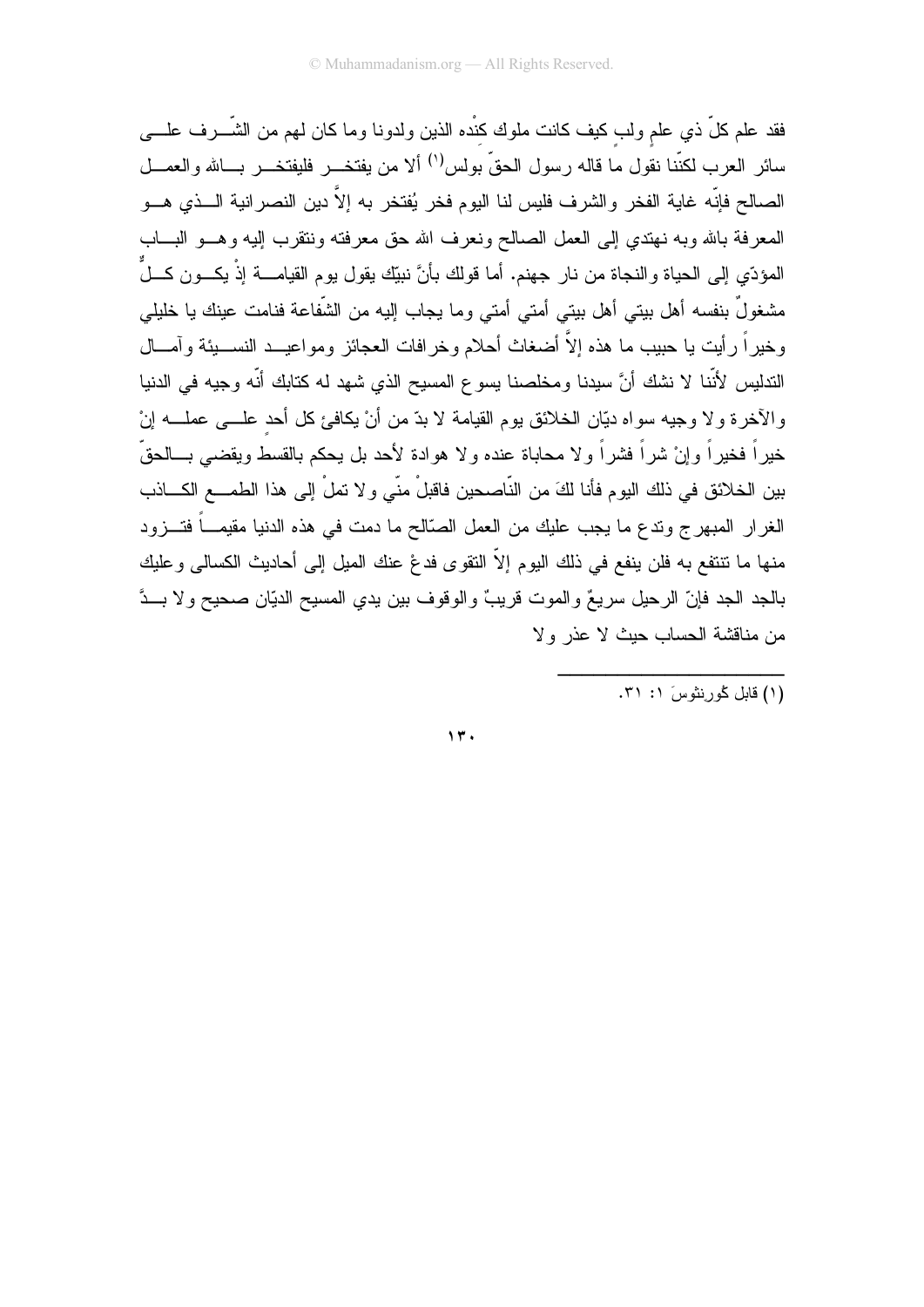حجة ولا طلب ولا توبة بوم لا ينطقون ولا يؤذن لمهم فيعتذرون فاتق الله في نفسـك يـــا هــذا واعلم أنَّ نقوى الله خير تجارة تأتيك الأرباح فيها بغير بضاعة فقــد رأيــت اجتهـــاد أولئـــك الرّهبان كيف هو وكيف نصبوا أجسادهم لله وقد وجبت عليك الحجة بما طبع الله عزّ جلّ فـــي نظرك من التمييز والمعرفة فلا عذر لكَ ولا علَّة إنْ قبلت مني فإنِّي لكَ من النَّاصحين، فأما ما ذكرت من التّسهيلات في شرائعك وسننك وكيف يكون هذا الذي حكيت هيهات هيهات بئســـما ســـوّلت لكَ نفسك والمسيح سيدنا يقول في إنجيله المقدّس حيث بالـغ في الوصــــايا وأكّد وحـــتّم « إذا فَعَلْتُمْ كُلَّ مَا أُمرْتُمْ به وأكملتم كلَّ البر قولوا إنَّنَا عَبيدٌ بَطَّالُونَ إنَّمَا عَملْنَا مَا أمرنا به فأي فضل كان لنا<sup>(י)</sup> » وهو السيد الذي قال « ما أضيق<sup>(٢)</sup> الطريـــق الـــذي يـــؤدي إلـــي النّجـــاة والخلاص وما أقلَّ السالكين فيها والواردين إليها وما أوسع الباب الذي يُدخل إلى التَّهلكة ومـــا أكثر السّائرين اليه والداخلين منه » فهذا أكرمك الله خلاف ما ندعو أنت اليه وأشـــبه بـــأمور الآخرة من تسهيلاتك العجيبة وأبوابك الواسعة وقولك حُبِّب إلىَّ الطِّيب والنساء. وانكحـــوا مـــا طاب لكم من النساء ونظائر هذه الوصابا والله المستعان على ما قد انشرح له قلبــك وتصـــور في فهمك من هذا الأمر الذي قد توهمت أنك منه على صحة واستقامة ويعزّ على كيــف قـــد خفي عنك ندليسه وبهرجته فأسألْ الله الذي يهدي من الضلال إلى الرِّشاد أنْ يشرقَ عليك مـــن نور المعرفة

- (١) قابل لوقا ١٧: ١٠.
- (۲) قابل متبی ۱۳: ۱۳ و ۱٤.

 $\gamma$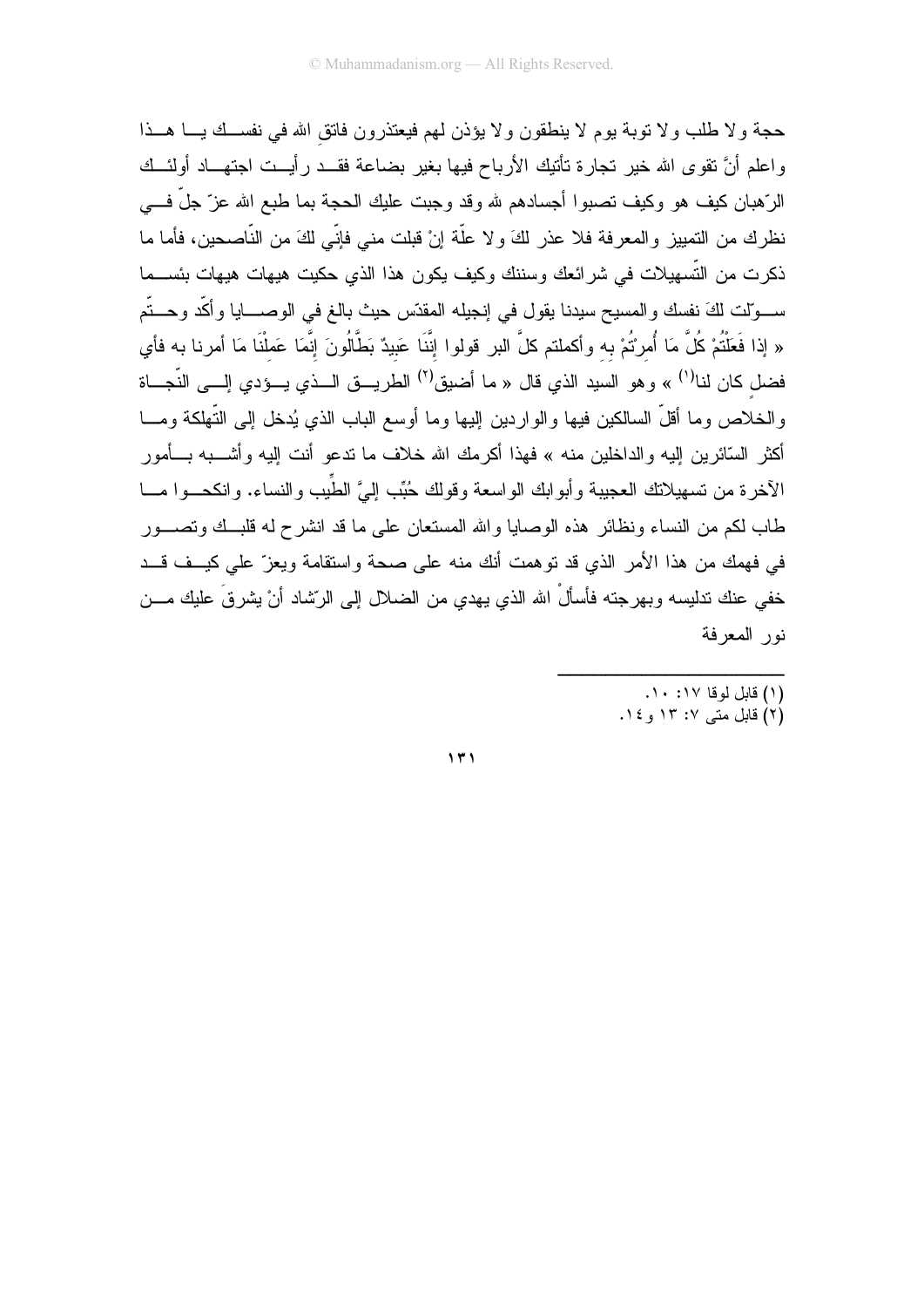ما تهتدي به وتستضيىء بضوئه حتى تخرج من ظلمة هذه الضلالة التي أنت منغمس فيها فإنْ ذلك واجب على أنْ أدعو لكَ خاصَّة وللناس جميعاً عامة إذْ كان عندنا معشـــــر النصـــــار ي أنَّ صلاتنا لا نتم إلاّ بالدعاء للناس بالهدى للنائهين عن سبيل الحقّ أنْ يفتحَ الله علـــى بصــــائر هم ويكشف عن قلوبهم حتى يروا خطأ ما هم فيه ويرجعوا عنه إلى طاعته وللمهتدين أنْ يثبـــتهم في ما أنعم عليهم به فعل الله ذلك بك وبجميع إخواننا بحوله وقوته.

أما قولك أصلحك الله دغ ما أنت عليه من الكفر والضَّـــلالة وقولـــك بــــالآب والابــــن والروح القدس وعبادة الصليب التبي تضرّ ولا نتفع فأمّا الكفر والضلالة فقد كشــفنا لــك عــن أمرهما كشفاً يغني عن الإعادة وأنبنا بالحجة على من نقع هانان اللفظنان ومن هو المقيم علـــي الكفر ولا حاجة لنا إلى أكثر من ذلك وأما التُّخليط فكأنك أصلحك الله كلِّ مـــا لا تفهمــــه كــــان عندك تخليط كقول القائل إنَّ الإنسان عدوٌّ لما جهل وأعوذ بالله من ذلك فليس الأمر على مـــا نوهمت فلا نحكم لنفسك ولا نشهد لها ما دام خصمك غائباً لأنّه ليس من فعل أهـــل النخــــرج و الأدب فانَّ الذي وسمته بالتَّخليط واجترأت عليه بمثل هذا القول هو ســــــر الله الــــذي كانــــت الملائكة المقرَّبون والأنبياء المرسلون يركضون في طلبه وير غبون في معرفته منذ خلَّــق الله نتبارك وتعالى الخلق فلم نكن تُعطى منه إلاَّ الشيء البسير باللمح الخفي ولم تطَّلع منه إلاَّ علــــي النذر بالرمز المستور حتى جاء الابن الحبيب السّيد نازلاً من حضن أبيه فكشفه لأوليائه وأهل طاعته فألهمهم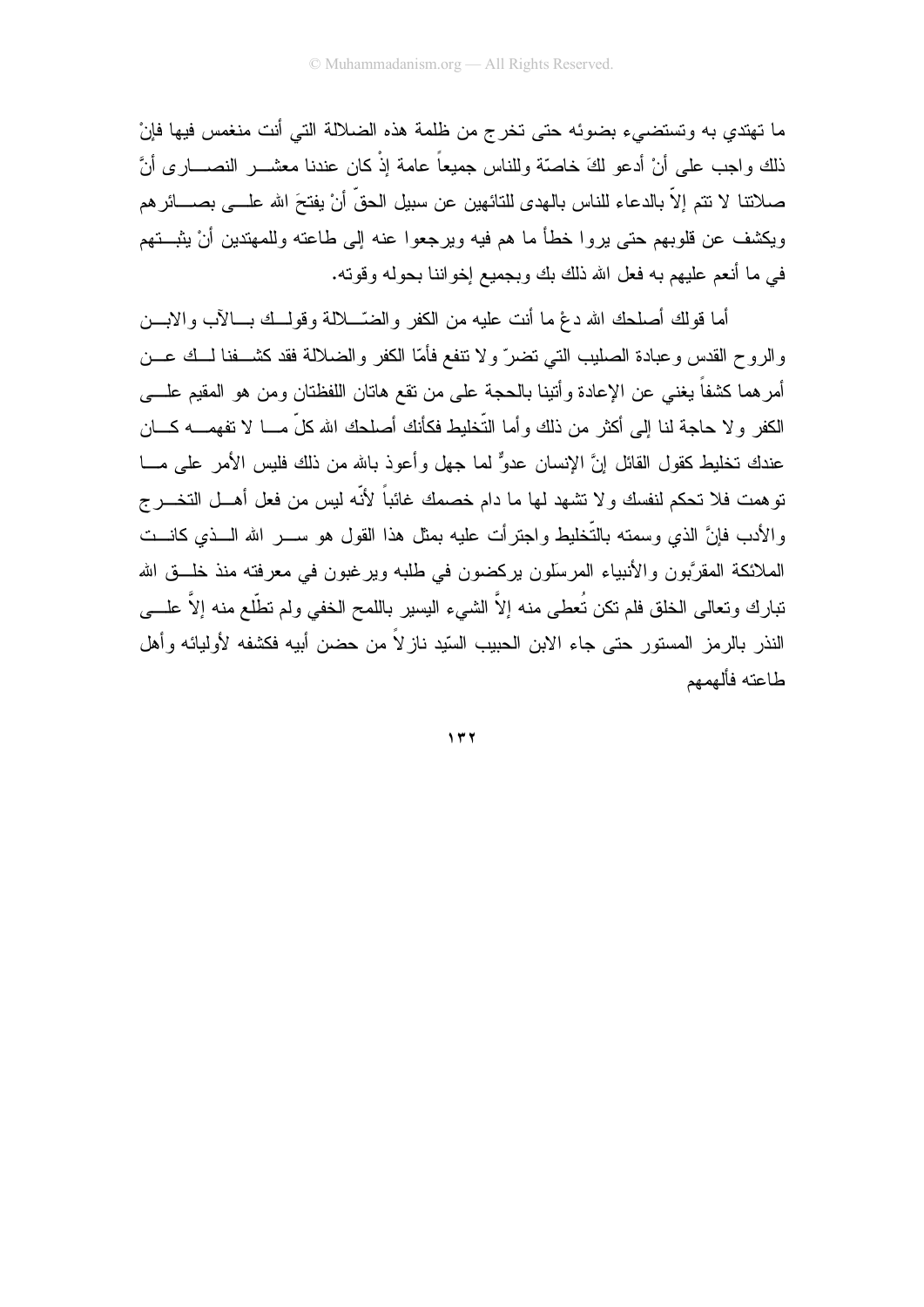معرفته ودفعه البهم كاملاً مشروحاً مفسَّراً مبيَّناً فقال لهم مصرحاً « امضوا فادعوا النَّاس الِــــى المعرفة الصحيحة الكاملة النبي هي باسْم الأب والابْن والرُوح الْقُدُس<sup>(١)</sup> » فقبل ذلك الحواريون من فيه الطَّاهر فأدوه البنا معشر المؤمنين بالمسيح فقبلناه منهم بالأيات العجيبة ونحن مقيمـــون عليه بفضله ونعمته إلى انقضاء العالم. وأما قولك عبادة الصليب التي نضرٍّ ولا نتفع ما رأيــت من تعظيمنا اياه وتقبيلنا له وتبركنا به فنجيبك عن قائلين اِنّا نفعل ذلك للذي مثل لنا فيــــه مــــن أمر المسيح وما جرى به ندبيره في خلاصنا واستنقاذنا من الهلكة باحتمالـــه الصــــلب عليـــه والموت لأجلنا فإنَّ النعمة عندنا في ذلك مما لا يبلغه منا وصف ولا يفي به شــكر والصــــليب ممثل هذه النعمة نصب أعيننا يحثّنا على شكر ًموليها والمنعم بهــا وإليـــه نقصـــد بـــالنعظيم والتبجيل لا إلى الخشب وغيره مما نُصنع منه الصلبان ولو كنا نعظَّم الخشب كما نوهَّمْتَ لمـــا اتخذنا الصلبب من غبر ه ولكننا نتخذه من الخشب والسذهب والفضسة والحجسار ة والجسواهر وغيرها ونخطه خطأ ونرسمه بإيماننا وذلك دليل على أنّنا لا نقصد بالنعظيم الجـــواهر النــــي نُتَّخذ منها الصلبان بل من هو ممثَّلٌ بالصليب وكما أنّه من السنّة تعظيم كلّ شـــيء مـــن أمـــر الملك وما نُسب إليه وخاصة الممثَّل فيها شخصيته فإنَّ السنَّة جارية فيها على وجه الدهر بـــأنْ نتحفها بالسجود تعظيماً للملك وما مثل فيها من أمره فكذلك نوجـــب نحـــن تعظـــيم الصــــليب ونكرمته إذْ كان ممثلاً لنا أمر المسيح سيدنا وملكنا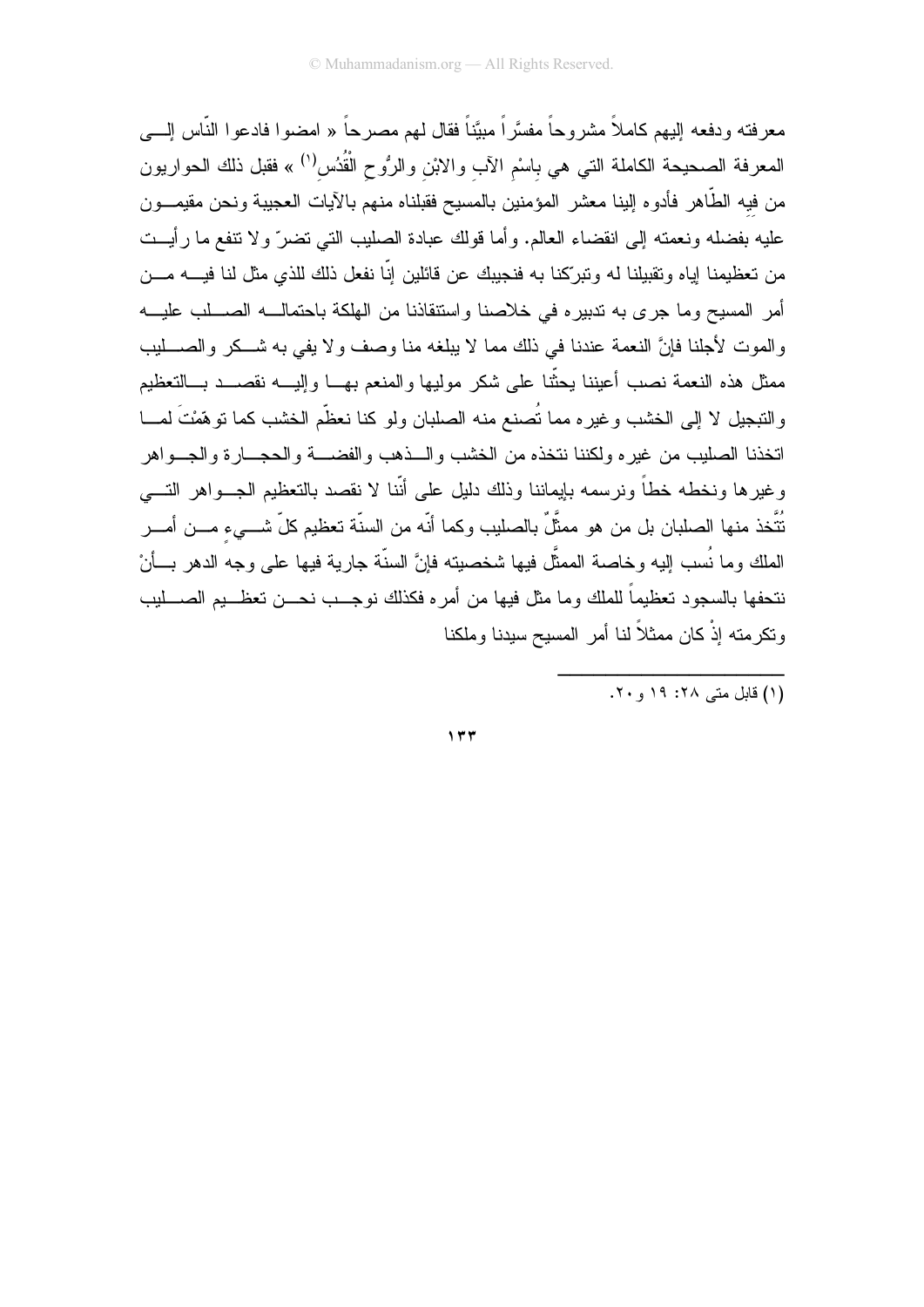وجسيم نعمته عندنا لما صلب دوننا ثمَّ إنَّ الناس في هذا الدهر أيضاً على بقية من هذه السُّـنَّة فإنهم يقبلون أيدي ملوكهم وأقدامهم وكتبهم إعظاماً لهم فيحظون بذلك عندهم ويرونه لهم مـــن أنفسهم برأ ورشداً فكيف الآن نتكر علينا نعظيم الصليب وإستلامه ومحله عندنا المحـــلَّ الـــذي وصفنا وأننا نجد في الكتب المنزلة من عند الله أنَّ الأنبياء كانوا يعظمون التابوت الذي عملـــه موسى بأمر الله تبارك اسمه ويسجدون بين يديه وكان موسى كلما حمل التابوت يقول « قمْ يـــا ربَّ ولينهزمنَّ شانئوك » وإذا وُضع يقول « عُدْ يا ربَّ إلى الألوف وعشرات الألوف من بنبي إسرائيل » ومما حدّث يشوع بن نون عن بني إسرائيل أنهم خرّوا سجداً بــــين يـــدي التــــابوت معظمين له عائذين به مما نالهم و داود النبي حين نقل النابوت إلـــي أور شـــليم عظَّمـــه غايـــة التَّعظيم وانحفه بالذبائح والقرابين وشبِّعه بالنسبيح والتَّهليل وافتتح ذلك مقالة موسى النبي فقـــال « ليقم الله وليتبدد جميع أعدائه ويهرب شانئوه من بين يديه ». وكان فعلهـــم هـــذا بالتــــابوت تعظيماً لله لا للخشب وغيره فنحن على هذه السنَّة أيضاً في تعظيم الصليب ونجري فيها علـــي ما جرى عليه الأنبياء الأبرار فلمَ أصلحك الله غلب عليك النسيان في هـذا الموضـــع كأنــك جاءتك حمية الإسلام وحرَّضنتك العصبيّة الهاشميّة فأزاغتك عن سبيل الحق وحادت بسك إلسي خلاف ذلك السبب الذي أنت أقررت به بفيك ولَفَظَ به لسانُك مما جربت من القوة الحالَّــــة فــــى الصليب حين استعذت به عند سقوطك عن الدّابة وحين هربت ممن هربت منه وحسين لقيست الذي لقيت في طريقك وأنت ماض إلى عمر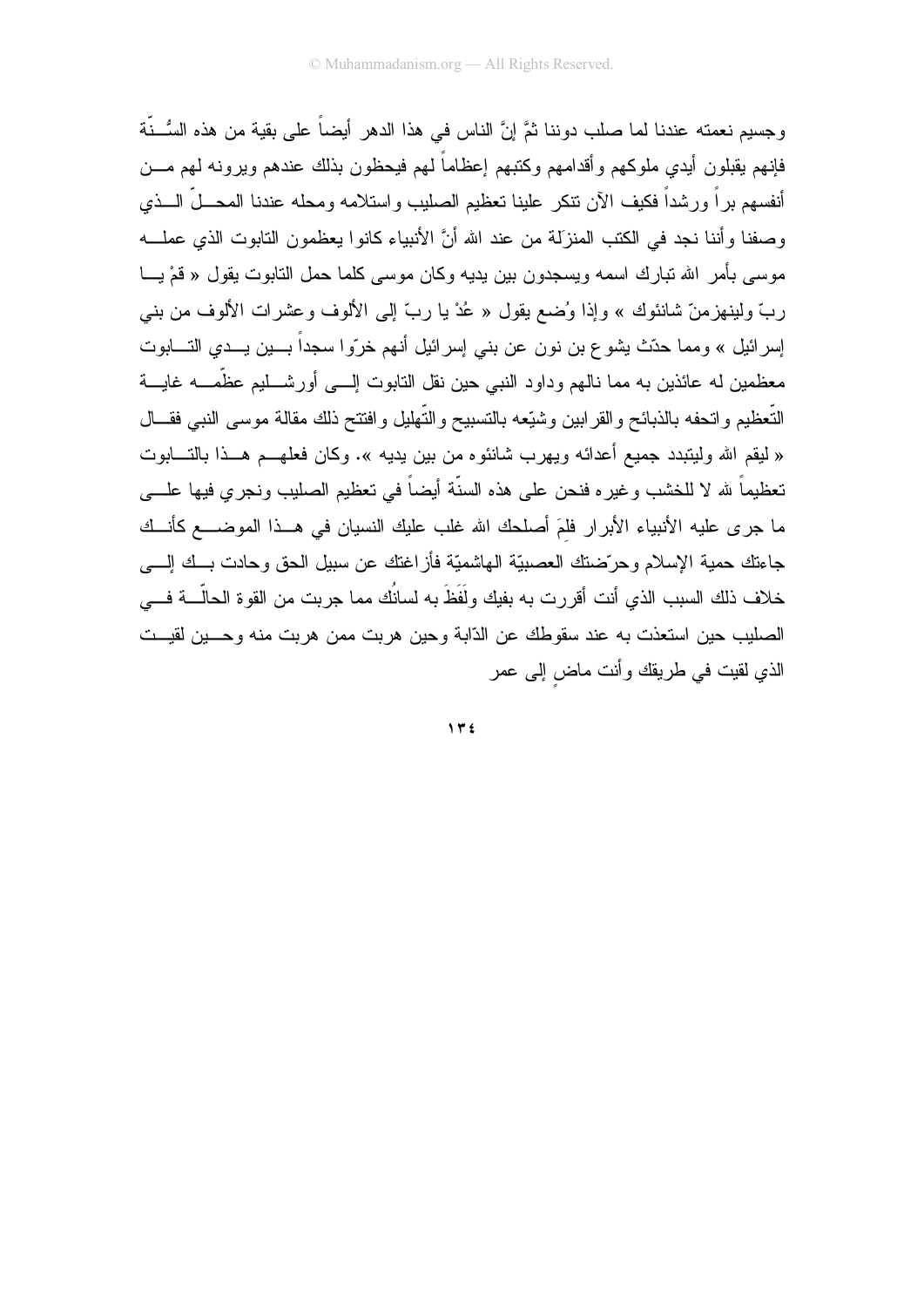الكرخ وحين نلقاك الأسد وقاربت ساباط المدائن أفتراك أصلحك الله نسيتَ هذه المواقف فسانْ كنتَ أنت نسبتها فنحن ذاكرون لمها فلمَ أصلحك الله نكفر بالنعمة ونكافى بالشر ونقلَّ من الشكر ونتكر المعروف وليس هذا مذهب من هو مثلك من أهل التُّخرج والتُّمسك بالصدق ولمَ قلتَ إنَّ عبادة الصليب نضر ٌ لا نتفع فليت شعري أي ضرر نالك عند نعوُذك بالصليب وأنت نعلم أنَّـــا معشر النصاري لا نعبد الصليب وإنَّما نعبد القوة الحالَّة في الصليب والتأييد الـــذي أيَّـــدنا بــــه والخلاص الذي أُونيناه بسببه ألم يجر بيننا من الكلام والحاجة بحضرة من جرى ما قد أقنعــك ونعلم كيف كان الحكم عليك في ذلك المجلس فلم رجعت عمّا كــــان صـــــعَّ عنـــدك وأقــــررت بصوابه حتى ذكرت أنك امتحنت ذلك فوجدته صحيحاً أو كان ذلك من الحكم الذي جرى عليك ممن قد علمته أم إنَّما أردت مدافعة ذلك الوقت على أنِّي أرجو أنْ لا يكون هذا القول منك في الصليب اعتقاداً و لا ابطالاً للفضيلة التي ر أيتها حالَّة فيه.

وأمَّا قولك إنَّك أشفقت عليَّ من النار ورضيت لي ما رضيته لنفسك فهذا القول يجــب شكرك على ظاهره وإذا عكست قولي لكَ فيه وجب شكري عليك في باطنه فميّـــز أعـــزك الله هذا الموضع وافهمه فإنَّه أصلح في البدء والعاقبة وما شرط الكلام الذي لا نفع فيه ولا خيـــر وكيف أقول وأنت تسأل ونتضرع إلى الله كلَّ بوم في صلواتك الخمس قائلاً ﴿ اهدنَا الصِّـــرَاطَ المُستَقيمَ صرَاطَ الَّذينَ أَنعَمتَ عَلَيهمْ غَيرِ المَغضُوبِ عَلَيهمْ وَلاَ الضَّالِّينَ ﴾ فإنْ كنت يرحمــك الله معتدياً فقد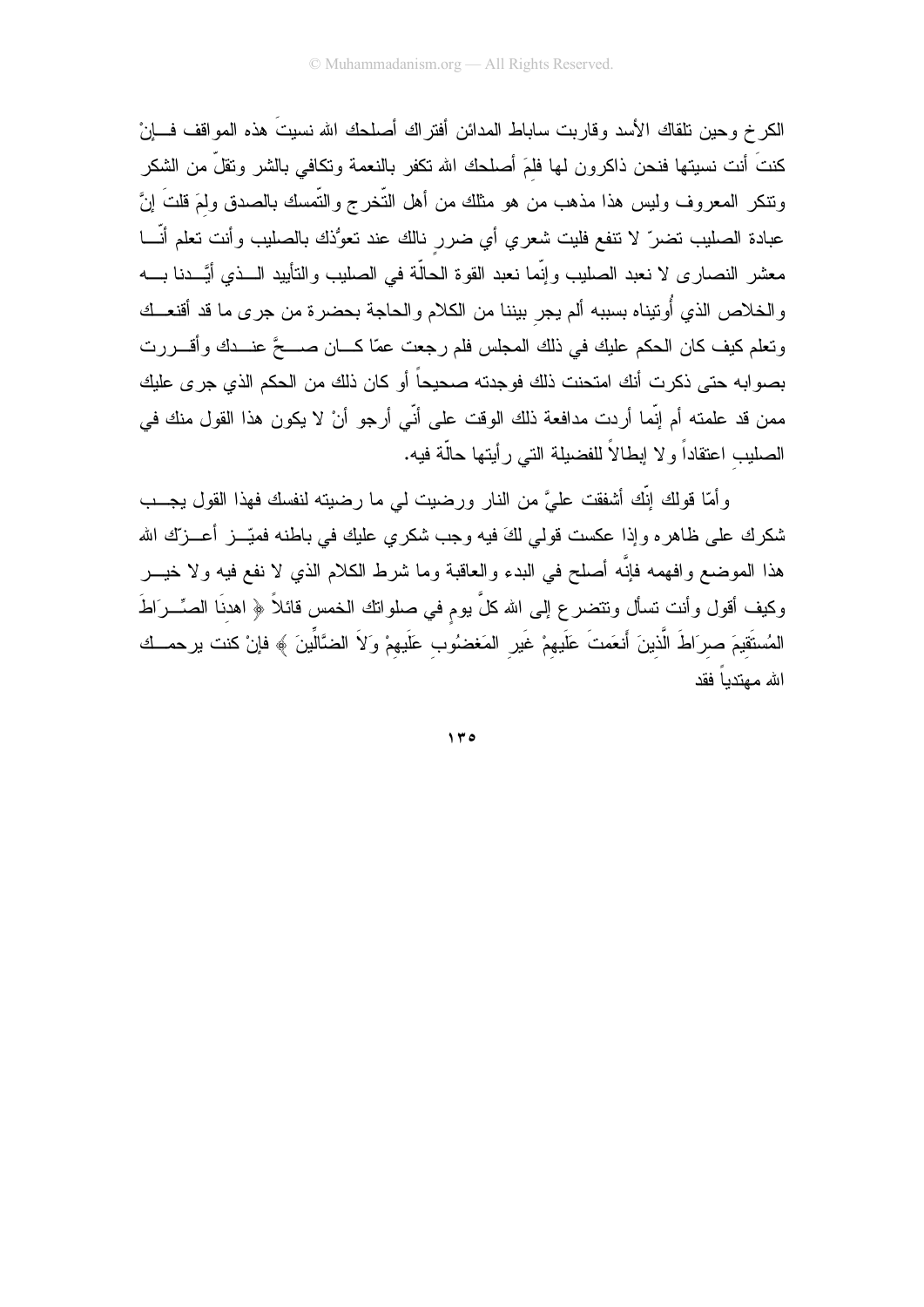استغنيت عن المسألة والتَّضرع في كلِّ وقت وعند فاتحة كلِّ صــــلاة أنْ بـهـــديك إذْ لا معنــــي لطلبك الهداية وأنت مستغن عنها وإنْ كنت لم تهتد بعد وكنت طالب الهداية فــأعلمنبي أكرمــك الله من هم هؤلاء المنعَم عليهم الذين تسأل ربك نبارك اسمه لـــبلاً ونهـــاراً أنْ يهـــديك إلــــي صر اطهم ويلحقك بهم وأنت ندعى أنَّكم « خير أمة أُخرجت للناس » وإنَّ الدين عند الله الــــدين الذي رضيته أنت لنفسك وأنه لم يقبل غيره من الأديان والنحل أهم المجـــوس عبـــدة الشــــمس والنَّار ذوو الشَّرائع النَّجسة التي تبيح نكاح الأمهات والأخوات والبنات وما شاكل ذلـــك مـــن السنن الدَّنسة التي تأنفها وتستشنعها العقول وتتفر منها الطبائع فأنت تعلم وكلٌ ذي خبرة أيضــــاً أنّ هوَ لاء لم يُنعَم عليهم بالمعر فة النامة إذ هم لا يو حّدون بل يشر كون مع الله سبحانه وتعـــالـي معبودهم إبليس فليست المجوس إذن المنعَم عليهم فأخبر نبي هل هم اليهود الذين نبرّاً صــــاحبك منهم وقال كتابك فيهم إنّهم هم المغضوب عليهم المرذولون المشتتون بين الأمم الملقى علـــبهم الذلِّ والمسكنة منهم القردة والخنازير الملعونون على لسان كلِّ نبي ورسول فليست اليهود إذن المنعَم عليهم الذين تسأل أن نُهدَى إلى صراطهم وما صراطهم بمستقيم وإنْ قلتَ عبدة الــــلاّت والعزى ويغوث ويعوق وكسرى وشمس وجهار وهبل ونسر وسواع وودّ وأساف ونائلت وذي الكفين ومناة وسعد وذي الخلصة وسائر الأصنام التى كانت العرب نعبدها بمكة وتهامة فهــذا كتابك ينقض عليك قولك ويدحض حجتك من قرب قائلاً ﴿ وَوَجَدَكَ ضَالاً فَهَدَى ﴾ فالضّـــالون إذن هم عبدة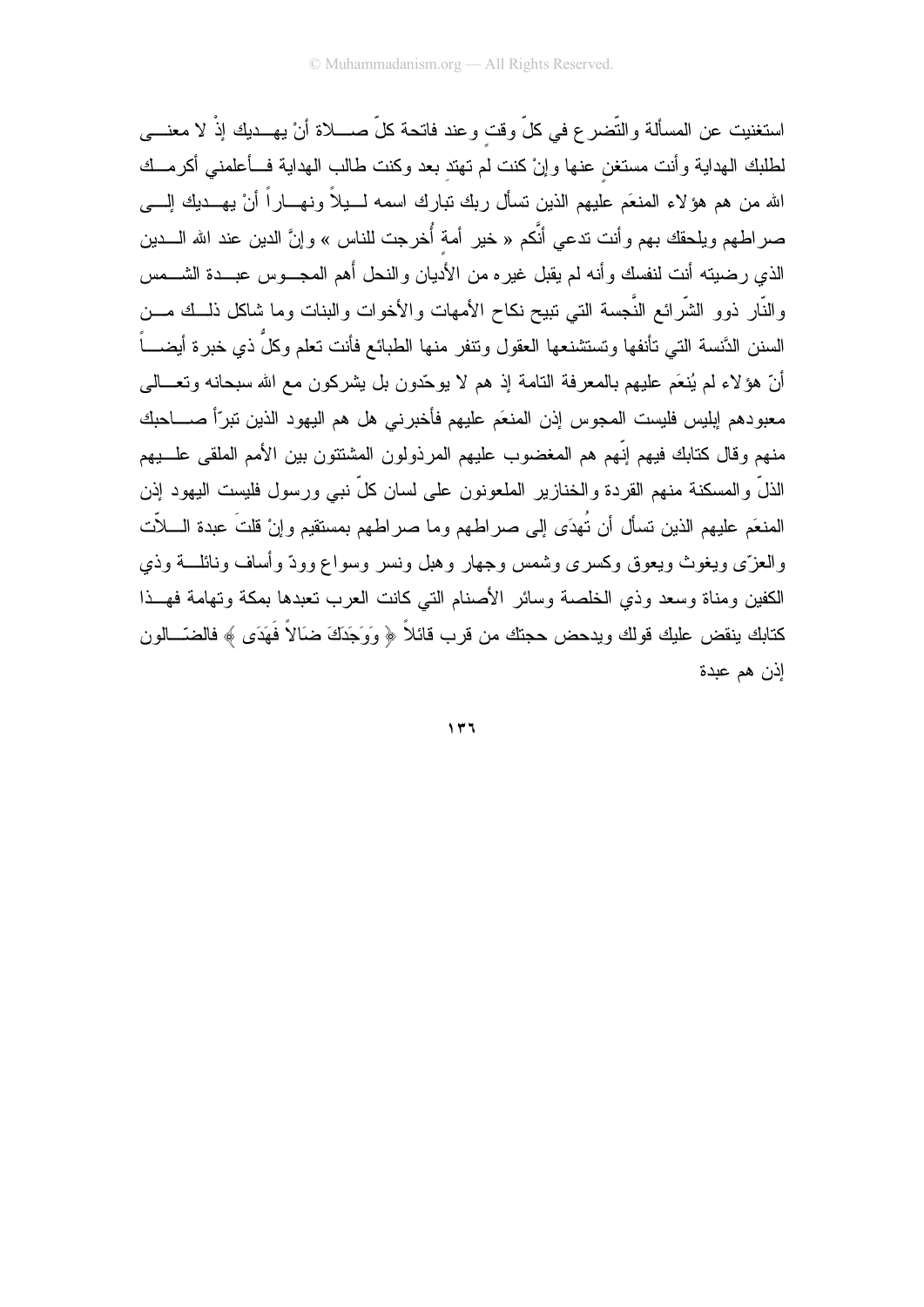الأو ثان إذْ قال ﴿ وَوَجَدَكَ ضَالاً فَهَدَى ﴾ لأنّ صاحبك لم يكن يهو دياً و لا نصر انياً و لا مجوسياً و إنَّما كان حنيفاً يعبد أساف ونائلة الصنميْن اللذين كانت قريش تعبدهما و الأحابيش فلمّا منَّ الله عليه بمعرفة النوحيد بالسبب الذي ذكرناه سالفاً سأل ربه أن يُعيذه من صراط الضّالين الـــذين هم عبدة الأصنام فإنْ ادِّعيت وقلت إنَّ صر اط الدِّهرية والجر هانيَّـــة والســـماتية والبر اهمـــة وغيرهم ممن أشبههم في المقالة واعتقاد الزنادقة هو الصراط المستقيم وهم المنعم عليهم قلنـــا لكَ هذه المقالات أنت تعلَّم وكلَّ ذي عقل وعلم أنَّ صاحبك لم يسمع بها قـــطَّ ولا عرفهـــا ولا حضر المجالس التي يجاوب فيها عنها بل تعوّذ منها ومن صر اطهم وإذْ قد تعوَّذت من صر اط المجوس وصر اط اليهود المغضوب عليهم وصر اط عبدة الأصنام الذين هــم الضّــالون ولــم يخطر ببالك صراط الدّهرية والجرهانيّة والسماتيّة والبر اهمة فما بقى إلاّ صراط المنعَم علـــبهم الذين هم النصاري وهو الصراط المستقيم وهداية رب العالمين المنعَم عليهم بالمعرفة الكاملـــة بالله وكلمنه وروحه عزّ وجلّ وبالسنن الحسنة والشرائع الروحانية وما قلتُ أصلحك الله شـــبناً لا نفهمه وإنَّما ذكرنك بما نعلمه وإلاَّ فهل نقدر أن نجحدنا حقنا هذا الذي في أيدينا ولنســا مـــن النعمة التبي أونيناها وهو نور الإنجيل وهدايته ما أقرّ لنا به صاحبك في كتابـــه ولـــم ينكـــره وجميع الأديان والأمم مقرّون مذعنون لنا به لا يتهيأ لمهم دفعه، ولا يمكـــنهم إبطالــــه فـــأمعْنْ يرحمك الله النظر في هذا الفصل من كتابنا وردّد فكرك فيه كفعل من يريـــد نصــــح نفســـه لا كفعل من بر بد غشّها فإنَّ النّصيحة و اجبة علمي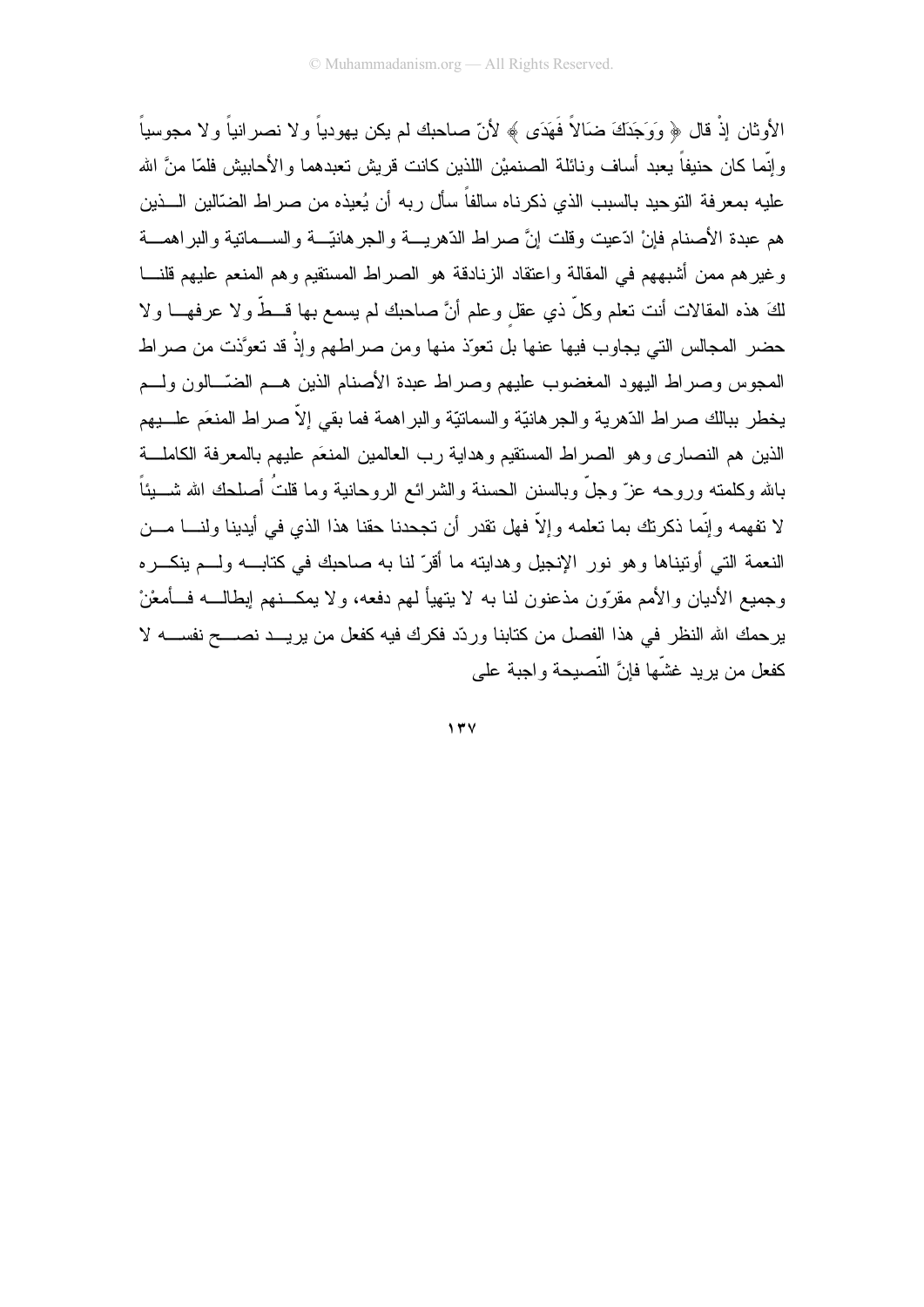الناس جميعاً وهي على المرء لنفسه خاصة حقٍّ والحق أحقُّ أن يُتَّبع فلا ينبغي أنْ تبخسَ الحقِّ حقه أر شدك الله إلى الخير ۖ و هداك إلى الصر اط المستقيم بحوله و قوته.

و أمّا فولك برحمك الله أنْ أكتب بما عندي من أمر دينبي والذي صبحّ في يدي منه آمنـــاً مطمئناً لتبصر فيه وتجمعه إلى ما في يدك فما أو لاك بذلك أصلحك الله وما أجدرك بفعلــــه لأنَّ الحجة عليك أوجب منها على غيرك لما قد فضَّلك الله به من العقل والتمييـــز ولمــــا عرفتــــه ودرسته من الكتب واختبرته من المقالات والحقِّ أهم أنْ تفضَّله ذوو العقول على الأمور كلهـــا لجلالة مرتبته لأنَّه ميزان الله سبحان ودستوره ونحن نسأله تعالى أنْ يقبل بقلبك وينير عقلــك ويفتح عين نفسك لنتظر في ما يمليه علينا الروح القدس نظراً ينفعك الله به في العاجل والأجل كما نسأله عزَّ وجلَّ أنْ يفعل ذلك أيضاً بكلٍّ من ينظر في كتابنا هذا بمنه وكرمه.

فلنبدأ الآن بتطهير قلوبنا وأسماعنا وتقديس ألسنتنا بالإخبـــار عـــن أســـباب البشـــار ة الطَّاهرة المقدسة ونصدر بعض شهادات الأنبياء الذين استودعهم الله ســـرّه وكلمهـــم بوحيــــه وأمرهم بأنْ يخبروا الناس بما هو مزمع عليه من سابق علمه وإكمال نعمـــه عنـــدهم وإنمـــام تفضّله عليهم ببعث ابنه الحبيب الذي هو كلمته الخالقة فاتخذ منه جسداً<sup>(١)</sup> بشرياً وصار إنســـاناً يجب له بذلك المجد والسجود والطاعة من الملائكة والإنس والشياطين والإذعـــان بالربوبيّـــة المتحدة والألو هبة

(۱) انظر یوحنا ۱: ٤.

 $17<sub>A</sub>$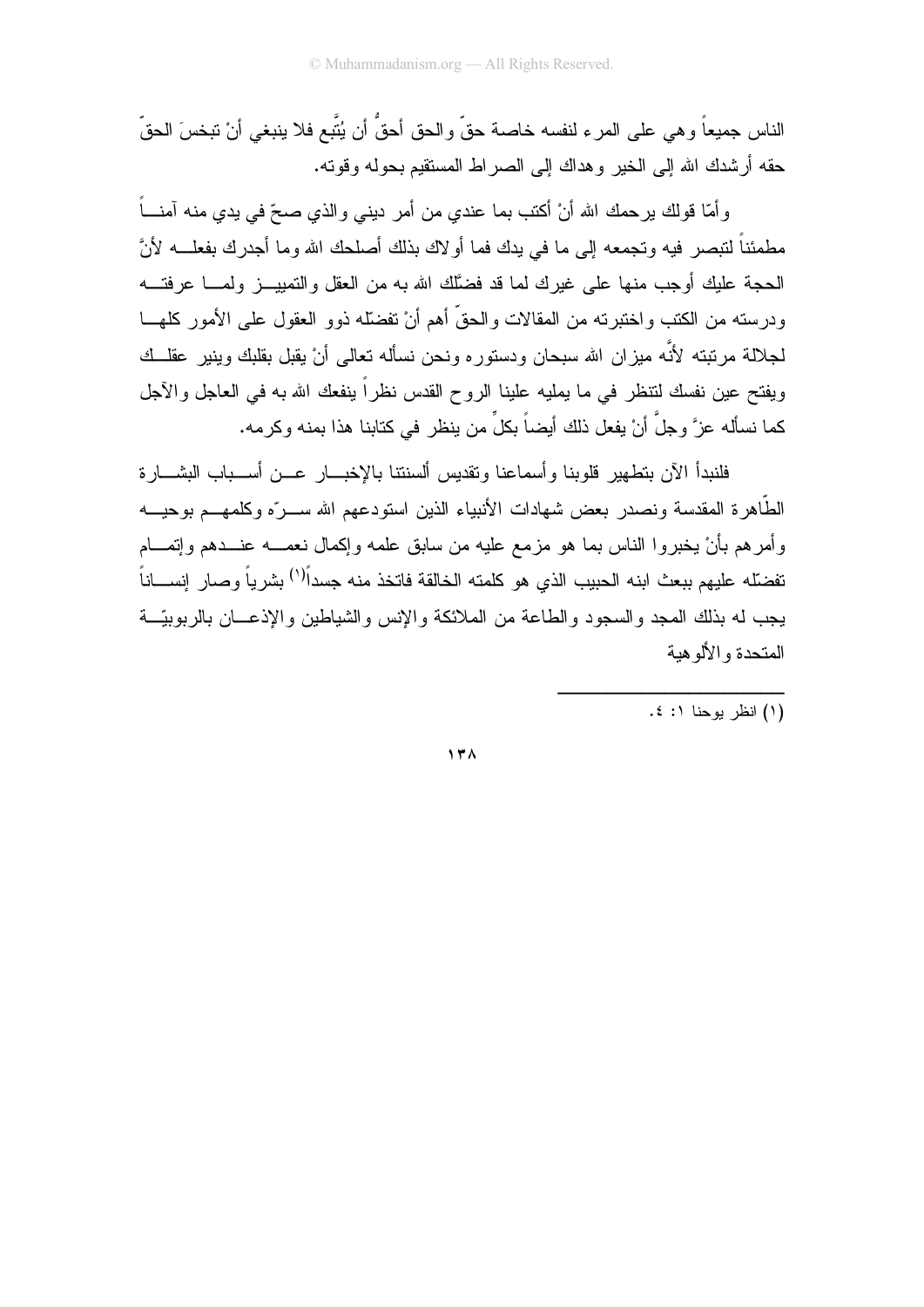الحالَّة فيه وليعلم الناس مخاطبته لِياهم شفاهياً مصرحاً أنَّه الله والحدّ المثلث الأقانيم آب وابـــن وروح قدس إنّه واحد نام فيستكملوا النعمة بالمعرفة فيكون جلّ وعزّ قد أتـــمّ جـــوده علـــبيهم وإحسانه إليهم بنعريفهم سرّه المخزون ونكون حجته بالغة علــيهم ونتقطــع حجـــة المتعنـــت ويضمحل قول القائل إنّه لم يؤتَ المعرفة وإنّ الأمر كان مستوراً عنه محجوباً دونه مرمـــوزاً لا يفهمه فحينئذ لا عــــذر لمن جحد الحقّ و لا علَّة لمن عــــانده كما قال بولس رسول المســــبح « لينسد كلٌّ فم ويصير كلُّ العالم نحت قصاص من الله<sup>(١)</sup> » وقال الله نبارك ونعالى على لسان موسى في النوراة في سفر الأول الذي هو سفر الخليقة إن يعقوب المعروف بإسرائيل الله لمّـــا قرُّبت وفاته دعا أو لاده كلِّهم فبار كهم و أخبر هم و احداً فو احداً حتى انتهى إلى بهوذا الذي مـــن نسله وُلدت المغبوطة مريم أم المسيح مخلص العالم فقال « يَهُوذَا لكَ تخضع إخْوَتُكَ يَدُكَ عَلَى أكتاف أَعْدَائكَ يَسْجُدُ لَكَ بَنُو أَبِيكَ شبل ليث يَهُوذَا منْ فَرِيسَة صَعدْتَ يَا ابْنىي جَنَّا وَرَبَضَ كَأَسَد وَكَلَبْوَة من بنهضه لا يَزِولُ القَضيبُّ منْ يَهُوذَا والمدبّر من فخذه حتى يجيء الملك وإياه نتنظر الشُّعوب<sup>(٢)</sup> » فانظرْ أعزّك الله في هذا الكلام نظراً روحانيّاً مستقصيّا بعين العدل والإنصـــاف وتفهمه فإنّ منْ لم يتفهمّه لم ينتفع به هل تليق هذه النبوّة من ذلك الشيخ المبارك إســــرائيل الله وصفيه إلاَّ على المسيح مخلص العالم لأنَّه هو الخارج من يهوذا بإنسانيته وله

- 
- (۱) انظرْ رومية ۳: ۱۹.<br>(۲) انظر نك ٤٩: ۱۰ ـــ ۱۸.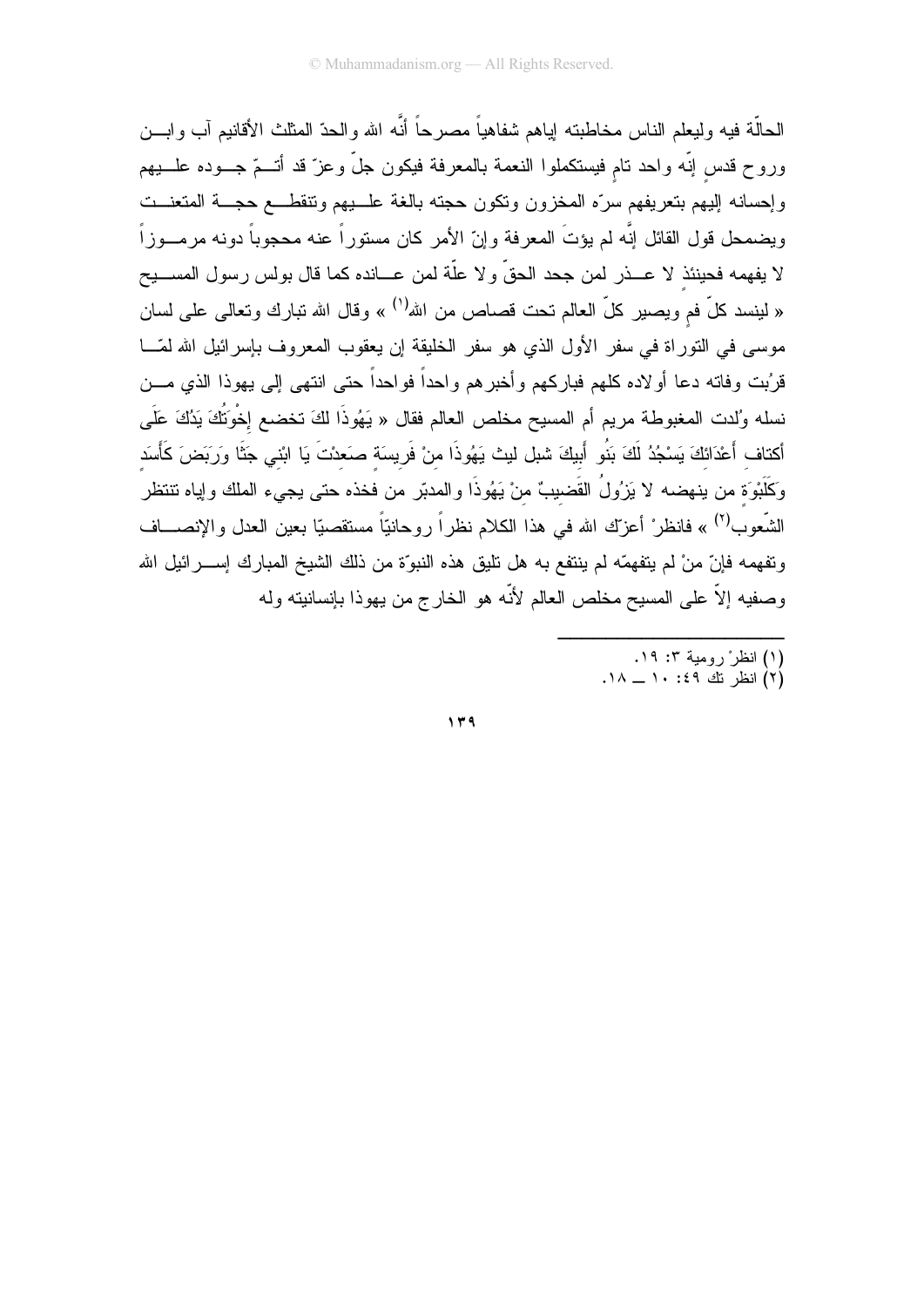خضع بنو ٳسرائيل لما دخلوا في دعوته وصارت يد الروم التي هي يده على أكتاف من عاداه من بني إسرائيل وجحدوا ربوبيته وكفروا به فقتلتهم الروم ومزقتهم كلٍّ ممزق فلا نقـــوم لـهـــم قائمة أبداً ولا يزالون أذلاء إلى الانقضاء وزوال الدنيا وهو الذي بُعث من بين الأمـــوات حيـــاً بعد ثلاثة أيام من صلبه وهو الذي سجد له بنو ٳسرائيل حيث رأوا الأعاجيب والآيـــات التــــي أظهرها بين أيديهم وهو شبل الليث لأنَّه ابن الله القوى العزيز الجبار . لم نزل النبوة تتـــرادف في بني إسرائيل حتى جاء المسيح رجاء البشر الذي أنبأت عنه النبوات كلها التي كانت تهتــف بالدلالة على مجيئه ونشهد لظهوره ونبشَّر بطلوعه فلمَّا جاء المسيح سيدنا انقطعت النبوات عن يهوذا وبني إسرائيل فلم يقمْ نبي بعد مجيئه وإياه كانت نتنظر الشعوب وله كانت نترجى الأمـــم وكما أنَّه لا معنى لمجيء الرَّسل بعد طلوع الملك عليهم كذلك لا معنى للأنبياء بعـــد ظهـــور الإله المسيح الذي هو بالحقيقة ملك كما سبقت الأنبياء وسمَّته ملكاً وتتبأ زكريـــا النبــــى هاتفـــاً بصونه عن الرِّوح القدس على كلمة الله تبارك وتعالى فقال « افرَحيْ<sup>(١)</sup> يَـــا بْنَـــتَ صـــــهْيْوَنَ واهْتفي يَا بنْتَ أُورُشَلَيمَ هُوَذَا مَلكُك يَأْتيك باراً ومخلصاً ومتواضعاً ورَاكباً عَلَى حمَــار وَعَلَـــى جَحْش أَتَان فتهلل لمحيئه المراكب منْ أَفْرَام والخيول منْ أُورُشَلَيمَ ويكسر قسيّ القتال ويخاطب الشعوب بالسّلام والأمان » فهل أصلحك الله تصدق هذه النبوة إلاّ على المسيح إنَّه جاء بـــالبر والخلاص والنواضع ثم أباد بمجيئه من بيت المقدس

 $\sqrt{2}$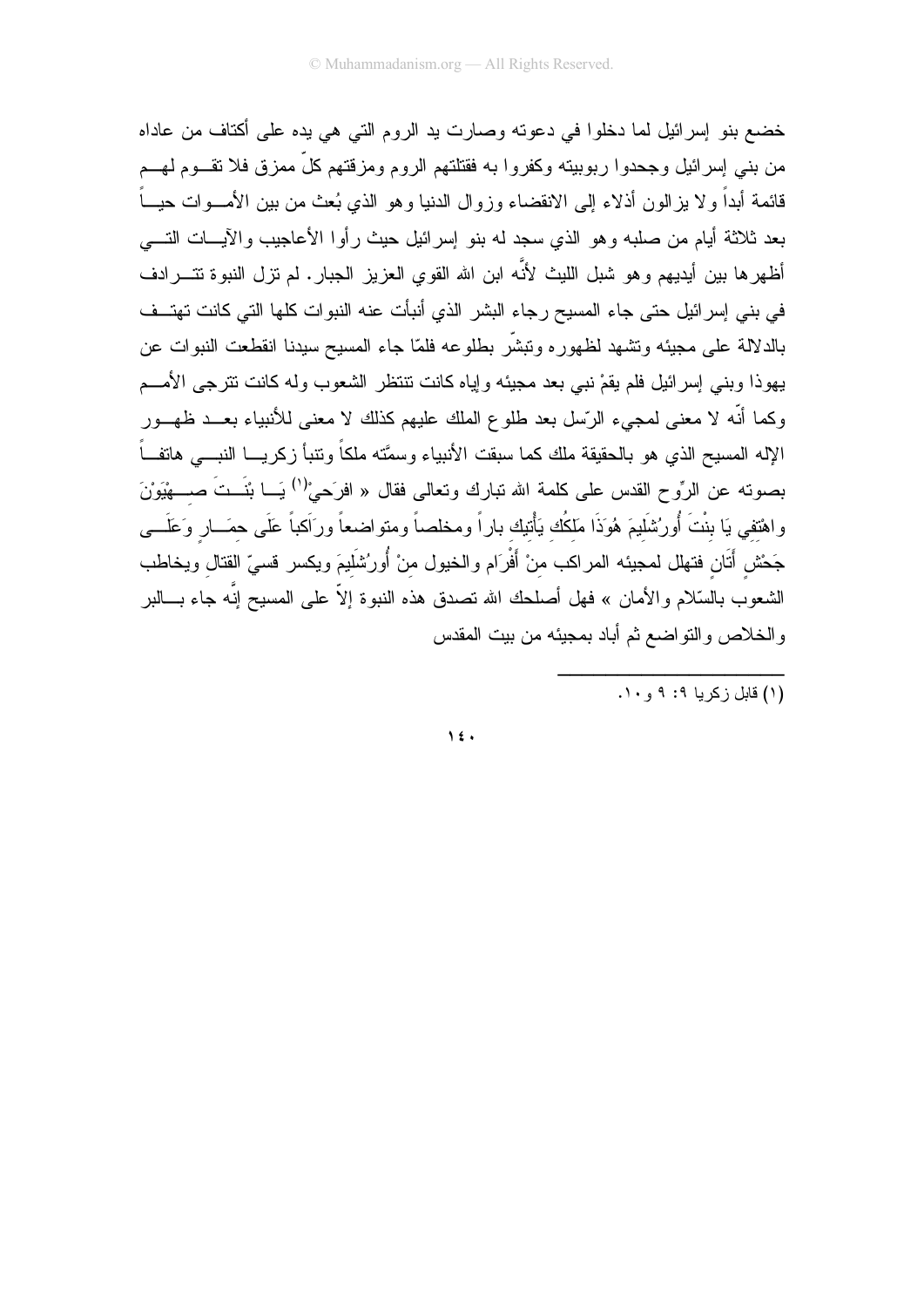وأورشليم التي هي صهيون جميع ما كان فيها من المراكب والخيل المعدَّة للحرب وانكســـرت القسيِّ التي هي من ألات القتال ودالَّة عليه وركب جحشاً ابن اتان تواضنُعاً وكلَّم الأمــــم الــــذين هم الشعوب بالسلم والأمان وأدخلهم في ميراث دعونه وجعلهم أبناء ملكوت السَّماء الذي هـــو موعد الله تبارك اسمه. وهذا داود النبي وهو لسان الله يقول مصرحاً « الربُّ<sup>(١)</sup> قَالَ لي أَنْــتَ ابْني أَنَا الْيَوْمَ وَلَدْتُكَ. اسْأَلْني فَأُعْطٰيَكَ الأمَمَ ميرَاثاً لَكَ وَأَقَاصِيَ الأَرْضِ مُلْكاً لَــكَ » أيْ إنّهــم مزمعون أنْ يدخلوا في دعونه وطاعته وإنَّ سلطانه بمند إلى أقاصي الأرض وقال أيضاً: « يَا أَيُّهَا<sup>(٢)</sup> الملوك افهموا ويا حُكَّام الأرض اعلموا اعْبُدُوا الرَّبَّ بخشية وسبّحوه برَعْــدَة وأقَبلُــوا الابْنَ لئَلا يَغْضَبَ فتهلكوا بسخطه لأَنَّهُ عَمّا قَليل يستشيط غَضبَاً طُوبَى للْمُتَّوكلينَ عَلَيْه » معنى ذلك اقبلوا ما بأنيكم به الابن وهو المسيح ويقوله لكم بشفتيه ولسانه فإنَّكم إنْ لـــم تقبلـــوا ذلـــك غضب فيهلككم بغضبه لأنّه بعد قليل يشتد غضبه على اليهود الجَّاحدين لربوبيته الذين لم يقبلوا منه ما قال فهلكوا وبدَّد شملهم وطوبي للمتوكلين عليه أيْ المؤمنين به والمصدقين لقوله وقـــال أيضاً « قَال<sup>َ(٣)</sup> الرَّبُّ لربِّي اجْلسْ عَنْ يَميني حَتَّى أجعلَ أَعْدَاءَكَ مَوْطْنَاً لقَدَمَيْكَ لأنَّ الرَّبَّ يبعث عصـا الـعزَّ منْ صـهيْوَنَ ويسلَّطك علـى أعْدَانكَ » فافـهم أفـهمك الله خير قول النبـي داود هذا

- (۱) انظر مز ۰۲ و ۸.
- (۲) انظر عدد ۱۰ ـــ ۱۲.<br>(۳) انظر مز ۱۱۰.
	-

 $\lambda$  {  $\lambda$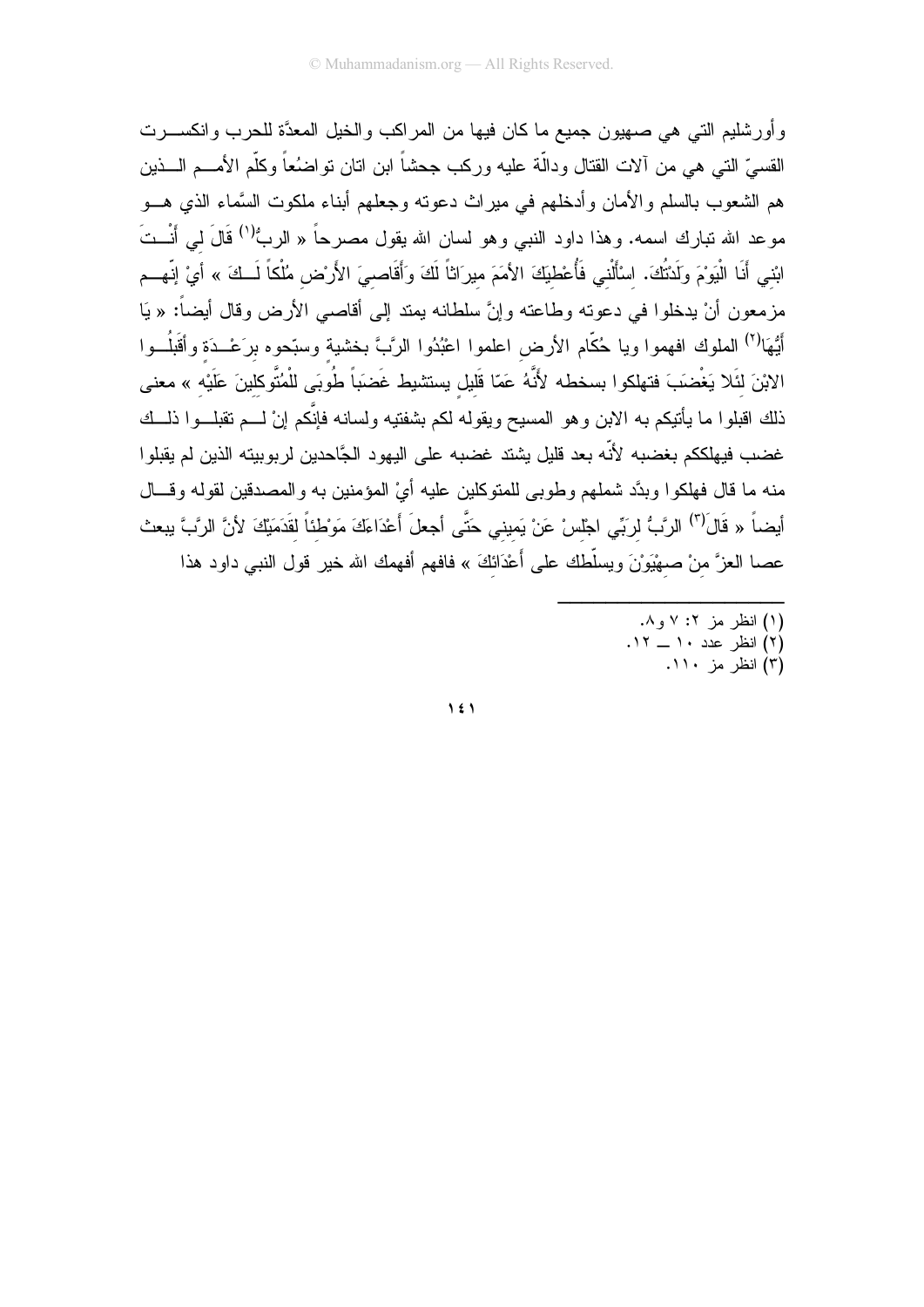فإنَّ فيه سراً يحتاج إلى معرفته كلِّ ناظرٍ في كتابنا هذا ليصح عنده الأمر .. فــأقول إنَّ عـــادة العبر انبين منذ عهد موسى نجى الله أنَّ الأحرف التي يكتبون بها اسم الله تبارك وتعالى أحرف منفردة لا يكتبون بها شيئاً غير ذلك وهكذا كانت هذه الأحرف في اللوحتيْن اللذيْن دفعهمـــا الله نتبارك وتعالى اسمه إلى موسى النبي ففي قول داود عن الله عزّ وجلّ قال الرب لربــــى همــــا اسمان مكتوبان بالأحرف التي تسمَّى المنفردة التي لا يُكتب بها إلا اسم الله تبارك وتعالى فهذا عند اليهود والنصاري وهما أمتان متعاديتان لا اختلاف بينهما فيه ولا شكٍّ وذلك عـــن غيـــر نواطؤ فافهم السر الذي أوعزه الله نبارك ونعالى إلى نبيّه فإنَّك إذا وقفت الفكـــر فيــــه وجدنــــه تصريحاً لقوله قال الرب لربي وقال في موضع آخر « الرَّبُّ<sup>(١)</sup> أَشْرَفَ منْ عُلْو قُدْســـه، مـــنَ السَّمَاء ظهرَ عَلَى الأَرْض لَيَسْمَعَ أَنينَ الأَسرى ويُطْلقَ المربوطَ من الْمَوْت » ومعنـــاه مـــوت الخطيئة الذي هو عبادة الأصنام وانقطاع الرّجاء من موعد الحياة الدّائمة التي بشر بها المسيح مخلصنا أنَّه بعطينا إباها بوم القيامة قال « ليدارسوا في صهْيَوْنَ اسْمِ الــرَّبِّ وَبِتَسْــبيحه فـــي أُورُشَلَيمَ عِنْدَما نجتمع الأممُ والملوكُ معاً لعبَادَة الرَّبِّ » فقد كملت نبوّة داود وهــذه أورشـــليم تجتمع فيها الأمم ويدارسون اسم الرّب أيِّ اسم الآب والابن والروح القدس الذي هو اسم الرَّب المخزون ويمجدونه بأنواع التماجيد وأصناف التسابيح بالألسن المختلفة واللغات الغريبة آنساء الليل والنهار لا يملّون ولا يفترون ولا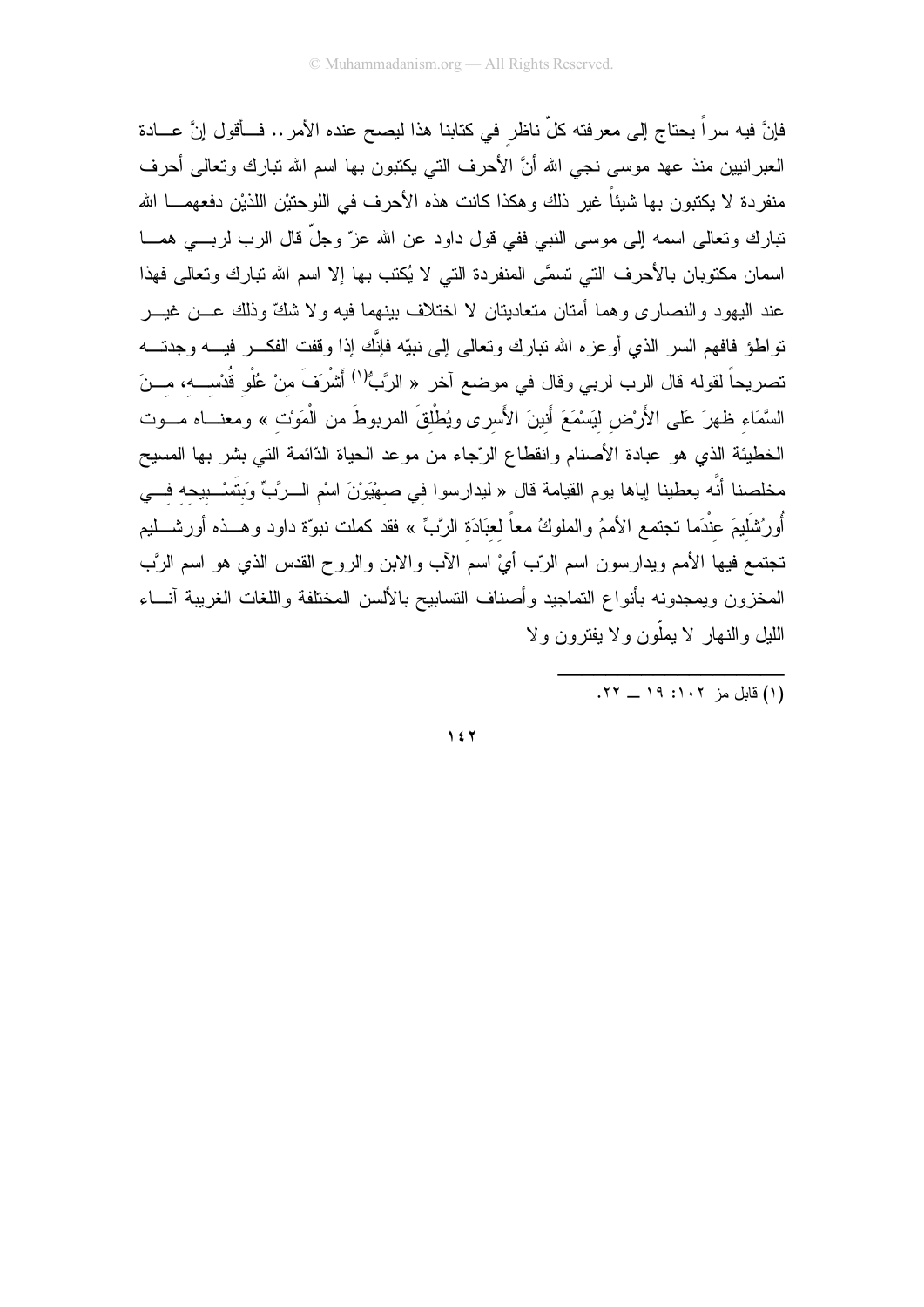ينقصون ما يجب عليهم من حقٍّ عبادته بقصدهم لِياها من البلدان الشاســـعة وجميـــع أقطــــار الأرض البعيدة فمن عاند هذا يا خليلي فما هو عند أهل الحقِّ إلاَّ جاحدٌ كافرٍ قد أعماه الجهــل وطمس على قلبه بالحسد وهذا إشعياء المغبوط قد نتبأ بأعلى صوته قائلاً « قـــال الله نبـــارك وتعالى تقوِّي<sup>(١)</sup> أيتها الأَيَاديَ الضعيفة ويا أيتها الرُكَبَ الْمُرتَعشَةَ تثبّتي وقل لضـــعفاء الْقُلُــوب تقوّوا و لا تَخَافُوا فإنَّ إِلَهُكُمُ يجيء إلهاَ مخلّصاً فيخلصكم هناك نَتَفَتَّحُ أعين الْعُمْيان وَآذَانُ الصُّمِّ تسمع ويقفز المقعد في ذلك اليوم كَالايَّل وَلسَانُ البكيم يتكلَّم » وأنت أرشدك الله الحق تعلـــم أنَّ كتابك بشهد أنَّ المسيح الإله قد فعل هذا كله وأنه أبراً المقعد الذي كانت قد أتت عليـــه ثمـــان وثلاثون سنة فقال له « قُم<sup>(٢)</sup> احْملْ سَرِيرَكَ واذهب إلى بينك ». فقام عاجلاً ومضـي وهو الذي ابراً الأبرص والأخرس الأبكم المعنوه المشروح خبره في الإنجيل الصَّادق وما جرى من قول اليهود الكفرة البهت عندما عاينوا برءه وخروجه سليماً من جميع العاهـــات التــــى كانـــت بــــه ونقريع سيدنا إياهم ودحضه حجّتهم وقال إشعياء النبي أيضاً في موضع آخر مشيراً إلى مولـــد المسيح « اسمعوا<sup>(٣)</sup> يا بيت داود الرَّب يعطي علامة لشعبه هوذا الْعَذْرَاءُ تَحْبَلُ وَتَلَدُ ابْناً وَتَدْعُو اسْمَهُ عمَّانُوئيلَ » نفسير ه إلهنا معنا فأيِّ شيء يكون أكثر توضيحاً من هذا فهذه بعض النبوات التى

- (۱) انظر اِش ۳: ۳ \_ ۲. (٢) قابل متنی ٩: ٦.
	- (٣) انظر إش ١٤: ١٤.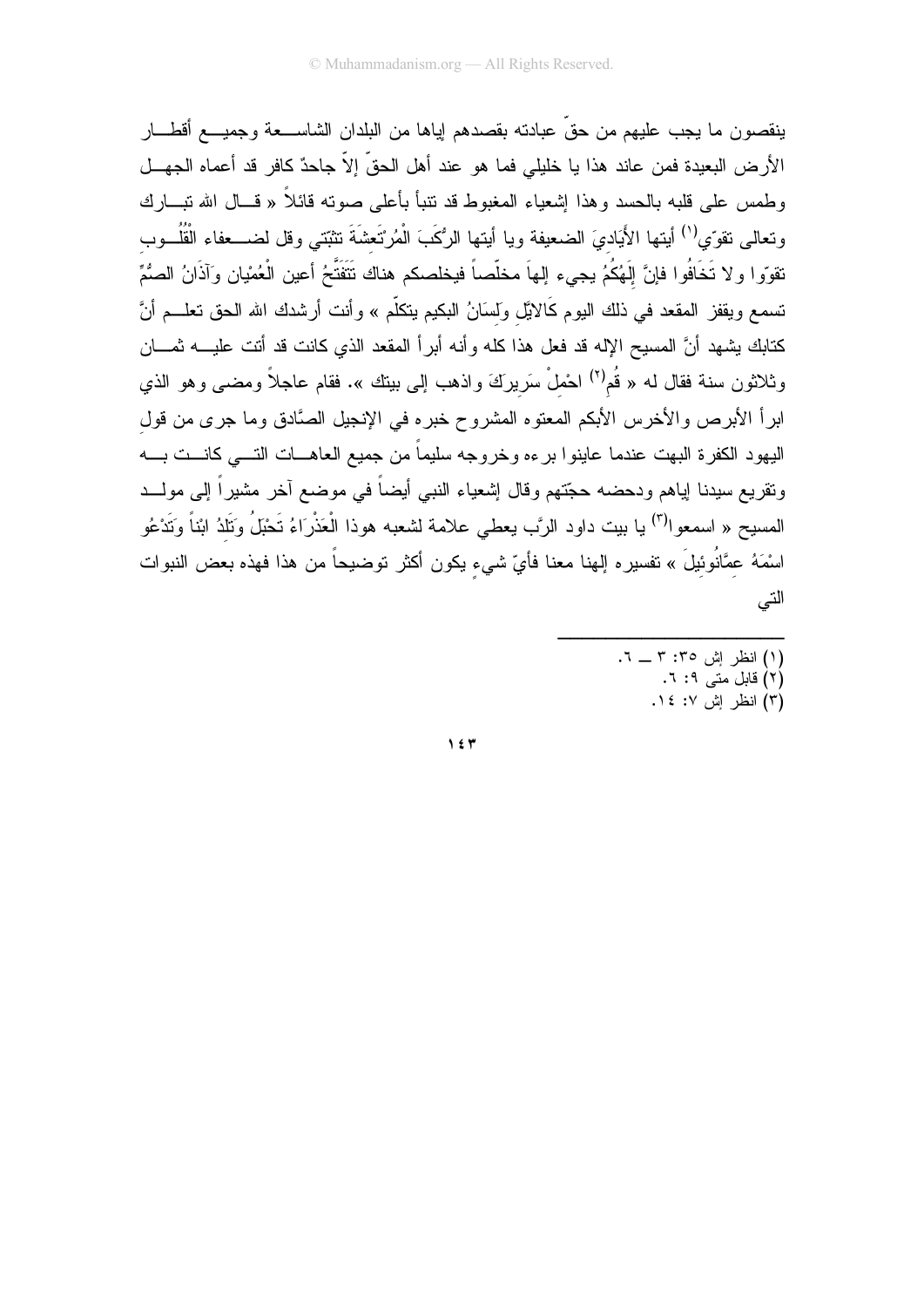نتبأ بها الأنبياء عن مجيء السيد المسيح محيي العالم وكنا نريد أن نزيد من الشــــهادات ولكنّـــا كرهنا أنْ نطول كتابنا فيملُّه القارئ وفي ما أنبناه كفايةً لمن لا يعاند الحقِّ ويظلم نفسه وكـــأنّـي بك أصلحك الله قد ذكرت التَّحريف في هذا الموضع واحتججت علينا بأننا حرَّفنا الكلــم عـــن مواضعه وبدلنا الكتاب وكأن هذا القول جعلته كهفاً لك نستتر به وإنّي لأخبـــرك خبــــراً حقـــاً فاسمعه مني واقبله فإنَّ قولي ليس قول باغ ولا حاسد ولا منعنت معاند بل إنَّما هو نذر منــــي لكَ ونصح إذْ كان ديني يوجب عليَّ نصيحة كلَّ أحد فأنا بذلك مشفق عليك من كثـــرة الجهـــل وصرعته وخيمة وما أعلم أين سمعت قطّ بحجة أشد انقطاعاً وأوحش انفساخاً من حجتكم فـــي باب التحريف والتبديل وإنَّى لأعجب منك ومن نظائرك ممن فتش كتب مقالات الحقَّ وكان له ذهن صحيح بميّز به كيف يجوز مثل هذا عليه وأنت تعلم أنّنا نحن واليهود الأعـــداء الكفـــرة الجاحدين لما جاء به نور العالم وضياء الدنيا المسيح سيدنا ومخلصنا قد اجتمعنـــا عـــن غيـــر تواطؤ على صحة هذا الكتاب وأنه منزل من عند الله لا تحريف فيه ولا تبديل ولم تلحقه زيادة ولا نقصان وإلاَّ فنحن ندعوك إلى واحدة هي نصفة لنا ولك آنتا أصلحك الله أنت أيها المـــدّعى علينا التحريف والنبديل إنْ كنت صادقاً بكتاب غير محرَّف ولا مبدَّل يشهد لك علــــى صـــــحة الآيات العجيبة كما شهدت الأعاجيب للأنبياء والحواريين حيث جاؤونا بصحة هذا الكتاب فقبلنا ذلك منهم وهو في أيدينا وأيدي اليهود بلا زيادة ولا نقصان وإنّي أعلم أنّك لا تقدر على ذلــك أبداً حتّى نأخذه

 $\bigwedge$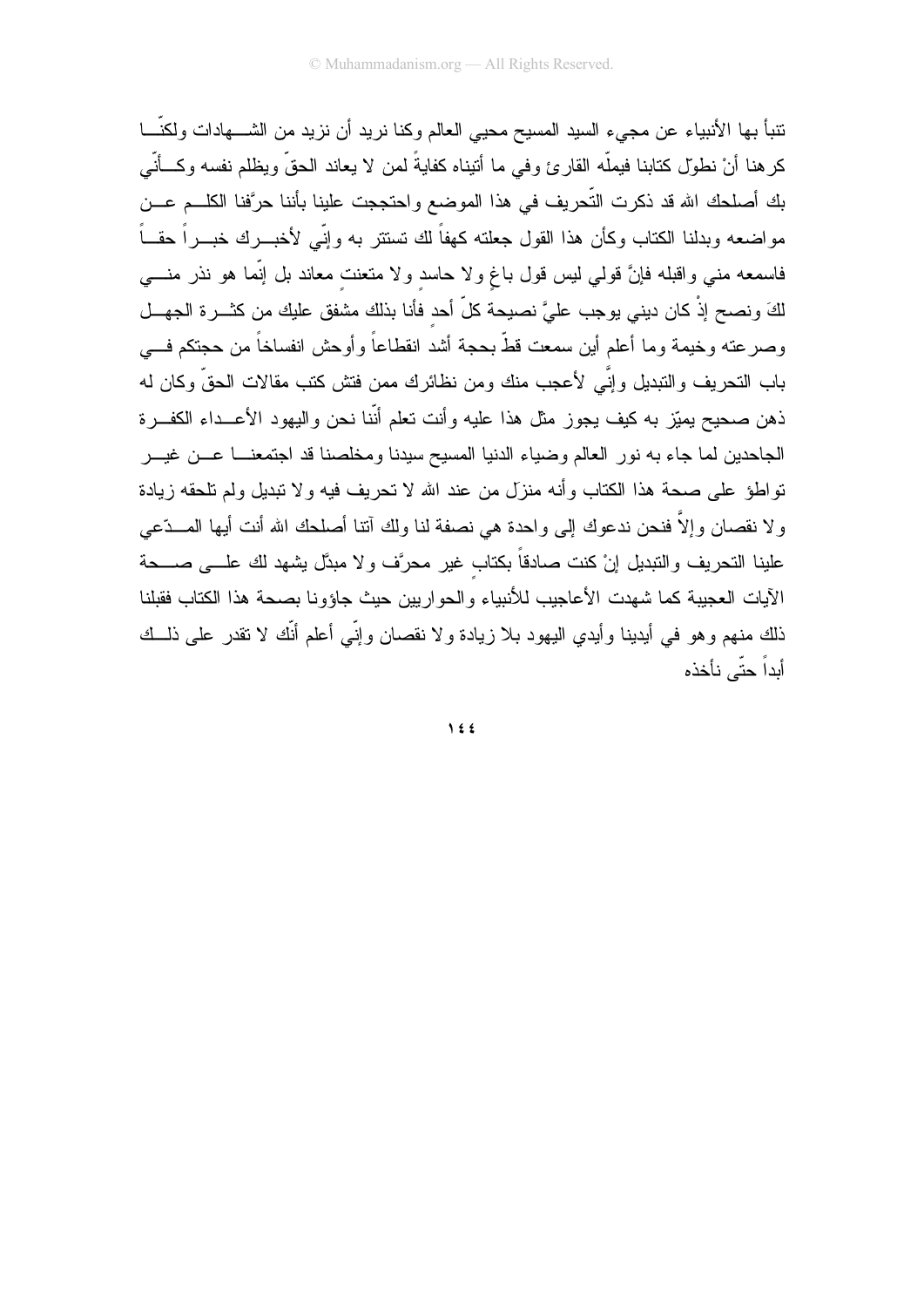منكَ أيضاً كيف وكتابك يشهد بصحة ما في أيدينا شهادة قاطعة ﴿ فَإِن كُنتَ في شَكٍّ مِّمَّا أَنزلْنَا إِلَيْكَ فَاسْأَلِ الَّذينَ يَقْرَوُونَ الْكتَابَ من قَبْلَكَ لَقَدْ جَاءكَ الْحَقُّ من رِّبِّكَ فَلاَ تَكُونَنَّ منَ الْمُمْتَرِينَ ﴾ (يونس) ثم فسَّر هذا القول وأكَّده معترفاً لنا بالفضيلة التي أُونيناها قائلاً ﴿ الَّذينَ آتيْنَاهُمُ الْكتَابَ يَتْلُونَهُ حَقَّ تلاوَته أُولَئكَ يُؤْمِنُونَ به وَمَنْ يَكْفُرْ به فَأُولَئكَ هُمُ الْخَاسرُونَ ﴾ (بقرة) فافهمْ يرحمك الله كيف قال وشهد لنا كتابك بحق النلاوة في موضع نكون فيه نلاوننا وقد أمر أن نُسأل ويُقبَل منا كل ما نقوله فكيف ندّعي ونقول إنّه قد وقع منّا النبديل والتّحريف للكلم عن مواضعه فهـــل هذا إلاّ حكمان متناقضان يتبيْن لكلِّ أحد السبب فيهما إذْ كنت تشهد لنا بحقّ التلاوة ثـــم تعـــود فتزيف شهادتك وتكذّب نفسك وتقول بالتّحريف والتّبديل فبهذا غاية المحال والشنّاعة، فإذا كنت لا نقدر أنت ولا غيرك أنْ نأتـيَ بمثل الشريطـة التـي شرطناها وهو ممنتـع من إمكانــك فمالــك والمباهنة التبي ليست من عادنك ولا أخلاقك وتشنَّع علينا ونقول إنَّا حرَّفنا الكتاب وبدَّلنا نتزيـــل الله وغيَّرنا كلامه ونحن نتلوه حقَّ تلاوته كما شهد لنا صاحبك فانصفْ واطلب رضا ربك كما يجب على ذوي العقول وانظرْ مَنْ هو المحرِّف والمبدِّل أنحن الذين أخذنا الكتاب عـــن قـــوم جاؤوا به على صحته بالأيات والعجائب الإلهية الخارجة عن إمكان طبائع الأدميـــين واتفقـــت عليه الأمم المختلفة الألسن والأهواء والديانات والبلدان البعيدة الذين لا يمكن أنْ يقعَ بينهم فـــي مثله نواطؤ بحيلة من الحيل أم الذي قبل كتاباً بلا حجة و لا دليل و لا شهادة عن نبـي و لا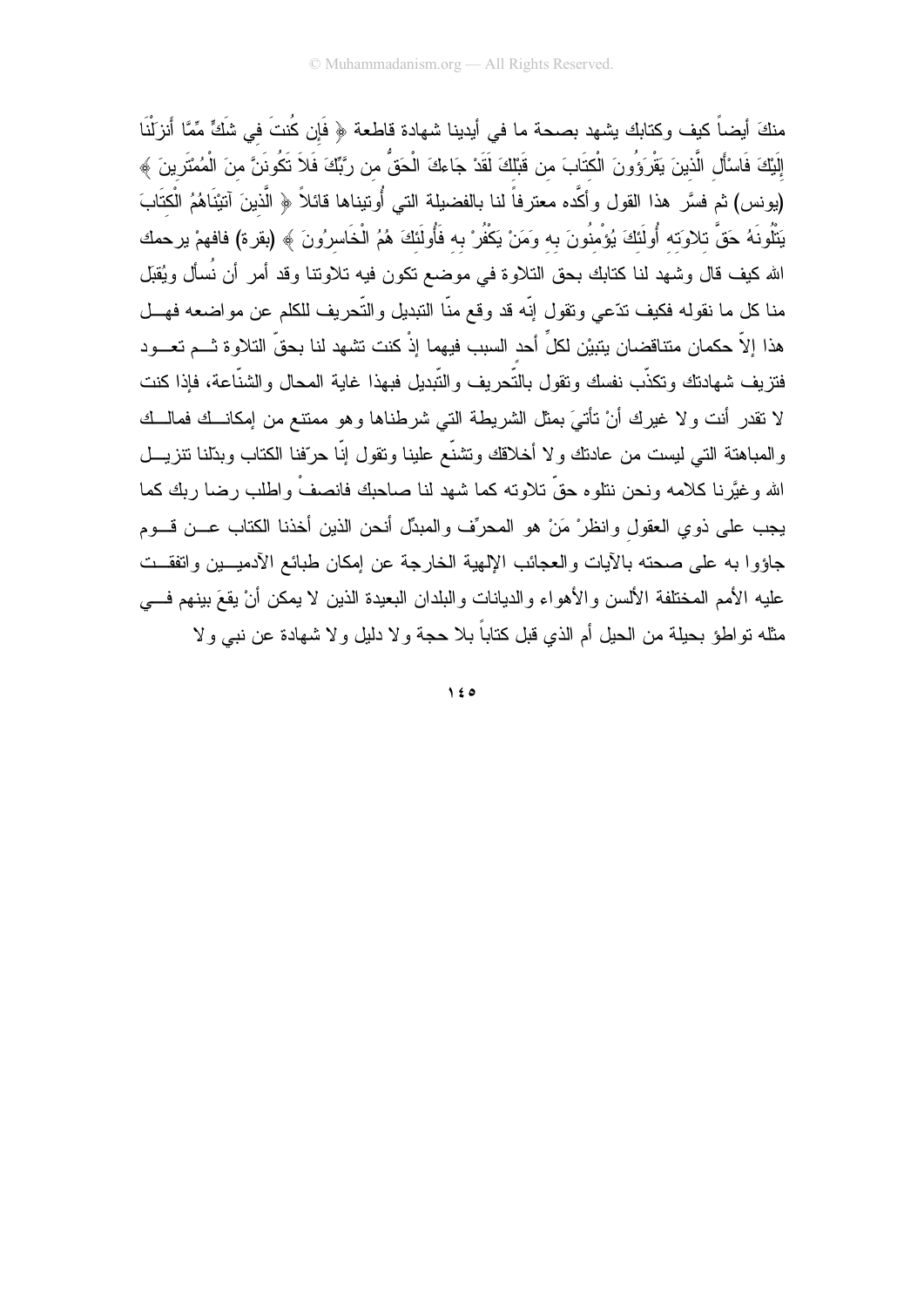ذكر ۖ أعجوبـة تشـهد لـه و إنَّمـا نتـاو لـه عن نـاقل نقلـه بلسـانـه ولسـان أهل بلده فقط فجعل ذلك بر هانــــاً له وزعم أنَّ الكتاب الذي هذه حاله وقصته بجرى مجرى فَلْق البحر وإحياء المسوتي وإبسراء الكمه والبرص وإقامة المقعَدين وأخذه لذلك الكتاب عن قوم كانت بينهم الأحن والضغائن وكلَّ منهم زاد فيه ونقص وبدّل وغيَّر واجترأ حتى نسبه إلى الله نعالى وزعم أنَّه دليلٌ علــــى نبـــوّة نبيّه وأنَّه شاهد عدل له بأنَّه رسول رب العزة ثمّ لم يرضَ بهذا بل تعدَّاه وقـــال مـــن لا يقبـــل كتابي هذا ويقول إنّه منزل من عند الله وإنّي نبي مرسل قتلته وسلبته مالــــه وســــبيت ذراريــــه و استبحْتُ حريمه فقبل ذلك منه كر هاً وخوفاً وفر قاً لما تو عَّده به من البلاء و الشقاء بلا حجـــة و لا بر هان فاجعلْ أصلحك الله عقلك هو الناظر و الحاكم في هذا و المميز له و انظـــر ْ الــــي مــــا يؤديك فألزمه واعتقده فإنِّي واثقٌ بعقلك أنَّه يخلص لكَ ولا يغشك لأنَّ نبارك ونعالى اسمه إنَّما جعل العقل ميز ان العدل فاستعمل ما فضلك الله به فإنَّك إنْ بحثت ندرك الحقـــائق بـحـــول الله نعالے,.

فلنر جع الآن إلى ما كنا فيه من ذكر البشار ۃ الطّاھر ۃ فنقول إنّه قــد صـــح عنــد ذو ي العقول الأصلية أهل البحث والتدقيق ونقرر عندهم بالقياسات والاجتماع عن غيـــر نواطـــؤ أنَّ النبوات التي أودعتها الأنبياء كتبهم عن الله جلَّ وعزَّ قد تمت وكملت عنــد مجـــيء المســـيح المرتجى فلننظرْ الآن في الأيات التي جاء بها المسيح سيدنا الذالة على سلطان ألوهيته وقـــدرة ربوبيته فنقول إنّ أولَ ذلك ومبتداه أنّ الله الرحيم المتفضل على خلقه اختـــار مـــن جـــنس آدم الذي خلقه بيده وشر فه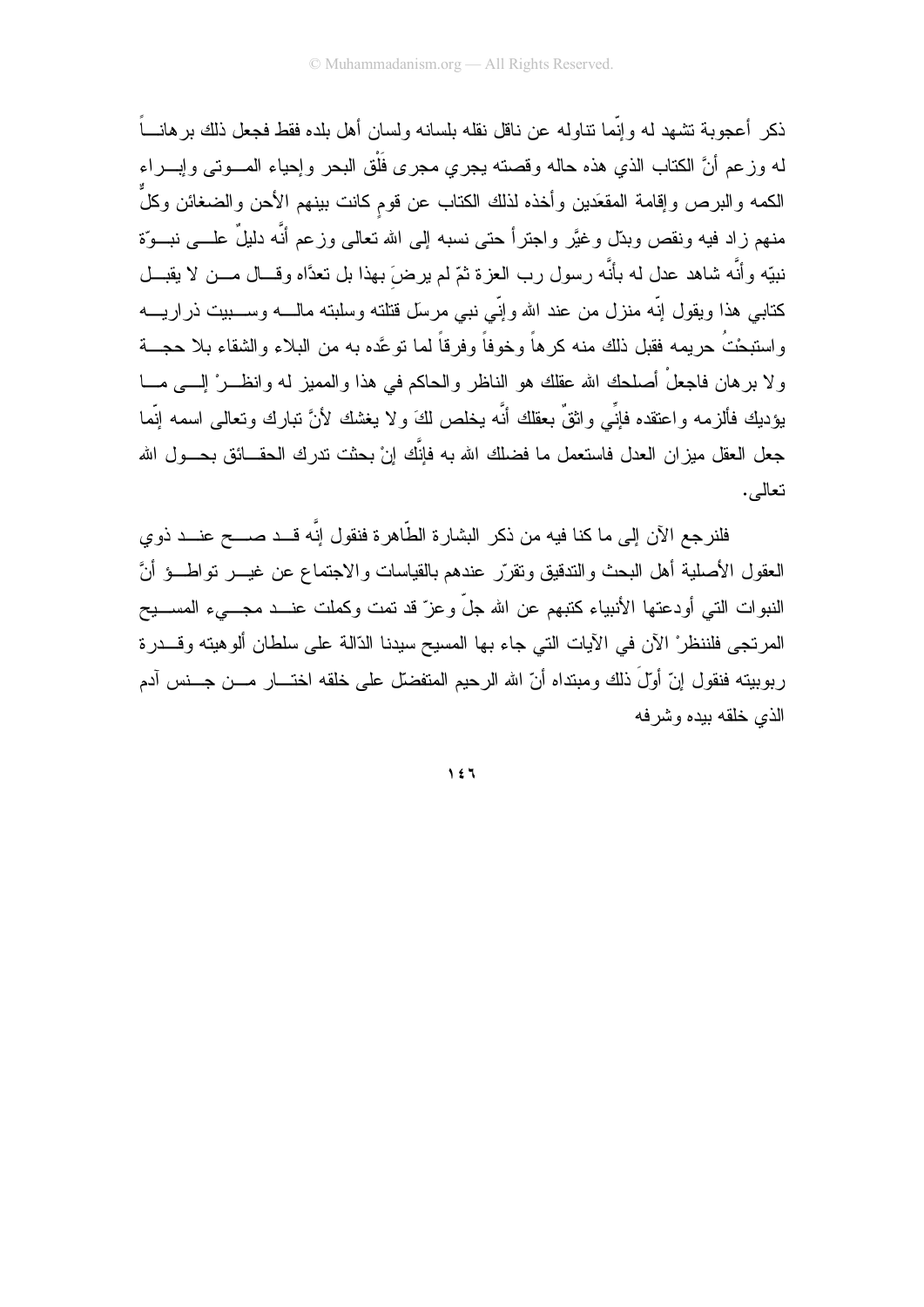بصورته وفضله بشبهه على الخلائق كلها جاريةً عذر اءً زكبّةً طاهر ةً مقدّسةً نقبّةً لا عببَ فبها لا في نفسها ولا في بدنها ليحلُّ فيها كلمته وروحه ويأخذ منها جسداً بشريّاً تامـــاً فيتّحـــد بــــه ويخاطبنا وجعل المبشَّر لمها جبر ائيل رئيس الملائكة ائتمنه على هذه البشارة وفضَّله على سائر أجناد السَّماء وأحلُّه أشرف المنازل ببعثه إياه رسولاً إلى خيرنه من ذريــــة آدم ســــيدة نســــاء العالمين مريم المغبوطة بنت يواكيم والدة ربنـــا يسوع المسيح الإله المخلص فجاءها مبشَـــراً من عند الله مكرِّمــــاً ومـهنَّناً وقال « السّلام<sup>(١)</sup> عليك أيتها الممتلئة نعمة سيدنا معك » ولم يقـــلْ « سيدي » بل جمع أجناد الملائكة كلها بقوله « سيدنا » فمن سيد الناس والملائكة جميعــاً إلاّ كلمة الله الأز لية التي خلقت السَّموات والأرض كما قال داود فافهمْ ير حمــك الله هــذا الســـرّ المخزون في كتب الله ودغ عنك عماء الجهل والعصبية أنار الله عقلك وخلَّصك مـــن ظلمــــات الضَّلال ثم قال جبر ائبل في إثر ذلك القول « إنَّك تحبلبن وتلدبن ابناً و تدعبن اســـمّه بســـو ع » الذي تفسيره المخلَّص « هذا يكون عظيماً وابن العليّ يُدعى ويعطيه الرَّب الإله كرســـي داود أبيه ويكون ملكه على آل يعقوب إلى الأبد ولا يكون له انقضاء » فلمَّا خاطبها جبرائيل بهــذا تعجبت من قوله فردت عليه قائلةً « من أين يكون لي هذا ولـــم يباشــــرنـي رجـــلٌ » فأجابهــــا جبرائيل قائلاً « الرّوح القدس يحلّ عليك وقوة العلى تظللك ولذلك يكون الذي يولد منك قدوساً وابن العلمي يُدعى » ثم أعقب قوله ذلك بإعطائها الدليل لنزداد بقيناً و لا نرتاب و لا يكون للشكّ عندها موضع بقوله ثانبةً

(١) قابل لوقا ١: ٢٨ \_ ٣٦.

 $\frac{1}{2}$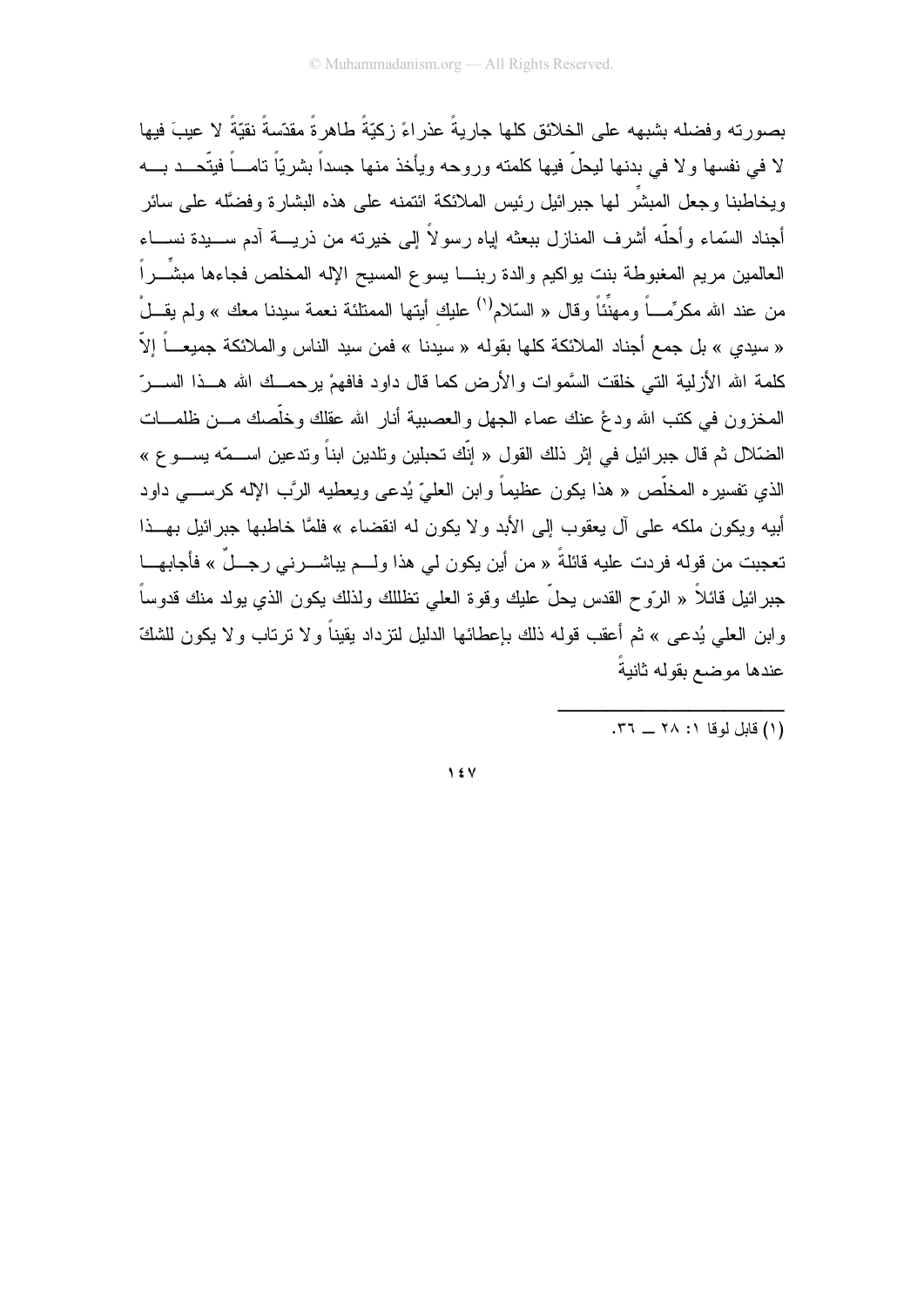« وهوذا أليصابات قريبتك قد حبلت بابن على كبر سنَّها وهذا هو الشَّهر السَّادس من حبل تلك التي كانت عاقراً » فهذه أعجوبة البشارة التي لا نكون ولا يليق مثلها إلاّ بهذا السيد المخلّص. فأصغ الآن لشهادة المخالف التي تؤكد الحجّة عليه إذْ يقول صاحبك طائعاً مقـــراً ﴿ وَإِذْ قَالَــت الْمَلائكَةُ يَا مَرْيَمُ إِنَّ اللهَ اصْطْفَاك وَطَهَّرَك واصْطْفَاك عَلَى نسَاء الْعَالَمينَ يَا مَرْيَمُ اقْنُتي لرَبِّــك واسْجُدي وارْكَعي مَعَ الرَّاكعينَ... يَا مَرْيَمُ إِنَّ اللهَ يُبَشِّرُك بكَلَمَة منْهُ اسْمُهُ الْمَسيحُ عيسَى ابْــنُ مَرْيْمَ وَجيهاً في الدُّنْيَا والآخرَة وَمنَ الْمُقَرَّبينَ وَيُكَلِّمُ النَّاسَ في الْمَهْدِ وَكَهْلاً وَمِـــنَ الصَّـــالِحِينَ قَالَتْ رَبِّ أَنَّى يَكُونُ لي وَلَدٌ وَلَمْ يَمْسَسْني بَشَرٌ قَالَ كَذَلك اللهُ يَخْلُقُ مَا يَشَاءُ إذَا قَضيَ أَمْرٍ اً فَإِنَّمَا يَقُولُ لَهُ كُنْ فَيَكُونُ وَيُعَلِّمُهُ الْكتَابَ والْحكْمَةَ والتَّوْرَاةَ والإِنْجِيلَ وَرَسُولاً إِلَى بَنى إسْرَائيلَ أَنِّى قَدْ جنَّتُكُمْ بآيَة منْ رَبِّكُمْ أَنِّي أَخْلُقُ لَكُمْ منَ الطِّين كَهَيْئَة الطَّيْر فَأَنْفُخُ فيه فَيَكُــونُ طَيْــرَاً بـــإذْن الله وَأَبْرِئُ الأَكْمَهَ والأَبْرَصَ وَأُحْيى الْمَوْتَى بإذْنِ الله وَأَنَبِّئُكُمْ بِمَا تَأْكُلُونَ وَمَا تَذَخرُونَ في بُيُـــوتكُمْ إِنَّ فِي ذَلكَ لآيَةً لَكُمْ إِنْ كُنتُمْ مُؤْمنينَ وَمُصنَدِّقاً لمَا بَيْنَ يَدَيَّ منَ التَّوْرَاة وَلأُحلّ لَكُمْ بَعْضَ الَّــذي حُرُمَّ عَلَيْكُمْ وَجِئْتُكُمْ بِآيَة منْ رَبِّكُمْ فَاتَّقُوا اللهَ وَأَطْيِعُون ﴾ (آل عمران). فهــذا قـــول صــــاحبك وشهادته وإقراره بالحقٍّ مذعناً ومصدقاً فهل تعلم أصلحك الله أو تذكر في ما قرأته من كتــب المخالفين أحداً كان له في ابتداء أمره من البشارة مثل ما قصصنا عليك عن الله عزّ وجلّ فـــي الإنجيل الطَّاهر المقدس وعن كتابك الذي ندعى أنت بصحته ونقرّ

 $\lambda$  {  $\Lambda$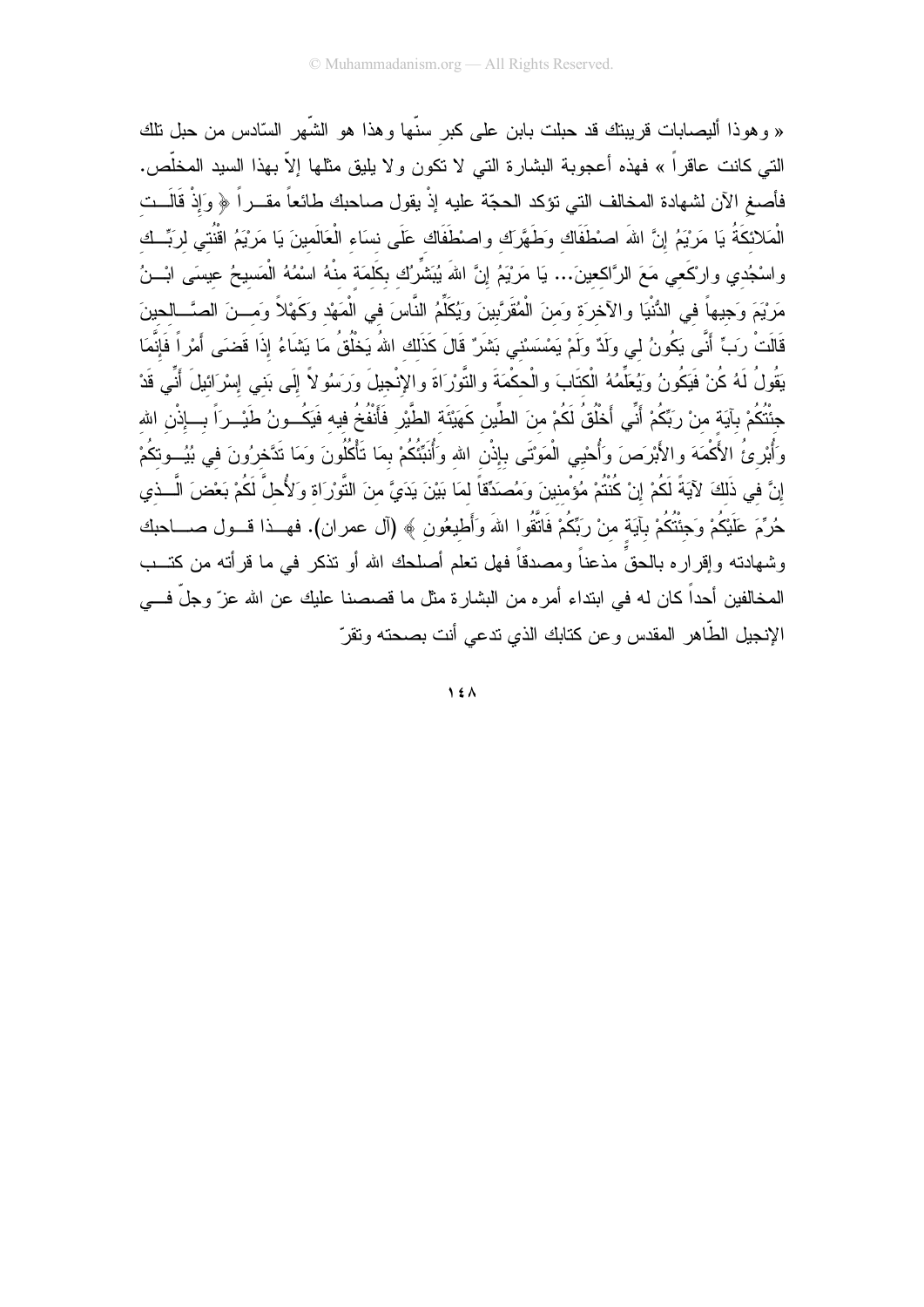بعدالته وشهادته ثم إنَّ مريم<sup>(י)</sup> الطَّاهرة المباركة صارت إلى أم يحيى بن زكريا وقد كانت هي وزوجها باريْن نقييْن عندما حبلت بيوحنا فلمَّا قرعت باب منزلها بالتسليم عليها علـــي الســـنَّة الجارية عندهم اضطرب الجنين في أحشائها فرحاً وهتفت أمه بصوت عال قائلةً « منْ أَيْنَ لي هذَا أَنْ تَأْتيَ أُمُّ رِبِّي إِلَيَّ. مذ وقعَ صوَنتُ سَلامك في أُذُنَيَّ اضطرب الْجَنينُ في بَطْني ســـاجداً فرحاً »<sup>(١)</sup> ومن قول صاحبك في زكريا ﴿ هُنَالَكَ دَعَا زِكَرِيَّا رِبَّهُ قَالَ رَبٍّ هَبْ لي مــنْ لَــدُنْكَ ذُرِّيَّةً طَيِّبَةً إِنَّكَ سَميعُ الدُّعَاء فَذَادَتْهُ المَلائكَةُ وَهُوَ قَائمٌ يُصَلِّي فــي الْمحْــرَاب أَنَّ اللهَ يُبَشِّــرُكَ بيَحْيَى مُصنَدِّقاً بكَلمَة منَ الله وَسَيِّداً وَحَصنُوراً ونَبَيّاً منَ الصَّالحينَ ﴾ (آل عمران) فعنى بــذلك المسيح كلمة الله وسيد ذرية أدم عليه السلام فإن ﴿ مُصَدِّقاً ﴾ صفة ليوحنا ولكن « كَلَمَــــة الله وَسَيِّداً » ليست بصفة ليوحنا لأنّه لم يؤمن بيوحنا أنّه كلمة الله و لا كان سيداً فأمَّا حصور اً ونبياً و من الصَّالحين فأنت أصلحك الله إنْ لم تعسف الكلام وتحيله عن حقه علمت علماً حقاً إنَّ هذا معناه. ثم إنّه ظهر للمجوس في بلاد فارس الكوكبُ الدّالُ على ميلاد الملك العظـــيم الـــذي لا زوال لملكه وأنَّ له الملك بالحقيقة وكان علماؤهم قد سبقوا فــأخبروهم بخبـــره فـــي الكتـــب وعرّفوهم وقت ظهوره وأعطوهم الدليل على ذلك والعلامة ظهور كوكب ينقدمهم في المســــير إليه وقضاء بعض حقٍّ عبادته بالسّجود له والخضوع لطاعته فلم يزلْ المجوس ينتظرون

(١) قابل لوقا ١: ٣٩ \_ ٤٤.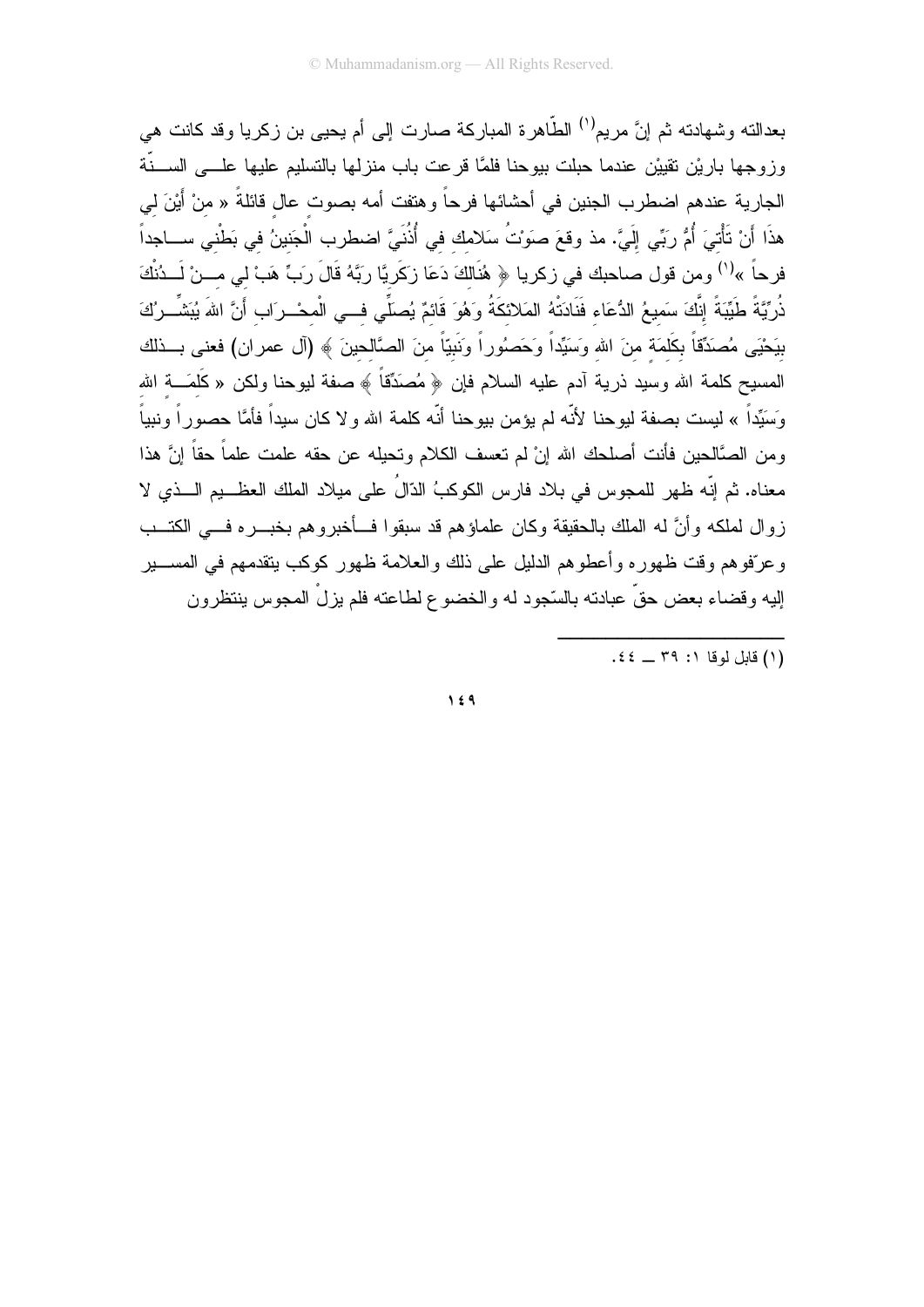ذلك ويتوقعونه ر اجين ومؤمّلين حتى جاء الوقت وظهر الكوكب<sup>(י)</sup> الذي هو الدليل على مـــيلاد السيد العظيم فجاءوا من بلاد فارس إلى بيت المقدس الذي هو أرض اليهودية بهداية الكوكــب حتى وقف ببيت لحم فقضوا الغرض وأدّوا حق الطاعة ورأوا ما كانوا يؤملونـــه وانصــــرفوا مؤمنين غير شاكين ولا مرتابين بل فرحين مسرورين لما أهلوا له. شـم ظهــر ملــك<sup>(٢)</sup> مـــن الملائكة عند ولادنه لقوم من الرعاة برعون أغنامهم فقال لهم عندما أشرق عليهم نور البشارة بميلاد السيد « هَا أَنَا أُبَشِّرُكُمْ بفَرَحٍ عَظيمٍ يَكُونُ لكم وللناس كافةً أَنَّهُ وُلدَ لَكُمُ مُخَلِّــصٌ يعنـــى لأو لاد أدم جميعاً وهُوَ السيد الْمَسيحُ الرَّبُّ والدليل لكم إنَّكم إذا صرتم إلى الموضــــع تَجـــدُونَ طفْلاً ملفوفاً في أطمار موضوعاً في مذْوِد فلم يفر غ من كلامه حتى ظهرت لهم أجناد الملائكة مع ذلك الملك وهي نطير ما بين السماء والأرض بنهليل ونرنيل ونهتف جميعاً بصوت عـــال ونسبح ونقول المجد لله في العلا وعلى الأرض السّلام وفي الناس المسّرة والأمـــن والرجـــاء الصَّالح للناس كافة، ثم أقبل الرِّعاة إلى ذلك الموضع مسرعين فوجدوا المولـــود ملفوفـــاً فــــى أطمار على ما أخبرهم به الملك فصدقوا وآمنوا وأخبروا بخبرهم ومـــا عـــاينوه مـــن أجنــــاد الملائكة وما سمعوه من التسبيح العجيب وقصّوا قصبة مجيئهم فتعجب من ذلك كل مَن ســـمع. فهذه أصلحك الله قصـة البشار ة و الميلاد علـى غايـة الاقتصـار من القول. فلنخبر ْ الآن كيف كـان

- 
- (۱) انظر ْ متى ۲: ۱ ــ ۱۲.<br>(۲) قابل لوقا ۲: ۸ ــ ۲۰.

 $\Delta$ .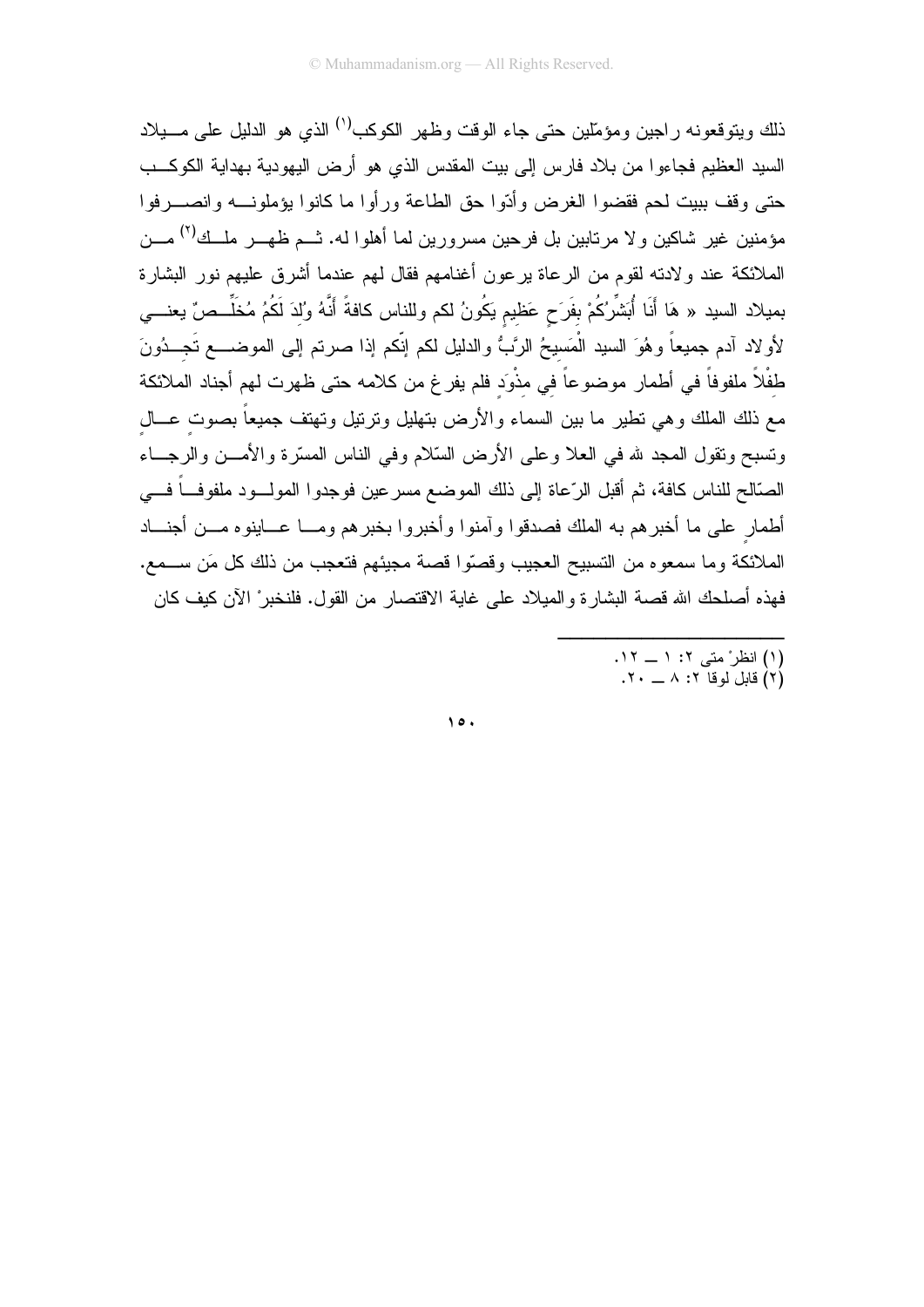ابنداء الدعوة فنقول لما أتت على سبدنا المسيح ثلاثون سنة وظهر يحيى بــن زكريـــا بنلــك المعمودية بمـــاء نهر الأردن التي للتـــوبة صار إليه المسيح ليصطبغ منه. فلمّا رأه يحيى قال « هذا<sup>(١)</sup> حَمَلُ الله الحامل خطايا الْعَالَم » ثم قال « يا سيدي أنا محتاج أن أطَّهر منـــك وأنـــت صرت إلى لتتطهر مني » فأجابه يسو ع قائلاً « دعْ الآن لأنّه هكذا يجب علينا أنْ نكمــلَ كــلّ البر » ثم لم يزل مجتهداً حتى عمده فلمَّا صعد المسيح من الماء انفتحت أبواب السماء ظـــاهراً مكشوفاً تجاه العالمين الذين كانوا هناك فرأوا الروح القدس قد حلَّ عليه في صورة حمامة وإذا بهاتف بهتف من السماء بصوت عال « هذا هو ابني الحبيب الذي به سُررت » فتعجب لـــذلك يحيى بن زكريا وجميع من حضر . ثم ابتدأ المسيح في إظهار دعوة الناس بعد ذلك إلى اليـــوم الذي طلع فيه إلى السماء وحثَّهم على التوبة ورفض الدنيا والزهد فيها وترك الأهـــل والولـــد والأموال واللحوق به والنرغيب في أعمال البر والكفَّ عــن المـــأثم والنحبيــب لاصـــطناع المعروف في كلِّ أحد ونرك الضغائن والحسد والطلب بالطوائل والأخذ بالثأر ونرك المكافــأة عن الإساءة والصفح عنها والنفضل على كل أحد بما هو حسن وأعلمهم أنَّ هذا يقرَّبهم إلى الله تبارك اسمه وحثُّهم على فعل ذلك ليستحقوا به جزيل الثواب وعظيم الأجر في دار المآب التي لا زوال لحياتها ولا انقطاع لنعيمها وأنذرهم بالبعث والنشور والقيام بعــد المـــوت للحســـاب والثواب والعقاب فمن عمل صالحاً فله ثواب ذلك في ملكوت السماء ومن عمل

...<br>(١) انظرْ مِتَّى ٢: ١ \_ ١٧ ولوفا ٥٣: ٢١ \_ ٢٢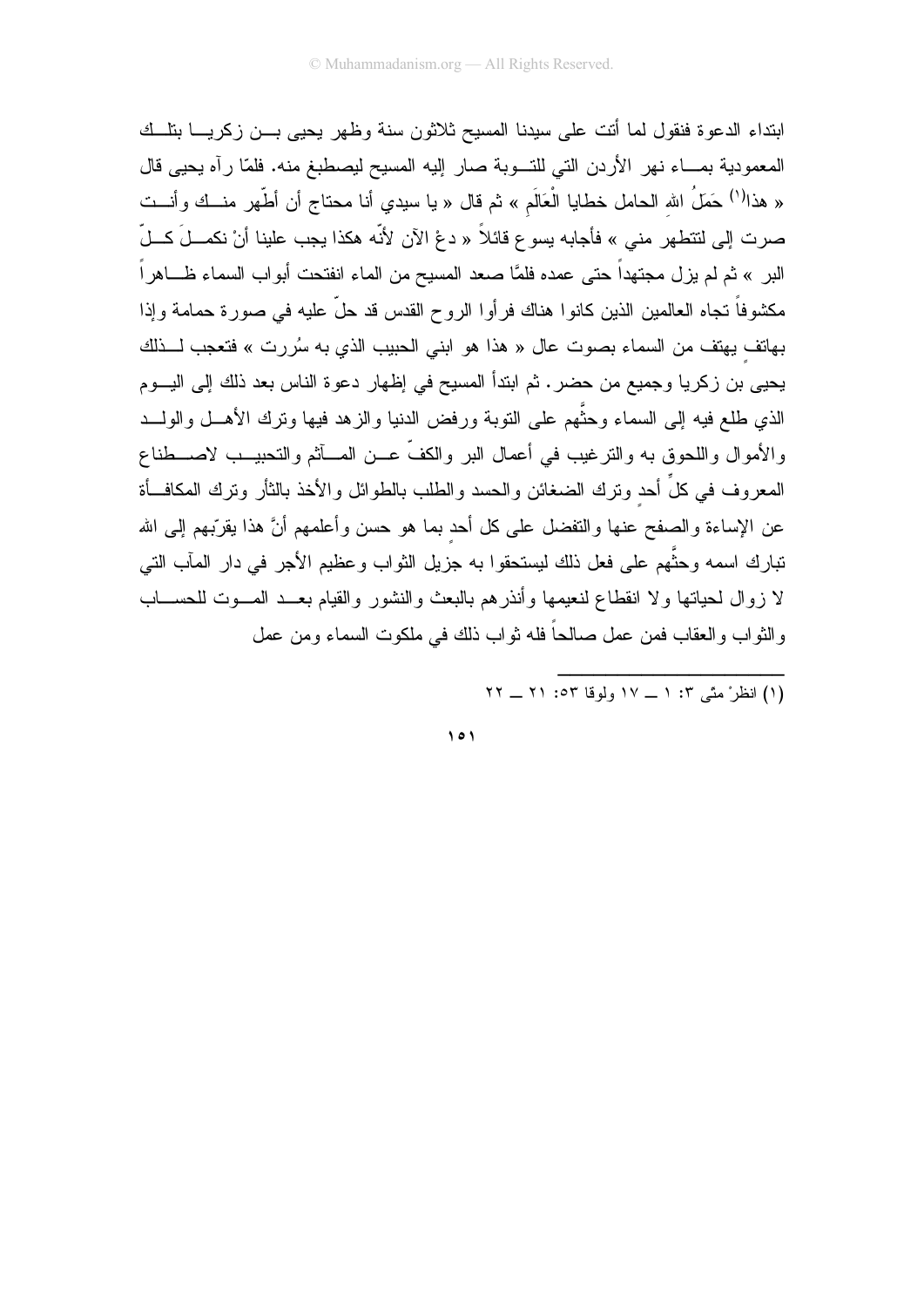شراً فعليه العقاب في نار جهنم خالداً فيها أبداً وحقق قوله بعمله الأعاجيــب وصـــدق و عـــده ووعيده بالأيات الظاهرة والعلامات الباهرة والدلائل الواضحة التبى لا يمكــن للمخلـــوقين أنْ يأتوا بمثلها وذلك بغاية الرفق والخشوع ومجانبة الفخر والبذخ اللذين هما من فعــل الشـــبطان وأشباهه وإظهار الرَّحمة والمحبة والشفقة على الناس كافة وبذله كل ما سئل أو طلب منــــه لا يطلب على ذلك من أحد أجراً ولا شكراً إلاّ تمجيد الله وتحميده والتصديق بأنَّ الله جلَّ وعزّ قد أنجز وعده الذي وعد على ألسن أنبيائه وأكمل جوده وتفضله على آدم وذريته إذْ بعــث إلـــبهم كلمته متجسداً منهم وأنقذهم من ضلالة الشيطان وسلطان الموت وعرَّفهم نفسه أنَّه إله واحد ذو ثلاثة أقانيم آب وابن وروح قدس فكان أوَّل ما دعاهم به قوله « توبوا<sup>(١)</sup> أيها النَّاس فقـــد دنــــا مَلَكُوتُ السّماء » فأو عي في آذانهم ذكر النوبة والبعْث اللذيْن لا عهد لهم بهما ولا يعرفونهمـــا ورغَّبهم في ملكوت السماء ليعملوا أعمالاً يستحقون بها الدخول إليها وزهَّدهم في الأفعال التي كانوا مقبمين عليها والرجوع عنها إلى الأمر الذي يوجب لهم مغفر ة الخطايا وصبام أربعيين يوماً بلياليها تخدمه فيها الملائكة وتتعبد له وهو مجاهد في صومه كيد الشيطان معرِّفاً للنــــاس أنّ الله تبارك اسمه قادرٌ على أنْ يحيى الإنسان بغير خبز ولا ماء ممثلاً في ذلك حال حياتتـــا بعد الموت في القيامة وأنَّه في ذلك الوقت نرتفع عنا الحاجات كلنا ونحيا بلا أكل ولا شرب.

(۱) قابل متبر ۲: ۲.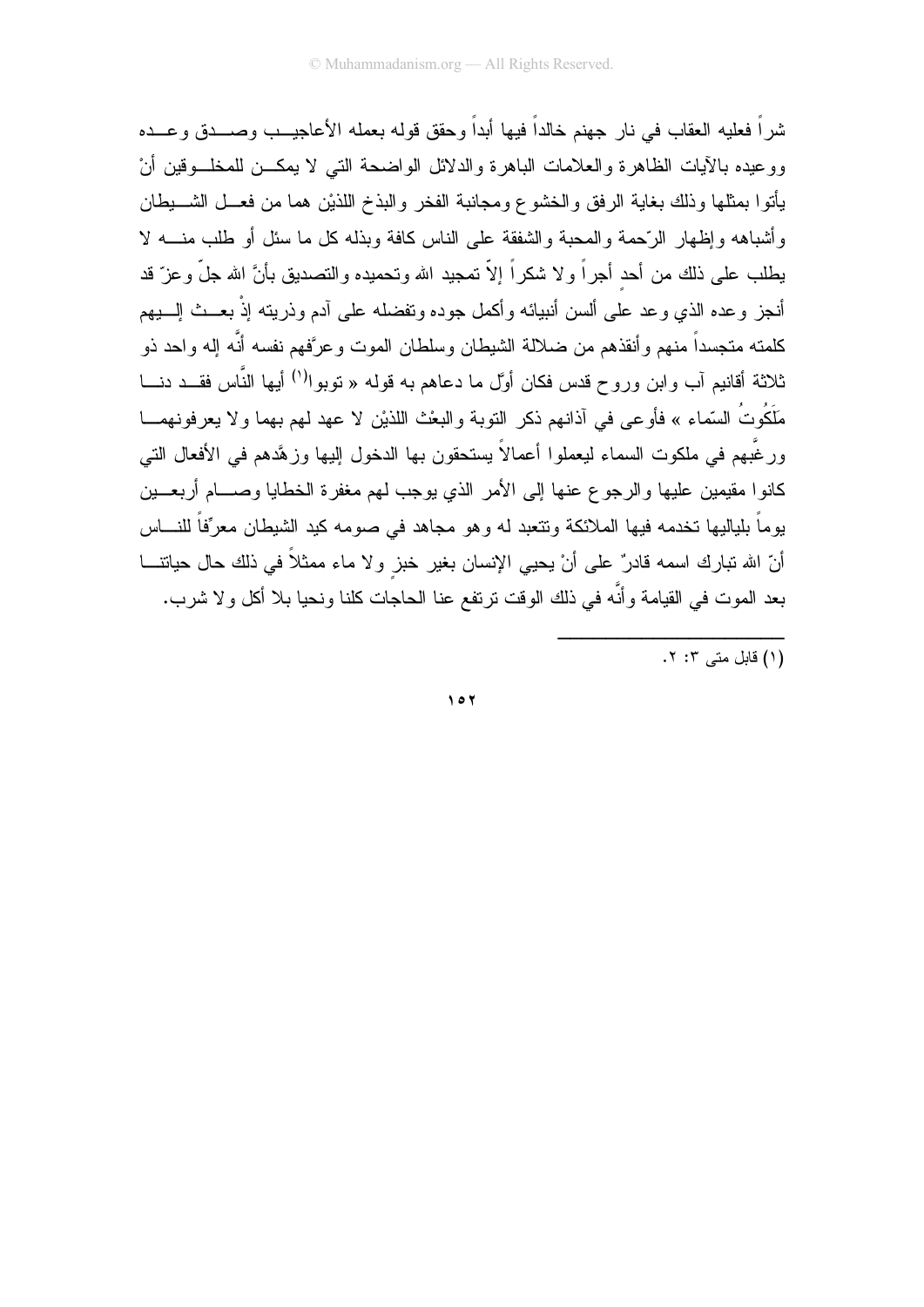ثم ابندأ في فرض الشَّرائع والسَّنن الرَّوحانية وتعليم النَّواميس الإلهية التي تليق باﻹلــــه ونفي الأمور الجسدانية فكان من قوله في القتل « قَدْ''<sup>'</sup> سَمعْتُمْ ما قيلَ للأولين إنَّ منَ قتلَ يُقتل وَأَمَّا أَنَا فَأَقُولُ لَكُمْ إِنَّ مَنْ غُضَبَهُ عَلَى أَخيه بَاطلاً فقد استوجب العقوبة ومن عاب أخـــاه فقــد وجبت عليه لائمة الجماعة ومن أساء إلى أخيه فقد استوجب نَارٍ جَهَنَّمَ ولا نغربن الشمس على أحد وهو غضبان على أخيه » ثم قال « إذا كنت قائماً في صلاتك وتَذَكَّرنتَ أنَّ أخـــاك واجــدٌ عليكِ فاقطعْ صلانكِ وأمض إليه مترضياً له ثم أقبل وأتمم صلانكِ » فقطع بهذه الشريعة أصل العداوة وأسباب البغيضة التي نتمي القتل، ثم قال « قَدْ سَمعْتُمْ أَنَّهُ قَيلَ لا تَزِرْن وَأَمَّا أَنَـــا فَــأَقُولُ لَكُمْ مَنْ نَظُرٍ إِلَى امْرَأَة نظرة شهوةَ فَقَدْ زَنَى في قَلْبه » فدلّنا بهذا أن الله جــلّ ثنـــاؤه عـــارفٌ بالظاهر والباطن لا نخفى عليه خافية وهو المكافئ على السرِّ علانية ثم قال « قد سمعتم أنــــه قيل مَنْ طَلَّقَ امْرِأَتَهُ فَلْيُعْطِهَا كَتَابَ طَلاقها و أَنَا أَقُولُ لَكُمْ مَنْ طَلَّقَ امْرِأَتَهُ من غير فاحشة أتتها فقد ألجأها إلى الزِّنا وَمَنْ تَزَوِّجُ مُطَلَّقَةً فهو زان » ثم قال في ذمّ الكذب « قد سَمعْتُمْ أَنَّهُ قبلَ لا تكذب في قسمك أمَّا أنا فأقول لكم لا تقسمن الْبَتَّةَ لا بالسَّمَاء لأنَّهَــا كُرسْـــيُّ الله وَلا بـــالأَرْض لأَنَّهَا مَوْطئُ قَدَمَيْه وَلا بِأُورُشَلَيمَ لأَنَّهَا مَدينَةُ الْمَلك الأعظم وَلا برَأْسكَ لأَنَّكَ لا تَقْدرُ أن تحـــدث فيه شَعْرَةً وَاحدَةً سَوْدَاءَ أَوْ بَيْضَاءَ بَلْ لَيَكُنْ كَلامُك النَعَمْ نَعَمْ واللا لا وَمَا زَادَ عَلَى ذلكَ فَهُوَ منَ الشَّيطان » ثم قال في ذم الأخذ بالطوائل والتَّرغيب في الصنّفح

(١) قابل كلِّ هذه الوصابا في متى الإصحاح الخامس والسَّادس والسَّابع.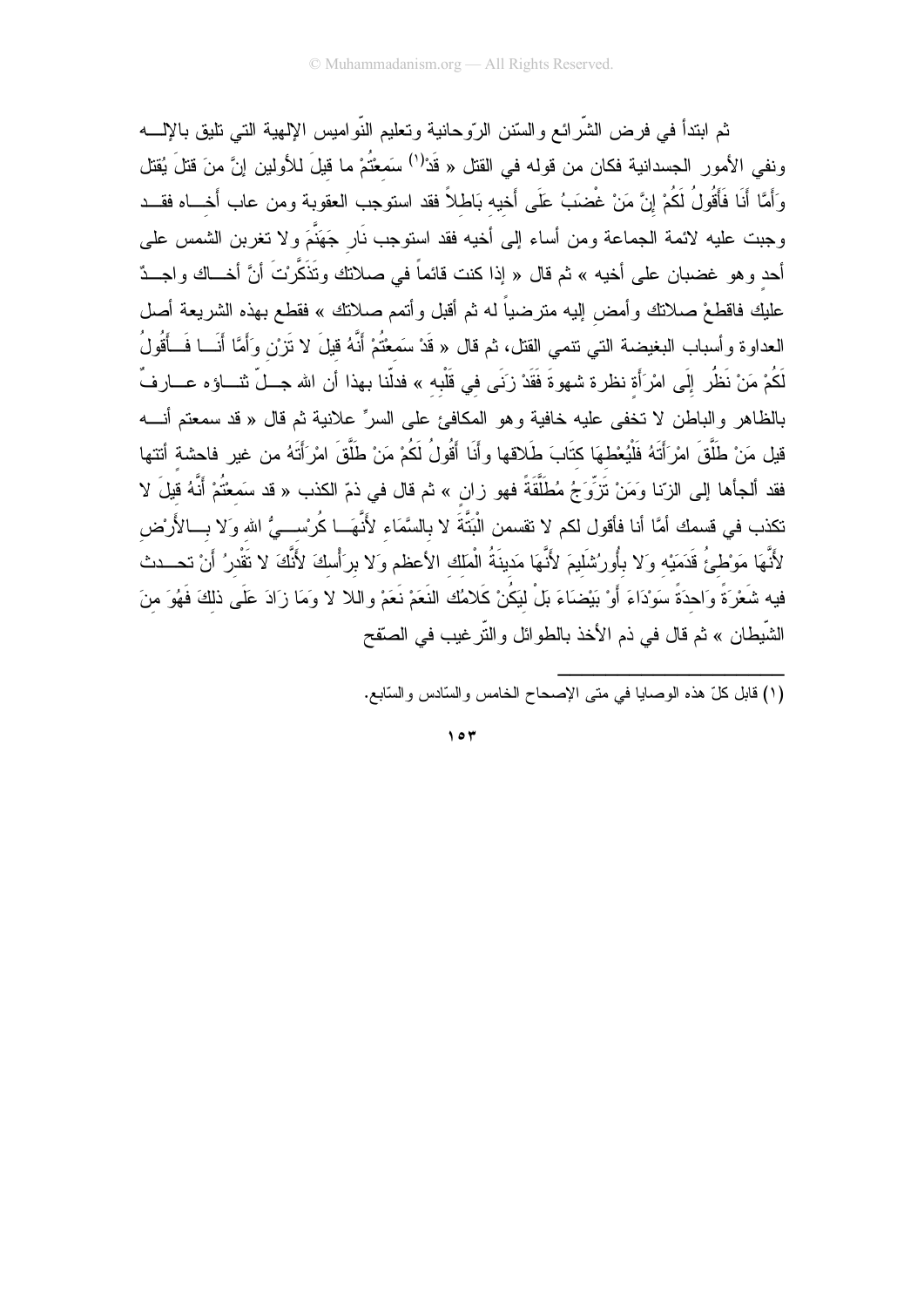والامتناع من الانتقام « قد سَمعْتُمْ أَنَّهُ قَيْلَ العَيْنُ بِالعَيْنِ وَالسنُّ بِالسنِّ والجراح قصاص وَأَمَّا أَنَا فَأَقُولُ لَكُمْ لا تُقَاوِمُوا الشَّرَّ بَلْ مَنْ لَطَمَكَ عَلَى خَدِّكَ الأَيْمَنِ فَحَّولْ لَهُ الأيسر ومَنْ طلبَ أَنْ يأخذ قميصك فلا تمنعه رداءَك وَمَنْ سَخَّرَكَ ميلاً وَاحداً فَامض معه ميليْن ومَنْ سَأَلَكَ فَأَعْطه وَمَـــنْ أَرَادَ أَنْ يَقْتَرِضَ منْكَ فَلا نَرُدَّهُ »، فقطع بهذه الوصية سبيل الخصومات وبردّد نار الملاحمــات ورفع الشر القاطع بين الناس وقرَّب بعضهم من بعض وجمع بيـــنهم بالتحابـــب وألان قســـاوة الغلظة وأنس وحشتها وجعل النَّاس إخوة في الرحمة والشفقة. وقــال في التفضل والإحســان « قد سَمعْتُمْ أَنَّهُ قيلَ أحببْ قَريبَكَ وأبغض عَذُوكَ وَأَمَّا أَنَا فَأَقُولُ لَكُمْ أَحبُوا أَعْــدَاءَكُمْ بَــاركُوا لاعنيكُمْ وأَحْسنُوا إلَى مَنْ أساءَ إليكم وادّعوا لمن اضطهدكم وساقكم كرهاً لتَكُونُوا أَبْنَاءَ أَبِــبِكُمُ الَّذي في السَّمَاء وتتثببهوا به فَإِنَّهُ يُشْرِقُ شَمْسَهُ عَلَى الأخيار والأَشْرَار وَيُحـــدر قطـــره عَلَـــي الأَبْرَارِ والفجّارِ » ثم قال مؤكداً لهذه الوصية ومرغباً فيها « وَإِنْ كنتم تحسنون إلى مَنْ أحسن إليكم فأيِّ أجر لكم أليس يفعل هذا السّقهاء بل كونوا كاملين محسنين متفضلين كيمــــا تشــــبهوا الرّب الذي يمهلكم ويتفضّل عليكم » ثم قال في البر « انظروا في صدقاتكم لا تعطوهـــا تجـــاه الناس نزيدون بذلك براً منهم فيضيع أجركم لكن أنت أيها المتصدق أيّما تصدقت بصدقة إيـــاك أنْ نعلم شمالك ما صنعت بمينك لكيما نكون صدقتك سراً والحقَّ أقول لكَ إنَّ أباك الـــذي فـــي السَّماء يكافيك على صدقتك علانيةً » ثم قال « وأنت أيها المصلى إذا أردت الصّلاة فلا تقفــن في الأسواق وعلى ظهور الطرقات ترائبي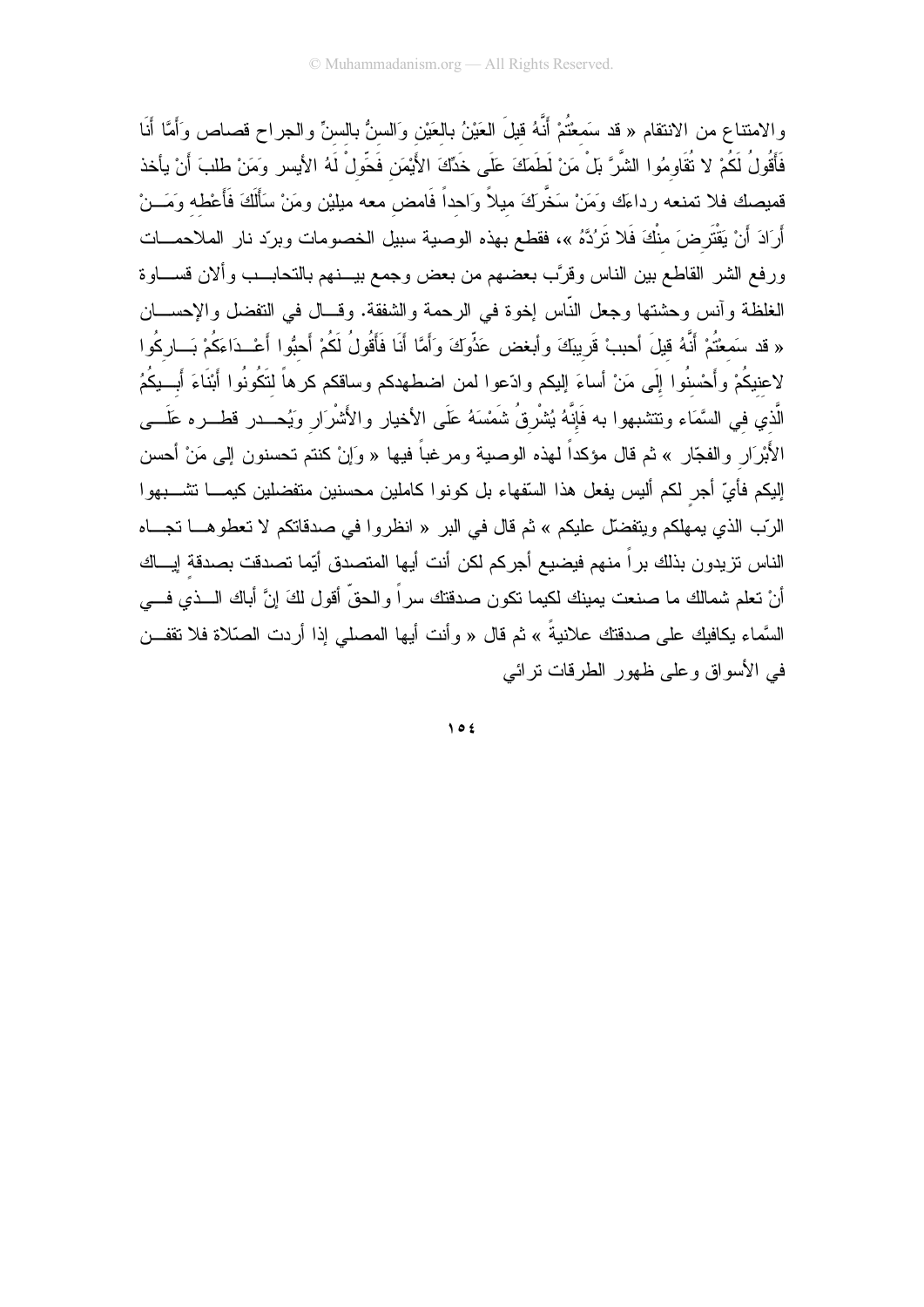النَّاس بصلاتك لكي بمدحوك الْحَقَّ أَقُولُ لَكَ إنْ فعلت هذا فلا أجر لكَ بل قد أخذت أجرك مـــن الناس الذين مدحوك » ثم قال « أيها المصلّي إذا أردت أنْ تصلى فَادْخُلْ إلَى مخْدَعكَ وصــــلِّ بين يدي أبيك سراً وأبوك الذي يعلم السرّ يكافيك علانيةً » ثم قال « إذا صــــمتَ فــــلا تعــــبس وجهك وتضعف كلامك لكى نرائي الناس بذلك فيضيع أجرك بمدحة الناس ولكـن إذا صـــمت فاغسلْ وجهك وادهنْ رأسك وقوٍّ كلامك لكيما يخفى على الناس صيامك والحقَّ أقول لـــكَ إنَّ أباك الذي إياه قصدت بصومك يجازيك » ثم قال في ذمّ الشَّره والحرص والبخل « لا نتخروا ذخائركم حيث يصل إليها اللصوص والآفات بل ادّخروها في السّماء حيث لا تصل اللصوص وتأمنون عليها حيث تكون ذخائركم فهناك تكون قلوبكم » ثم قال « لا يَقْدرُ العبــد أَنْ يَخْــدمَ ربّيْن إلاّ بإكرام أحداهما واحتقار الآخَرَ وكذلك لا تَقْدرُونَ على خدمة ربّكم وخدمة الدنيا » ثـــم قال « لا تَهْتَمُّوا بِمَا تَأْكُلُونَ وَلا بِمَا تَشْرِبُونَ فإنّ عنايتكم بأنفسكم وخلاصها من الآثام والخطايا أفضل وأوجب عليكم من عنايتكم بأجْسَادكُمْ لأنَّ النفس أفضل من الجَسَد إذْ كان لا قوام للجسد إلاَّ بالنفس ولكن تشبُّهوا بطير السَّمَاء النبي لا نَزرْعُ وَلا تَحْصُدُ وَلا تَجْمَعُ بل تغــدوا خماصــــاً ونروح بطاناً لأنَّ أباكم الذي في السَّماء يؤنِّيها رزقها والحقَّ أقول لكم إنَّكم في الخليقة أفضــــل وأكرم عند الله منها فلا تهتموا بما نقيتون به أجسادكم بل اصرفوا عنايتكم إلى ما برضي ربّكم ولا تحملوا اليوم همَّ الغد إنَّما يكفى اليوم همَّه فلا تهتموا برزق الغد لأنَّكم لستم خالقيـــه وإنَّمــــا خُلُق لكم فخالق الغد هو يأتنكم فيه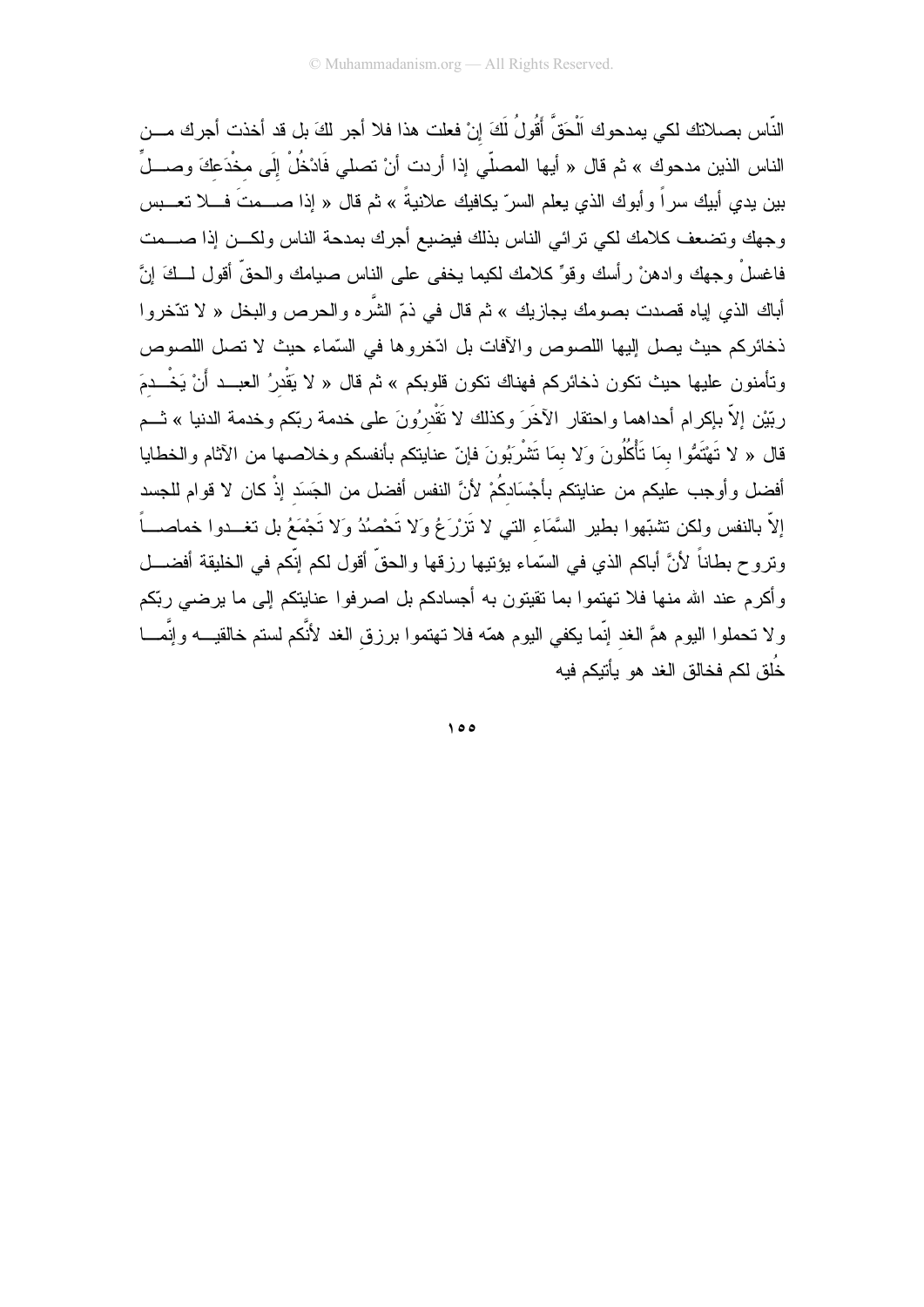رِ زِقه و لا يقولن أحدكم إذا أقبل الشُّتاء ماذا أكل وماذا ألبس وفي الصُّيف من أين آكل ومن أين أشرب فإنَّ أباكم الذي في السَّماء يعلَّم إنكم تحتاجون إلى ذلك وهو يؤتيكم إياه » ثم قـــال فـــي اغتياب الناس « لا تَدينُوا ولا تعقبوا لكي لا تدانوا ولا تعقبوا فإنَّ الدين الذي به تَدينُونَ تُدَانُونَ وَبِالْكَيْلِ الَّذي تَكِلُّونَ به يُكَالُ لَكُمْ فما بالك أيها الإنسان نرى الْقَذَى الَّذي في عَيْن أَخيكَ وفــي عَيْنِكَ خَشْبَةٌ لا نهمِّك أو نَقُولُ لأَخيكَ دَعْني أُخْرِجِ الْقَذَى الذي في عَيْنِكَ وفي عَيْنِكَ أنت سارية أخرجْ أو لاّ السَّارية منْ عَيْنكَ وَحينَنذ تتظر في إخراج الْقَذَى منْ عَيْن أَخيكَ » ثــم قـــال فـــي الطلب والنضر ع إلى الله جلّ وعزّ ووعده بالإجابة « اُطْلُبُوا تَجدُوا اسْأَلُوا تُعْطَوْا اقْرَعُوا يُفْـتَحْ لَكُمْ فإنَّ مَنْ سْأَلُ بنيّة صادقة أعطى ومَنْ طْلُبَ بإيمان خالص وجد ومن استفتح بقلب سليم فُتح له من منكم يسأله ابْنُهُ خُبْزاً فيُعْطيه حَجَراً أو يسَأَلَهُ حوتاً فيناوله حَيَّةً فَإِنْ كُنْتُمْ أَنْــتُمْ الأَشْــرَارٌ تَعْرِفُونَ أَنْ تُعْطُوا أَوْلادَكُمْ العَطَايَا الجَيِّدَةَ فَكَمْ بِالْحَرِيِّ أَبُوكُمُ الَّذي في السَّمَاء عنــده الخيـــرات ويأتى الحسنات والبركات ويفيض نعمه على أوليائه وأهل طاعته الَّذينَ يَسْأَلُونَه بنيّـــة صــــادقة ويقين خالص » ثم قال في اصطناع المعروف إلى الناس « كُلُّ مَا أحببتم أنْ يَفْعَلَ النَّاسُ بكُــمُ افْعَلُوه أَنْتُمْ بهمْ ولا ترضوا للناس إلاّ ما ترضونه لأنفسكم فإن هذا هو كمال البر<sup>(١)</sup> » ورضــــي الله عز ً وجلٌ.

ولعلَّ عابِباً عاتبًا بقلة دينه يعيب ألفاظ الإنجيل ويقول في تســـمية المســـيح ســـيدنا الله تبارك وتعالى أبانا فنجيبه في هذا بجواب مقنع

(١) كلِّ هذه الإشارة فهي منقولة عن الإنجيل بالمعنى لا في اللفظ.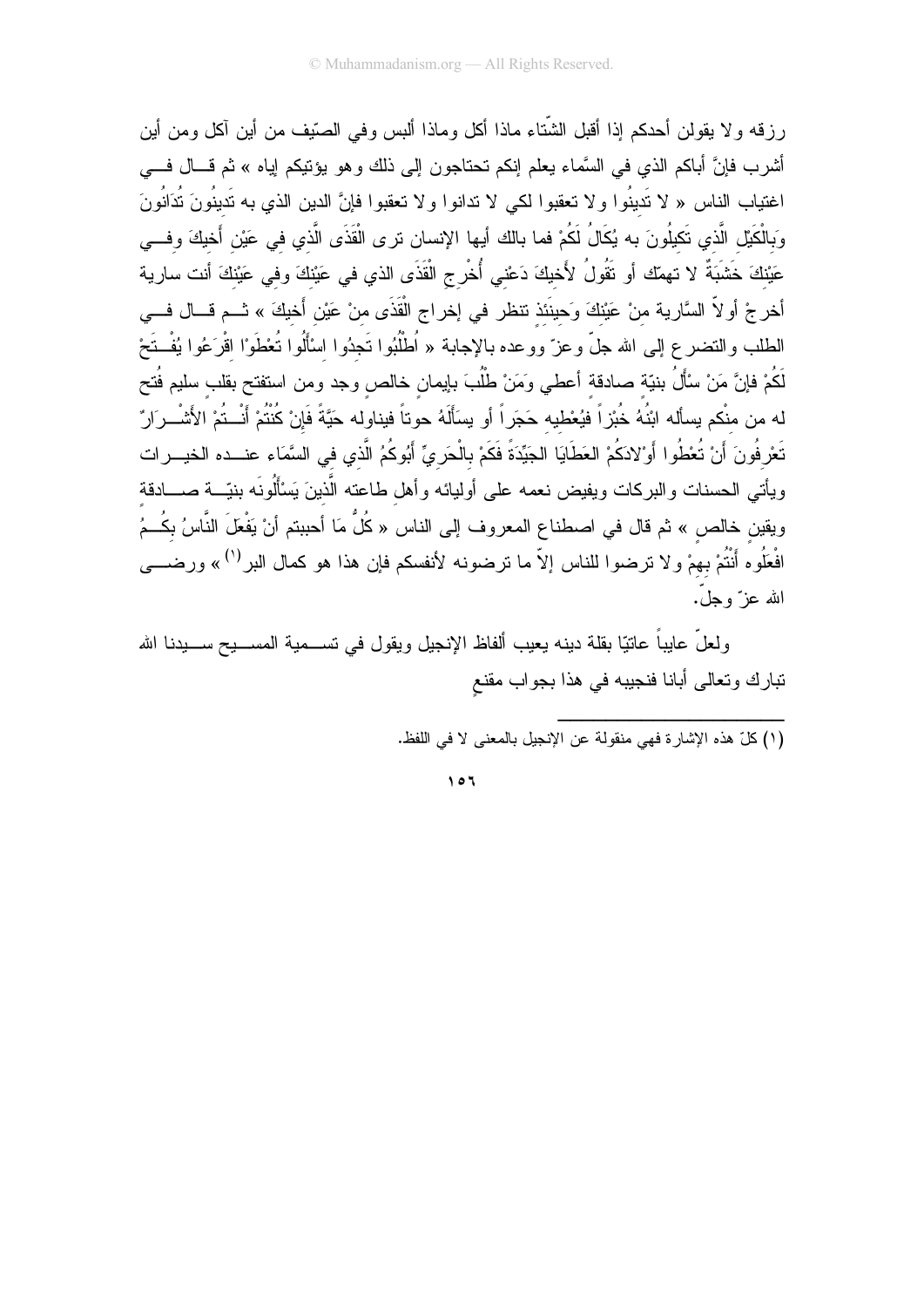ونقول إنّ المسيح له العالم وسيده أراد أنْ يحبّب طاعة الله إلى الناس ويقرّبها من قلوبهم لنكون طاعتهم له بالمحبة والموّدة لا بالقهر والرهبة وأنْ يؤلِّف بين قلوبهم ويُخـــرج العـــداوة منهـــا ويرفع ذكر التفاخر بالأنساب الذي أوقعه الشيطان بينهم ويجعلهم متعارفين بعضبهم بسبعض بالإخوَّة التي هم فيها كما هم في الطبيعة أجمع إخوة لأب واحد وأم واحدة وكـــذلك أحـــبَّ أنْ يكونوا في جميع الحالات ليس كما فعل صاحبك حيث زرع البغضة بين الناس بقوله ﴿ يَا أَيُّهَا الَّذينَ آمَنُوا إنَّ منْ أَرْوَاجكُمْ وَأَوْلاَدكُمْ عَدُوّاً لَّكُمْ فَاحْذَرُوهُمْ وَإن تَعْفُوا وتَضفوا وتَغْفرُوا فَسإنَّ اللَّهَ غَفُورٌ رَّحيمٌ ﴾ (تغابن) والسيد المسيح كان يخاطبهم ويقول لهم أبوكم الذي في الســـموات يفعل بكم كذا وكذا ويصطنع إليكم كيت وكيت كلّ ذلك ليزر ع في قلوبهم محبة بعضهم لـــبعض فتنحل الضغائن ويرتفع التفاضل ولعمري إنَّ الله جلَّ وعزَّ هو الأب الرحيم المشفق المتحـــنَّن المجمل إذْ كان بدأ فخلقنا جوداً وإحساناً قبل أنْ نكونَ تفضلاً منه علينا وهو يقوينـــا ويرزقنـــا بنعمته ويتفقَّدنا بجوده ويتَّعهد هفواتنا ويغفر ذنوبنا ويحتمل بكرمه وطول أناته جهلنا ولا يعجل علينا كما يفعل الأب المشفق على ولده. ثم « إذا<sup>(١)</sup> أدَّبنا خلط بأدبه الرأفة والرحمـــة » فـــلا يصل إلى الغاية التي نستحقها بذنوبنا فمن أحقّ وأوْلى أن يُسمَّى باسم الأبوّة الحقيقيـــة مـــن الله تبارك اسمه وتعالى ذكره فلا حجة إذن للمنكر في إنكاره على المسيح سيدنا حيث

...<br>(١) قابل عبر انبين ١٢: ٥ \_ ١١.

 $\vee$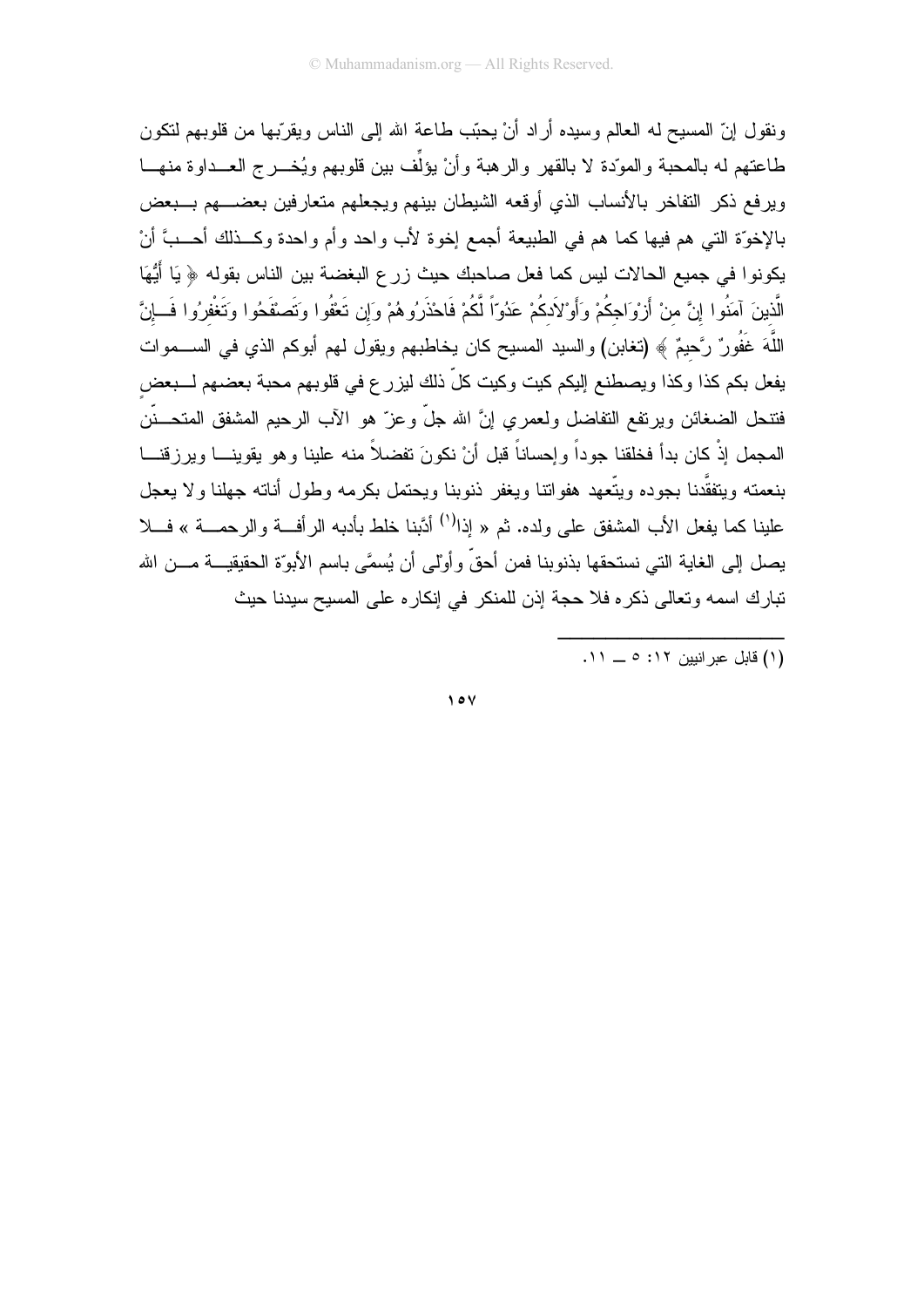يسمّى الله أبانا. ثمّ قال في أداء الفرائض « فإذا<sup>(١)</sup> فعلتم ذلك كله فقولوا إنَّنَا عَبِيدٌ بَطَّالُونَ إنَّمَـــا عَملْنَا مَا أمرنا به » وقد تحققت لنا أقواله ووصاياه بما كان بظهر لنا من ســـبر ته أنّـــه كـــان صائماً مصلياً لا بيت له ولا مأوى ولا شيء من القنية أكثر من ثوبيْن يواري بهما جسده فقــد قال له بعض السّائلين يا عظيمنا أين منزلك لآتيك فيه فأجابه إنّ للثعالب<sup>(٢)</sup> أوجـــر ة ولطيـــور السماء أوكاراً وأمّا أنا فلا بيت لمي ولا مأوى حيث أدركتَ فهناك مبيتي ومتى طلبنتي وجدتني لم يتكلم بإفك قطَّ ولا همّ بخطيئة ولا اقترف ذنباً ولا ارتكب إثماً ولا قبيحة ولا أعاب أحداً ولا أذاه و لا منع طالباً و لا ردَّ سائلاً و لا أعرض عن مستغيث كما سبق قول النبي فيــــه (إشــــعياء ٥٣) ثمّ أتبع ذلك فحقق قوله بالأعاجيب والآيات التي فعلها وكان يشــفي المرضـــي الـــذين لا يعرف عددهم إلاّ هو نبارك اسمه ويبرئهم من أدوائهم ويكشف عن أسقامهم ويهب لهم العافيـــة بكلامه طهّر البرص وأخرج الشباطين وبسط أبدى العُسم وأحبا الموتبي السذين مساتوا وأتست عليهم الأيام الكثيرة مثل لعازر أخي مريع ومرثا ومثل ابنة يابروس رئيس الكهنة وعبد العامل وابن أرملة وغيرهم وأخبر بالغيب وبما تخفيه صدورهم وتكنّه أفئدتهم وبكلمته أبـــرأ المفلـــوج وأمر المقعد الذي أنت عليه ثمان وثلاثون سنة زمناً أنْ بحملَ سريره علـــي عاتقـــه ويمضــــي محاضر اً فكان ذلك ونادي الشباطين فأجابته مذعنة لأمر ه

- (١) قابل لوقا ١٧: ١٠.
	- (٢) قابل متبر ٢٠ ٢٠.

 $\lambda$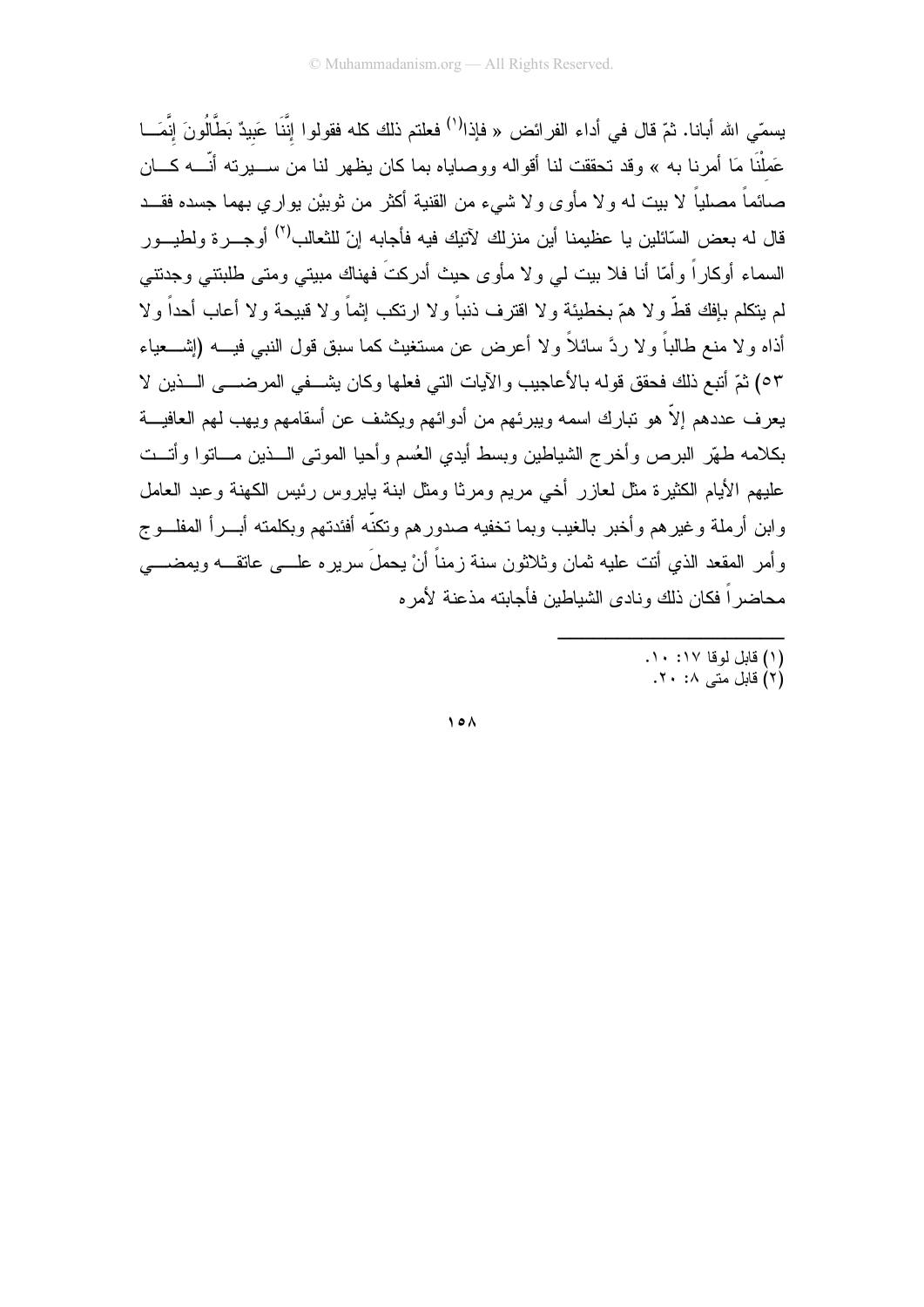طائعة لربوبيته مقرَّة أنَّه كلمة الله الحي وأنَّه هو الذي يبطل سلطانها ونسأله أنْ يـــذهل عنهـــا وغفر الخطايا وعفا عن الذنوب بالكلمة الخالقة الممجدة بروح القدس الحالّة فيه وفستح أعسين الأكمه المعروف بالعمى على طول الأيام وخلق لبعضهم الأعين من الطين المجبول بريقــه قدرةً منه على الخليقة وأشبع من خمس خبزات وسمكنيْن خمســـة ألاف رجــل خـــلا النســـاء والصبيان وفضلٌ من ذلك اثنا عشرٍ مناً كسراً وكان مباركاً حيث كان وغيَّر الماء المصــــبوب في ستة أجاجين خمراً وذلك في عرس الجليل وتباركت به الصبيان ونادت به الأطفال ولعـــن شجرة النين فجفت من ساعتها وزجر أمواج البحر في شدة الريح فانتهت ومشى علـــي المـــاء ظاهراً وتجلَّى لتلاميذه في الجبل مع موسى وإيليا النبييْن وخبَّر السامريَّة بخبرها مـــع الأزواج وأبراً المرأة التي كان بها نزيف دم منذ اثنتي عشر سنة وذلك بمجرد لمسها ثوبه وظنت أنَّه لا يعلم بها فعلم بالقوة التي خرجت منه وقال للجماعة من لمس ثوبي وأتت المرأة وســـجدت لــــه وأقرَّت بما فعلت فقال لمها ايمانك شفاك امضـي بسلام وكونـي بريئةً من عللك وأمر الشَّــباطين أنْ ندخلَ في الخنازير وتغرق في البحر فأجبت وانتهت إلى طاعته وفعل أفعالاً كثيرة لو نسق جميعها الرسل لطال الكتاب بها وقد نركنا أيضاً كثيراً منها لئلا يطول كتابنا هذا ولأنَّنى أعلـــم أنَّك قد قرأتَ الإنجيل المقدَّس حيث كان ما أثبته التلاميذ من ذلك منســـوقاً فيــــه ومـــن قـــول صاحبك وشهادته ﴿ وَآتَيْنَا عِيسَى ابْنَ مَرْيَمَ الْبَيِّنَات وَأَيَّدْنَاهُ برُوحِ الْقُدُسِ ﴾ فكيف بحيل عليــك أصلحك الله أنَّ هذه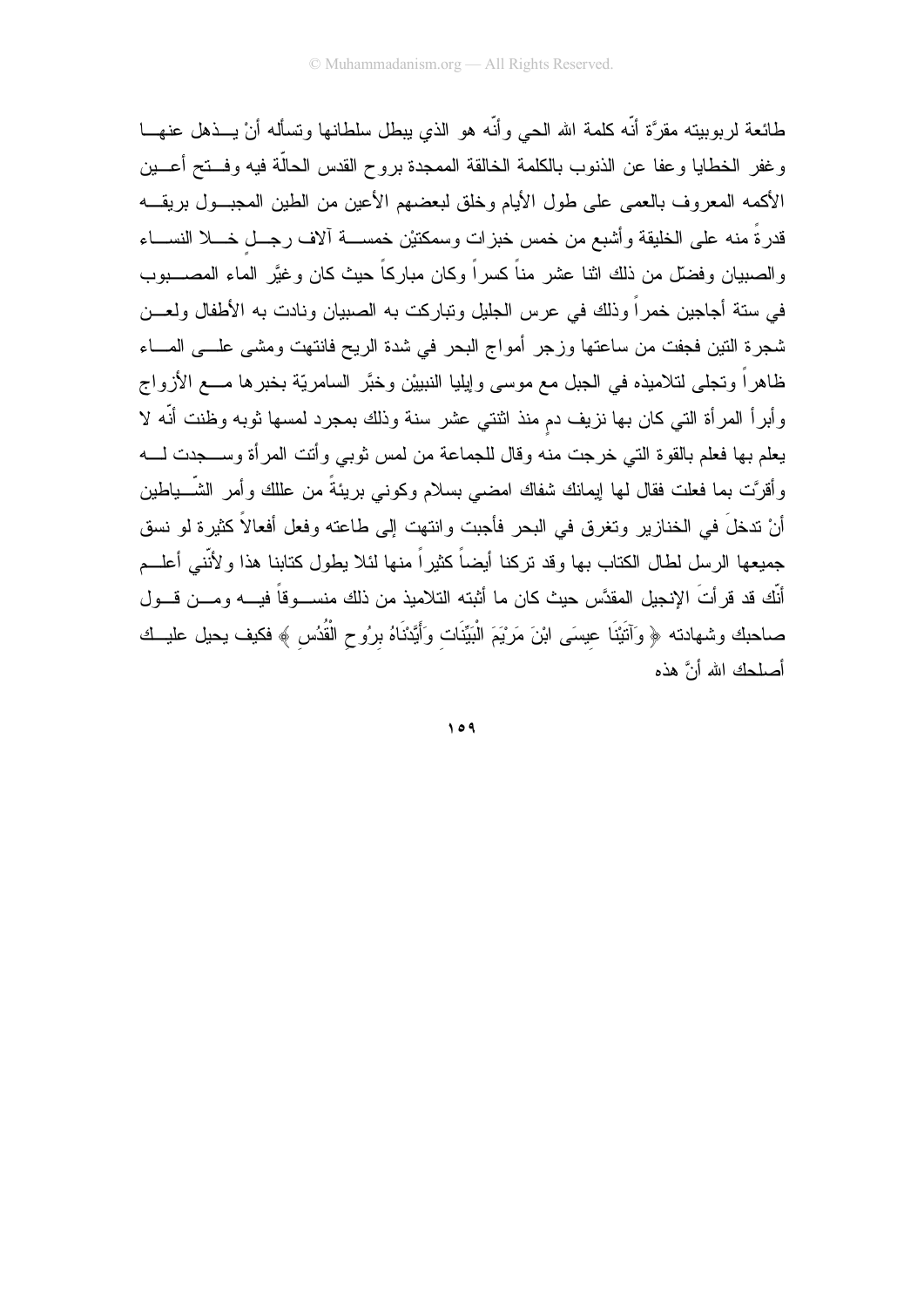الأفعال ليست إلهية و لا يحيل ذلك إلاَّ على من أظلم عقله بالجسد و أعمى بصر ه بالغير ة ومَـــنْ حملته محبة الدنيا على إهلاك نفسه ومن اتَّبعه باﻹفك وكل ذي لبٍّ ناصحٌ لنفسه إذا هو نظـــر في كتابنا هذا وتصفَّح هذه الأمور بعين الحقِّ والنصفة وقاسها بأفعال صاحبك نبيَّن لــــه الحـــق من الباطل وإن كان لا يقاس بأمر المسيح شيء من الأشياء بالبهت والكذب والدّعوى الباطلـــة ونحن نعلم وأنت أنَّ أفعال المسيح ليست من أفعال البشريين وأنَّ أمر صاحبك قد تهيأ لجماعة من الناس ممن قد رأينا وسمعنا به من الملوك المنقدمين في سائر الأزمان فإنْ قلت إنَّ الأنبياء كانت نفعل الأشباء المعجبة التي ليس في قدرة العالمين أنْ يفعلوا مثلها مثل موسى وغيره قلنا لك إنَّ الأنبياء كانت تفعل ذلك لكن بعد التَّضر ع الشديد و الطلب الطويل و المســـألة الملحفـــة لا بالقدرة القاهرة والأمر النافذ الذي لا مرد له ولا شبيء يعتاص عليه أو يضاده مثلما كان يفعـــل سيدنا المسيح لأنَّ أولئك إنَّما كانوا يفعلون الشيء المعجز كما يفعل العبيد المشـــفقون بـحســـب الطَّاعة لإنفاذ الأمر الذي وجِّهوا به وتبليغ الرسالة وأنت تعلَّم أنَّ موسى قبل فلق البحر لبنــــي إسرائيل ما زال مصليًّا راكعاً ساجداً طالباً حتى قال الله له لمَ تصلَّى « قم<sup>(١)</sup> فاضــــربْ البحـــر<sup>َ</sup> بعصاك فإنّه ينفلق بين يديك » هكذا تجده في التوراة وكذلك يشو ع بن نون وإيليا وأليشع كانوا يتضرعون ويطلبون في صلواتهم فعند ذلك يُؤذن لمهم في عمل الآية وذلك بعد المسألة الملحفة على أنَّ بعضاً دعا وصلَّى وتضر ع فلم

 $15.$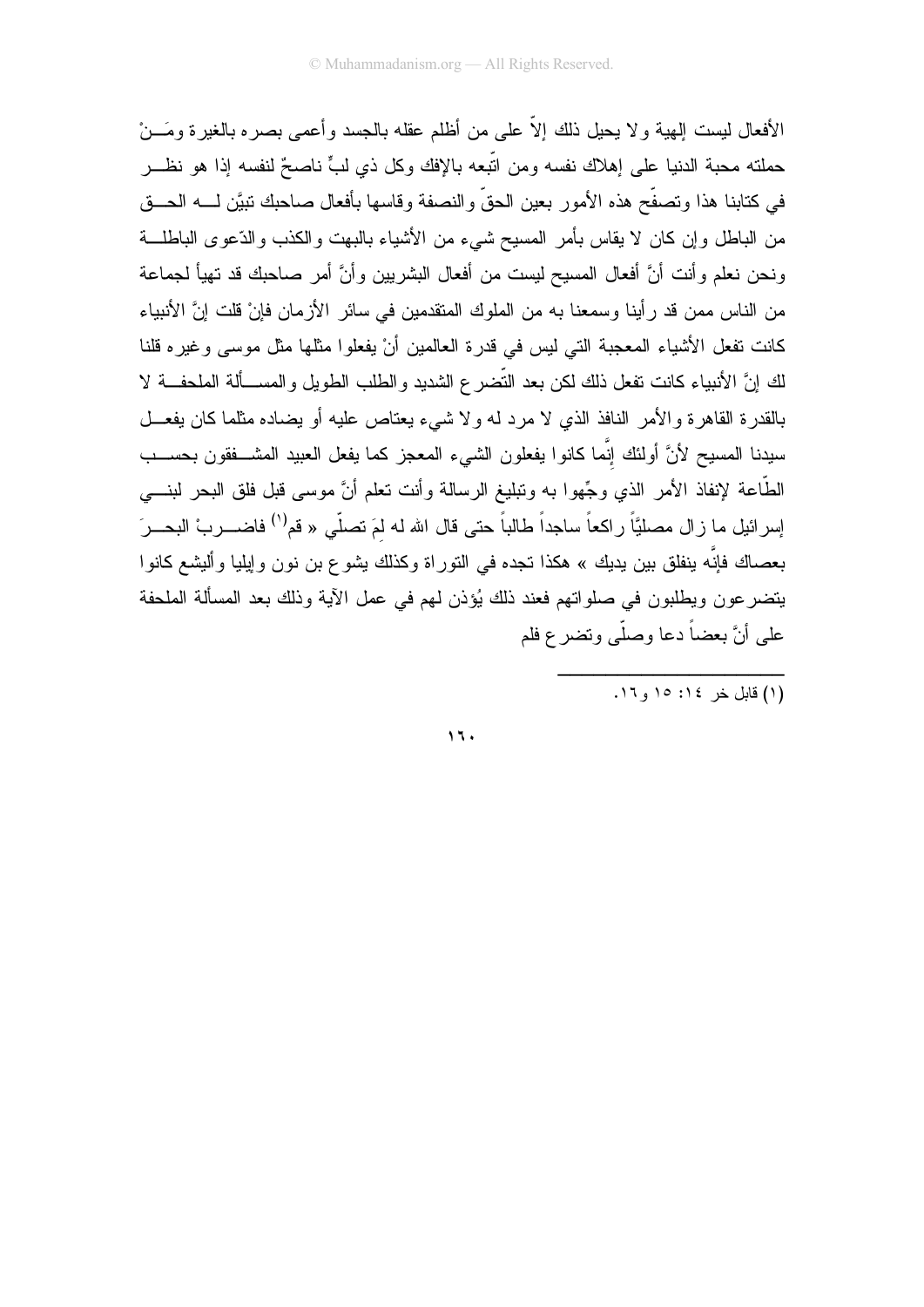يُجَب مثل موسى نجى الله فإنّه تعالى قال له لا أدخلك أرض المواعيد و هي بلاد الشّام لأنّك لم تصدقني ولم نقدَّس اسمي أمام بنبي إسرئيل وذلك في المكان المعروف بماء الخصــــام لضـــــربه الصخرة ضربتيْن فحرمه من دخول أرض الميعاد ومثل إرميا المغبوط في الأنبياء قــد دعـــا فقال الله عزَّ وجلَّ إنـى لا أسمع دعاءَك ولا أقبل صـلانك.

فأما سيدنا يسوع المسيح الذي هو الابن الحبيب كما شهد أبوه له قائلاً « هــذَا<sup>(١)</sup> هُــوَ ابْني الْحَبيبُ الَّذ*ي* به سُررتُ » فإنّه فعل الأشياء بالقوة القاهرة التــــي هـــي الكلمــــة الخالقـــة للسموات والأرض المتحدة به فهل يقدر مخالف أنْ يتعنَّتَ أو يبطلَ هــذا القـــول إلاّ بالحســـد والمعاندة للحقِّ والافتراء على الله الأب وكلمته وروح القدس مثل من يقول إنَّ الشمس مظلمة والنار غير محرقة فباهت بذلك العيان وكفاه بهذا خجلاً.

وإذا قد نقلنا بعض شرائع المسيح سيدنا وأخبرنا ببعض عجائبه لنذكر ْ الآن كيف اتَّخــذ تلاميذه الحورابيين وبعث بهم إلى أهل العالم دُعاةً إلى الحقِّ فنقول إنَّه انخذ قوماً أميين لا علـــم لمهم ولا معرفة ولا شرف ولا حسب ولا أيسار صيّادي سمك وعشّاري خراج ففـــتح قلـــوبهم وملأها نوراً وحكمةً فقهروا بذلك كل فيلسوف حكيم وفاقوا كل طبيب ماهر ونذلل لمهم كلِّ ملك عزيز وسلطان شديد وكل جبار عنيد ودخل في طاعتهم كل شريف وحسيب وافتقر إليهم كل غني حتى دان لمهم ذوو الأيسار وأقرّ لمهم كل ذي علم وفهم وانقطع عند حجتهم كلّ ذي بلاغة ودانوا لمهم بالطّاعة وأقرّوا لمهم بالإجابة غبر

. ۱۷: ۲: ۱۷.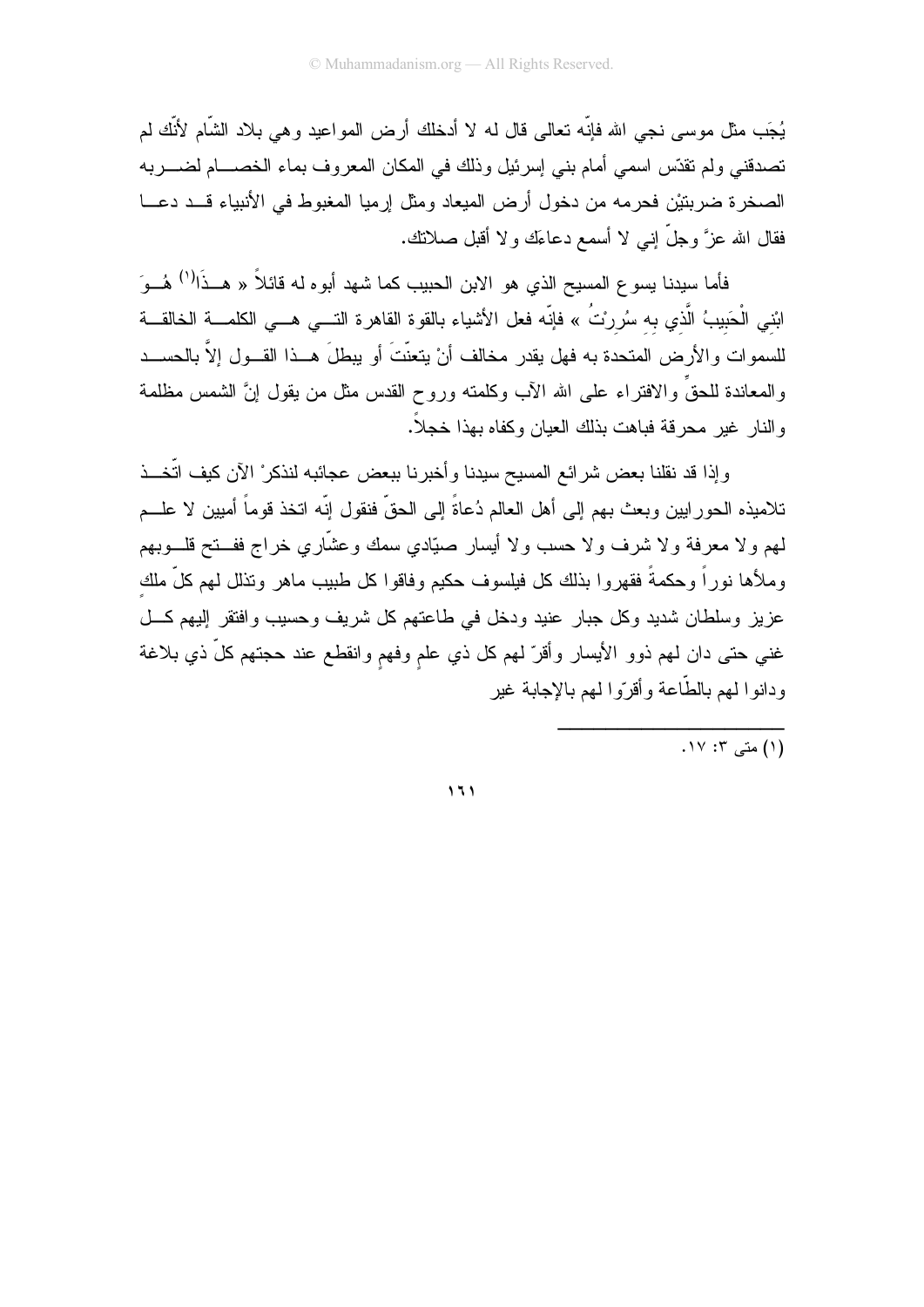منكرين و لا جاحدين بل قائلين بالفضل الذي أو تو ه ومعتر فين لمهم بالنعمة التي ظهر ت علـــبهم والأيد الذي أُبِّدوا به وتلك الآيات العجائب التي أظهروها حين قال لهـــم « اذهبـــوا<sup>(١)</sup> فــــادعوا الأمم إلى حياة الأبد وبشروهم بالبعث والنُّشور وقيامة أجسادهم وفيها أرواحهم وتخليصهم من سرِّ الموت وفكهم من سلطانه وإطلاقهم من حبسة الذي هم فيه وقد أعطيتكم على تحقيـــق مــــا تضمنون لمهم من ذلك القدرة على فعل الآيات والعجائب مجاناً أعطيتكم مجاناً أعطوا لا تأخذوا ذَهَباً وَلا فضَّةً من أحد نضعون أيديكم على المرضى فيبرأون والموتى فيحيون باسمى ليعجب العالم منكم ويكون لـى حجةً عليهم » فساروا بسيرته وبلغوا ذلك وبشّـــروا النــــاس بالرحمــــة والمغفر ة ودعو هم إلى الحقِّ مجتهدين غير ً مفترين و لا مستأثرين لشيء من الدنيا و عدة هؤ لاء سبعون رجلاً الذين وجَّههم قبل ارتفاعه إلى السماء بالكرامة والمجد. واختار اثنـي عشر رجلاً كانوا ملازمين له وهم حواريوه وتلاميذه المشاهدون لكلِّ أموره في كلِّ أحواله وهم النساقلون أخبار ه بالحق و الصدق إلى الأمم وكانت مخاطبته إياهم وعهده إليهم قائلاً إنَّ الذي يعمل ويعلَّم هذا يُدعى اسمه كبير اً في ملكوت السَّموات وعظيماً وإذا أنتم طلبتم فاطلبوا المغفرة لخطايـــاكم والرَّحمة وملكوت السماء والعمل بالبر ولا تكثروا الخطب والتعديد وتشغلوا قلوبكم بطلب

(۱) قابل متبر ۱۰ ولوقا ۱۰: ۱ \_ ۱۰.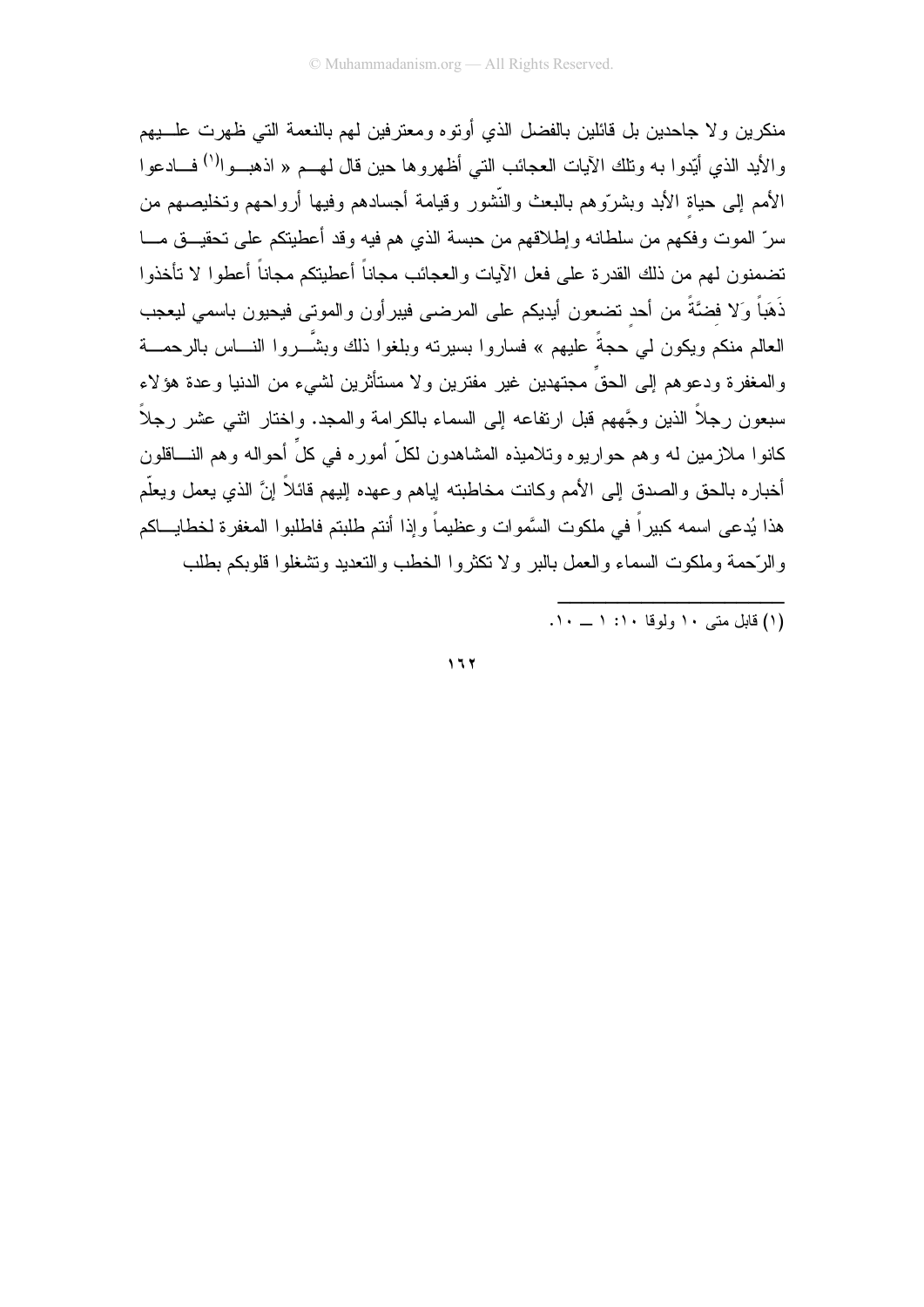الرزق الذي قد كُفيتموه فإنَّ أباكم الذي في السماء أعلم بحوائجكم وما يصلح لكم ولكن إذا دعا أحدكم فلبدعُ هكذا<sup>(י)</sup>:

« أَبَانَا الَّذي في السَّمَوَات ليَتَقَدَّس اسْمُكَ ليَأْت مَلَكُونُكَ لتَكُنْ مَشْيئَتُكَ كَمَا فـــى السَّــمَاء كَذلكَ عَلَى الأَرْض أعطنا خُبْزنَا كَفَافَنَا يَوماً فَيَوماً واغْفرْ لَنَا ذُنُوبَنَا وخطايانا كَمَا نَغْف رُ نَحْــنُ لمَن أساءَ إِلَيْنَا وَلا تُدْخلْنَا في التَّجَارِب لكنْ نَجِّنَا منَ الشَّرِّيرِ لأَنَّ لَكَ الْمُلْكَ والْقُوَةَ والْمَجْدَ إِلَـــى الأَبَد. آمينَ ».

ثم قال لهم « إنّي موجهكم مثل الحملان بين الذئاب<sup>(٢)</sup> ولكنّي مؤيدكم فكونو ا حُكماء في أموركم وإذ قدمتم إلى السّلاطين والحكام والقضاة فلا تهابو هم ولا تميلوا عن الحقِّ معهـــم ولا ترهب قلوبكم عند مخاطبتكم إياهم بالمواعظ لأنّهم لا يملكون لأنفسكم ضىراً وإنمـــا ســـلطانهم على أجسادكم فقط فاصبروا إذا ألجؤوكم إلى الحبس والضرب والقتل واذكروا من له ســـلطان على أنفسكم وأجسادكم معاً لأنَّه هو القادر على أنْ يميتكم ويحييكم ويعذبكم ويعفوا عـــنكم ولا تهتموا بما تكلمونهم وتحاجون به فإنّي معطيكم في الوقت من الحكمـــة بـــالروح القـــدس مـــا تحتاجون إليه واعلموا أنَّ من جحدَ دعوتي وأنكر البشارة باسمي أنكرته بوم القيامة إذا وقــف مع الخلائق بين يدي للحكم والقضاء ومَنْ أقرّ بدعوتي والبشارة باسمي بين يدي النَّـــاس ولــــم يجحد ذلك ولم يكتمه قررت به أنَّه من أوليائي يوم الدين

- (۱) قابل متى ۱: ۷ \_ ٤.<br>(۲) قابل متى ۱۰: ۱۲ \_ ۳۳.
-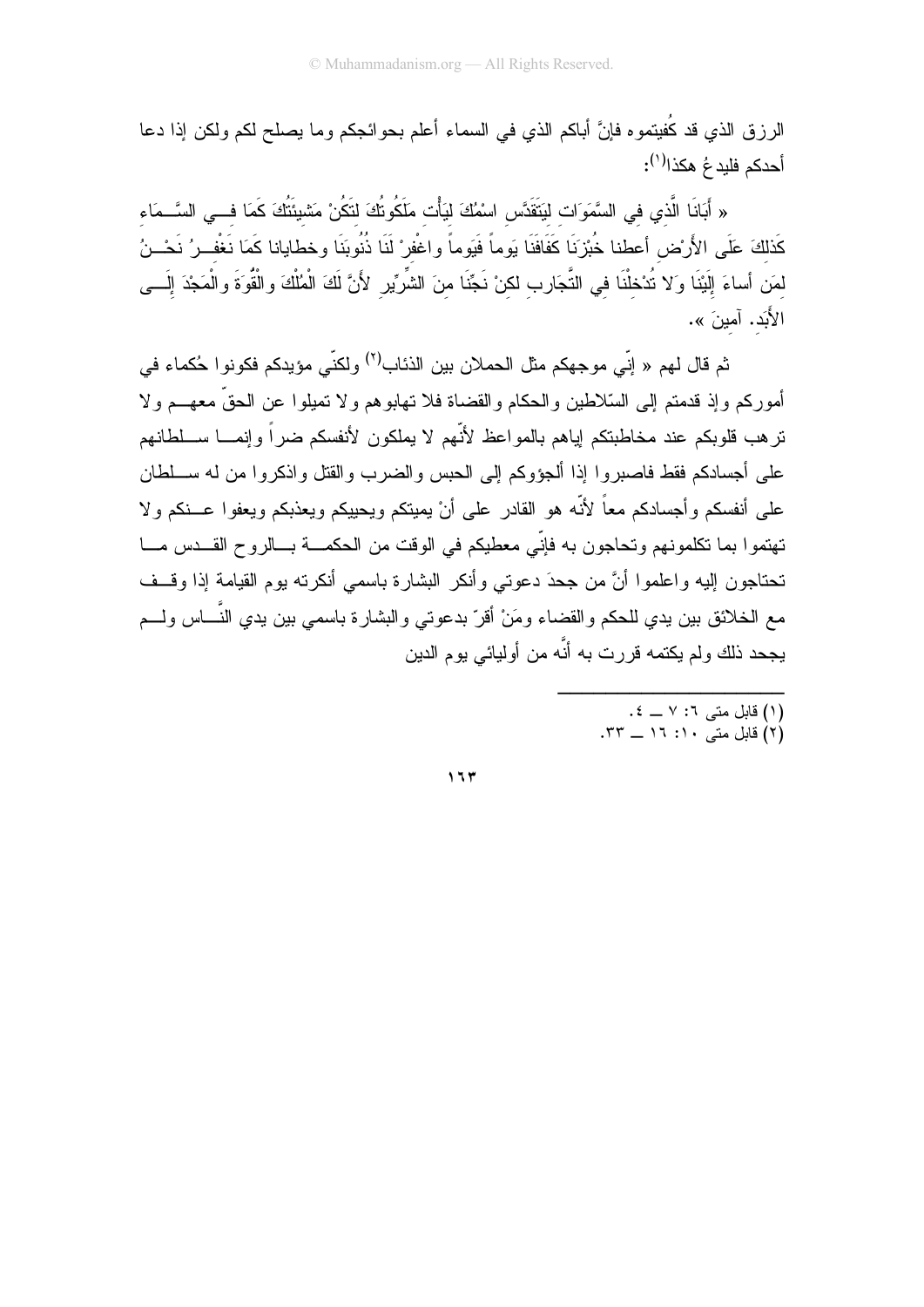إذا وقف مع الخلائق بين يدي، ثم قال لهم عليكم بالتّواضع فطـــوبـى<sup>(י)</sup> للمتواضــــعين طـــوبـى للمطهر ۃ قلو بھم کو نو ا ر حماء فطو بے للر حو مین فانَّهم بستحقو ن الر ّحمة من ر بھم. ثم قال لهـــم صلوا من قاطعكم أعطوا من منعكم أحسنوا إلى من أساء إليكم سلموا على سبّكم صالحوا مـــن بغضكم اصفحوا عمّن أهانكم أنصفوا من خاصمكم واعفوا عمّن ظلمكم كعفو الله مولاكم عنكم فإنَّكم إذا لم يرحم بعضكم بعضاً كيف يرحمكم الله وإذا لم تحسنوا إلى الناس كيف يحســـن الله إليكم كونوا متفضلين حتى يجود الله عليكم فحقاً أقول لكم كما تفعلون كذلك يُفعل بكم. ثم قـــال إنَّ") ضوءِ الجسد عيناه فإنْ كان البصر ِ مستضيئاً استضاء الجسد كلَّه و إنْ كان البصر ِ مظلمـــاً كان الجسد أيضاً في الظلام كذلك العبد إذا كان عالماً بربه أبصر ذنبه وإذا كان جـــاهلاً بريــــه عمي عن ذنوبه وكما أنَّ لا قوام للجسد إلاَّ بالنفس الحيّة كذلك لا قوام للدين إلاّ بالنيّة الحســـنة الصبّادقة و إباكم و النظر إلى عبو ب<sup>(٣)</sup> الناس و أن تعاتبو هم على صلاحها لكن أبــدأو ا بإصـــلاح عيوب أنفسكم وغطُّوها بأفعالكم لا تعطوا القدس للكلاب ولا تتشروا درركم قدَّام الخنازير ولا تذكروا الحكمة للسفهاء ولا نتكلموا بها عند المظلمة قلوبهم من خوف الله. ثم قال ما أســـهل<sup>(٤)</sup> السبيل التي تؤدي إلى

> (١) قابل متبي ٢: ٣ \_ ٩ و ٤٤ \_ ٤٦. (۲) قابل متبی ٦: ۲۲ و ۲۳. (٣) متبی ١٧ - ٦. (٤) قابل متبي ١٣: ١٣ و ١٤.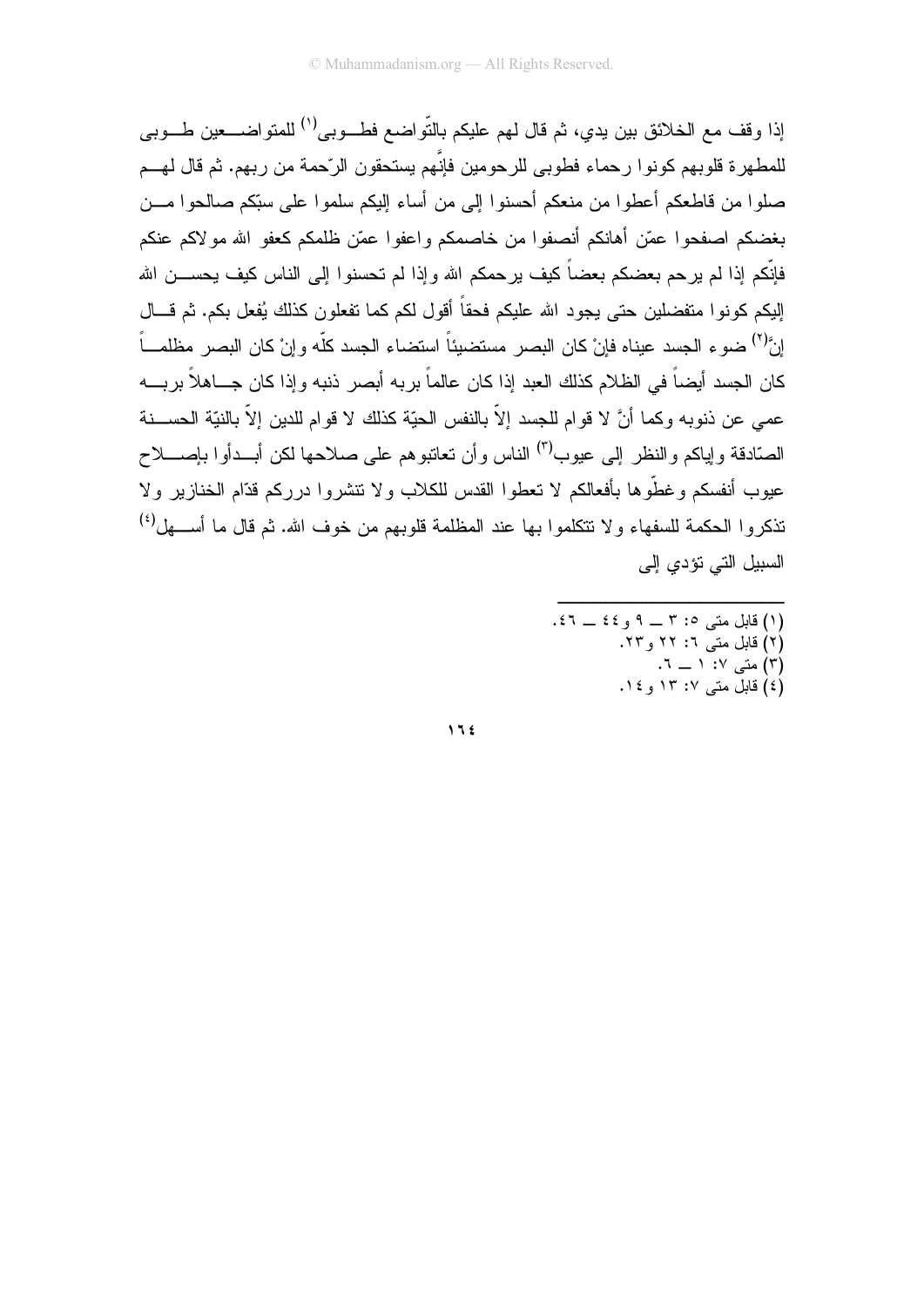العطب والمهلاك وما أوسعها وأعمر ها وأكثر سالكيها وما أثقل السبيل التبي تؤدي إلـــي الحيـــاة وما أبطأ سالكيها وأقلَّ عامريها<sup>(١)</sup> احتفظوا من الكذابين واحتراسوا من المرائين على ظهورهم ثياب الصّوف كالحملان وهم من داخل كالذئاب الخاطفة يُعرفون بسيماهم هــل يجتنـــي مـــن العوسج عنب أو من الحنظل نين كذلك لا ينتفع بقول ولا بموعظة من مثل هؤلاء واحذروا من الأنبياء الكذبة الذين يأتونكم بعدي بلا آية ولا حجة بل بالسيف والمغالبة. أمضـــوا<sup>(٢)</sup> فـــادعوا النَّاس إلى حياة الأبد وعلَّموهم ما علمتكم من الحكمة الرَّوحانية وخبَّروهم بما رأيتمـــوه منـــــى وأهدوهم في هذه الدنيا الفانية الغرارة ورغبوهم في دار الأخــــرة وأعلمــــوهم إنَّ الله ننبـــارك ونعالى باعث من في القبور ومحيى المونى ومدين الخلائق فمن عمل صـــالحاً ورث الحيـــاة الدائمة التي لا موت يقطعها في ملكوت السمّاء وجوار رب العالمين الذي لا شيء أفضل منـــه مع الأمن والعافية في نعيم لا يزول ولا ينقضي فمن أفسد ولم يسمع قولكم وكـــذب بشــــارتـي وجحد دعواي وناصبها بالنقض والمخالفة والعداوة والمعاندة فجزاؤه بوم الدين نار جهنم التسى لا نتطفئ خالداً فيها والعذاب الدائم الذي لا انقضاء له وغضب الله وسخطه الـــذي لا رضــــي بعده فمن ردّ دعوتي فقد ناصب الله وردّ أمره. وقد أعطيتكم من الأيد والسّلطان والقوة والقدرة ما يحقق للناس

> (١) قابل متبي ١٧: ١٥ \_ ٢٠. (۲) قابل متے ۲۸: ۱۹ و ۲۰.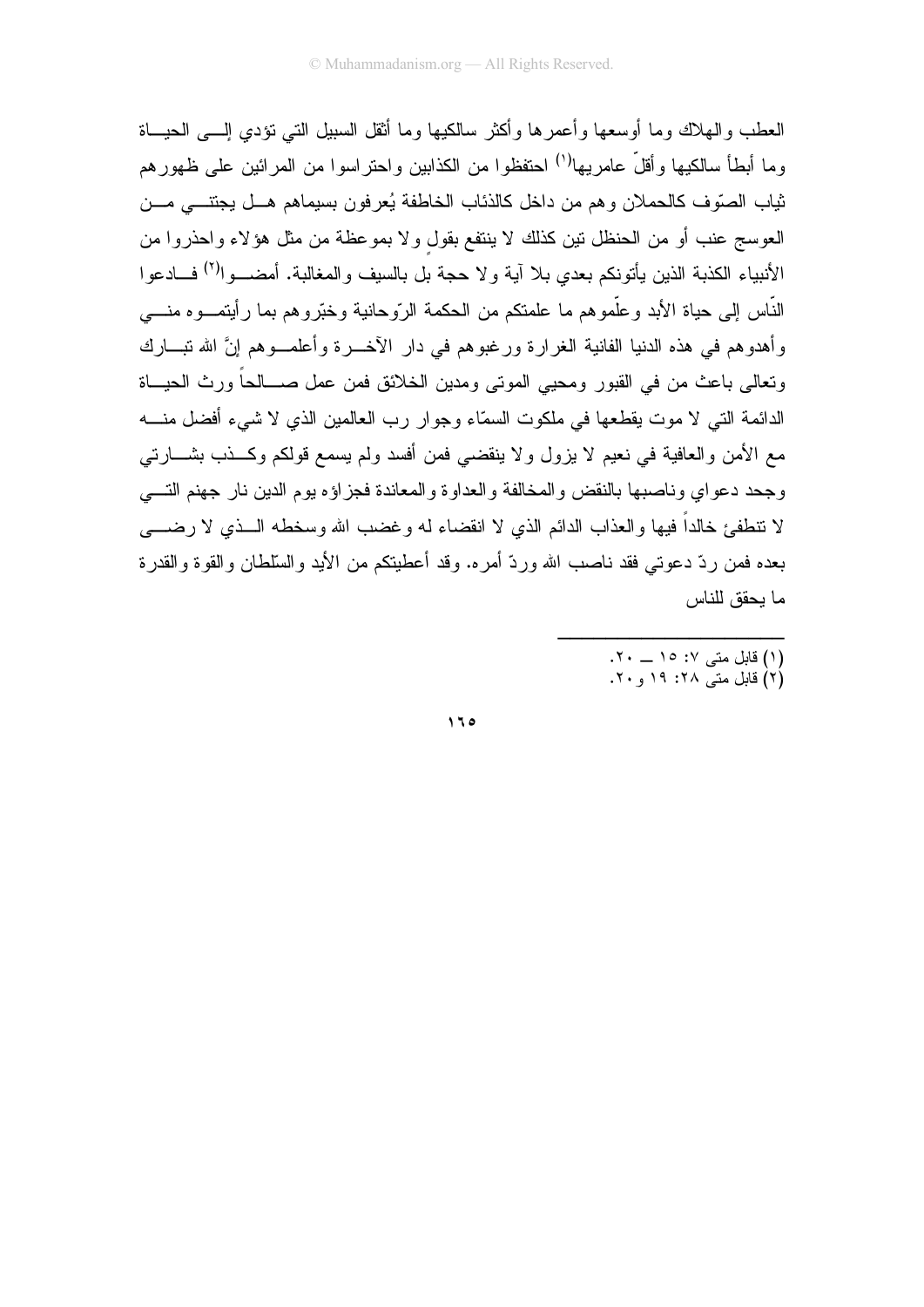دعو تكم لتكون الحجة البالغة عليهم ضعو ا أيديكم على المر ضبي<sup>(١)</sup> الميئـــوس مـــنهم فيبـــر أون باسمي ونادوا الموتبي فيحيون وأخرجوا الشياطين من الناس وافتحوا أعين العمـــي وطهّــروا البرص فلا شيء يعاندكم ولا يقاومكم وكلٌّ ما ربطتموه<sup>(٢)</sup> على الأرض كـــان مربوطــــاً فــــى السَّماء وكلَّ ما حللتموه كان محلولاً حتى نتير دعوتي في جميع<sup>(٣)</sup> الأرض ولا يكون موضــــع خالياً من دعوتي لأنَّها إلى الناس كافة لأنها نعمة مبثوثة على جميع ذرية آدم فمن دخل فيهـــا حظَّ نفسه وربح وأمن وسلم وفاز وغنم ومن ضلَّ معرضاً خاب وخسر. ها أنا ذا موجهكم بلا سوط ولا عصا ولا سيف ولا سلاح ولا ملك لا جنود ولا قهر ولا مجاهــدة ولا مقاومـــة ولا مجاحفة و لا جدال و لا مناظر ة و لا اضطهاد و لا عنف و لا نر غيب في ملك و لا ملـــذات الــــدنيا وشهواتها ولا تسهيل في السنن فنادوا في الناس وإدعوهم إلى التَّوبة والخسروج عسن الأهسل والولد والأموال والنعيم ورفض الدنيا والنذلل والخضوع وصبححوا قسولكم وضسمانكم لهسم ملكوت السّموات بالأيات المعجبة التي أعطيتكم السلطان والقدرة على صنعها وخبروهم خبـــر البعث والوعيد ورغبوهم في الثواب وحذَّروهم من العقاب ولا تأخــذوا ذهبـــاً ولا فضــــة ولا تريدوا من أحد أجراً ولا شكراً كلوا من كدِّ أيديكم وما فضل من قـــوتكم تصــــدقوا بــــه علــــي المساكين ولا تدخروا للغد

- (١) قابل ١٠: ٨. (٢) قابل بوحنا ٢٠: ٢٣ ومتى ١٩ و ٢٠. (۳) متے ۲۸: ۲۰:
- $111$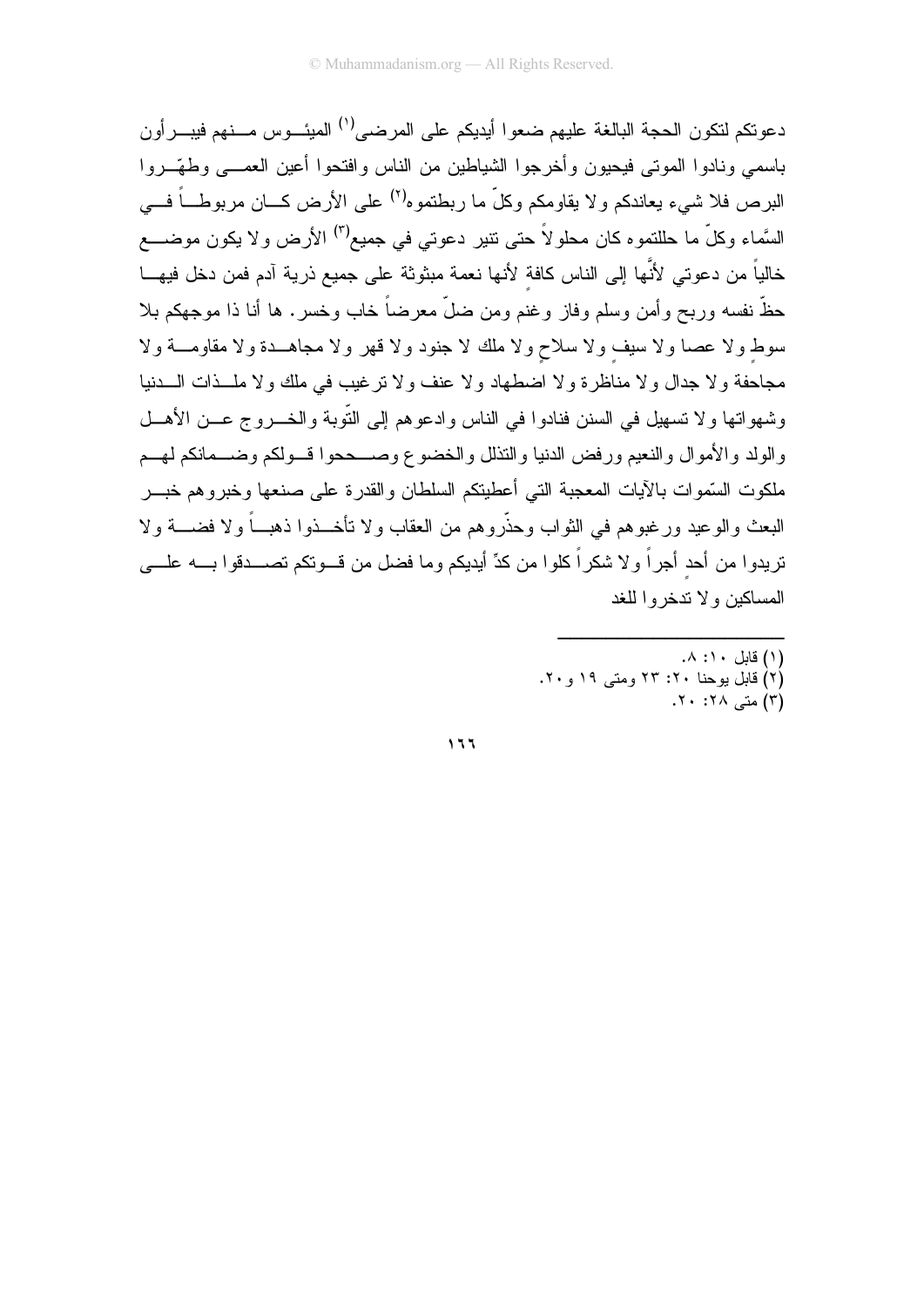وامنحوا الناس منحتكم بلا غش ولا غل وأعطوهم من ذلك مجاناً كما أعطيتكم لا تمنعوا طالباً ولا نزدوا سائلاً وأسعفوا الناس جميعاً وابذلوا لمهم المجهود من أنفسكم ســـبروا بالبشـــارة ولا تفتروا فإنَّ ملكوت السَّماء قد دنت وها أنا<sup>(١)</sup> معكم ومع كلَّ من دعا باسمي جميع أيام الدنيا إلى انقضاء الدهر. ثم إنّه أراد أنْ يكملَ النواضع إلى الغاية القصوى فلم يمتنع من أيــدي الكفــرة حتى نالوا منه ما نالوه من صلبه على خشبة وهو مع ذلك يقول « يَا أَبَت<sup>ْ(٢)</sup> اغْفِرْ لَهُمْ لأَنَّهُمْ لا يَعْلَمُونَ مَا يَفْعَلُونَ » ثم مات بجسده وأقام على الصليب إلى وقت الغروب من يوم الجمعة ثـــم أنزل ودُفن وأقام في القبر إلى صبيحة يوم الأحد ثم انبعث حياً بلاهوتـــه وتـــر اءى<sup>(٢)</sup> للنَّســـوة اللاَّتي جئن إلى قبر م ز ائر ات وظهر بعد ذلك لحو ار بيه مر ةً في الجليل و مر نيْن في الغر فة التي كانوا فيها نزلاً ومرة في الطريق وبعضهم ماض إلى القرية التي نُدعى عمواس ومـــرة علــــي شاطئ البحر و هم بتصبِّدون السَّمك و أكل معهم عدة مر ار كل ذلك في خــــلال أر بعـــبن بو مــــاً ۖ وكان يجدد عليهم الوصية ويذكرهم العهود التي عهدها إليهم ويخبـــرهم أنّــــه ســــيوجه لمهـــم البارقليط الذي هو الروح القدس لتأييدهم فلم يزالوا كذلك إلى أن صعد<sup>(٤)</sup> إلى السماء صــــعوداً ظاهر اً مكشو فاً يحضر ة من كان

- (١) قابل مر قس ١٦: ١٥.
- (٢) قابل لوقا ٢٢: ٣٤.
- (۳) قابل متبی ۰٪ ۹ و ۱۰ ومرقس ۱۲: ۹.
- (٤) قابل لوقا ٢: ٥١ وأعمال ١: ٩ \_ ١٢ ومرفس ١٦: ١٩.

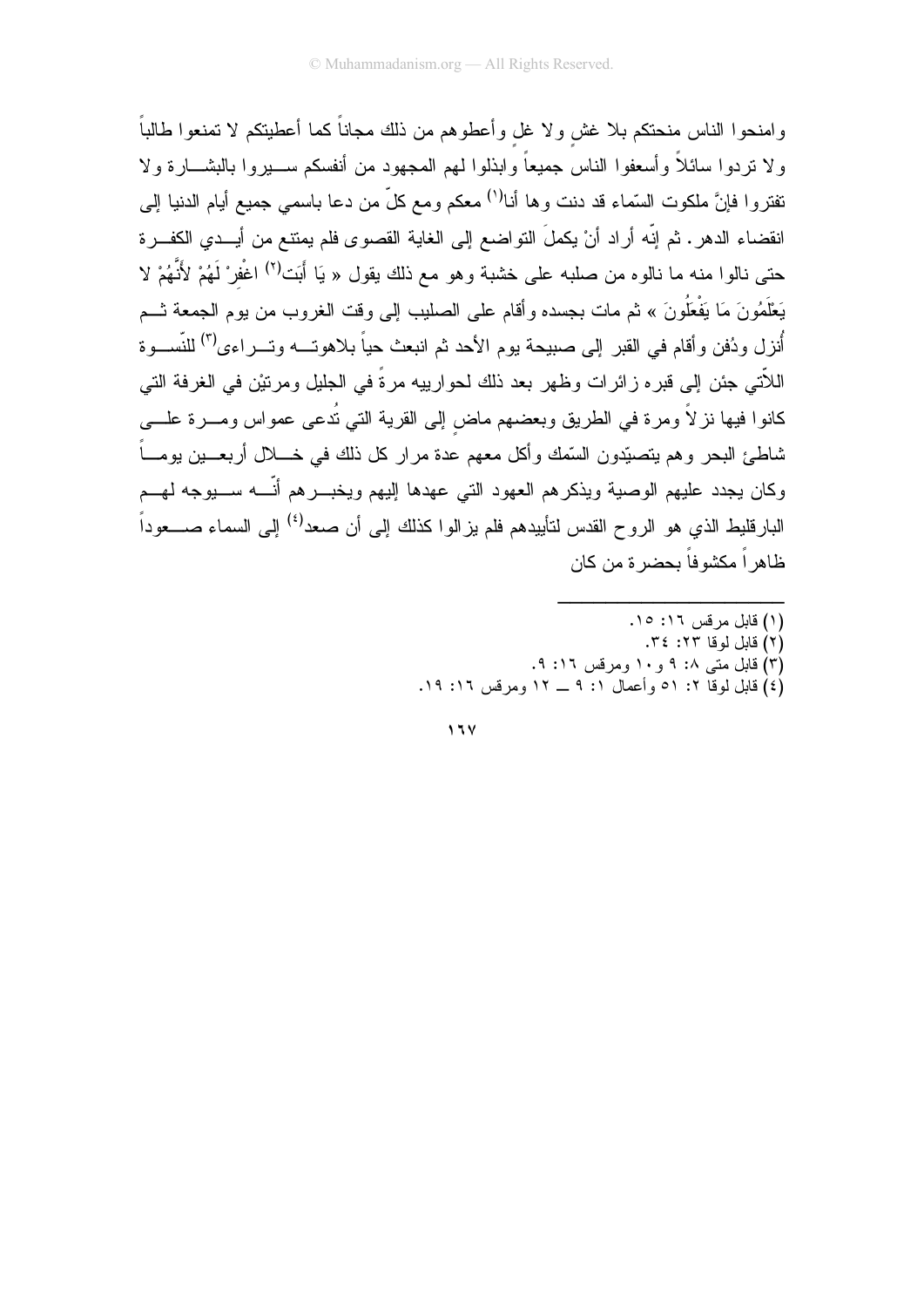حاضراً في ذلك الوقت وهم ينظرون إلى أبواب السّماء مفتحةً وقد نزلــت الملائكـــة ور فعتـــه بالتمجيد و التهليل و التسبيح و هي تخاطب و تقول أيّها الناس ما بالكم تنظر و ن متعجبين حـــائر بن هذا يسو ع المسيح ابن الله الوحيد قد صعد إلى السماء ممجداً وهو مزمع أنْ يأتي ثانيةً في آخر الأيام فيُرَى ناز لاً في ذلك الوقت كما نرونه السَّاعة صاعداً ليبعث مَـــنْ فـــي القبـــور ويـــدين الخلائق ثم غاب عنهم وغابت الملائكة معه وذلك الجبل الذي صعد منه هو جبل الزيتون مـــن بلاد الشَّام معروف مشهور بهذه الصَّفة إلى هذا الوقت.

فلنذكر بعد هذا شهادة المخالف إذْ يقول معلناً ﴿ إِذْ قَالَ اللهُ يَا عيسَـــى إِنِّـــى مُتَوَفِّيــكَ وَرَافعُكَ إِلَىَّ وَمُطَهِّرُكَ منَ الَّذينَ كَفَرُوا وَجَاعلُ الَّذينَ اتَّبَعُوكَ فَوقَ الَّذينَ كَفَرُوا إِلَى يَوْم الْقِيَامَة ثُمَّ إِلَىَّ مَرْجعُكُمْ فَأَحْكُمُ بَيْنَكُمْ فيمَا كُنْتُمْ فيه تَخْتَلَفُونَ فَأَمَّا الَّذينَ كَفَرُوا فَأُعَذِّبُهُمْ عَذَاباً شَديداً فـــي الدُّنْيَا والآخرَة وَمَا لَهُمْ منْ نَاصرِينَ وَأَمَّا الَّذينَ آمَنُوا وَعَملُوا الصَّالحَات فَيُوَفِّيهمْ أُجُــورَهُمْ واللهُ لا يُحبُّ الظَّالمينَ ذَلكَ نَتْلُوهُ عَلَيْكَ منَ الآيَات والذِّكْرِ الْحَكيمِ ﴾ (آل عمران) فهذا فتح الله عقلك إلى الصَّواب قول صاحبك واعترافه وشهادته عن الله كما أدَّعي وادَّعيت له فتثبت في النَّظـــر وانصح لنفسك في الاستقصاء ولا تَملْ إلى غير الحق فإنك إنْ أنصفت ظهر لك أبيض النـــور وتلألأ الحق.

ثمّ لمّا كان بعد صعوده إلى السّماء بعشر ة أيام كان الحو ار يو ن مجتمعين في الغر فـــة<sup>(١)</sup> التي كانوا بنزلون فبها معه اذ سمعوا هادة

 $17<sub>A</sub>$ 

<sup>(</sup>١) قابل أعمال ١: ١٣ و ٢: ٢ \_ ١٣.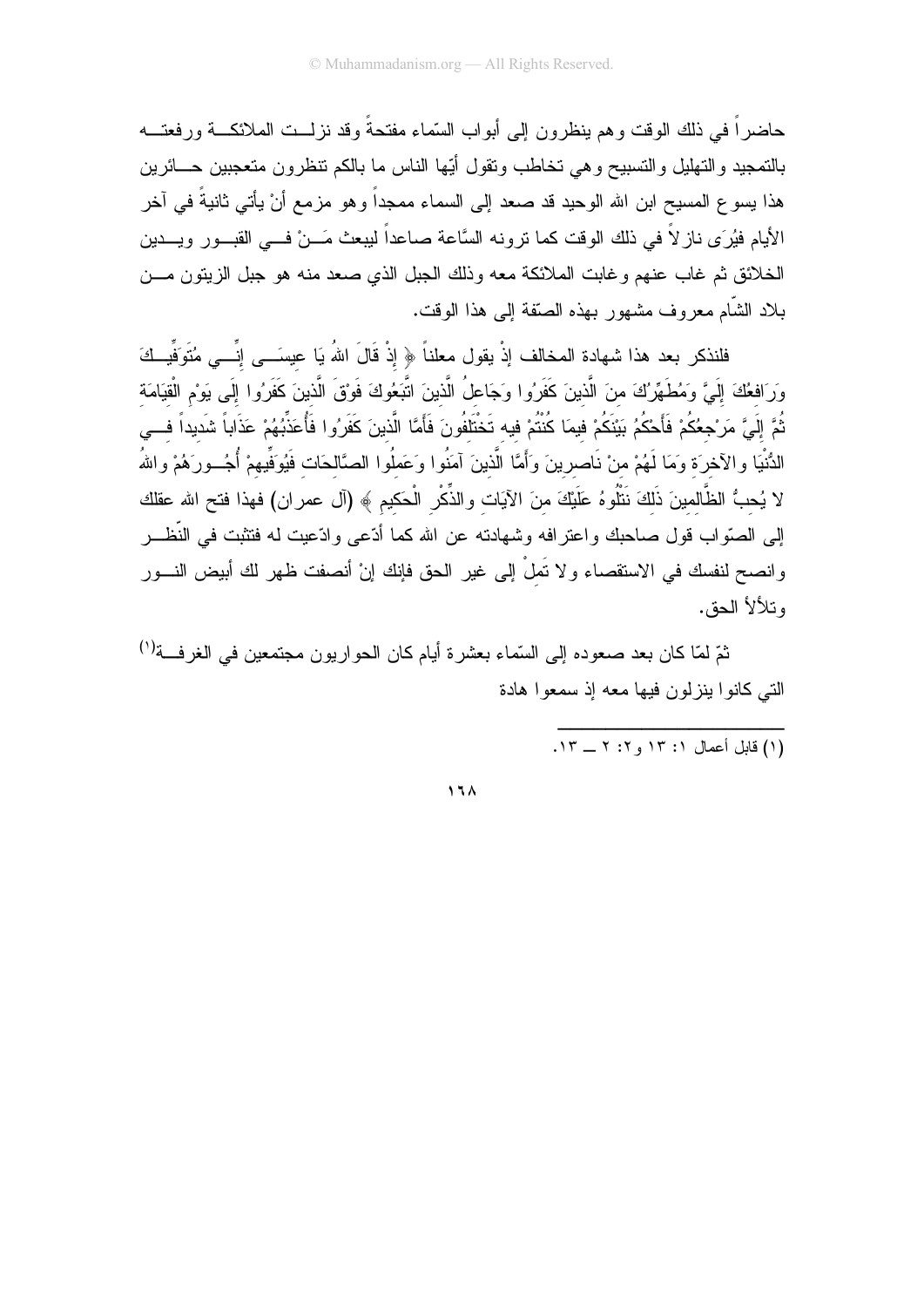عظيمة شديدة وتجلَّى عليهم الروح القدس الذي هو البارقليط فصار على كل رجل مثل اللسان من النار فجعل بنكلم بلسان البلد الذي وُجِّه ليبشر فيه بالمسيح مخلَّص العالم ومنقـــذه ويـــدعو أهل ذلك البلد إلى النَّصرانية ويخاطبهم بلسانهم ويريهم الآيات المعجــــزة فعنــــد ذلـــك نفـــروّق الحواريون كل رجل منهم إلى البلد الذي نُدب إليها وأُعطي معرفة لسانها وكلام أهلها وكتبــوا الإنجيل الطّاهر وجميع أخبار المسيح وأقاصيصه بكلّ لسان عن إملاء الروح القدس فدانت لهم الأمم واستجابوا لقولهم ورفضوا هذه الدنيا ومالوا إلى الأمر الواضح ونركوا أديانهم ودخلــوا في النصرانية عندما أشرق لمهم نور الحقِّ وتلألأ نور البشارة فأيقنوا وآمنوا مصـــدِّقين غيـــر مرنابين ولا شاكين حيث ميّزوا الحقّ من الباطل والكفر من الإيمان والهـــدى مـــن الضّــــلالة والرَّشد من الغبي ورأو! الأعاجيب والآيات الباهرة والدلائل الواضحة والسيرة الحسنة المشبهة لسيرة المسيح التي أثارها فائمة ثابتة حتى اليوم والساعة فنحن الذين قبلناه منهم ولم نزد فيسه ولم نُنقص منه وعليه نحيى وعليه نموت ونُبعث حتى نقوم به بين يدي المسيح سيدنا يوم نقف بين يديه إذا هو دان الخلق جميعهم ليس هذا كسيرة صاحبك وسيرة أصحابك الذين لم يزالـــوا ينقدمون في القتل والنهب والخبط بالسيوف وسبي الذراري والنغلَّب على البلدان ونهب النــــاس أموالهم وهنك حريمهم واستعباد الأحرار وهم في هذه الحال إلى هذه الغاية يحملــون النــــاس على المحارم وعلى مساوي الأخلاق حتى تعلموا فقالوا في ذلك ما لم تفعلوه مثل قول عُمر بن الخطّاب ألا من كان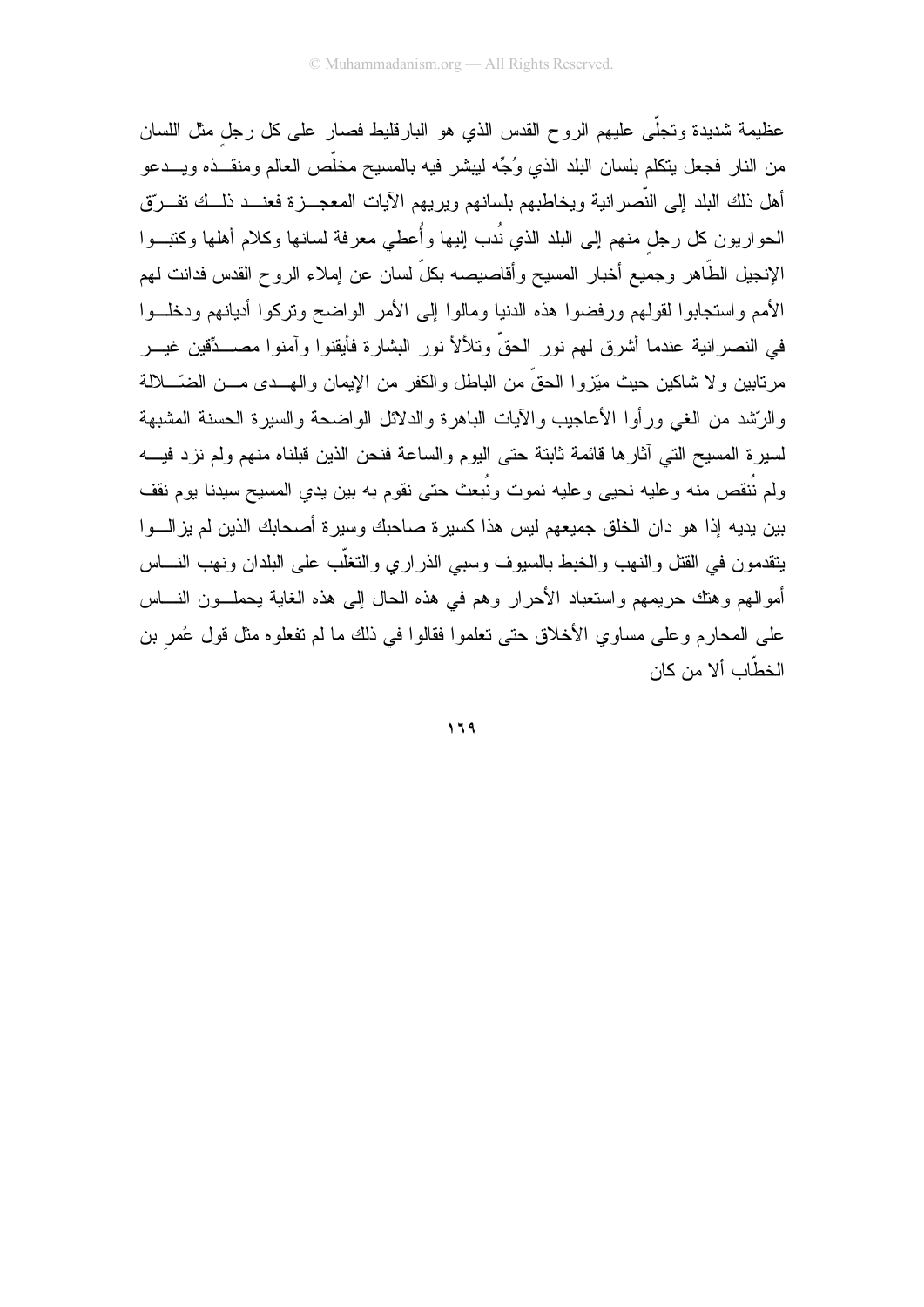جار ه نبطياً و احتاج إلى ثمنه فليبعه ومثل هذا كثير ًمما يشاكله من القول و الفعل و هذا خــــلاف ما كان يفعله سمعان وبولس من إبر اء المرضبي بأمر هما وطلبهما وإقامة الموتي باسم المســـبح سبدنا.

وإنْ قلت ما بال الرَّهبان لا يفعلون اليوم من الأيات والعجائب والجرائح مثلمـــا كـــان الحواريون يفعلون حيث توجهوا إلىي البلدان رجعنا إليك بالجواب وقلنا إنّهم لمّا مضوا للبلـــدان للدعوة واجتذاب الناس إلىي الإقرار بربوبية المسيح احتاجوا عند ذلك إلىي كثرة الأيات وتسواتر العجائب لتصحّ دعوتهم وليعلم الذين يدعونهم صحّة دعواهم فليس الرّهبان اليوم دُعاةً وإنْ كان كثير منهم يتكلُّفون فعل ذلك لدى الخواص خفية ليُعلم أنَّ تلك النعمة ثابتة فيهم باقية فإذا جرى لمهم أمر احتاجوا إلى إظهار قوتهم للعامة أظهروها ليُعرف ذلك مـــن أفعـــالهم فـــى المشـــرق والمغرب حيث حلُّوا ولو أنَّ الرهبان نكلفوا إحياء كل ميت وإشفاء كل مريض في كل وقت لم بمت أحد ولم بكن للقبامة ر جاء و لا للدنيا ز و ال وكان في ذلك تكذبب لو عد الله تبار ك و تعـــالـي وو عبده في الآخر ة و إنَّما بفعل الرِّهبان ما بفعلونه وبجرى على أبديهم الواحــد بعــد الواحــد ليز دادو ا ثقةً لما هم فيه من ذلك النّعب والنصب وليعلمو ا كيف مر تبتهم عند الله فـــى طـــاعتهم لبلهم ونهارهم وأيضاً فمن قصدهم بقلب سليم ونيّة صحيحة وأتاهم مستغيثاً فبصلواتهم وبركـــة دعائهم أدركوا طلبتهم وأيضاً لو كانت الأيات والعجائب تظهر لدى التُّجـــارب كمــــا ظهـــرت للأولين كانت دائمة كما كانت في أيام الجهل وعدم الأدب لمَّا كان للناس في إيمانهم وطــــاعتهم حمد إلاّ كحمد الدواب التي لا

 $\gamma$  .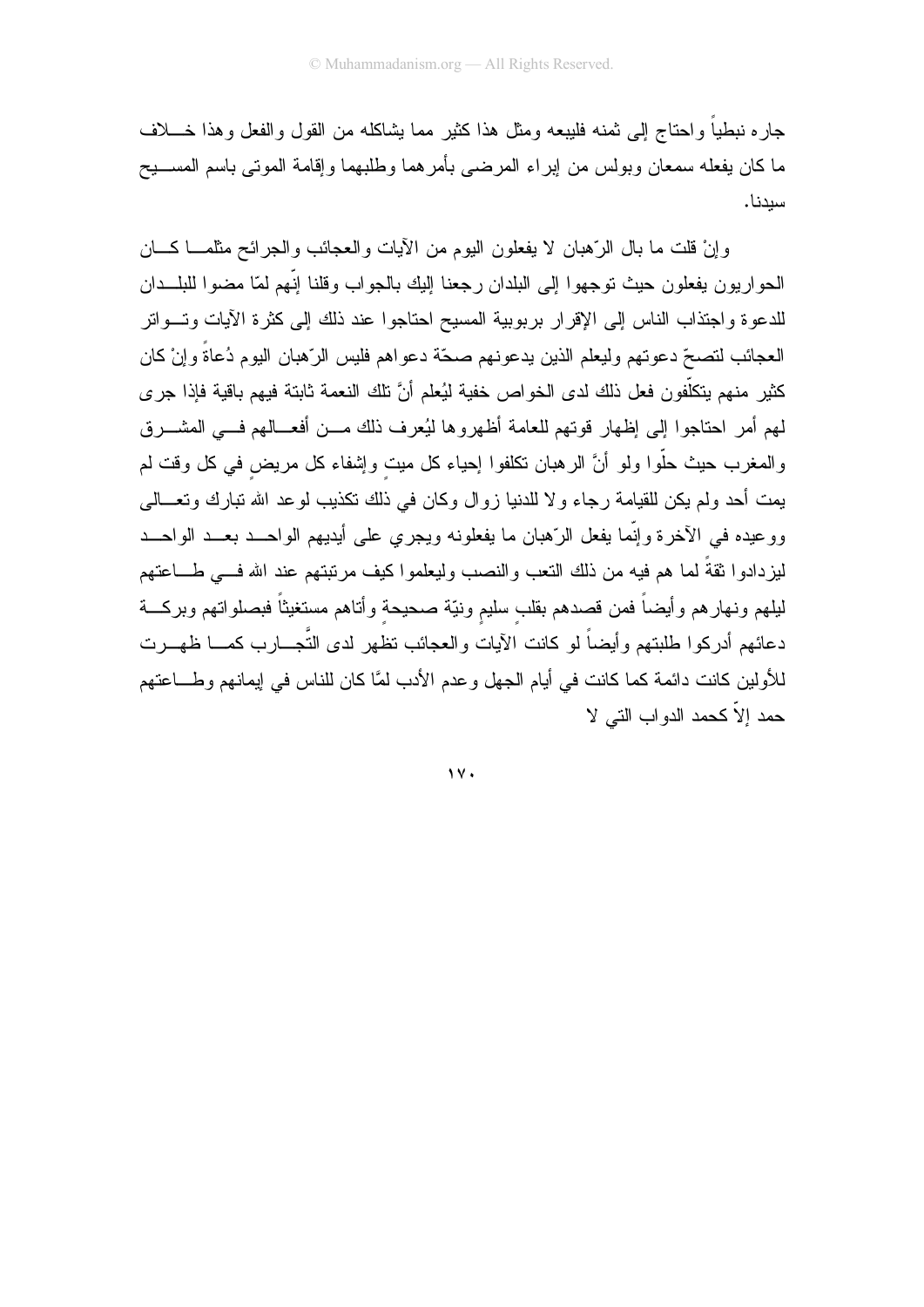تستغني في الاستقبال بـها و الاستدبار عن اللجم و الضر ب بالعصـا لكن إذْ فضلَّ الله تبار ك اسمـه جوهر الإنسان على البهائم وأنعم عليهم بالعقل والنمييز كلُّفهم استعمال رأيهم في إحراز علم ما غاب عنهم من بر هان الحقِّ عن دينه فإذن ليس يحتاج الناس اليوم إلى معاينــــة الآيــــات فــــى تحقيق هذا الدين إلاَّ من رفع نفسه عن استعمال العقل وشارك البهائم في جهلها وقلة إدراكها.

لقد شرحت لك قصنّة المسيح سيدنا على غاية الاختصار وبعــض أخبـــار الحـــواريين الذين نقلنا عنهم ديانتنا التي نحن متمسكون بها ومنتحلون لها فاجمع الأن ما نريد جمعه منهـــا إلى ما في بدك واستعمل الإنصاف واصدق نفسك ولا تغشَّها وإنْ قبلت مني فـــإنِّي لـــك مـــن النَّاصحين بشهد الله والملائكة على بذلك إنْ نركت مشاركة الفجرة الجَّهال وأفبلت إلى إحــــراز علم ما غاب عنهم من بر هان الحقِّ عن دينه فإذن ليس يحتاج اليوم الناس إلى معاينة الآيـــات في نَحقيق هذا الدين إلاَّ من رفع نفسه عن استعمال العقل وشارك البهائم فـــي جهاهـــا وقلَّـــة إدر اكما. و أقبلت إلى نور الإنجيل و ضباء بشار ة المسبح تَصر من أو لبائه و تر د ملكوت السَّــماء وحياة الأبد التبي لا انقطاع لها والنعيم التبي لا تبلغه صفة الأميين وخف من سلطانه على بدنك ونفسك الذي هو يقدر أنْ يرحمك ويقبلك كما يقبل الأب الولد الشَّارد فإنَّك نكون من المــــوفقين فإنَّ حجة الله نبارك اسمَّه عليك ظاهرة لما قد خصَّك الله به من العقل وفضلك من الزيادة على غيرك فلا نغفلْ ولا نغترْ بهذه الدنيا ونتعلَّق بأسبابها ونتغمس في شهواتها فإنَّها غدَّارة

 $\vee$